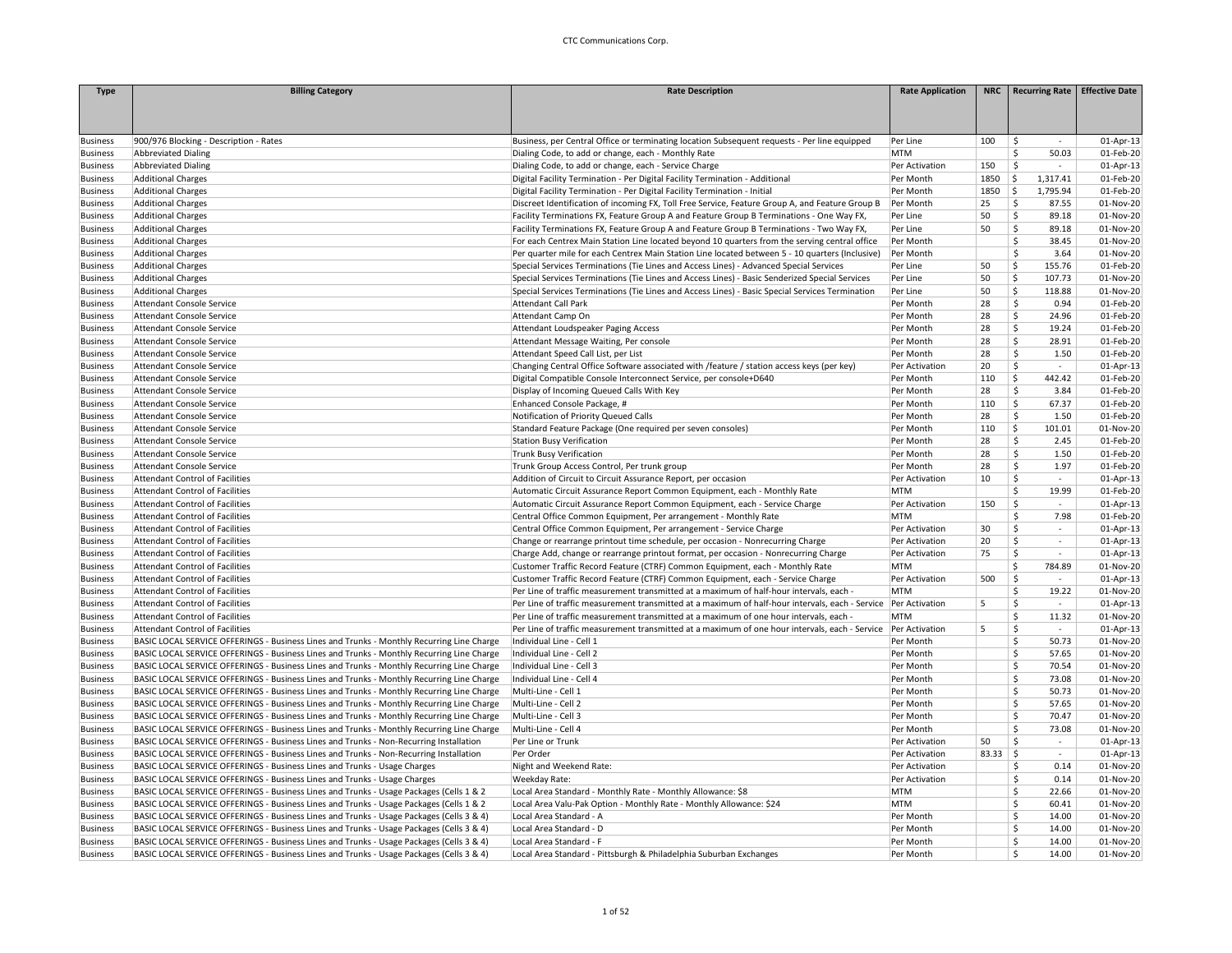| <b>Type</b>     | <b>Billing Category</b>                                                                  | <b>Rate Description</b>                                                     | <b>Rate Application</b> |     | NRC   Recurring Rate          | <b>Effective Date</b> |
|-----------------|------------------------------------------------------------------------------------------|-----------------------------------------------------------------------------|-------------------------|-----|-------------------------------|-----------------------|
|                 |                                                                                          |                                                                             |                         |     |                               |                       |
|                 |                                                                                          |                                                                             |                         |     |                               |                       |
|                 |                                                                                          |                                                                             |                         |     |                               |                       |
| <b>Business</b> | BASIC LOCAL SERVICE OFFERINGS - Business Lines and Trunks - Usage Packages (Cells 3 & 4) | Local Area Valu-Pak - A                                                     | Per Month               |     | \$<br>21.00                   | 01-Nov-20             |
| <b>Business</b> | BASIC LOCAL SERVICE OFFERINGS - Business Lines and Trunks - Usage Packages (Cells 3 & 4) | Local Area Valu-Pak - D                                                     | Per Month               |     | \$<br>31.50                   | 01-Nov-20             |
| <b>Business</b> | BASIC LOCAL SERVICE OFFERINGS - Business Lines and Trunks - Usage Packages (Cells 3 & 4) | Local Area Valu-Pak - F                                                     | Per Month               |     | \$<br>31.50                   | 01-Nov-20             |
| <b>Business</b> | BASIC LOCAL SERVICE OFFERINGS - Business Lines and Trunks - Usage Packages (Cells 3 & 4) | Local Area Valu-Pak - Pittsburgh & Philadelphia Suburban Exchanges          | Per Month               |     | Ś.<br>42.00                   | 01-Nov-20             |
| <b>Business</b> | BASIC LOCAL SERVICE OFFERINGS - Business Lines and Trunks - Usage Packages (Cells 3 & 4) | Extended Area Unlimited* - A                                                | Per Month               |     | Ś<br>54.37                    | 01-Nov-20             |
| <b>Business</b> | BASIC LOCAL SERVICE OFFERINGS - Business Lines and Trunks - Usage Packages (Cells 3 & 4) | Extended Area Unlimited* - D                                                | Per Month               |     | Ś<br>69.44                    | 01-Nov-20             |
| <b>Business</b> | BASIC LOCAL SERVICE OFFERINGS - Business Lines and Trunks - Usage Packages (Cells 3 & 4) | Extended Area Unlimited* - F                                                | Per Month               |     | \$<br>80.96                   | 01-Nov-20             |
| <b>Business</b> | BASIC LOCAL SERVICE OFFERINGS - Business Lines and Trunks - Usage Packages (Cells 3 & 4) | Extended Area Unlimited* - Pittsburgh & Philadelphia Suburban Exchanges     | Per Month               |     | \$<br>$\sim$                  | 01-Apr-13             |
| <b>Business</b> | BASIC LOCAL SERVICE OFFERINGS - Business Lines and Trunks - Usage Packages (Cells 3 & 4) | Local Area Standard - A                                                     | Per Month               |     | Ś<br>22.66                    | 01-Nov-20             |
| <b>Business</b> | BASIC LOCAL SERVICE OFFERINGS - Business Lines and Trunks - Usage Packages (Cells 3 & 4) | Local Area Standard - D                                                     | Per Month               |     | \$<br>22.66                   | 01-Nov-20             |
| <b>Business</b> | BASIC LOCAL SERVICE OFFERINGS - Business Lines and Trunks - Usage Packages (Cells 3 & 4) | Local Area Standard - F                                                     | Per Month               |     | \$<br>22.66                   | 01-Nov-20             |
| <b>Business</b> | BASIC LOCAL SERVICE OFFERINGS - Business Lines and Trunks - Usage Packages (Cells 3 & 4) | Local Area Standard - Pittsburgh & Philadelphia Suburban Exchanges          | Per Month               |     | \$<br>22.66                   | 01-Nov-20             |
| <b>Business</b> | BASIC LOCAL SERVICE OFFERINGS - Business Lines and Trunks - Usage Packages (Cells 3 & 4) | Local Area Unlimited* - A                                                   | Per Month               |     | \$<br>43.17                   | 01-Nov-20             |
| <b>Business</b> | BASIC LOCAL SERVICE OFFERINGS - Business Lines and Trunks - Usage Packages (Cells 3 & 4) | Local Area Unlimited* - D                                                   | Per Month               |     | \$<br>58.14                   | 01-Nov-20             |
| <b>Business</b> | BASIC LOCAL SERVICE OFFERINGS - Business Lines and Trunks - Usage Packages (Cells 3 & 4) | Local Area Unlimited* - F                                                   | Per Month               |     | \$<br>69.11                   | 01-Nov-20             |
| <b>Business</b> | BASIC LOCAL SERVICE OFFERINGS - Business Lines and Trunks - Usage Packages (Cells 3 & 4) | Local Area Unlimited* - Pittsburgh & Philadelphia Suburban Exchanges        | Per Month               |     | Ś<br>81.60                    | 01-Nov-20             |
| <b>Business</b> | BASIC LOCAL SERVICE OFFERINGS - Business Lines and Trunks - Usage Packages (Cells 3 & 4) | Local Area Valu-Pak - A                                                     | Per Month               |     | \$<br>30.22                   | 01-Nov-20             |
| <b>Business</b> | BASIC LOCAL SERVICE OFFERINGS - Business Lines and Trunks - Usage Packages (Cells 3 & 4) | Local Area Valu-Pak - D                                                     | Per Month               |     | \$<br>45.34                   | 01-Nov-20             |
| <b>Business</b> | BASIC LOCAL SERVICE OFFERINGS - Business Lines and Trunks - Usage Packages (Cells 3 & 4) | Local Area Valu-Pak - F                                                     | Per Month               |     | \$<br>45.34                   | 01-Nov-20             |
| <b>Business</b> | BASIC LOCAL SERVICE OFFERINGS - Business Lines and Trunks - Usage Packages (Cells 3 & 4) | Local Area Valu-Pak - Pittsburgh & Philadelphia Suburban Exchanges          | Per Month               |     | Ś<br>60.41                    | 01-Nov-20             |
| <b>Business</b> | BASIC LOCAL SERVICE OFFERINGS - Custom Calling Features                                  | Basic Caller ID (number only)                                               | Per Month               | 10  | \$<br>27.91                   | 01-Nov-20             |
| <b>Business</b> | BASIC LOCAL SERVICE OFFERINGS - Custom Calling Features                                  | <b>Busy Redial</b>                                                          | Per Month               | 10  | \$<br>18.06                   | 01-Nov-20             |
| <b>Business</b> | BASIC LOCAL SERVICE OFFERINGS - Custom Calling Features                                  | Call Block                                                                  | Per Month               | 10  | \$<br>20.55                   | 01-Nov-20             |
| <b>Business</b> | BASIC LOCAL SERVICE OFFERINGS - Custom Calling Features                                  | Call Forwarding                                                             | Per Month               | 10  | \$<br>24.64                   | 01-Nov-20             |
| <b>Business</b> | BASIC LOCAL SERVICE OFFERINGS - Custom Calling Features                                  | Call Forwarding Busy Line & Don't Answer                                    | Per Month               | 10  | Ś<br>13.14                    | 01-Nov-20             |
| <b>Business</b> | BASIC LOCAL SERVICE OFFERINGS - Custom Calling Features                                  | Call Forwarding No Answer                                                   | Per Month               | 10  | \$<br>11.48                   | 01-Nov-20             |
| <b>Business</b> | BASIC LOCAL SERVICE OFFERINGS - Custom Calling Features                                  | Call Forwarding/Busy                                                        | Per Month               | 10  | \$<br>11.48                   | 01-Nov-20             |
| <b>Business</b> | BASIC LOCAL SERVICE OFFERINGS - Custom Calling Features                                  | Call Mover Services (CMS) - Call Direct - Residence per Line Number         | Per Line                | 15  | \$<br>$\sim$                  | 01-Apr-13             |
|                 | BASIC LOCAL SERVICE OFFERINGS - Custom Calling Features                                  | Call Mover Services (CMS) - Call Direct Plus - Residence per Line Number    |                         | 16  | \$<br>$\mathbb{Z}^2$          | 01-Apr-13             |
| Business        | BASIC LOCAL SERVICE OFFERINGS - Custom Calling Features                                  | Call Mover Services (CMS) - Call Messenger - Residence per Line Number      | Per Line<br>Per Line    | 18  | \$<br>$\sim$                  | 01-Apr-13             |
| <b>Business</b> |                                                                                          |                                                                             |                         | 25  | \$<br>$\sim$                  |                       |
| <b>Business</b> | BASIC LOCAL SERVICE OFFERINGS - Custom Calling Features                                  | Call Mover Services (CMS) - Call Messenger Plus - Residence per Line Number | Per Line                |     |                               | 01-Apr-13             |
| <b>Business</b> | BASIC LOCAL SERVICE OFFERINGS - Custom Calling Features                                  | <b>Call Waiting</b>                                                         | Per Month               | 10  | \$<br>24.64                   | 01-Nov-20             |
| <b>Business</b> | BASIC LOCAL SERVICE OFFERINGS - Custom Calling Features                                  | Caller ID                                                                   | Per Month               | 10  | \$<br>36.96                   | 01-Nov-20             |
| <b>Business</b> | BASIC LOCAL SERVICE OFFERINGS - Custom Calling Features                                  | Distinctive Ring, each #                                                    | Per Month               | 10  | \$<br>21.35                   | 01-Nov-20             |
| <b>Business</b> | BASIC LOCAL SERVICE OFFERINGS - Custom Calling Features                                  | Hunting (per group)                                                         | Per Month               | 325 | \$<br>$\sim$                  | 01-Apr-13             |
| <b>Business</b> | BASIC LOCAL SERVICE OFFERINGS - Custom Calling Features                                  | Hunting (per line)                                                          | Per Month               | 14  | \$<br>8.21                    | 01-Nov-20             |
| <b>Business</b> | BASIC LOCAL SERVICE OFFERINGS - Custom Calling Features                                  | Missed Call (*69)                                                           | Per Month               | 10  | \$<br>21.35                   | 01-Nov-20             |
| <b>Business</b> | BASIC LOCAL SERVICE OFFERINGS - Custom Calling Features                                  | Priority Call                                                               | Per Month               | 10  | \$<br>11.48                   | 01-Nov-20             |
| <b>Business</b> | BASIC LOCAL SERVICE OFFERINGS - Custom Calling Features                                  | Select Call Forwarding                                                      | Per Month               | 10  | \$<br>14.79                   | 01-Nov-20             |
| Business        | BASIC LOCAL SERVICE OFFERINGS - Custom Calling Features                                  | Speed Calling (30)                                                          | Per Month               | 10  | \$<br>21.35                   | 01-Nov-20             |
| <b>Business</b> | BASIC LOCAL SERVICE OFFERINGS - Custom Calling Features                                  | Speed Calling (8)                                                           | Per Month               | 10  | 16.45<br>\$                   | 01-Nov-20             |
| <b>Business</b> | BASIC LOCAL SERVICE OFFERINGS - Custom Calling Features                                  | Three Way Calling (per line)                                                | Per Month               | 10  | \$<br>22.19                   | 01-Nov-20             |
| <b>Business</b> | BASIC LOCAL SERVICE OFFERINGS - Custom Calling Features                                  | Ultra Forward                                                               | Per Month               | 10  | \$<br>23.00                   | 01-Nov-20             |
| <b>Business</b> | BASIC LOCAL SERVICE OFFERINGS - Operator Assisted Rates                                  | All classes of service overtime each 3 minutes                              | Per Activation          |     | \$<br>0.09                    | 01-Nov-20             |
| Business        | BASIC LOCAL SERVICE OFFERINGS - Operator Assisted Rates                                  | Collect                                                                     | Per Activation          |     | \$<br>$\sim$                  | 01-Feb-20             |
| <b>Business</b> | BASIC LOCAL SERVICE OFFERINGS - Operator Assisted Rates                                  | Person-to-Person (First 3 min)                                              | Per Activation          |     | \$<br>$\overline{a}$          | 01-Feb-20             |
| <b>Business</b> | BASIC LOCAL SERVICE OFFERINGS - Operator Assisted Rates                                  | Station-to-Station (First 3 min)                                            | Per Activation          |     | Ś<br>$\overline{\phantom{a}}$ | 01-Feb-20             |
| <b>Business</b> | BASIC LOCAL SERVICE OFFERINGS - Operator Assisted Rates                                  | <b>Third Person Billing</b>                                                 | Per Activation          |     | Ś<br>$\sim$                   | 01-Feb-20             |
| <b>Business</b> | Basic PRI Pricing - Additional Usage                                                     | Each additional minute of use, per PRI, per month2-Year Term MRC            | 2 Year Term             |     | \$<br>0.03                    | 01-Apr-13             |
| <b>Business</b> | Basic PRI Pricing - Additional Usage                                                     | Each additional minute of use, per PRI, per month2-Year Term MRC            | Per Minute              |     | Ś<br>0.03                     | 01-Feb-14             |
| <b>Business</b> | Basic PRI Pricing - Basic Charges                                                        | Change in D Channel Configuration                                           | Per Change              | 300 | \$<br>÷                       | 01-Apr-13             |
| <b>Business</b> | Basic PRI Pricing - Basic Charges                                                        | Individual Telephone Numbers, each                                          | Per Month               | 25  | Ś<br>5.63                     | 01-Feb-20             |
| <b>Business</b> | Basic PRI Pricing - Basic Charges                                                        | Service Change Charge                                                       | Per Service Order       |     | Ś<br>50.00                    | $01-Apr-13$           |
| <b>Business</b> | Basic PRI Pricing - ISDN PRI Plus                                                        | PRI Plus 10 Access Facility Month to Month Term MRC                         | <b>MTM</b>              |     | Ś<br>666.68                   | 01-Nov-20             |
| <b>Business</b> | Basic PRI Pricing - ISDN PRI Plus                                                        | PRI Plus 10 Access Facility2-Year Term MRC                                  | 2 Year Term             |     | Ś<br>509.55                   | 01-Nov-20             |
| <b>Business</b> | Basic PRI Pricing - ISDN PRI Plus                                                        | PRI Plus 10 Access Facility2-Year Term MRC                                  | 2 Year Term             |     | Ś<br>544.67                   | 01-Nov-20             |
| <b>Business</b> | Basic PRI Pricing - ISDN PRI Plus                                                        | PRI Plus 10 Access Facility3-Year Term MRC                                  | 3 Year Term             |     | \$<br>527.10                  | 01-Nov-20             |
| <b>Business</b> | Basic PRI Pricing - ISDN PRI Plus                                                        | PRI Plus 10 Access Facility3-Year Term MRC                                  | 3 Year Term             |     | Ś<br>509.55                   | 01-Nov-20             |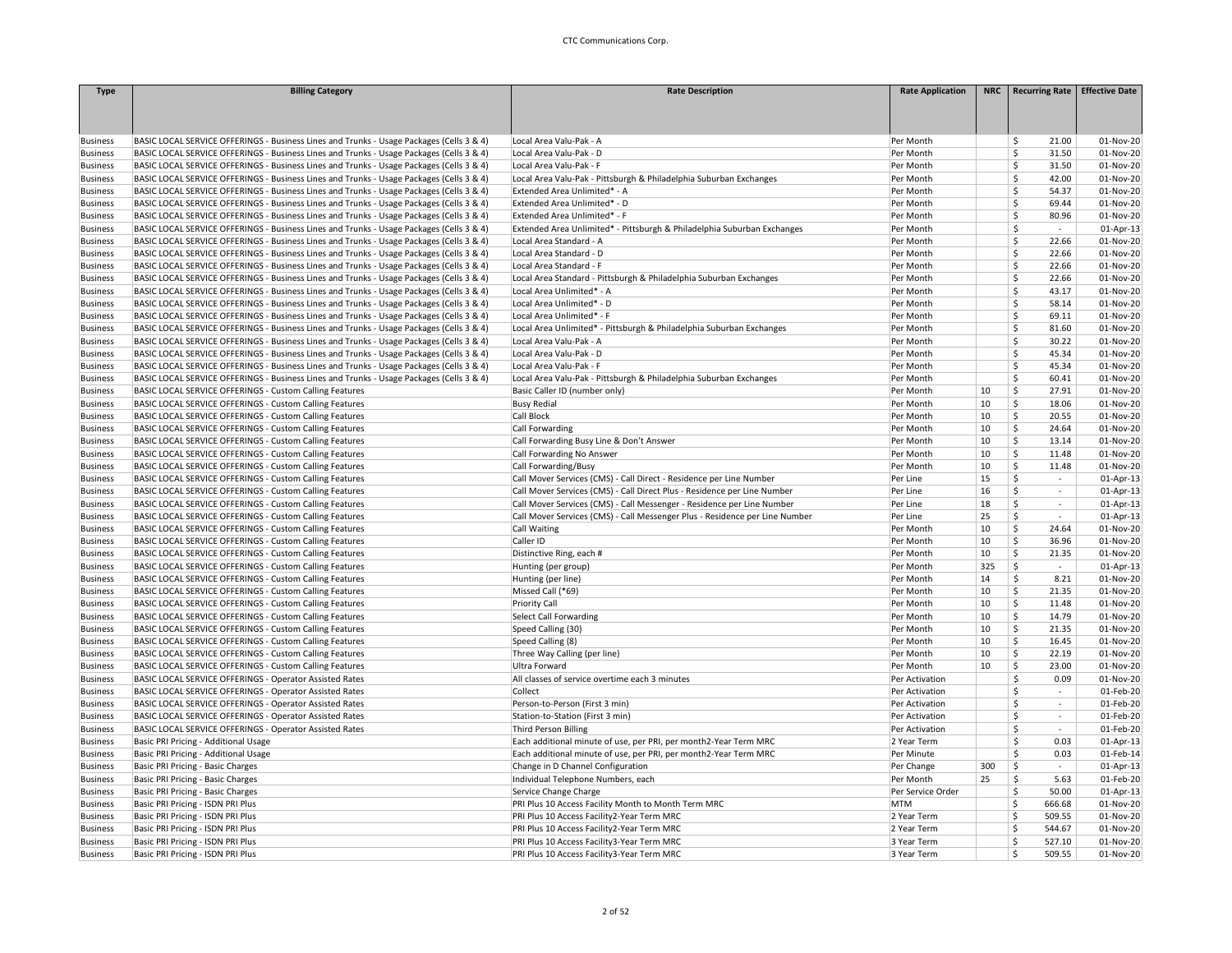| <b>Type</b>                        | <b>Billing Category</b>                                                                                                                                          | <b>Rate Description</b>                                                                                                           | <b>Rate Application</b> | <b>NRC</b>  | <b>Recurring Rate</b>                           | <b>Effective Date</b> |
|------------------------------------|------------------------------------------------------------------------------------------------------------------------------------------------------------------|-----------------------------------------------------------------------------------------------------------------------------------|-------------------------|-------------|-------------------------------------------------|-----------------------|
|                                    |                                                                                                                                                                  |                                                                                                                                   |                         |             |                                                 |                       |
|                                    |                                                                                                                                                                  |                                                                                                                                   |                         |             |                                                 |                       |
|                                    |                                                                                                                                                                  |                                                                                                                                   |                         |             |                                                 |                       |
| <b>Business</b>                    | Basic PRI Pricing - ISDN PRI Plus                                                                                                                                | PRI Plus 10 Access FacilityMonth to Month Term MRC                                                                                | <b>MTM</b>              |             | \$<br>712.67                                    | 01-Nov-20             |
| <b>Business</b>                    | Basic PRI Pricing - ISDN PRI Plus                                                                                                                                | PRI Plus 10 Port Only PRI Interface Arrangement Package 1 (1-100 PRIs) with 10,000 local                                          | <b>MTM</b>              |             | <sub>S</sub><br>2,321.85                        | 01-Nov-20             |
| <b>Business</b>                    | Basic PRI Pricing - ISDN PRI Plus                                                                                                                                | PRI Plus 10 Port Only PRI Interface Arrangement Package 1 (1-100 PRIs) with 10,000 local                                          | 2 Year Term             |             | 1,774.59<br>\$                                  | 01-Nov-20             |
| <b>Business</b>                    | Basic PRI Pricing - ISDN PRI Plus                                                                                                                                | PRI Plus 10 Port Only PRI Interface Arrangement Package 1 (1-100 PRIs) with 10,000 local                                          | 3 Year Term             |             | \$<br>1,686.70                                  | 01-Nov-20             |
| <b>Business</b>                    | Basic PRI Pricing - ISDN PRI Plus                                                                                                                                | PRI Plus 20 Port Only PRI Interface Arrangement Package 1 (1-100 PRIs) with 20,000 local                                          | <b>MTM</b>              |             | Ś<br>2,735.67                                   | 01-Nov-20             |
| <b>Business</b>                    | Basic PRI Pricing - ISDN PRI Plus                                                                                                                                | PRI Plus 20 Port Only PRI Interface Arrangement Package 1 (1-100 PRIs) with 20,000 local                                          | 2 Year Term             |             | -Ś<br>2,090.85                                  | 01-Nov-20             |
| <b>Business</b>                    | Basic PRI Pricing - ISDN PRI Plus                                                                                                                                | PRI Plus 20 Port Only PRI Interface Arrangement Package 1 (1-100 PRIs) with 20,000 local                                          | 3 Year Term             |             | Ś<br>2,020.53                                   | 01-Nov-20             |
| <b>Business</b>                    | Basic PRI Pricing - ISDN Term and Volume II Package                                                                                                              | Calling Line ID with Name, Volume II, each - 1-Year Term MRC                                                                      | 1 Year Term             |             | Ś<br>140.56                                     | 01-Nov-20             |
| <b>Business</b>                    | Basic PRI Pricing - ISDN Term and Volume II Package                                                                                                              | Calling Line ID with Name, Volume II, each - 2-Year Term MRC                                                                      | 2 Year Term             |             | \$<br>140.56                                    | 01-Nov-20             |
| <b>Business</b>                    | Basic PRI Pricing - ISDN Term and Volume II Package                                                                                                              | Calling Line ID with Name, Volume II, each - 3-Year Term MRC                                                                      | 3 Year Term             |             | \$<br>140.56                                    | 01-Nov-20             |
| <b>Business</b>                    | Basic PRI Pricing - ISDN Term and Volume II Package                                                                                                              | Calling Line ID with Name, Volume II, each - Month to Month Term MRC                                                              | Per Month               |             | \$<br>183.89                                    | 01-Nov-20             |
| <b>Business</b>                    | Basic PRI Pricing - ISDN Term and Volume II Package                                                                                                              | PRI Port Only - PRI Interface Arrangement, Volume II, each - 1-Year Term MRC                                                      | 1 Year Term             |             | \$<br>903.60                                    | 01-Feb-20             |
| <b>Business</b>                    | Basic PRI Pricing - ISDN Term and Volume II Package                                                                                                              | PRI Port Only - PRI Interface Arrangement, Volume II, each - 2-Year Term MRC                                                      | 2 Year Term             |             | Ś<br>863.44                                     | 01-Feb-20             |
| <b>Business</b>                    | Basic PRI Pricing - ISDN Term and Volume II Package                                                                                                              | PRI Port Only - PRI Interface Arrangement, Volume II, each - 3-Year Term MRC                                                      | 3 Year Term             |             | Ś<br>823.27                                     | 01-Feb-20             |
| <b>Business</b>                    | Basic PRI Pricing - ISDN Term and Volume II Package                                                                                                              | PRI Port Only - PRI Interface Arrangement, Volume II, each - Month to Month Term MRC                                              | Per Month               |             | \$<br>1,099.79                                  | 01-Feb-20             |
| <b>Business</b>                    | Basic PRI Pricing - ISDN Term and Volume II Package                                                                                                              | Primary Rate Access Facility, Volume II, each - Optional Features for Term and Volume II PRI                                      | 2 Year Term             |             | \$<br>509.55                                    | 01-Nov-20             |
| <b>Business</b>                    | Basic PRI Pricing - ISDN Term and Volume II Package                                                                                                              | Primary Rate Access Facility, Volume II, each - Optional Features for Term and Volume II PRI                                      | 3 Year Term             |             | \$<br>509.55                                    | 01-Nov-20             |
| <b>Business</b>                    | Basic PRI Pricing - ISDN Term and Volume II Package                                                                                                              | Primary Rate Access Facility, Volume II, each - Optional Features for Term and Volume II PRI                                      | 1 Year Term             |             | Ś<br>527.10                                     | 01-Nov-20             |
| <b>Business</b>                    | Basic PRI Pricing - ISDN Term and Volume II Package                                                                                                              | Primary Rate Access Facility, Volume II, each - Optional Features for Term and Volume II PRI                                      | Per Month               |             | Ś<br>689.68                                     | 01-Nov-20             |
| <b>Business</b>                    | Basic PRI Pricing - Optional Features for ISDN PRI Plus                                                                                                          | PRI Plus Calling Line ID with Name Month to Month Term MRC                                                                        | <b>MTM</b>              |             | \$<br>183.89                                    | 01-Nov-20             |
| <b>Business</b>                    | Basic PRI Pricing - Optional Features for ISDN PRI Plus                                                                                                          | PRI Plus Calling Line ID with Name2-Year Term MRC                                                                                 | 2 Year Term             |             | Ś<br>140.56                                     | 01-Nov-20             |
| <b>Business</b>                    | Basic PRI Pricing - Optional Features for ISDN PRI Plus                                                                                                          | PRI Plus Calling Line ID with Name3-Year Term MRC                                                                                 | 3 Year Term             |             | \$<br>140.56                                    | 01-Nov-20             |
| <b>Business</b>                    | Basic PRI Pricing - Other Charges - Optional Service Features Package I and II                                                                                   | Calling Line Identification with Name, per PRI Arrangement - 3-Year Term                                                          | 3 Year Term             |             | Ś<br>491.96                                     | 01-Nov-20             |
| <b>Business</b>                    | Basic PRI Pricing - Other Charges - Optional Service Features Package I and II                                                                                   | Calling Line Identification with Name, per PRI Arrangement - 5-Year Term                                                          | 5 Year Term             |             | Ś<br>456.79                                     | 01-Nov-20             |
| <b>Business</b>                    | Basic PRI Pricing - Other Charges - Optional Service Features Package I and II                                                                                   | Calling Line Identification with Name, per PRI Arrangement - Monthly Recurring Charge                                             | <b>MTM</b>              |             | Ś<br>492.64                                     | 01-Nov-20             |
| <b>Business</b>                    | Basic PRI Pricing - Other Charges - Optional Service Features Package I and II                                                                                   | Calling Line Identification with Name, per PRI Arrangement - Product/ Service Charge                                              | Per Activation          | 100         | $\ddot{\mathsf{S}}$<br>$\sim$                   | 01-Apr-13             |
| <b>Business</b>                    | Basic PRI Pricing - Other Charges - Optional Service Features Package I and II                                                                                   | Calling Line Identification, per PRI Arrangement - 3-Year Term                                                                    | 3 Year Term             |             | Ś<br>333.81                                     | 01-Nov-20             |
| <b>Business</b>                    | Basic PRI Pricing - Other Charges - Optional Service Features Package I and II                                                                                   | Calling Line Identification, per PRI Arrangement - 5-Year Term                                                                    | 5 Year Term             |             | \$<br>316.24                                    | 01-Nov-20             |
| <b>Business</b>                    | Basic PRI Pricing - Other Charges - Optional Service Features Package I and II                                                                                   | Calling Line Identification, per PRI Arrangement - Monthly Recurring Charge                                                       | <b>MTM</b>              |             | \$<br>328.42                                    | 01-Nov-20             |
| <b>Business</b>                    | Basic PRI Pricing - Other Charges - Optional Service Features Package I and II                                                                                   | Calling Line Identification, per PRI Arrangement - Product/ Service Charge                                                        | Per Activation          | 100         | \$<br>$\sim$                                    | 01-Apr-13             |
| <b>Business</b>                    | Basic PRI Pricing - Other Charges - Optional Service Features Package I and II                                                                                   | Change in D-channel configuration (23B+D, 24B, 23B+BU-D), per PRI Arrangement - 3-Year Term 3 Year Term                           |                         |             | \$<br>$\sim$                                    | 01-Apr-13             |
| <b>Business</b>                    | Basic PRI Pricing - Other Charges - Optional Service Features Package I and II                                                                                   | Change in D-channel configuration (23B+D, 24B, 23B+BU-D), per PRI Arrangement - 5-Year Term 5 Year Term                           |                         |             | \$<br>$\overline{\phantom{a}}$                  | 01-Apr-13             |
| <b>Business</b>                    | Basic PRI Pricing - Other Charges - Optional Service Features Package I and II                                                                                   | Change in D-channel configuration (23B+D, 24B, 23B+BU-D), per PRI Arrangement - Monthly                                           | <b>MTM</b>              |             | Ś.<br>$\sim$                                    | 01-Apr-13             |
| <b>Business</b>                    | Basic PRI Pricing - Other Charges - Optional Service Features Package I and II                                                                                   | Change in D-channel configuration (23B+D, 24B, 23B+BU-D), per PRI Arrangement - Product/                                          | Per Activation          | 300         | Ŝ.<br>$\sim$                                    | 01-Apr-13             |
| <b>Business</b>                    | Basic PRI Pricing - Other Charges - Optional Service Features Package I and II                                                                                   | DID Trunk Package - 3-Year Term                                                                                                   | 3 Year Term             |             | \$<br>432.22                                    | 01-Nov-20             |
| <b>Business</b>                    | Basic PRI Pricing - Other Charges - Optional Service Features Package I and II                                                                                   | DID Trunk Package - 5-Year Term                                                                                                   | 5 Year Term             |             | \$<br>400.59                                    | 01-Nov-20             |
| <b>Business</b>                    | Basic PRI Pricing - Other Charges - Optional Service Features Package I and II                                                                                   | DID Trunk Package - Installation Charge                                                                                           | Per Activation          | $\mathsf 0$ | $\mathsf{\hat{S}}$<br>$\sim$                    | 01-Apr-13             |
| <b>Business</b>                    | Basic PRI Pricing - Other Charges - Optional Service Features Package I and II                                                                                   | DID Trunk Package - Monthly Recurring Charge                                                                                      | <b>MTM</b>              |             | Ŝ<br>656.85                                     | 01-Nov-20             |
| <b>Business</b>                    | Basic PRI Pricing - Other Charges - Optional Service Features Package I and II                                                                                   | Features Package I (Calling Line Identification and Call-by-Call Service Selection), per IntelliLinQ                              | 3 Year Term             |             | Ś<br>509.55                                     | 01-Nov-20             |
| <b>Business</b>                    | Basic PRI Pricing - Other Charges - Optional Service Features Package I and II                                                                                   | Features Package I (Calling Line Identification and Call-by-Call Service Selection), per IntelliLinQ                              | 5 Year Term             |             | 474.37<br>\$                                    | 01-Nov-20             |
| <b>Business</b>                    | Basic PRI Pricing - Other Charges - Optional Service Features Package I and II                                                                                   | Features Package I (Calling Line Identification and Call-by-Call Service Selection), per IntelliLinQ                              | Per Activation          | 100         | $\ddot{\mathsf{S}}$<br>$\overline{\phantom{a}}$ | 01-Apr-13             |
| <b>Business</b>                    | Basic PRI Pricing - Other Charges - Optional Service Features Package I and II                                                                                   | Features Package I (Calling Line Identification and Call-by-Call Service Selection), per IntelliLinQ                              | MTM                     |             | \$<br>492.64                                    | 01-Nov-20             |
| <b>Business</b>                    | Basic PRI Pricing - Other Charges - Optional Service Features Package I and II                                                                                   | Features Package II (Calling Line Identification with Name, Redirecting Number, Call-by-Call                                      | 3 Year Term             |             | Ś<br>790.65                                     | 01-Nov-20             |
| <b>Business</b>                    | Basic PRI Pricing - Other Charges - Optional Service Features Package I and II                                                                                   | Features Package II (Calling Line Identification with Name, Redirecting Number, Call-by-Call                                      | 5 Year Term             |             | Ś<br>755.48                                     | 01-Nov-20             |
| <b>Business</b>                    | Basic PRI Pricing - Other Charges - Optional Service Features Package I and II                                                                                   | Features Package II (Calling Line Identification with Name, Redirecting Number, Call-by-Call                                      | Per Activation          | 100         | $\mathsf{S}$<br>$\sim$                          | 01-Apr-13             |
| <b>Business</b>                    | Basic PRI Pricing - Other Charges - Optional Service Features Package I and II                                                                                   | Features Package II (Calling Line Identification with Name, Redirecting Number, Call-by-Call                                      | <b>MTM</b>              |             | Ś<br>771.77                                     | 01-Nov-20             |
| <b>Business</b>                    | Basic PRI Pricing - Other Charges - Optional Service Features Package I and II                                                                                   | Individual Additional Telephone Numbers, each - 3-Year Term                                                                       | 3 Year Term             |             | \$<br>$\sim$                                    | 01-Apr-13             |
| <b>Business</b>                    | Basic PRI Pricing - Other Charges - Optional Service Features Package I and II                                                                                   | Individual Additional Telephone Numbers, each - 5-Year Term                                                                       | 5 Year Term             |             | Ś<br>$\mathcal{L}_{\mathcal{A}}$                | 01-Apr-13             |
| <b>Business</b>                    | Basic PRI Pricing - Other Charges - Optional Service Features Package I and II                                                                                   | Individual Additional Telephone Numbers, each - Monthly Recurring Charge                                                          | <b>MTM</b>              |             | \$<br>9.85                                      | 01-Nov-20             |
| <b>Business</b>                    | Basic PRI Pricing - Other Charges - Optional Service Features Package I and II                                                                                   | Individual Additional Telephone Numbers, each - Product/ Service Charge                                                           | Per Activation          | 25          | \$<br>$\sim$                                    | 01-Apr-13             |
| <b>Business</b>                    | Basic PRI Pricing - Other Charges - Optional Service Features Package I and II                                                                                   | Modified Redirecting Number, per PRI Arrangement - 3-Year Term                                                                    | 3 Year Term             |             | \$<br>122.99                                    | 01-Nov-20             |
| <b>Business</b>                    | Basic PRI Pricing - Other Charges - Optional Service Features Package I and II                                                                                   | Modified Redirecting Number, per PRI Arrangement - 5-Year Term                                                                    | 5 Year Term             |             | \$<br>87.89                                     | 01-Nov-20             |
|                                    | Basic PRI Pricing - Other Charges - Optional Service Features Package I and II                                                                                   | Modified Redirecting Number, per PRI Arrangement - Monthly Recurring Charge                                                       | <b>MTM</b>              |             | Ś<br>131.37                                     | 01-Nov-20             |
| <b>Business</b>                    |                                                                                                                                                                  |                                                                                                                                   | Per Activation          | 75          | Ś<br>$\sim$                                     | 01-Apr-13             |
| <b>Business</b>                    | Basic PRI Pricing - Other Charges - Optional Service Features Package I and II                                                                                   | Modified Redirecting Number, per PRI Arrangement - Product/ Service Charge<br>Non-Hunt Directory Number, per number - 3-Year Term | 3 Year Term             |             | \$<br>42.18                                     | 01-Nov-20             |
| <b>Business</b><br><b>Business</b> | Basic PRI Pricing - Other Charges - Optional Service Features Package I and II<br>Basic PRI Pricing - Other Charges - Optional Service Features Package I and II |                                                                                                                                   | 5 Year Term             |             | \$<br>35.14                                     | 01-Nov-20             |
| <b>Business</b>                    | Basic PRI Pricing - Other Charges - Optional Service Features Package I and II                                                                                   | Non-Hunt Directory Number, per number - 5-Year Term<br>Non-Hunt Directory Number, per number - Monthly Recurring Charge           | <b>MTM</b>              |             | Ś<br>45.99                                      | 01-Nov-20             |
| <b>Business</b>                    | Basic PRI Pricing - Other Charges - Optional Service Features Package I and II                                                                                   | Non-Hunt Directory Number, per number - Product/ Service Charge                                                                   | Per Activation          | 25          | Ś                                               | 01-Apr-13             |
|                                    |                                                                                                                                                                  |                                                                                                                                   |                         |             |                                                 |                       |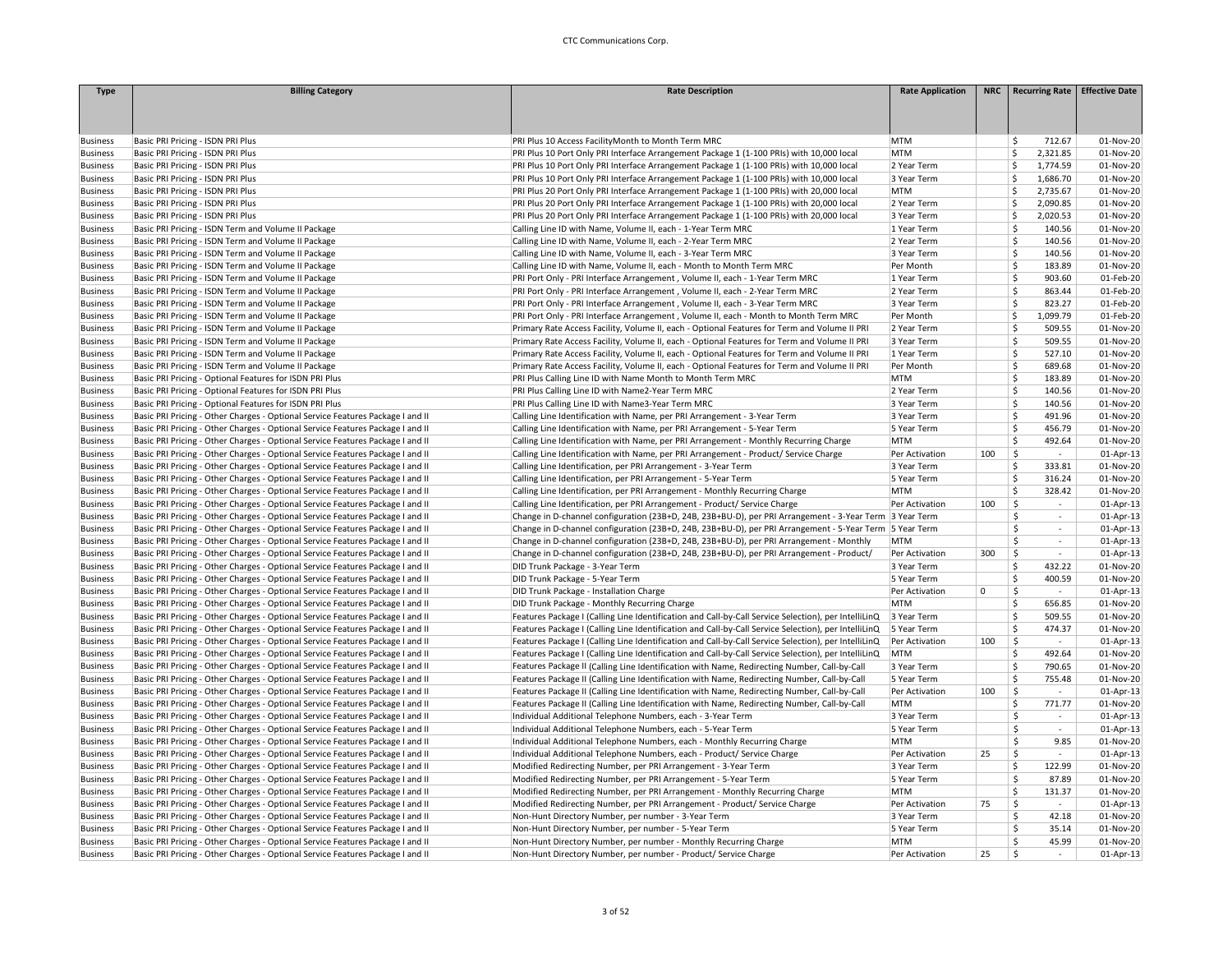| <b>Type</b>     | <b>Billing Category</b>                                                        | <b>Rate Description</b>                                                                     | <b>Rate Application</b> | NRC         | <b>Recurring Rate</b>                           | <b>Effective Date</b>  |
|-----------------|--------------------------------------------------------------------------------|---------------------------------------------------------------------------------------------|-------------------------|-------------|-------------------------------------------------|------------------------|
|                 |                                                                                |                                                                                             |                         |             |                                                 |                        |
|                 |                                                                                |                                                                                             |                         |             |                                                 |                        |
|                 |                                                                                |                                                                                             |                         |             |                                                 |                        |
| <b>Business</b> | Basic PRI Pricing - Other Charges - Optional Service Features Package I and II | Option 2 (monthly allowance is 250 hours) - 3-Year Term                                     | 3 Year Term             |             | \$<br>$\sim$                                    | 01-Apr-13              |
| <b>Business</b> | Basic PRI Pricing - Other Charges - Optional Service Features Package I and II | Option 2 (monthly allowance is 250 hours) - 5-Year Term                                     | 5 Year Term             |             | $\ddot{\mathsf{S}}$<br>÷                        | 01-Apr-13              |
| <b>Business</b> | Basic PRI Pricing - Other Charges - Optional Service Features Package I and II | Option 2 (monthly allowance is 250 hours) - Monthly Recurring Charge                        | <b>MTM</b>              |             | \$<br>821.03                                    | 01-Nov-20              |
| <b>Business</b> | Basic PRI Pricing - Other Charges - Optional Service Features Package I and II | Option 2 (monthly allowance is 250 hours) - Product/ Service Charge                         | MTM                     | $\mathbf 0$ | Ŝ.<br>÷                                         | 01-Apr-13              |
| <b>Business</b> | Basic PRI Pricing - Other Charges - Optional Service Features Package I and II | Packages Option 1 (monthly allowance is none) - 3-Year Term                                 | 3 Year Term             |             | Ŝ.<br>$\sim$                                    | 01-Apr-13              |
| <b>Business</b> | Basic PRI Pricing - Other Charges - Optional Service Features Package I and II | Packages Option 1 (monthly allowance is none) - 5-Year Term                                 | 5 Year Term             |             | Ŝ.<br>$\overline{\phantom{a}}$                  | 01-Apr-13              |
| <b>Business</b> | Basic PRI Pricing - Other Charges - Optional Service Features Package I and II | Packages Option 1 (monthly allowance is none) - Monthly Recurring Charge                    | <b>MTM</b>              |             | Ŝ.<br>$\mathbf{r}$                              | 01-Apr-13              |
| <b>Business</b> | Basic PRI Pricing - Other Charges - Optional Service Features Package I and II | Packages Option 1 (monthly allowance is none) - Product/ Service Charge                     | MTM                     | $\mathbf 0$ | $\ddot{\mathsf{S}}$<br>$\overline{\phantom{a}}$ | 01-Apr-13              |
| <b>Business</b> | Basic PRI Pricing - Other Charges - Optional Service Features Package I and II | PRI Reconfiguration Charges Change Charge Add/change to existing line group, or addition of | 3 Year Term             |             | $\mathsf{\hat{S}}$<br>$\mathbf{r}$              | 01-Apr-13              |
| <b>Business</b> | Basic PRI Pricing - Other Charges - Optional Service Features Package I and II | PRI Reconfiguration Charges Change Charge Add/change to existing line group, or addition of | 5 Year Term             |             | -Ś<br>$\overline{\phantom{a}}$                  | 01-Apr-13              |
| <b>Business</b> | Basic PRI Pricing - Other Charges - Optional Service Features Package I and II | PRI Reconfiguration Charges Change Charge Add/change to existing line group, or addition of | <b>MTM</b>              |             | Ŝ.<br>$\overline{\phantom{a}}$                  | 01-Apr-13              |
| <b>Business</b> | Basic PRI Pricing - Other Charges - Optional Service Features Package I and II | PRI Reconfiguration Charges Change Charge Add/change to existing line group, or addition of | Per Activation          | 50          | \$<br>$\sim$                                    | 01-Apr-13              |
| <b>Business</b> | Basic PRI Pricing - Other Charges - Optional Service Features Package I and II | Redirecting Number, per PRI Arrangement - 3-Year Term                                       | 3 Year Term             |             | -Ś<br>158.13                                    | 01-Nov-20              |
| <b>Business</b> | Basic PRI Pricing - Other Charges - Optional Service Features Package I and II | Redirecting Number, per PRI Arrangement - 5-Year Term                                       | 5 Year Term             |             | Ś<br>122.99                                     | 01-Nov-20              |
| <b>Business</b> | Basic PRI Pricing - Other Charges - Optional Service Features Package I and II | Redirecting Number, per PRI Arrangement - Monthly Recurring Charge                          | <b>MTM</b>              |             | Ŝ.<br>164.22                                    | 01-Nov-20              |
| <b>Business</b> | Basic PRI Pricing - Other Charges - Optional Service Features Package I and II | Redirecting Number, per PRI Arrangement - Product/ Service Charge                           | Per Activation          | 75          | Ŝ.<br>$\sim$                                    | 01-Apr-13              |
| <b>Business</b> | Basic PRI Pricing - Other Charges - Optional Service Features Package I and II | Two B Channel Transfer, per PRI Arrangement - 3-Year Term                                   | 3 Year Term             |             | Ŝ.<br>228.45                                    | 01-Nov-20              |
| <b>Business</b> | Basic PRI Pricing - Other Charges - Optional Service Features Package I and II | Two B Channel Transfer, per PRI Arrangement - 5-Year Term                                   | 5 Year Term             |             | \$<br>210.86                                    | 01-Nov-20              |
| <b>Business</b> | Basic PRI Pricing - Other Charges - Optional Service Features Package I and II | Two B Channel Transfer, per PRI Arrangement - Monthly Recurring Charge                      | <b>MTM</b>              |             | \$<br>246.31                                    | 01-Nov-20              |
| <b>Business</b> | Basic PRI Pricing - Other Charges - Optional Service Features Package I and II | Two B Channel Transfer, per PRI Arrangement - Product/ Service Charge                       | Per Activation          | 100         | \$<br>$\sim$                                    | 01-Apr-13              |
| <b>Business</b> | Basic PRI Pricing - Standard Price Components                                  | DID Termination per each Dial Tone Line2- Non-Recurring Charge                              | Per Line                | 25          | \$<br>÷                                         | 01-Apr-13              |
| <b>Business</b> | Basic PRI Pricing - Standard Price Components                                  | DID Termination per each Dial Tone Line2-3-Year Term                                        | 3 Year Term             |             | Ŝ.<br>$\overline{\phantom{a}}$                  | 01-Apr-13              |
| <b>Business</b> | Basic PRI Pricing - Standard Price Components                                  | DID Termination per each Dial Tone Line2-5-Year Term                                        | 5 Year Term             |             | \$<br>$\sim$                                    | 01-Apr-13              |
| <b>Business</b> | Basic PRI Pricing - Standard Price Components                                  | DID Termination per each Dial Tone Line2-Monthly Recurring Charge 2-Way                     | MTM                     |             | <b>S</b><br>100.17                              | 01-Nov-20              |
| <b>Business</b> | Basic PRI Pricing - Standard Price Components                                  | DS1 Trunk Facility - 3-Year Term                                                            | 3 Year Term             |             | <b>S</b><br>291.17                              | 01-Feb-20              |
| <b>Business</b> | Basic PRI Pricing - Standard Price Components                                  | DS1 Trunk Facility - 5-Year Term                                                            | 5 Year Term             |             | Ŝ.<br>271.07                                    | 01-Feb-20              |
| <b>Business</b> | Basic PRI Pricing - Standard Price Components                                  | DS1 Trunk Facility - Monthly Recurring Charge 2-Way                                         | <b>MTM</b>              |             | \$<br>281.51                                    | 01-Feb-20              |
| <b>Business</b> | Basic PRI Pricing - Standard Price Components                                  | DS1 Trunk Facility - Non-Recurring Charge                                                   | Per Activation          | 700         | -\$<br>$\sim$                                   | 01-Apr-13              |
| <b>Business</b> | Basic PRI Pricing - Standard Price Components                                  | Each Block of 20 DID Numbers1-3-Year Term                                                   | 3 Year Term             |             | \$<br>$\sim$                                    | 01-Apr-13              |
| <b>Business</b> | Basic PRI Pricing - Standard Price Components                                  | Each Block of 20 DID Numbers1-5-Year Term                                                   | 5 Year Term             |             | \$<br>$\sim$                                    | 01-Apr-13              |
| <b>Business</b> | Basic PRI Pricing - Standard Price Components                                  | Each Block of 20 DID Numbers1- Monthly Recurring Charge 2-Way                               | <b>MTM</b>              |             | $\ddot{\mathsf{S}}$<br>17.46                    | 01-Feb-20              |
| <b>Business</b> | Basic PRI Pricing - Standard Price Components                                  | Each Block of 20 DID Numbers1- Non-Recurring Charge                                         | Per Number Group        | 15          | $\ddot{\mathsf{S}}$<br>$\sim$                   | 01-Apr-13              |
| <b>Business</b> | Basic PRI Pricing - Standard Price Components                                  | PRI Arrangement (23B + Backup D) - 3-Year Term                                              | 3 Year Term             |             | 763.04<br>-Ś                                    | 01-Feb-20              |
| <b>Business</b> | Basic PRI Pricing - Standard Price Components                                  | PRI Arrangement (23B + Backup D) - 5-Year Term                                              | 5 Year Term             |             | <b>S</b><br>722.88                              | 01-Feb-20              |
| <b>Business</b> | Basic PRI Pricing - Standard Price Components                                  | PRI Arrangement (23B + Backup D) - Monthly Recurring Charge 2-Way                           | MTM                     |             | 750.65<br>\$.                                   | 01-Feb-20              |
| <b>Business</b> | Basic PRI Pricing - Standard Price Components                                  | PRI Arrangement (23B + Backup D) - Non-Recurring Charge                                     | Per Activation          | 700         | -\$<br>$\sim$                                   | 01-Apr-13              |
| <b>Business</b> | Basic PRI Pricing - Standard Price Components                                  | PRI Arrangement (23B + D) - 3-Year Term                                                     | 3 Year Term             |             | Ŝ.<br>672.67                                    | 01-Feb-20              |
| <b>Business</b> | Basic PRI Pricing - Standard Price Components                                  | PRI Arrangement (23B + D) - 5-Year Term                                                     | 5 Year Term             |             | Ŝ.<br>632.51                                    | 01-Feb-20              |
| <b>Business</b> | Basic PRI Pricing - Standard Price Components                                  | PRI Arrangement (23B + D) - Monthly Recurring Charge 2-Way                                  | <b>MTM</b>              |             | \$<br>656.82                                    | 01-Feb-20              |
| <b>Business</b> | Basic PRI Pricing - Standard Price Components                                  | PRI Arrangement (23B + D) - Non-Recurring Charge                                            | Per Activation          | 700         | -\$<br>$\sim$                                   | 01-Apr-13              |
| <b>Business</b> | Basic PRI Pricing - Standard Price Components                                  | PRI Arrangement (24B) - 3-Year Term                                                         | 3 Year Term             |             | <b>S</b><br>672.67                              | 01-Feb-20              |
|                 | Basic PRI Pricing - Standard Price Components                                  | PRI Arrangement (24B) - 5-Year Term                                                         | 5 Year Term             |             | Ŝ.<br>632.51                                    | 01-Feb-20              |
| Business        |                                                                                |                                                                                             | <b>MTM</b>              |             | \$                                              |                        |
| <b>Business</b> | Basic PRI Pricing - Standard Price Components                                  | PRI Arrangement (24B) - Monthly Recurring Charge 2-Way                                      |                         | 700         | 656.82<br>-\$                                   | 01-Feb-20              |
| <b>Business</b> | Basic PRI Pricing - Standard Price Components                                  | PRI Arrangement (24B) - Non-Recurring Charge                                                | Per Activation          |             | $\sim$                                          | 01-Apr-13<br>01-Feb-20 |
| <b>Business</b> | Basic PRI Pricing - Volume Plan, 23 + D, 24B & 23B + Backup D"                 | Package 1 (1-10 PRIs) 2-Year Term MRC2                                                      | 2 Year Term             |             | \$.<br>572.27                                   |                        |
| <b>Business</b> | Basic PRI Pricing - Volume Plan, 23 + D, 24B & 23B + Backup D"                 | Package 1 (1-10 PRIs) 3-Year Term MRC2                                                      | 3 Year Term             |             | \$<br>552.19<br>Ŝ.                              | 01-Feb-20              |
| <b>Business</b> | Basic PRI Pricing - Volume Plan, 23 + D, 24B & 23B + Backup D"                 | Package 1 (1-10 PRIs) Month to Month Term MRC2                                              | <b>MTM</b>              |             | 748.78                                          | 01-Feb-20              |
| Business        | Basic PRI Pricing - Volume Plan, 23 + D, 24B & 23B + Backup D"                 | Package 2 (11-20 PRIs) 2-Year Term MRC2                                                     | 2 Year Term             |             | Ŝ.<br>562.24<br><b>S</b>                        | 01-Feb-20              |
| <b>Business</b> | Basic PRI Pricing - Volume Plan, 23 + D, 24B & 23B + Backup D'                 | Package 2 (11-20 PRIs) 3-Year Term MRC2                                                     | 3 Year Term             |             | 542.16                                          | 01-Feb-20              |
| <b>Business</b> | Basic PRI Pricing - Volume Plan, 23 + D, 24B & 23B + Backup D"                 | Package 2 (11-20 PRIs) Month to Month Term MRC2                                             | MTM                     |             | \$<br>735.64                                    | 01-Feb-20              |
| <b>Business</b> | Basic PRI Pricing - Volume Plan, 23 + D, 24B & 23B + Backup D"                 | Package 3 (21+ PRIs) 2-Year Term MRC2                                                       | 2 Year Term             |             | \$.<br>552.19                                   | 01-Feb-20              |
| <b>Business</b> | Basic PRI Pricing - Volume Plan, 23 + D, 24B & 23B + Backup D"                 | Package 3 (21+ PRIs) 3-Year Term MRC2                                                       | 3 Year Term             |             | Ŝ.<br>532.13                                    | 01-Feb-20              |
| <b>Business</b> | Basic PRI Pricing - Volume Plan, 23 + D, 24B & 23B + Backup D"                 | Package 3 (21+ PRIs) Month to Month Term MRC2                                               | <b>MTM</b>              |             | Ŝ.<br>722.51                                    | 01-Feb-20              |
| <b>Business</b> | Busy Line Verify and Interrupt Services - Rates                                | Busy Verification and Interrupt Service, per request                                        | Per Activation          |             | Ŝ.<br>17.48                                     | 01-Nov-20              |
| <b>Business</b> | Busy Line Verify and Interrupt Services - Rates                                | Busy Verification Service, per request                                                      | Per Activation          |             | \$<br>17.48                                     | 01-Nov-20              |
| <b>Business</b> | Caller ID Blocking - Rates                                                     | Line Blocking Business                                                                      | Per Line                | 20          | $\ddot{\mathsf{S}}$<br>$\sim$                   | 01-Apr-13              |
| <b>Business</b> | Caller ID Blocking - Rates                                                     | Line Blocking CENTREX                                                                       | Per Line                | 10          | $\mathsf{\$}$<br>$\sim$                         | 01-Apr-13              |
| <b>Business</b> | Centrex Common Equipment, Per system"                                          | 101+ station lines                                                                          | Per Month               | 1000        | l \$<br>348.11                                  | 01-Nov-20              |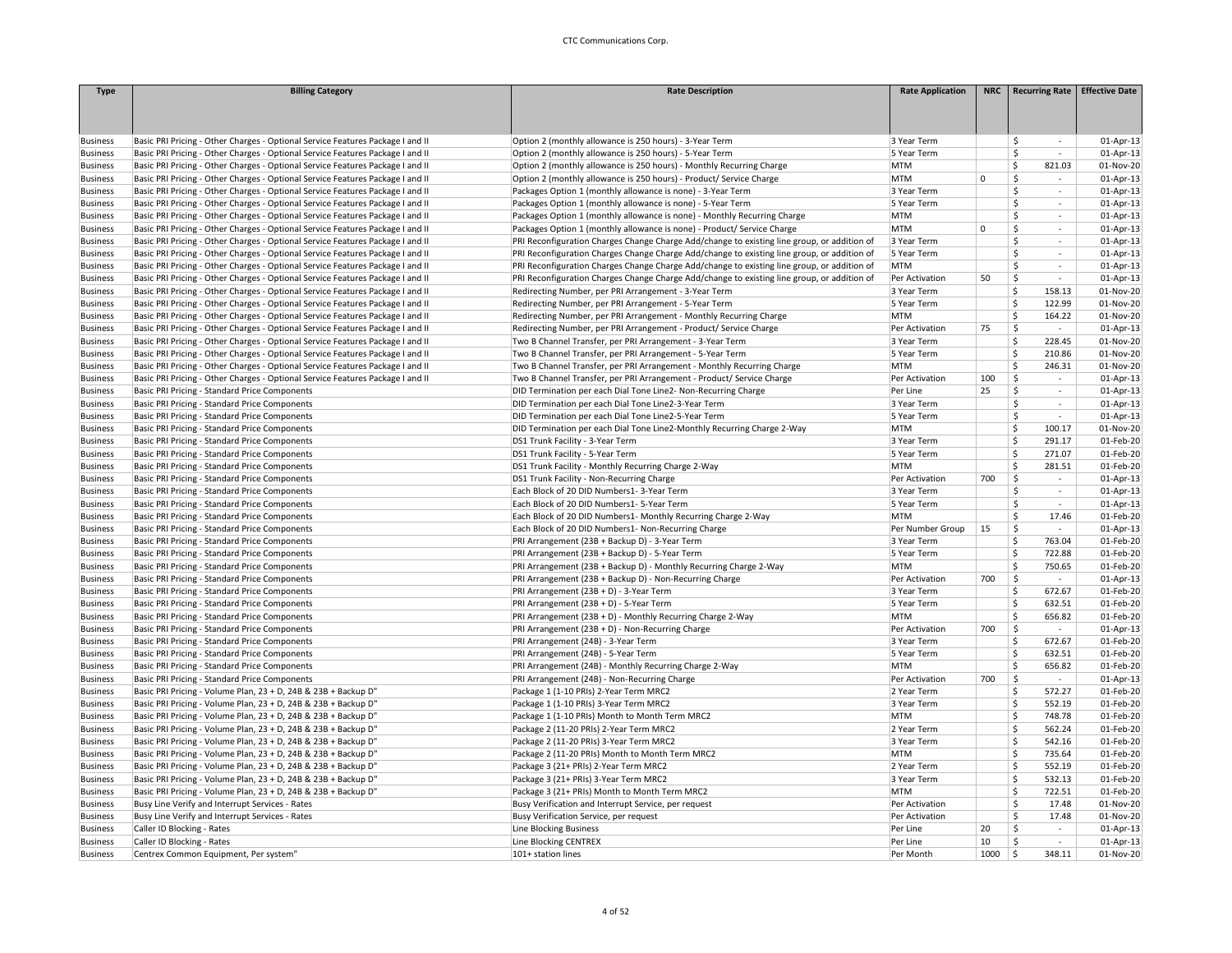| <b>Type</b>     | <b>Billing Category</b>                           | <b>Rate Description</b>                                                             | <b>Rate Application</b> | <b>NRC</b>  | <b>Recurring Rate</b>             | <b>Effective Date</b> |
|-----------------|---------------------------------------------------|-------------------------------------------------------------------------------------|-------------------------|-------------|-----------------------------------|-----------------------|
|                 |                                                   |                                                                                     |                         |             |                                   |                       |
|                 |                                                   |                                                                                     |                         |             |                                   |                       |
|                 |                                                   |                                                                                     |                         |             |                                   |                       |
| <b>Business</b> | Centrex Common Equipment, Per system'             | 21 to 50 station lines                                                              | Per Month               | 500         | 175.04<br>\$                      | 01-Nov-20             |
| <b>Business</b> | Centrex Common Equipment, Per system'             | 51 to 100 station lines                                                             | Per Month               | 750         | \$<br>262.73                      | 01-Nov-20             |
| <b>Business</b> | Centrex Common Equipment, Per system"             | Flat - Additional Station Lines, each                                               | Per Month               | 45          | \$<br>35.47                       | 01-Nov-20             |
| <b>Business</b> | Centrex Common Equipment, Per system"             | Flat - Additional Station Lines, each - Exchange Access Charge                      | Per Activation          | 4.2         | \$<br>$\sim$                      | 01-Apr-13             |
| <b>Business</b> | Centrex Common Equipment, Per system"             | Flat - First 100 Station Lines, each                                                | Per Month               | 45          | Ś<br>45.85                        | 01-Nov-20             |
| <b>Business</b> | Centrex Common Equipment, Per system"             | Flat - First 100 Station Lines, each - Exchange Access Charge                       | Per Activation          | 6.35        | \$<br>$\sim$                      | 01-Apr-13             |
| <b>Business</b> | Centrex Common Equipment, Per system"             | Measured - Additional Station Lines, each                                           | Per Month               | 45          | Ś<br>35.32                        | 01-Nov-20             |
| <b>Business</b> | Centrex Common Equipment, Per system"             | Measured - Additional Station Lines, each - Exchange Access Charge                  | Per Activation          | 1.05        | \$<br>$\sim$                      | $01$ -Apr-13          |
| <b>Business</b> | Centrex Common Equipment, Per system"             | Measured - First 100 Station Lines, each                                            | Per Month               | 45          | \$<br>45.85                       | 01-Nov-20             |
| <b>Business</b> | Centrex Common Equipment, Per system"             | Measured - First 100 Station Lines, each - Exchange Access Charge                   | Per Activation          | 2.05        | Ś.<br>$\sim$                      | $01-Apr-13$           |
| <b>Business</b> | Centrex Common Equipment, Per system"             | Up to 20 station lines                                                              | Per Month               | 300         | \$<br>87.55                       | 01-Nov-20             |
| <b>Business</b> | Centrex Custom Package Service Optional Features* | Busy Redial - Monthly Charge                                                        | <b>MTM</b>              |             | Ś<br>5.13                         | 01-Nov-20             |
| <b>Business</b> | Centrex Custom Package Service Optional Features* | Busy Redial - Product Service Charge                                                | Per Activation          | 10          | \$<br>$\sim$                      | $01$ -Apr-13          |
| <b>Business</b> | Centrex Custom Package Service Optional Features* | Busy Redial - Usage Charge                                                          | Per Month               |             | Ś<br>$\sim$                       | $01-Apr-13$           |
| <b>Business</b> | Centrex Custom Package Service Optional Features* | Busy Redial, return Call (*69) and Select Call Forwarding - Monthly Charge          | <b>MTM</b>              |             | Ś.<br>13.14                       | 01-Nov-20             |
| <b>Business</b> | Centrex Custom Package Service Optional Features* | Busy Redial, return Call (*69) and Select Call Forwarding - Product Service Charge  | Per Activation          | 10          | Š.<br>$\sim$                      | 01-Apr-13             |
| <b>Business</b> | Centrex Custom Package Service Optional Features* | Busy Redial, return Call (*69) and Select Call Forwarding - Usage Charge            | Per Month               |             | \$<br>$\omega$                    | $01-Apr-13$           |
| <b>Business</b> | Centrex Custom Package Service Optional Features* | Call Block - Monthly Charge                                                         | <b>MTM</b>              |             | Ś<br>5.13                         | 01-Nov-20             |
| <b>Business</b> | Centrex Custom Package Service Optional Features* | Call Block - Product Service Charge                                                 | Per Activation          | 10          | \$<br>$\sim$                      | 01-Apr-13             |
| <b>Business</b> | Centrex Custom Package Service Optional Features* | Call Block - Usage Charge                                                           | Per Month               |             | Ś<br>$\omega$                     | 01-Apr-13             |
| <b>Business</b> | Centrex Custom Package Service Optional Features* | Call Trace - Monthly Charge                                                         | <b>MTM</b>              |             | Š.<br>$\sim$                      | 01-Apr-13             |
| <b>Business</b> | Centrex Custom Package Service Optional Features* | Call Trace - Product Service Charge                                                 | Per Activation          | $\mathsf 0$ | \$<br>$\sim$                      | 01-Apr-13             |
| <b>Business</b> | Centrex Custom Package Service Optional Features* | Call Trace - Usage Charge                                                           | Per Month               |             | Ś<br>1.75                         | 01-Nov-20             |
| <b>Business</b> | Centrex Custom Package Service Optional Features* | Caller ID - Number Only/w Anonymous Call Rejection** (a) When purchased without the | <b>MTM</b>              |             | \$<br>19.74                       | 01-Nov-20             |
| <b>Business</b> | Centrex Custom Package Service Optional Features* | Caller ID - Number Only/w Anonymous Call Rejection** (a) When purchased without the | Per Activation          | 10          | Ś<br>$\sim$                       | $01-Apr-13$           |
| <b>Business</b> | Centrex Custom Package Service Optional Features* | Caller ID - Number Only/w Anonymous Call Rejection** (a) When purchased without the | Per Month               |             | Š.<br>$\sim$                      | 01-Apr-13             |
| <b>Business</b> | Centrex Custom Package Service Optional Features* | Digital Non-button Set Features - Call park - Service Charge                        | Per Activation          | 15          | \$<br>$\sim$                      | 01-Apr-13             |
| <b>Business</b> | Centrex Custom Package Service Optional Features* | Digital Non-button Set Features - Call park - Usage Charge                          | Per Month               |             | Ś<br>0.44                         | 01-Nov-20             |
| <b>Business</b> | Centrex Custom Package Service Optional Features* | Digital Non-button Set Features - Direct call Park - Service Charge                 | Per Activation          | 15          | \$<br>$\sim$                      | 01-Apr-13             |
| <b>Business</b> | Centrex Custom Package Service Optional Features* | Digital Non-button Set Features - Direct call Park - Usage Charge                   | Per Month               |             | Ś<br>0.44                         | 01-Nov-20             |
| <b>Business</b> | Centrex Custom Package Service Optional Features* | Digital Non-button Set Features - Executive Busy Override - Service Charge          | Per Activation          | 15          | Ś.<br>$\sim$                      | 01-Apr-13             |
| <b>Business</b> | Centrex Custom Package Service Optional Features* | Digital Non-button Set Features - Executive Busy Override - Usage Charge            | Per Month               |             | Ś<br>0.44                         | 01-Nov-20             |
| <b>Business</b> | Centrex Custom Package Service Optional Features* | Digital Non-button Set Features - last Number Redial - Service Charge               | Per Activation          | 15          | \$<br>$\sim$                      | 01-Apr-13             |
| <b>Business</b> | Centrex Custom Package Service Optional Features* | Digital Non-button Set Features - last Number Redial - Usage Charge                 | Per Month               |             | Ś<br>0.44                         | 01-Nov-20             |
| <b>Business</b> | Centrex Custom Package Service Optional Features* | Digital Non-button Set Features - Non-button Set feature Package # - Service Charge | Per Activation          | 15          | \$<br>$\sim$                      | $01$ -Apr-13          |
| <b>Business</b> | Centrex Custom Package Service Optional Features* | Digital Non-button Set Features - Non-button Set feature Package # - Usage Charge   | Per Month               |             | 0.88<br>Ŝ.                        | 01-Nov-20             |
| <b>Business</b> | Centrex Custom Package Service Optional Features* | Feature package, includes Call Block, Priority Call, - Monthly Charge               | <b>MTM</b>              |             | Ś<br>4.94                         | 01-Nov-20             |
| <b>Business</b> | Centrex Custom Package Service Optional Features* | Feature package, includes Call Block, Priority Call, - Product Service Charge       | Per Activation          | 10          | \$<br>$\sim$                      | $01-Apr-13$           |
| <b>Business</b> | Centrex Custom Package Service Optional Features* | Feature package, includes Call Block, Priority Call, - Usage Charge                 | Per Month               |             | Ś<br>$\sim$                       | 01-Apr-13             |
| <b>Business</b> | Centrex Custom Package Service Optional Features* | Priority Call - Monthly Charge                                                      | <b>MTM</b>              |             | Ś<br>5.13                         | 01-Nov-20             |
| <b>Business</b> | Centrex Custom Package Service Optional Features* | Priority Call - Product Service Charge                                              | Per Activation          | 10          | Ś<br>$\sim$<br>$\sim$             | 01-Apr-13             |
| <b>Business</b> | Centrex Custom Package Service Optional Features* | Priority Call - Usage Charge                                                        | Per Month               |             | Ś<br>Ś                            | $01-Apr-13$           |
| <b>Business</b> | Centrex Custom Package Service Optional Features* | Return Call (*69) - Monthly Charge                                                  | <b>MTM</b>              |             | 5.13<br>Ś                         | 01-Nov-20             |
| <b>Business</b> | Centrex Custom Package Service Optional Features* | Return Call (*69) - Product Service Charge                                          | Per Activation          | 10          | $\sim$                            | 01-Apr-13             |
| <b>Business</b> | Centrex Custom Package Service Optional Features* | Return Call (*69) - Usage Charge                                                    | Per Month               |             | Ś<br>$\sim$                       | 01-Apr-13             |
| <b>Business</b> | Centrex Custom Package Service Optional Features* | Select Call Forwarding - Monthly Charge                                             | <b>MTM</b>              |             | \$.<br>5.13<br>Š.                 | 01-Nov-20             |
| <b>Business</b> | Centrex Custom Package Service Optional Features* | Select Call Forwarding - Product Service Charge                                     | Per Activation          | 10          | $\sim$                            | $01-Apr-13$           |
| <b>Business</b> | Centrex Custom Package Service Optional Features* | Select Call Forwarding - Usage Charge                                               | Per Month               |             | Ś.<br>$\sim$<br>\$                | 01-Apr-13             |
| <b>Business</b> | Centrex Custom Package Service Optional Features* | Ultra Forward - Monthly Charge                                                      | <b>MTM</b>              |             | 19.74<br>Ś                        | 01-Nov-20             |
| <b>Business</b> | Centrex Custom Package Service Optional Features* | Ultra Forward - Product Service Charge                                              | Per Activation          | 10          | $\sim$<br>i.                      | 01-Apr-13             |
| <b>Business</b> | Centrex Custom Package Service Optional Features* | Ultra Forward - Usage Charge                                                        | Per Month               |             | Ś                                 | 01-Apr-13             |
| <b>Business</b> | Centrex Custom Package Service Optional Features* | When purchased with the Feature Package - Monthly Charge                            | <b>MTM</b>              |             | \$<br>18.88                       | 01-Nov-20             |
| <b>Business</b> | Centrex Custom Package Service Optional Features* | When purchased with the Feature Package - Monthly Charge                            | <b>MTM</b>              |             | Ś<br>16.45                        | 01-Nov-20             |
| <b>Business</b> | Centrex Custom Package Service Optional Features* | When purchased with the Feature Package - Product Service Charge                    | Per Activation          | 10          | \$<br>$\sim$                      | 01-Apr-13             |
| <b>Business</b> | Centrex Custom Package Service Optional Features* | When purchased with the Feature Package - Usage Charge                              | Per Month               |             | Ś<br>$\sim$                       | $01$ -Apr-13          |
| <b>Business</b> | Centrex Custom Package Service Optional Features* | When purchased without the Feature Package - Monthly Charge                         | <b>MTM</b>              |             | \$<br>23.00                       | 01-Nov-20             |
| <b>Business</b> | Centrex Custom Package Service Optional Features* | When purchased without the Feature Package - Product Service Charge                 | Per Activation          | 10          | \$<br>$\mathcal{L}_{\mathcal{A}}$ | $01-Apr-13$           |
| <b>Business</b> | Centrex Custom Package Service Optional Features* | When purchased without the Feature Package - Usage Charge                           | Per Month               |             | Ś<br>$\sim$                       | $01-Apr-13$           |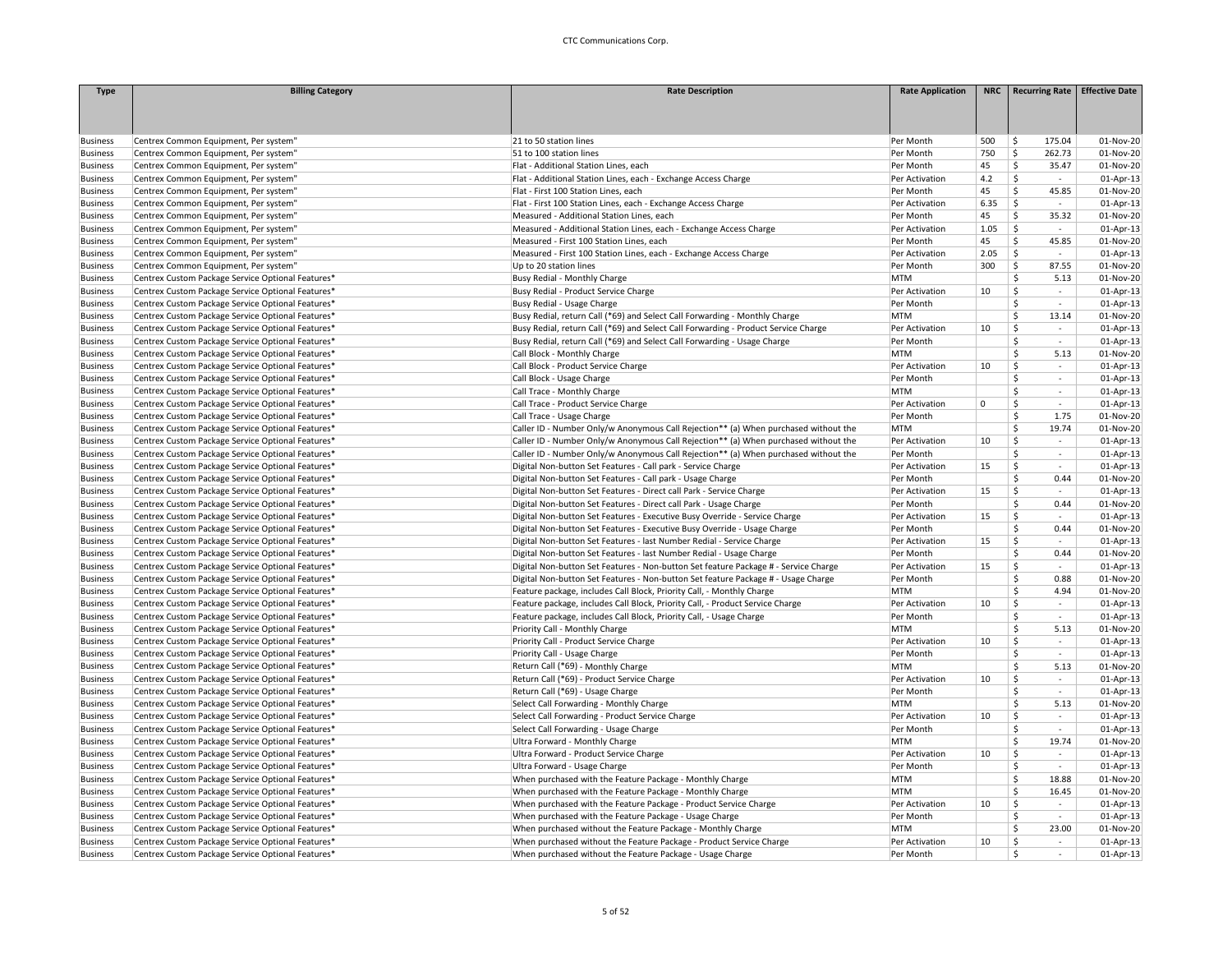| <b>Type</b>     | <b>Billing Category</b>                    | <b>Rate Description</b>                                                                        | <b>Rate Application</b> |                | NRC   Recurring Rate   Effective Date |           |
|-----------------|--------------------------------------------|------------------------------------------------------------------------------------------------|-------------------------|----------------|---------------------------------------|-----------|
|                 |                                            |                                                                                                |                         |                |                                       |           |
|                 |                                            |                                                                                                |                         |                |                                       |           |
| <b>Business</b> | Conference Arrangements                    | Attendant Controlled Conference Additional Bridges, each (maximum of 6 lines)                  | Per Month               | 30             | \$<br>101.01                          | 01-Nov-20 |
| <b>Business</b> | Conference Arrangements                    | Attendant Controlled Conference Primary Bridge                                                 | Per Month               | 30             | Š.<br>53.86                           | 01-Feb-20 |
| <b>Business</b> | Conference Arrangements                    | Meet-Me Conference Arrangement Additional Bridges, each (maximum of 6 lines)                   | Per Month               | 30             | Ś<br>100.82                           | 01-Nov-20 |
| <b>Business</b> | Conference Arrangements                    | Meet-Me Conference Arrangement Primary Bridge                                                  | Per Month               | 30             | \$<br>53.86                           | 01-Feb-20 |
| <b>Business</b> | Conference Arrangements                    | Pre-Set Conference Adding conferees within an Existing Level                                   | Per Activation          | 30             | $\mathsf{\hat{S}}$<br>$\sim$          | 01-Apr-13 |
| <b>Business</b> | Conference Arrangements                    | Pre-Set Conference, Primary Bridge                                                             | Per Month               | 30             | \$<br>53.86                           | 01-Feb-20 |
| <b>Business</b> | Conference Arrangements                    | Pre-Set Conference, Primary Bridge (maximum of 6 lines)                                        | Per Month               | 30             | Ś.<br>101.01                          | 01-Nov-20 |
| <b>Business</b> | Conference Arrangements                    | Station Controlled Conference Additional Bridges, each (maximum of 6 lines)                    | Per Month               | 30             | Ś<br>101.01                           | 01-Nov-20 |
| <b>Business</b> | Conference Arrangements                    | Station Controlled Conference Primary Bridge                                                   | Per Month               | 30             | \$<br>53.86                           | 01-Feb-20 |
| <b>Business</b> | <b>Connexus Service</b>                    | Analog Line / PBX Trunk / Centrex Custom Package, Centrex 2100                                 | Per Activation          | $\overline{4}$ | Ś<br>$\sim$                           | 01-Apr-13 |
| <b>Business</b> | <b>Connexus Service</b>                    | Centrex Custom Package, Centrex 2100                                                           | Per Month               |                | \$<br>43.75                           | 01-Nov-20 |
| <b>Business</b> | <b>Connexus Service</b>                    | Centrex Custom Package, Centrex 2100 Standard Features                                         | Per Activation          | 5              | \$<br>÷                               | 01-Apr-13 |
| <b>Business</b> | <b>Connexus Service</b>                    | Connexus Feature Packages                                                                      | Per Month               |                | \$<br>17.50                           | 01-Nov-20 |
| <b>Business</b> | <b>Connexus Service</b>                    | Connexus System C.O. Capacity of 24 Channels - 2Years                                          | 2 Year Term             |                | Ś.<br>365.95                          | 01-Feb-20 |
| <b>Business</b> | <b>Connexus Service</b>                    | Connexus System C.O. Capacity of 24 Channels - 3Years                                          | 3 Year Term             |                | Ś<br>319.03                           | 01-Feb-20 |
| <b>Business</b> | Connexus Service                           | Connexus System C.O. Capacity of 24 Channels - Month-to-Month                                  | <b>MTM</b>              |                | Ś<br>394.10                           | 01-Feb-20 |
| <b>Business</b> | <b>Connexus Service</b>                    | Interoffice Channel Per Channel                                                                | Per Activation          | 12             | \$<br>$\mathbf{r}$                    | 01-Apr-13 |
| <b>Business</b> | <b>Connexus Service</b>                    | Intraoffice Channel Per Channel                                                                | Per Activation          | $\overline{7}$ | Ś<br>$\mathbf{r}$                     | 01-Apr-13 |
| <b>Business</b> | <b>Connexus Service</b>                    | Service Activation - Each additional DS1                                                       | Per Activation          | 25             | <b>S</b><br>$\sim$                    | 01-Apr-13 |
| <b>Business</b> | <b>Connexus Service</b>                    | Service Activation - Initial DS1                                                               | Per Activation          | 75             | \$<br>$\omega$                        | 01-Apr-13 |
| <b>Business</b> | <b>Connexus Service</b>                    | Service Activation - Subsequent Installation Per DSO                                           | Per Activation          | 25             | Ś<br>$\sim$                           | 01-Apr-13 |
| <b>Business</b> | <b>Connexus Service</b>                    | Service Activation - System Rearrangement                                                      | Per Activation          | 200            | \$<br>$\sim$                          | 01-Apr-13 |
| <b>Business</b> | <b>Connexus Service</b>                    | Service Level Grooming - Level 12 (768 Kbps)                                                   | Per Month               |                | \$<br>5.63                            | 01-Feb-20 |
| <b>Business</b> | <b>Connexus Service</b>                    | Service Level Grooming - Level 4 (256 Kbps)                                                    | Per Month               |                | Ŝ.<br>3.77                            | 01-Feb-20 |
| <b>Business</b> | Connexus Service                           | Service Level Grooming - Level 6 (384 Kbps)                                                    | Per Month               |                | <sup>\$</sup><br>5.63                 | 01-Feb-20 |
| <b>Business</b> | <b>Connexus Service</b>                    | Service Level Grooming - Level 8 (512 Kbps)                                                    | Per Month               |                | Ŝ<br>5.63                             | 01-Feb-20 |
| <b>Business</b> | <b>Connexus Service</b>                    | Voice Grade Connectivity                                                                       | Per Activation          | $\mathbf{1}$   | \$<br>÷                               | 01-Apr-13 |
| <b>Business</b> | <b>CTC Connections - Rates</b>             | Additional 6-second increments or fraction thereof - Day                                       | Per Time Period         |                | $\mathsf{\hat{S}}$<br>0.01            | 01-Apr-13 |
| <b>Business</b> | <b>CTC Connections - Rates</b>             | Additional 6-second increments or fraction thereof - Evening                                   | Per Time Period         |                | Ŝ<br>0.01                             | 01-Apr-13 |
| <b>Business</b> | <b>CTC Connections - Rates</b>             | Additional 6-second increments or fraction thereof - Night/Weekend                             | Per Time Period         |                | \$<br>0.01                            | 01-Apr-13 |
| <b>Business</b> | <b>CTC Connections - Rates</b>             | Additional 6-seconds or fraction thereof - Day                                                 | Per Time Period         |                | Ŝ<br>0.02                             | 01-Apr-13 |
| <b>Business</b> | <b>CTC Connections - Rates</b>             | Additional 6-seconds or fraction thereof - Evening                                             | Per Time Period         |                | \$<br>0.02                            | 01-Apr-13 |
| <b>Business</b> | <b>CTC Connections - Rates</b>             | Additional 6-seconds or fraction thereof - Night/Weekend                                       | Per Time Period         |                | \$<br>0.02                            | 01-Apr-13 |
| <b>Business</b> | <b>CTC Connections - Rates</b>             | CTC Toll Free Connections Service, Monthly Rate Per termination associated with each Toll Free | MTM                     |                | \$<br>17.46                           | 01-Feb-20 |
| <b>Business</b> | <b>CTC Connections - Rates</b>             | Initial 30-seconds or fraction thereof - Day                                                   | Per Time Period         |                | \$<br>0.09                            | 01-Apr-13 |
| <b>Business</b> | <b>CTC Connections - Rates</b>             | Initial 30-seconds or fraction thereof - Evening                                               | Per Time Period         |                | 0.09<br>.s                            | 01-Apr-13 |
| <b>Business</b> | <b>CTC Connections - Rates</b>             | Initial 30-seconds or fraction thereof - Night/Weekend                                         | Per Time Period         |                | \$<br>0.09                            | 01-Apr-13 |
| <b>Business</b> | <b>CTC Connections - Rates</b>             | Usage Rates for Qualifying Toll Calls CTC Connections-Business Volume Discount Plan            | Per Time Period         |                | Ŝ<br>0.06                             | 01-Apr-13 |
| <b>Business</b> | <b>CTC Connections - Rates</b>             | Usage Rates for Qualifying Toll Calls CTC Connections-Business Volume Discount Plan            | Per Time Period         |                | $\mathsf{\hat{S}}$<br>0.06            | 01-Apr-13 |
| <b>Business</b> | <b>CTC Connections - Rates</b>             | Usage Rates for Qualifying Toll Calls CTC Connections-Business Volume Discount Plan            | Per Time Period         |                | \$<br>0.06                            | 01-Apr-13 |
| <b>Business</b> | <b>CUSTOM CENTREX SERVICE</b>              | Centrex Custom Package Service Lines. Each - Exchange Access - Density Cell 1                  | Per Month               |                | \$.<br>29.59                          | 01-Nov-20 |
| <b>Business</b> | <b>CUSTOM CENTREX SERVICE</b>              | Centrex Custom Package Service Lines. Each - Exchange Access - Density Cell 2                  | Per Month               |                | \$<br>37.78                           | 01-Nov-20 |
| <b>Business</b> | <b>CUSTOM CENTREX SERVICE</b>              | Centrex Custom Package Service Lines. Each - Exchange Access - Density Cell 3                  | Per Month               |                | Š.<br>45.99                           | 01-Nov-20 |
| <b>Business</b> | <b>CUSTOM CENTREX SERVICE</b>              | Centrex Custom Package Service Lines. Each - Exchange Access - Density Cell 4                  | Per Month               |                | \$<br>54.20                           | 01-Nov-20 |
| <b>Business</b> | <b>CUSTOM CENTREX SERVICE</b>              | Payment Options - 36 month Restricted/Unrestricted                                             | 3 Year Term             |                | 29.59<br>\$                           | 01-Nov-20 |
| <b>Business</b> | <b>CUSTOM CENTREX SERVICE</b>              | Payment Options - Month-to-month Restricted/Unrestricted                                       | <b>MTM</b>              |                | \$.<br>59.12                          | 01-Nov-20 |
| <b>Business</b> | <b>CUSTOM CENTREX SERVICE</b>              | Payment Options - Restricted/Unrestricted                                                      | Per Month               |                | 32.85<br>Š.                           | 01-Nov-20 |
| <b>Business</b> | <b>CUSTOM CENTREX SERVICE</b>              | Transfer of Term Commitment                                                                    | Per Activation          | 100            | <b>S</b><br>$\sim$                    | 01-Apr-13 |
| <b>Business</b> | Customer Administration and Control        | Central office equipment Common Equipment, each - Monthly Rate                                 | <b>MTM</b>              |                | \$<br>898.91                          | 01-Feb-20 |
| <b>Business</b> | <b>Customer Administration and Control</b> | Central office equipment Common Equipment, each - Service Charge                               | Per Activation          | 1000           | \$<br>$\sim$                          | 01-Apr-13 |
| <b>Business</b> | Customer Administration and Control        | Central office equipment Common Equipment, each - Service Establishment Charge                 | Per Activation          | 2400           | \$                                    | 01-Apr-13 |
| <b>Business</b> | <b>Customer Administration and Control</b> | Facilities Administration and Control Common Equipment, each - Monthly Rate                    | <b>MTM</b>              |                | \$<br>200.81                          | 01-Feb-20 |
| <b>Business</b> | <b>Customer Administration and Control</b> | Facilities Administration and Control Common Equipment, each - Service Charge                  | Per Activation          | 175            | \$<br>$\sim$                          | 01-Apr-13 |
| <b>Business</b> | <b>Customer Administration and Control</b> | Facilities Administration and Control Common Equipment, each - Service Establishment Charge    | Per Activation          | 2400           | \$<br>$\sim$                          | 01-Apr-13 |
| <b>Business</b> | Customer Administration and Control        | Per facility group equipped - Monthly Rate                                                     | <b>MTM</b>              |                | \$<br>12.02                           | 01-Feb-20 |
| <b>Business</b> | Customer Administration and Control        | Per facility group equipped - Service Charge                                                   | Per Activation          | 75             | \$                                    | 01-Apr-13 |
| <b>Business</b> | <b>Customer Administration and Control</b> | Per Queue equipped - Monthly Rate                                                              | <b>MTM</b>              |                | $\mathsf{\hat{S}}$<br>4.98            | 01-Feb-20 |
| <b>Business</b> | <b>Customer Administration and Control</b> | Per Queue equipped - Service charge                                                            | Per Activation          | 75             | Ŝ<br>$\mathbf{r}$                     | 01-Apr-13 |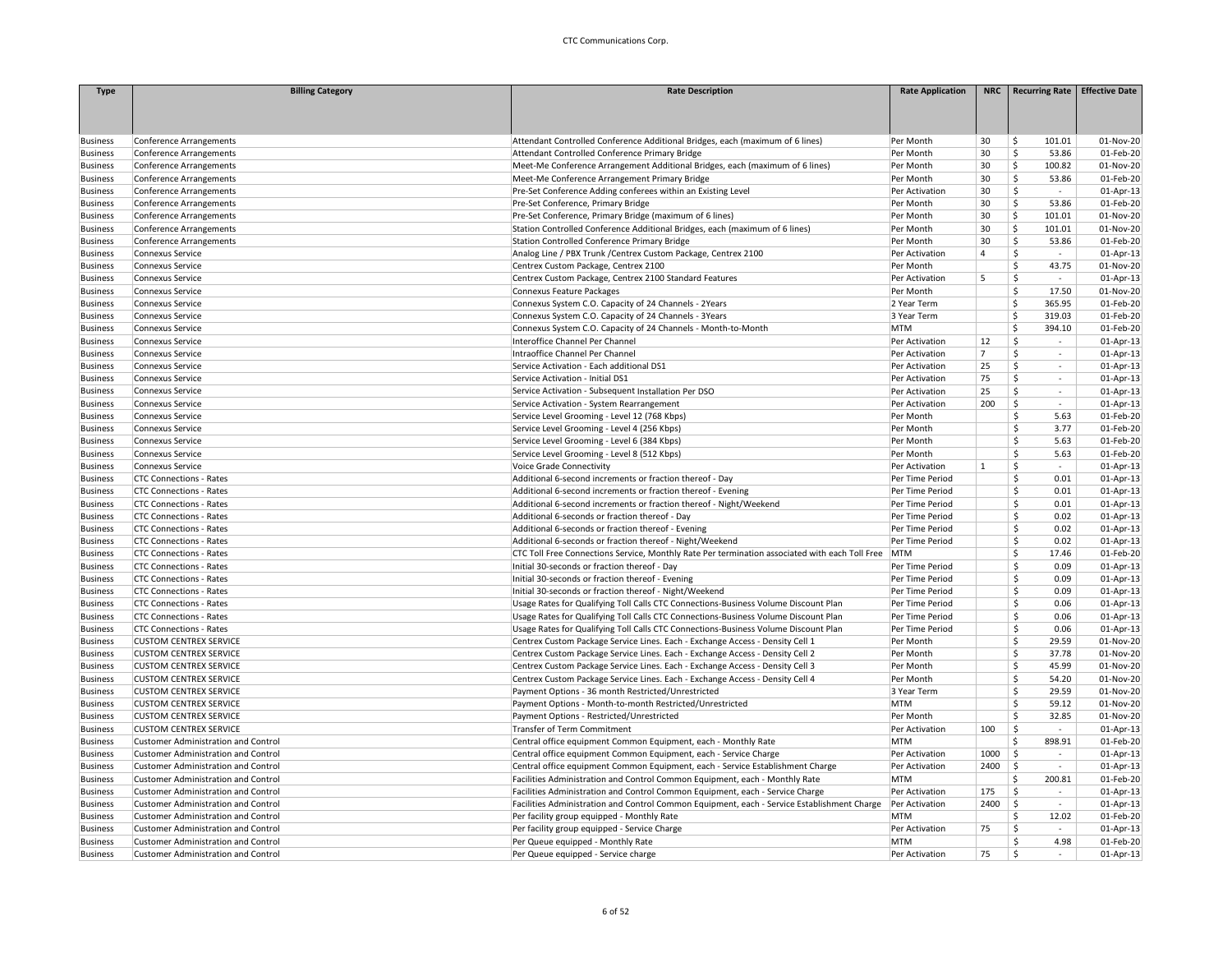| <b>Type</b>     | <b>Billing Category</b>                                        | <b>Rate Description</b>                                                                        | <b>Rate Application</b> |                | NRC   Recurring Rate   Effective Date |           |
|-----------------|----------------------------------------------------------------|------------------------------------------------------------------------------------------------|-------------------------|----------------|---------------------------------------|-----------|
|                 |                                                                |                                                                                                |                         |                |                                       |           |
|                 |                                                                |                                                                                                |                         |                |                                       |           |
|                 |                                                                |                                                                                                |                         |                |                                       |           |
| <b>Business</b> | <b>Customer Administration and Control</b>                     | Traffic Data to Customer (Pollable) Common Equipment, each - Monthly Charge                    | <b>MTM</b>              |                | Ś.<br>399.73                          | 01-Feb-20 |
| <b>Business</b> | <b>Customer Administration and Control</b>                     | Traffic Data to Customer (Pollable) Common Equipment, each - Service Charge                    | Per Activation          | 200            | Ŝ<br>$\sim$                           | 01-Apr-13 |
| <b>Business</b> | <b>Customer Administration and Control</b>                     | Traffic Data to Customer (Pollable) Common Equipment, each - Service Establishment Charge      | Per Activation          | 2100           | \$<br>$\sim$                          | 01-Apr-13 |
| <b>Business</b> | <b>Customer Controlled Station Restriction</b>                 | Common Equipment, each - Establishment Charge                                                  | Per Activation          | 1100           | \$<br>$\sim$                          | 01-Apr-13 |
| <b>Business</b> | <b>Customer Controlled Station Restriction</b>                 | Common Equipment, each - Monthly Rate                                                          | <b>MTM</b>              |                | \$<br>110.44                          | 01-Feb-20 |
| <b>Business</b> | <b>Customer Controlled Station Restriction</b>                 | Common Equipment, each - Service Charge                                                        | Per Activation          | 1000           | \$<br>$\sim$                          | 01-Apr-13 |
| <b>Business</b> | <b>Customer Controlled Station Restriction</b>                 | Station Line, arranged for restriction, each - Monthly Rate                                    | <b>MTM</b>              |                | Ŝ.<br>1.05                            | 01-Nov-20 |
| <b>Business</b> | <b>Customer Controlled Station Restriction</b>                 | Station Line, arranged for restriction, each - Service Charge                                  | Per Activation          | $\overline{7}$ | Ŝ<br>$\overline{\phantom{a}}$         | 01-Apr-13 |
| <b>Business</b> | <b>Customer Controlled Station Restriction</b>                 | Subsequent translation changes, additions or deletions to a line configuration package, each - | <b>MTM</b>              |                | \$<br>7.05                            | 01-Nov-20 |
| <b>Business</b> | <b>Customer Controlled Station Restriction</b>                 | Subsequent translation changes, additions or deletions to a line configuration package, each - | Per Activation          | 60             | Ś<br>$\overline{\phantom{a}}$         | 01-Apr-13 |
| <b>Business</b> | Customer Requested Move, Add or Change (MAC) "                 | MAC Charge, per order                                                                          | Per Service Order       | 25             | \$<br>$\sim$                          | 01-Apr-13 |
| <b>Business</b> | <b>Dial Station Conference</b>                                 | Common Equipment for up to 6 conferences - Monthly                                             | <b>MTM</b>              |                | Š.<br>200.06                          | 01-Feb-20 |
| <b>Business</b> | <b>Dial Station Conference</b>                                 | Common Equipment for up to 6 conferences - Service Charge                                      | Per Activation          | 200            | Ś<br>$\sim$                           | 01-Apr-13 |
| <b>Business</b> | <b>Digit Transposition</b>                                     | Digit Transposition, per DID block                                                             | Per Number Group        | 4.99           | Ŝ<br>$\sim$                           | 01-Apr-13 |
| <b>Business</b> | Digital Data Service                                           | Digital Bridging- Multistation Arrangement - Per station                                       | Per Month               | 36             | \$<br>46.93                           | 01-Feb-20 |
| <b>Business</b> | Digital Data Service                                           | Secondary Channel - Per Termination - 2.4 Kbps                                                 | Per Month               | 400            | \$<br>28.15                           | 01-Feb-20 |
| <b>Business</b> | Digital Data Service                                           | Secondary Channel - Per Termination - 4.8 Kbps                                                 | Per Month               | 400            | \$<br>37.54                           | 01-Feb-20 |
| <b>Business</b> | Digital Data Service                                           | Secondary Channel - Per Termination - 56 Kbps                                                  | Per Month               | 400            | \$<br>56.30                           | 01-Feb-20 |
| <b>Business</b> | Digital Data Service                                           | Secondary Channel - Per Termination - 9.6 Kbps                                                 | Per Month               | 400            | Ŝ.<br>46.93                           | 01-Feb-20 |
| <b>Business</b> | Digital Data Service - Channel Mileage - Mileage Band 2.4 Kbps | Over 0 to 1 mile - Fixed Monthly Rate                                                          | <b>MTM</b>              |                | \$<br>46.93                           | 01-Feb-20 |
|                 |                                                                |                                                                                                | <b>MTM</b>              |                | Ś                                     |           |
| <b>Business</b> | Digital Data Service - Channel Mileage - Mileage Band 2.4 Kbps | Over 0 to 1 mile - Per Mile Monthly Rate                                                       |                         |                | $\sim$<br>\$                          | 01-Apr-13 |
| <b>Business</b> | Digital Data Service - Channel Mileage - Mileage Band 2.4 Kbps | Over 1 to 3 miles - Fixed Monthly Rate                                                         | <b>MTM</b>              |                | 46.93                                 | 01-Feb-20 |
| <b>Business</b> | Digital Data Service - Channel Mileage - Mileage Band 2.4 Kbps | Over 1 to 3 miles - Per Mile Monthly Rate                                                      | <b>MTM</b>              |                | \$<br>3.77                            | 01-Feb-20 |
| <b>Business</b> | Digital Data Service - Channel Mileage - Mileage Band 2.4 Kbps | Over 15 to 25 miles - Fixed Monthly Rate                                                       | <b>MTM</b>              |                | Ŝ.<br>46.93                           | 01-Feb-20 |
| <b>Business</b> | Digital Data Service - Channel Mileage - Mileage Band 2.4 Kbps | Over 15 to 25 miles - Per Mile Monthly Rate                                                    | <b>MTM</b>              |                | <sup>\$</sup><br>3.77                 | 01-Feb-20 |
| <b>Business</b> | Digital Data Service - Channel Mileage - Mileage Band 2.4 Kbps | Over 25 miles - Fixed Monthly Rate                                                             | <b>MTM</b>              |                | 46.93<br>Š.                           | 01-Feb-20 |
| <b>Business</b> | Digital Data Service - Channel Mileage - Mileage Band 2.4 Kbps | Over 25 miles - Per Mile Monthly Rate                                                          | <b>MTM</b>              |                | \$<br>3.77                            | 01-Feb-20 |
| <b>Business</b> | Digital Data Service - Channel Mileage - Mileage Band 2.4 Kbps | Over 3 to 5 miles - Fixed Monthly Rate                                                         | <b>MTM</b>              |                | \$<br>46.93                           | 01-Feb-20 |
| <b>Business</b> | Digital Data Service - Channel Mileage - Mileage Band 2.4 Kbps | Over 3 to 5 miles - Per Mile Monthly Rate                                                      | <b>MTM</b>              |                | Ŝ<br>3.77                             | 01-Feb-20 |
| <b>Business</b> | Digital Data Service - Channel Mileage - Mileage Band 2.4 Kbps | Over 5 to 15 miles - Fixed Monthly Rate                                                        | <b>MTM</b>              |                | \$<br>46.93                           | 01-Feb-20 |
| <b>Business</b> | Digital Data Service - Channel Mileage - Mileage Band 2.4 Kbps | Over 5 to 15 miles - Per Mile Monthly Rate                                                     | <b>MTM</b>              |                | Ŝ<br>3.77                             | 01-Feb-20 |
| <b>Business</b> | Digital Data Service - Channel Mileage - Mileage Band 4.8 Kbps | Over 0 to 1 mile - Fixed Monthly Rate                                                          | <b>MTM</b>              |                | Ś<br>46.93                            | 01-Feb-20 |
| <b>Business</b> | Digital Data Service - Channel Mileage - Mileage Band 4.8 Kbps | Over 0 to 1 mile - Per Mile Monthly Rate                                                       | <b>MTM</b>              |                | Ś<br>$\sim$                           | 01-Apr-13 |
| <b>Business</b> | Digital Data Service - Channel Mileage - Mileage Band 4.8 Kbps | Over 1 to 3 miles - Fixed Monthly Rate                                                         | <b>MTM</b>              |                | \$<br>46.93                           | 01-Feb-20 |
| <b>Business</b> | Digital Data Service - Channel Mileage - Mileage Band 4.8 Kbps | Over 1 to 3 miles - Per Mile Monthly Rate                                                      | <b>MTM</b>              |                | \$<br>3.77                            | 01-Feb-20 |
| <b>Business</b> | Digital Data Service - Channel Mileage - Mileage Band 4.8 Kbps | Over 15 to 25 miles - Fixed Monthly Rate                                                       | <b>MTM</b>              |                | Š.<br>46.93                           | 01-Feb-20 |
| <b>Business</b> | Digital Data Service - Channel Mileage - Mileage Band 4.8 Kbps | Over 15 to 25 miles - Per Mile Monthly Rate                                                    | <b>MTM</b>              |                | \$<br>3.77                            | 01-Feb-20 |
| <b>Business</b> | Digital Data Service - Channel Mileage - Mileage Band 4.8 Kbps | Over 25 miles - Fixed Monthly Rate                                                             | <b>MTM</b>              |                | \$<br>46.93                           | 01-Feb-20 |
| <b>Business</b> | Digital Data Service - Channel Mileage - Mileage Band 4.8 Kbps | Over 25 miles - Per Mile Monthly Rate                                                          | <b>MTM</b>              |                | $\mathsf{\hat{S}}$<br>3.77            | 01-Feb-20 |
| <b>Business</b> | Digital Data Service - Channel Mileage - Mileage Band 4.8 Kbps | Over 3 to 5 miles - Fixed Monthly Rate                                                         | <b>MTM</b>              |                | \$<br>46.93                           | 01-Feb-20 |
| <b>Business</b> | Digital Data Service - Channel Mileage - Mileage Band 4.8 Kbps | Over 3 to 5 miles - Per Mile Monthly Rate                                                      | <b>MTM</b>              |                | <sup>\$</sup><br>3.77                 | 01-Feb-20 |
| <b>Business</b> | Digital Data Service - Channel Mileage - Mileage Band 4.8 Kbps | Over 5 to 15 miles - Fixed Monthly Rate                                                        | <b>MTM</b>              |                | \$<br>46.93                           | 01-Feb-20 |
| <b>Business</b> | Digital Data Service - Channel Mileage - Mileage Band 4.8 Kbps | Over 5 to 15 miles - Per Mile Monthly Rate                                                     | <b>MTM</b>              |                | $\mathsf{\hat{S}}$<br>3.77            | 01-Feb-20 |
| <b>Business</b> | Digital Data Service - Channel Mileage - Mileage Band 56 Kbps  | Over 0 to 1 mile - Fixed Monthly Rate                                                          | <b>MTM</b>              |                | \$<br>46.93                           | 01-Feb-20 |
| <b>Business</b> | Digital Data Service - Channel Mileage - Mileage Band 56 Kbps  | Over 0 to 1 mile - Per Mile Monthly Rate                                                       | <b>MTM</b>              |                | \$<br>$\sim$                          | 01-Apr-13 |
| <b>Business</b> | Digital Data Service - Channel Mileage - Mileage Band 56 Kbps  | Over 1 to 3 miles - Fixed Monthly Rate                                                         | <b>MTM</b>              |                | \$<br>46.93                           | 01-Feb-20 |
| <b>Business</b> | Digital Data Service - Channel Mileage - Mileage Band 56 Kbps  | Over 1 to 3 miles - Per Mile Monthly Rate                                                      | <b>MTM</b>              |                | Ŝ<br>3.77                             | 01-Feb-20 |
| <b>Business</b> | Digital Data Service - Channel Mileage - Mileage Band 56 Kbps  | Over 15 to 25 miles - Fixed Monthly Rate                                                       | <b>MTM</b>              |                | \$.<br>46.93                          | 01-Feb-20 |
| <b>Business</b> | Digital Data Service - Channel Mileage - Mileage Band 56 Kbps  | Over 15 to 25 miles - Per Mile Monthly Rate                                                    | <b>MTM</b>              |                | $\mathsf{\hat{S}}$<br>3.77            | 01-Feb-20 |
| <b>Business</b> | Digital Data Service - Channel Mileage - Mileage Band 56 Kbps  | Over 25 miles - Fixed Monthly Rate                                                             | <b>MTM</b>              |                | Ś<br>46.93                            | 01-Feb-20 |
| <b>Business</b> | Digital Data Service - Channel Mileage - Mileage Band 56 Kbps  | Over 25 miles - Per Mile Monthly Rate                                                          | <b>MTM</b>              |                | \$<br>3.77                            | 01-Feb-20 |
| <b>Business</b> | Digital Data Service - Channel Mileage - Mileage Band 56 Kbps  | Over 3 to 5 miles - Fixed Monthly Rate                                                         | <b>MTM</b>              |                | \$<br>46.93                           | 01-Feb-20 |
| <b>Business</b> | Digital Data Service - Channel Mileage - Mileage Band 56 Kbps  | Over 3 to 5 miles - Per Mile Monthly Rate                                                      | <b>MTM</b>              |                | <sup>\$</sup><br>3.77                 | 01-Feb-20 |
| <b>Business</b> |                                                                | Over 5 to 15 miles - Fixed Monthly Rate                                                        | <b>MTM</b>              |                | Ś<br>46.93                            | 01-Feb-20 |
|                 | Digital Data Service - Channel Mileage - Mileage Band 56 Kbps  |                                                                                                |                         |                | \$                                    |           |
| <b>Business</b> | Digital Data Service - Channel Mileage - Mileage Band 56 Kbps  | Over 5 to 15 miles - Per Mile Monthly Rate                                                     | <b>MTM</b>              |                | 3.77                                  | 01-Feb-20 |
| <b>Business</b> | Digital Data Service - Channel Mileage - Mileage Band 9.6 Kbps | Over 0 to 1 mile - Fixed Monthly Rate                                                          | <b>MTM</b>              |                | \$<br>46.93                           | 01-Feb-20 |
| <b>Business</b> | Digital Data Service - Channel Mileage - Mileage Band 9.6 Kbps | Over 0 to 1 mile - Per Mile Monthly Rate                                                       | <b>MTM</b>              |                | $\mathsf{\hat{S}}$<br>$\sim$          | 01-Apr-13 |
| <b>Business</b> | Digital Data Service - Channel Mileage - Mileage Band 9.6 Kbps | Over 1 to 3 miles - Fixed Monthly Rate                                                         | <b>MTM</b>              |                | Ŝ.<br>46.93                           | 01-Feb-20 |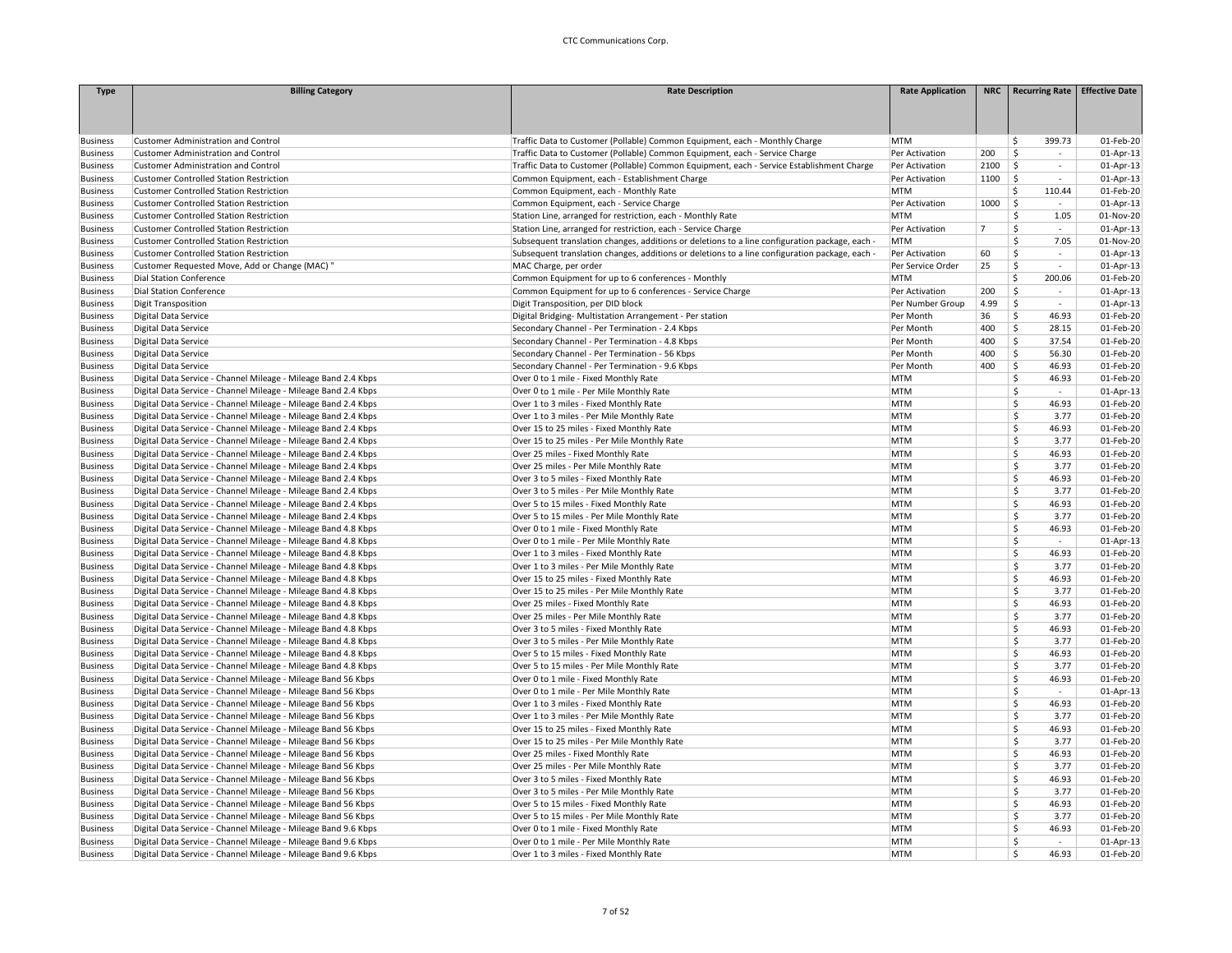| <b>Type</b>     | <b>Billing Category</b>                                        | <b>Rate Description</b>                                            | <b>Rate Application</b> |             | NRC   Recurring Rate   Effective Date |              |
|-----------------|----------------------------------------------------------------|--------------------------------------------------------------------|-------------------------|-------------|---------------------------------------|--------------|
|                 |                                                                |                                                                    |                         |             |                                       |              |
|                 |                                                                |                                                                    |                         |             |                                       |              |
|                 |                                                                |                                                                    |                         |             |                                       |              |
| <b>Business</b> | Digital Data Service - Channel Mileage - Mileage Band 9.6 Kbps | Over 1 to 3 miles - Per Mile Monthly Rate                          | <b>MTM</b>              |             | 3.77<br>\$                            | 01-Feb-20    |
| <b>Business</b> | Digital Data Service - Channel Mileage - Mileage Band 9.6 Kbps | Over 15 to 25 miles - Fixed Monthly Rate                           | <b>MTM</b>              |             | 46.93<br>Ś.                           | 01-Feb-20    |
| <b>Business</b> | Digital Data Service - Channel Mileage - Mileage Band 9.6 Kbps | Over 15 to 25 miles - Per Mile Monthly Rate                        | MTM                     |             | \$.<br>3.77                           | 01-Feb-20    |
| <b>Business</b> | Digital Data Service - Channel Mileage - Mileage Band 9.6 Kbps | Over 25 miles - Fixed Monthly Rate                                 | MTM                     |             | \$<br>46.93                           | 01-Feb-20    |
| <b>Business</b> | Digital Data Service - Channel Mileage - Mileage Band 9.6 Kbps | Over 25 miles - Per Mile Monthly Rate                              | <b>MTM</b>              |             | Ś<br>3.77                             | 01-Feb-20    |
| <b>Business</b> | Digital Data Service - Channel Mileage - Mileage Band 9.6 Kbps | Over 3 to 5 miles - Fixed Monthly Rate                             | <b>MTM</b>              |             | \$<br>46.93                           | 01-Feb-20    |
| <b>Business</b> | Digital Data Service - Channel Mileage - Mileage Band 9.6 Kbps | Over 3 to 5 miles - Per Mile Monthly Rate                          | <b>MTM</b>              |             | Ś<br>3.77                             | 01-Feb-20    |
| <b>Business</b> | Digital Data Service - Channel Mileage - Mileage Band 9.6 Kbps | Over 5 to 15 miles - Fixed Monthly Rate                            | <b>MTM</b>              |             | \$<br>46.93                           | 01-Feb-20    |
| <b>Business</b> | Digital Data Service - Channel Mileage - Mileage Band 9.6 Kbps | Over 5 to 15 miles - Per Mile Monthly Rate                         | <b>MTM</b>              |             | Ś<br>3.77                             | 01-Feb-20    |
| <b>Business</b> | Digital Data Service - Local Channel                           | 2.4 Kbps - Per termination - Cell 1                                | Per Month               |             | Ś<br>82.13                            | 01-Nov-20    |
| <b>Business</b> | Digital Data Service - Local Channel                           | 2.4 Kbps - Per termination - Cell 2                                | Per Month               |             | \$<br>98.53                           | 01-Nov-20    |
| <b>Business</b> | Digital Data Service - Local Channel                           | 2.4 Kbps - Per termination - Cell 3                                | Per Month               |             | \$<br>131.37                          | 01-Nov-20    |
| <b>Business</b> | Digital Data Service - Local Channel                           | 2.4 Kbps - Per termination - Cell 4                                | Per Month               |             | \$<br>164.22                          | 01-Nov-20    |
| <b>Business</b> | Digital Data Service - Local Channel                           | 4.8 Kbps - Per termination - Cell 1                                | Per Month               |             | Ś.<br>82.13                           | 01-Nov-20    |
| <b>Business</b> | Digital Data Service - Local Channel                           | 4.8 Kbps - Per termination - Cell 2                                | Per Month               |             | \$<br>98.53                           | 01-Nov-20    |
| <b>Business</b> | Digital Data Service - Local Channel                           | 4.8 Kbps - Per termination - Cell 3                                | Per Month               |             | \$<br>131.37                          | 01-Nov-20    |
| <b>Business</b> | Digital Data Service - Local Channel                           | 4.8 Kbps - Per termination - Cell 4                                | Per Month               |             | \$<br>164.22                          | 01-Nov-20    |
| <b>Business</b> | Digital Data Service - Local Channel                           | 56.0 Kbps - Per termination - Cell 1                               | Per Month               |             | \$<br>164.22                          | 01-Nov-20    |
| <b>Business</b> | Digital Data Service - Local Channel                           | 56.0 Kbps - Per termination - Cell 2                               | Per Month               |             | Ś.<br>180.64                          | 01-Nov-20    |
| <b>Business</b> | Digital Data Service - Local Channel                           | 56.0 Kbps - Per termination - Cell 3                               | Per Month               |             | \$<br>197.05                          | 01-Nov-20    |
| <b>Business</b> | Digital Data Service - Local Channel                           | 56.0 Kbps - Per termination - Cell 4                               | Per Month               |             | \$<br>229.92                          | 01-Nov-20    |
| <b>Business</b> | Digital Data Service - Local Channel                           | 9.6 Kbps - Per termination - Cell 1                                | Per Month               |             | \$<br>82.13                           | 01-Nov-20    |
| <b>Business</b> | Digital Data Service - Local Channel                           | 9.6 Kbps - Per termination - Cell 2                                | Per Month               |             | \$<br>98.53                           | 01-Nov-20    |
| <b>Business</b> | Digital Data Service - Local Channel                           | 9.6 Kbps - Per termination - Cell 3                                | Per Month               |             | 131.37<br>Ś                           | 01-Nov-20    |
| <b>Business</b> | Digital Data Service - Local Channel                           | 9.6 Kbps - Per termination - Cell 4                                | Per Month               |             | Ś.<br>164.22                          | 01-Nov-20    |
| <b>Business</b> | Digital Data Service - Transmission Function                   | 2.4 Kbps - Per termination - Charge Add'l                          | Per Activation          | $354.25$ \$ | $\sim$                                | 01-Apr-13    |
| <b>Business</b> | Digital Data Service - Transmission Function                   | 2.4 Kbps - Per termination - Monthly Rate                          | <b>MTM</b>              |             | \$<br>103.22                          | 01-Feb-20    |
| <b>Business</b> | Digital Data Service - Transmission Function                   | 2.4 Kbps - Per termination - Nonrecurring Initial                  | Per Activation          | 600         | $\ddot{\mathsf{S}}$<br>$\sim$         | $01$ -Apr-13 |
| <b>Business</b> | Digital Data Service - Transmission Function                   | 4.8 Kbps - Per termination - Charge Add'l                          | Per Activation          | $354.25$ \$ | $\sim$                                | 01-Apr-13    |
| <b>Business</b> | Digital Data Service - Transmission Function                   | 4.8 Kbps - Per termination - Monthly Rate                          | <b>MTM</b>              |             | 159.53<br>Ś                           | 01-Feb-20    |
| <b>Business</b> | Digital Data Service - Transmission Function                   | 4.8 Kbps - Per termination - Nonrecurring Initial                  | Per Activation          | 600         | \$<br>$\sim$                          | 01-Apr-13    |
| <b>Business</b> | Digital Data Service - Transmission Function                   | 56.0 Kbps - Per termination - Charge Add'l                         | Per Activation          | $354.25$ \$ | $\sim$                                | 01-Apr-13    |
| <b>Business</b> | Digital Data Service - Transmission Function                   | 56.0 Kbps - Per termination - Monthly Rate                         | <b>MTM</b>              |             | \$<br>258.04                          | 01-Feb-20    |
| <b>Business</b> | Digital Data Service - Transmission Function                   | 56.0 Kbps - Per termination - Nonrecurring Initial                 | Per Activation          | 600         | $\zeta$<br>$\sim$                     | 01-Apr-13    |
| <b>Business</b> | Digital Data Service - Transmission Function                   | 9.6 Kbps - Per termination - Charge Add'l                          | Per Activation          | $354.25$ \$ | $\sim$                                | 01-Apr-13    |
| <b>Business</b> | Digital Data Service - Transmission Function                   | 9.6 Kbps - Per termination - Monthly Rate                          | <b>MTM</b>              |             | Ś<br>168.90                           | 01-Feb-20    |
| <b>Business</b> | Digital Data Service - Transmission Function                   | 9.6 Kbps - Per termination - Nonrecurring Initial                  | Per Activation          | 600         | \$<br>$\sim$                          | 01-Apr-13    |
| <b>Business</b> | Digital Data Service - Volume Term Pricing Plans - Plan #1     | Digital Data 2.4 Kbps Local Channel - Cell 1 - 2 Year Monthly Rate | 2 Year Term             |             | \$<br>80.47                           | 01-Nov-20    |
| <b>Business</b> | Digital Data Service - Volume Term Pricing Plans - Plan #1     | Digital Data 2.4 Kbps Local Channel - Cell 1 - 3 Year Monthly Rate | 3 Year Term             |             | \$<br>77.98                           | 01-Nov-20    |
| <b>Business</b> | Digital Data Service - Volume Term Pricing Plans - Plan #1     | Digital Data 2.4 Kbps Local Channel - Cell 1 - 5 Year Monthly Rate | 5 Year Term             |             | \$<br>73.90                           | 01-Nov-20    |
| <b>Business</b> | Digital Data Service - Volume Term Pricing Plans - Plan #1     | Digital Data 2.4 Kbps Local Channel - Cell 1 - Month to Month Rate | <b>MTM</b>              |             | \$<br>112.65                          | 01-Nov-20    |
| <b>Business</b> | Digital Data Service - Volume Term Pricing Plans - Plan #1     | Digital Data 2.4 Kbps Local Channel - Cell 2 - 2 Year Monthly Rate | 2 Year Term             |             | \$<br>96.58                           | 01-Nov-20    |
| <b>Business</b> | Digital Data Service - Volume Term Pricing Plans - Plan #1     | Digital Data 2.4 Kbps Local Channel - Cell 2 - 3 Year Monthly Rate | 3 Year Term             |             | Ś<br>93.59                            | 01-Nov-20    |
| <b>Business</b> | Digital Data Service - Volume Term Pricing Plans - Plan #1     | Digital Data 2.4 Kbps Local Channel - Cell 2 - 5 Year Monthly Rate | 5 Year Term             |             | \$<br>88.69                           | 01-Nov-20    |
| <b>Business</b> | Digital Data Service - Volume Term Pricing Plans - Plan #1     | Digital Data 2.4 Kbps Local Channel - Cell 2 - Month to Month Rate | <b>MTM</b>              |             | \$<br>135.21                          | 01-Nov-20    |
| <b>Business</b> | Digital Data Service - Volume Term Pricing Plans - Plan #1     | Digital Data 2.4 Kbps Local Channel - Cell 3 - 2 Year Monthly Rate | 2 Year Term             |             | 128.73<br>\$                          | 01-Nov-20    |
| <b>Business</b> | Digital Data Service - Volume Term Pricing Plans - Plan #1     | Digital Data 2.4 Kbps Local Channel - Cell 3 - 3 Year Monthly Rate | 3 Year Term             |             | \$<br>124.81                          | 01-Nov-20    |
| <b>Business</b> | Digital Data Service - Volume Term Pricing Plans - Plan #1     | Digital Data 2.4 Kbps Local Channel - Cell 3 - 5 Year Monthly Rate | 5 Year Term             |             | Ś<br>118.23                           | 01-Nov-20    |
| <b>Business</b> | Digital Data Service - Volume Term Pricing Plans - Plan #1     | Digital Data 2.4 Kbps Local Channel - Cell 3 - Month to Month Rate | <b>MTM</b>              |             | \$<br>180.27                          | 01-Nov-20    |
| <b>Business</b> | Digital Data Service - Volume Term Pricing Plans - Plan #1     | Digital Data 2.4 Kbps Local Channel - Cell 4 - 2 Year Monthly Rate | 2 Year Term             |             | \$<br>160.95                          | 01-Nov-20    |
| <b>Business</b> | Digital Data Service - Volume Term Pricing Plans - Plan #1     | Digital Data 2.4 Kbps Local Channel - Cell 4 - 3 Year Monthly Rate | 3 Year Term             |             | \$<br>156.01                          | 01-Nov-20    |
| <b>Business</b> | Digital Data Service - Volume Term Pricing Plans - Plan #1     | Digital Data 2.4 Kbps Local Channel - Cell 4 - 5 Year Monthly Rate | 5 Year Term             |             | \$<br>147.81                          | 01-Nov-20    |
| <b>Business</b> | Digital Data Service - Volume Term Pricing Plans - Plan #1     | Digital Data 2.4 Kbps Local Channel - Cell 4 - Month to Month Rate | <b>MTM</b>              |             | Ś<br>225.33                           | 01-Nov-20    |
| <b>Business</b> | Digital Data Service - Volume Term Pricing Plans - Plan #1     | Digital Data 4.8 Kbps Local Channel - Cell 1 - 2 Year Monthly Rate | 2 Year Term             |             | \$<br>80.47                           | 01-Nov-20    |
| <b>Business</b> | Digital Data Service - Volume Term Pricing Plans - Plan #1     | Digital Data 4.8 Kbps Local Channel - Cell 1 - 3 Year Monthly Rate | 3 Year Term             |             | Ś<br>77.98                            | 01-Nov-20    |
| <b>Business</b> | Digital Data Service - Volume Term Pricing Plans - Plan #1     | Digital Data 4.8 Kbps Local Channel - Cell 1 - 5 Year Monthly Rate | 5 Year Term             |             | \$<br>73.90                           | 01-Nov-20    |
| <b>Business</b> | Digital Data Service - Volume Term Pricing Plans - Plan #1     | Digital Data 4.8 Kbps Local Channel - Cell 1 - Month to Month Rate | <b>MTM</b>              |             | \$<br>80.83                           | 01-Nov-20    |
| <b>Business</b> | Digital Data Service - Volume Term Pricing Plans - Plan #1     | Digital Data 4.8 Kbps Local Channel - Cell 2 - 2 Year Monthly Rate | 2 Year Term             |             | \$<br>96.58                           | 01-Nov-20    |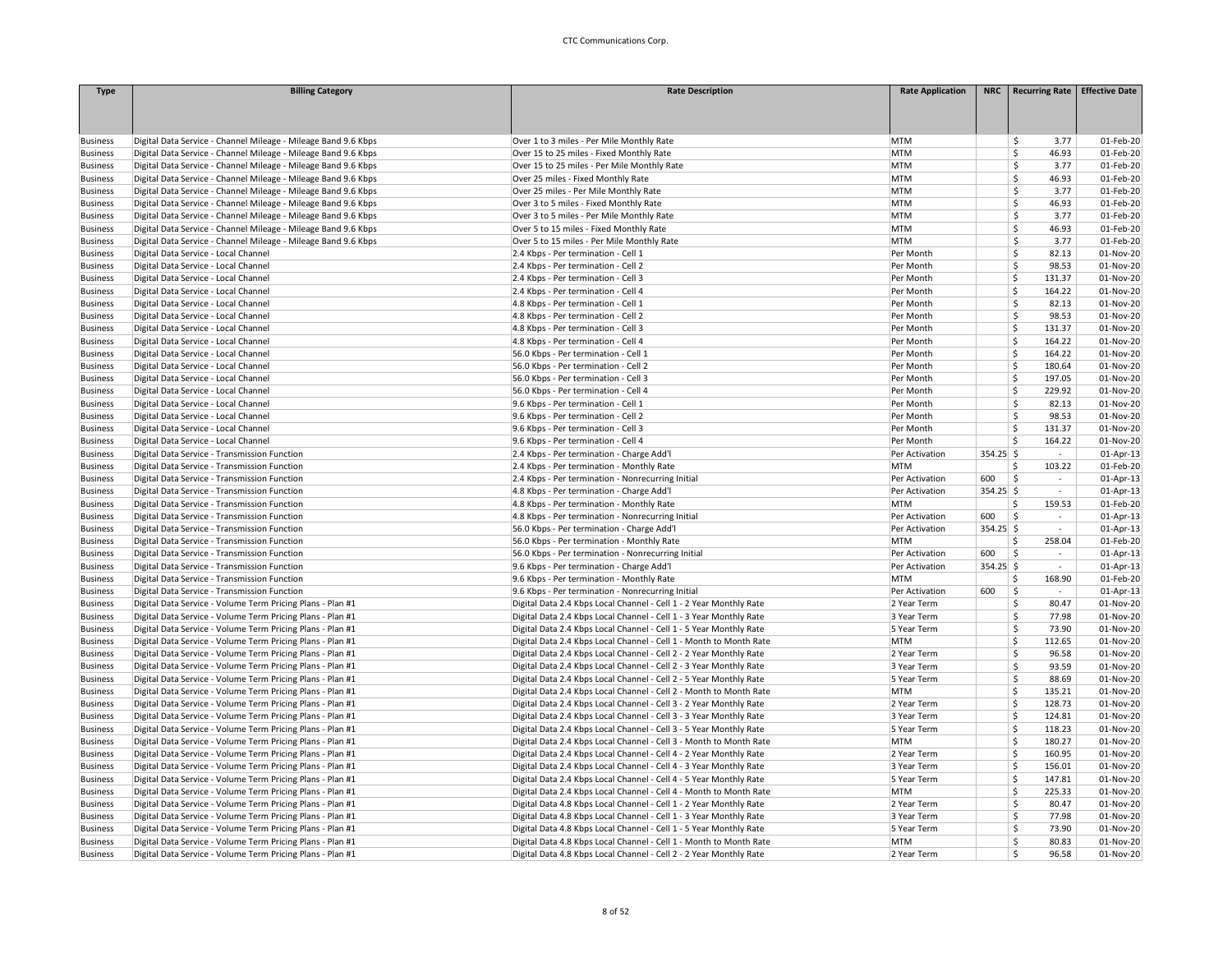| <b>Type</b>                        | <b>Billing Category</b>                                    | <b>Rate Description</b>                                            | <b>Rate Application</b> | NRC   Recurring Rate   Effective Date |           |
|------------------------------------|------------------------------------------------------------|--------------------------------------------------------------------|-------------------------|---------------------------------------|-----------|
|                                    |                                                            |                                                                    |                         |                                       |           |
|                                    |                                                            |                                                                    |                         |                                       |           |
|                                    |                                                            |                                                                    |                         |                                       |           |
| <b>Business</b>                    | Digital Data Service - Volume Term Pricing Plans - Plan #1 | Digital Data 4.8 Kbps Local Channel - Cell 2 - 3 Year Monthly Rate | 3 Year Term             | 93.59<br>Š.                           | 01-Nov-20 |
| <b>Business</b>                    | Digital Data Service - Volume Term Pricing Plans - Plan #1 | Digital Data 4.8 Kbps Local Channel - Cell 2 - 5 Year Monthly Rate | 5 Year Term             | 88.69<br>Ŝ.                           | 01-Nov-20 |
| <b>Business</b>                    | Digital Data Service - Volume Term Pricing Plans - Plan #1 | Digital Data 4.8 Kbps Local Channel - Cell 2 - Month to Month Rate | <b>MTM</b>              | Š.<br>135.21                          | 01-Nov-20 |
| <b>Business</b>                    | Digital Data Service - Volume Term Pricing Plans - Plan #1 | Digital Data 4.8 Kbps Local Channel - Cell 3 - 2 Year Monthly Rate | 2 Year Term             | \$<br>128.73                          | 01-Nov-20 |
| <b>Business</b>                    | Digital Data Service - Volume Term Pricing Plans - Plan #1 | Digital Data 4.8 Kbps Local Channel - Cell 3 - 3 Year Monthly Rate | 3 Year Term             | Ś<br>124.81                           | 01-Nov-20 |
| <b>Business</b>                    | Digital Data Service - Volume Term Pricing Plans - Plan #1 | Digital Data 4.8 Kbps Local Channel - Cell 3 - 5 Year Monthly Rate | 5 Year Term             | \$<br>118.23                          | 01-Nov-20 |
| <b>Business</b>                    | Digital Data Service - Volume Term Pricing Plans - Plan #1 | Digital Data 4.8 Kbps Local Channel - Cell 3 - Month to Month Rate | <b>MTM</b>              | Ś<br>180.27                           | 01-Nov-20 |
| <b>Business</b>                    | Digital Data Service - Volume Term Pricing Plans - Plan #1 | Digital Data 4.8 Kbps Local Channel - Cell 4 - 2 Year Monthly Rate | 2 Year Term             | Ś<br>160.95                           | 01-Nov-20 |
| <b>Business</b>                    | Digital Data Service - Volume Term Pricing Plans - Plan #1 | Digital Data 4.8 Kbps Local Channel - Cell 4 - 3 Year Monthly Rate | 3 Year Term             | Ś<br>156.01                           | 01-Nov-20 |
| <b>Business</b>                    | Digital Data Service - Volume Term Pricing Plans - Plan #1 | Digital Data 4.8 Kbps Local Channel - Cell 4 - 5 Year Monthly Rate | 5 Year Term             | \$<br>147.81                          | 01-Nov-20 |
| <b>Business</b>                    | Digital Data Service - Volume Term Pricing Plans - Plan #1 | Digital Data 4.8 Kbps Local Channel - Cell 4 - Month to Month Rate | <b>MTM</b>              | \$<br>225.33                          | 01-Nov-20 |
| <b>Business</b>                    | Digital Data Service - Volume Term Pricing Plans - Plan #1 | Digital Data 56 Kbps Local Channel - Cell 1 - 2 Year Monthly Rate  | 2 Year Term             | Ś<br>160.95                           | 01-Nov-20 |
| <b>Business</b>                    | Digital Data Service - Volume Term Pricing Plans - Plan #1 | Digital Data 56 Kbps Local Channel - Cell 1 - 3 Year Monthly Rate  | 3 Year Term             | 156.01<br>Ś.                          | 01-Nov-20 |
| <b>Business</b>                    | Digital Data Service - Volume Term Pricing Plans - Plan #1 | Digital Data 56 Kbps Local Channel - Cell 1 - 5 Year Monthly Rate  | 5 Year Term             | Š.<br>147.81                          | 01-Nov-20 |
| <b>Business</b>                    | Digital Data Service - Volume Term Pricing Plans - Plan #1 | Digital Data 56 Kbps Local Channel - Cell 1 - Month to Month Rate  | <b>MTM</b>              | \$<br>225.33                          | 01-Nov-20 |
|                                    | Digital Data Service - Volume Term Pricing Plans - Plan #1 | Digital Data 56 Kbps Local Channel - Cell 2 - 2 Year Monthly Rate  | 2 Year Term             | Ś<br>177.00                           | 01-Nov-20 |
| <b>Business</b><br><b>Business</b> | Digital Data Service - Volume Term Pricing Plans - Plan #1 | Digital Data 56 Kbps Local Channel - Cell 2 - 3 Year Monthly Rate  | 3 Year Term             | \$<br>171.61                          | 01-Nov-20 |
|                                    |                                                            |                                                                    |                         |                                       |           |
| <b>Business</b>                    | Digital Data Service - Volume Term Pricing Plans - Plan #1 | Digital Data 56 Kbps Local Channel - Cell 2 - 5 Year Monthly Rate  | 5 Year Term             | \$<br>162.56<br>Š.<br>247.80          | 01-Nov-20 |
| <b>Business</b>                    | Digital Data Service - Volume Term Pricing Plans - Plan #1 | Digital Data 56 Kbps Local Channel - Cell 2 - Month to Month Rate  | <b>MTM</b>              | \$                                    | 01-Nov-20 |
| <b>Business</b>                    | Digital Data Service - Volume Term Pricing Plans - Plan #1 | Digital Data 56 Kbps Local Channel - Cell 3 - 2 Year Monthly Rate  | 2 Year Term             | 193.10                                | 01-Nov-20 |
| <b>Business</b>                    | Digital Data Service - Volume Term Pricing Plans - Plan #1 | Digital Data 56 Kbps Local Channel - Cell 3 - 3 Year Monthly Rate  | 3 Year Term             | Ś<br>187.22                           | 01-Nov-20 |
| <b>Business</b>                    | Digital Data Service - Volume Term Pricing Plans - Plan #1 | Digital Data 56 Kbps Local Channel - Cell 3 - 5 Year Monthly Rate  | 5 Year Term             | \$<br>177.36                          | 01-Nov-20 |
| <b>Business</b>                    | Digital Data Service - Volume Term Pricing Plans - Plan #1 | Digital Data 56 Kbps Local Channel - Cell 3 - Month to Month Rate  | <b>MTM</b>              | \$<br>270.34                          | 01-Nov-20 |
| <b>Business</b>                    | Digital Data Service - Volume Term Pricing Plans - Plan #1 | Digital Data 56 Kbps Local Channel - Cell 4 - 2 Year Monthly Rate  | 2 Year Term             | 225.33<br>Ś.                          | 01-Nov-20 |
| <b>Business</b>                    | Digital Data Service - Volume Term Pricing Plans - Plan #1 | Digital Data 56 Kbps Local Channel - Cell 4 - 3 Year Monthly Rate  | 3 Year Term             | Š.<br>218.42                          | 01-Nov-20 |
| <b>Business</b>                    | Digital Data Service - Volume Term Pricing Plans - Plan #1 | Digital Data 56 Kbps Local Channel - Cell 4 - 5 Year Monthly Rate  | 5 Year Term             | \$<br>206.92                          | 01-Nov-20 |
| <b>Business</b>                    | Digital Data Service - Volume Term Pricing Plans - Plan #1 | Digital Data 56 Kbps Local Channel - Cell 4 - Month to Month Rate  | <b>MTM</b>              | \$<br>315.39                          | 01-Nov-20 |
| <b>Business</b>                    | Digital Data Service - Volume Term Pricing Plans - Plan #1 | Digital Data 9.6 Kbps Local Channel - Cell 1 - 2 Year Monthly Rate | 2 Year Term             | \$<br>80.47                           | 01-Nov-20 |
| <b>Business</b>                    | Digital Data Service - Volume Term Pricing Plans - Plan #1 | Digital Data 9.6 Kbps Local Channel - Cell 1 - 3 Year Monthly Rate | 3 Year Term             | Š.<br>77.98                           | 01-Nov-20 |
| <b>Business</b>                    | Digital Data Service - Volume Term Pricing Plans - Plan #1 | Digital Data 9.6 Kbps Local Channel - Cell 1 - 5 Year Monthly Rate | 5 Year Term             | \$.<br>73.90                          | 01-Nov-20 |
| <b>Business</b>                    | Digital Data Service - Volume Term Pricing Plans - Plan #1 | Digital Data 9.6 Kbps Local Channel - Cell 1 - Month to Month Rate | <b>MTM</b>              | 112.65<br>Ś.                          | 01-Nov-20 |
| <b>Business</b>                    | Digital Data Service - Volume Term Pricing Plans - Plan #1 | Digital Data 9.6 Kbps Local Channel - Cell 2 - 2 Year Monthly Rate | 2 Year Term             | Ś<br>96.58                            | 01-Nov-20 |
| <b>Business</b>                    | Digital Data Service - Volume Term Pricing Plans - Plan #1 | Digital Data 9.6 Kbps Local Channel - Cell 2 - 3 Year Monthly Rate | 3 Year Term             | 93.59<br>\$                           | 01-Nov-20 |
| <b>Business</b>                    | Digital Data Service - Volume Term Pricing Plans - Plan #1 | Digital Data 9.6 Kbps Local Channel - Cell 2 - 5 Year Monthly Rate | 5 Year Term             | Ś<br>88.69                            | 01-Nov-20 |
| <b>Business</b>                    | Digital Data Service - Volume Term Pricing Plans - Plan #1 | Digital Data 9.6 Kbps Local Channel - Cell 2 - Month to Month Rate | <b>MTM</b>              | Ś<br>135.21                           | 01-Nov-20 |
| <b>Business</b>                    | Digital Data Service - Volume Term Pricing Plans - Plan #1 | Digital Data 9.6 Kbps Local Channel - Cell 3 - 2 Year Monthly Rate | 2 Year Term             | Ś.<br>128.73                          | 01-Nov-20 |
| <b>Business</b>                    | Digital Data Service - Volume Term Pricing Plans - Plan #1 | Digital Data 9.6 Kbps Local Channel - Cell 3 - 3 Year Monthly Rate | 3 Year Term             | \$<br>124.81                          | 01-Nov-20 |
| <b>Business</b>                    | Digital Data Service - Volume Term Pricing Plans - Plan #1 | Digital Data 9.6 Kbps Local Channel - Cell 3 - 5 Year Monthly Rate | 5 Year Term             | 118.23<br>Ś                           | 01-Nov-20 |
| <b>Business</b>                    | Digital Data Service - Volume Term Pricing Plans - Plan #1 | Digital Data 9.6 Kbps Local Channel - Cell 3 - Month to Month Rate | <b>MTM</b>              | \$<br>180.27                          | 01-Nov-20 |
| <b>Business</b>                    | Digital Data Service - Volume Term Pricing Plans - Plan #1 | Digital Data 9.6 Kbps Local Channel - Cell 4 - 2 Year Monthly Rate | 2 Year Term             | \$<br>160.95                          | 01-Nov-20 |
| <b>Business</b>                    | Digital Data Service - Volume Term Pricing Plans - Plan #1 | Digital Data 9.6 Kbps Local Channel - Cell 4 - 3 Year Monthly Rate | 3 Year Term             | 156.01<br>Ś.                          | 01-Nov-20 |
| <b>Business</b>                    | Digital Data Service - Volume Term Pricing Plans - Plan #1 | Fixed Mileage - 2 Year Monthly Rate                                | 2 Year Term             | \$<br>45.98                           | 01-Feb-20 |
| <b>Business</b>                    | Digital Data Service - Volume Term Pricing Plans - Plan #1 | Fixed Mileage - 3 Year Monthly Rate                                | 3 Year Term             | \$<br>44.56                           | 01-Feb-20 |
| <b>Business</b>                    | Digital Data Service - Volume Term Pricing Plans - Plan #1 | Fixed Mileage - 3 Year Monthly Rate                                | 3 Year Term             | Ś<br>42.23                            | 01-Feb-20 |
| <b>Business</b>                    | Digital Data Service - Volume Term Pricing Plans - Plan #1 | Fixed Mileage - 5 Year Monthly Rate                                | 5 Year Term             | \$<br>37.54                           | 01-Feb-20 |
| <b>Business</b>                    | Digital Data Service - Volume Term Pricing Plans - Plan #1 | Fixed Mileage - 5 Year Monthly Rate                                | 5 Year Term             | 42.23<br>\$.                          | 01-Feb-20 |
| <b>Business</b>                    | Digital Data Service - Volume Term Pricing Plans - Plan #1 | Fixed Mileage - Month to Month Rate                                | <b>MTM</b>              | Š.<br>64.37                           | 01-Feb-20 |
| <b>Business</b>                    | Digital Data Service - Volume Term Pricing Plans - Plan #1 | Per Mile - 2 Year Monthly Rate                                     | 2 Year Term             | \$<br>3.56                            | 01-Feb-20 |
| <b>Business</b>                    | Digital Data Service - Volume Term Pricing Plans - Plan #1 | Per Mile - 3 Year Monthly Rate                                     | 3 Year Term             | $\mathsf{\hat{S}}$<br>3.38            | 01-Feb-20 |
| <b>Business</b>                    | Digital Data Service - Volume Term Pricing Plans - Plan #1 | Per Mile - 3 Year Monthly Rate                                     | 3 Year Term             | \$<br>3.19                            | 01-Feb-20 |
| <b>Business</b>                    | Digital Data Service - Volume Term Pricing Plans - Plan #1 | Per Mile - 5 Year Monthly Rate                                     | 5 Year Term             | \$<br>3.00                            | 01-Feb-20 |
| <b>Business</b>                    | Digital Data Service - Volume Term Pricing Plans - Plan #1 | Per Mile - Month to Month Rate                                     | <b>MTM</b>              | \$<br>4.99                            | 01-Feb-20 |
|                                    | Digital Data Service - Volume Term Pricing Plans - Plan #1 | Transmission Function - 2 Year Monthly Rate                        | 2 Year Term             | Ś<br>101.14                           | 01-Feb-20 |
| <b>Business</b>                    |                                                            |                                                                    | 2 Year Term             | Ś<br>156.34                           | 01-Feb-20 |
| <b>Business</b>                    | Digital Data Service - Volume Term Pricing Plans - Plan #1 | Transmission Function - 2 Year Monthly Rate                        |                         | Ś                                     |           |
| <b>Business</b>                    | Digital Data Service - Volume Term Pricing Plans - Plan #1 | Transmission Function - 2 Year Monthly Rate                        | 2 Year Term             | 165.53                                | 01-Feb-20 |
| <b>Business</b>                    | Digital Data Service - Volume Term Pricing Plans - Plan #1 | Transmission Function - 2 Year Monthly Rate                        | 2 Year Term             | Ś<br>252.89                           | 01-Feb-20 |
| <b>Business</b>                    | Digital Data Service - Volume Term Pricing Plans - Plan #1 | Transmission Function - 3 Year Monthly Rate                        | 3 Year Term             | 160.45<br>Ś                           | 01-Feb-20 |
| <b>Business</b>                    | Digital Data Service - Volume Term Pricing Plans - Plan #1 | Transmission Function - 3 Year Monthly Rate                        | 3 Year Term             | 143.56<br>Ś                           | 01-Feb-20 |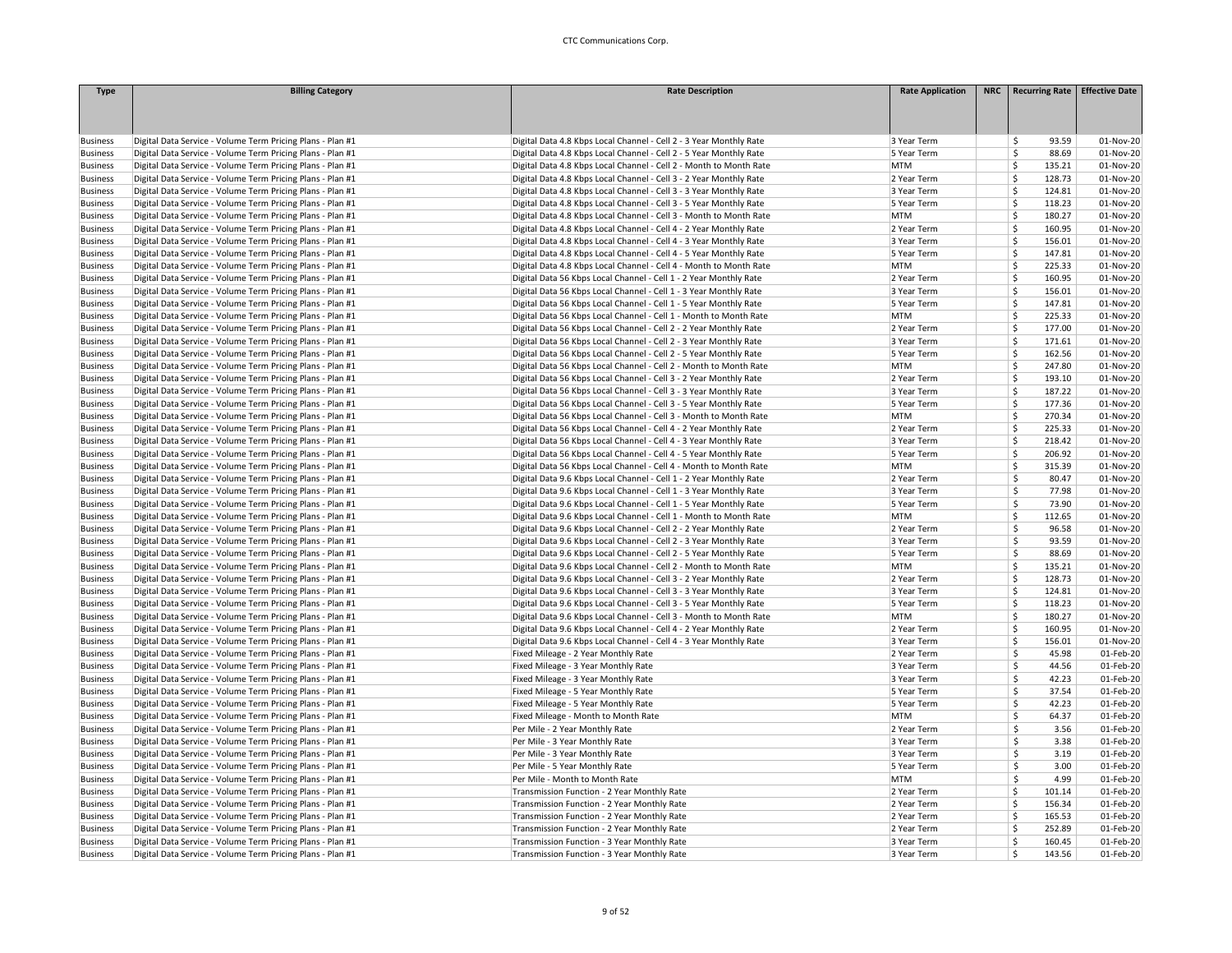| <b>Type</b>                        | <b>Billing Category</b>                                                                                                  | <b>Rate Description</b>                                                                    | <b>Rate Application</b>    | NRC   Recurring Rate   Effective Date |                        |
|------------------------------------|--------------------------------------------------------------------------------------------------------------------------|--------------------------------------------------------------------------------------------|----------------------------|---------------------------------------|------------------------|
|                                    |                                                                                                                          |                                                                                            |                            |                                       |                        |
|                                    |                                                                                                                          |                                                                                            |                            |                                       |                        |
|                                    |                                                                                                                          |                                                                                            |                            |                                       |                        |
| <b>Business</b>                    | Digital Data Service - Volume Term Pricing Plans - Plan #1                                                               | Transmission Function - 3 Year Monthly Rate                                                | 3 Year Term                | 245.15<br>Ś.                          | 01-Feb-20              |
| <b>Business</b>                    | Digital Data Service - Volume Term Pricing Plans - Plan #1                                                               | Transmission Function - 3 Year Monthly Rate                                                | 3 Year Term                | \$.<br>98.06                          | 01-Feb-20              |
| <b>Business</b>                    | Digital Data Service - Volume Term Pricing Plans - Plan #1                                                               | Transmission Function - 5 Year Monthly Rate                                                | 5 Year Term                | \$<br>92.89                           | 01-Feb-20              |
| <b>Business</b>                    | Digital Data Service - Volume Term Pricing Plans - Plan #1                                                               | Transmission Function - 5 Year Monthly Rate                                                | 5 Year Term                | Ś.<br>143.56                          | 01-Feb-20              |
| <b>Business</b>                    | Digital Data Service - Volume Term Pricing Plans - Plan #1                                                               | Transmission Function - 5 Year Monthly Rate                                                | 5 Year Term                | \$<br>152.02                          | 01-Feb-20              |
| <b>Business</b>                    | Digital Data Service - Volume Term Pricing Plans - Plan #1                                                               | Transmission Function - 5 Year Monthly Rate                                                | 5 Year Term                | Ś<br>232.22                           | 01-Feb-20              |
| <b>Business</b>                    | Digital Data Service - Volume Term Pricing Plans - Plan #1                                                               | Transmission Function - Month to Month Rate                                                | <b>MTM</b><br><b>MTM</b>   | \$<br>231.72                          | 01-Feb-20              |
| <b>Business</b>                    | Digital Data Service - Volume Term Pricing Plans - Plan #1                                                               | Transmission Function - Month to Month Rate                                                | <b>MTM</b>                 | \$<br>218.87<br>Ś                     | 01-Feb-20<br>01-Feb-20 |
| <b>Business</b><br><b>Business</b> | Digital Data Service - Volume Term Pricing Plans - Plan #1<br>Digital Data Service - Volume Term Pricing Plans - Plan #1 | Transmission Function - Month to Month Rate<br>Transmission Function - Month to Month Rate | <b>MTM</b>                 | 354.02<br>Ś<br>141.60                 | 01-Feb-20              |
| <b>Business</b>                    | Digital Data Service - Volume Term Pricing Plans - Plan #2                                                               | Digital Data 2.4 Kbps Local Channel - Cell 1 - 2 Year Monthly Rate                         | 2 Year Term                | \$<br>77.98                           | 01-Nov-20              |
|                                    | Digital Data Service - Volume Term Pricing Plans - Plan #2                                                               |                                                                                            |                            | Ś<br>73.90                            | 01-Nov-20              |
| <b>Business</b>                    |                                                                                                                          | Digital Data 2.4 Kbps Local Channel - Cell 1 - 3 Year Monthly Rate                         | 3 Year Term<br>5 Year Term | \$<br>69.76                           | 01-Nov-20              |
| <b>Business</b>                    | Digital Data Service - Volume Term Pricing Plans - Plan #2                                                               | Digital Data 2.4 Kbps Local Channel - Cell 1 - 5 Year Monthly Rate                         | <b>MTM</b>                 | Ś<br>109.18                           | 01-Nov-20              |
| <b>Business</b>                    | Digital Data Service - Volume Term Pricing Plans - Plan #2                                                               | Digital Data 2.4 Kbps Local Channel - Cell 1 - Month to Month Rate                         |                            | \$                                    |                        |
| <b>Business</b>                    | Digital Data Service - Volume Term Pricing Plans - Plan #2                                                               | Digital Data 2.4 Kbps Local Channel - Cell 2 - 2 Year Monthly Rate                         | 2 Year Term                | 93.59<br>\$<br>88.69                  | 01-Nov-20              |
| <b>Business</b>                    | Digital Data Service - Volume Term Pricing Plans - Plan #2                                                               | Digital Data 2.4 Kbps Local Channel - Cell 2 - 3 Year Monthly Rate                         | 3 Year Term                | \$                                    | 01-Nov-20              |
| <b>Business</b>                    | Digital Data Service - Volume Term Pricing Plans - Plan #2                                                               | Digital Data 2.4 Kbps Local Channel - Cell 2 - 5 Year Monthly Rate                         | 5 Year Term                | 83.72                                 | 01-Nov-20              |
| <b>Business</b>                    | Digital Data Service - Volume Term Pricing Plans - Plan #2                                                               | Digital Data 2.4 Kbps Local Channel - Cell 2 - Month to Month Rate                         | <b>MTM</b>                 | \$<br>131.04                          | 01-Nov-20              |
| <b>Business</b>                    | Digital Data Service - Volume Term Pricing Plans - Plan #2                                                               | Digital Data 2.4 Kbps Local Channel - Cell 3 - 2 Year Monthly Rate                         | 2 Year Term                | Ś<br>124.81                           | 01-Nov-20              |
| <b>Business</b>                    | Digital Data Service - Volume Term Pricing Plans - Plan #2                                                               | Digital Data 2.4 Kbps Local Channel - Cell 3 - 3 Year Monthly Rate                         | 3 Year Term                | Ś<br>118.23                           | 01-Nov-20              |
| <b>Business</b>                    | Digital Data Service - Volume Term Pricing Plans - Plan #2                                                               | Digital Data 2.4 Kbps Local Channel - Cell 3 - 5 Year Monthly Rate                         | 5 Year Term                | Ś<br>111.69                           | 01-Nov-20              |
| <b>Business</b>                    | Digital Data Service - Volume Term Pricing Plans - Plan #2                                                               | Digital Data 2.4 Kbps Local Channel - Cell 3 - Month to Month Rate                         | <b>MTM</b>                 | Ś<br>174.72                           | 01-Nov-20              |
| <b>Business</b>                    | Digital Data Service - Volume Term Pricing Plans - Plan #2                                                               | Digital Data 2.4 Kbps Local Channel - Cell 4 - 2 Year Monthly Rate                         | 2 Year Term                | Ś<br>156.01                           | 01-Nov-20              |
| <b>Business</b>                    | Digital Data Service - Volume Term Pricing Plans - Plan #2                                                               | Digital Data 2.4 Kbps Local Channel - Cell 4 - 3 Year Monthly Rate                         | 3 Year Term                | \$<br>147.81                          | 01-Nov-20              |
| <b>Business</b>                    | Digital Data Service - Volume Term Pricing Plans - Plan #2                                                               | Digital Data 2.4 Kbps Local Channel - Cell 4 - 5 Year Monthly Rate                         | 5 Year Term                | Ś<br>139.58                           | 01-Nov-20              |
| <b>Business</b>                    | Digital Data Service - Volume Term Pricing Plans - Plan #2                                                               | Digital Data 2.4 Kbps Local Channel - Cell 4 - Month to Month Rate                         | <b>MTM</b>                 | Ś.<br>218.42                          | 01-Nov-20              |
| <b>Business</b>                    | Digital Data Service - Volume Term Pricing Plans - Plan #2                                                               | Digital Data 2.4 Kbps Local Channel - Fixed Mileage - 2 Year Monthly Rate                  | 2 Year Term                | \$<br>77.98                           | 01-Nov-20              |
| <b>Business</b>                    | Digital Data Service - Volume Term Pricing Plans - Plan #2                                                               | Digital Data 2.4 Kbps Local Channel - Fixed Mileage - 3 Year Monthly Rate                  | 3 Year Term                | \$<br>69.76                           | 01-Nov-20              |
| <b>Business</b>                    | Digital Data Service - Volume Term Pricing Plans - Plan #2                                                               | Digital Data 2.4 Kbps Local Channel - Fixed Mileage - 3 Year Monthly Rate                  | 3 Year Term                | \$<br>73.90                           | 01-Nov-20              |
| <b>Business</b>                    | Digital Data Service - Volume Term Pricing Plans - Plan #2                                                               | Digital Data 2.4 Kbps Local Channel - Fixed Mileage - Month to Month Rate                  | <b>MTM</b>                 | \$<br>109.18                          | 01-Nov-20              |
| <b>Business</b>                    | Digital Data Service - Volume Term Pricing Plans - Plan #2                                                               | Digital Data 2.4 Kbps Local Channel - Per Mile - 2 Year Monthly Rate                       | 2 Year Term                | Ŝ<br>5.92                             | 01-Nov-20              |
| <b>Business</b>                    | Digital Data Service - Volume Term Pricing Plans - Plan #2                                                               | Digital Data 2.4 Kbps Local Channel - Per Mile - 3 Year Monthly Rate                       | 3 Year Term                | \$<br>5.58                            | 01-Nov-20              |
| <b>Business</b>                    | Digital Data Service - Volume Term Pricing Plans - Plan #2                                                               | Digital Data 2.4 Kbps Local Channel - Per Mile - 5 Year Monthly Rate                       | 5 Year Term                | \$<br>4.94                            | 01-Nov-20              |
| <b>Business</b>                    | Digital Data Service - Volume Term Pricing Plans - Plan #2                                                               | Digital Data 2.4 Kbps Local Channel - Per Mile - Month to Month Rate                       | <b>MTM</b>                 | $\mathsf{\hat{S}}$<br>8.28            | 01-Nov-20              |
| <b>Business</b>                    | Digital Data Service - Volume Term Pricing Plans - Plan #2                                                               | Digital Data 2.4 Kbps Local Channel - Transmission Function - 2 Year Monthly Rate          | 2 Year Term                | \$<br>171.61                          | 01-Nov-20              |
| <b>Business</b>                    | Digital Data Service - Volume Term Pricing Plans - Plan #2                                                               | Digital Data 2.4 Kbps Local Channel - Transmission Function - 3 Year Monthly Rate          | 3 Year Term                | Ś<br>162.56                           | 01-Nov-20              |
| <b>Business</b>                    | Digital Data Service - Volume Term Pricing Plans - Plan #2                                                               | Digital Data 2.4 Kbps Local Channel - Transmission Function - 5 Year Monthly Rate          | 5 Year Term                | \$<br>153.55                          | 01-Nov-20              |
| <b>Business</b>                    | Digital Data Service - Volume Term Pricing Plans - Plan #2                                                               | Digital Data 2.4 Kbps Local Channel - Transmission Function - Month to Month Rate          | <b>MTM</b>                 | Ś<br>240.24                           | 01-Nov-20              |
| <b>Business</b>                    | Digital Data Service - Volume Term Pricing Plans - Plan #2                                                               | Digital Data 4.8 Kbps Local Channel - Cell 1 - 2 Year Monthly Rate                         | 2 Year Term                | Ś<br>77.98                            | 01-Nov-20              |
| <b>Business</b>                    | Digital Data Service - Volume Term Pricing Plans - Plan #2                                                               | Digital Data 4.8 Kbps Local Channel - Cell 1 - 3 Year Monthly Rate                         | 3 Year Term                | \$<br>73.90                           | 01-Nov-20              |
| <b>Business</b>                    | Digital Data Service - Volume Term Pricing Plans - Plan #2                                                               | Digital Data 4.8 Kbps Local Channel - Cell 1 - 5 Year Monthly Rate                         | 5 Year Term                | \$<br>69.76                           | 01-Nov-20              |
| <b>Business</b>                    | Digital Data Service - Volume Term Pricing Plans - Plan #2                                                               | Digital Data 4.8 Kbps Local Channel - Cell 1 - Month to Month Rate                         | <b>MTM</b>                 | Ś.<br>109.18                          | 01-Nov-20              |
| <b>Business</b>                    | Digital Data Service - Volume Term Pricing Plans - Plan #2                                                               | Digital Data 4.8 Kbps Local Channel - Cell 2 - 2 Year Monthly Rate                         | 2 Year Term                | \$<br>93.59                           | 01-Nov-20              |
| <b>Business</b>                    | Digital Data Service - Volume Term Pricing Plans - Plan #2                                                               | Digital Data 4.8 Kbps Local Channel - Cell 2 - 3 Year Monthly Rate                         | 3 Year Term                | Ś<br>88.69                            | 01-Nov-20              |
| <b>Business</b>                    | Digital Data Service - Volume Term Pricing Plans - Plan #2                                                               | Digital Data 4.8 Kbps Local Channel - Cell 2 - 5 Year Monthly Rate                         | 5 Year Term                | \$<br>83.72                           | 01-Nov-20              |
| <b>Business</b>                    | Digital Data Service - Volume Term Pricing Plans - Plan #2                                                               | Digital Data 4.8 Kbps Local Channel - Cell 2 - Month to Month Rate                         | <b>MTM</b>                 | Ś<br>131.04                           | 01-Nov-20              |
| <b>Business</b>                    | Digital Data Service - Volume Term Pricing Plans - Plan #2                                                               | Digital Data 4.8 Kbps Local Channel - Cell 3 - 2 Year Monthly Rate                         | 2 Year Term                | Ś<br>124.81                           | 01-Nov-20              |
| <b>Business</b>                    | Digital Data Service - Volume Term Pricing Plans - Plan #2                                                               | Digital Data 4.8 Kbps Local Channel - Cell 3 - 3 Year Monthly Rate                         | 3 Year Term                | Ś<br>118.23                           | 01-Nov-20              |
| <b>Business</b>                    | Digital Data Service - Volume Term Pricing Plans - Plan #2                                                               | Digital Data 4.8 Kbps Local Channel - Cell 3 - 5 Year Monthly Rate                         | 5 Year Term                | Ś<br>111.69                           | 01-Nov-20              |
| <b>Business</b>                    | Digital Data Service - Volume Term Pricing Plans - Plan #2                                                               | Digital Data 4.8 Kbps Local Channel - Cell 3 - Month to Month Rate                         | <b>MTM</b>                 | Ś<br>174.72                           | 01-Nov-20              |
| <b>Business</b>                    | Digital Data Service - Volume Term Pricing Plans - Plan #2                                                               | Digital Data 4.8 Kbps Local Channel - Cell 4 - 2 Year Monthly Rate                         | 2 Year Term                | \$<br>156.01                          | 01-Nov-20              |
| <b>Business</b>                    | Digital Data Service - Volume Term Pricing Plans - Plan #2                                                               | Digital Data 4.8 Kbps Local Channel - Cell 4 - 3 Year Monthly Rate                         | 3 Year Term                | \$<br>147.81                          | 01-Nov-20              |
| <b>Business</b>                    | Digital Data Service - Volume Term Pricing Plans - Plan #2                                                               | Digital Data 4.8 Kbps Local Channel - Cell 4 - 5 Year Monthly Rate                         | 5 Year Term                | Ś<br>139.58                           | 01-Nov-20              |
| <b>Business</b>                    | Digital Data Service - Volume Term Pricing Plans - Plan #2                                                               | Digital Data 4.8 Kbps Local Channel - Cell 4 - Month to Month Rate                         | <b>MTM</b>                 | Ś<br>218.42                           | 01-Nov-20              |
| <b>Business</b>                    | Digital Data Service - Volume Term Pricing Plans - Plan #2                                                               | Digital Data 4.8 Kbps Local Channel - Fixed Mileage - 2 Year Monthly Rate                  | 2 Year Term                | \$<br>77.98                           | 01-Nov-20              |
| <b>Business</b>                    | Digital Data Service - Volume Term Pricing Plans - Plan #2                                                               | Digital Data 4.8 Kbps Local Channel - Fixed Mileage - 3 Year Monthly Rate                  | 3 Year Term                | \$<br>73.90                           | 01-Nov-20              |
| <b>Business</b>                    | Digital Data Service - Volume Term Pricing Plans - Plan #2                                                               | Digital Data 4.8 Kbps Local Channel - Fixed Mileage - 5 Year Monthly Rate                  | 5 Year Term                | \$<br>69.76                           | 01-Nov-20              |
| <b>Business</b>                    | Digital Data Service - Volume Term Pricing Plans - Plan #2                                                               | Digital Data 4.8 Kbps Local Channel - Fixed Mileage - Month to Month Rate                  | <b>MTM</b>                 | 109.18<br>Ś                           | 01-Nov-20              |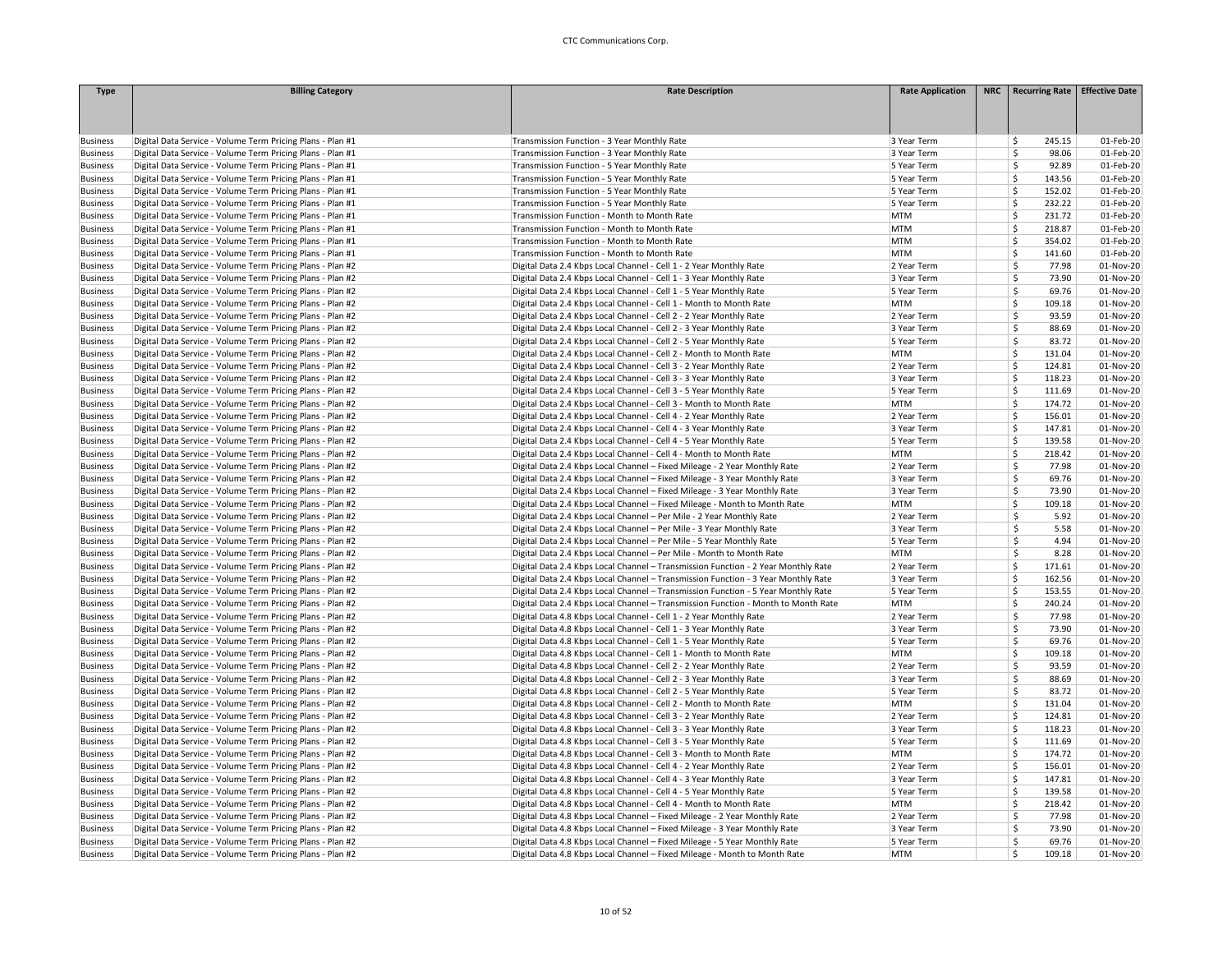| <b>Type</b>     | <b>Billing Category</b>                                    | <b>Rate Description</b>                                                           | <b>Rate Application</b> | NRC Recurring Rate               | <b>Effective Date</b> |
|-----------------|------------------------------------------------------------|-----------------------------------------------------------------------------------|-------------------------|----------------------------------|-----------------------|
|                 |                                                            |                                                                                   |                         |                                  |                       |
|                 |                                                            |                                                                                   |                         |                                  |                       |
|                 |                                                            |                                                                                   |                         |                                  |                       |
| <b>Business</b> | Digital Data Service - Volume Term Pricing Plans - Plan #2 | Digital Data 4.8 Kbps Local Channel - Per Mile - 2 Year Monthly Rate              | 2 Year Term             | 5.92<br>\$                       | 01-Nov-20             |
| <b>Business</b> | Digital Data Service - Volume Term Pricing Plans - Plan #2 | Digital Data 4.8 Kbps Local Channel - Per Mile - 3 Year Monthly Rate              | 3 Year Term             | \$<br>5.58                       | 01-Nov-20             |
| <b>Business</b> | Digital Data Service - Volume Term Pricing Plans - Plan #2 | Digital Data 4.8 Kbps Local Channel - Per Mile - 5 Year Monthly Rate              | 5 Year Term             | 4.94<br>\$                       | 01-Nov-20             |
| <b>Business</b> | Digital Data Service - Volume Term Pricing Plans - Plan #2 | Digital Data 4.8 Kbps Local Channel - Per Mile - Month to Month Rate              | <b>MTM</b>              | 8.28<br>\$                       | 01-Nov-20             |
| <b>Business</b> | Digital Data Service - Volume Term Pricing Plans - Plan #2 | Digital Data 4.8 Kbps Local Channel - Transmission Function - 2 Year Monthly Rate | 2 Year Term             | Ś<br>265.20                      | 01-Nov-20             |
| <b>Business</b> | Digital Data Service - Volume Term Pricing Plans - Plan #2 | Digital Data 4.8 Kbps Local Channel - Transmission Function - 3 Year Monthly Rate | 3 Year Term             | Ś<br>251.23                      | 01-Nov-20             |
| <b>Business</b> | Digital Data Service - Volume Term Pricing Plans - Plan #2 | Digital Data 4.8 Kbps Local Channel - Transmission Function - 5 Year Monthly Rate | 5 Year Term             | \$<br>237.30                     | 01-Nov-20             |
| <b>Business</b> | Digital Data Service - Volume Term Pricing Plans - Plan #2 | Digital Data 4.8 Kbps Local Channel - Transmission Function - Month to Month Rate | <b>MTM</b>              | \$<br>371.26                     | 01-Nov-20             |
| <b>Business</b> | Digital Data Service - Volume Term Pricing Plans - Plan #2 | Digital Data 56 Kbps Local Channel - Cell 1 - 2 Year Monthly Rate                 | 2 Year Term             | \$<br>156.01                     | 01-Nov-20             |
| <b>Business</b> | Digital Data Service - Volume Term Pricing Plans - Plan #2 | Digital Data 56 Kbps Local Channel - Cell 1 - 3 Year Monthly Rate                 | 3 Year Term             | \$<br>147.81                     | 01-Nov-20             |
| <b>Business</b> | Digital Data Service - Volume Term Pricing Plans - Plan #2 | Digital Data 56 Kbps Local Channel - Cell 1 - 5 Year Monthly Rate                 | 4 Year Term             | \$<br>139.58                     | 01-Nov-20             |
| <b>Business</b> | Digital Data Service - Volume Term Pricing Plans - Plan #2 | Digital Data 56 Kbps Local Channel - Cell 1 - Month to Month Rate                 | <b>MTM</b>              | \$<br>218.42                     | 01-Nov-20             |
| <b>Business</b> | Digital Data Service - Volume Term Pricing Plans - Plan #2 | Digital Data 56 Kbps Local Channel - Cell 2 - 2 Year Monthly Rate                 | 2 Year Term             | \$<br>171.61                     | 01-Nov-20             |
| <b>Business</b> | Digital Data Service - Volume Term Pricing Plans - Plan #2 | Digital Data 56 Kbps Local Channel - Cell 2 - 3 Year Monthly Rate                 | 3 Year Term             | 162.56<br>\$                     | 01-Nov-20             |
| <b>Business</b> | Digital Data Service - Volume Term Pricing Plans - Plan #2 | Digital Data 56 Kbps Local Channel - Cell 2 - 5 Year Monthly Rate                 | 4 Year Term             | \$<br>153.55                     | 01-Nov-20             |
| <b>Business</b> | Digital Data Service - Volume Term Pricing Plans - Plan #2 | Digital Data 56 Kbps Local Channel - Cell 2 - Month to Month Rate                 | <b>MTM</b>              | \$<br>240.24                     | 01-Nov-20             |
| <b>Business</b> | Digital Data Service - Volume Term Pricing Plans - Plan #2 | Digital Data 56 Kbps Local Channel - Cell 3 - 2 Year Monthly Rate                 | 2 Year Term             | \$<br>187.22                     | 01-Nov-20             |
| <b>Business</b> | Digital Data Service - Volume Term Pricing Plans - Plan #2 | Digital Data 56 Kbps Local Channel - Cell 3 - 3 Year Monthly Rate                 | 3 Year Term             | \$<br>177.36                     | 01-Nov-20             |
| <b>Business</b> | Digital Data Service - Volume Term Pricing Plans - Plan #2 | Digital Data 56 Kbps Local Channel - Cell 3 - 5 Year Monthly Rate                 | 4 Year Term             | \$<br>167.49                     | 01-Nov-20             |
| <b>Business</b> | Digital Data Service - Volume Term Pricing Plans - Plan #2 | Digital Data 56 Kbps Local Channel - Cell 3 - Month to Month Rate                 | <b>MTM</b>              | \$<br>262.10                     | 01-Nov-20             |
| <b>Business</b> | Digital Data Service - Volume Term Pricing Plans - Plan #2 | Digital Data 56 Kbps Local Channel - Cell 4 - 2 Year Monthly Rate                 | 2 Year Term             | \$<br>218.42                     | 01-Nov-20             |
| <b>Business</b> | Digital Data Service - Volume Term Pricing Plans - Plan #2 | Digital Data 56 Kbps Local Channel - Cell 4 - 3 Year Monthly Rate                 | 3 Year Term             | \$<br>206.92                     | 01-Nov-20             |
| <b>Business</b> | Digital Data Service - Volume Term Pricing Plans - Plan #2 | Digital Data 56 Kbps Local Channel - Cell 4 - 5 Year Monthly Rate                 | 4 Year Term             | \$<br>195.41                     | 01-Nov-20             |
| <b>Business</b> | Digital Data Service - Volume Term Pricing Plans - Plan #2 | Digital Data 56 Kbps Local Channel - Cell 4 - Month to Month Rate                 | <b>MTM</b>              | \$<br>305.74                     | 01-Nov-20             |
| <b>Business</b> | Digital Data Service - Volume Term Pricing Plans - Plan #2 | Digital Data 56 Kbps Local Channel - Fixed Mileage - 2 Year Monthly Rate          | 2 Year Term             | \$<br>77.98                      | 01-Nov-20             |
| <b>Business</b> | Digital Data Service - Volume Term Pricing Plans - Plan #2 | Digital Data 56 Kbps Local Channel - Fixed Mileage - 3 Year Monthly Rate          | 3 Year Term             | 69.76<br>\$                      | 01-Nov-20             |
| <b>Business</b> | Digital Data Service - Volume Term Pricing Plans - Plan #2 | Digital Data 56 Kbps Local Channel - Fixed Mileage - 5 Year Monthly Rate          | 4 Year Term             | \$<br>61.62                      | 01-Nov-20             |
| <b>Business</b> | Digital Data Service - Volume Term Pricing Plans - Plan #2 | Digital Data 56 Kbps Local Channel - Fixed Mileage - Month to Month Rate          | <b>MTM</b>              | Ś<br>109.18                      | 01-Nov-20             |
| <b>Business</b> | Digital Data Service - Volume Term Pricing Plans - Plan #2 | Digital Data 56 Kbps Local Channel - Per Mile - 2 Year Monthly Rate               | 2 Year Term             | \$<br>5.92                       | 01-Nov-20             |
| <b>Business</b> | Digital Data Service - Volume Term Pricing Plans - Plan #2 | Digital Data 56 Kbps Local Channel - Per Mile - 3 Year Monthly Rate               | 3 Year Term             | 5.25<br>\$                       | 01-Nov-20             |
| <b>Business</b> | Digital Data Service - Volume Term Pricing Plans - Plan #2 | Digital Data 56 Kbps Local Channel - Per Mile - 5 Year Monthly Rate               | 5 Year Term             | 4.94<br>\$                       | 01-Nov-20             |
| <b>Business</b> | Digital Data Service - Volume Term Pricing Plans - Plan #2 | Digital Data 56 Kbps Local Channel - Per Mile - Month to Month Rate               | <b>MTM</b>              | \$<br>8.28                       | 01-Nov-20             |
| <b>Business</b> | Digital Data Service - Volume Term Pricing Plans - Plan #2 | Digital Data 56 Kbps Local Channel - Transmission Function - 2 Year Monthly Rate  | 2 Year Term             | Ś<br>429.01                      | 01-Nov-20             |
| <b>Business</b> | Digital Data Service - Volume Term Pricing Plans - Plan #2 | Digital Data 56 Kbps Local Channel - Transmission Function - 3 Year Monthly Rate  | 3 Year Term             | Ś<br>406.39                      | 01-Nov-20             |
| <b>Business</b> | Digital Data Service - Volume Term Pricing Plans - Plan #2 | Digital Data 56 Kbps Local Channel - Transmission Function - 5 Year Monthly Rate  | 4 Year Term             | \$<br>383.86                     | 01-Nov-20             |
| <b>Business</b> | Digital Data Service - Volume Term Pricing Plans - Plan #2 | Digital Data 56 Kbps Local Channel - Transmission Function - Month to Month Rate  | <b>MTM</b>              | \$<br>600.62                     | 01-Nov-20             |
| <b>Business</b> | Digital Data Service - Volume Term Pricing Plans - Plan #2 | Digital Data 9.6 Kbps Local Channel - Cell 1 - 2 Year Monthly Rate                | 2 Year Term             | $\overline{\mathsf{S}}$<br>77.98 | 01-Nov-20             |
| <b>Business</b> | Digital Data Service - Volume Term Pricing Plans - Plan #2 | Digital Data 9.6 Kbps Local Channel - Cell 1 - 3 Year Monthly Rate                | 3 Year Term             | \$<br>73.90                      | 01-Nov-20             |
| <b>Business</b> | Digital Data Service - Volume Term Pricing Plans - Plan #2 | Digital Data 9.6 Kbps Local Channel - Cell 1 - 5 Year Monthly Rate                | 5 Year Term             | \$<br>69.76                      | 01-Nov-20             |
| <b>Business</b> | Digital Data Service - Volume Term Pricing Plans - Plan #2 | Digital Data 9.6 Kbps Local Channel - Cell 1 - Month to Month Rate                | <b>MTM</b>              | Ś<br>109.18                      | 01-Nov-20             |
| <b>Business</b> | Digital Data Service - Volume Term Pricing Plans - Plan #2 | Digital Data 9.6 Kbps Local Channel - Cell 2 - 2 Year Monthly Rate                | 2 Year Term             | 93.59<br>\$                      | 01-Nov-20             |
| <b>Business</b> | Digital Data Service - Volume Term Pricing Plans - Plan #2 | Digital Data 9.6 Kbps Local Channel - Cell 2 - 3 Year Monthly Rate                | 3 Year Term             | \$<br>88.69                      | 01-Nov-20             |
| <b>Business</b> | Digital Data Service - Volume Term Pricing Plans - Plan #2 | Digital Data 9.6 Kbps Local Channel - Cell 2 - 5 Year Monthly Rate                | 5 Year Term             | \$<br>83.72                      | 01-Nov-20             |
| <b>Business</b> | Digital Data Service - Volume Term Pricing Plans - Plan #2 | Digital Data 9.6 Kbps Local Channel - Cell 2 - Month to Month Rate                | <b>MTM</b>              | \$<br>93.59                      | 01-Nov-20             |
| <b>Business</b> | Digital Data Service - Volume Term Pricing Plans - Plan #2 | Digital Data 9.6 Kbps Local Channel - Cell 3 - 2 Year Monthly Rate                | 2 Year Term             | Ś<br>124.81                      | 01-Nov-20             |
| <b>Business</b> | Digital Data Service - Volume Term Pricing Plans - Plan #2 | Digital Data 9.6 Kbps Local Channel - Cell 3 - 3 Year Monthly Rate                | 3 Year Term             | 118.23<br>\$                     | 01-Nov-20             |
| <b>Business</b> | Digital Data Service - Volume Term Pricing Plans - Plan #2 | Digital Data 9.6 Kbps Local Channel - Cell 3 - 5 Year Monthly Rate                | 5 Year Term             | \$<br>111.69                     | 01-Nov-20             |
| <b>Business</b> | Digital Data Service - Volume Term Pricing Plans - Plan #2 | Digital Data 9.6 Kbps Local Channel - Cell 3 - Month to Month Rate                | <b>MTM</b>              | \$<br>174.72                     | 01-Nov-20             |
| <b>Business</b> | Digital Data Service - Volume Term Pricing Plans - Plan #2 | Digital Data 9.6 Kbps Local Channel - Cell 4 - 2 Year Monthly Rate                | 2 Year Term             | \$<br>156.01                     | 01-Nov-20             |
| <b>Business</b> | Digital Data Service - Volume Term Pricing Plans - Plan #2 | Digital Data 9.6 Kbps Local Channel - Cell 4 - 3 Year Monthly Rate                | 3 Year Term             | \$<br>147.81                     | 01-Nov-20             |
| <b>Business</b> | Digital Data Service - Volume Term Pricing Plans - Plan #2 | Digital Data 9.6 Kbps Local Channel - Cell 4 - 5 Year Monthly Rate                | 5 Year Term             | \$<br>139.58                     | 01-Nov-20             |
| <b>Business</b> | Digital Data Service - Volume Term Pricing Plans - Plan #2 | Digital Data 9.6 Kbps Local Channel - Cell 4 - Month to Month Rate                | <b>MTM</b>              | \$<br>218.42                     | 01-Nov-20             |
| <b>Business</b> | Digital Data Service - Volume Term Pricing Plans - Plan #2 | Digital Data 9.6 Kbps Local Channel - Fixed Mileage - 2 Year Monthly Rate         | 2 Year Term             | \$<br>77.98                      | 01-Nov-20             |
| <b>Business</b> | Digital Data Service - Volume Term Pricing Plans - Plan #2 | Digital Data 9.6 Kbps Local Channel - Fixed Mileage - 3 Year Monthly Rate         | 5 Year Term             | \$<br>69.76                      | 01-Nov-20             |
| <b>Business</b> | Digital Data Service - Volume Term Pricing Plans - Plan #2 | Digital Data 9.6 Kbps Local Channel - Fixed Mileage - 5 Year Monthly Rate         | 5 Year Term             | \$<br>61.62                      | 01-Nov-20             |
| <b>Business</b> | Digital Data Service - Volume Term Pricing Plans - Plan #2 | Digital Data 9.6 Kbps Local Channel - Fixed Mileage - Month to Month Rate         | <b>MTM</b>              | \$<br>109.18                     | 01-Nov-20             |
| <b>Business</b> | Digital Data Service - Volume Term Pricing Plans - Plan #2 | Digital Data 9.6 Kbps Local Channel - Per Mile - 2 Year Monthly Rate              | 2 Year Term             | 5.92<br>\$                       | 01-Nov-20             |
| <b>Business</b> | Digital Data Service - Volume Term Pricing Plans - Plan #2 | Digital Data 9.6 Kbps Local Channel - Per Mile - 3 Year Monthly Rate              | 3 Year Term             | 5.58<br>\$                       | 01-Nov-20             |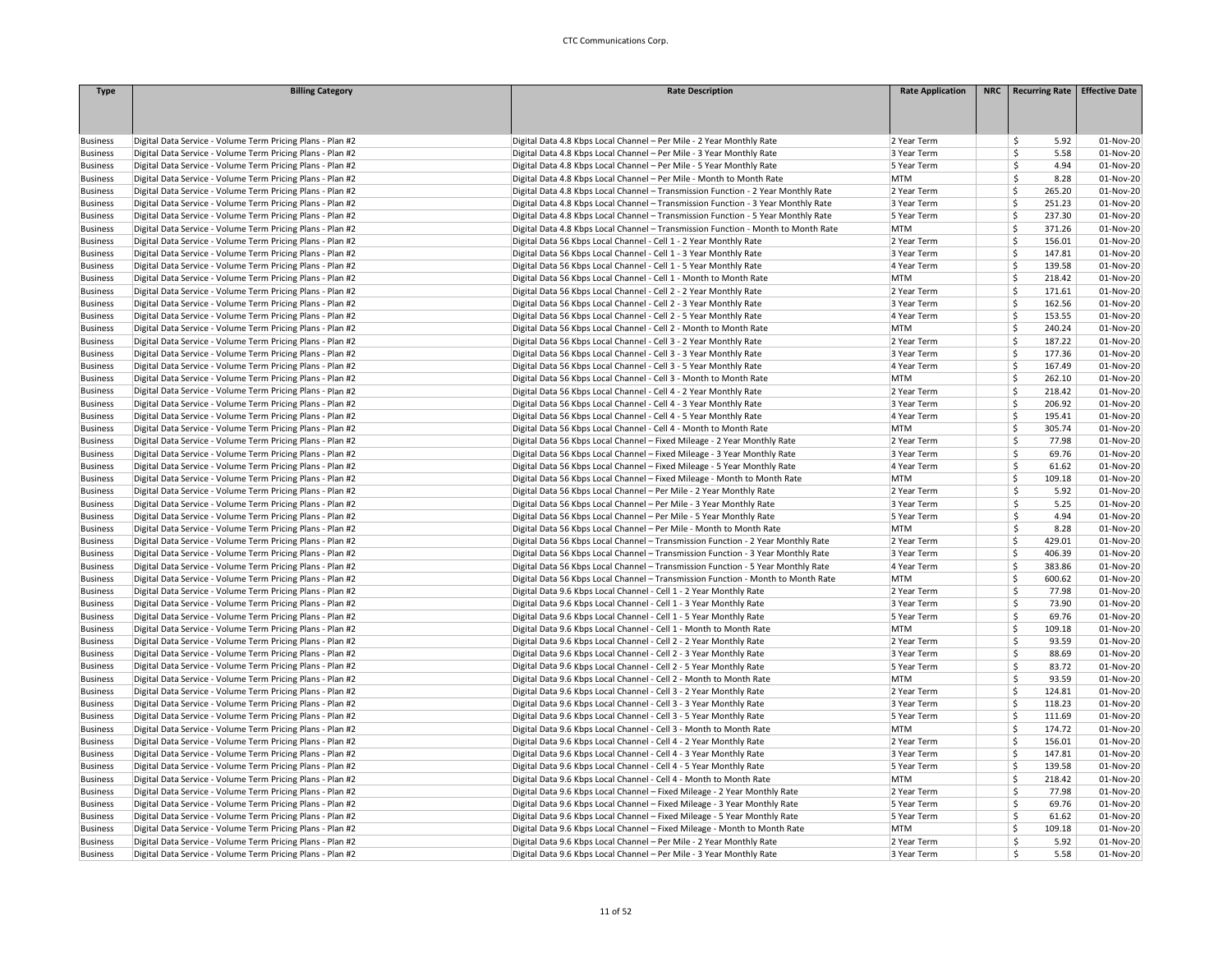| <b>Type</b>                        | <b>Billing Category</b>                                                                                                  | <b>Rate Description</b>                                                                                                                                                | <b>Rate Application</b>    |      | NRC Recurring Rate              | <b>Effective Date</b>  |
|------------------------------------|--------------------------------------------------------------------------------------------------------------------------|------------------------------------------------------------------------------------------------------------------------------------------------------------------------|----------------------------|------|---------------------------------|------------------------|
|                                    |                                                                                                                          |                                                                                                                                                                        |                            |      |                                 |                        |
|                                    |                                                                                                                          |                                                                                                                                                                        |                            |      |                                 |                        |
|                                    |                                                                                                                          |                                                                                                                                                                        |                            |      |                                 |                        |
| <b>Business</b>                    | Digital Data Service - Volume Term Pricing Plans - Plan #2                                                               | Digital Data 9.6 Kbps Local Channel - Per Mile - 5 Year Monthly Rate                                                                                                   | 5 Year Term                |      | 4.94<br>\$                      | 01-Nov-20              |
| <b>Business</b>                    | Digital Data Service - Volume Term Pricing Plans - Plan #2                                                               | Digital Data 9.6 Kbps Local Channel - Per Mile - Month to Month Rate                                                                                                   | <b>MTM</b>                 |      | \$<br>8.28<br>\$<br>280.79      | 01-Nov-20              |
| <b>Business</b>                    | Digital Data Service - Volume Term Pricing Plans - Plan #2                                                               | Digital Data 9.6 Kbps Local Channel - Transmission Function - 2 Year Monthly Rate                                                                                      | 2 Year Term<br>3 Year Term |      | Ś<br>266.04                     | 01-Nov-20<br>01-Nov-20 |
| <b>Business</b><br><b>Business</b> | Digital Data Service - Volume Term Pricing Plans - Plan #2<br>Digital Data Service - Volume Term Pricing Plans - Plan #2 | Digital Data 9.6 Kbps Local Channel - Transmission Function - 3 Year Monthly Rate<br>Digital Data 9.6 Kbps Local Channel - Transmission Function - 5 Year Monthly Rate | 5 Year Term                |      | Ś<br>251.23                     | 01-Nov-20              |
| <b>Business</b>                    | Digital Data Service - Volume Term Pricing Plans - Plan #2                                                               | Digital Data 9.6 Kbps Local Channel - Transmission Function - Month to Month Rate                                                                                      | <b>MTM</b>                 |      | Ś<br>393.12                     | 01-Nov-20              |
| <b>Business</b>                    | Direct Inward Dial Service (DID) - Monthly Recurring Charges:                                                            | 1st Block of 20 DID Numbers - DID service installation fee (per occasion)                                                                                              | Per Activation             | 125  | \$<br>$\sim$                    | 01-Apr-13              |
| <b>Business</b>                    | Direct Inward Dial Service (DID) - Monthly Recurring Charges:                                                            | 1st Block of 20 DID Numbers**                                                                                                                                          | Per Number Group           |      | \$<br>17.46                     | 01-Feb-20              |
| <b>Business</b>                    | Direct Inward Dial Service (DID) - Monthly Recurring Charges:                                                            | Additional Blocks of 20 DID Numbers                                                                                                                                    | Per Number Group           |      | \$<br>17.46                     | 01-Feb-20              |
| <b>Business</b>                    | Direct Inward Dial Service (DID) - Monthly Recurring Charges:                                                            | Per DID Equipment Line/ Trunk Charge                                                                                                                                   | Per Activation             |      | Ś<br>100.17                     | 01-Nov-20              |
| <b>Business</b>                    | Direct Inward Dial Service (DID) - Non-Recurring DID Installation Charges:                                               | 1st Block of 20 DID Numbers (per occasion)                                                                                                                             | Per Number Group           | 15   | \$<br>$\sim$                    | 01-Apr-13              |
| <b>Business</b>                    | Direct Inward Dial Service (DID) - Non-Recurring DID Installation Charges:                                               | 1st Block of 20 DID Numbers (per occasion) - DID service installation fee (per occasion)                                                                               | Per Number Group           | 125  | \$<br>$\sim$                    | 01-Apr-13              |
| <b>Business</b>                    | Direct Inward Dial Service (DID) - Non-Recurring DID Installation Charges:                                               | Additional Blocks of 20 DID Numbers (same occasion)                                                                                                                    | Per Number Group           | 15   | \$<br>$\sim$                    | 01-Apr-13              |
| <b>Business</b>                    | Direct Inward Dial Service (DID) - Non-Recurring DID Installation Charges:                                               | Per DID Equipped Line/Trunk Charge                                                                                                                                     | Per Activation             | 25   | \$<br>$\sim$                    | 01-Apr-13              |
| <b>Business</b>                    | Directory Assistance Service                                                                                             | Local Directory Assistance Per call in excess of DA Call Allowance,                                                                                                    | Per Call                   |      | \$<br>3.48                      | 01-Nov-20              |
| <b>Business</b>                    | Directory Assistance Service                                                                                             | National Directory Assistance                                                                                                                                          | Per Call                   |      | \$<br>1.99                      | 01-May-19              |
| <b>Business</b>                    | Directory Listing Service                                                                                                | <b>Additional Listing</b>                                                                                                                                              | Per Month                  |      | Ś<br>17.46                      | 01-Feb-20              |
| <b>Business</b>                    | Directory Listing Service                                                                                                | Main Listing                                                                                                                                                           | Per Month                  |      | \$<br>$\sim$                    | 01-Apr-13              |
| <b>Business</b>                    | Directory Listing Service                                                                                                | <b>Private Listing</b>                                                                                                                                                 | Per Month                  | 15   | \$<br>17.46                     | 01-Feb-20              |
| <b>Business</b>                    | Directory Listing Service                                                                                                | Semi-Public (i.e., non-listed)                                                                                                                                         | Per Month                  | 15   | \$<br>17.46                     | 01-Feb-20              |
| <b>Business</b>                    | Directory Listings Non-Recurring Charges                                                                                 | Additional White Page Listing                                                                                                                                          | Per Activation             | 9    | \$<br>$\sim$                    | 01-Apr-13              |
| <b>Business</b>                    | EarthLink Complete Voice Services                                                                                        | Analog Fax and Modem Lines (Analog FXS)                                                                                                                                | Per Line                   |      | Ś<br>38.59                      | 01-Nov-20              |
| <b>Business</b>                    | EarthLink Complete Voice Services                                                                                        | Auto Re-Route                                                                                                                                                          | Per Service Order          | 100  | Ś<br>$\sim$                     | 01-Apr-13              |
| <b>Business</b>                    | EarthLink Complete Voice Services                                                                                        | Direct Inward Dialing Number Blocks:per block of 20 numbers or fraction thereof                                                                                        | Per Number Group           |      | \$<br>14.70                     | 30-Jul-14              |
| <b>Business</b>                    | EarthLink Complete Voice Services                                                                                        | Idle DID per number                                                                                                                                                    | Per Number                 |      | \$<br>0.66                      | 30-Jul-14              |
| <b>Business</b>                    | EarthLink Complete Voice Services                                                                                        | Load Balancing                                                                                                                                                         | Per Service Order          | 100  | Ŝ<br>$\sim$                     | 01-Apr-13              |
| <b>Business</b>                    | EarthLink Complete Voice Services                                                                                        | Multi Appearance Directory Number (MADN):per number                                                                                                                    | Per Number                 |      | \$<br>7.35                      | 30-Jul-14              |
| <b>Business</b>                    | EarthLink Complete Voice Services                                                                                        | Multiline Hunt Group (MLHG)                                                                                                                                            | Per Month                  |      | Ś<br>12.86                      | 01-Nov-20              |
| <b>Business</b>                    | EarthLink Complete Voice Services - Access Methods                                                                       | DS3                                                                                                                                                                    | Per Month                  |      | 10000 \$ 146,998.53             | 30-Jul-14              |
| <b>Business</b>                    | EarthLink Complete Voice Services - Access Methods                                                                       | <b>DSL</b>                                                                                                                                                             | Per Month                  | 600  | \$<br>1,468.53                  | 30-Jul-14              |
| <b>Business</b>                    | EarthLink Complete Voice Services - Access Methods                                                                       | Ethernet                                                                                                                                                               | Per Month                  | 2000 | $\vert$ \$<br>14,698.53         | 30-Jul-14              |
| <b>Business</b>                    | EarthLink Complete Voice Services - Access Methods                                                                       | $T1 - 1.5M$                                                                                                                                                            | Per Month                  | 6000 | l \$<br>14,698.53               | 30-Jul-14              |
| <b>Business</b>                    | EarthLink Complete Voice Services - Complete Voice Services Minutes - Converged Minutes                                  | 1000 Additional Converged LD Minutes - Monthly Recurring Charge                                                                                                        | <b>MTM</b>                 |      | \$<br>36.75                     | 30-Jul-14              |
| <b>Business</b>                    | EarthLink Complete Voice Services - Complete Voice Services Minutes - Converged Minutes                                  | 1000 Additional Converged LD Minutes - Overage Rate (LD Minutes)                                                                                                       | Per Minute                 |      | \$<br>0.05                      | 01-Apr-13              |
| <b>Business</b>                    | EarthLink Complete Voice Services - Complete Voice Services Minutes - Converged Minutes                                  | 1000 Additional Converged LD Minutes - Overage Rate (Mobile Minutes)                                                                                                   | Per Minute                 |      | \$<br>$\sim$                    | 01-Apr-13              |
| <b>Business</b>                    | EarthLink Complete Voice Services - Complete Voice Services Minutes - Converged Minutes                                  | 1000 Additional Converged LD/Mobile Minutes - Monthly Recurring Charge                                                                                                 | <b>MTM</b>                 |      | \$<br>73.50                     | 30-Jul-14              |
| <b>Business</b>                    | EarthLink Complete Voice Services - Complete Voice Services Minutes - Converged Minutes                                  | 1000 Additional Converged LD/Mobile Minutes - Overage Rate (LD Minutes)                                                                                                | Per Minute                 |      | $\overline{\mathsf{S}}$<br>0.05 | 01-Apr-13              |
| <b>Business</b>                    | EarthLink Complete Voice Services - Complete Voice Services Minutes - Converged Minutes                                  | 1000 Additional Converged LD/Mobile Minutes - Overage Rate (Mobile Minutes)                                                                                            | Per Minute                 |      | \$<br>0.08                      | 01-Apr-13              |
| <b>Business</b>                    | EarthLink Complete Voice Services - Complete Voice Services Minutes - Converged Minutes                                  | 1500 Converged Minutes (included with qualifying service) - Monthly Recurring Charge                                                                                   | <b>MTM</b>                 |      | \$<br>$\sim$                    | 01-Apr-13              |
| <b>Business</b>                    | EarthLink Complete Voice Services - Complete Voice Services Minutes - Converged Minutes                                  | 1500 Converged Minutes (included with qualifying service) - Overage Rate (LD Minutes)                                                                                  | Per Minute                 |      | \$<br>0.05                      | 01-Apr-13              |
| <b>Business</b>                    | EarthLink Complete Voice Services - Complete Voice Services Minutes - Converged Minutes                                  | 1500 Converged Minutes (included with qualifying service) - Overage Rate (Mobile Minutes)                                                                              | Per Minute                 |      | \$<br>0.08                      | 01-Apr-13              |
| <b>Business</b>                    | EarthLink Complete Voice Services - Complete Voice Services Minutes - Toll Free Service                                  | Day of Week Routing                                                                                                                                                    | Per Month                  | 50   | \$<br>29.40                     | 30-Jul-14              |
| <b>Business</b>                    | EarthLink Complete Voice Services - Complete Voice Services Minutes - Toll Free Service                                  | Dialed Number Identification Service (DNIS)                                                                                                                            | Per Month                  | 100  | \$<br>4.41                      | 30-Jul-14              |
| <b>Business</b>                    | EarthLink Complete Voice Services - Complete Voice Services Minutes - Toll Free Service                                  | <b>Holiday Routing</b>                                                                                                                                                 | Per Month                  | 50   | Ś<br>29.40                      | 30-Jul-14              |
| <b>Business</b>                    | EarthLink Complete Voice Services - Complete Voice Services Minutes - Toll Free Service                                  | <b>Percent Allocation Routing</b>                                                                                                                                      | Per Month                  | 5    | \$<br>29.40                     | 30-Jul-14              |
| <b>Business</b>                    | EarthLink Complete Voice Services - Complete Voice Services Minutes - Toll Free Service                                  | Point of Origination Routing                                                                                                                                           | Per Month                  | 50   | 29.40<br>\$                     | 30-Jul-14              |
| <b>Business</b>                    | EarthLink Complete Voice Services - Complete Voice Services Minutes - Toll Free Service                                  | Real-Time ANI                                                                                                                                                          | Per Month                  |      | \$<br>4.41                      | 30-Jul-14              |
| <b>Business</b>                    | EarthLink Complete Voice Services - Complete Voice Services Minutes - Toll Free Service                                  | Route Advance                                                                                                                                                          | Per Month                  | 50   | \$<br>14.70                     | 30-Jul-14              |
| <b>Business</b>                    | EarthLink Complete Voice Services - Complete Voice Services Minutes - Toll Free Service                                  | Routing with Call Completion                                                                                                                                           | Per Month                  | 100  | \$<br>36.75                     | 30-Jul-14              |
| <b>Business</b>                    | EarthLink Complete Voice Services - Complete Voice Services Minutes - Toll Free Service                                  | Routing with Call Completion Intercept Message                                                                                                                         | Per Month                  |      | \$<br>36.75                     | 30-Jul-14              |
| <b>Business</b>                    | EarthLink Complete Voice Services - Complete Voice Services Minutes - Toll Free Service                                  | Time of Day Routing                                                                                                                                                    | Per Month                  | 50   | \$<br>29.40                     | 30-Jul-14              |
| <b>Business</b>                    | EarthLink Complete Voice Services - Complete Voice Services Minutes - Toll Free Service                                  | <b>Toll Free Blocking</b>                                                                                                                                              | Per Month                  | 50   | \$<br>29.40                     | 30-Jul-14              |
| <b>Business</b>                    | EarthLink Complete Voice Services - Complete Voice Services Minutes - Toll Free Service                                  | Toll-Free Number, per number                                                                                                                                           | Per Month                  | 50   | \$<br>4.41                      | 30-Jul-14              |
| <b>Business</b>                    | EarthLink Complete Voice Services - Service Packages - Hosted Service Bundle                                             | EarthLink Complete Voice Hosted Service Bundle (per service package) - 2 Year Term                                                                                     | 2 Year Term                |      | Ś<br>106.73                     | 19-Mar-15              |
| <b>Business</b>                    | EarthLink Complete Voice Services - Service Packages - Hosted Service Bundle                                             | EarthLink Complete Voice Hosted Service Bundle (per service package) - 3 Year Term                                                                                     | 3 Year Term                |      | Ś<br>101.12                     | 19-Mar-15              |
| <b>Business</b>                    | EarthLink Complete Voice Services - Service Packages - Hosted Service Bundle                                             | EarthLink Complete Voice Hosted Service Bundle (per service package) - 4 Year Term                                                                                     | 4 Year Term                |      | \$<br>95.50                     | 19-Mar-15              |
| <b>Business</b>                    | EarthLink Complete Voice Services - Service Packages - Hosted Service Bundle                                             | EarthLink Complete Voice Hosted Service Bundle (per service package) - 5 Year Term                                                                                     | 5 Year Term                |      | \$<br>89.88                     | 19-Mar-15              |
| <b>Business</b>                    | EarthLink Complete Voice Services - Service Packages - Hosted Service Bundle                                             | EarthLink Complete Voice Hosted Service Bundle (per service package) - Month to Month Term                                                                             | MTM                        |      | Ś<br>139.65                     | 01-Feb-14              |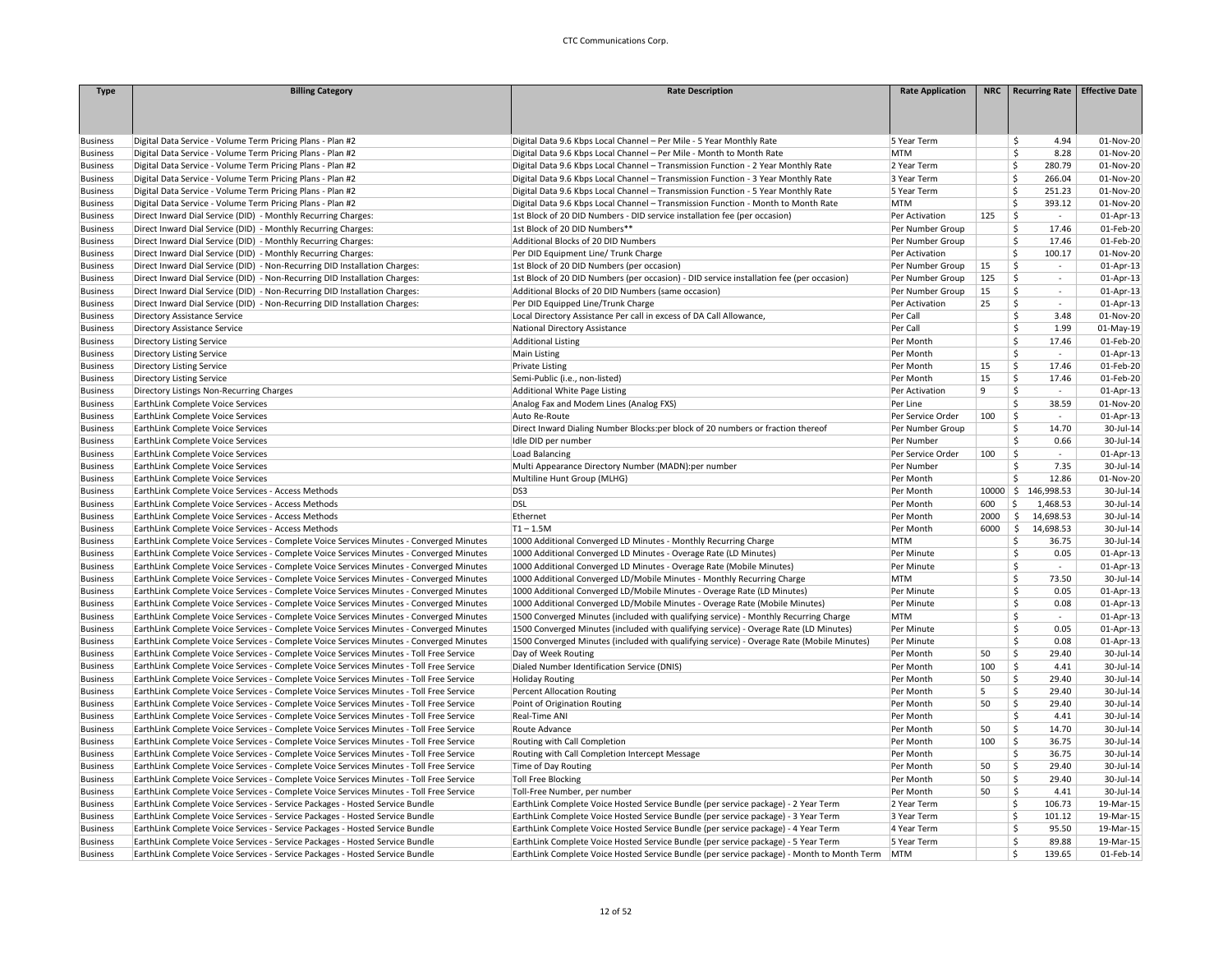| <b>Type</b>     | <b>Billing Category</b>                                                  | <b>Rate Description</b>                                                                                         | <b>Rate Application</b> | <b>NRC</b> | <b>Recurring Rate</b>          | <b>Effective Date</b> |
|-----------------|--------------------------------------------------------------------------|-----------------------------------------------------------------------------------------------------------------|-------------------------|------------|--------------------------------|-----------------------|
|                 |                                                                          |                                                                                                                 |                         |            |                                |                       |
|                 |                                                                          |                                                                                                                 |                         |            |                                |                       |
|                 |                                                                          |                                                                                                                 |                         |            |                                |                       |
| <b>Business</b> | EarthLink Complete Voice Services - Service Packages - Line Side Service | EarthLink Complete Voice Line Side Service Line Charge (per line) - 2 Year Term                                 | 2 Year Term             |            | \$<br>28.02                    | 01-Nov-20             |
| <b>Business</b> | EarthLink Complete Voice Services - Service Packages - Line Side Service | EarthLink Complete Voice Line Side Service Line Charge (per line) - 3 Year Term                                 | 3 Year Term             |            | \$<br>26.53                    | 01-Nov-20             |
| <b>Business</b> | EarthLink Complete Voice Services - Service Packages - Line Side Service | EarthLink Complete Voice Line Side Service Line Charge (per line) - 4 Year Term                                 | 4 Year Term             |            | Ś<br>25.06                     | 01-Nov-20             |
| <b>Business</b> | EarthLink Complete Voice Services - Service Packages - Line Side Service | EarthLink Complete Voice Line Side Service Line Charge (per line) - 5 Year Term                                 | 5 Year Term             |            | \$.<br>23.59                   | 01-Nov-20             |
| <b>Business</b> | EarthLink Complete Voice Services - Service Packages - Line Side Service | EarthLink Complete Voice Line Side Service Line Charge (per line) - Month to Month Term                         | <b>MTM</b>              |            | Ś<br>36.65                     | 01-Nov-20             |
| <b>Business</b> | EarthLink Complete Voice Services - Service Packages - Line Side Service | EarthLink Complete Voice Line Side Service, (per service package) - 2 Year Term                                 | 2 Year Term             |            | 186.78<br>-Ś                   | 01-Nov-20             |
| <b>Business</b> | EarthLink Complete Voice Services - Service Packages - Line Side Service | EarthLink Complete Voice Line Side Service, (per service package) - 3 Year Term                                 | 3 Year Term             |            | \$<br>176.96                   | 01-Nov-20             |
| <b>Business</b> | EarthLink Complete Voice Services - Service Packages - Line Side Service | EarthLink Complete Voice Line Side Service, (per service package) - 4 Year Term                                 | 4 Year Term             |            | $\mathsf{\hat{S}}$<br>167.13   | 01-Nov-20             |
| <b>Business</b> | EarthLink Complete Voice Services - Service Packages - Line Side Service | EarthLink Complete Voice Line Side Service, (per service package) - 5 Year Term                                 | 5 Year Term             |            | \$<br>157.29                   | 01-Nov-20             |
| <b>Business</b> | EarthLink Complete Voice Services - Service Packages - Line Side Service | EarthLink Complete Voice Line Side Service, (per service package) - Month to Month Term                         | <b>MTM</b>              |            | <b>S</b><br>244.39             | 01-Nov-20             |
| <b>Business</b> | EarthLink Complete Voice Services - Service Packages - PRI Service       | EarthLink Complete Voice PRI Service - Additional PRI Channels Charge (per channel) - 2 Year                    | 2 Year Term             |            | \$<br>10.67                    | 19-Mar-15             |
| <b>Business</b> | EarthLink Complete Voice Services - Service Packages - PRI Service       | EarthLink Complete Voice PRI Service - Additional PRI Channels Charge (per channel) - 3 Year                    | 3 Year Term             |            | Ś<br>10.11                     | 19-Mar-15             |
| <b>Business</b> | EarthLink Complete Voice Services - Service Packages - PRI Service       | EarthLink Complete Voice PRI Service - Additional PRI Channels Charge (per channel) - 4 Year                    | 4 Year Term             |            | \$<br>9.54                     | 19-Mar-15             |
| <b>Business</b> | EarthLink Complete Voice Services - Service Packages - PRI Service       | EarthLink Complete Voice PRI Service - Additional PRI Channels Charge (per channel) - 5 Year                    | 5 Year Term             |            | Ś<br>8.99                      | 19-Mar-15             |
| <b>Business</b> | EarthLink Complete Voice Services - Service Packages - PRI Service       | EarthLink Complete Voice PRI Service - Additional PRI Channels Charge (per channel) - Month to MTM              |                         |            | Ś.<br>13.95                    | 01-Feb-14             |
| <b>Business</b> | EarthLink Complete Voice Services - Service Packages - PRI Service       | EarthLink Complete Voice PRI Service (per T1 equivalent) - 2 Year Term                                          | 2 Year Term             |            | Ŝ.<br>240.14                   | 19-Mar-15             |
| <b>Business</b> | EarthLink Complete Voice Services - Service Packages - PRI Service       | EarthLink Complete Voice PRI Service (per T1 equivalent) - 3 Year Term                                          | 3 Year Term             |            | \$<br>227.50                   | 19-Mar-15             |
| <b>Business</b> | EarthLink Complete Voice Services - Service Packages - PRI Service       | EarthLink Complete Voice PRI Service (per T1 equivalent) - 4 Year Term                                          | 4 Year Term             |            | <sup>\$</sup><br>214.87        | 19-Mar-15             |
| <b>Business</b> | EarthLink Complete Voice Services - Service Packages - PRI Service       | EarthLink Complete Voice PRI Service (per T1 equivalent) - 5 Year Term                                          | 5 Year Term             |            | $\dot{\mathsf{S}}$<br>202.23   | 19-Mar-15             |
| <b>Business</b> | EarthLink Complete Voice Services - Service Packages - PRI Service       | EarthLink Complete Voice PRI Service (per T1 equivalent) - Month to Month Term                                  | <b>MTM</b>              |            | \$<br>314.20                   | 01-Feb-14             |
| <b>Business</b> | Electronic Tandem Switching Service                                      | Account Codes - change in number of account code digits, per system - Service Charge                            | Per Activation          | 25         | \$<br>$\sim$                   | $01-Apr-13$           |
| <b>Business</b> | <b>Electronic Tandem Switching Service</b>                               | Additions and Changes Additions, deletions or changes of routes, associated FRL=s, or MER tone Per Activation   |                         | 65         | \$<br>$\sim$                   | 01-Apr-13             |
| <b>Business</b> | <b>Electronic Tandem Switching Service</b>                               | Additions or changes in NPA or central office code Routing, per code, per pattern group affected Per Activation |                         | 35         | Ś<br>$\overline{\phantom{a}}$  | 01-Apr-13             |
| <b>Business</b> | Electronic Tandem Switching Service                                      | Additions, deletions or changes in time of day routing intervals - service charge                               | Per Activation          | 55         | \$<br>$\omega$                 | 01-Apr-13             |
| <b>Business</b> | Electronic Tandem Switching Service                                      | Central office equipment Common equipment, each - Monthly Rate                                                  | MTM                     |            | \$<br>1,298.62                 | 01-Feb-20             |
| <b>Business</b> | Electronic Tandem Switching Service                                      | Central office equipment Common equipment, each - Service Charge                                                | Per Activation          | 650        | \$                             | 01-Apr-13             |
| <b>Business</b> | Electronic Tandem Switching Service                                      | Central office equipment Common equipment, each - Service Establishment charge                                  | Per Activation          | 3600       | \$<br>$\sim$                   | 01-Apr-13             |
| <b>Business</b> | <b>Electronic Tandem Switching Service</b>                               | Change from RBQ to OHQ, or vice versa - Service Charge                                                          | Per Activation          | 50         | Ś.<br>$\sim$                   | 01-Apr-13             |
| <b>Business</b> | Electronic Tandem Switching Service                                      | Change in a single Authorization Code and/or associated FRL, each                                               | Per Month               |            | \$<br>46.93                    | 01-Feb-20             |
| <b>Business</b> | <b>Electronic Tandem Switching Service</b>                               | Change in post-queue routing from subsequent routes to tone or vice versa, per queue                            | Per Activation          | 50         | Ś<br>$\sim$                    | 01-Apr-13             |
| <b>Business</b> | Electronic Tandem Switching Service                                      | Change in queue threshold time limit, per queue                                                                 | Per Activation          | 50         | \$<br>$\omega$                 | 01-Apr-13             |
| <b>Business</b> | Electronic Tandem Switching Service                                      | Change in status of all station lines in ETS Centrex customer group or individual facility from                 | Per Activation          | 25         | \$<br>$\sim$                   | 01-Apr-13             |
| <b>Business</b> | <b>Electronic Tandem Switching Service</b>                               | Change in the quantity of Queue slots, per queue                                                                | Per Activation          | 50         | \$<br>$\sim$                   | 01-Apr-13             |
| <b>Business</b> | <b>Electronic Tandem Switching Service</b>                               | Changes in FRL per Station or special services facility termination, each                                       | Per Month               |            | Ś<br>46.93                     | 01-Feb-20             |
| <b>Business</b> | Electronic Tandem Switching Service                                      | Common Equipment per ETS Centrex equipment - Monthly Rate                                                       | MTM                     |            | -Ś<br>699.53                   | 01-Nov-20             |
| <b>Business</b> | Electronic Tandem Switching Service                                      | Common Equipment per ETS Centrex equipment - Service Charge                                                     | Per Activation          | 1025       | 5<br>$\sim$                    | 01-Apr-13             |
| <b>Business</b> | Electronic Tandem Switching Service                                      | Common Equipment per ETS Centrex equipment - Service Establishment Charge                                       | Per Activation          | 2600       | -\$<br>$\sim$                  | 01-Apr-13             |
| <b>Business</b> | Electronic Tandem Switching Service                                      | Deluxe Automatic Route Selection Common Equipment per access code (per ETS Centrex                              | Per Activation          | 3400       | ۱Ś.<br>$\sim$                  | 01-Apr-13             |
| <b>Business</b> | Electronic Tandem Switching Service                                      | Deluxe Automatic Route Selection Common Equipment per access code (per ETS Centrex                              | <b>MTM</b>              |            | Ś<br>699.53                    | 01-Nov-20             |
| <b>Business</b> | Electronic Tandem Switching Service                                      | Deluxe Automatic Route Selection Common Equipment per access code (per ETS Centrex                              | Per Activation          | 1750       | ∣\$<br>$\sim$                  | 01-Apr-13             |
| <b>Business</b> | Electronic Tandem Switching Service                                      | Deluxe Queuing - Common Equipment per ETS Centrex System - Monthly Rate                                         | <b>MTM</b>              |            | \$<br>420.35                   | 01-Nov-20             |
| <b>Business</b> | Electronic Tandem Switching Service                                      | Deluxe Queuing - Common Equipment per ETS Centrex System - Service Charge                                       | Per Activation          | 240        | $\zeta$<br>$\sim$              | 01-Apr-13             |
| <b>Business</b> | <b>Electronic Tandem Switching Service</b>                               | Deluxe Queuing - Common Equipment per ETS Centrex System - Service Establishment Charge                         | Per Activation          | 3600       | \$<br>$\omega$                 | 01-Apr-13             |
| <b>Business</b> | Electronic Tandem Switching Service                                      | NPA and central office codes (6-digit translation), each NPA translated, per pattern                            | Per Activation          | 200        | \$<br>$\overline{\phantom{a}}$ | 01-Apr-13             |
| <b>Business</b> | Electronic Tandem Switching Service                                      | Off-hook queue slots - Music Slots, each - Service Charge                                                       | Per Activation          | 19.5       | S.<br>$\sim$                   | 01-Apr-13             |
| <b>Business</b> | Electronic Tandem Switching Service                                      | Off-hook queue slots - Music Slots, each - Service Establishment Charge                                         | Per Activation          | 60         | \$<br>$\sim$                   | 01-Apr-13             |
| <b>Business</b> | Electronic Tandem Switching Service                                      | Off-hook queue slots - Recorded Announcement Slots, each - Service Charge                                       | Per Activation          | 19.5       | \$<br>$\sim$                   | 01-Apr-13             |
| <b>Business</b> | Electronic Tandem Switching Service                                      | Off-hook queue slots - Recorded Announcement Slots, each - Service Establishment Charge                         | Per Activation          | 40         | \$<br>÷                        | 01-Apr-13             |
| <b>Business</b> | Electronic Tandem Switching Service                                      | Ring-back, queue slots, each - Service Charge                                                                   | Per Activation          | 12.75      | ا \$<br>$\sim$                 | 01-Apr-13             |
| <b>Business</b> | Electronic Tandem Switching Service                                      | Route Selection Patterns NPA code only (3-Digit translation), per pattern                                       | Per Activation          | 100        | Ŝ.<br>$\sim$                   | 01-Apr-13             |
| <b>Business</b> | Electronic Tandem Switching Service                                      | SMDR-P records - change from recording completed calls only to all calls attempted or vice                      | Per Activation          | 25         | \$<br>$\sim$                   | 01-Apr-13             |
| <b>Business</b> | Electronic Tandem Switching Service                                      | Time of Day Routing Each additional pattern group equipped - Establishment Charge                               | Per Activation          | 400        | \$<br>$\overline{\phantom{a}}$ | 01-Apr-13             |
| <b>Business</b> | Electronic Tandem Switching Service                                      | Time of Day Routing Each additional pattern group equipped - Establishment Charge                               | Per Month               | 21.5       | \$<br>$\sim$                   | 01-Apr-13             |
| <b>Business</b> | <b>Enhanced Station Services</b>                                         | Automatic Answer back                                                                                           | Per Month               | 15         | \$<br>0.49                     | 01-Feb-20             |
| <b>Business</b> | <b>Enhanced Station Services</b>                                         | Automatic Dial                                                                                                  | Per Month               | 15         | 0.49<br>\$                     | 01-Feb-20             |
| <b>Business</b> | <b>Enhanced Station Services</b>                                         | <b>Automatic Redial</b>                                                                                         | Per Month               | 15         | \$<br>0.49                     | 01-Feb-20             |
| <b>Business</b> | <b>Enhanced Station Services</b>                                         | Business Set Interconnect Per business set #                                                                    | Per Month               | 35         | \$<br>4.88                     | 01-Feb-20             |
| <b>Business</b> | <b>Enhanced Station Services</b>                                         | Call Park                                                                                                       | Per Month               | 15         | Ś<br>0.49                      | 01-Feb-20             |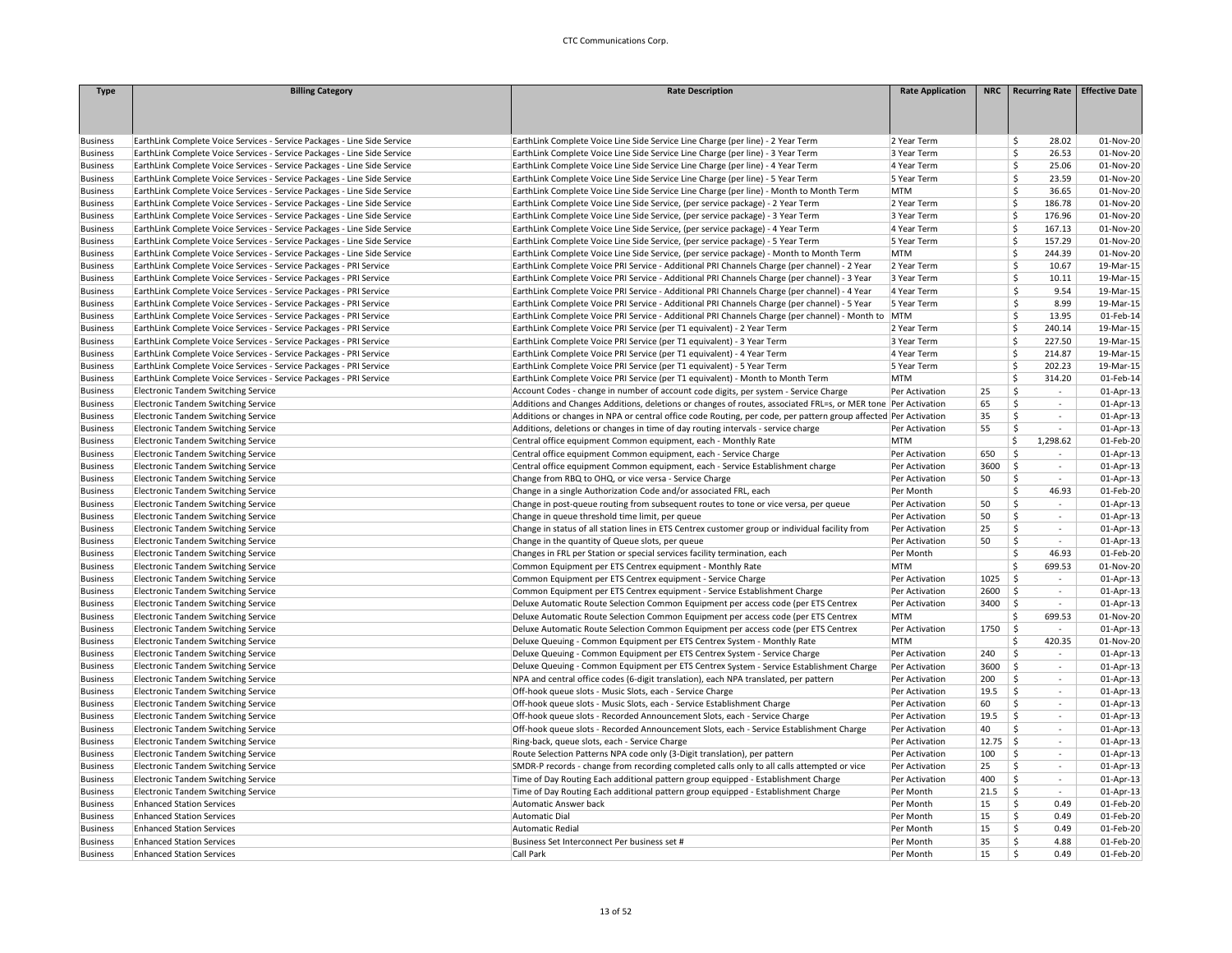| <b>Type</b>                        | <b>Billing Category</b>                            | <b>Rate Description</b>                                                       | <b>Rate Application</b> |                         | NRC   Recurring Rate   Effective Date |              |
|------------------------------------|----------------------------------------------------|-------------------------------------------------------------------------------|-------------------------|-------------------------|---------------------------------------|--------------|
|                                    |                                                    |                                                                               |                         |                         |                                       |              |
|                                    |                                                    |                                                                               |                         |                         |                                       |              |
|                                    |                                                    |                                                                               |                         |                         |                                       |              |
| <b>Business</b>                    | <b>Enhanced Station Services</b>                   | Call Waiting Ring back                                                        | Per Month               | 15                      | \$<br>0.49                            | 01-Feb-20    |
| <b>Business</b>                    | <b>Enhanced Station Services</b>                   | Directed Call Park                                                            | Per Month               | 15                      | Ś<br>0.49                             | 01-Feb-20    |
| <b>Business</b>                    | <b>Enhanced Station Services</b>                   | Display Set Interconnect Per Display Set #                                    | Per Month               | 35                      | \$<br>6.77                            | 01-Feb-20    |
| <b>Business</b>                    | <b>Enhanced Station Services</b>                   | Executive Busy Ride Override With exempt option                               | Per Month               | 15                      | \$<br>0.49                            | 01-Feb-20    |
| <b>Business</b>                    | <b>Enhanced Station Services</b>                   | Group Intercom                                                                | Per Month               | 15                      | \$<br>0.49                            | 01-Feb-20    |
| <b>Business</b>                    | <b>Enhanced Station Services</b>                   | Intercom                                                                      | Per Month               | 15                      | \$<br>0.49                            | $01$ -Feb-20 |
| <b>Business</b>                    | <b>Enhanced Station Services</b>                   | <b>Key Short Hunt</b>                                                         | Per Month               | 15                      | \$<br>0.49                            | 01-Feb-20    |
| <b>Business</b>                    | <b>Enhanced Station Services</b>                   | Last Number Redial                                                            | Per Month               | 15                      | Ś<br>0.49                             | 01-Feb-20    |
| <b>Business</b>                    | <b>Enhanced Station Services - Basic Set</b>       | Automatic Line                                                                | Per Month               | 15                      | Ś<br>0.86                             | 01-Nov-20    |
| <b>Business</b>                    | <b>Enhanced Station Services - Basic Set</b>       | <b>Basic Set Feature Package</b>                                              | Per Month               | 35                      | \$<br>5.92                            | 01-Nov-20    |
| <b>Business</b>                    | <b>Enhanced Station Services - Basic Set</b>       | Call Park                                                                     | Per Month               | 15                      | \$<br>0.49                            | 01-Feb-20    |
|                                    | Enhanced Station Services - Basic Set              | <b>Call Waiting Ringback</b>                                                  | Per Month               | 15                      | \$<br>0.49                            | 01-Feb-20    |
| <b>Business</b><br><b>Business</b> | <b>Enhanced Station Services - Basic Set</b>       | Directed Call Park                                                            | Per Month               | 15                      | \$<br>0.49                            | 01-Feb-20    |
|                                    |                                                    |                                                                               |                         | 15                      | Ś<br>0.49                             |              |
| <b>Business</b>                    | Enhanced Station Services - Basic Set              | Executive Busy Override With exempt option                                    | Per Month               |                         |                                       | 01-Feb-20    |
| <b>Business</b>                    | Enhanced Station Services - Basic Set              | Last Number Redial                                                            | Per Month               | 15                      | \$<br>0.49                            | 01-Feb-20    |
| <b>Business</b>                    | <b>Enhanced Station Services - Basic Set</b>       | Station Message Waiting with Associated Lamp                                  | Per Month               | 15                      | \$<br>4.78                            | 01-Feb-20    |
| <b>Business</b>                    | Enhanced Station Services - Basic Set              | Station Message Waiting with Associated Lamp                                  | Per Month               | 15                      | \$<br>7.02                            | 01-Feb-20    |
| <b>Business</b>                    | Enhanced Station Services - Basic Set              | Station Message Waiting With Stutter Tone                                     | Per Month               | 15                      | \$<br>2.45                            | 01-Feb-20    |
| <b>Business</b>                    | Enhanced Station Services - Business / Display Set | Adding Display service to existing Business Set Services                      | Per Activation          | 20                      | Ś<br>$\sim$                           | 01-Apr-13    |
| <b>Business</b>                    | Enhanced Station Services - Business / Display Set | Business / Display Set Feature package                                        | Per Month               | 75                      | Ś<br>7.56                             | 01-Nov-20    |
| <b>Business</b>                    | Enhanced Station Services - Business / Display Set | Business Set as a Message Waiting Center                                      | Per Month               | 28                      | \$<br>28.91                           | 01-Feb-20    |
| <b>Business</b>                    | Enhanced Station Services - Business / Display Set | Changing from Business Set Service To Centrex Main Station Line Service       | Per Activation          | 30                      | \$<br>$\sim$                          | 01-Apr-13    |
| <b>Business</b>                    | Enhanced Station Services - Business / Display Set | Changing the central office software associated with feature/station access   | Per Activation          | 10                      | \$<br>$\sim$                          | 01-Apr-13    |
| <b>Business</b>                    | Enhanced Station Services - Business / Display Set | Last Number Redial / Set                                                      | Per Month               | 15                      | Š.<br>0.49                            | 01-Feb-20    |
| <b>Business</b>                    | Enhanced Station Services - Business / Display Set | Make Set Busy                                                                 | Per Month               | 15                      | Ś<br>0.49                             | 01-Feb-20    |
| <b>Business</b>                    | Enhanced Station Services - Business / Display Set | Make Set Busy Except Group Intercom                                           | Per Month               | 15                      | Ś<br>0.49                             | 01-Feb-20    |
| <b>Business</b>                    | Enhanced Station Services - Business / Display Set | Originating / Terminating Line Select                                         | Per Month               | 15                      | \$<br>0.86                            | 01-Nov-20    |
| <b>Business</b>                    | Enhanced Station Services - Business / Display Set | Query Busy Station                                                            | Per Month               | 15                      | \$<br>0.49                            | 01-Feb-20    |
| <b>Business</b>                    | Enhanced Station Services - Business / Display Set | <b>Station Message Waiting</b>                                                | Per Month               | 15                      | 2.45<br>\$                            | 01-Feb-20    |
| <b>Business</b>                    | Frame Relay Service                                | 3-Year Term - 1.536 Mbps access line, each                                    | 3 Year Term             | 1                       | \$<br>1,747.13                        | 01-Nov-20    |
| <b>Business</b>                    | Frame Relay Service                                | 3-Year Term - 384 Kbps access line, each                                      | 3 Year Term             | $\mathbf{1}$            | 1,471.26<br>Ś                         | 01-Nov-20    |
| <b>Business</b>                    | Frame Relay Service                                | 3-Year Term - 56/64 Kbps access line, each                                    | 3 Year Term             | $\mathbf{1}$            | Ś<br>525.46                           | 01-Nov-20    |
| <b>Business</b>                    | Frame Relay Service                                | 5-Year Term - 1.536 Mbps access line, each                                    | 5 Year Term             | 1                       | \$<br>1,668.33                        | 01-Nov-20    |
| <b>Business</b>                    | Frame Relay Service                                | 5-Year Term - 384 Kbps access line, each                                      | 5 Year Term             | $\overline{1}$          | \$<br>1,412.16                        | 01-Nov-20    |
| <b>Business</b>                    | Frame Relay Service                                | 5-Year Term - 56/64 Kbps access line, each                                    | 5 Year Term             | 1                       | Ś<br>492.64                           | 01-Nov-20    |
| <b>Business</b>                    | Frame Relay Service                                | Additional PVCs assigned to the Frame Relay SNAL                              | Per Month               | 5                       | Š.<br>2.33                            | 01-Feb-20    |
| <b>Business</b>                    | Frame Relay Service                                | Change in a customer=s Address Map or in existing group addressing membership | Per Activation          | 50                      | Ś<br>$\sim$                           | 01-Apr-13    |
| <b>Business</b>                    | Frame Relay Service                                | Committed Information Rate - 128 Kbps                                         | Per Month               | 0                       | Ś<br>7.51                             | 01-Feb-20    |
| <b>Business</b>                    | Frame Relay Service                                | Committed Information Rate - 192 Kbps                                         | Per Month               | $\mathsf 0$             | \$<br>13.14                           | 01-Feb-20    |
| <b>Business</b>                    | Frame Relay Service                                | Committed Information Rate - 256 Kbps                                         | Per Month               | $\mathbf 0$             | \$<br>16.91                           | 01-Feb-20    |
| <b>Business</b>                    | Frame Relay Service                                | Committed Information Rate - 384 Kbps                                         | Per Month               | 0                       | 22.52<br>Ś.                           | 01-Feb-20    |
| <b>Business</b>                    | Frame Relay Service                                | Committed Information Rate - 512 Kbps                                         | Per Month               | 0                       | \$<br>46.93                           | 01-Feb-20    |
|                                    |                                                    |                                                                               |                         | $\mathbf 0$             | Ś<br>3.77                             | 01-Feb-20    |
| <b>Business</b>                    | Frame Relay Service                                | Committed Information Rate - 56/64 Kbps                                       | Per Month               |                         | Ś                                     |              |
| <b>Business</b>                    | Frame Relay Service                                | Committed Information Rate - 768 Kbps                                         | Per Month               | $\mathbf 0$<br>$\Omega$ | 52.55<br>\$<br>9.40                   | 01-Feb-20    |
| <b>Business</b>                    | Frame Relay Service                                | Committed Information Rate - 8 Kbps, 16 Kbps, 28 Kbps, 32 Kbps                | Per Month               |                         | $\mathcal{L}$                         | 01-Feb-20    |
| <b>Business</b>                    | Frame Relay Service                                | Group Addresses (Multicasting)                                                | Per Month               | 50                      | Ś                                     | 01-Apr-13    |
| <b>Business</b>                    | Frame Relay Service                                | Month-to-Month - 1.536 Mbps access line, each                                 | <b>MTM</b>              | 1000                    | \$<br>1,908.10                        | 01-Nov-20    |
| <b>Business</b>                    | Frame Relay Service                                | Month-to-Month - 384 Kbps access line, each                                   | <b>MTM</b>              | 1000                    | \$<br>1,612.50                        | 01-Nov-20    |
| <b>Business</b>                    | Frame Relay Service                                | Month-to-Month - 56/64 Kbps access line, each                                 | <b>MTM</b>              | 800                     | Ś<br>574.74                           | 01-Nov-20    |
| <b>Business</b>                    | High Capacity (HC) Service (1.544 Mbps             | Fixed Mileage - 2 Year Monthly Rate                                           | 2 Year Term             |                         | \$<br>195.74                          | 01-Feb-20    |
| <b>Business</b>                    | High Capacity (HC) Service (1.544 Mbps             | Fixed Mileage - 2 Year Monthly Rate                                           | 2 Year Term             |                         | \$<br>199.88                          | 01-Feb-20    |
| <b>Business</b>                    | High Capacity (HC) Service (1.544 Mbps             | Fixed Mileage - 2 Year Monthly Rate                                           | 2 Year Term             |                         | \$<br>201.94                          | 01-Feb-20    |
| <b>Business</b>                    | High Capacity (HC) Service (1.544 Mbps             | Fixed Mileage - 3 Year Monthly Rate                                           | 3 Year Term             |                         | Ś<br>189.58                           | 01-Feb-20    |
| <b>Business</b>                    | High Capacity (HC) Service (1.544 Mbps             | Fixed Mileage - 3 Year Monthly Rate                                           | 3 Year Term             |                         | Ś<br>195.74                           | 01-Feb-20    |
| <b>Business</b>                    | High Capacity (HC) Service (1.544 Mbps             | Fixed Mileage - 3 Year Monthly Rate                                           | 3 Year Term             |                         | Ś<br>185.45                           | 01-Feb-20    |
| <b>Business</b>                    | High Capacity (HC) Service (1.544 Mbps             | Fixed Mileage - 5 Year Monthly Rate                                           | 5 Year Term             |                         | Ś<br>175.14                           | 01-Feb-20    |
| <b>Business</b>                    | High Capacity (HC) Service (1.544 Mbps             | Fixed Mileage - 5 Year Monthly Rate                                           | 5 Year Term             |                         | \$<br>179.24                          | 01-Feb-20    |
| <b>Business</b>                    | High Capacity (HC) Service (1.544 Mbps             | Fixed Mileage - 5 Year Monthly Rate                                           | 5 Year Term             |                         | 185.45<br>Ś                           | 01-Feb-20    |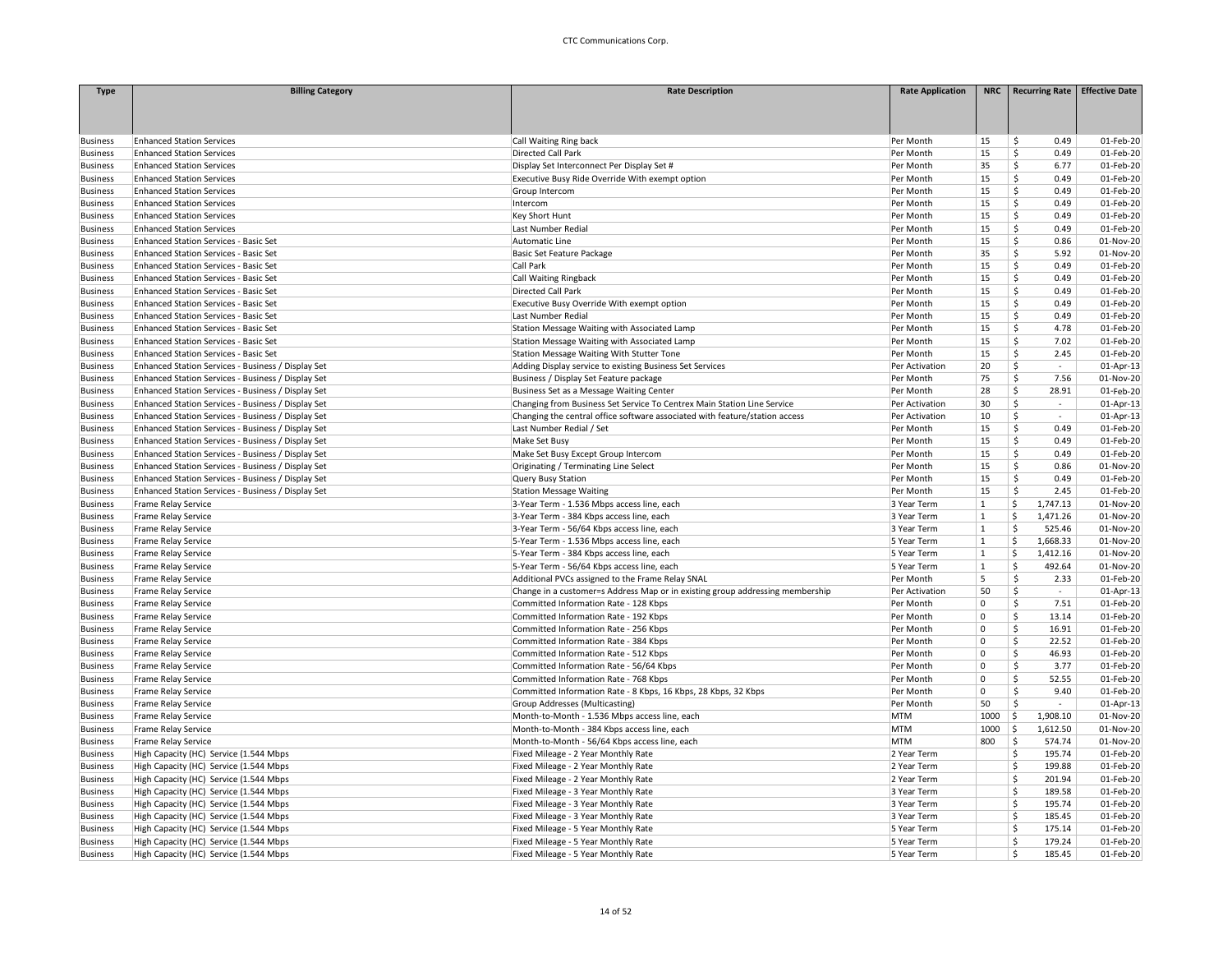| <b>Type</b>     | <b>Billing Category</b>                | <b>Rate Description</b>                                                                                               | <b>Rate Application</b>    |             | NRC   Recurring Rate   Effective Date |                        |
|-----------------|----------------------------------------|-----------------------------------------------------------------------------------------------------------------------|----------------------------|-------------|---------------------------------------|------------------------|
|                 |                                        |                                                                                                                       |                            |             |                                       |                        |
|                 |                                        |                                                                                                                       |                            |             |                                       |                        |
|                 |                                        |                                                                                                                       |                            |             |                                       |                        |
| <b>Business</b> | High Capacity (HC) Service (1.544 Mbps | Fixed Mileage - Month to Month Rate                                                                                   | <b>MTM</b>                 |             | 274.04<br>\$                          | 01-Feb-20              |
| <b>Business</b> | High Capacity (HC) Service (1.544 Mbps | Fixed Mileage - Month to Month Rate                                                                                   | <b>MTM</b>                 |             | 279.83<br>Ś.                          | 01-Feb-20              |
| <b>Business</b> | High Capacity (HC) Service (1.544 Mbps | Fixed Mileage - Month to Month Rate                                                                                   | <b>MTM</b>                 |             | Š.<br>282.70                          | 01-Feb-20              |
| <b>Business</b> | High Capacity (HC) Service (1.544 Mbps | High Capacity Service Installation - Per Termination Nonrecurring Charge Additional                                   | Per Month                  |             | \$<br>548.81                          | 01-Feb-20              |
| <b>Business</b> | High Capacity (HC) Service (1.544 Mbps | High Capacity Service Installation - Per Termination Nonrecurring Charge Initial                                      | Per Month                  |             | Ś<br>1,238.58                         | 01-Feb-20              |
| <b>Business</b> | High Capacity (HC) Service (1.544 Mbps | Local Channel - Per termination - Additional - Cell 1                                                                 | Per Month                  |             | \$<br>1,009.75                        | 01-Nov-20              |
| <b>Business</b> | High Capacity (HC) Service (1.544 Mbps | Local Channel - Per termination - Additional - Cell 2                                                                 | Per Month                  |             | \$<br>1,081.82                        | 01-Nov-20              |
| <b>Business</b> | High Capacity (HC) Service (1.544 Mbps | Local Channel - Per termination - Additional - Cell 3                                                                 | Per Month                  |             | Ś<br>1,153.95                         | 01-Nov-20              |
| <b>Business</b> | High Capacity (HC) Service (1.544 Mbps | Local Channel - Per termination - Additional - Cell 4                                                                 | Per Month                  |             | Ś<br>1.298.24                         | 01-Nov-20              |
| <b>Business</b> | High Capacity (HC) Service (1.544 Mbps | Local Channel - Per termination - Initial - Cell 1                                                                    | Per Month                  |             | Ś<br>1,009.75                         | 01-Nov-20              |
| <b>Business</b> | High Capacity (HC) Service (1.544 Mbps | Local Channel - Per termination - Initial - Cell 2                                                                    | Per Month                  |             | Ś<br>1,081.82                         | 01-Nov-20              |
| <b>Business</b> | High Capacity (HC) Service (1.544 Mbps | Local Channel - Per termination - Initial - Cell 3                                                                    | Per Month                  |             | Ś<br>1,153.95                         | 01-Nov-20              |
| <b>Business</b> | High Capacity (HC) Service (1.544 Mbps | Local Channel - Per termination - Initial - Cell 4                                                                    | Per Month                  |             | \$<br>1,298.24                        | 01-Nov-20              |
| <b>Business</b> | High Capacity (HC) Service (1.544 Mbps | Mileage Bands - Over 0 to 1 mile - Fixed                                                                              | Per Month                  |             | Ś<br>206.06                           | 01-Feb-20              |
| <b>Business</b> | High Capacity (HC) Service (1.544 Mbps | Mileage Bands - Over 0 to 1 mile - Per Mile                                                                           | Per Month                  |             | Ś<br>$\sim$                           | 01-Apr-13              |
| <b>Business</b> | High Capacity (HC) Service (1.544 Mbps | Mileage Bands - Over 1 to 3 miles - Fixed                                                                             | Per Month                  |             | $\mathsf{\hat{S}}$<br>206.06          | 01-Feb-20              |
| <b>Business</b> | High Capacity (HC) Service (1.544 Mbps | Mileage Bands - Over 1 to 3 miles - Per Mile                                                                          | Per Month                  |             | \$<br>68.65                           | 01-Feb-20              |
| <b>Business</b> | High Capacity (HC) Service (1.544 Mbps | Mileage Bands - Over 15 to 25 miles - Fixed                                                                           | Per Month                  |             | \$<br>206.06                          | 01-Feb-20              |
| <b>Business</b> | High Capacity (HC) Service (1.544 Mbps | Mileage Bands - Over 15 to 25 miles - Per Mile                                                                        | Per Month                  |             | Š.<br>68.65                           | 01-Feb-20              |
| <b>Business</b> | High Capacity (HC) Service (1.544 Mbps | Mileage Bands - Over 25 miles - Fixed                                                                                 | Per Month                  |             | Ś<br>206.06                           | 01-Feb-20              |
| <b>Business</b> | High Capacity (HC) Service (1.544 Mbps | Mileage Bands - Over 25 miles - Per Mile                                                                              | Per Month                  |             | \$<br>68.65                           | 01-Feb-20              |
| <b>Business</b> | High Capacity (HC) Service (1.544 Mbps | Mileage Bands - Over 3 to 5 miles - Fixed                                                                             | Per Month                  |             | Ś<br>206.06                           | 01-Feb-20              |
| <b>Business</b> | High Capacity (HC) Service (1.544 Mbps | Mileage Bands - Over 3 to 5 miles - Per Mile                                                                          | Per Month                  |             | \$<br>68.65                           | 01-Feb-20              |
| <b>Business</b> | High Capacity (HC) Service (1.544 Mbps | Mileage Bands - Over 5 to 15 miles - Fixed                                                                            | Per Month                  |             | Ś<br>206.06                           | 01-Feb-20              |
| <b>Business</b> | High Capacity (HC) Service (1.544 Mbps | Mileage Bands - Over 5 to 15 miles - Per Mile                                                                         | Per Month                  |             | Ś<br>68.65                            | 01-Feb-20              |
| <b>Business</b> | High Capacity (HC) Service (1.544 Mbps | Optional Features - - Multiplexing Plug-Ins - Per 64 Kbps channel equipped*** - initial                               | Per Activation             | 14          | Ŝ<br>$\sim$                           | 01-Apr-13              |
| <b>Business</b> | High Capacity (HC) Service (1.544 Mbps | Optional Features - - Multiplexing Plug-Ins - Per 64 Kbps channel equipped*** - subsquent                             | Per Activation             | 31          | Ś<br>$\sim$                           | 01-Apr-13              |
| <b>Business</b> | High Capacity (HC) Service (1.544 Mbps | Optional Features - Digital Data Multiplexing (cont=d) DS-1 to Digital - - Multiplexing Unit - initial Per Activation |                            | 826         | Ś<br>$\sim$                           | 01-Apr-13              |
| <b>Business</b> | High Capacity (HC) Service (1.544 Mbps | Optional Features - Digital Data Multiplexing (cont=d) DS-1 to Digital- Multiplexing Unit -                           | Per Activation             | 254         | Ś<br>$\sim$                           | 01-Apr-13              |
| <b>Business</b> | High Capacity (HC) Service (1.544 Mbps | Optional Features - DS1 to Digital - Per arrangement                                                                  | Per Month                  | $\mathbf 0$ | \$<br>387.54                          | 01-Nov-20              |
| <b>Business</b> | High Capacity (HC) Service (1.544 Mbps | Optional Features - Multiplexing per 64 Kbps channel equipped*****                                                    | Per Month                  | 234         | \$<br>65.70                           | 01-Nov-20              |
| <b>Business</b> | High Capacity (HC) Service (1.544 Mbps | Optional Features - Multiplexing Unit - Per Unit                                                                      | Per Month                  | 254         | \$<br>2,712.68                        | 01-Nov-20              |
| <b>Business</b> | High Capacity (HC) Service (1.544 Mbps | Optional Features - Multiplexing**** DS1 to Voice - Per arrangement                                                   | Per Month                  | 0           | \$<br>387.54                          | 01-Nov-20              |
| <b>Business</b> | High Capacity (HC) Service (1.544 Mbps | Optional Features - Sub-Multiplexing Unit - Per Unit -- 10 4.8 Kbps svcs                                              | Per Month                  | 183         | \$<br>633.85                          | 01-Nov-20              |
| <b>Business</b> | High Capacity (HC) Service (1.544 Mbps | Optional Features - Sub-Multiplexing Unit - Per Unit -- 20 2.4 Kbps svcs                                              | Per Month                  | 183         | \$<br>1,198.70                        | 01-Nov-20              |
| <b>Business</b> | High Capacity (HC) Service (1.544 Mbps | Optional Features - Sub-Multiplexing Unit - Per Unit -- 5 9.6 Kbps svcs                                               | Per Month                  | 183         | \$<br>341.55                          | 01-Nov-20              |
| <b>Business</b> | High Capacity (HC) Service (1.544 Mbps | Per Mile - 2 Year Monthly Rate                                                                                        | 2 Year Term                |             | \$<br>61.80                           | 01-Feb-20              |
|                 |                                        | Per Mile - 2 Year Monthly Rate                                                                                        |                            |             | \$<br>63.19                           | 01-Feb-20              |
| <b>Business</b> | High Capacity (HC) Service (1.544 Mbps |                                                                                                                       | 2 Year Term                |             | Ś                                     |                        |
| <b>Business</b> | High Capacity (HC) Service (1.544 Mbps | Per Mile - 2 Year Monthly Rate                                                                                        | 2 Year Term<br>3 Year Term |             | 65.26<br>\$<br>58.36                  | 01-Feb-20<br>01-Feb-20 |
| <b>Business</b> | High Capacity (HC) Service (1.544 Mbps | Per Mile - 3 Year Monthly Rate                                                                                        |                            |             | \$                                    |                        |
| <b>Business</b> | High Capacity (HC) Service (1.544 Mbps | Per Mile - 3 Year Monthly Rate                                                                                        | 3 Year Term                |             | 59.74<br>\$                           | 01-Feb-20<br>01-Feb-20 |
| <b>Business</b> | High Capacity (HC) Service (1.544 Mbps | Per Mile - 3 Year Monthly Rate                                                                                        | 3 Year Term                |             | 61.80                                 |                        |
| <b>Business</b> | High Capacity (HC) Service (1.544 Mbps | Per Mile - 5 Year Monthly Rate                                                                                        | 5 Year Term                |             | \$<br>52.88                           | 01-Feb-20              |
| <b>Business</b> | High Capacity (HC) Service (1.544 Mbps | Per Mile - 5 Year Monthly Rate                                                                                        | 5 Year Term                |             | \$<br>51.50                           | 01-Feb-20              |
| <b>Business</b> | High Capacity (HC) Service (1.544 Mbps | Per Mile - 5 Year Monthly Rate                                                                                        | 5 Year Term                |             | \$<br>54.95                           | 01-Feb-20              |
| <b>Business</b> | High Capacity (HC) Service (1.544 Mbps | Per Mile - Month to Month Rate                                                                                        | <b>MTM</b>                 |             | \$<br>86.53                           | 01-Feb-20              |
| <b>Business</b> | High Capacity (HC) Service (1.544 Mbps | Per Mile - Month to Month Rate                                                                                        | <b>MTM</b>                 |             | Š.<br>88.48                           | 01-Feb-20              |
| <b>Business</b> | High Capacity (HC) Service (1.544 Mbps | Per Mile - Month to Month Rate                                                                                        | <b>MTM</b>                 |             | \$.<br>91.34                          | 01-Feb-20              |
| <b>Business</b> | High Capacity (HC) Service (1.544 Mbps | Volume Term Pricing Plans - Plan #1 - DS1 Local Channel: Cell 1 - 2 Year Monthly Rate                                 | 2 Year Term                |             | $\mathsf{\hat{S}}$<br>989.50          | 01-Nov-20              |
| <b>Business</b> | High Capacity (HC) Service (1.544 Mbps | Volume Term Pricing Plans - Plan #1 - DS1 Local Channel: Cell 1 - 3 Year Monthly Rate                                 | 3 Year Term                |             | Ś<br>959.25                           | 01-Nov-20              |
| <b>Business</b> | High Capacity (HC) Service (1.544 Mbps | Volume Term Pricing Plans - Plan #1 - DS1 Local Channel: Cell 1 - 5 Year Monthly Rate                                 | 5 Year Term                |             | \$<br>908.71                          | 01-Nov-20              |
| <b>Business</b> | High Capacity (HC) Service (1.544 Mbps | Volume Term Pricing Plans - Plan #1 - DS1 Local Channel: Cell 1 - Month to Month Rate                                 | <b>MTM</b>                 |             | \$<br>1,385.30                        | 01-Nov-20              |
| <b>Business</b> | High Capacity (HC) Service (1.544 Mbps | Volume Term Pricing Plans - Plan #1 - DS1 Local Channel: Cell 2 - 2 Year Monthly Rate                                 | 2 Year Term                |             | Ś<br>1,060.17                         | 01-Nov-20              |
| <b>Business</b> | High Capacity (HC) Service (1.544 Mbps | Volume Term Pricing Plans - Plan #1 - DS1 Local Channel: Cell 2 - 3 Year Monthly Rate                                 | 3 Year Term                |             | Ś<br>1,027.76                         | 01-Nov-20              |
| <b>Business</b> | High Capacity (HC) Service (1.544 Mbps | Volume Term Pricing Plans - Plan #1 - DS1 Local Channel: Cell 2 - 5 Year Monthly Rate                                 | 5 Year Term                |             | $\mathsf{\hat{S}}$<br>973.67          | 01-Nov-20              |
| <b>Business</b> | High Capacity (HC) Service (1.544 Mbps | Volume Term Pricing Plans - Plan #1 - DS1 Local Channel: Cell 2 - Month to Month Rate                                 | <b>MTM</b>                 |             | Ś<br>1,484.28                         | 01-Nov-20              |
| <b>Business</b> | High Capacity (HC) Service (1.544 Mbps | Volume Term Pricing Plans - Plan #1 - DS1 Local Channel: Cell 3 - 2 Year Monthly Rate                                 | 2 Year Term                |             | Ś<br>1,130.89                         | 01-Nov-20              |
| <b>Business</b> | High Capacity (HC) Service (1.544 Mbps | Volume Term Pricing Plans - Plan #1 - DS1 Local Channel: Cell 3 - 3 Year Monthly Rate                                 | 3 Year Term                |             | Ś<br>1,096.24                         | 01-Nov-20              |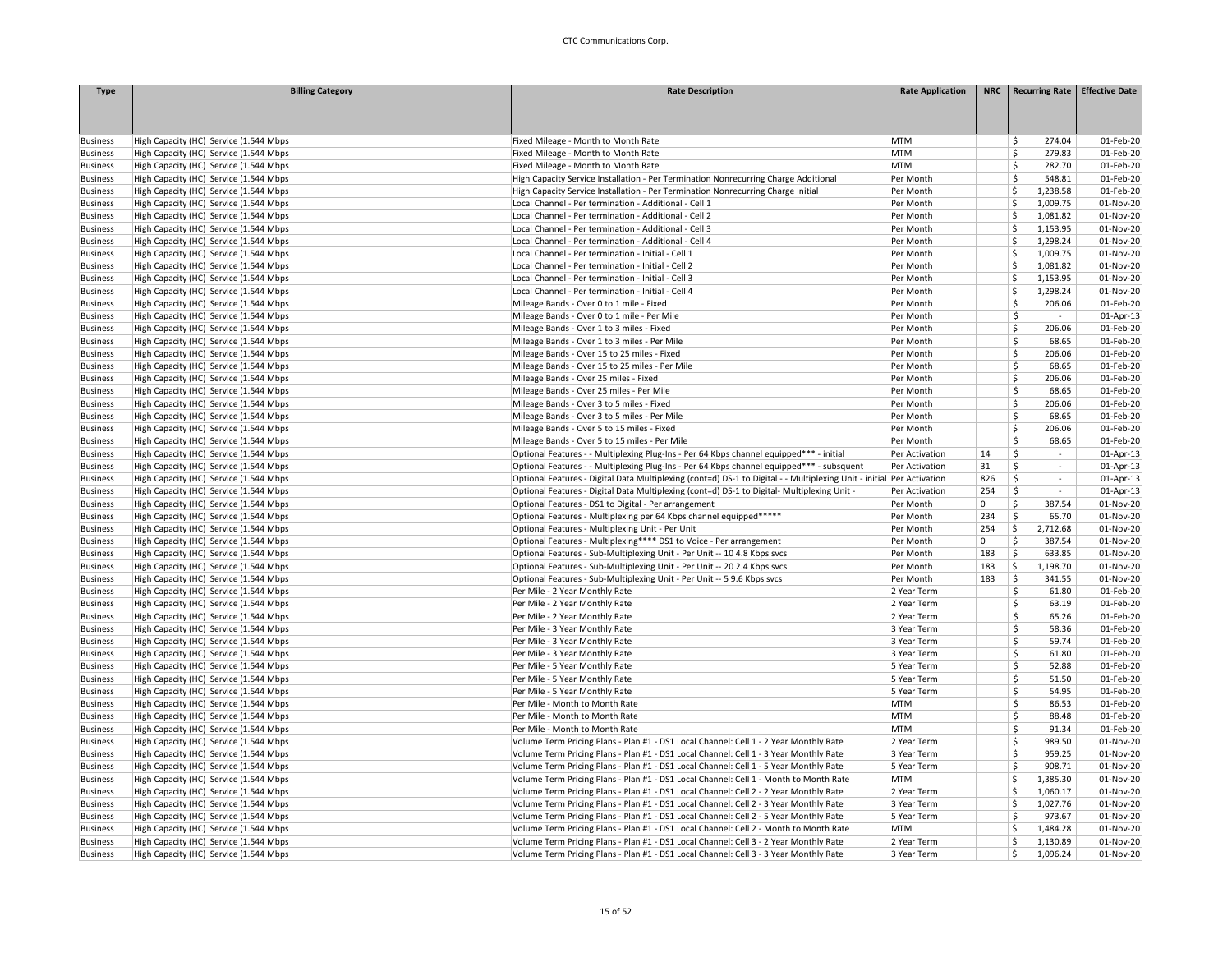| <b>Type</b>     | <b>Billing Category</b>                                                            | <b>Rate Description</b>                                                                    | <b>Rate Application</b> |            | NRC   Recurring Rate   Effective Date |           |
|-----------------|------------------------------------------------------------------------------------|--------------------------------------------------------------------------------------------|-------------------------|------------|---------------------------------------|-----------|
|                 |                                                                                    |                                                                                            |                         |            |                                       |           |
|                 |                                                                                    |                                                                                            |                         |            |                                       |           |
|                 |                                                                                    |                                                                                            |                         |            |                                       |           |
| <b>Business</b> | High Capacity (HC) Service (1.544 Mbps                                             | Volume Term Pricing Plans - Plan #1 - DS1 Local Channel: Cell 3 - 5 Year Monthly Rate      | 5 Year Term             |            | 1,038.56<br>\$                        | 01-Nov-20 |
| <b>Business</b> | High Capacity (HC) Service (1.544 Mbps                                             | Volume Term Pricing Plans - Plan #1 - DS1 Local Channel: Cell 3 - Month to Month Rate      | <b>MTM</b>              |            | Ś<br>1,583.26                         | 01-Nov-20 |
| <b>Business</b> | High Capacity (HC) Service (1.544 Mbps                                             | Volume Term Pricing Plans - Plan #1 - DS1 Local Channel: Cell 4 - 2 Year Monthly Rate      | 2 Year Term             |            | Ś<br>1,272.20                         | 01-Nov-20 |
| <b>Business</b> | High Capacity (HC) Service (1.544 Mbps                                             | Volume Term Pricing Plans - Plan #1 - DS1 Local Channel: Cell 4 - 3 Year Monthly Rate      | 3 Year Term             |            | Ś<br>1,233.31                         | 01-Nov-20 |
| <b>Business</b> | High Capacity (HC) Service (1.544 Mbps                                             | Volume Term Pricing Plans - Plan #1 - DS1 Local Channel: Cell 4 - 5 Year Monthly Rate      | 5 Year Term             |            | Ś<br>1,168.41                         | 01-Nov-20 |
| <b>Business</b> | High Capacity (HC) Service (1.544 Mbps                                             | Volume Term Pricing Plans - Plan #1 - DS1 Local Channel: Cell 4 - Month to Month Rate      | <b>MTM</b>              |            | 1,781.13<br>Ŝ.                        | 01-Nov-20 |
| <b>Business</b> | High Capacity (HC) Service (1.544 Mbps                                             | Volume Term Pricing Plans - Plan #2 - DS1 Local Channel: Cell 1 - 2 Year Monthly Rate      | 2 Year Term             |            | Ś<br>979.42                           | 01-Nov-20 |
| <b>Business</b> | High Capacity (HC) Service (1.544 Mbps                                             | Volume Term Pricing Plans - Plan #2 - DS1 Local Channel: Cell 1 - 3 Year Monthly Rate      | 3 Year Term             |            | \$<br>928.92                          | 01-Nov-20 |
| <b>Business</b> | High Capacity (HC) Service (1.544 Mbps                                             | Volume Term Pricing Plans - Plan #2 - DS1 Local Channel: Cell 1 - 5 Year Monthly Rate      | 5 Year Term             |            | Ś<br>878.41                           | 01-Nov-20 |
| <b>Business</b> | High Capacity (HC) Service (1.544 Mbps                                             | Volume Term Pricing Plans - Plan #2 - DS1 Local Channel: Cell 1 - Month to Month Rate      | <b>MTM</b>              |            | \$.<br>1,371.18                       | 01-Nov-20 |
| <b>Business</b> | High Capacity (HC) Service (1.544 Mbps                                             | Volume Term Pricing Plans - Plan #2 - DS1 Local Channel: Cell 2 - 2 Year Monthly Rate      | 2 Year Term             |            | Ś<br>1,049.37                         | 01-Nov-20 |
| <b>Business</b> | High Capacity (HC) Service (1.544 Mbps                                             | Volume Term Pricing Plans - Plan #2 - DS1 Local Channel: Cell 2 - 3 Year Monthly Rate      | 3 Year Term             |            | Ś<br>995.30                           | 01-Nov-20 |
| <b>Business</b> | High Capacity (HC) Service (1.544 Mbps                                             | Volume Term Pricing Plans - Plan #2 - DS1 Local Channel: Cell 2 - 5 Year Monthly Rate      | 5 Year Term             |            | \$<br>941.19                          | 01-Nov-20 |
| <b>Business</b> | High Capacity (HC) Service (1.544 Mbps                                             | Volume Term Pricing Plans - Plan #2 - DS1 Local Channel: Cell 2 - Month to Month Rate      | <b>MTM</b>              |            | Ś<br>1,469.13                         | 01-Nov-20 |
| <b>Business</b> | High Capacity (HC) Service (1.544 Mbps                                             | Volume Term Pricing Plans - Plan #2 - DS1 Local Channel: Cell 3 - 2 Year Monthly Rate      | 2 Year Term             |            | Ś<br>1,119.30                         | 01-Nov-20 |
| <b>Business</b> | High Capacity (HC) Service (1.544 Mbps                                             | Volume Term Pricing Plans - Plan #2 - DS1 Local Channel: Cell 3 - 3 Year Monthly Rate      | 3 Year Term             |            | Ś<br>1,061.62                         | 01-Nov-20 |
| <b>Business</b> | High Capacity (HC) Service (1.544 Mbps                                             | Volume Term Pricing Plans - Plan #2 - DS1 Local Channel: Cell 3 - 5 Year Monthly Rate      | 5 Year Term             |            | Ś<br>1,020.60                         | 01-Nov-20 |
| <b>Business</b> | High Capacity (HC) Service (1.544 Mbps                                             | Volume Term Pricing Plans - Plan #2 - DS1 Local Channel: Cell 3 - Month to Month Rate      | <b>MTM</b>              |            | Ś<br>1,567.06                         | 01-Nov-20 |
| <b>Business</b> | High Capacity (HC) Service (1.544 Mbps                                             | Volume Term Pricing Plans - Plan #2 - DS1 Local Channel: Cell 4 - 2 Year Monthly Rate      | 2 Year Term             |            | \$<br>1,259.23                        | 01-Nov-20 |
| <b>Business</b> | High Capacity (HC) Service (1.544 Mbps                                             | Volume Term Pricing Plans - Plan #2 - DS1 Local Channel: Cell 4 - 3 Year Monthly Rate      | 3 Year Term             |            | Ś<br>1,194.39                         | 01-Nov-20 |
| <b>Business</b> | High Capacity (HC) Service (1.544 Mbps                                             | Volume Term Pricing Plans - Plan #2 - DS1 Local Channel: Cell 4 - 5 Year Monthly Rate      | 5 Year Term             |            | 1,129.42<br>Ś.                        | 01-Nov-20 |
| <b>Business</b> | High Capacity (HC) Service (1.544 Mbps                                             | Volume Term Pricing Plans - Plan #2 - DS1 Local Channel: Cell 4 - Month to Month Rate      | <b>MTM</b>              |            | Ś<br>1,762.93                         | 01-Nov-20 |
| <b>Business</b> | High Capacity (HC) Service (1.544 Mbps                                             | Volume Term Pricing Plans - Plan #3 - DS1 Local Channel: Cell 1 - 2 Year Monthly Rate      | 2 Year Term             |            | Ś<br>959.25                           | 01-Nov-20 |
| <b>Business</b> | High Capacity (HC) Service (1.544 Mbps                                             | Volume Term Pricing Plans - Plan #3 - DS1 Local Channel: Cell 1 - 3 Year Monthly Rate      | 3 Year Term             |            | Ś<br>908.71                           | 01-Nov-20 |
| <b>Business</b> | High Capacity (HC) Service (1.544 Mbps                                             | Volume Term Pricing Plans - Plan #3 - DS1 Local Channel: Cell 1 - 5 Year Monthly Rate      | 5 Year Term             |            | \$<br>858.24                          | 01-Nov-20 |
| <b>Business</b> | High Capacity (HC) Service (1.544 Mbps                                             | Volume Term Pricing Plans - Plan #3 - DS1 Local Channel: Cell 1 - Month to Month Rate      | <b>MTM</b>              |            | Ś<br>1,342.92                         | 01-Nov-20 |
| <b>Business</b> | High Capacity (HC) Service (1.544 Mbps                                             | Volume Term Pricing Plans - Plan #3 - DS1 Local Channel: Cell 2 - 2 Year Monthly Rate      | 2 Year Term             |            | Ś<br>1,027.76                         | 01-Nov-20 |
| <b>Business</b> | High Capacity (HC) Service (1.544 Mbps                                             | Volume Term Pricing Plans - Plan #3 - DS1 Local Channel: Cell 2 - 3 Year Monthly Rate      | 3 Year Term             |            | Ś<br>973.67                           | 01-Nov-20 |
| <b>Business</b> | High Capacity (HC) Service (1.544 Mbps                                             | Volume Term Pricing Plans - Plan #3 - DS1 Local Channel: Cell 2 - 5 Year Monthly Rate      | 5 Year Term             |            | Ś<br>919.57                           | 01-Nov-20 |
| <b>Business</b> | High Capacity (HC) Service (1.544 Mbps                                             | Volume Term Pricing Plans - Plan #3 - DS1 Local Channel: Cell 2 - Month to Month Rate      | <b>MTM</b>              |            | Ś<br>1,438.85                         | 01-Nov-20 |
| <b>Business</b> | High Capacity (HC) Service (1.544 Mbps                                             | Volume Term Pricing Plans - Plan #3 - DS1 Local Channel: Cell 3 - 2 Year Monthly Rate      | 2 Year Term             |            | \$<br>1,096.24                        | 01-Nov-20 |
| <b>Business</b> | High Capacity (HC) Service (1.544 Mbps                                             | Volume Term Pricing Plans - Plan #3 - DS1 Local Channel: Cell 3 - 3 Year Monthly Rate      | 3 Year Term             |            | \$<br>1,038.56                        | 01-Nov-20 |
| <b>Business</b> | High Capacity (HC) Service (1.544 Mbps                                             | Volume Term Pricing Plans - Plan #3 - DS1 Local Channel: Cell 3 - 5 Year Monthly Rate      | 5 Year Term             |            | Ś<br>980.88                           | 01-Nov-20 |
| <b>Business</b> | High Capacity (HC) Service (1.544 Mbps                                             | Volume Term Pricing Plans - Plan #3 - DS1 Local Channel: Cell 3 - Month to Month Rate      | <b>MTM</b>              |            | Ś<br>1,534.75                         | 01-Nov-20 |
| <b>Business</b> | High Capacity (HC) Service (1.544 Mbps                                             | Volume Term Pricing Plans - Plan #3 - DS1 Local Channel: Cell 4 - 2 Year Monthly Rate      | 2 Year Term             |            | Ś<br>1,233.31                         | 01-Nov-20 |
| <b>Business</b> | High Capacity (HC) Service (1.544 Mbps                                             | Volume Term Pricing Plans - Plan #3 - DS1 Local Channel: Cell 4 - 3 Year Monthly Rate      | 3 Year Term             |            | Ś<br>1,168.41                         | 01-Nov-20 |
| <b>Business</b> | High Capacity (HC) Service (1.544 Mbps                                             | Volume Term Pricing Plans - Plan #3 - DS1 Local Channel: Cell 4 - 5 Year Monthly Rate      | 5 Year Term             |            | Ś<br>1,103.46                         | 01-Nov-20 |
| <b>Business</b> | High Capacity (HC) Service (1.544 Mbps                                             | Volume Term Pricing Plans - Plan #3 - DS1 Local Channel: Cell 4 - Month to Month Rate      | <b>MTM</b>              |            | 1,726.66<br>Ś.                        | 01-Nov-20 |
| <b>Business</b> | Individual Line Business IntelliLinQ BRI Pricing                                   | Change Charge - Monthly Rate                                                               | <b>MTM</b>              |            | \$<br>$\sim$                          | 01-Apr-13 |
| <b>Business</b> | Individual Line Business IntelliLinQ BRI Pricing                                   | Change Charge - Product/ Service Charge                                                    | Per Activation          | 18.5       | \$<br>$\sim$                          | 01-Apr-13 |
| <b>Business</b> | Individual Line Business IntelliLinQ BRI Pricing                                   | Closed User Group (CUG) - per user assigned to a CUG - Monthly Rate                        | <b>MTM</b>              |            | Ś<br>$\sim$                           | 01-Apr-13 |
| <b>Business</b> | Individual Line Business IntelliLinQ BRI Pricing                                   | Closed User Group (CUG) - per user assigned to a CUG - Product/ Service Charge             | Per Activation          | 26.25      | $\mathsf{S}$<br>$\sim$                | 01-Apr-13 |
| <b>Business</b> | Individual Line Business IntelliLinQ BRI Pricing                                   | Closed User Group (CUG) per group established - Monthly Rate                               | <b>MTM</b>              |            | Ś<br>$\sim$                           | 01-Apr-13 |
| <b>Business</b> | Individual Line Business IntelliLinQ BRI Pricing                                   | Closed User Group (CUG) per group established - Product/ Service Charge                    | Per Activation          | 74         | Ś<br>$\sim$                           | 01-Apr-13 |
| <b>Business</b> | Individual Line Business IntelliLinQ BRI Pricing                                   | Configuration Group Charge, per group established in excess of one group on the initial    | <b>MTM</b>              |            | Ŝ<br>$\sim$                           | 01-Apr-13 |
| <b>Business</b> | Individual Line Business IntelliLinQ BRI Pricing                                   | Configuration Group Charge, per group established in excess of one group on the initial    | Per Activation          | $46.25$ \$ | $\sim$                                | 01-Apr-13 |
| <b>Business</b> | Individual Line Business IntelliLinQ BRI Pricing                                   | D Channel Packet-Switched Data, per service provided - Monthly Rate                        | <b>MTM</b>              |            | \$<br>15.89                           | 01-Nov-20 |
| <b>Business</b> | Individual Line Business IntelliLinQ BRI Pricing                                   | D Channel Packet-Switched Data, per service provided - Product/ Service Charge             | Per Activation          | 33         | $\mathsf{\hat{S}}$<br>$\sim$          | 01-Apr-13 |
| <b>Business</b> | Individual Line Business IntelliLinQ BRI Pricing                                   | D Packet IntelliLinQ BRI Access per individual line - Monthly Rate                         | <b>MTM</b>              |            | Ś<br>41.72                            | 01-Nov-20 |
| <b>Business</b> | Individual Line Business IntelliLinQ BRI Pricing                                   | D Packet IntelliLinQ BRI Access per individual line - Product/ Service Charge              | Per Activation          | $57.75$ \$ | $\sim$                                | 01-Apr-13 |
| <b>Business</b> | Individual Line Business IntelliLinQ BRI Pricing                                   | Featured Voice IntelliLinQ BRI Access Per individual line - Monthly Rate                   | <b>MTM</b>              |            | \$<br>47.69                           | 01-Nov-20 |
| <b>Business</b> | Individual Line Business IntelliLinQ BRI Pricing                                   | Featured Voice IntelliLinQ BRI Access Per individual line - Product/ Service Charge        | Per Activation          | $71.25$ \$ | $\sim$                                | 01-Apr-13 |
| <b>Business</b> | Individual Line Business IntelliLinQ BRI Pricing                                   | Secondary Directory Number, per number established - Monthly Rate                          | <b>MTM</b>              |            | Ś<br>11.48                            | 01-Nov-20 |
| <b>Business</b> | Individual Line Business IntelliLinQ BRI Pricing                                   | Secondary Directory Number, per number established - Product/ Service Charge               | Per Activation          | 17         | \$<br>$\sim$                          | 01-Apr-13 |
| <b>Business</b> | Individual Line Business IntelliLinQ BRI Pricing - Multiple Access IntelliLinQ BRI | Alternate Circuit-Switched Voice and Data service, per service provided - Monthly Rate     | <b>MTM</b>              |            | \$.<br>19.65                          | 01-Nov-20 |
| <b>Business</b> | Individual Line Business IntelliLinQ BRI Pricing - Multiple Access IntelliLinQ BRI | Alternate Circuit-Switched Voice and Data service, per service provided - Product/ Service | Per Activation          | 18.5       | \$<br>$\sim$                          | 01-Apr-13 |
| <b>Business</b> | Individual Line Business IntelliLinQ BRI Pricing - Multiple Access IntelliLinQ BRI | Circuit-Switched Data service, per service provided - Monthly Rate                         | <b>MTM</b>              |            | \$<br>19.65                           | 01-Nov-20 |
| <b>Business</b> | Individual Line Business IntelliLinQ BRI Pricing - Multiple Access IntelliLinQ BRI | Circuit-Switched Data service, per service provided - Product/ Service Charge              | Per Activation          | 18.5       | $\mathsf{S}$                          | 01-Apr-13 |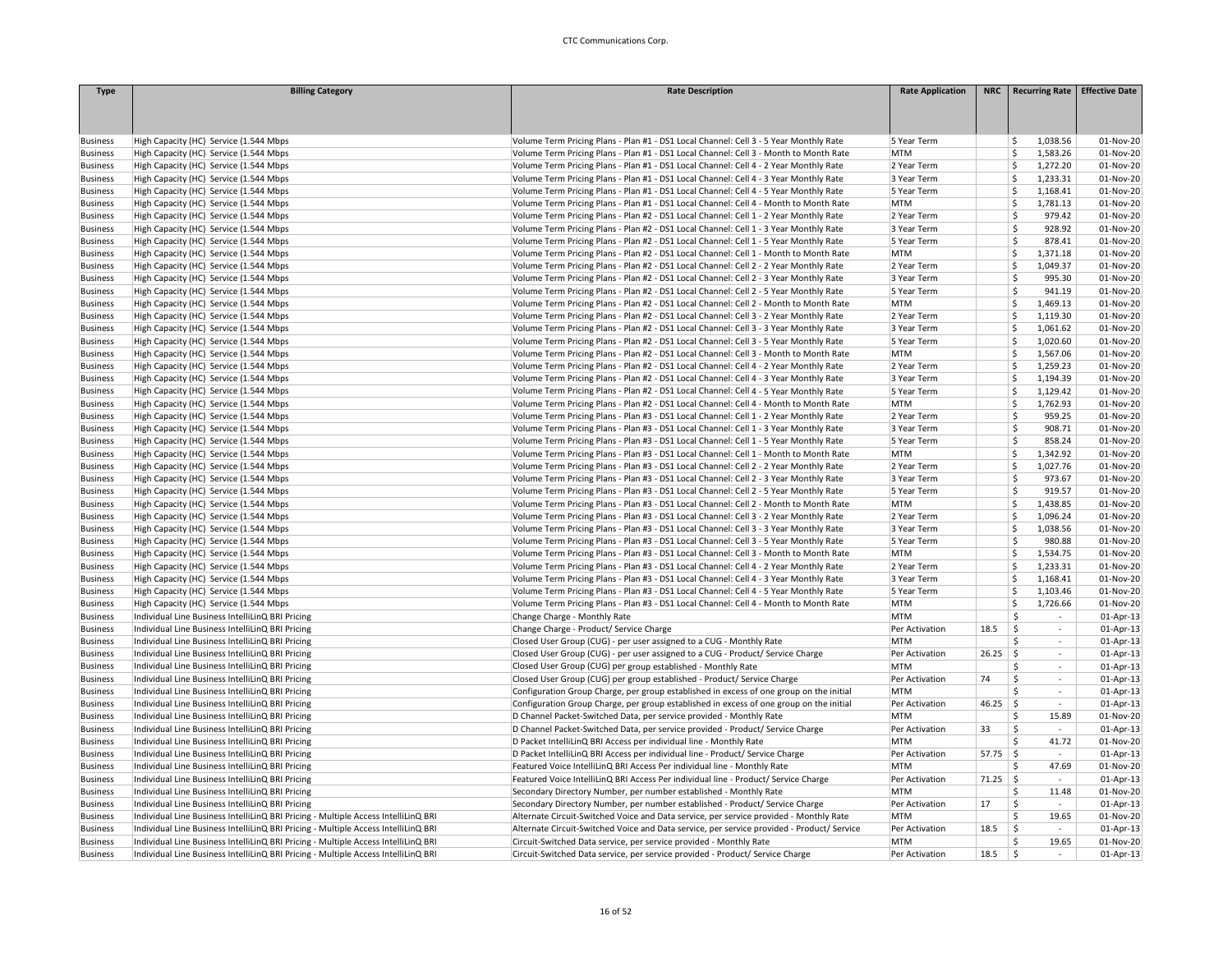| <b>Type</b>     | <b>Billing Category</b>                                                                                                                                                  | <b>Rate Description</b>                                                                                                                   | <b>Rate Application</b> | <b>NRC</b>  | <b>Recurring Rate</b>          | <b>Effective Date</b> |
|-----------------|--------------------------------------------------------------------------------------------------------------------------------------------------------------------------|-------------------------------------------------------------------------------------------------------------------------------------------|-------------------------|-------------|--------------------------------|-----------------------|
|                 |                                                                                                                                                                          |                                                                                                                                           |                         |             |                                |                       |
|                 |                                                                                                                                                                          |                                                                                                                                           |                         |             |                                |                       |
|                 |                                                                                                                                                                          |                                                                                                                                           |                         |             |                                |                       |
| <b>Business</b> | Individual Line Business IntelliLinQ BRI Pricing - Multiple Access IntelliLinQ BRI                                                                                       | Circuit-Switched Data Usage, per minute or fraction thereof per B Channel - Monthly Rate                                                  | <b>MTM</b>              |             | 0.04<br>Ŝ.                     | 01-Nov-20             |
| <b>Business</b> | Individual Line Business IntelliLinQ BRI Pricing - Multiple Access IntelliLinQ BRI                                                                                       | Circuit-Switched Data Usage, per minute or fraction thereof per B Channel - Product/ Service                                              | Per Activation          | $\mathbf 0$ | \$                             | 01-Apr-13             |
| <b>Business</b> | Individual Line Business IntelliLinQ BRI Pricing - Multiple Access IntelliLinQ BRI                                                                                       | Circuit-Switched Data Usage, Volume Discount Options - Option 1 (monthly allowance is 20                                                  | <b>MTM</b>              |             | Ś<br>38.15                     | 01-Nov-20             |
| <b>Business</b> | Individual Line Business IntelliLinQ BRI Pricing - Multiple Access IntelliLinQ BRI                                                                                       | Circuit-Switched Data Usage, Volume Discount Options - Option 1 (monthly allowance is 20                                                  | MTM                     | $\mathsf 0$ | \$<br>$\overline{\phantom{a}}$ | 01-Apr-13             |
| <b>Business</b> | Individual Line Business IntelliLinQ BRI Pricing - Multiple Access IntelliLinQ BRI                                                                                       | Circuit-Switched Data Usage, Volume Discount Options - Option 2 (monthly allowance is 140                                                 | <b>MTM</b>              |             | \$<br>133.53                   | 01-Nov-20             |
| <b>Business</b> | Individual Line Business IntelliLinQ BRI Pricing - Multiple Access IntelliLinQ BRI                                                                                       | Circuit-Switched Data Usage, Volume Discount Options - Option 2 (monthly allowance is 140                                                 | <b>MTM</b>              | $\mathbf 0$ | Ś.<br>$\sim$                   | 01-Apr-13             |
| <b>Business</b> | Individual Line Business IntelliLinQ BRI Pricing - Multiple Access IntelliLinQ BRI                                                                                       | D Channel Packet-Switched Data, per service provided - Monthly Rate                                                                       | <b>MTM</b>              |             | Ś.<br>13.14                    | 01-Nov-20             |
| <b>Business</b> | Individual Line Business IntelliLinQ BRI Pricing - Multiple Access IntelliLinQ BRI                                                                                       | D Channel Packet-Switched Data, per service provided - Product/ Service Charge                                                            | Per Activation          | 33          | \$<br>$\sim$                   | 01-Apr-13             |
| <b>Business</b> | Individual Line Business IntelliLinQ BRI Pricing - Multiple Access IntelliLinQ BRI                                                                                       | Each Voice service, per service provided - Monthly Rate                                                                                   | <b>MTM</b>              |             | \$<br>19.65                    | 01-Nov-20             |
| <b>Business</b> | Individual Line Business IntelliLinQ BRI Pricing - Multiple Access IntelliLinQ BRI                                                                                       | Each Voice service, per service provided - Product/ Service Charge                                                                        | Per Activation          | 18.5        | $\mathsf{S}$<br>$\sim$         | 01-Apr-13             |
| <b>Business</b> | Individual Line Business IntelliLinQ BRI Pricing - Multiple Access IntelliLinQ BRI                                                                                       | Electronic Key Feature Package, per service provided - Monthly Rate                                                                       | <b>MTM</b>              |             | Ś.<br>15.33                    | 01-Nov-20             |
| <b>Business</b> | Individual Line Business IntelliLinQ BRI Pricing - Multiple Access IntelliLinQ BRI                                                                                       | Electronic Key Feature Package, per service provided - Product/ Service Charge                                                            | Per Activation          | 29.25       | ۱ś.                            | 01-Apr-13             |
| <b>Business</b> | Individual Line Business IntelliLinQ BRI Pricing - Multiple Access IntelliLinQ BRI                                                                                       | Electronic Key Features, each: (1) Automatic Exclusion - Monthly Rate                                                                     | <b>MTM</b>              |             | Š.<br>0.96                     | 01-Nov-20             |
| <b>Business</b> | Individual Line Business IntelliLinQ BRI Pricing - Multiple Access IntelliLinQ BRI                                                                                       | Electronic Key Features, each:(1) Automatic Exclusion - Product/ Service Charge                                                           | Per Activation          | 18.5        | $\ddot{\mathsf{S}}$<br>$\sim$  | 01-Apr-13             |
| <b>Business</b> | Individual Line Business IntelliLinQ BRI Pricing - Multiple Access IntelliLinQ BRI                                                                                       | Electronic Key Features, each: (10) Shared Call Appearances for a Directory Number - Monthly                                              | MTM                     |             | \$<br>1.80                     | 01-Nov-20             |
| <b>Business</b> | Individual Line Business IntelliLinQ BRI Pricing - Multiple Access IntelliLinQ BRI                                                                                       | Electronic Key Features, each:(10) Shared Call Appearances for a Directory Number - Product/                                              | Per Activation          | 19.25       | ∣\$                            | 01-Apr-13             |
| <b>Business</b> | Individual Line Business IntelliLinQ BRI Pricing - Multiple Access IntelliLinQ BRI                                                                                       | Electronic Key Features, each: (11) Short Hunt - Monthly Rate                                                                             | <b>MTM</b>              |             | Š.<br>0.96                     | 01-Nov-20             |
| <b>Business</b> | Individual Line Business IntelliLinQ BRI Pricing - Multiple Access IntelliLinQ BRI                                                                                       | Electronic Key Features, each: (11) Short Hunt - Product/ Service Charge                                                                  | Per Activation          | 18.5        | Ŝ.<br>$\sim$                   | 01-Apr-13             |
| <b>Business</b> | Individual Line Business IntelliLinQ BRI Pricing - Multiple Access IntelliLinQ BRI                                                                                       | Electronic Key Features, each: (2) Call Pickup - Monthly Rate                                                                             | <b>MTM</b>              |             | Ś<br>0.96                      | 01-Nov-20             |
| <b>Business</b> | Individual Line Business IntelliLinQ BRI Pricing - Multiple Access IntelliLinQ BRI                                                                                       | Electronic Key Features, each:(2) Call Pickup - Product/ Service Charge                                                                   | Per Activation          | 18.5        | \$<br>$\sim$                   | 01-Apr-13             |
| <b>Business</b> | Individual Line Business IntelliLinQ BRI Pricing - Multiple Access IntelliLinQ BRI                                                                                       | Electronic Key Features, each: (3) Drop - Monthly Rate                                                                                    | <b>MTM</b>              |             | $\mathsf{\hat{S}}$<br>0.96     | 01-Nov-20             |
| <b>Business</b> | Individual Line Business IntelliLinQ BRI Pricing - Multiple Access IntelliLinQ BRI                                                                                       | Electronic Key Features, each: (3) Drop - Product/ Service Charge                                                                         | Per Activation          | 18.5        | \$<br>$\sim$                   | 01-Apr-13             |
| <b>Business</b> | Individual Line Business IntelliLinQ BRI Pricing - Multiple Access IntelliLinQ BRI                                                                                       | Electronic Key Features, each: (4) Feature Function Button - Monthly Rate                                                                 | <b>MTM</b>              |             | Š.<br>0.96                     | 01-Nov-20             |
| <b>Business</b> | Individual Line Business IntelliLinQ BRI Pricing - Multiple Access IntelliLinQ BRI                                                                                       | Electronic Key Features, each: (4) Feature Function Button - Product/ Service Charge                                                      | Per Activation          | 18.5        | \$<br>$\sim$                   | 01-Apr-13             |
| <b>Business</b> | Individual Line Business IntelliLinQ BRI Pricing - Multiple Access IntelliLinQ BRI                                                                                       | Electronic Key Features, each: (5) Hold - Monthly Rate                                                                                    | <b>MTM</b>              |             | Š.<br>0.96                     | 01-Nov-20             |
| <b>Business</b> | Individual Line Business IntelliLinQ BRI Pricing - Multiple Access IntelliLinQ BRI                                                                                       | Electronic Key Features, each:(5) Hold - Product/ Service Charge                                                                          | Per Activation          | 18.5        | \$                             | 01-Apr-13             |
| <b>Business</b> | Individual Line Business IntelliLinQ BRI Pricing - Multiple Access IntelliLinQ BRI                                                                                       | Electronic Key Features, each: (6) Individual Calling Line Identification - Monthly Rate                                                  | <b>MTM</b>              |             | Ś<br>30.73                     | 01-Nov-20             |
| <b>Business</b> | Individual Line Business IntelliLinQ BRI Pricing - Multiple Access IntelliLinQ BRI                                                                                       | Electronic Key Features, each: (6) Individual Calling Line Identification - Product/ Service Charge                                       | Per Activation          | 18.5        | -\$<br>in 1                    | 01-Apr-13             |
| <b>Business</b> | Individual Line Business IntelliLinQ BRI Pricing - Multiple Access IntelliLinQ BRI                                                                                       | Electronic Key Features, each: (7) Key System Coverage for Analog Lines - Monthly Rate                                                    | <b>MTM</b>              |             | Ś<br>1.80                      | 01-Nov-20             |
| <b>Business</b> | Individual Line Business IntelliLinQ BRI Pricing - Multiple Access IntelliLinQ BRI                                                                                       | Electronic Key Features, each: (7) Key System Coverage for Analog Lines - Product/ Service                                                | Per Activation          | 18.5        | Ŝ.<br>$\sim$                   | 01-Apr-13             |
| <b>Business</b> | Individual Line Business IntelliLinQ BRI Pricing - Multiple Access IntelliLinQ BRI                                                                                       | Electronic Key Features, each: (8) Multiple Call Appearances of a Directory Number - Monthly                                              | <b>MTM</b>              |             | Ś<br>0.96                      | 01-Nov-20             |
| <b>Business</b> | Individual Line Business IntelliLinQ BRI Pricing - Multiple Access IntelliLinQ BRI                                                                                       | Electronic Key Features, each: (8) Multiple Call Appearances of a Directory Number - Product/                                             | Per Activation          | 18.75       | l \$<br>$\sim$                 | 01-Apr-13             |
| <b>Business</b> | Individual Line Business IntelliLinQ BRI Pricing - Multiple Access IntelliLinQ BRI                                                                                       | Electronic Key Features, each:(9) Outgoing Called Line Identification for ISDN Sets - Monthly                                             | <b>MTM</b>              |             | Ś<br>0.96                      | 01-Nov-20             |
| <b>Business</b> | Individual Line Business IntelliLinQ BRI Pricing - Multiple Access IntelliLinQ BRI                                                                                       | Electronic Key Features, each: (9) Outgoing Called Line Identification for ISDN Sets - Product/                                           | Per Activation          | 18.5        | \$<br>$\sim$                   | 01-Apr-13             |
| <b>Business</b> | Individual Line Business IntelliLinQ BRI Pricing - Multiple Access IntelliLinQ BRI                                                                                       | Multiple Access IntelliLinQ BRI - Monthly Rate                                                                                            | <b>MTM</b>              |             | 45.90<br>\$                    | 01-Nov-20             |
| <b>Business</b> | Individual Line Business IntelliLinQ BRI Pricing - Multiple Access IntelliLinQ BRI                                                                                       | Multiple Access IntelliLinQ BRI - Product/ Service Charge                                                                                 | Per Activation          | 57.75       | ۱\$                            | 01-Apr-13             |
| <b>Business</b> | Individual Line Business IntelliLinQ BRI Pricing - Multiple Access IntelliLinQ BRI                                                                                       | Optional Payment Plan (OPP) - 24 Months                                                                                                   | 2 Year Term             | 100         | \$<br>154.60                   | 01-Nov-20             |
| <b>Business</b> | Individual Line Business IntelliLinQ BRI Pricing - Multiple Access IntelliLinQ BRI                                                                                       | Optional Payment Plan (OPP) - 36 Months                                                                                                   | 3 Year Term             | 75          | $\mathsf{\hat{S}}$<br>154.60   | 01-Nov-20             |
| <b>Business</b> | Individual Line Business IntelliLinQ BRI Pricing - Multiple Access IntelliLinQ BRI                                                                                       | Optional Payment Plan (OPP) - 60 Months                                                                                                   | 5 Year Term             | 75          | Ŝ.<br>143.03                   | 01-Nov-20             |
| <b>Business</b> | Individual Line Business IntelliLinQ BRI Pricing - Multiple Access IntelliLinQ BRI                                                                                       | Packet-Switched Data Feature Package, per service provided - Monthly Rate                                                                 | <b>MTM</b>              |             | \$.<br>5.76                    | 01-Nov-20             |
| <b>Business</b> | Individual Line Business IntelliLinQ BRI Pricing - Multiple Access IntelliLinQ BRI                                                                                       | Packet-Switched Data Feature Package, per service provided - Product/ Service Charge                                                      | Per Activation          | 25.75       | S.                             | 01-Apr-13             |
| <b>Business</b> | Individual Line Business IntelliLinQ BRI Pricing - Multiple Access IntelliLinQ BRI                                                                                       | Virtual Office ISDN (VOI) - Month-to-Month                                                                                                | <b>MTM</b>              | 100         | \$<br>306.01                   | 01-Nov-20             |
|                 |                                                                                                                                                                          |                                                                                                                                           | <b>MTM</b>              |             | \$<br>0.84                     | 01-Nov-20             |
| <b>Business</b> | Individual Line Business IntelliLinQ BRI Pricing - Multiple Access IntelliLinQ BRI<br>Individual Line Business IntelliLinQ BRI Pricing - Multiple Access IntelliLinQ BRI | X.25 Packet Data Features, each(1) Fast Select - Monthly Rate<br>X.25 Packet Data Features, each(1) Fast Select - Product/ Service Charge | Per Activation          | 18.5        | -\$<br>$\sim$                  | 01-Apr-13             |
| <b>Business</b> |                                                                                                                                                                          |                                                                                                                                           | <b>MTM</b>              |             | 0.84<br>Š.                     |                       |
| <b>Business</b> | Individual Line Business IntelliLinQ BRI Pricing - Multiple Access IntelliLinQ BRI                                                                                       | X.25 Packet Data Features, each(2) Fast Select Acceptance - Monthly Rate                                                                  |                         | 18.5        | Ŝ.                             | 01-Nov-20             |
| <b>Business</b> | Individual Line Business IntelliLinQ BRI Pricing - Multiple Access IntelliLinQ BRI                                                                                       | X.25 Packet Data Features, each(2) Fast Select Acceptance - Product/ Service Charge                                                       | Per Activation          |             | 0.84<br>Š.                     | 01-Apr-13             |
| <b>Business</b> | Individual Line Business IntelliLinQ BRI Pricing - Multiple Access IntelliLinQ BRI                                                                                       | X.25 Packet Data Features, each(3) Flow Control Parameter Negotiation - Monthly Rate                                                      | <b>MTM</b>              |             |                                | 01-Nov-20             |
| <b>Business</b> | Individual Line Business IntelliLinQ BRI Pricing - Multiple Access IntelliLinQ BRI                                                                                       | X.25 Packet Data Features, each(3) Flow Control Parameter Negotiation - Product/ Service                                                  | Per Activation          | 18.5        | $\mathsf{\$}$<br>$\mathcal{L}$ | 01-Apr-13             |
| <b>Business</b> | Individual Line Business IntelliLinQ BRI Pricing - Multiple Access IntelliLinQ BRI                                                                                       | X.25 Packet Data Features, each(4) Hunt Group - Monthly Rate                                                                              | <b>MTM</b>              |             | \$<br>5.76                     | 01-Nov-20             |
| <b>Business</b> | Individual Line Business IntelliLinQ BRI Pricing - Multiple Access IntelliLinQ BRI                                                                                       | X.25 Packet Data Features, each(4) Hunt Group - Product/ Service Charge                                                                   | Per Activation          | 18.5        | -\$<br>$\sim$                  | 01-Apr-13             |
| <b>Business</b> | Individual Line Business IntelliLinQ BRI Pricing - Multiple Access IntelliLinQ BRI                                                                                       | X.25 Packet Data Features, each(5) Incoming Calls Barred - Monthly Rate                                                                   | <b>MTM</b>              |             | Ŝ.<br>0.84                     | 01-Nov-20             |
| <b>Business</b> | Individual Line Business IntelliLinQ BRI Pricing - Multiple Access IntelliLinQ BRI                                                                                       | X.25 Packet Data Features, each(5) Incoming Calls Barred - Product/ Service Charge                                                        | Per Activation          | 18.5        | S.<br>$\sim$                   | 01-Apr-13             |
| <b>Business</b> | Individual Line Business IntelliLinQ BRI Pricing - Multiple Access IntelliLinQ BRI                                                                                       | X.25 Packet Data Features, each(6) Non-Standard Default Packet Sizes - Monthly Rate                                                       | <b>MTM</b>              |             | \$<br>0.84                     | 01-Nov-20             |
| <b>Business</b> | Individual Line Business IntelliLinQ BRI Pricing - Multiple Access IntelliLinQ BRI                                                                                       | X.25 Packet Data Features, each(6) Non-Standard Default Packet Sizes - Product/ Service Charge                                            | Per Activation          | 18.5        | $\ddot{\varsigma}$<br>$\sim$   | 01-Apr-13             |
| <b>Business</b> | Individual Line Business IntelliLinQ BRI Pricing - Multiple Access IntelliLinQ BRI                                                                                       | X.25 Packet Data Features, each(7) Non-Standard Default Window Sizes - Monthly Rate                                                       | <b>MTM</b>              |             | Ś<br>0.84                      | 01-Nov-20             |
| <b>Business</b> | Individual Line Business IntelliLinQ BRI Pricing - Multiple Access IntelliLinQ BRI                                                                                       | X.25 Packet Data Features, each(7) Non-Standard Default Window Sizes - Product/ Service                                                   | Per Activation          | 18.5        | \$                             | 01-Apr-13             |
| <b>Business</b> | Individual Line Business IntelliLinQ BRI Pricing - Multiple Access IntelliLinQ BRI                                                                                       | X.25 Packet Data Features, each(8) Outgoing Calls Barred - Monthly Rate                                                                   | <b>MTM</b>              |             | \$.<br>0.84                    | 01-Nov-20             |
| <b>Business</b> | Individual Line Business IntelliLinQ BRI Pricing - Multiple Access IntelliLinQ BRI                                                                                       | X.25 Packet Data Features, each(8) Outgoing Calls Barred - Product/ Service Charge                                                        | Per Activation          | 18.5        | S.                             | 01-Apr-13             |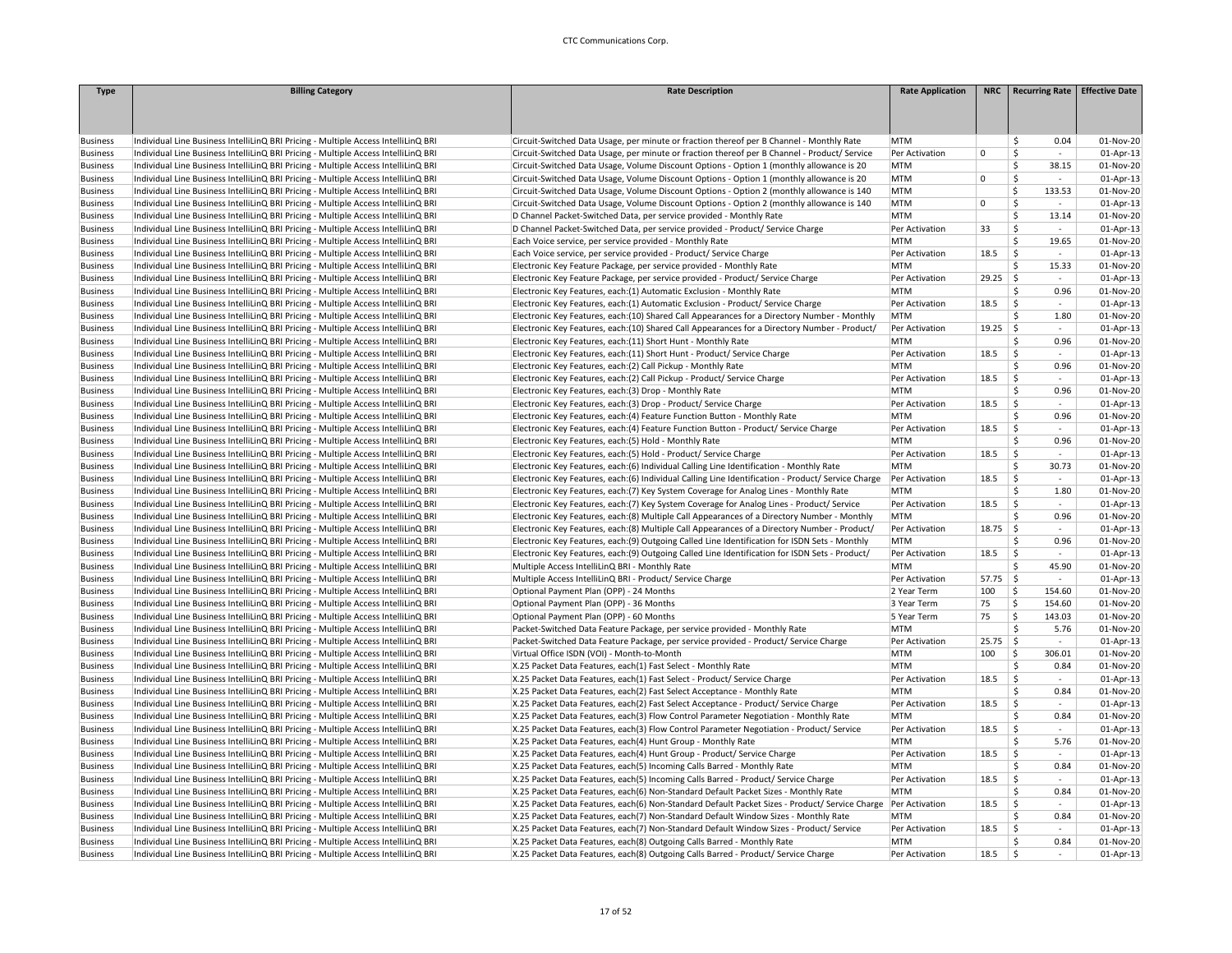| <b>Type</b>     | <b>Billing Category</b>                                                                    | <b>Rate Description</b>                                                                                         | <b>Rate Application</b> |      | NRC   Recurring Rate   Effective Date |           |
|-----------------|--------------------------------------------------------------------------------------------|-----------------------------------------------------------------------------------------------------------------|-------------------------|------|---------------------------------------|-----------|
|                 |                                                                                            |                                                                                                                 |                         |      |                                       |           |
|                 |                                                                                            |                                                                                                                 |                         |      |                                       |           |
|                 |                                                                                            |                                                                                                                 |                         |      |                                       |           |
| <b>Business</b> | Individual Line Business IntelliLinQ BRI Pricing - Multiple Access IntelliLinQ BRI         | X.25 Packet Data Features, each(9) Throughput Class Negotiation - Monthly Rate                                  | <b>MTM</b>              |      | \$<br>0.84                            | 01-Nov-20 |
| <b>Business</b> | Individual Line Business IntelliLinQ BRI Pricing - Multiple Access IntelliLinQ BRI         | X.25 Packet Data Features, each(9) Throughput Class Negotiation - Product/ Service Charge                       | Per Activation          | 18.5 | \$<br>$\sim$                          | 01-Apr-13 |
| <b>Business</b> | IntraLATA Toll Presubscription - Rates                                                     | InterLATA PIC, Per Line, Per Request                                                                            | Per Line                | 5    | Ś<br>$\mathcal{L}_{\mathcal{A}}$      | 01-Apr-13 |
| <b>Business</b> | IntraLATA Toll Presubscription - Rates                                                     | IntraLATA PIC, Per Line, Per Request                                                                            | Per Line                | 5    | \$<br>$\sim$                          | 01-Apr-13 |
| <b>Business</b> | IntraLATA Toll Services - DAY - 8:00 AM - 5:00 PM Monday through Friday                    | 1-10 - 1st Minute (or fraction)                                                                                 | Per Minute              |      | \$<br>0.15                            | 01-Apr-13 |
| <b>Business</b> | IntraLATA Toll Services - DAY - 8:00 AM - 5:00 PM Monday through Friday                    | 1-10 - Add=l Minute (or fraction)                                                                               | Per Minute              |      | \$<br>0.08                            | 01-Apr-13 |
| <b>Business</b> | IntraLATA Toll Services - DAY - 8:00 AM - 5:00 PM Monday through Friday                    | 11-16 - 1st Minute (or fraction)                                                                                | Per Minute              |      | \$<br>0.17                            | 01-Apr-13 |
| <b>Business</b> | IntraLATA Toll Services - DAY - 8:00 AM - 5:00 PM Monday through Friday                    | 11-16 - Add=l Minute (or fraction)                                                                              | Per Minute              |      | \$<br>0.10                            | 01-Apr-13 |
| <b>Business</b> | IntraLATA Toll Services - DAY - 8:00 AM - 5:00 PM Monday through Friday                    | 17-22 - 1st Minute (or fraction)                                                                                | Per Minute              |      | \$<br>0.20                            | 01-Apr-13 |
| <b>Business</b> | IntraLATA Toll Services - DAY - 8:00 AM - 5:00 PM Monday through Friday                    | 17-22 - Add=I Minute (or fraction)                                                                              | Per Minute              |      | \$<br>0.11                            | 01-Apr-13 |
| <b>Business</b> | IntraLATA Toll Services - DAY - 8:00 AM - 5:00 PM Monday through Friday                    | 23-30 - 1st Minute (or fraction)                                                                                | Per Minute              |      | \$<br>0.20                            | 01-Apr-13 |
| <b>Business</b> | IntraLATA Toll Services - DAY - 8:00 AM - 5:00 PM Monday through Friday                    | 23-30 - Add=I Minute (or fraction)                                                                              | Per Minute              |      | \$<br>0.14                            | 01-Apr-13 |
| <b>Business</b> | IntraLATA Toll Services - DAY - 8:00 AM - 5:00 PM Monday through Friday                    | 31-40 - 1st Minute (or fraction)                                                                                | Per Minute              |      | \$<br>0.20                            | 01-Apr-13 |
|                 |                                                                                            | 31-40 - Add=I Minute (or fraction)                                                                              |                         |      | \$<br>0.16                            | 01-Apr-13 |
| <b>Business</b> | IntraLATA Toll Services - DAY - 8:00 AM - 5:00 PM Monday through Friday                    | 41-196 - 1st Minute (or fraction)                                                                               | Per Minute              |      | \$<br>0.22                            |           |
| <b>Business</b> | IntraLATA Toll Services - DAY - 8:00 AM - 5:00 PM Monday through Friday                    |                                                                                                                 | Per Minute              |      |                                       | 01-Apr-13 |
| <b>Business</b> | IntraLATA Toll Services - DAY - 8:00 AM - 5:00 PM Monday through Friday                    | 41-196 - Add=I Minute (or fraction)                                                                             | Per Minute              |      | \$<br>0.16                            | 01-Apr-13 |
| <b>Business</b> | IntraLATA Toll Services - EVENING - 5:00 PM - 10:00 PM Monday through Friday               | 1-10 - 1st Minute (or fraction)                                                                                 | Per Minute              |      | \$<br>0.12                            | 01-Apr-13 |
| <b>Business</b> | IntraLATA Toll Services - EVENING - 5:00 PM - 10:00 PM Monday through Friday               | 1-10 - Add=l Minute (or fraction)                                                                               | Per Minute              |      | \$<br>0.05                            | 01-Apr-13 |
| <b>Business</b> | IntraLATA Toll Services - EVENING - 5:00 PM - 10:00 PM Monday through Friday               | 11-16 - 1st Minute (or fraction)                                                                                | Per Minute              |      | \$<br>0.15                            | 01-Apr-13 |
| <b>Business</b> | IntraLATA Toll Services - EVENING - 5:00 PM - 10:00 PM Monday through Friday               | 11-16 - Add=l Minute (or fraction)                                                                              | Per Minute              |      | Š.<br>0.07                            | 01-Apr-13 |
| <b>Business</b> | IntraLATA Toll Services - EVENING - 5:00 PM - 10:00 PM Monday through Friday               | 17-22 - 1st Minute (or fraction)                                                                                | Per Minute              |      | \$<br>0.17                            | 01-Apr-13 |
| <b>Business</b> | IntraLATA Toll Services - EVENING - 5:00 PM - 10:00 PM Monday through Friday               | 17-22 - Add=l Minute (or fraction)                                                                              | Per Minute              |      | \$<br>0.08                            | 01-Apr-13 |
| <b>Business</b> | IntraLATA Toll Services - EVENING - 5:00 PM - 10:00 PM Monday through Friday               | 23-30 - 1st Minute (or fraction)                                                                                | Per Minute              |      | \$<br>0.19                            | 01-Apr-13 |
| <b>Business</b> | IntraLATA Toll Services - EVENING - 5:00 PM - 10:00 PM Monday through Friday               | 23-30 - Add=I Minute (or fraction)                                                                              | Per Minute              |      | \$<br>0.10                            | 01-Apr-13 |
| <b>Business</b> | IntraLATA Toll Services - EVENING - 5:00 PM - 10:00 PM Monday through Friday               | 31-40 - 1st Minute (or fraction)                                                                                | Per Minute              |      | \$<br>0.21                            | 01-Apr-13 |
| <b>Business</b> | IntraLATA Toll Services - EVENING - 5:00 PM - 10:00 PM Monday through Friday               | 31-40 - Add=l Minute (or fraction)                                                                              | Per Minute              |      | 0.13<br>Ŝ.                            | 01-Apr-13 |
| <b>Business</b> | IntraLATA Toll Services - EVENING - 5:00 PM - 10:00 PM Monday through Friday               | 41-196 - 1st Minute (or fraction)                                                                               | Per Minute              |      | \$<br>0.21                            | 01-Apr-13 |
| <b>Business</b> | IntraLATA Toll Services - EVENING - 5:00 PM - 10:00 PM Monday through Friday               | 41-196 - Add=I Minute (or fraction)                                                                             | Per Minute              |      | \$<br>0.13                            | 01-Apr-13 |
| <b>Business</b> | IntraLATA Toll Services - NIGHT/WEEKEND - 10:00 PM - 8:00 AM All Days - 8:00 AM - 10:00 PM | 1-10 - 1st Minute                                                                                               | Per Minute              |      | \$<br>0.08                            | 01-Apr-13 |
| <b>Business</b> | IntraLATA Toll Services - NIGHT/WEEKEND - 10:00 PM - 8:00 AM All Days - 8:00 AM - 10:00 PM | 1-10 - Add=I Minute                                                                                             | Per Minute              |      | \$<br>0.04                            | 01-Apr-13 |
| <b>Business</b> | IntraLATA Toll Services - NIGHT/WEEKEND - 10:00 PM - 8:00 AM All Days - 8:00 AM - 10:00 PM | 11-16 - Add=l Minute                                                                                            | Per Minute              |      | \$<br>0.06                            | 01-Apr-13 |
| <b>Business</b> | IntraLATA Toll Services - NIGHT/WEEKEND - 10:00 PM - 8:00 AM All Days - 8:00 AM - 10:00 PM | 11-16-1st Minute                                                                                                | Per Minute              |      | \$<br>0.10                            | 01-Apr-13 |
| <b>Business</b> | IntraLATA Toll Services - NIGHT/WEEKEND - 10:00 PM - 8:00 AM All Days - 8:00 AM - 10:00 PM | 17-22 - Add=l Minute                                                                                            | Per Minute              |      | \$<br>0.07                            | 01-Apr-13 |
| <b>Business</b> | IntraLATA Toll Services - NIGHT/WEEKEND - 10:00 PM - 8:00 AM All Days - 8:00 AM - 10:00 PM | 17-22-1st Minute                                                                                                | Per Minute              |      | \$<br>0.10                            | 01-Apr-13 |
| <b>Business</b> | IntraLATA Toll Services - NIGHT/WEEKEND - 10:00 PM - 8:00 AM All Days - 8:00 AM - 10:00 PM | 23-30 - Add=l Minute                                                                                            | Per Minute              |      | \$<br>0.08                            | 01-Apr-13 |
| <b>Business</b> | IntraLATA Toll Services - NIGHT/WEEKEND - 10:00 PM - 8:00 AM All Days - 8:00 AM - 10:00 PM | 23-30-1st Minute                                                                                                | Per Minute              |      | \$<br>0.12                            | 01-Apr-13 |
| <b>Business</b> | IntraLATA Toll Services - NIGHT/WEEKEND - 10:00 PM - 8:00 AM All Days - 8:00 AM - 10:00 PM | 31-40 - Add=l Minute                                                                                            | Per Minute              |      | \$<br>0.09                            | 01-Apr-13 |
| <b>Business</b> | IntraLATA Toll Services - NIGHT/WEEKEND - 10:00 PM - 8:00 AM All Days - 8:00 AM - 10:00 PM | 31-40-1st Minute                                                                                                | Per Minute              |      | \$<br>0.13                            | 01-Apr-13 |
| <b>Business</b> | IntraLATA Toll Services - NIGHT/WEEKEND - 10:00 PM - 8:00 AM All Days - 8:00 AM - 10:00 PM | 41-196 - Add=l Minute                                                                                           | Per Minute              |      | Ś.<br>0.09                            | 01-Apr-13 |
| <b>Business</b> | IntraLATA Toll Services - NIGHT/WEEKEND - 10:00 PM - 8:00 AM All Days - 8:00 AM - 10:00 PM | 41-196-1st Minute                                                                                               | Per Minute              |      | \$<br>0.14                            | 01-Apr-13 |
| <b>Business</b> | Line Appearances                                                                           | Multiple Call Arrangement each appearance                                                                       | Per Month               | 20   | \$<br>13.48                           | 01-Nov-20 |
| <b>Business</b> | Line Appearances                                                                           | Secondary Centrex Line, each                                                                                    | Per Month               | 20   | \$<br>10.17                           | 01-Nov-20 |
| <b>Business</b> | Line Appearances                                                                           | Single Call Arrangement, Each appearance                                                                        | Per Month               | 20   | \$<br>5.13                            | 01-Nov-20 |
| <b>Business</b> | Maintenance Visit Charges                                                                  | Initial Visit Charge                                                                                            | Per Service Order       | 37.2 | -\$<br>$\sim$                         | 01-Apr-13 |
| <b>Business</b> | Maintenance Visit Charges                                                                  | Work Charge (Each 15 minute segment or fraction thereof)                                                        | Per Time Period         | 11   | Ŝ<br>$\sim$                           | 01-Apr-13 |
| <b>Business</b> | Message Detail Recording (MDR                                                              | Additional Centrex Station Line Classes of Service - Additional Class of Service, each                          | Per Month               | 200  | -\$<br>175.04                         | 01-Nov-20 |
|                 | Message Detail Recording (MDR                                                              | Each compatible Special Services group provided on a released link operation basis                              | Per Month               |      | 100.02<br>Ś                           | 01-Feb-20 |
| <b>Business</b> |                                                                                            |                                                                                                                 |                         | 250  | $\mathsf{\$}$<br>109.60               | 01-Feb-20 |
| <b>Business</b> | Message Detail Recording (MDR                                                              | MDR Common Equipment -                                                                                          | Per Month               | 250  |                                       | 01-Feb-20 |
| <b>Business</b> | Message Detail Recording (MDR                                                              | Per facility equipped for MDR                                                                                   | Per Month               |      | \$<br>4.03                            |           |
| <b>Business</b> | Message Detail Recording (MDR                                                              | Per message, each - 100,001 +                                                                                   | Per Call                |      | \$<br>0.01                            | 01-Apr-13 |
| <b>Business</b> | Message Detail Recording (MDR                                                              | Per message, each - 1st 100,000                                                                                 | Per Call                |      | \$<br>0.03                            | 01-Apr-13 |
| <b>Business</b> | Message Detail Recording (MDR                                                              | Service Establishment Charge                                                                                    | Per Activation          | 660  | \$<br>$\sim$                          | 01-Apr-13 |
| <b>Business</b> | Message Detail Recording (MDR                                                              | Subsequent additions within the allotted classes of service, or changes and rearrangements to                   | Per Activation          | 100  | \$<br>$\sim$                          | 01-Apr-13 |
| <b>Business</b> | Message Detail Recording (MDR                                                              | Subsequent to the initial MDR installation, this non-recurring charge applies when MDR is added  Per Activation |                         | 200  | \$<br>$\sim$                          | 01-Apr-13 |
| <b>Business</b> | Miscellaneous Charges                                                                      | 3 Digit Translation Number Plan Area (NPA) codes or Home NPA central office (NXX) codes only,                   | Per Activation          | 100  | \$<br>$\sim$                          | 01-Apr-13 |
| <b>Business</b> | <b>Miscellaneous Charges</b>                                                               | 3 digit translation pattern, per pattern                                                                        | Per Activation          | 100  | \$<br>$\sim$                          | 01-Apr-13 |
| <b>Business</b> | Miscellaneous Charges                                                                      | 6 Digit Translation Number Plan Area (NPA) codes or Home NPA central office (NXX) codes only,                   | Per Activation          | 200  | \$<br>$\sim$                          | 01-Apr-13 |
| <b>Business</b> | Miscellaneous Charges                                                                      | 6 digit translation pattern, per pattern                                                                        | Per Activation          | 200  | Ś                                     | 01-Apr-13 |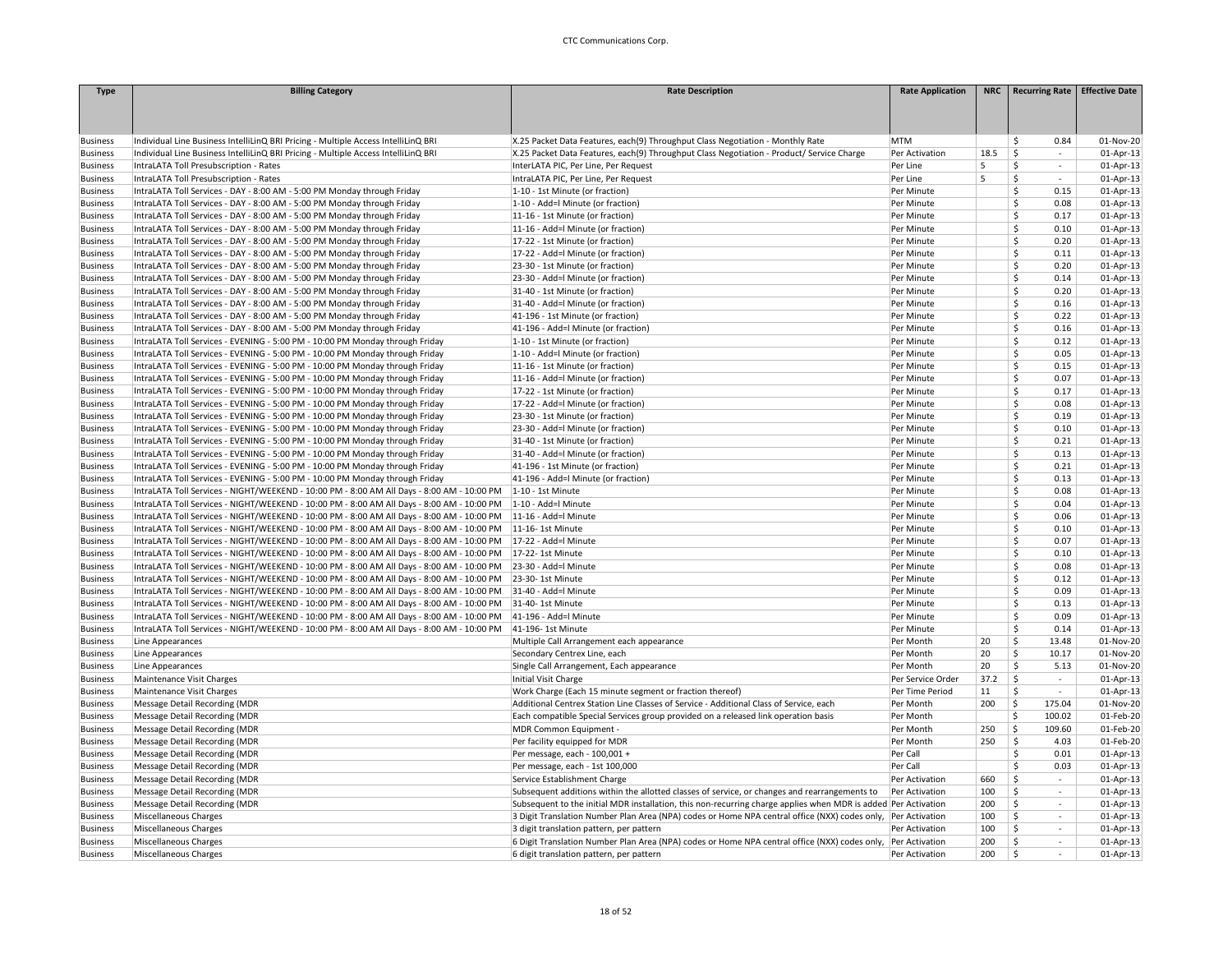| <b>Type</b>     | <b>Billing Category</b> | <b>Rate Description</b>                                                                                            | <b>Rate Application</b> |     | NRC   Recurring Rate   Effective Date |              |
|-----------------|-------------------------|--------------------------------------------------------------------------------------------------------------------|-------------------------|-----|---------------------------------------|--------------|
|                 |                         |                                                                                                                    |                         |     |                                       |              |
|                 |                         |                                                                                                                    |                         |     |                                       |              |
|                 |                         |                                                                                                                    |                         |     |                                       |              |
| <b>Business</b> | Miscellaneous Charges   | ARS-B Common Equipment - 1 to 99 Centrex Lines                                                                     | Per Month               | 50  | 164.22<br>\$                          | 01-Nov-20    |
| <b>Business</b> | Miscellaneous Charges   | ARS-B Common Equipment - 100 to 499 Centrex Lines                                                                  | Per Month               | 50  | \$<br>164.22                          | 01-Nov-20    |
| <b>Business</b> | Miscellaneous Charges   | ARS-B Common Equipment - 1500 to more Centrex Access Lines                                                         | Per Month               | 50  | \$<br>164.22                          | 01-Nov-20    |
| <b>Business</b> | Miscellaneous Charges   | ARS-B Common Equipment - 500 to 1499 Centrex Access Lines                                                          | Per Month               | 50  | \$<br>164.22                          | 01-Nov-20    |
| <b>Business</b> | Miscellaneous Charges   | Changing appearance of existing lines in all Centrex Central Office Systems (in addition to                        | Per Line                |     | \$<br>3.33                            | 01-Nov-20    |
| <b>Business</b> | Miscellaneous Charges   | Feature Processing Service Charge - Change 6 or less appearances of features on a service order  Per Service Order |                         | 50  | \$<br>$\sim$                          | 01-Apr-13    |
| <b>Business</b> | Miscellaneous Charges   | Feature Processing Service Charge - Change more than 6 appearances of features on a service                        | Per Service Order       | 100 | \$<br>$\sim$                          | 01-Apr-13    |
| <b>Business</b> | Miscellaneous Charges   | Per facility terminated in one or more patterns                                                                    | Per Activation          | 100 | \$<br>$\sim$                          | 01-Apr-13    |
| <b>Business</b> | Miscellaneous Charges   | Return Check Charge                                                                                                | Per Activation          | 25  | Š.<br>$\sim$                          | 01-Apr-13    |
| <b>Business</b> | Miscellaneous Charges   | service charge applies to each Centrex Station line when it is moved to a different demarcation                    | Per Service Order       | 45  | \$<br>$\omega$                        | 01-Apr-13    |
| <b>Business</b> | Music on Queue          | Common Equipment for Inhibit Inflow arrangement, each - Monthly Rate                                               | <b>MTM</b>              |     | \$<br>7.98                            | 01-Feb-20    |
| <b>Business</b> | Music on Queue          | Common Equipment for Inhibit Inflow arrangement, each - Service Charge                                             | Per Activation          | 230 | \$<br>$\overline{\phantom{a}}$        | 01-Apr-13    |
| <b>Business</b> | Music on Queue          | Common Equipment for Inhibit Outflow arrangement, each - Monthly Rate                                              | <b>MTM</b>              |     | Ŝ.<br>7.98                            | 01-Feb-20    |
| <b>Business</b> | Music on Queue          | Common Equipment for Inhibit Outflow arrangement, each - Service Charge                                            | Per Activation          | 230 | \$<br>$\sim$                          | 01-Apr-13    |
| <b>Business</b> | Music on Queue          | Common Equipment, each - Monthly Rate                                                                              | <b>MTM</b>              |     | Ś<br>249.60                           | 01-Feb-20    |
| <b>Business</b> | Music on Queue          | Common Equipment, each - Service Charge                                                                            | Per Activation          | 100 | \$<br>$\sim$                          | 01-Apr-13    |
| <b>Business</b> | Music on Queue          | Inhibit Inflow Arrangement - Nonrecurring Charge                                                                   | Per Activation          | 75  | \$<br>$\mathcal{L}_{\mathcal{A}}$     | 01-Apr-13    |
| <b>Business</b> | Music on Queue          | Inhibit Outflow Arrangement - Nonrecurring Charge                                                                  | Per Activation          | 75  | \$<br>$\sim$                          | 01-Apr-13    |
| <b>Business</b> | Music on Queue          | Outgoing Queue on WATS - Common Equipment, each - Monthly Rate                                                     | <b>MTM</b>              |     | 168.90<br>Ś.                          | 01-Feb-20    |
| <b>Business</b> | Music on Queue          | Outgoing Queue on WATS - Common Equipment, each - service Charge                                                   | Per Activation          | 550 | \$<br>$\sim$                          | 01-Apr-13    |
| <b>Business</b> | Music on Queue          | Outgoing Queue on WATS - Queue slot, each - Monthly Rate                                                           | <b>MTM</b>              |     | \$<br>59.58                           | 01-Feb-20    |
| <b>Business</b> | Music on Queue          | Outgoing Queue on WATS - Queue, each - Monthly Rate                                                                | <b>MTM</b>              |     | Ś<br>15.95                            | 01-Feb-20    |
| <b>Business</b> | Music on Queue          | Outgoing Queue on WATS - Queue, each - Service Charge                                                              | Per Activation          | 580 | \$<br>$\sim$                          | $01$ -Apr-13 |
| <b>Business</b> | Music on Queue          | Overflow Arrangement - Nonrecurring Charge                                                                         | Per Activation          | 80  | \$<br>$\sim$                          | 01-Apr-13    |
| <b>Business</b> | Music on Queue          | Priority Queuing, per station line - Service Change                                                                | Per Activation          | 5   | Ś<br>$\sim$                           | 01-Apr-13    |
| <b>Business</b> | Music on Queue          | Priority, per station - Nonrecurring Charge                                                                        | Per Activation          | 5   | Ś.<br>$\sim$                          | 01-Apr-13    |
| <b>Business</b> | Music on Queue          | Quantity of Queue Slots - Nonrecurring Charge                                                                      | Per Activation          | 150 | \$<br>$\sim$                          | 01-Apr-13    |
| <b>Business</b> | Music on Queue          | Queue Threshold Time Limit - Nonrecurring Charge                                                                   | Per Activation          | 150 | \$<br>$\sim$                          | $01$ -Apr-13 |
| <b>Business</b> | Non-Term Rates          | Attendant Console Service: Attendant Camp On                                                                       | <b>MTM</b>              |     | \$<br>37.48                           | 01-Feb-20    |
| <b>Business</b> | Non-Term Rates          | Attendant Console Service: Attendant Loudspeaker Paging Access                                                     | <b>MTM</b>              |     | \$<br>28.90                           | 01-Feb-20    |
| <b>Business</b> | Non-Term Rates          | Attendant Console Service: Attendant Message Waiting, Per console                                                  | <b>MTM</b>              |     | \$<br>43.40                           | 01-Feb-20    |
| <b>Business</b> | Non-Term Rates          | Attendant Console Service: Digital Compatible Console Interconnect Service, per console+D640                       | MTM                     |     | \$<br>664.25                          | 01-Feb-20    |
| <b>Business</b> | Non-Term Rates          | Attendant Console Service: Display of Incoming Queued Calls With Key                                               | <b>MTM</b>              |     | Ś<br>5.78                             | 01-Feb-20    |
| <b>Business</b> | Non-Term Rates          | Attendant Console Service: Enhanced Console Package, #                                                             | <b>MTM</b>              |     | Ś<br>101.14                           | 01-Feb-20    |
| <b>Business</b> | Non-Term Rates          | Attendant Console Service: Standard Feature Package (One required per seven consoles)                              | <b>MTM</b>              |     | \$<br>151.64                          | 01-Nov-20    |
| <b>Business</b> | Non-Term Rates          | Attendant Console Service: Station Busy Verification                                                               | <b>MTM</b>              |     | Ś<br>3.67                             | 01-Feb-20    |
| <b>Business</b> | Non-Term Rates          | Attendant Console Service: Trunk Group Access Control, Per trunk group                                             | MTM                     |     | Ś<br>2.96                             | 01-Feb-20    |
| <b>Business</b> | Non-Term Rates          | BASIC LOCAL SERVICE OFFERINGS - Business Lines and Trunks - Monthly Recurring Line Charge:                         | MTM                     |     | \$<br>71.05                           | 01-Nov-20    |
| <b>Business</b> | Non-Term Rates          | BASIC LOCAL SERVICE OFFERINGS - Business Lines and Trunks - Monthly Recurring Line Charge:                         | MTM                     |     | Ś<br>84.82                            | 01-Nov-20    |
| <b>Business</b> | Non-Term Rates          | BASIC LOCAL SERVICE OFFERINGS - Business Lines and Trunks - Monthly Recurring Line Charge:                         | MTM                     |     | \$<br>98.89                           | 01-Nov-20    |
| <b>Business</b> | Non-Term Rates          | BASIC LOCAL SERVICE OFFERINGS - Business Lines and Trunks - Monthly Recurring Line Charge:                         | MTM                     |     | \$<br>112.65                          | 01-Nov-20    |
| <b>Business</b> | Non-Term Rates          | BASIC LOCAL SERVICE OFFERINGS - Business Lines and Trunks - Monthly Recurring Line Charge:                         | MTM                     |     | \$<br>66.03                           | 01-Nov-20    |
| <b>Business</b> | Non-Term Rates          | BASIC LOCAL SERVICE OFFERINGS - Business Lines and Trunks - Monthly Recurring Line Charge:                         | MTM                     |     | \$<br>79.50                           | 01-Nov-20    |
| <b>Business</b> | Non-Term Rates          | BASIC LOCAL SERVICE OFFERINGS - Business Lines and Trunks - Monthly Recurring Line Charge:                         | <b>MTM</b>              |     | \$<br>93.56                           | 01-Nov-20    |
| <b>Business</b> | Non-Term Rates          | BASIC LOCAL SERVICE OFFERINGS - Business Lines and Trunks - Monthly Recurring Line Charge:                         | MTM                     |     | \$<br>107.35                          | 01-Nov-20    |
| <b>Business</b> | Non-Term Rates          | BASIC LOCAL SERVICE OFFERINGS - Business Lines and Trunks - Usage Packages (Cells 1 & 2):                          | <b>MTM</b>              |     | \$<br>36.61                           | 01-Nov-20    |
| <b>Business</b> | Non-Term Rates          | BASIC LOCAL SERVICE OFFERINGS - Business Lines and Trunks - Usage Packages (Cells 1 & 2):                          | <b>MTM</b>              |     | \$<br>97.55                           | 01-Nov-20    |
| <b>Business</b> | Non-Term Rates          | BASIC LOCAL SERVICE OFFERINGS - Business Lines and Trunks - Usage Packages (Cells 3 &                              | <b>MTM</b>              |     | Ś.<br>42.40                           | 01-Nov-20    |
| <b>Business</b> | Non-Term Rates          | BASIC LOCAL SERVICE OFFERINGS - Business Lines and Trunks - Usage Packages (Cells 3 &                              | <b>MTM</b>              |     | \$<br>42.40                           | 01-Nov-20    |
| <b>Business</b> | Non-Term Rates          | BASIC LOCAL SERVICE OFFERINGS - Business Lines and Trunks - Usage Packages (Cells 3 &                              | <b>MTM</b>              |     | Ś<br>42.40                            | 01-Nov-20    |
| <b>Business</b> | Non-Term Rates          | BASIC LOCAL SERVICE OFFERINGS - Business Lines and Trunks - Usage Packages (Cells 3 &                              | <b>MTM</b>              |     | \$<br>42.40                           | 01-Nov-20    |
| <b>Business</b> | Non-Term Rates          | BASIC LOCAL SERVICE OFFERINGS - Business Lines and Trunks - Usage Packages (Cells 3 &                              | <b>MTM</b>              |     | \$<br>63.61                           | 01-Nov-20    |
| <b>Business</b> | Non-Term Rates          | BASIC LOCAL SERVICE OFFERINGS - Business Lines and Trunks - Usage Packages (Cells 3 &                              | <b>MTM</b>              |     | \$<br>95.41                           | 01-Nov-20    |
| <b>Business</b> | Non-Term Rates          | BASIC LOCAL SERVICE OFFERINGS - Business Lines and Trunks - Usage Packages (Cells 3 &                              | <b>MTM</b>              |     | Ś<br>95.41                            | 01-Nov-20    |
| <b>Business</b> | Non-Term Rates          | BASIC LOCAL SERVICE OFFERINGS - Business Lines and Trunks - Usage Packages (Cells 3 &                              | <b>MTM</b>              |     | \$<br>127.24                          | 01-Nov-20    |
| <b>Business</b> | Non-Term Rates          | BASIC LOCAL SERVICE OFFERINGS - Business Lines and Trunks - Usage Packages (Cells 3 &                              | <b>MTM</b>              |     | \$<br>87.75                           | 01-Nov-20    |
| <b>Business</b> | Non-Term Rates          | BASIC LOCAL SERVICE OFFERINGS - Business Lines and Trunks - Usage Packages (Cells 3 &                              | <b>MTM</b>              |     | $\mathsf{\hat{S}}$<br>112.12          | 01-Nov-20    |
| <b>Business</b> | Non-Term Rates          | BASIC LOCAL SERVICE OFFERINGS - Business Lines and Trunks - Usage Packages (Cells 3 &                              | <b>MTM</b>              |     | 130.69<br>Ŝ                           | 01-Nov-20    |
|                 |                         |                                                                                                                    |                         |     |                                       |              |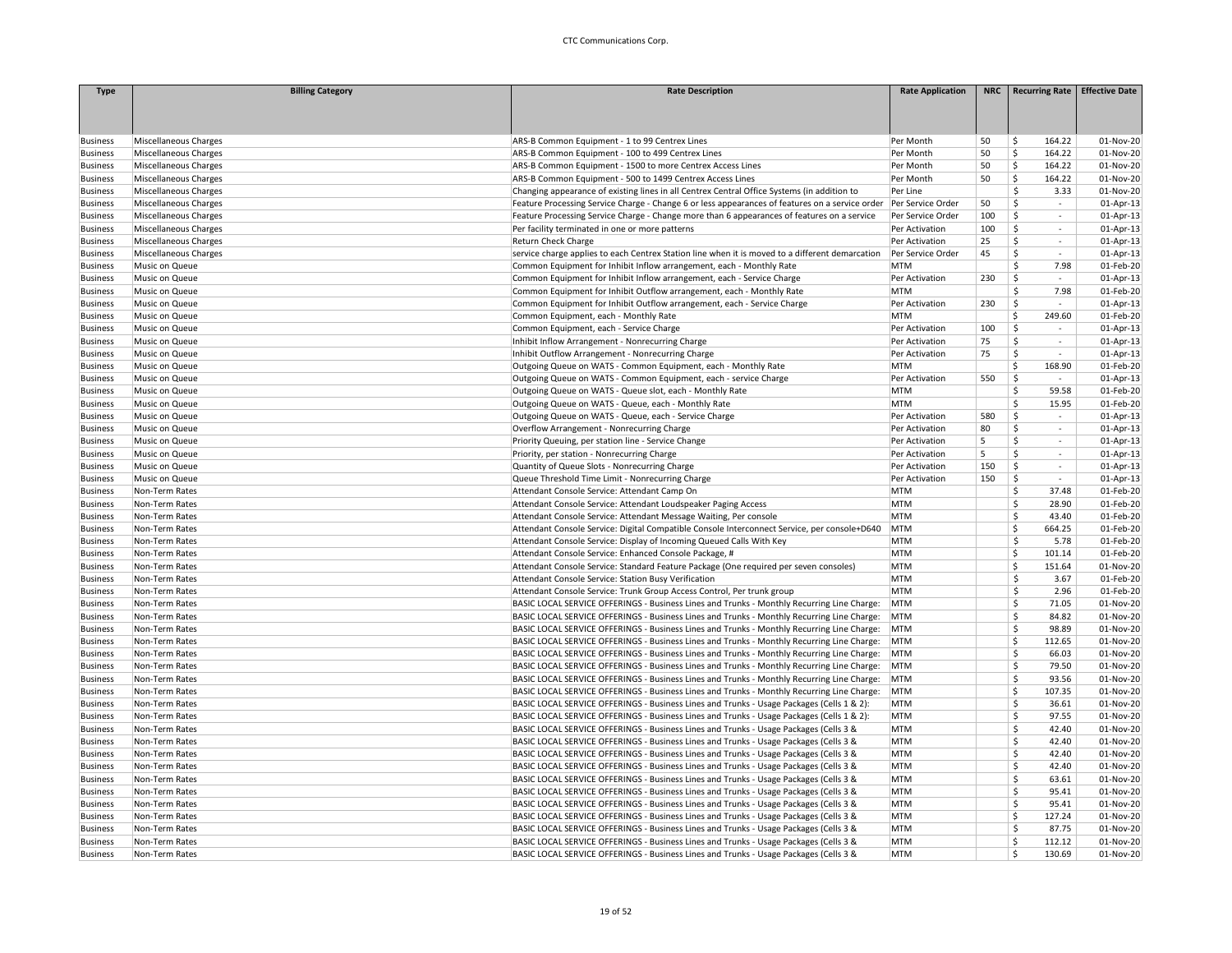| <b>Type</b>                        | <b>Billing Category</b>          | <b>Rate Description</b>                                                                                                                                                                              | <b>Rate Application</b>  | NRC   Recurring Rate   Effective Date |                        |
|------------------------------------|----------------------------------|------------------------------------------------------------------------------------------------------------------------------------------------------------------------------------------------------|--------------------------|---------------------------------------|------------------------|
|                                    |                                  |                                                                                                                                                                                                      |                          |                                       |                        |
|                                    |                                  |                                                                                                                                                                                                      |                          |                                       |                        |
| <b>Business</b>                    | Non-Term Rates                   | BASIC LOCAL SERVICE OFFERINGS - Business Lines and Trunks - Usage Packages (Cells 3 &                                                                                                                | <b>MTM</b>               | 36.61<br>\$.                          | 01-Nov-20              |
| <b>Business</b>                    | Non-Term Rates                   | BASIC LOCAL SERVICE OFFERINGS - Business Lines and Trunks - Usage Packages (Cells 3 &                                                                                                                | <b>MTM</b>               | Š.<br>36.61                           | 01-Nov-20              |
| <b>Business</b>                    | Non-Term Rates                   | BASIC LOCAL SERVICE OFFERINGS - Business Lines and Trunks - Usage Packages (Cells 3 &                                                                                                                | <b>MTM</b>               | \$<br>36.61                           | 01-Nov-20              |
| <b>Business</b>                    | Non-Term Rates                   | BASIC LOCAL SERVICE OFFERINGS - Business Lines and Trunks - Usage Packages (Cells 3 &                                                                                                                | <b>MTM</b>               | Š.<br>36.61                           | 01-Nov-20              |
| <b>Business</b>                    | Non-Term Rates                   | BASIC LOCAL SERVICE OFFERINGS - Business Lines and Trunks - Usage Packages (Cells 3 &                                                                                                                | <b>MTM</b>               | Ś<br>69.72                            | 01-Nov-20              |
| <b>Business</b>                    | Non-Term Rates                   | BASIC LOCAL SERVICE OFFERINGS - Business Lines and Trunks - Usage Packages (Cells 3 &                                                                                                                | <b>MTM</b>               | \$<br>93.84                           | 01-Nov-20              |
| <b>Business</b>                    | Non-Term Rates                   | BASIC LOCAL SERVICE OFFERINGS - Business Lines and Trunks - Usage Packages (Cells 3 &                                                                                                                | <b>MTM</b>               | Ś<br>111.60                           | 01-Nov-20              |
| <b>Business</b>                    | Non-Term Rates                   | BASIC LOCAL SERVICE OFFERINGS - Business Lines and Trunks - Usage Packages (Cells 3 &                                                                                                                | <b>MTM</b>               | Ś<br>131.71                           | 01-Nov-20              |
| <b>Business</b>                    | Non-Term Rates                   | BASIC LOCAL SERVICE OFFERINGS - Business Lines and Trunks - Usage Packages (Cells 3 &                                                                                                                | <b>MTM</b>               | \$.<br>48.76                          | 01-Nov-20              |
| <b>Business</b>                    | Non-Term Rates                   | BASIC LOCAL SERVICE OFFERINGS - Business Lines and Trunks - Usage Packages (Cells 3 &                                                                                                                | <b>MTM</b>               | \$<br>73.12                           | 01-Nov-20              |
| <b>Business</b>                    | Non-Term Rates                   | BASIC LOCAL SERVICE OFFERINGS - Business Lines and Trunks - Usage Packages (Cells 3 &                                                                                                                | <b>MTM</b>               | \$<br>73.12                           | 01-Nov-20              |
| <b>Business</b>                    | Non-Term Rates                   | BASIC LOCAL SERVICE OFFERINGS - Business Lines and Trunks - Usage Packages (Cells 3 &                                                                                                                | <b>MTM</b>               | Ś<br>97.55                            | 01-Nov-20              |
| <b>Business</b>                    | Non-Term Rates                   | BASIC LOCAL SERVICE OFFERINGS - Custom Calling Features: Basic Caller ID (number only)                                                                                                               | <b>MTM</b>               | Š.<br>45.06                           | 01-Nov-20              |
| <b>Business</b>                    | Non-Term Rates                   | BASIC LOCAL SERVICE OFFERINGS - Custom Calling Features: Busy Redial                                                                                                                                 | <b>MTM</b>               | \$.<br>29.19                          | 01-Nov-20              |
| <b>Business</b>                    | Non-Term Rates                   | BASIC LOCAL SERVICE OFFERINGS - Custom Calling Features: Call Block                                                                                                                                  | <b>MTM</b>               | \$<br>33.16                           | 01-Nov-20              |
| <b>Business</b>                    | Non-Term Rates                   | BASIC LOCAL SERVICE OFFERINGS - Custom Calling Features: Call Forwarding                                                                                                                             | <b>MTM</b>               | \$<br>39.78                           | 01-Nov-20              |
| <b>Business</b>                    | Non-Term Rates                   | BASIC LOCAL SERVICE OFFERINGS - Custom Calling Features: Call Forwarding Busy Line &                                                                                                                 | <b>MTM</b>               | \$<br>21.19                           | 01-Nov-20              |
| <b>Business</b>                    | Non-Term Rates                   | BASIC LOCAL SERVICE OFFERINGS - Custom Calling Features: Call Forwarding No Answer                                                                                                                   | <b>MTM</b>               | \$<br>18.55                           | 01-Nov-20              |
| <b>Business</b>                    | Non-Term Rates                   | BASIC LOCAL SERVICE OFFERINGS - Custom Calling Features: Call Forwarding/Busy                                                                                                                        | <b>MTM</b>               | \$.<br>18.55                          | 01-Nov-20              |
| <b>Business</b>                    | Non-Term Rates                   | BASIC LOCAL SERVICE OFFERINGS - Custom Calling Features: Call Waiting                                                                                                                                | <b>MTM</b>               | \$.<br>39.78                          | 01-Nov-20              |
| <b>Business</b>                    | Non-Term Rates                   | BASIC LOCAL SERVICE OFFERINGS - Custom Calling Features: Caller ID                                                                                                                                   | <b>MTM</b>               | \$<br>59.62                           | 01-Nov-20              |
| <b>Business</b>                    | Non-Term Rates                   | BASIC LOCAL SERVICE OFFERINGS - Custom Calling Features: Distinctive Ring, each #                                                                                                                    | <b>MTM</b>               | \$<br>34.46                           | 01-Nov-20              |
| <b>Business</b>                    | Non-Term Rates                   | BASIC LOCAL SERVICE OFFERINGS - Custom Calling Features: Hunting (per line)                                                                                                                          | <b>MTM</b>               | \$<br>13.25                           | 01-Nov-20              |
| <b>Business</b>                    | Non-Term Rates                   | BASIC LOCAL SERVICE OFFERINGS - Custom Calling Features: Missed Call (*69)                                                                                                                           | <b>MTM</b>               | \$<br>34.46                           | 01-Nov-20              |
| <b>Business</b>                    | Non-Term Rates                   | BASIC LOCAL SERVICE OFFERINGS - Custom Calling Features: Priority Call                                                                                                                               | <b>MTM</b>               | \$<br>18.55                           | 01-Nov-20              |
| <b>Business</b>                    | Non-Term Rates                   | BASIC LOCAL SERVICE OFFERINGS - Custom Calling Features: Select Call Forwarding                                                                                                                      | <b>MTM</b>               | 23.84<br>Ŝ.<br>\$                     | 01-Nov-20              |
| <b>Business</b>                    | Non-Term Rates                   | BASIC LOCAL SERVICE OFFERINGS - Custom Calling Features: Speed Calling (30)                                                                                                                          | <b>MTM</b>               | 34.46                                 | 01-Nov-20              |
| <b>Business</b>                    | Non-Term Rates                   | BASIC LOCAL SERVICE OFFERINGS - Custom Calling Features: Speed Calling (8)                                                                                                                           | <b>MTM</b>               | \$<br>26.53<br>Ś                      | 01-Nov-20              |
| <b>Business</b>                    | Non-Term Rates                   | BASIC LOCAL SERVICE OFFERINGS - Custom Calling Features: Three Way Calling (per line)                                                                                                                | <b>MTM</b>               | 35.79                                 | 01-Nov-20              |
| <b>Business</b>                    | Non-Term Rates                   | BASIC LOCAL SERVICE OFFERINGS - Custom Calling Features: Ultra Forward                                                                                                                               | <b>MTM</b><br><b>MTM</b> | \$<br>37.15<br>\$                     | 01-Nov-20              |
| <b>Business</b>                    | Non-Term Rates                   | Basic PRI Pricing - Basic Charges: Individual Telephone Numbers, each                                                                                                                                | <b>MTM</b>               | 9.08                                  | 01-Feb-20              |
| <b>Business</b>                    | Non-Term Rates                   | Basic PRI Pricing - ISDN PRI Plus: PRI Plus 10 Access Facility Month to Month Term MRC                                                                                                               |                          | \$<br>1,075.97<br>Ś                   | 01-Nov-20              |
| <b>Business</b>                    | Non-Term Rates                   | Basic PRI Pricing - ISDN PRI Plus: PRI Plus 10 Access Facility Month to Month Term MRC                                                                                                               | <b>MTM</b>               | 1,150.21<br>Ś                         | 01-Nov-20              |
| <b>Business</b>                    | Non-Term Rates                   | Basic PRI Pricing - ISDN PRI Plus: PRI Plus 10 Port Only PRI Interface Arrangement Package 1 (1-                                                                                                     | MTM<br>MTM               | 3,747.47<br>Ś<br>4,415.32             | 01-Nov-20<br>01-Nov-20 |
| <b>Business</b>                    | Non-Term Rates                   | Basic PRI Pricing - ISDN PRI Plus: PRI Plus 20 Port Only PRI Interface Arrangement Package 1 (1-                                                                                                     |                          | Ś                                     |                        |
| <b>Business</b>                    | Non-Term Rates                   | Basic PRI Pricing - ISDN Term and Volume II Package: Calling Line ID with Name, Volume II, each - MTM                                                                                                |                          | 296.84<br>Ś<br>3,339.33               | 01-Nov-20<br>01-Nov-20 |
| <b>Business</b><br><b>Business</b> | Non-Term Rates<br>Non-Term Rates | Basic PRI Pricing - ISDN Term and Volume II Package: PRI Port Only - PRI Interface Arrangement, MTM<br>Basic PRI Pricing - ISDN Term and Volume II Package: Primary Rate Access Facility, Volume II, | <b>MTM</b>               | \$<br>636.07                          | 01-Feb-20              |
| <b>Business</b>                    | Non-Term Rates                   | Basic PRI Pricing - Optional Features for ISDN PRI Plus: PRI Plus Calling Line ID with Name Month   MTM                                                                                              |                          | Š.<br>296.84                          | 01-Nov-20              |
| <b>Business</b>                    | Non-Term Rates                   | Basic PRI Pricing - Other Charges - Optional Service Features Package I and II: Calling Line                                                                                                         | <b>MTM</b>               | Ś<br>795.08                           | 01-Nov-20              |
| <b>Business</b>                    | Non-Term Rates                   | Basic PRI Pricing - Other Charges - Optional Service Features Package I and II: Calling Line                                                                                                         | <b>MTM</b>               | Ś<br>530.06                           | 01-Nov-20              |
| <b>Business</b>                    | Non-Term Rates                   | Basic PRI Pricing - Other Charges - Optional Service Features Package I and II: DID Trunk Package - MTM                                                                                              |                          | \$<br>1,060.12                        | 01-Nov-20              |
| <b>Business</b>                    | Non-Term Rates                   | Basic PRI Pricing - Other Charges - Optional Service Features Package I and II: Features Package I MTM                                                                                               |                          | Ś<br>795.08                           | 01-Nov-20              |
| <b>Business</b>                    | Non-Term Rates                   | Basic PRI Pricing - Other Charges - Optional Service Features Package I and II: Features Package II MTM                                                                                              |                          | Ś<br>711.79                           | 01-Feb-20              |
| <b>Business</b>                    | Non-Term Rates                   | Basic PRI Pricing - Other Charges - Optional Service Features Package I and II: Individual                                                                                                           | <b>MTM</b>               | Š.<br>15.89                           | 01-Nov-20              |
| <b>Business</b>                    | Non-Term Rates                   | Basic PRI Pricing - Other Charges - Optional Service Features Package I and II: Modified                                                                                                             | <b>MTM</b>               | Ś<br>212.01                           | 01-Nov-20              |
| <b>Business</b>                    | Non-Term Rates                   | Basic PRI Pricing - Other Charges - Optional Service Features Package I and II: Non-Hunt                                                                                                             | <b>MTM</b>               | 74.24<br>Š.                           | 01-Nov-20              |
| <b>Business</b>                    | Non-Term Rates                   | Basic PRI Pricing - Other Charges - Optional Service Features Package I and II: Option 2 (monthly                                                                                                    | MTM                      | Ś<br>1,325.14                         | 01-Nov-20              |
| <b>Business</b>                    | Non-Term Rates                   | Basic PRI Pricing - Other Charges - Optional Service Features Package I and II: Redirecting                                                                                                          | <b>MTM</b>               | Ś<br>265.02                           | 01-Nov-20              |
| <b>Business</b>                    | Non-Term Rates                   | Basic PRI Pricing - Other Charges - Optional Service Features Package I and II: Two B Channel                                                                                                        | MTM                      | Š.<br>397.53                          | 01-Nov-20              |
| <b>Business</b>                    | Non-Term Rates                   | Basic PRI Pricing - Standard Price Components: DID Termination per each Dial Tone Line2-                                                                                                             | <b>MTM</b>               | Ś<br>161.67                           | 01-Nov-20              |
| <b>Business</b>                    | Non-Term Rates                   | Basic PRI Pricing - Standard Price Components: DS1 Trunk Facility - Monthly Recurring Charge 2- MTM                                                                                                  |                          | \$<br>454.33                          | 01-Feb-20              |
| <b>Business</b>                    | Non-Term Rates                   | Basic PRI Pricing - Standard Price Components: Each Block of 20 DID Numbers1- Monthly                                                                                                                | <b>MTM</b>               | \$<br>26.20                           | 01-Feb-20              |
| <b>Business</b>                    | Non-Term Rates                   | Basic PRI Pricing - Standard Price Components: PRI Arrangement (23B + Backup D) - Monthly                                                                                                            | MTM                      | \$<br>1,211.54                        | 01-Feb-20              |
| <b>Business</b>                    | Non-Term Rates                   | Basic PRI Pricing - Standard Price Components: PRI Arrangement (23B + D) - Monthly Recurring                                                                                                         | MTM                      | Ś<br>1,060.12                         | 01-Feb-20              |
| <b>Business</b>                    | Non-Term Rates                   | Basic PRI Pricing - Standard Price Components: PRI Arrangement (24B) - Monthly Recurring                                                                                                             | <b>MTM</b>               | Ś<br>1,060.12                         | 01-Feb-20              |
| <b>Business</b>                    | Non-Term Rates                   | Basic PRI Pricing - Volume Plan, 23 + D, 24B & 23B + Backup D: Package 1 (1-10 PRIs) Month to                                                                                                        | MTM                      | Ś<br>1,208.53                         | 01-Feb-20              |
| <b>Business</b>                    | Non-Term Rates                   | Basic PRI Pricing - Volume Plan, 23 + D, 24B & 23B + Backup D: Package 2 (11-20 PRIs) Month to MTM                                                                                                   |                          | Ś<br>1,187.32                         | 01-Feb-20              |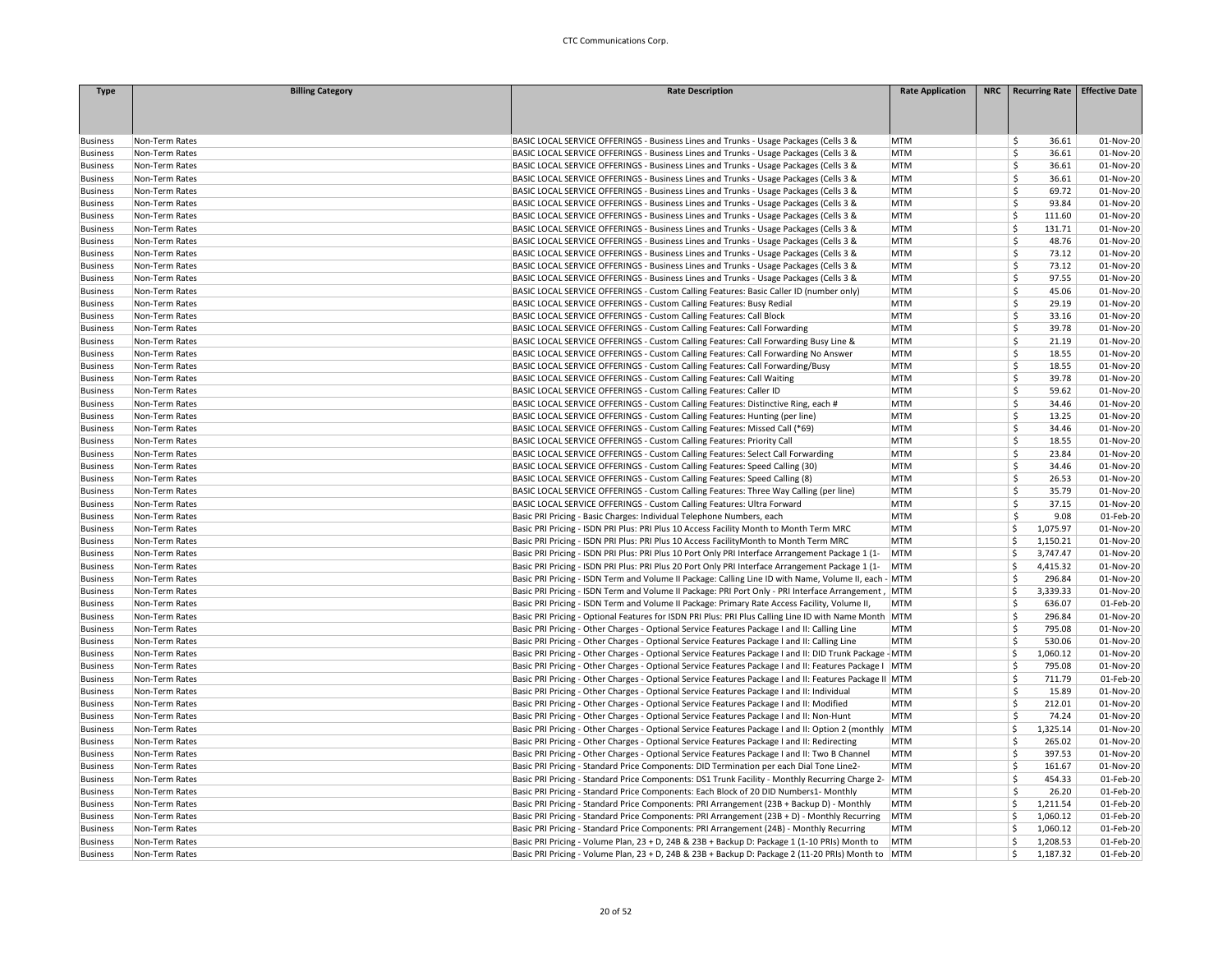| <b>Type</b>                        | <b>Billing Category</b>          | <b>Rate Description</b>                                                                                                                                                                     | <b>Rate Application</b>  | NRC   Recurring Rate   Effective Date |                        |
|------------------------------------|----------------------------------|---------------------------------------------------------------------------------------------------------------------------------------------------------------------------------------------|--------------------------|---------------------------------------|------------------------|
|                                    |                                  |                                                                                                                                                                                             |                          |                                       |                        |
|                                    |                                  |                                                                                                                                                                                             |                          |                                       |                        |
|                                    |                                  |                                                                                                                                                                                             |                          |                                       |                        |
| <b>Business</b>                    | Non-Term Rates                   | Basic PRI Pricing - Volume Plan, 23 + D, 24B & 23B + Backup D: Package 3 (21+ PRIs) Month to                                                                                                | MTM                      | 1,166.11<br>S.                        | 01-Feb-20              |
| <b>Business</b>                    | Non-Term Rates                   | Centrex Custom Package Service Optional Features*: Busy Redial - Monthly Charge                                                                                                             | <b>MTM</b>               | \$<br>7.67                            | 01-Nov-20              |
| <b>Business</b>                    | Non-Term Rates                   | Centrex Custom Package Service Optional Features*: Busy Redial, return Call (*69) and Select                                                                                                | <b>MTM</b>               | \$<br>19.76                           | 01-Nov-20              |
| <b>Business</b>                    | Non-Term Rates                   | Centrex Custom Package Service Optional Features*: Call Block - Monthly Charge                                                                                                              | <b>MTM</b>               | \$<br>7.67                            | 01-Nov-20              |
| <b>Business</b>                    | Non-Term Rates                   | Centrex Custom Package Service Optional Features*: Call Trace - Usage Charge                                                                                                                | <b>MTM</b>               | \$<br>4.94                            | 01-Nov-20              |
| <b>Business</b>                    | Non-Term Rates                   | Centrex Custom Package Service Optional Features*: Caller ID - Number Only/w Anonymous Call MTM                                                                                             |                          | \$<br>29.59                           | 01-Nov-20              |
| <b>Business</b>                    | Non-Term Rates                   | Centrex Custom Package Service Optional Features*: Feature package, includes Call Block,                                                                                                    | <b>MTM</b>               | \$<br>7.39                            | 01-Nov-20              |
| <b>Business</b>                    | Non-Term Rates                   | Centrex Custom Package Service Optional Features*: Priority Call - Monthly Charge                                                                                                           | <b>MTM</b>               | \$<br>7.67                            | 01-Nov-20              |
| <b>Business</b>                    | Non-Term Rates                   | Centrex Custom Package Service Optional Features*: Return Call (*69) - Monthly Charge                                                                                                       | <b>MTM</b>               | \$<br>7.67                            | 01-Nov-20              |
| <b>Business</b>                    | Non-Term Rates                   | Centrex Custom Package Service Optional Features*: Select Call Forwarding - Monthly Charge                                                                                                  | <b>MTM</b><br><b>MTM</b> | Ŝ.<br>7.67<br>\$<br>29.59             | 01-Nov-20              |
| <b>Business</b>                    | Non-Term Rates                   | Centrex Custom Package Service Optional Features*: Ultra Forward - Monthly Charge                                                                                                           |                          | \$                                    | 01-Nov-20              |
| <b>Business</b>                    | Non-Term Rates                   | Centrex Custom Package Service Optional Features*: When purchased with the Feature Package - MTM                                                                                            |                          | 24.66<br>\$<br>28.37                  | 01-Nov-20              |
| <b>Business</b>                    | Non-Term Rates                   | Centrex Custom Package Service Optional Features*: When purchased with the Feature Package - MTM                                                                                            |                          | \$<br>34.51                           | 01-Nov-20              |
| <b>Business</b><br><b>Business</b> | Non-Term Rates<br>Non-Term Rates | Centrex Custom Package Service Optional Features*: When purchased without the Feature                                                                                                       | <b>MTM</b><br><b>MTM</b> | \$<br>151.64                          | 01-Nov-20<br>01-Nov-20 |
|                                    | Non-Term Rates                   | Conference Arrangements : Attendant Controlled Conference Additional Bridges, each                                                                                                          | <b>MTM</b>               | Ŝ.<br>80.86                           | 01-Feb-20              |
| <b>Business</b><br><b>Business</b> | Non-Term Rates                   | Conference Arrangements : Attendant Controlled Conference Primary Bridge<br>Conference Arrangements : Meet-Me Conference Arrangement Additional Bridges, each                               | <b>MTM</b>               | \$<br>151.39                          | 01-Nov-20              |
|                                    |                                  |                                                                                                                                                                                             | <b>MTM</b>               | \$<br>80.86                           | 01-Feb-20              |
| <b>Business</b>                    | Non-Term Rates<br>Non-Term Rates | Conference Arrangements : Meet-Me Conference Arrangement Primary Bridge                                                                                                                     | <b>MTM</b>               | \$<br>80.86                           | 01-Feb-20              |
| <b>Business</b><br><b>Business</b> | Non-Term Rates                   | Conference Arrangements : Pre-Set Conference, Primary Bridge<br>Conference Arrangements : Pre-Set Conference, Primary Bridge (maximum of 6 lines)                                           | <b>MTM</b>               | \$<br>151.64                          | 01-Nov-20              |
|                                    |                                  |                                                                                                                                                                                             |                          | \$<br>151.64                          | 01-Nov-20              |
| <b>Business</b><br><b>Business</b> | Non-Term Rates<br>Non-Term Rates | Conference Arrangements : Station Controlled Conference Additional Bridges, each (maximum<br>Conference Arrangements : Station Controlled Conference Primary Bridge                         | MTM<br><b>MTM</b>        | \$<br>80.86                           | 01-Feb-20              |
|                                    |                                  |                                                                                                                                                                                             | <b>MTM</b>               | Ś<br>123.29                           |                        |
| <b>Business</b>                    | Non-Term Rates<br>Non-Term Rates | Connexus Service : Centrex Custom Package, Centrex 2100<br>Connexus Service : Connexus Feature Packages                                                                                     | <b>MTM</b>               | Ś<br>49.28                            | 01-Nov-20<br>01-Nov-20 |
| <b>Business</b>                    |                                  |                                                                                                                                                                                             |                          | \$                                    |                        |
| <b>Business</b>                    | Non-Term Rates                   | Connexus Service : Connexus System C.O. Capacity of 24 Channels - Month-to-Month                                                                                                            | <b>MTM</b><br><b>MTM</b> | 591.67<br>\$<br>8.45                  | 01-Feb-20              |
| <b>Business</b><br><b>Business</b> | Non-Term Rates<br>Non-Term Rates | Connexus Service : Service Level Grooming - Level 12 (768 Kbps)<br>Connexus Service : Service Level Grooming - Level 4 (256 Kbps)                                                           | <b>MTM</b>               | \$<br>5.63                            | 01-Feb-20<br>01-Feb-20 |
|                                    |                                  |                                                                                                                                                                                             |                          | \$<br>8.45                            |                        |
| <b>Business</b>                    | Non-Term Rates<br>Non-Term Rates | Connexus Service : Service Level Grooming - Level 6 (384 Kbps)                                                                                                                              | <b>MTM</b><br><b>MTM</b> | \$<br>8.45                            | 01-Feb-20<br>01-Feb-20 |
| <b>Business</b>                    |                                  | Connexus Service : Service Level Grooming - Level 8 (512 Kbps)                                                                                                                              |                          | \$<br>26.20                           |                        |
| <b>Business</b>                    | Non-Term Rates                   | CTC Connections - Rates: CTC Toll Free Connections Service, Monthly Rate Per termination                                                                                                    | <b>MTM</b><br><b>MTM</b> | \$<br>44.40                           | 01-Feb-20<br>01-Nov-20 |
| <b>Business</b>                    | Non-Term Rates                   | CUSTOM CENTREX SERVICE : Centrex Custom Package Service Lines. Each - Exchange Access -                                                                                                     |                          |                                       |                        |
| <b>Business</b>                    | Non-Term Rates<br>Non-Term Rates | CUSTOM CENTREX SERVICE : Centrex Custom Package Service Lines. Each - Exchange Access -                                                                                                     | <b>MTM</b><br><b>MTM</b> | \$<br>56.70<br>\$<br>69.06            | 01-Nov-20              |
| <b>Business</b>                    |                                  | CUSTOM CENTREX SERVICE : Centrex Custom Package Service Lines. Each - Exchange Access -                                                                                                     |                          | \$                                    | 01-Nov-20              |
| <b>Business</b>                    | Non-Term Rates                   | CUSTOM CENTREX SERVICE : Centrex Custom Package Service Lines. Each - Exchange Access -                                                                                                     | <b>MTM</b>               | 81.34<br>\$<br>88.74                  | 01-Nov-20              |
| <b>Business</b>                    | Non-Term Rates<br>Non-Term Rates | CUSTOM CENTREX SERVICE : Payment Options - Month-to-month Restricted/Unrestricted                                                                                                           | <b>MTM</b><br><b>MTM</b> | \$<br>49.28                           | 01-Nov-20<br>01-Nov-20 |
| <b>Business</b>                    |                                  | CUSTOM CENTREX SERVICE : Payment Options - Restricted/Unrestricted                                                                                                                          |                          | \$<br>70.45                           | 01-Feb-20              |
| <b>Business</b>                    | Non-Term Rates                   | Digital Data Service - Channel Mileage - Mileage Band 2.4 Kbps: Over 0 to 1 mile - Fixed Monthly MTM                                                                                        | <b>MTM</b>               | \$<br>70.45                           | 01-Feb-20              |
| <b>Business</b>                    | Non-Term Rates<br>Non-Term Rates | Digital Data Service - Channel Mileage - Mileage Band 2.4 Kbps: Over 1 to 3 miles - Fixed                                                                                                   | <b>MTM</b>               | Ś.<br>5.63                            |                        |
| <b>Business</b>                    |                                  | Digital Data Service - Channel Mileage - Mileage Band 2.4 Kbps: Over 1 to 3 miles - Per Mile                                                                                                | <b>MTM</b>               | \$<br>70.45                           | 01-Feb-20              |
| <b>Business</b>                    | Non-Term Rates                   | Digital Data Service - Channel Mileage - Mileage Band 2.4 Kbps: Over 15 to 25 miles - Fixed                                                                                                 |                          | \$<br>5.63                            | 01-Feb-20              |
| <b>Business</b>                    | Non-Term Rates<br>Non-Term Rates | Digital Data Service - Channel Mileage - Mileage Band 2.4 Kbps: Over 15 to 25 miles - Per Mile                                                                                              | MTM<br>MTM               | \$<br>70.45                           | 01-Feb-20<br>01-Feb-20 |
| <b>Business</b>                    |                                  | Digital Data Service - Channel Mileage - Mileage Band 2.4 Kbps: Over 25 miles - Fixed Monthly                                                                                               |                          | \$                                    |                        |
| <b>Business</b><br><b>Business</b> | Non-Term Rates<br>Non-Term Rates | Digital Data Service - Channel Mileage - Mileage Band 2.4 Kbps: Over 25 miles - Per Mile                                                                                                    | <b>MTM</b><br><b>MTM</b> | 5.63<br>\$<br>70.45                   | 01-Feb-20<br>01-Feb-20 |
| <b>Business</b>                    | Non-Term Rates                   | Digital Data Service - Channel Mileage - Mileage Band 2.4 Kbps: Over 3 to 5 miles - Fixed<br>Digital Data Service - Channel Mileage - Mileage Band 2.4 Kbps: Over 3 to 5 miles - Per Mile   | MTM                      | \$<br>5.63                            | 01-Feb-20              |
|                                    |                                  | Digital Data Service - Channel Mileage - Mileage Band 2.4 Kbps: Over 5 to 15 miles - Fixed                                                                                                  | <b>MTM</b>               | \$<br>70.45                           | 01-Feb-20              |
| <b>Business</b><br><b>Business</b> | Non-Term Rates<br>Non-Term Rates | Digital Data Service - Channel Mileage - Mileage Band 2.4 Kbps: Over 5 to 15 miles - Per Mile                                                                                               | MTM                      | \$<br>5.63                            | 01-Feb-20              |
|                                    | Non-Term Rates                   | Digital Data Service - Channel Mileage - Mileage Band 4.8 Kbps: Over 0 to 1 mile - Fixed Monthly                                                                                            | MTM                      | \$<br>70.45                           | 01-Feb-20              |
| <b>Business</b>                    |                                  |                                                                                                                                                                                             | <b>MTM</b>               | \$                                    |                        |
| <b>Business</b><br><b>Business</b> | Non-Term Rates<br>Non-Term Rates | Digital Data Service - Channel Mileage - Mileage Band 4.8 Kbps: Over 1 to 3 miles - Fixed<br>Digital Data Service - Channel Mileage - Mileage Band 4.8 Kbps: Over 1 to 3 miles - Per Mile   | <b>MTM</b>               | 70.45<br>\$<br>5.63                   | 01-Feb-20<br>01-Feb-20 |
| <b>Business</b>                    | Non-Term Rates                   | Digital Data Service - Channel Mileage - Mileage Band 4.8 Kbps: Over 15 to 25 miles - Fixed                                                                                                 | <b>MTM</b>               | \$<br>70.45                           | 01-Feb-20              |
|                                    | Non-Term Rates                   |                                                                                                                                                                                             | MTM                      | \$<br>5.63                            | 01-Feb-20              |
| <b>Business</b>                    |                                  | Digital Data Service - Channel Mileage - Mileage Band 4.8 Kbps: Over 15 to 25 miles - Per Mile                                                                                              |                          | Ś                                     |                        |
| <b>Business</b>                    | Non-Term Rates                   | Digital Data Service - Channel Mileage - Mileage Band 4.8 Kbps: Over 25 miles - Fixed Monthly                                                                                               | MTM<br><b>MTM</b>        | 70.45<br>\$<br>5.63                   | 01-Feb-20<br>01-Feb-20 |
| <b>Business</b>                    | Non-Term Rates<br>Non-Term Rates | Digital Data Service - Channel Mileage - Mileage Band 4.8 Kbps: Over 25 miles - Per Mile                                                                                                    | <b>MTM</b>               | \$<br>70.45                           | 01-Feb-20              |
| <b>Business</b>                    | Non-Term Rates                   | Digital Data Service - Channel Mileage - Mileage Band 4.8 Kbps: Over 3 to 5 miles - Fixed                                                                                                   | <b>MTM</b>               | \$<br>5.63                            | 01-Feb-20              |
| <b>Business</b>                    |                                  | Digital Data Service - Channel Mileage - Mileage Band 4.8 Kbps: Over 3 to 5 miles - Per Mile                                                                                                |                          | \$<br>70.45                           |                        |
| <b>Business</b><br><b>Business</b> | Non-Term Rates<br>Non-Term Rates | Digital Data Service - Channel Mileage - Mileage Band 4.8 Kbps: Over 5 to 15 miles - Fixed<br>Digital Data Service - Channel Mileage - Mileage Band 4.8 Kbps: Over 5 to 15 miles - Per Mile | <b>MTM</b><br><b>MTM</b> | \$<br>5.63                            | 01-Feb-20<br>01-Feb-20 |
|                                    |                                  |                                                                                                                                                                                             |                          |                                       |                        |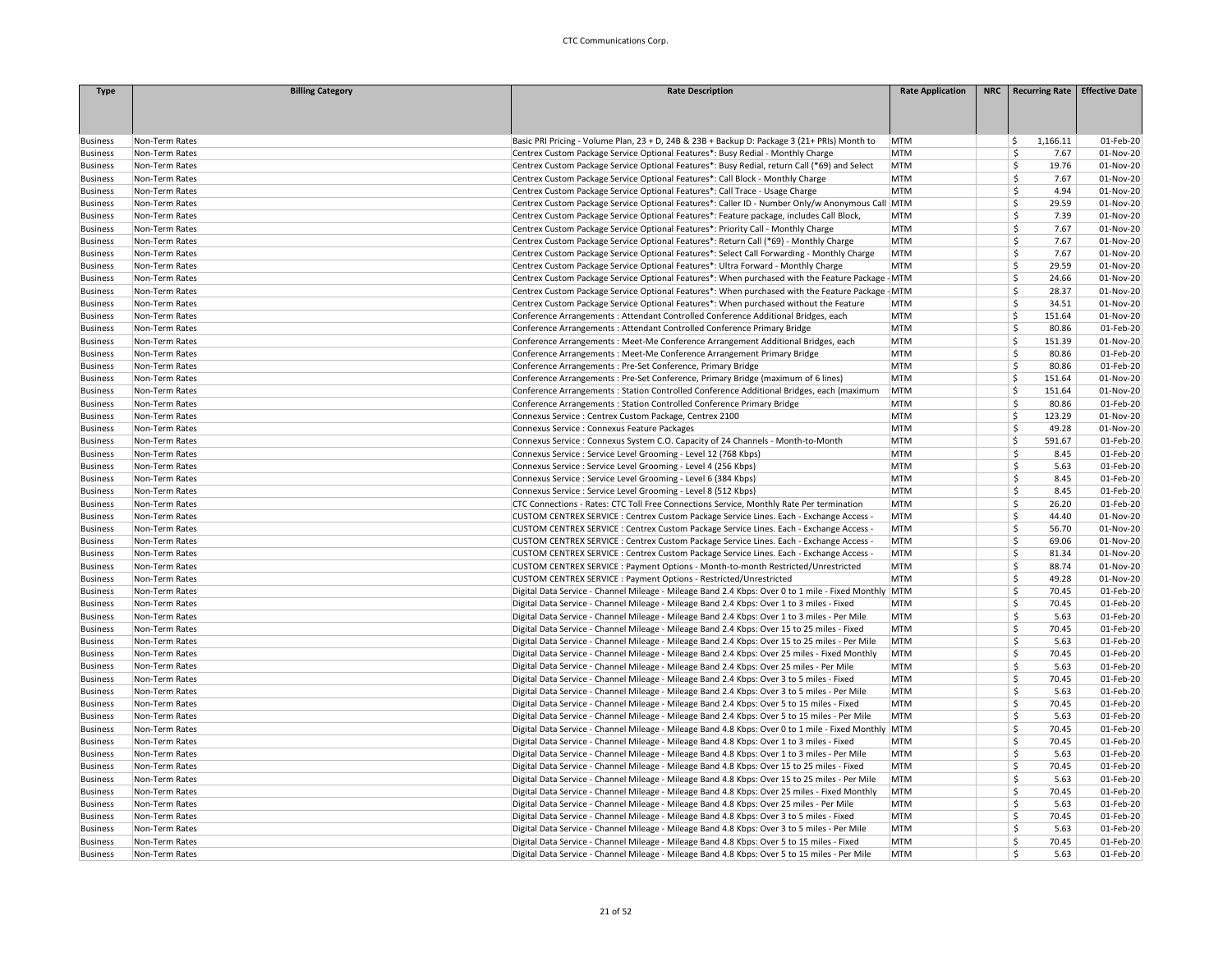| <b>Type</b>     | <b>Billing Category</b> | <b>Rate Description</b>                                                                                | <b>Rate Application</b> | NRC   Recurring Rate   Effective Date |           |
|-----------------|-------------------------|--------------------------------------------------------------------------------------------------------|-------------------------|---------------------------------------|-----------|
|                 |                         |                                                                                                        |                         |                                       |           |
|                 |                         |                                                                                                        |                         |                                       |           |
|                 |                         |                                                                                                        |                         |                                       |           |
| <b>Business</b> | Non-Term Rates          | Digital Data Service - Channel Mileage - Mileage Band 56 Kbps: Over 0 to 1 mile - Fixed Monthly MTM    |                         | 70.45<br>Ŝ.                           | 01-Feb-20 |
| <b>Business</b> | Non-Term Rates          | Digital Data Service - Channel Mileage - Mileage Band 56 Kbps: Over 1 to 3 miles - Fixed Monthly MTM   |                         | Š.<br>70.45                           | 01-Feb-20 |
| <b>Business</b> | Non-Term Rates          | Digital Data Service - Channel Mileage - Mileage Band 56 Kbps: Over 1 to 3 miles - Per Mile            | <b>MTM</b>              | \$<br>5.63                            | 01-Feb-20 |
| <b>Business</b> | Non-Term Rates          | Digital Data Service - Channel Mileage - Mileage Band 56 Kbps: Over 15 to 25 miles - Fixed             | <b>MTM</b>              | \$<br>70.45                           | 01-Feb-20 |
| <b>Business</b> | Non-Term Rates          | Digital Data Service - Channel Mileage - Mileage Band 56 Kbps: Over 15 to 25 miles - Per Mile          | MTM                     | $\mathsf{\hat{S}}$<br>5.63            | 01-Feb-20 |
| <b>Business</b> | Non-Term Rates          | Digital Data Service - Channel Mileage - Mileage Band 56 Kbps: Over 25 miles - Fixed Monthly           | <b>MTM</b>              | \$<br>70.45                           | 01-Feb-20 |
| <b>Business</b> | Non-Term Rates          | Digital Data Service - Channel Mileage - Mileage Band 56 Kbps: Over 25 miles - Per Mile Monthly MTM    |                         | <sup>\$</sup><br>5.63                 | 01-Feb-20 |
| <b>Business</b> | Non-Term Rates          | Digital Data Service - Channel Mileage - Mileage Band 56 Kbps: Over 3 to 5 miles - Fixed Monthly MTM   |                         | \$.<br>70.45                          | 01-Feb-20 |
| <b>Business</b> | Non-Term Rates          | Digital Data Service - Channel Mileage - Mileage Band 56 Kbps: Over 3 to 5 miles - Per Mile            | <b>MTM</b>              | \$<br>5.63                            | 01-Feb-20 |
| <b>Business</b> | Non-Term Rates          | Digital Data Service - Channel Mileage - Mileage Band 56 Kbps: Over 5 to 15 miles - Fixed              | <b>MTM</b>              | Ś<br>70.45                            | 01-Feb-20 |
| <b>Business</b> | Non-Term Rates          | Digital Data Service - Channel Mileage - Mileage Band 56 Kbps: Over 5 to 15 miles - Per Mile           | <b>MTM</b>              | \$<br>5.63                            | 01-Feb-20 |
| <b>Business</b> | Non-Term Rates          | Digital Data Service - Channel Mileage - Mileage Band 9.6 Kbps: Over 0 to 1 mile - Fixed Monthly MTM   |                         | \$<br>70.45                           | 01-Feb-20 |
| <b>Business</b> | Non-Term Rates          | Digital Data Service - Channel Mileage - Mileage Band 9.6 Kbps: Over 1 to 3 miles - Fixed              | <b>MTM</b>              | \$<br>70.45                           | 01-Feb-20 |
| <b>Business</b> | Non-Term Rates          | Digital Data Service - Channel Mileage - Mileage Band 9.6 Kbps: Over 1 to 3 miles - Per Mile           | <b>MTM</b>              | <sup>\$</sup><br>5.63                 | 01-Feb-20 |
| <b>Business</b> | Non-Term Rates          | Digital Data Service - Channel Mileage - Mileage Band 9.6 Kbps: Over 15 to 25 miles - Fixed            | <b>MTM</b>              | Ś<br>70.45                            | 01-Feb-20 |
| <b>Business</b> | Non-Term Rates          | Digital Data Service - Channel Mileage - Mileage Band 9.6 Kbps: Over 15 to 25 miles - Per Mile         | MTM                     | <sup>\$</sup><br>5.63                 | 01-Feb-20 |
| <b>Business</b> | Non-Term Rates          | Digital Data Service - Channel Mileage - Mileage Band 9.6 Kbps: Over 25 miles - Fixed Monthly          | <b>MTM</b>              | \$<br>70.45                           | 01-Feb-20 |
|                 | Non-Term Rates          | Digital Data Service - Channel Mileage - Mileage Band 9.6 Kbps: Over 25 miles - Per Mile               | <b>MTM</b>              | $\mathsf{\hat{S}}$<br>5.63            | 01-Feb-20 |
| <b>Business</b> | Non-Term Rates          |                                                                                                        | <b>MTM</b>              | Ŝ.<br>70.45                           | 01-Feb-20 |
| <b>Business</b> |                         | Digital Data Service - Channel Mileage - Mileage Band 9.6 Kbps: Over 3 to 5 miles - Fixed              | <b>MTM</b>              | Ŝ<br>5.63                             | 01-Feb-20 |
| <b>Business</b> | Non-Term Rates          | Digital Data Service - Channel Mileage - Mileage Band 9.6 Kbps: Over 3 to 5 miles - Per Mile           |                         |                                       |           |
| <b>Business</b> | Non-Term Rates          | Digital Data Service - Channel Mileage - Mileage Band 9.6 Kbps: Over 5 to 15 miles - Fixed             | <b>MTM</b>              | \$<br>70.45                           | 01-Feb-20 |
| <b>Business</b> | Non-Term Rates          | Digital Data Service - Channel Mileage - Mileage Band 9.6 Kbps: Over 5 to 15 miles - Per Mile          | <b>MTM</b>              | \$<br>5.63                            | 01-Feb-20 |
| <b>Business</b> | Non-Term Rates          | Digital Data Service - Local Channel: 2.4 Kbps - Per termination - Cell 1                              | <b>MTM</b>              | Ś<br>123.29                           | 01-Nov-20 |
| <b>Business</b> | Non-Term Rates          | Digital Data Service - Local Channel: 2.4 Kbps - Per termination - Cell 2                              | <b>MTM</b>              | Ś<br>147.93                           | 01-Nov-20 |
| <b>Business</b> | Non-Term Rates          | Digital Data Service - Local Channel: 2.4 Kbps - Per termination - Cell 3                              | <b>MTM</b>              | \$<br>197.23                          | 01-Nov-20 |
| <b>Business</b> | Non-Term Rates          | Digital Data Service - Local Channel: 2.4 Kbps - Per termination - Cell 4                              | <b>MTM</b>              | Š.<br>246.54                          | 01-Nov-20 |
| <b>Business</b> | Non-Term Rates          | Digital Data Service - Local Channel: 4.8 Kbps - Per termination - Cell 1                              | <b>MTM</b>              | Ś<br>123.29                           | 01-Nov-20 |
| <b>Business</b> | Non-Term Rates          | Digital Data Service - Local Channel: 4.8 Kbps - Per termination - Cell 2                              | <b>MTM</b>              | Ś<br>147.93                           | 01-Nov-20 |
| <b>Business</b> | Non-Term Rates          | Digital Data Service - Local Channel: 4.8 Kbps - Per termination - Cell 3                              | <b>MTM</b>              | Ś<br>197.23                           | 01-Nov-20 |
| <b>Business</b> | Non-Term Rates          | Digital Data Service - Local Channel: 4.8 Kbps - Per termination - Cell 4                              | <b>MTM</b>              | Ś<br>246.54                           | 01-Nov-20 |
| <b>Business</b> | Non-Term Rates          | Digital Data Service - Local Channel: 56.0 Kbps - Per termination - Cell 1                             | <b>MTM</b>              | 123.29<br>Ś.                          | 01-Nov-20 |
| <b>Business</b> | Non-Term Rates          | Digital Data Service - Local Channel: 56.0 Kbps - Per termination - Cell 2                             | <b>MTM</b>              | Š.<br>147.93                          | 01-Nov-20 |
| <b>Business</b> | Non-Term Rates          | Digital Data Service - Local Channel: 56.0 Kbps - Per termination - Cell 3                             | <b>MTM</b>              | Ś<br>197.23                           | 01-Nov-20 |
| <b>Business</b> | Non-Term Rates          | Digital Data Service - Local Channel: 56.0 Kbps - Per termination - Cell 4                             | <b>MTM</b>              | $\mathsf{\hat{S}}$<br>246.54          | 01-Nov-20 |
| <b>Business</b> | Non-Term Rates          | Digital Data Service - Local Channel: 9.6 Kbps - Per termination - Cell 1                              | <b>MTM</b>              | \$<br>123.29                          | 01-Nov-20 |
| <b>Business</b> | Non-Term Rates          | Digital Data Service - Local Channel: 9.6 Kbps - Per termination - Cell 2                              | <b>MTM</b>              | \$<br>147.93                          | 01-Nov-20 |
| <b>Business</b> | Non-Term Rates          | Digital Data Service - Local Channel: 9.6 Kbps - Per termination - Cell 3                              | <b>MTM</b>              | 197.23<br>Ś.                          | 01-Nov-20 |
| <b>Business</b> | Non-Term Rates          | Digital Data Service - Local Channel: 9.6 Kbps - Per termination - Cell 4                              | <b>MTM</b>              | Ś.<br>246.54                          | 01-Nov-20 |
| <b>Business</b> | Non-Term Rates          | Digital Data Service - Transmission Function: 2.4 Kbps - Per termination - Monthly Rate                | <b>MTM</b>              | Ś<br>154.98                           | 01-Feb-20 |
| <b>Business</b> | Non-Term Rates          | Digital Data Service - Transmission Function: 4.8 Kbps - Per termination - Monthly Rate                | <b>MTM</b>              | Ś<br>239.50                           | 01-Feb-20 |
| <b>Business</b> | Non-Term Rates          | Digital Data Service - Transmission Function: 56.0 Kbps - Per termination - Monthly Rate               | <b>MTM</b>              | Ś<br>387.42                           | 01-Feb-20 |
| <b>Business</b> | Non-Term Rates          | Digital Data Service - Transmission Function: 9.6 Kbps - Per termination - Monthly Rate                | <b>MTM</b>              | Ś<br>253.58                           | 01-Feb-20 |
| <b>Business</b> | Non-Term Rates          | Digital Data Service - Volume Term Pricing Plans - Plan #1 : Digital Data 2.4 Kbps Local Channel -     | MTM                     | Š.<br>169.16                          | 01-Nov-20 |
| <b>Business</b> | Non-Term Rates          | Digital Data Service - Volume Term Pricing Plans - Plan #1 : Digital Data 2.4 Kbps Local Channel -     | MTM                     | Š.<br>202.93                          | 01-Nov-20 |
| <b>Business</b> | Non-Term Rates          | Digital Data Service - Volume Term Pricing Plans - Plan #1 : Digital Data 2.4 Kbps Local Channel -     | MTM                     | Ś<br>270.62                           | 01-Nov-20 |
| <b>Business</b> | Non-Term Rates          | Digital Data Service - Volume Term Pricing Plans - Plan #1 : Digital Data 2.4 Kbps Local Channel -     | MTM                     | Ś<br>338.24                           | 01-Nov-20 |
| <b>Business</b> | Non-Term Rates          | Digital Data Service - Volume Term Pricing Plans - Plan #1 : Digital Data 4.8 Kbps Local Channel -     | MTM                     | \$<br>121.28                          | 01-Nov-20 |
| <b>Business</b> | Non-Term Rates          | Digital Data Service - Volume Term Pricing Plans - Plan #1 : Digital Data 4.8 Kbps Local Channel -     | MTM                     | Ś<br>202.93                           | 01-Nov-20 |
| <b>Business</b> | Non-Term Rates          | Digital Data Service - Volume Term Pricing Plans - Plan #1 : Digital Data 4.8 Kbps Local Channel - MTM |                         | Ś<br>270.62                           | 01-Nov-20 |
| <b>Business</b> | Non-Term Rates          | Digital Data Service - Volume Term Pricing Plans - Plan #1 : Digital Data 4.8 Kbps Local Channel -     | MTM                     | Š.<br>338.24                          | 01-Nov-20 |
| <b>Business</b> | Non-Term Rates          | Digital Data Service - Volume Term Pricing Plans - Plan #1 : Digital Data 56 Kbps Local Channel -      | <b>MTM</b>              | \$<br>338.24                          | 01-Nov-20 |
|                 |                         |                                                                                                        |                         | Ś<br>372.09                           | 01-Nov-20 |
| <b>Business</b> | Non-Term Rates          | Digital Data Service - Volume Term Pricing Plans - Plan #1 : Digital Data 56 Kbps Local Channel -      | <b>MTM</b>              | \$                                    |           |
| <b>Business</b> | Non-Term Rates          | Digital Data Service - Volume Term Pricing Plans - Plan #1 : Digital Data 56 Kbps Local Channel -      | <b>MTM</b>              | 405.90                                | 01-Nov-20 |
| <b>Business</b> | Non-Term Rates          | Digital Data Service - Volume Term Pricing Plans - Plan #1 : Digital Data 56 Kbps Local Channel -      | <b>MTM</b>              | \$<br>473.55                          | 01-Nov-20 |
| <b>Business</b> | Non-Term Rates          | Digital Data Service - Volume Term Pricing Plans - Plan #1 : Digital Data 9.6 Kbps Local Channel -     | MTM                     | Ś.<br>169.16                          | 01-Nov-20 |
| <b>Business</b> | Non-Term Rates          | Digital Data Service - Volume Term Pricing Plans - Plan #1 : Digital Data 9.6 Kbps Local Channel -     | MTM                     | Ś<br>202.93                           | 01-Nov-20 |
| <b>Business</b> | Non-Term Rates          | Digital Data Service - Volume Term Pricing Plans - Plan #1 : Digital Data 9.6 Kbps Local Channel -     | <b>MTM</b>              | Ś<br>270.62                           | 01-Nov-20 |
| <b>Business</b> | Non-Term Rates          | Digital Data Service - Volume Term Pricing Plans - Plan #1 : Fixed Mileage - Month to Month            | <b>MTM</b>              | \$<br>96.66                           | 01-Feb-20 |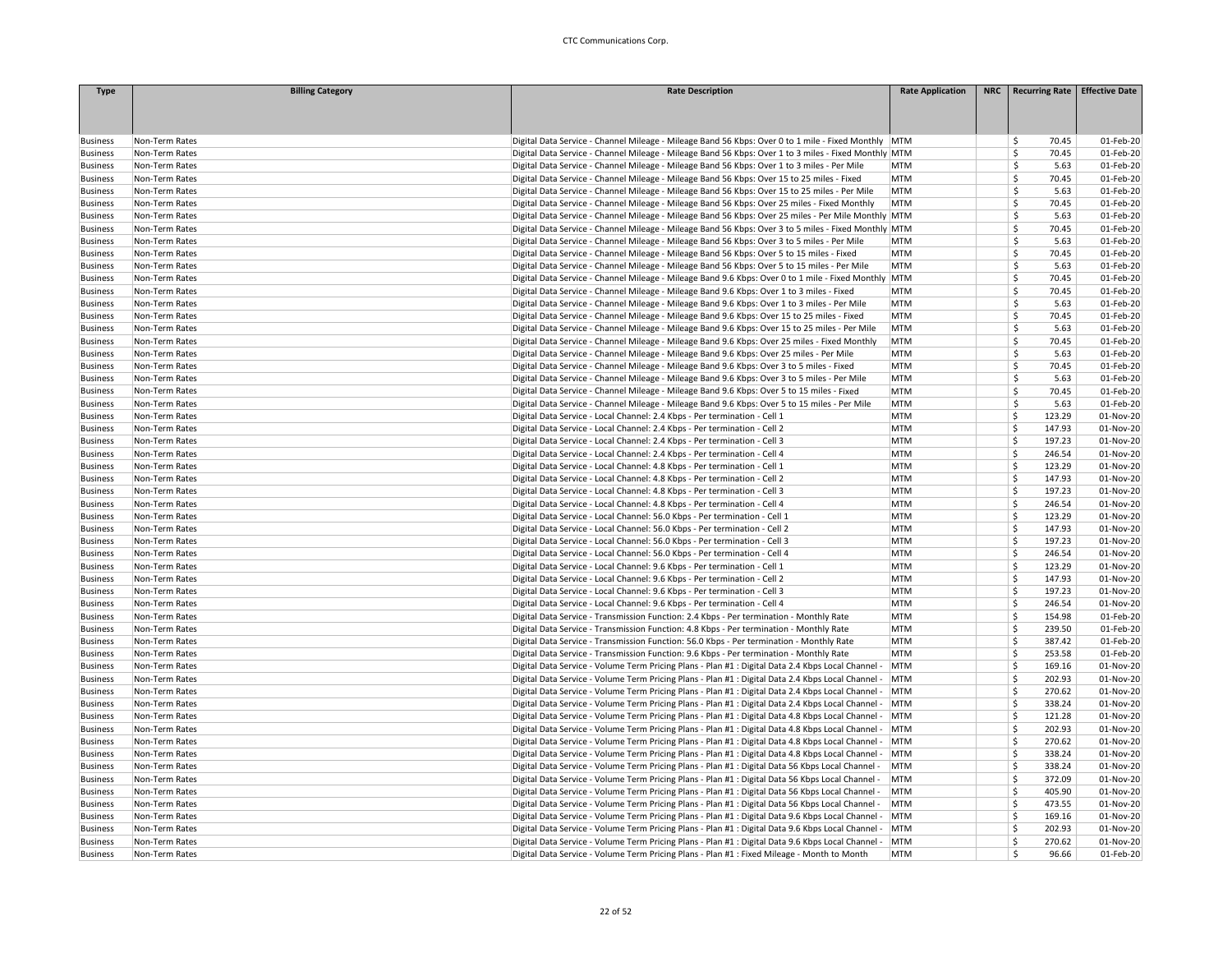| <b>Type</b>                        | <b>Billing Category</b>          | <b>Rate Description</b>                                                                                                                                                                                | <b>Rate Application</b>  | NRC Recurring Rate           | <b>Effective Date</b>  |
|------------------------------------|----------------------------------|--------------------------------------------------------------------------------------------------------------------------------------------------------------------------------------------------------|--------------------------|------------------------------|------------------------|
|                                    |                                  |                                                                                                                                                                                                        |                          |                              |                        |
|                                    |                                  |                                                                                                                                                                                                        |                          |                              |                        |
|                                    |                                  |                                                                                                                                                                                                        |                          |                              |                        |
| <b>Business</b>                    | Non-Term Rates                   | Digital Data Service - Volume Term Pricing Plans - Plan #1 : Per Mile - Month to Month Rate                                                                                                            | <b>MTM</b>               | 7.49<br>Ŝ                    | 01-Feb-20              |
| <b>Business</b>                    | Non-Term Rates                   | Digital Data Service - Volume Term Pricing Plans - Plan #1 : Transmission Function - Month to                                                                                                          | MTM                      | Ś<br>531.55                  | 01-Feb-20              |
| <b>Business</b>                    | Non-Term Rates                   | Digital Data Service - Volume Term Pricing Plans - Plan #1 : Transmission Function - Month to                                                                                                          | <b>MTM</b>               | Ś<br>347.92                  | 01-Feb-20              |
| <b>Business</b>                    | Non-Term Rates                   | Digital Data Service - Volume Term Pricing Plans - Plan #1 : Transmission Function - Month to                                                                                                          | <b>MTM</b>               | Ś<br>328.58                  | 01-Feb-20              |
| <b>Business</b>                    | Non-Term Rates                   | Digital Data Service - Volume Term Pricing Plans - Plan #1 : Transmission Function - Month to                                                                                                          | <b>MTM</b>               | \$<br>212.62                 | 01-Feb-20              |
| <b>Business</b>                    | Non-Term Rates                   | Digital Data Service - Volume Term Pricing Plans - Plan #2: Digital Data 2.4 Kbps Local Channel -                                                                                                      | MTM                      | \$<br>163.99                 | 01-Nov-20              |
| <b>Business</b>                    | Non-Term Rates                   | Digital Data Service - Volume Term Pricing Plans - Plan #2: Digital Data 2.4 Kbps Local Channel -                                                                                                      | MTM                      | Ś<br>196.75                  | 01-Nov-20              |
| <b>Business</b>                    | Non-Term Rates                   | Digital Data Service - Volume Term Pricing Plans - Plan #2: Digital Data 2.4 Kbps Local Channel -                                                                                                      | MTM                      | Ś<br>262.31                  | 01-Nov-20              |
| <b>Business</b>                    | Non-Term Rates                   | Digital Data Service - Volume Term Pricing Plans - Plan #2: Digital Data 2.4 Kbps Local Channel -                                                                                                      | MTM                      | Ś<br>327.90                  | 01-Nov-20              |
| <b>Business</b>                    | Non-Term Rates                   | Digital Data Service - Volume Term Pricing Plans - Plan #2: Digital Data 4.8 Kbps Local Channel -                                                                                                      | MTM<br>MTM               | Ś<br>163.99<br>\$            | 01-Nov-20              |
| <b>Business</b>                    | Non-Term Rates                   | Digital Data Service - Volume Term Pricing Plans - Plan #2: Digital Data 4.8 Kbps Local Channel -                                                                                                      |                          | 196.75<br>Ś<br>262.31        | 01-Nov-20              |
| <b>Business</b>                    | Non-Term Rates                   | Digital Data Service - Volume Term Pricing Plans - Plan #2: Digital Data 4.8 Kbps Local Channel -                                                                                                      | MTM                      | \$<br>327.90                 | 01-Nov-20              |
| <b>Business</b>                    | Non-Term Rates                   | Digital Data Service - Volume Term Pricing Plans - Plan #2: Digital Data 4.8 Kbps Local Channel -                                                                                                      | MTM                      | Ś                            | 01-Nov-20              |
| <b>Business</b>                    | Non-Term Rates                   | Digital Data Service - Volume Term Pricing Plans - Plan #2: Digital Data 56 Kbps Local Channel -                                                                                                       | <b>MTM</b>               | 327.90                       | 01-Nov-20              |
| <b>Business</b>                    | Non-Term Rates                   | Digital Data Service - Volume Term Pricing Plans - Plan #2: Digital Data 56 Kbps Local Channel -                                                                                                       | <b>MTM</b><br><b>MTM</b> | \$<br>360.69<br>Ś.<br>393.47 | 01-Nov-20              |
| <b>Business</b><br><b>Business</b> | Non-Term Rates<br>Non-Term Rates | Digital Data Service - Volume Term Pricing Plans - Plan #2: Digital Data 56 Kbps Local Channel -<br>Digital Data Service - Volume Term Pricing Plans - Plan #2: Digital Data 56 Kbps Local Channel -   | <b>MTM</b>               | \$<br>459.04                 | 01-Nov-20<br>01-Nov-20 |
|                                    |                                  |                                                                                                                                                                                                        | MTM                      | Ś<br>163.99                  | 01-Nov-20              |
| <b>Business</b>                    | Non-Term Rates                   | Digital Data Service - Volume Term Pricing Plans - Plan #2: Digital Data 9.6 Kbps Local Channel -<br>Digital Data Service - Volume Term Pricing Plans - Plan #2: Digital Data 9.6 Kbps Local Channel - | MTM                      | \$<br>140.53                 | 01-Nov-20              |
| <b>Business</b><br><b>Business</b> | Non-Term Rates<br>Non-Term Rates | Digital Data Service - Volume Term Pricing Plans - Plan #2: Digital Data 9.6 Kbps Local Channel -                                                                                                      | MTM                      | \$<br>262.31                 | 01-Nov-20              |
|                                    |                                  |                                                                                                                                                                                                        |                          | 93.71<br>Ś.                  | 01-Feb-20              |
| <b>Business</b><br><b>Business</b> | Non-Term Rates<br>Non-Term Rates | Digital Data Service - Volume Term Pricing Plans - Plan #2: Fixed Mileage - Month to Month Rate MTM<br>Digital Data Service - Volume Term Pricing Plans - Plan #2: Per Mile - Month to Month Rate      | <b>MTM</b>               | Ś<br>7.10                    | 01-Feb-20              |
| <b>Business</b>                    | Non-Term Rates                   | Digital Data Service - Volume Term Pricing Plans - Plan #2: Transmission Function - Month to                                                                                                           | <b>MTM</b>               | Ś<br>515.28                  | 01-Feb-20              |
|                                    | Non-Term Rates                   |                                                                                                                                                                                                        | <b>MTM</b>               | Ś<br>337.27                  | 01-Feb-20              |
| <b>Business</b>                    |                                  | Digital Data Service - Volume Term Pricing Plans - Plan #2: Transmission Function - Month to                                                                                                           | <b>MTM</b>               | \$<br>318.54                 |                        |
| <b>Business</b>                    | Non-Term Rates<br>Non-Term Rates | Digital Data Service - Volume Term Pricing Plans - Plan #2: Transmission Function - Month to                                                                                                           | MTM                      | \$<br>206.11                 | 01-Feb-20<br>01-Feb-20 |
| <b>Business</b><br><b>Business</b> | Non-Term Rates                   | Digital Data Service - Volume Term Pricing Plans - Plan #2: Transmission Function - Month to<br>Digital Data Service : Digital Bridging- Multistation Arrangement - Per station                        | <b>MTM</b>               | \$<br>70.45                  | 01-Feb-20              |
| <b>Business</b>                    | Non-Term Rates                   | Digital Data Service : Secondary Channel - Per Termination - 2.4 Kbps                                                                                                                                  | <b>MTM</b>               | \$<br>42.25                  | 01-Feb-20              |
| <b>Business</b>                    | Non-Term Rates                   | Digital Data Service : Secondary Channel - Per Termination - 4.8 Kbps                                                                                                                                  | <b>MTM</b>               | Ś<br>56.36                   | 01-Feb-20              |
| <b>Business</b>                    | Non-Term Rates                   | Digital Data Service : Secondary Channel - Per Termination - 56 Kbps                                                                                                                                   | <b>MTM</b>               | Ś<br>84.53                   | 01-Feb-20              |
| <b>Business</b>                    | Non-Term Rates                   | Digital Data Service : Secondary Channel - Per Termination - 9.6 Kbps                                                                                                                                  | <b>MTM</b>               | \$<br>70.45                  | 01-Feb-20              |
| <b>Business</b>                    | Non-Term Rates                   | Direct Inward Dial Service (DID) - Monthly Recurring Charges:: 1st Block of 20 DID Numbers**                                                                                                           | <b>MTM</b>               | \$<br>26.20                  | 01-Feb-20              |
| <b>Business</b>                    | Non-Term Rates                   | Direct Inward Dial Service (DID) - Monthly Recurring Charges:: Additional Blocks of 20 DID                                                                                                             | <b>MTM</b>               | \$<br>26.20                  | 01-Feb-20              |
| <b>Business</b>                    | Non-Term Rates                   | Direct Inward Dial Service (DID) - Monthly Recurring Charges:: Per DID Equipment Line/ Trunk                                                                                                           | <b>MTM</b>               | \$<br>161.67                 | 01-Nov-20              |
| <b>Business</b>                    | Non-Term Rates                   | Directory Listing Service: Additional Listing                                                                                                                                                          | <b>MTM</b>               | \$<br>26.20                  | 01-Feb-20              |
| <b>Business</b>                    | Non-Term Rates                   | Directory Listing Service: Private Listing                                                                                                                                                             | <b>MTM</b>               | \$<br>26.20                  | 01-Feb-20              |
| <b>Business</b>                    | Non-Term Rates                   | Directory Listing Service: Semi-Public (i.e., non-listed)                                                                                                                                              | <b>MTM</b>               | \$<br>26.20                  | 01-Feb-20              |
| <b>Business</b>                    | Non-Term Rates                   | EarthLink Complete Voice Services - Complete Voice Services Minutes - Converged Minutes:                                                                                                               | <b>MTM</b>               | Ś.<br>59.32                  | $01$ -Jan-16           |
| <b>Business</b>                    | Non-Term Rates                   | EarthLink Complete Voice Services - Complete Voice Services Minutes - Converged Minutes:                                                                                                               | <b>MTM</b>               | Ś.<br>118.63                 | $01$ -Jan-16           |
| <b>Business</b>                    | Non-Term Rates                   | EarthLink Complete Voice Services - Complete Voice Services Minutes - Toll Free Service: Day of MTM                                                                                                    |                          | \$<br>47.45                  | $01$ -Jan-16           |
| <b>Business</b>                    | Non-Term Rates                   | EarthLink Complete Voice Services - Complete Voice Services Minutes - Toll Free Service: Dialed                                                                                                        | MTM                      | Ś<br>7.12                    | $01$ -Jan-16           |
| <b>Business</b>                    | Non-Term Rates                   | EarthLink Complete Voice Services - Complete Voice Services Minutes - Toll Free Service: Holiday MTM                                                                                                   |                          | \$<br>47.45                  | $01$ -Jan-16           |
| <b>Business</b>                    | Non-Term Rates                   | EarthLink Complete Voice Services - Complete Voice Services Minutes - Toll Free Service:                                                                                                               | <b>MTM</b>               | \$<br>47.45                  | $01$ -Jan-16           |
| <b>Business</b>                    | Non-Term Rates                   | EarthLink Complete Voice Services - Complete Voice Services Minutes - Toll Free Service: Point                                                                                                         | <b>MTM</b>               | Ś.<br>47.45                  | $01$ -Jan-16           |
| <b>Business</b>                    | Non-Term Rates                   | EarthLink Complete Voice Services - Complete Voice Services Minutes - Toll Free Service: Real-                                                                                                         | <b>MTM</b>               | Š.<br>7.12                   | $01$ -Jan-16           |
| <b>Business</b>                    | Non-Term Rates                   | EarthLink Complete Voice Services - Complete Voice Services Minutes - Toll Free Service: Route                                                                                                         | MTM                      | Ś<br>23.73                   | $01$ -Jan-16           |
| <b>Business</b>                    | Non-Term Rates                   | EarthLink Complete Voice Services - Complete Voice Services Minutes - Toll Free Service:                                                                                                               | <b>MTM</b>               | \$<br>59.32                  | $01$ -Jan-16           |
| <b>Business</b>                    | Non-Term Rates                   | EarthLink Complete Voice Services - Complete Voice Services Minutes - Toll Free Service:                                                                                                               | <b>MTM</b>               | \$<br>59.32                  | $01$ -Jan-16           |
| <b>Business</b>                    | Non-Term Rates                   | EarthLink Complete Voice Services - Complete Voice Services Minutes - Toll Free Service: Time of MTM                                                                                                   |                          | Ś.<br>47.45                  | $01$ -Jan-16           |
| <b>Business</b>                    | Non-Term Rates                   | EarthLink Complete Voice Services - Complete Voice Services Minutes - Toll Free Service: Toll                                                                                                          | <b>MTM</b>               | 47.45<br>Ś.                  | $01$ -Jan-16           |
| <b>Business</b>                    | Non-Term Rates                   | EarthLink Complete Voice Services - Complete Voice Services Minutes - Toll Free Service: Toll-                                                                                                         | MTM                      | Ś<br>7.12                    | $01$ -Jan-16           |
| <b>Business</b>                    | Non-Term Rates                   | EarthLink Complete Voice Services - Service Packages - Hosted Service Bundle: EarthLink                                                                                                                | <b>MTM</b>               | Ś<br>225.40                  | $01$ -Jan-16           |
| <b>Business</b>                    | Non-Term Rates                   | EarthLink Complete Voice Services - Service Packages - Line Side Service: EarthLink Complete                                                                                                           | MTM                      | \$<br>59.15                  | 01-Nov-20              |
| <b>Business</b>                    | Non-Term Rates                   | EarthLink Complete Voice Services - Service Packages - Line Side Service: EarthLink Complete                                                                                                           | <b>MTM</b>               | \$<br>394.45                 | 01-Nov-20              |
| <b>Business</b>                    | Non-Term Rates                   | EarthLink Complete Voice Services - Service Packages - PRI Service: EarthLink Complete Voice PRI MTM                                                                                                   |                          | \$<br>22.52                  | $01$ -Jan-16           |
| <b>Business</b>                    | Non-Term Rates                   | EarthLink Complete Voice Services - Service Packages - PRI Service: EarthLink Complete Voice PRI MTM                                                                                                   |                          | Ś<br>507.12                  | $01$ -Jan-16           |
| <b>Business</b>                    | Non-Term Rates                   | EarthLink Complete Voice Services: Analog Fax and Modem Lines (Analog FXS)                                                                                                                             | <b>MTM</b>               | \$<br>62.28                  | 01-Nov-20              |
| <b>Business</b>                    | Non-Term Rates                   | EarthLink Complete Voice Services: Direct Inward Dialing Number Blocks:per block of 20                                                                                                                 | <b>MTM</b>               | Ś<br>23.73                   | $01$ -Jan-16           |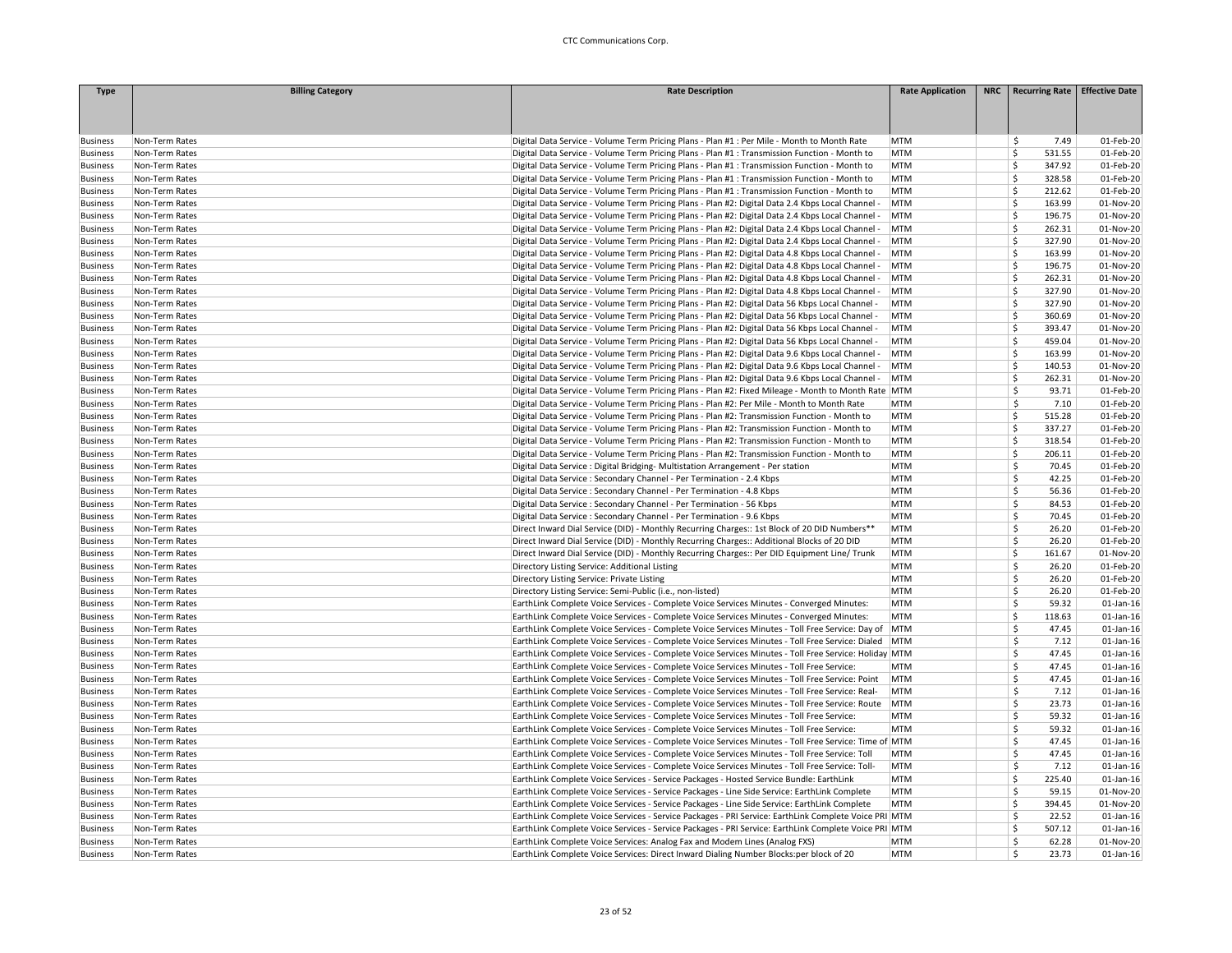| <b>Type</b>                        | <b>Billing Category</b> | <b>Rate Description</b>                                                                                                                          | <b>Rate Application</b> | NRC   Recurring Rate   Effective Date |              |
|------------------------------------|-------------------------|--------------------------------------------------------------------------------------------------------------------------------------------------|-------------------------|---------------------------------------|--------------|
|                                    |                         |                                                                                                                                                  |                         |                                       |              |
|                                    |                         |                                                                                                                                                  |                         |                                       |              |
|                                    | Non-Term Rates          |                                                                                                                                                  | <b>MTM</b>              | 1.07                                  | $01$ -Jan-16 |
| <b>Business</b><br><b>Business</b> | Non-Term Rates          | EarthLink Complete Voice Services: Idle DID per number<br>EarthLink Complete Voice Services: Multi Appearance Directory Number (MADN):per number | <b>MTM</b>              | \$<br>Š.<br>11.87                     | $01$ -Jan-16 |
| <b>Business</b>                    | Non-Term Rates          | EarthLink Complete Voice Services: Multiline Hunt Group (MLHG)                                                                                   | <b>MTM</b>              | \$<br>20.77                           | 01-Nov-20    |
| <b>Business</b>                    | Non-Term Rates          | Enhanced Station Services - Basic Set: Basic Set Feature Package                                                                                 | <b>MTM</b>              | Ŝ<br>8.89                             | 01-Nov-20    |
| <b>Business</b>                    | Non-Term Rates          | Enhanced Station Services - Basic Set: Station Message Waiting with Associated Lamp                                                              | <b>MTM</b>              | Ś<br>10.58                            | 01-Feb-20    |
| <b>Business</b>                    | Non-Term Rates          | Enhanced Station Services - Basic Set: Station Message Waiting with Associated Lamp                                                              | <b>MTM</b>              | \$<br>7.19                            | 01-Feb-20    |
| <b>Business</b>                    | Non-Term Rates          | Enhanced Station Services - Basic Set: Station Message Waiting With Stutter Tone                                                                 | <b>MTM</b>              | \$<br>3.67                            | 01-Feb-20    |
| <b>Business</b>                    | Non-Term Rates          | Enhanced Station Services - Business / Display Set: Business / Display Set Feature package                                                       | <b>MTM</b>              | \$.<br>11.32                          | 01-Nov-20    |
| <b>Business</b>                    | Non-Term Rates          | Enhanced Station Services - Business / Display Set: Business Set as a Message Waiting Center                                                     | <b>MTM</b>              | \$<br>43.40                           | 01-Feb-20    |
| <b>Business</b>                    | Non-Term Rates          | Enhanced Station Services - Business / Display Set: Station Message Waiting                                                                      | <b>MTM</b>              | $\mathsf{\hat{S}}$<br>3.67            | 01-Feb-20    |
| <b>Business</b>                    | Non-Term Rates          | Frame Relay Service: Additional PVCs assigned to the Frame Relay SNAL                                                                            | <b>MTM</b>              | \$<br>3.52                            | 01-Feb-20    |
| <b>Business</b>                    | Non-Term Rates          | Frame Relay Service: Committed Information Rate - 128 Kbps                                                                                       | <b>MTM</b>              | \$<br>11.29                           | 01-Feb-20    |
| <b>Business</b>                    | Non-Term Rates          | Frame Relay Service: Committed Information Rate - 192 Kbps                                                                                       | <b>MTM</b>              | \$<br>19.72                           | 01-Feb-20    |
| <b>Business</b>                    | Non-Term Rates          | Frame Relay Service: Committed Information Rate - 256 Kbps                                                                                       | <b>MTM</b>              | \$.<br>25.37                          | 01-Feb-20    |
| <b>Business</b>                    | Non-Term Rates          | Frame Relay Service: Committed Information Rate - 384 Kbps                                                                                       | <b>MTM</b>              | \$<br>33.83                           | 01-Feb-20    |
| <b>Business</b>                    | Non-Term Rates          | Frame Relay Service: Committed Information Rate - 512 Kbps                                                                                       | <b>MTM</b>              | \$.<br>70.45                          | 01-Feb-20    |
| <b>Business</b>                    | Non-Term Rates          | Frame Relay Service: Committed Information Rate - 56/64 Kbps                                                                                     | <b>MTM</b>              | \$<br>5.63                            | 01-Feb-20    |
| <b>Business</b>                    | Non-Term Rates          | Frame Relay Service: Committed Information Rate - 768 Kbps                                                                                       | <b>MTM</b>              | \$<br>78.90                           | 01-Feb-20    |
| <b>Business</b>                    | Non-Term Rates          | Frame Relay Service: Committed Information Rate - 8 Kbps, 16 Kbps, 28 Kbps, 32 Kbps                                                              | <b>MTM</b>              | Š.<br>14.09                           | 01-Feb-20    |
| <b>Business</b>                    | Non-Term Rates          | Frame Relay Service: Month-to-Month - 1.536 Mbps access line, each                                                                               | <b>MTM</b>              | Ś<br>2,864.73                         | 01-Nov-20    |
| <b>Business</b>                    | Non-Term Rates          | Frame Relay Service: Month-to-Month - 384 Kbps access line, each                                                                                 | <b>MTM</b>              | Ś<br>2,420.99                         | 01-Nov-20    |
| <b>Business</b>                    | Non-Term Rates          | Frame Relay Service: Month-to-Month - 56/64 Kbps access line, each                                                                               | <b>MTM</b>              | Ś<br>862.91                           | 01-Nov-20    |
| <b>Business</b>                    | Non-Term Rates          | High Capacity (HC) Service (1.544 Mbps): Fixed Mileage - Month to Month Rate                                                                     | <b>MTM</b>              | Ś<br>424.43                           | 01-Feb-20    |
| <b>Business</b>                    | Non-Term Rates          | High Capacity (HC) Service (1.544 Mbps): Fixed Mileage - Month to Month Rate                                                                     | <b>MTM</b>              | Ś<br>420.14                           | 01-Feb-20    |
| <b>Business</b>                    | Non-Term Rates          | High Capacity (HC) Service (1.544 Mbps): Fixed Mileage - Month to Month Rate                                                                     | <b>MTM</b>              | \$<br>411.46                          | 01-Feb-20    |
| <b>Business</b>                    | Non-Term Rates          | High Capacity (HC) Service (1.544 Mbps): High Capacity Service Installation - Per Termination                                                    | <b>MTM</b>              | Š.<br>824.00                          | 01-Feb-20    |
| <b>Business</b>                    | Non-Term Rates          | High Capacity (HC) Service (1.544 Mbps): High Capacity Service Installation - Per Termination                                                    | <b>MTM</b>              | \$<br>1,859.58                        | 01-Feb-20    |
| <b>Business</b>                    | Non-Term Rates          | High Capacity (HC) Service (1.544 Mbps): Local Channel - Per termination - Additional - Cell 1                                                   | <b>MTM</b>              | Ś<br>1,515.99                         | 01-Nov-20    |
| <b>Business</b>                    | Non-Term Rates          | High Capacity (HC) Service (1.544 Mbps): Local Channel - Per termination - Additional - Cell 2                                                   | <b>MTM</b>              | Ś<br>1,624.26                         | 01-Nov-20    |
| <b>Business</b>                    | Non-Term Rates          | High Capacity (HC) Service (1.544 Mbps): Local Channel - Per termination - Additional - Cell 3                                                   | <b>MTM</b>              | Ś<br>1,732.57                         | 01-Nov-20    |
| <b>Business</b>                    | Non-Term Rates          | High Capacity (HC) Service (1.544 Mbps): Local Channel - Per termination - Additional - Cell 4                                                   | <b>MTM</b>              | 1,949.10<br>Ś                         | 01-Nov-20    |
| <b>Business</b>                    | Non-Term Rates          | High Capacity (HC) Service (1.544 Mbps): Local Channel - Per termination - Initial - Cell 1                                                      | <b>MTM</b>              | Ś<br>1,515.99                         | 01-Nov-20    |
| <b>Business</b>                    | Non-Term Rates          | High Capacity (HC) Service (1.544 Mbps): Local Channel - Per termination - Initial - Cell 2                                                      | <b>MTM</b>              | Ś<br>1,624.26                         | 01-Nov-20    |
| <b>Business</b>                    | Non-Term Rates          | High Capacity (HC) Service (1.544 Mbps): Local Channel - Per termination - Initial - Cell 3                                                      | <b>MTM</b>              | Ś<br>1,732.57                         | 01-Nov-20    |
| <b>Business</b>                    | Non-Term Rates          | High Capacity (HC) Service (1.544 Mbps): Local Channel - Per termination - Initial - Cell 4                                                      | <b>MTM</b>              | \$<br>1,949.10                        | 01-Nov-20    |
| <b>Business</b>                    | Non-Term Rates          | High Capacity (HC) Service (1.544 Mbps): Mileage Bands - Over 0 to 1 mile - Fixed                                                                | <b>MTM</b>              | \$<br>309.37                          | 01-Feb-20    |
| <b>Business</b>                    | Non-Term Rates          | High Capacity (HC) Service (1.544 Mbps): Mileage Bands - Over 1 to 3 miles - Fixed                                                               | <b>MTM</b>              | Ś.<br>309.37                          | 01-Feb-20    |
| <b>Business</b>                    | Non-Term Rates          | High Capacity (HC) Service (1.544 Mbps): Mileage Bands - Over 1 to 3 miles - Per Mile                                                            | <b>MTM</b>              | Ś.<br>103.12                          | 01-Feb-20    |
| <b>Business</b>                    | Non-Term Rates          | High Capacity (HC) Service (1.544 Mbps): Mileage Bands - Over 15 to 25 miles - Fixed                                                             | <b>MTM</b>              | Ś<br>309.37                           | 01-Feb-20    |
| <b>Business</b>                    | Non-Term Rates          | High Capacity (HC) Service (1.544 Mbps): Mileage Bands - Over 15 to 25 miles - Per Mile                                                          | <b>MTM</b>              | Ś<br>103.12                           | 01-Feb-20    |
| <b>Business</b>                    | Non-Term Rates          | High Capacity (HC) Service (1.544 Mbps): Mileage Bands - Over 25 miles - Fixed                                                                   | <b>MTM</b>              | Ś<br>309.37                           | 01-Feb-20    |
| <b>Business</b>                    | Non-Term Rates          | High Capacity (HC) Service (1.544 Mbps): Mileage Bands - Over 25 miles - Per Mile                                                                | <b>MTM</b>              | Ś<br>103.12                           | 01-Feb-20    |
| <b>Business</b>                    | Non-Term Rates          | High Capacity (HC) Service (1.544 Mbps): Mileage Bands - Over 3 to 5 miles - Fixed                                                               | <b>MTM</b>              | Š.<br>309.37                          | 01-Feb-20    |
| <b>Business</b>                    | Non-Term Rates          | High Capacity (HC) Service (1.544 Mbps): Mileage Bands - Over 3 to 5 miles - Per Mile                                                            | <b>MTM</b>              | Š.<br>103.12                          | 01-Feb-20    |
| <b>Business</b>                    | Non-Term Rates          | High Capacity (HC) Service (1.544 Mbps): Mileage Bands - Over 5 to 15 miles - Fixed                                                              | <b>MTM</b>              | Ś<br>309.37                           | 01-Feb-20    |
| <b>Business</b>                    | Non-Term Rates          | High Capacity (HC) Service (1.544 Mbps): Mileage Bands - Over 5 to 15 miles - Per Mile                                                           | <b>MTM</b>              | Ś<br>103.12                           | 01-Feb-20    |
| <b>Business</b>                    | Non-Term Rates          | High Capacity (HC) Service (1.544 Mbps): Optional Features - DS1 to Digital - Per arrangement                                                    | MTM                     | 581.84<br>\$                          | 01-Nov-20    |
| <b>Business</b>                    | Non-Term Rates          | High Capacity (HC) Service (1.544 Mbps): Optional Features - Multiplexing per 64 Kbps channel                                                    | MTM                     | \$<br>98.63                           | 01-Nov-20    |
| <b>Business</b>                    | Non-Term Rates          | High Capacity (HC) Service (1.544 Mbps): Optional Features - Multiplexing Unit - Per Unit                                                        | <b>MTM</b>              | \$<br>4,072.78                        | 01-Nov-20    |
| <b>Business</b>                    | Non-Term Rates          | High Capacity (HC) Service (1.544 Mbps): Optional Features - Multiplexing**** DS1 to Voice -                                                     | <b>MTM</b>              | Š.<br>581.84                          | 01-Nov-20    |
| <b>Business</b>                    | Non-Term Rates          | High Capacity (HC) Service (1.544 Mbps): Optional Features - Sub-Multiplexing Unit - Per Unit --                                                 | MTM                     | Ś<br>951.63                           | 01-Nov-20    |
| <b>Business</b>                    | Non-Term Rates          | High Capacity (HC) Service (1.544 Mbps): Optional Features - Sub-Multiplexing Unit - Per Unit --                                                 | MTM                     | Ś<br>1,799.70                         | 01-Nov-20    |
| <b>Business</b>                    | Non-Term Rates          | High Capacity (HC) Service (1.544 Mbps): Optional Features - Sub-Multiplexing Unit - Per Unit --                                                 | MTM                     | \$<br>512.82                          | 01-Nov-20    |
| <b>Business</b>                    | Non-Term Rates          | High Capacity (HC) Service (1.544 Mbps): Per Mile - Month to Month Rate                                                                          | <b>MTM</b>              | \$<br>137.16                          | 01-Feb-20    |
| <b>Business</b>                    | Non-Term Rates          | High Capacity (HC) Service (1.544 Mbps): Per Mile - Month to Month Rate                                                                          | <b>MTM</b>              | 132.82<br>Ś.                          | 01-Feb-20    |
| <b>Business</b>                    | Non-Term Rates          | High Capacity (HC) Service (1.544 Mbps): Per Mile - Month to Month Rate                                                                          | <b>MTM</b>              | Ś<br>129.90                           | 01-Feb-20    |
| <b>Business</b>                    | Non-Term Rates          | High Capacity (HC) Service (1.544 Mbps): Volume Term Pricing Plans - Plan #1 - DS1 Local                                                         | <b>MTM</b>              | Ś<br>2,079.91                         | 01-Nov-20    |
| <b>Business</b>                    | Non-Term Rates          | High Capacity (HC) Service (1.544 Mbps): Volume Term Pricing Plans - Plan #1 - DS1 Local                                                         | <b>MTM</b>              | Ś<br>2,228.45                         | 01-Nov-20    |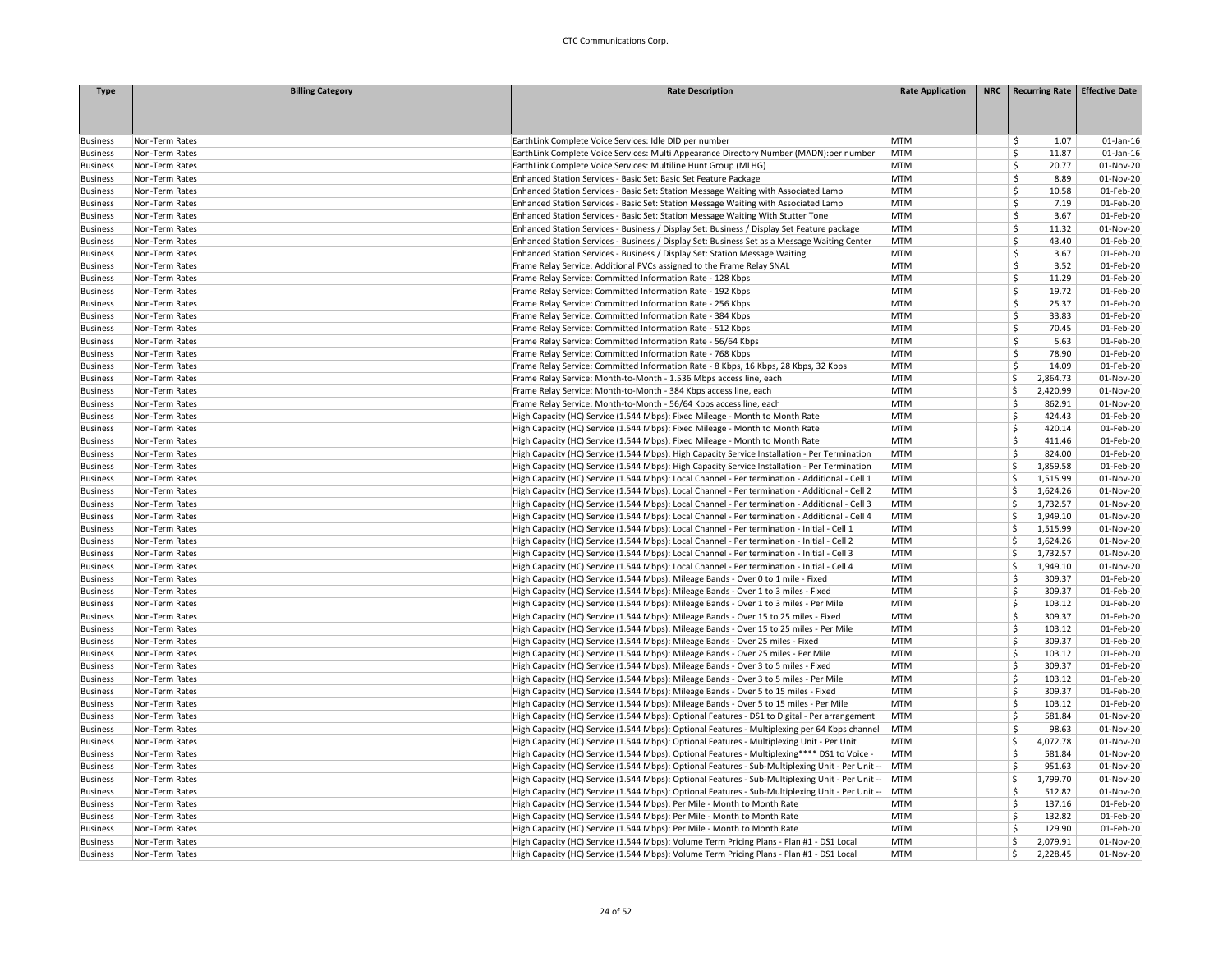| <b>Type</b>                        | <b>Billing Category</b>          | <b>Rate Description</b>                                                                                                                                                                                              | <b>Rate Application</b> | NRC   Recurring Rate   Effective Date |           |
|------------------------------------|----------------------------------|----------------------------------------------------------------------------------------------------------------------------------------------------------------------------------------------------------------------|-------------------------|---------------------------------------|-----------|
|                                    |                                  |                                                                                                                                                                                                                      |                         |                                       |           |
|                                    |                                  |                                                                                                                                                                                                                      |                         |                                       |           |
|                                    |                                  |                                                                                                                                                                                                                      |                         |                                       |           |
| <b>Business</b>                    | Non-Term Rates                   | High Capacity (HC) Service (1.544 Mbps): Volume Term Pricing Plans - Plan #1 - DS1 Local                                                                                                                             | <b>MTM</b>              | \$<br>2,377.10                        | 01-Nov-20 |
| <b>Business</b>                    | Non-Term Rates                   | High Capacity (HC) Service (1.544 Mbps): Volume Term Pricing Plans - Plan #1 - DS1 Local                                                                                                                             | <b>MTM</b>              | Ś<br>2,674.23                         | 01-Nov-20 |
| <b>Business</b>                    | Non-Term Rates                   | High Capacity (HC) Service (1.544 Mbps): Volume Term Pricing Plans - Plan #2 - DS1 Local                                                                                                                             | <b>MTM</b>              | Ś<br>2,058.70                         | 01-Nov-20 |
| <b>Business</b>                    | Non-Term Rates                   | High Capacity (HC) Service (1.544 Mbps): Volume Term Pricing Plans - Plan #2 - DS1 Local                                                                                                                             | <b>MTM</b>              | 2,205.72<br>Ś                         | 01-Nov-20 |
| <b>Business</b>                    | Non-Term Rates                   | High Capacity (HC) Service (1.544 Mbps): Volume Term Pricing Plans - Plan #2 - DS1 Local                                                                                                                             | <b>MTM</b>              | Ś<br>2,352.74                         | 01-Nov-20 |
| <b>Business</b>                    | Non-Term Rates                   | High Capacity (HC) Service (1.544 Mbps): Volume Term Pricing Plans - Plan #2 - DS1 Local                                                                                                                             | <b>MTM</b>              | \$<br>2,646.84                        | 01-Nov-20 |
| <b>Business</b>                    | Non-Term Rates                   | High Capacity (HC) Service (1.544 Mbps): Volume Term Pricing Plans - Plan #3 - DS1 Local                                                                                                                             | <b>MTM</b>              | Ś<br>2,016.25                         | 01-Nov-20 |
| <b>Business</b>                    | Non-Term Rates                   | High Capacity (HC) Service (1.544 Mbps): Volume Term Pricing Plans - Plan #3 - DS1 Local                                                                                                                             | <b>MTM</b>              | Ś<br>2,160.34                         | 01-Nov-20 |
| <b>Business</b>                    | Non-Term Rates                   | High Capacity (HC) Service (1.544 Mbps): Volume Term Pricing Plans - Plan #3 - DS1 Local                                                                                                                             | <b>MTM</b>              | 2,304.23<br>Ś                         | 01-Nov-20 |
| <b>Business</b>                    | Non-Term Rates                   | High Capacity (HC) Service (1.544 Mbps): Volume Term Pricing Plans - Plan #3 - DS1 Local                                                                                                                             | <b>MTM</b>              | Ś<br>2,592.42                         | 01-Nov-20 |
| <b>Business</b>                    | Non-Term Rates                   | Individual Line Business IntelliLinQ BRI Pricing - Multiple Access IntelliLinQ BRI: Alternate Circuit- MTM                                                                                                           |                         | \$<br>31.78                           | 01-Nov-20 |
| <b>Business</b>                    | Non-Term Rates                   | Individual Line Business IntelliLinQ BRI Pricing - Multiple Access IntelliLinQ BRI: Circuit-Switched MTM                                                                                                             |                         | \$<br>31.78                           | 01-Nov-20 |
| <b>Business</b>                    | Non-Term Rates                   | Individual Line Business IntelliLinQ BRI Pricing - Multiple Access IntelliLinQ BRI: Circuit-Switched   MTM                                                                                                           |                         | Ś<br>61.62                            | 01-Nov-20 |
| <b>Business</b>                    | Non-Term Rates                   | Individual Line Business IntelliLinQ BRI Pricing - Multiple Access IntelliLinQ BRI: Circuit-Switched MTM                                                                                                             |                         | Ś<br>215.55                           | 01-Nov-20 |
| <b>Business</b>                    | Non-Term Rates                   | Individual Line Business IntelliLinQ BRI Pricing - Multiple Access IntelliLinQ BRI: D Channel Packet-MTM                                                                                                             |                         | \$<br>21.19                           | 01-Nov-20 |
| <b>Business</b>                    | Non-Term Rates                   | Individual Line Business IntelliLinQ BRI Pricing - Multiple Access IntelliLinQ BRI: Each Voice                                                                                                                       | <b>MTM</b>              | Ś<br>31.78                            | 01-Nov-20 |
| <b>Business</b>                    | Non-Term Rates                   | Individual Line Business IntelliLinQ BRI Pricing - Multiple Access IntelliLinQ BRI: Electronic Key                                                                                                                   | MTM                     | \$<br>24.78                           | 01-Nov-20 |
| <b>Business</b>                    | Non-Term Rates                   | Individual Line Business IntelliLinQ BRI Pricing - Multiple Access IntelliLinQ BRI: Electronic Key                                                                                                                   | <b>MTM</b>              | \$<br>1.59                            | 01-Nov-20 |
| <b>Business</b>                    | Non-Term Rates                   | Individual Line Business IntelliLinQ BRI Pricing - Multiple Access IntelliLinQ BRI: Electronic Key                                                                                                                   | <b>MTM</b>              | 2.94<br>Š.                            | 01-Nov-20 |
| <b>Business</b>                    | Non-Term Rates                   | Individual Line Business IntelliLinQ BRI Pricing - Multiple Access IntelliLinQ BRI: Electronic Key                                                                                                                   | <b>MTM</b>              | Ś<br>1.59                             | 01-Nov-20 |
| <b>Business</b>                    | Non-Term Rates                   | Individual Line Business IntelliLinQ BRI Pricing - Multiple Access IntelliLinQ BRI: Electronic Key                                                                                                                   | <b>MTM</b>              | Ś<br>1.59                             | 01-Nov-20 |
| <b>Business</b>                    | Non-Term Rates                   | Individual Line Business IntelliLinQ BRI Pricing - Multiple Access IntelliLinQ BRI: Electronic Key                                                                                                                   | MTM                     | \$<br>1.59                            | 01-Nov-20 |
| <b>Business</b>                    | Non-Term Rates                   | Individual Line Business IntelliLinQ BRI Pricing - Multiple Access IntelliLinQ BRI: Electronic Key                                                                                                                   | <b>MTM</b>              | \$<br>1.59                            | 01-Nov-20 |
| <b>Business</b>                    | Non-Term Rates                   | Individual Line Business IntelliLinQ BRI Pricing - Multiple Access IntelliLinQ BRI: Electronic Key                                                                                                                   | MTM                     | Ś<br>1.59                             | 01-Nov-20 |
| <b>Business</b>                    | Non-Term Rates                   | Individual Line Business IntelliLinQ BRI Pricing - Multiple Access IntelliLinQ BRI: Electronic Key                                                                                                                   | <b>MTM</b>              | Ś<br>49.58                            | 01-Nov-20 |
| <b>Business</b>                    | Non-Term Rates                   | Individual Line Business IntelliLinQ BRI Pricing - Multiple Access IntelliLinQ BRI: Electronic Key                                                                                                                   | <b>MTM</b>              | Š.<br>2.94                            | 01-Nov-20 |
| <b>Business</b>                    | Non-Term Rates                   | Individual Line Business IntelliLinQ BRI Pricing - Multiple Access IntelliLinQ BRI: Electronic Key                                                                                                                   | <b>MTM</b>              | Ś<br>1.59                             | 01-Nov-20 |
| <b>Business</b>                    | Non-Term Rates                   | Individual Line Business IntelliLinQ BRI Pricing - Multiple Access IntelliLinQ BRI: Electronic Key                                                                                                                   | <b>MTM</b>              | Ś<br>1.59                             | 01-Nov-20 |
| <b>Business</b>                    | Non-Term Rates                   | Individual Line Business IntelliLinQ BRI Pricing - Multiple Access IntelliLinQ BRI: Multiple Access                                                                                                                  | MTM                     | \$<br>74.10                           | 01-Nov-20 |
|                                    | Non-Term Rates                   | Individual Line Business IntelliLinQ BRI Pricing - Multiple Access IntelliLinQ BRI: Packet-Switched MTM                                                                                                              |                         | \$<br>9.28                            | 01-Nov-20 |
| <b>Business</b><br><b>Business</b> | Non-Term Rates                   | Individual Line Business IntelliLinQ BRI Pricing - Multiple Access IntelliLinQ BRI: Virtual Office                                                                                                                   | MTM                     | Ś<br>493.89                           | 01-Nov-20 |
|                                    | Non-Term Rates                   | Individual Line Business IntelliLinQ BRI Pricing - Multiple Access IntelliLinQ BRI: X.25 Packet Data MTM                                                                                                             |                         | Ś<br>1.33                             | 01-Nov-20 |
| <b>Business</b>                    | Non-Term Rates                   | Individual Line Business IntelliLinQ BRI Pricing - Multiple Access IntelliLinQ BRI: X.25 Packet Data MTM                                                                                                             |                         | Ŝ.<br>1.33                            | 01-Nov-20 |
| <b>Business</b>                    |                                  |                                                                                                                                                                                                                      |                         | Ś<br>1.33                             | 01-Nov-20 |
| <b>Business</b>                    | Non-Term Rates<br>Non-Term Rates | Individual Line Business IntelliLinQ BRI Pricing - Multiple Access IntelliLinQ BRI: X.25 Packet Data MTM<br>Individual Line Business IntelliLinQ BRI Pricing - Multiple Access IntelliLinQ BRI: X.25 Packet Data MTM |                         | Ś<br>9.28                             | 01-Nov-20 |
| <b>Business</b><br><b>Business</b> | Non-Term Rates                   | Individual Line Business IntelliLinQ BRI Pricing - Multiple Access IntelliLinQ BRI: X.25 Packet Data MTM                                                                                                             |                         | 1.33<br>Ŝ.                            | 01-Nov-20 |
|                                    | Non-Term Rates                   |                                                                                                                                                                                                                      |                         | Ś<br>1.33                             | 01-Nov-20 |
| <b>Business</b>                    |                                  | Individual Line Business IntelliLinQ BRI Pricing - Multiple Access IntelliLinQ BRI: X.25 Packet Data MTM                                                                                                             |                         | 1.33<br>Ŝ.                            | 01-Nov-20 |
| <b>Business</b>                    | Non-Term Rates                   | Individual Line Business IntelliLinQ BRI Pricing - Multiple Access IntelliLinQ BRI: X.25 Packet Data MTM                                                                                                             |                         | Ś                                     |           |
| <b>Business</b>                    | Non-Term Rates                   | Individual Line Business IntelliLinQ BRI Pricing - Multiple Access IntelliLinQ BRI: X.25 Packet Data MTM                                                                                                             |                         | 1.33<br>\$<br>1.33                    | 01-Nov-20 |
| <b>Business</b>                    | Non-Term Rates                   | Individual Line Business IntelliLinQ BRI Pricing - Multiple Access IntelliLinQ BRI: X.25 Packet Data MTM                                                                                                             |                         |                                       | 01-Nov-20 |
| <b>Business</b>                    | Non-Term Rates                   | Individual Line Business IntelliLinQ BRI Pricing: D Channel Packet-Switched Data, per service                                                                                                                        | <b>MTM</b>              | \$<br>25.66                           | 01-Nov-20 |
| <b>Business</b>                    | Non-Term Rates                   | Individual Line Business IntelliLinQ BRI Pricing: D Packet IntelliLinQ BRI Access per individual line - MTM                                                                                                          |                         | Ś<br>67.41                            | 01-Nov-20 |
| <b>Business</b>                    | Non-Term Rates                   | Individual Line Business IntelliLinQ BRI Pricing: Featured Voice IntelliLinQ BRI Access Per                                                                                                                          | <b>MTM</b>              | Ś<br>76.98<br>\$                      | 01-Nov-20 |
| <b>Business</b>                    | Non-Term Rates                   | Individual Line Business IntelliLinQ BRI Pricing: Secondary Directory Number, per number                                                                                                                             | <b>MTM</b>              | 18.55                                 | 01-Nov-20 |
| <b>Business</b>                    | Non-Term Rates                   | Line Appearances: Multiple Call Arrangement each appearance                                                                                                                                                          | <b>MTM</b>              | \$<br>20.23                           | 01-Nov-20 |
| <b>Business</b>                    | Non-Term Rates                   | Line Appearances: Secondary Centrex Line, each                                                                                                                                                                       | <b>MTM</b>              | \$<br>15.30                           | 01-Nov-20 |
| <b>Business</b>                    | Non-Term Rates                   | Line Appearances: Single Call Arrangement, Each appearance                                                                                                                                                           | <b>MTM</b>              | \$<br>7.67                            | 01-Nov-20 |
| <b>Business</b>                    | Non-Term Rates                   | One Communications Basic IP Trunking - EAS: ALTWPAMT (On/Off WC) and ALTWPAAL                                                                                                                                        | <b>MTM</b>              | Ś<br>511.58                           | 01-Feb-20 |
| <b>Business</b>                    | Non-Term Rates                   | One Communications Basic IP Trunking - EAS: AMBLPAAM (On/Off WC) and PHLAPAMK                                                                                                                                        | <b>MTM</b>              | Ś<br>596.81                           | 01-Feb-20 |
| <b>Business</b>                    | Non-Term Rates                   | One Communications Basic IP Trunking - EAS: ARMRPAAR (On/Off WC) and PHLAPAMK                                                                                                                                        | <b>MTM</b>              | Ś<br>921.49                           | 01-Feb-20 |
| <b>Business</b>                    | Non-Term Rates                   | One Communications Basic IP Trunking - EAS: AVDLPAAV (On/Off WC) and PHLAPAMK                                                                                                                                        | <b>MTM</b>              | Ś<br>2,972.72                         | 01-Feb-20 |
| <b>Business</b>                    | Non-Term Rates                   | One Communications Basic IP Trunking - EAS: BATHPABT (On/Off WC) and PHLAPAMK                                                                                                                                        | <b>MTM</b>              | \$<br>4,492.07                        | 01-Feb-20 |
| <b>Business</b>                    | Non-Term Rates                   | One Communications Basic IP Trunking - EAS: BCHMPABU (On/Off WC) and PHLAPAMK                                                                                                                                        | <b>MTM</b>              | Ś<br>2,288.98                         | 01-Feb-20 |
| <b>Business</b>                    | Non-Term Rates                   | One Communications Basic IP Trunking - EAS: BCYNPABC (On/Off WC) and PHLAPAMK                                                                                                                                        | <b>MTM</b>              | Ś<br>509.14                           | 01-Feb-20 |
| <b>Business</b>                    | Non-Term Rates                   | One Communications Basic IP Trunking - EAS: BHLHPABE (On/Off WC) and PHLAPAMK                                                                                                                                        | <b>MTM</b>              | Ś<br>3,839.38                         | 01-Feb-20 |
| <b>Business</b>                    | Non-Term Rates                   | One Communications Basic IP Trunking - EAS: BMNSPABM (On/Off WC) and PHLAPAMK                                                                                                                                        | <b>MTM</b>              | Ś<br>2,972.72                         | 01-Feb-20 |
| <b>Business</b>                    | Non-Term Rates                   | One Communications Basic IP Trunking - EAS: BRSTPABR (On/Off WC) and PHLAPAMK                                                                                                                                        | <b>MTM</b>              | 1,710.49<br>Ś                         | 01-Feb-20 |
| <b>Business</b>                    | Non-Term Rates                   | One Communications Basic IP Trunking - EAS: BRYMPABM (On/Off WC) and PHLAPAMK                                                                                                                                        | <b>MTM</b>              | Ś<br>1,149.41                         | 01-Feb-20 |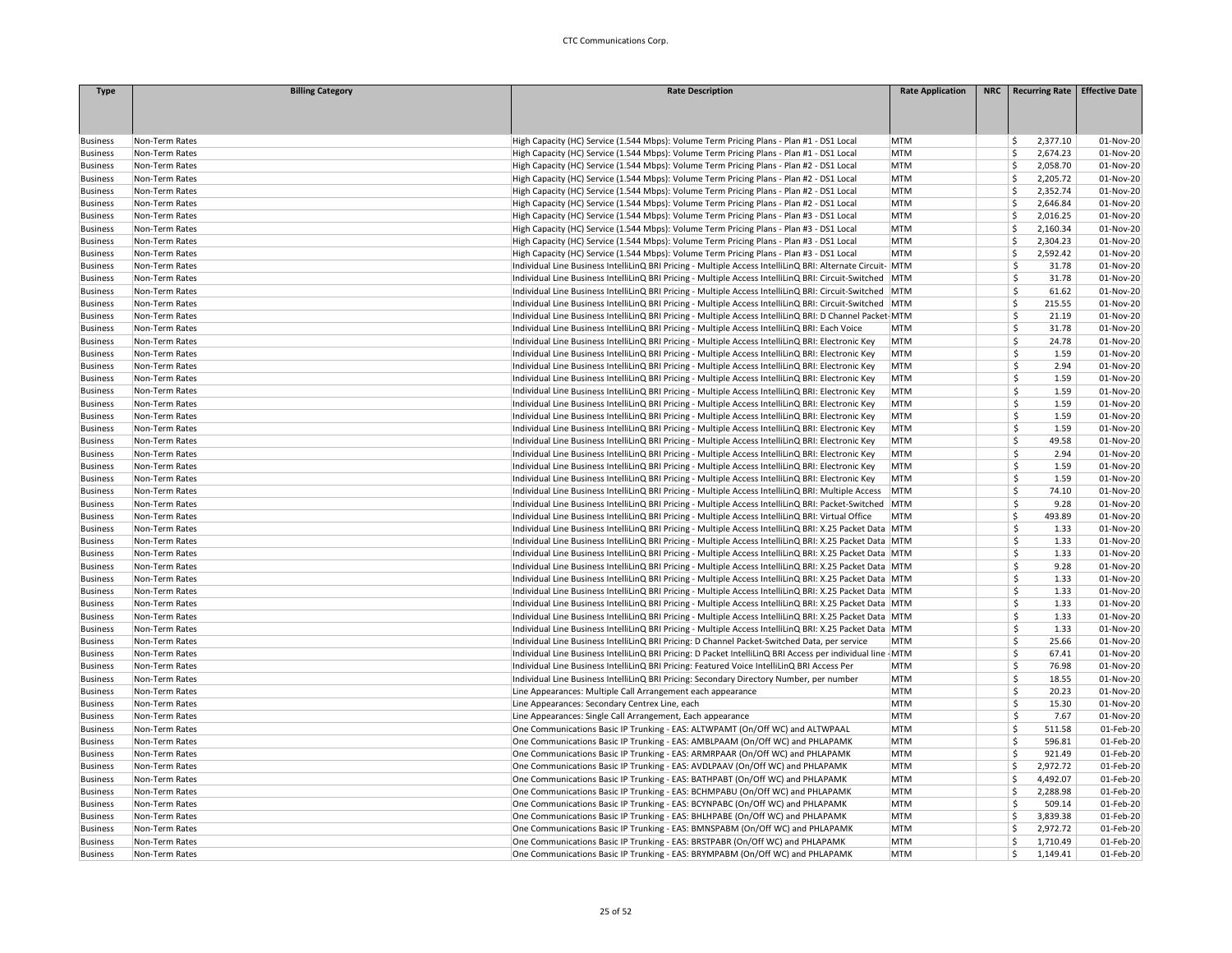| <b>Type</b>                        | <b>Billing Category</b>          | <b>Rate Description</b>                                                                                                                                        | <b>Rate Application</b>  | NRC   Recurring Rate   Effective Date |                        |
|------------------------------------|----------------------------------|----------------------------------------------------------------------------------------------------------------------------------------------------------------|--------------------------|---------------------------------------|------------------------|
|                                    |                                  |                                                                                                                                                                |                          |                                       |                        |
|                                    |                                  |                                                                                                                                                                |                          |                                       |                        |
| <b>Business</b>                    | Non-Term Rates                   | One Communications Basic IP Trunking - EAS: BTHYPABH (On/Off WC) and PHLAPAMK                                                                                  | <b>MTM</b>               | 1,301.34<br>\$                        | 01-Feb-20              |
| <b>Business</b>                    | Non-Term Rates                   | One Communications Basic IP Trunking - EAS: CGVLPACL (On/Off WC) and PHLAPAMK                                                                                  | <b>MTM</b>               | Ś<br>2,061.01                         | 01-Feb-20              |
| <b>Business</b>                    | Non-Term Rates                   | One Communications Basic IP Trunking - EAS: CHESPACA (On/Off WC) and PHLAPAMK                                                                                  | <b>MTM</b>               | Ś<br>1.377.34                         | 01-Feb-20              |
| <b>Business</b>                    | Non-Term Rates                   | One Communications Basic IP Trunking - EAS: CHESPACB (On/Off WC) and PHLAPAMK                                                                                  | <b>MTM</b>               | Ś<br>1,529.23                         | 01-Feb-20              |
| <b>Business</b>                    | Non-Term Rates                   | One Communications Basic IP Trunking - EAS: CHTTPACT (On/Off WC) and PHLAPAMK                                                                                  | <b>MTM</b>               | Ś<br>608.48                           | 01-Feb-20              |
| <b>Business</b>                    | Non-Term Rates                   | One Communications Basic IP Trunking - EAS: CHVLPACH (On/Off WC) and PHLAPAMK                                                                                  | <b>MTM</b>               | \$<br>596.81                          | 01-Feb-20              |
| <b>Business</b>                    | Non-Term Rates                   | One Communications Basic IP Trunking - EAS: CNPNPACE (On/Off WC) and PHLAPAMK                                                                                  | <b>MTM</b>               | \$<br>1,833.11                        | 01-Feb-20              |
| <b>Business</b>                    | Non-Term Rates                   | One Communications Basic IP Trunking - EAS: CNSHPACN (On/Off WC) and PHLAPAMK                                                                                  | <b>MTM</b>               | \$<br>596.81<br>Ś                     | 01-Feb-20              |
| <b>Business</b>                    | Non-Term Rates                   | One Communications Basic IP Trunking - EAS: CRVVPACA (On/Off WC) and PHLAPAMK                                                                                  | <b>MTM</b>               | 2.744.76<br>Ś                         | 01-Feb-20              |
| <b>Business</b>                    | Non-Term Rates<br>Non-Term Rates | One Communications Basic IP Trunking - EAS: CSSPPACS (On/Off WC) and PHLAPAMK<br>One Communications Basic IP Trunking - EAS: CTSQPACT (On/Off WC) and ALTWPAAL | <b>MTM</b><br><b>MTM</b> | 2,364.94<br>\$<br>661.75              | 01-Feb-20<br>01-Feb-20 |
| <b>Business</b><br><b>Business</b> | Non-Term Rates                   | One Communications Basic IP Trunking - EAS: CTVLPACV (On/Off WC) and PHLAPAMK                                                                                  | <b>MTM</b>               | 3,048.62<br>Ś                         | 01-Feb-20              |
| <b>Business</b>                    | Non-Term Rates                   | One Communications Basic IP Trunking - EAS: DWTWPADT (On/Off WC) and PHLAPAMK                                                                                  | <b>MTM</b>               | Ś<br>2,516.87                         | 01-Feb-20              |
| <b>Business</b>                    | Non-Term Rates                   | One Communications Basic IP Trunking - EAS: DYTWPADB (On/Off WC) and PHLAPAMK                                                                                  | <b>MTM</b>               | Ś<br>2,166.34                         | 01-Feb-20              |
| <b>Business</b>                    | Non-Term Rates                   | One Communications Basic IP Trunking - EAS: EAGLPAEG (On/Off WC) and PHLAPAMK                                                                                  | <b>MTM</b>               | Ś<br>2,592.84                         | 01-Feb-20              |
| <b>Business</b>                    | Non-Term Rates                   | One Communications Basic IP Trunking - EAS: EDTNPAED (On/Off WC) and PHLAPAMK                                                                                  | <b>MTM</b>               | Ś<br>596.81                           | 01-Feb-20              |
| <b>Business</b>                    | Non-Term Rates                   | One Communications Basic IP Trunking - EAS: ESTNPAEA (On/Off WC) and PHLAPAMK                                                                                  | <b>MTM</b>               | Ś<br>4,217.50                         | 01-Feb-20              |
| <b>Business</b>                    | Non-Term Rates                   | One Communications Basic IP Trunking - EAS: EXTNPAEX (On/Off WC) and PHLAPAMK                                                                                  | <b>MTM</b>               | Ś<br>2,318.28                         | 01-Feb-20              |
| <b>Business</b>                    | Non-Term Rates                   | One Communications Basic IP Trunking - EAS: FLWDPAFL (On/Off WC) and PHLAPAMK                                                                                  | <b>MTM</b>               | Ś<br>4,112.27                         | 01-Feb-20              |
| <b>Business</b>                    | Non-Term Rates                   | One Communications Basic IP Trunking - EAS: FTWSPAFW (On/Off WC) and PHLAPAMK                                                                                  | <b>MTM</b>               | Ś<br>1,301.34                         | 01-Feb-20              |
| <b>Business</b>                    | Non-Term Rates                   | One Communications Basic IP Trunking - EAS: GLLDPAGN (On/Off WC) and PHLAPAMK                                                                                  | <b>MTM</b>               | Ś.<br>997.45                          | 01-Feb-20              |
| <b>Business</b>                    | Non-Term Rates                   | One Communications Basic IP Trunking - EAS: GLNMPAGL (On/Off WC) and PHLAPAMK                                                                                  | <b>MTM</b>               | 2,972.72<br>Ś                         | 01-Feb-20              |
| <b>Business</b>                    | Non-Term Rates                   | One Communications Basic IP Trunking - EAS: GRLAPAGL (On/Off WC) and ALTWPAAL                                                                                  | <b>MTM</b>               | \$<br>1,847.98                        | 01-Feb-20              |
| <b>Business</b>                    | Non-Term Rates                   | One Communications Basic IP Trunking - EAS: HLTWPAHE (On/Off WC) and PHLAPAMK                                                                                  | <b>MTM</b>               | Ś<br>3,732.37                         | 01-Feb-20              |
| <b>Business</b>                    | Non-Term Rates                   | One Communications Basic IP Trunking - EAS: HMBGPAHB (On/Off WC) and PHLAPAMK                                                                                  | <b>MTM</b>               | Ś<br>4,947.88                         | 01-Feb-20              |
| <b>Business</b>                    | Non-Term Rates                   | One Communications Basic IP Trunking - EAS: HRLVPAHV (On/Off WC) and PHLAPAMK                                                                                  | <b>MTM</b>               | Ś<br>2,288.98                         | 01-Feb-20              |
| <b>Business</b>                    | Non-Term Rates                   | One Communications Basic IP Trunking - EAS: HTBOPAHB (On/Off WC) and PHLAPAMK                                                                                  | <b>MTM</b>               | Ś<br>596.81                           | 01-Feb-20              |
| <b>Business</b>                    | Non-Term Rates                   | One Communications Basic IP Trunking - EAS: HYBKPAHB (On/Off WC) and PHLAPAMK                                                                                  | <b>MTM</b>               | Ś<br>3,428.48                         | 01-Feb-20              |
| <b>Business</b>                    | Non-Term Rates                   | One Communications Basic IP Trunking - EAS: JENKPAJK (On/Off WC) and PHLAPAMK                                                                                  | <b>MTM</b>               | Š.<br>596.81                          | 01-Feb-20              |
| <b>Business</b>                    | Non-Term Rates                   | One Communications Basic IP Trunking - EAS: KGPRPAKP (On/Off WC) and PHLAPAMK                                                                                  | <b>MTM</b>               | Ś<br>577.84                           | 01-Feb-20              |
| <b>Business</b>                    | Non-Term Rates                   | One Communications Basic IP Trunking - EAS: KHVLPAKU (On/Off WC) and ALTWPAAL                                                                                  | <b>MTM</b>               | Ś<br>860.44                           | 01-Feb-20              |
| <b>Business</b>                    | Non-Term Rates                   | One Communications Basic IP Trunking - EAS: KMVLPAKV (On/Off WC) and PHLAPAMK                                                                                  | <b>MTM</b>               | Ś<br>3,276.55                         | 01-Feb-20              |
| <b>Business</b>                    | Non-Term Rates                   | One Communications Basic IP Trunking - EAS: KNSQPAKS (On/Off WC) and PHLAPAMK                                                                                  | <b>MTM</b>               | Ś<br>2,668.81                         | 01-Feb-20              |
| <b>Business</b>                    | Non-Term Rates                   | One Communications Basic IP Trunking - EAS: KRLNPAKL (On/Off WC) and PHLAPAMK                                                                                  | <b>MTM</b>               | Ś<br>608.48                           | 01-Feb-20              |
| <b>Business</b>                    | Non-Term Rates                   | One Communications Basic IP Trunking - EAS: KZTNPAKZ (On/Off WC) and ALTWPAAL                                                                                  | <b>MTM</b>               | Ś<br>1,696.01                         | 01-Feb-20              |
| <b>Business</b>                    | Non-Term Rates                   | One Communications Basic IP Trunking - EAS: LANGPALA (On/Off WC) and PHLAPAMK                                                                                  | <b>MTM</b>               | Ś.<br>655.21                          | 01-Feb-20              |
| <b>Business</b>                    | Non-Term Rates                   | One Communications Basic IP Trunking - EAS: LARCPALM (On/Off WC) and PHLAPAMK                                                                                  | <b>MTM</b>               | Ś<br>1,301.34                         | 01-Feb-20              |
| <b>Business</b>                    | Non-Term Rates                   | One Communications Basic IP Trunking - EAS: LDNBPALB (On/Off WC) and PHLAPAMK                                                                                  | <b>MTM</b>               | Ś<br>2,972.72                         | 01-Feb-20              |
| <b>Business</b>                    | Non-Term Rates                   | One Communications Basic IP Trunking - EAS: LNDLPALD (On/Off WC) and PHLAPAMK                                                                                  | <b>MTM</b>               | Ś<br>653.82                           | 01-Feb-20              |
| <b>Business</b>                    | Non-Term Rates                   | One Communications Basic IP Trunking - EAS: LNLXPALN (On/Off WC) and PHLAPAMK                                                                                  | <b>MTM</b>               | \$<br>2,137.01                        | 01-Feb-20              |
| <b>Business</b>                    | Non-Term Rates                   | One Communications Basic IP Trunking - EAS: LNSDPALD (On/Off WC) and PHLAPAMK                                                                                  | <b>MTM</b>               | Š.<br>845.51                          | 01-Feb-20              |
| <b>Business</b>                    | Non-Term Rates                   | One Communications Basic IP Trunking - EAS: LRDLPALB (On/Off WC) and PHLAPAMK                                                                                  | <b>MTM</b>               | 4,188.20<br>Ś                         | 01-Feb-20              |
| <b>Business</b>                    | Non-Term Rates                   | One Communications Basic IP Trunking - EAS: MEDIPAME (On/Off WC) and PHLAPAMK                                                                                  | <b>MTM</b>               | Ś<br>595.33                           | 01-Feb-20              |
| <b>Business</b>                    | Non-Term Rates                   | One Communications Basic IP Trunking - EAS: MNDNPAMH (On/Off WC) and PHLAPAMK                                                                                  | <b>MTM</b>               | Ś<br>2,364.94                         | 01-Feb-20              |
| <b>Business</b>                    | Non-Term Rates                   | One Communications Basic IP Trunking - EAS: MRSLPAMV (On/Off WC) and PHLAPAMK                                                                                  | <b>MTM</b>               | Ś<br>2,364.94                         | 01-Feb-20              |
| <b>Business</b>                    | Non-Term Rates                   | One Communications Basic IP Trunking - EAS: NATNPANR (On/Off WC) and PHLAPAMK                                                                                  | <b>MTM</b>               | Ś<br>4,416.12                         | 01-Feb-20              |
| <b>Business</b>                    | Non-Term Rates                   | One Communications Basic IP Trunking - EAS: NRTWPANR (On/Off WC) and PHLAPAMK                                                                                  | <b>MTM</b>               | \$<br>596.81                          | 01-Feb-20              |
| <b>Business</b>                    | Non-Term Rates                   | One Communications Basic IP Trunking - EAS: NWHPPANH (On/Off WC) and PHLAPAMK                                                                                  | <b>MTM</b>               | Ś<br>2.668.81                         | 01-Feb-20              |
| <b>Business</b>                    | Non-Term Rates                   | One Communications Basic IP Trunking - EAS: NWLSPANW (On/Off WC) and PHLAPAMK                                                                                  | <b>MTM</b>               | Ś<br>1,757.20                         | 01-Feb-20              |
| <b>Business</b>                    | Non-Term Rates                   | One Communications Basic IP Trunking - EAS: NWTWPANW (On/Off WC) and PHLAPAMK                                                                                  | <b>MTM</b>               | Ś<br>2,061.01                         | 01-Feb-20              |
| <b>Business</b>                    | Non-Term Rates                   | One Communications Basic IP Trunking - EAS: NZRTPANA (On/Off WC) and PHLAPAMK                                                                                  | <b>MTM</b>               | Ś<br>4,521.36                         | 01-Feb-20              |
| <b>Business</b>                    | Non-Term Rates                   | One Communications Basic IP Trunking - EAS: OXFRPAOX (On/Off WC) and PHLAPAMK                                                                                  | <b>MTM</b>               | Ś<br>3,808.37                         | 01-Feb-20              |
| <b>Business</b>                    | Non-Term Rates                   | One Communications Basic IP Trunking - EAS: PAOLPAPA (On/Off WC) and PHLAPAMK                                                                                  | <b>MTM</b>               | \$<br>577.84                          | 01-Feb-20              |
| <b>Business</b>                    | Non-Term Rates                   | One Communications Basic IP Trunking - EAS: PGTWPAPT (On/Off WC) and PHLAPAMK                                                                                  | <b>MTM</b>               | Ś<br>2,668.81                         | 01-Feb-20              |
| <b>Business</b>                    | Non-Term Rates                   | One Communications Basic IP Trunking - EAS: PHLAPABA (On/Off WC) and PHLAPAMK                                                                                  | <b>MTM</b>               | Ś<br>570.96                           | 01-Feb-20              |
| <b>Business</b>                    | Non-Term Rates                   | One Communications Basic IP Trunking - EAS: PHLAPACH (On/Off WC) and PHLAPAMK                                                                                  | <b>MTM</b>               | Ś<br>950.82                           | 01-Feb-20              |
| <b>Business</b>                    | Non-Term Rates                   | One Communications Basic IP Trunking - EAS: PHLAPADB (On/Off WC) and PHLAPAMK                                                                                  | <b>MTM</b>               | \$<br>646.91                          | 01-Feb-20              |
| <b>Business</b>                    | Non-Term Rates                   | One Communications Basic IP Trunking - EAS: PHLAPADE (On/Off WC) and PHLAPAMK                                                                                  | <b>MTM</b>               | Ś.<br>341.14                          | 01-Feb-20              |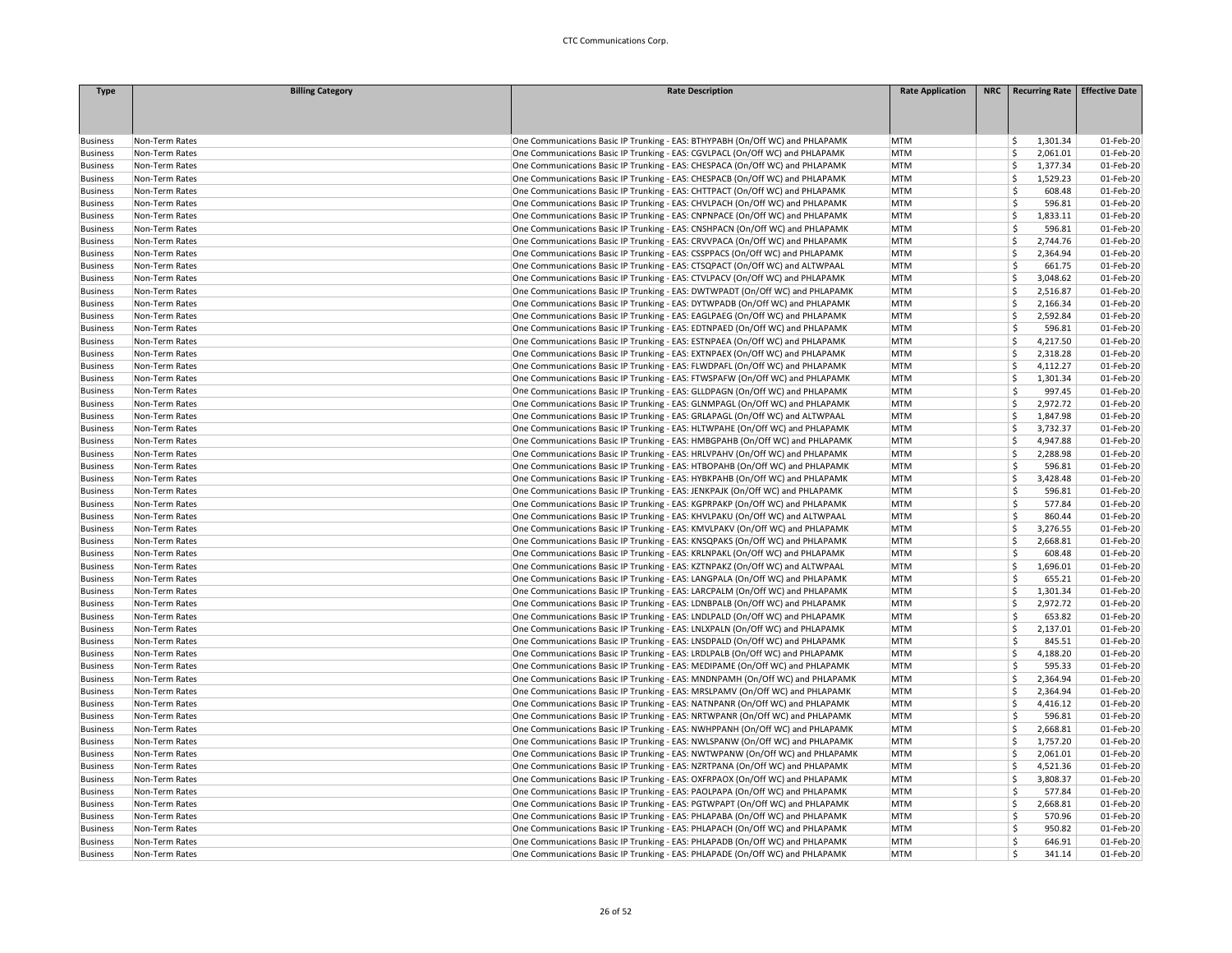| <b>Type</b>     | <b>Billing Category</b> | <b>Rate Description</b>                                                                          | <b>Rate Application</b> | NRC   Recurring Rate   Effective Date |           |
|-----------------|-------------------------|--------------------------------------------------------------------------------------------------|-------------------------|---------------------------------------|-----------|
|                 |                         |                                                                                                  |                         |                                       |           |
|                 |                         |                                                                                                  |                         |                                       |           |
| <b>Business</b> | Non-Term Rates          | One Communications Basic IP Trunking - EAS: PHLAPAEV (On/Off WC) and PHLAPAMK                    | <b>MTM</b>              | 420.78<br>\$                          | 01-Feb-20 |
| <b>Business</b> | Non-Term Rates          | One Communications Basic IP Trunking - EAS: PHLAPAEW (On/Off WC) and PHLAPAMK                    | <b>MTM</b>              | Ś.<br>769.60                          | 01-Feb-20 |
| <b>Business</b> | Non-Term Rates          | One Communications Basic IP Trunking - EAS: PHLAPAGE (On/Off WC) and PHLAPAMK                    | <b>MTM</b>              | Ś<br>474.08                           | 01-Feb-20 |
| <b>Business</b> | Non-Term Rates          | One Communications Basic IP Trunking - EAS: PHLAPAIV (On/Off WC) and PHLAPAMK                    | <b>MTM</b>              | \$<br>769.60                          | 01-Feb-20 |
| <b>Business</b> | Non-Term Rates          | One Communications Basic IP Trunking - EAS: PHLAPAJE (On/Off WC) and PHLAPAMK                    | <b>MTM</b>              | Ś<br>474.08                           | 01-Feb-20 |
| <b>Business</b> | Non-Term Rates          | One Communications Basic IP Trunking - EAS: PHLAPAKR (On/Off WC) and PHLAPAMK                    | <b>MTM</b>              | \$<br>1,301.34                        | 01-Feb-20 |
| <b>Business</b> | Non-Term Rates          | One Communications Basic IP Trunking - EAS: PHLAPALO (On/Off WC) and PHLAPAMK                    | <b>MTM</b>              | Ś<br>542.76                           | 01-Feb-20 |
| <b>Business</b> | Non-Term Rates          | One Communications Basic IP Trunking - EAS: PHLAPAMK (On/Off WC) and PHLAPAMK                    | <b>MTM</b>              | Ś<br>689.56                           | 01-Feb-20 |
| <b>Business</b> | Non-Term Rates          | One Communications Basic IP Trunking - EAS: PHLAPAMY (On/Off WC) and PHLAPAMK                    | <b>MTM</b>              | Ś<br>950.82                           | 01-Feb-20 |
| <b>Business</b> | Non-Term Rates          | One Communications Basic IP Trunking - EAS: PHLAPAOR (On/Off WC) and PHLAPAMK                    | <b>MTM</b>              | Ś<br>561.72                           | 01-Feb-20 |
| <b>Business</b> | Non-Term Rates          | One Communications Basic IP Trunking - EAS: PHLAPAPE (On/Off WC) and PHLAPAMK                    | <b>MTM</b>              | \$<br>341.14                          | 01-Feb-20 |
| <b>Business</b> | Non-Term Rates          | One Communications Basic IP Trunking - EAS: PHLAPAPI (On/Off WC) and PHLAPAMK                    | <b>MTM</b>              | Ś<br>509.14                           | 01-Feb-20 |
| <b>Business</b> | Non-Term Rates          | One Communications Basic IP Trunking - EAS: PHLAPAPO (On/Off WC) and PHLAPAMK                    | <b>MTM</b>              | Ś<br>419.00                           | 01-Feb-20 |
| <b>Business</b> | Non-Term Rates          | One Communications Basic IP Trunking - EAS: PHLAPARE (On/Off WC) and PHLAPAMK                    | <b>MTM</b>              | \$<br>541.68                          | 01-Feb-20 |
| <b>Business</b> | Non-Term Rates          | One Communications Basic IP Trunking - EAS: PHLAPASA (On/Off WC) and PHLAPAMK                    | <b>MTM</b>              | Ś<br>617.58                           | 01-Feb-20 |
| <b>Business</b> | Non-Term Rates          | One Communications Basic IP Trunking - EAS: PHLAPASH (On/Off WC) and PHLAPAMK                    | <b>MTM</b>              | Š.<br>646.91                          | 01-Feb-20 |
| <b>Business</b> | Non-Term Rates          | One Communications Basic IP Trunking - EAS: PHLAPATR (On/Off WC) and PHLAPAMK                    | <b>MTM</b>              | \$<br>596.81                          | 01-Feb-20 |
| <b>Business</b> | Non-Term Rates          | One Communications Basic IP Trunking - EAS: PHLAPAWV (On/Off WC) and PHLAPAMK                    | <b>MTM</b>              | \$<br>509.14                          | 01-Feb-20 |
| <b>Business</b> | Non-Term Rates          | One Communications Basic IP Trunking - EAS: PIVLPAPV (On/Off WC) and PHLAPAMK                    | <b>MTM</b>              | Ś<br>2,212.96                         | 01-Feb-20 |
| <b>Business</b> | Non-Term Rates          | One Communications Basic IP Trunking - EAS: PNBGPAPB (On/Off WC) and ALTWPAAL                    | <b>MTM</b>              | Ś<br>1,544.12                         | 01-Feb-20 |
| <b>Business</b> | Non-Term Rates          | One Communications Basic IP Trunking - EAS: PRBGPAPB (On/Off WC) and PHLAPAMK                    | <b>MTM</b>              | Ś<br>3,352.50                         | 01-Feb-20 |
| <b>Business</b> | Non-Term Rates          | One Communications Basic IP Trunking - EAS: PRFDPAPF (On/Off WC) and PHLAPAMK                    | <b>MTM</b>              | Ś<br>2,516.87                         | 01-Feb-20 |
| <b>Business</b> | Non-Term Rates          | One Communications Basic IP Trunking - EAS: PRKSPAPE (On/Off WC) and PHLAPAMK                    | <b>MTM</b>              | \$<br>2,592.84                        | 01-Feb-20 |
| <b>Business</b> | Non-Term Rates          | One Communications Basic IP Trunking - EAS: PSVLPAPV (On/Off WC) and PHLAPAMK                    | <b>MTM</b>              | Ś<br>2,592.84                         | 01-Feb-20 |
| <b>Business</b> | Non-Term Rates          | One Communications Basic IP Trunking - EAS: PTTWPAPT (On/Off WC) and PHLAPAMK                    | <b>MTM</b>              | Ś<br>2,774.08                         | 01-Feb-20 |
| <b>Business</b> | Non-Term Rates          | One Communications Basic IP Trunking - EAS: PXVLPAPV (On/Off WC) and PHLAPAMK                    | <b>MTM</b>              | Ś<br>2,061.01                         | 01-Feb-20 |
| <b>Business</b> | Non-Term Rates          | One Communications Basic IP Trunking - EAS: QKTWPAQT (On/Off WC) and PHLAPAMK                    | <b>MTM</b>              | Ś<br>2,972.72                         | 01-Feb-20 |
| <b>Business</b> | Non-Term Rates          | One Communications Basic IP Trunking - EAS: RDNGPARE (On/Off WC) and PHLAPAMK                    | <b>MTM</b>              | Ś<br>3,989.58                         | 01-Feb-20 |
| <b>Business</b> | Non-Term Rates          | One Communications Basic IP Trunking - EAS: RDPKPARP (On/Off WC) and PHLAPAMK                    | <b>MTM</b>              | Š.<br>596.81                          | 01-Feb-20 |
| <b>Business</b> | Non-Term Rates          | One Communications Basic IP Trunking - EAS: RGVLPARI (On/Off WC) and PHLAPAMK                    | <b>MTM</b>              | \$<br>3,732.37                        | 01-Feb-20 |
| <b>Business</b> | Non-Term Rates          | One Communications Basic IP Trunking - EAS: RYFRPARF (On/Off WC) and PHLAPAMK                    | <b>MTM</b>              | Ś<br>2,288.98                         | 01-Feb-20 |
| <b>Business</b> | Non-Term Rates          | One Communications Basic IP Trunking - EAS: SCHWPASV (On/Off WC) and ALTWPAAL                    | <b>MTM</b>              | Ś<br>2,227.85                         | 01-Feb-20 |
| <b>Business</b> | Non-Term Rates          | One Communications Basic IP Trunking - EAS: SDTNPASD (On/Off WC) and PHLAPAMK                    | <b>MTM</b>              | Ś<br>2,364.94                         | 01-Feb-20 |
| <b>Business</b> | Non-Term Rates          | One Communications Basic IP Trunking - EAS: SHLNPASH (On/Off WC) and PHLAPAMK                    | <b>MTM</b>              | Ś<br>4,112.27                         | 01-Feb-20 |
| <b>Business</b> | Non-Term Rates          | One Communications Basic IP Trunking - EAS: SLTTPAES (On/Off WC) and PHLAPAMK                    | <b>MTM</b>              | Ś<br>4,947.88                         | 01-Feb-20 |
| <b>Business</b> | Non-Term Rates          | One Communications Basic IP Trunking - EAS: SLWBPASL (On/Off WC) and PHLAPAMK                    | <b>MTM</b>              | 3,808.37<br>Ś                         | 01-Feb-20 |
| <b>Business</b> | Non-Term Rates          | One Communications Basic IP Trunking - EAS: SNSPPASS (On/Off WC) and PHLAPAMK                    | <b>MTM</b>              | Ś<br>4,340.11                         | 01-Feb-20 |
| <b>Business</b> | Non-Term Rates          | One Communications Basic IP Trunking - EAS: SPFDPASF (On/Off WC) and PHLAPAMK                    | <b>MTM</b>              | Ś<br>1,149.41                         | 01-Feb-20 |
| <b>Business</b> | Non-Term Rates          | One Communications Basic IP Trunking - EAS: SPTWPASP (On/Off WC) and PHLAPAMK                    | <b>MTM</b>              | Ś<br>3,580.44                         | 01-Feb-20 |
| <b>Business</b> | Non-Term Rates          | One Communications Basic IP Trunking - EAS: TRPRPATR (On/Off WC) and PHLAPAMK                    | <b>MTM</b>              | \$<br>596.81                          | 01-Feb-20 |
| <b>Business</b> | Non-Term Rates          | One Communications Basic IP Trunking - EAS: TULYPATU (On/Off WC) and PHLAPAMK                    | <b>MTM</b>              | Š.<br>1,938.43                        | 01-Feb-20 |
| <b>Business</b> | Non-Term Rates          | One Communications Basic IP Trunking - EAS: WAYNPAWY (On/Off WC) and PHLAPAMK                    | <b>MTM</b>              | 577.84<br>\$                          | 01-Feb-20 |
| <b>Business</b> | Non-Term Rates          | One Communications Basic IP Trunking - EAS: WCHSPAWC (On/Off WC) and PHLAPAMK                    | <b>MTM</b>              | Ś<br>767.81                           | 01-Feb-20 |
| <b>Business</b> | Non-Term Rates          | One Communications Basic IP Trunking - EAS: WGRVPAWG (On/Off WC) and PHLAPAMK                    | <b>MTM</b>              | Ś<br>3,124.60                         | 01-Feb-20 |
| <b>Business</b> | Non-Term Rates          | One Communications Basic IP Trunking - EAS: WGTNPAWR (On/Off WC) and PHLAPAMK                    | <b>MTM</b>              | Ś<br>1,862.44                         | 01-Feb-20 |
| <b>Business</b> | Non-Term Rates          | One Communications Basic IP Trunking - EAS: WLGRPAWG (On/Off WC) and PHLAPAMK                    | <b>MTM</b>              | Ś<br>596.81                           | 01-Feb-20 |
| <b>Business</b> | Non-Term Rates          | One Communications Basic IP Trunking - EAS: YRDLPAYL (On/Off WC) and PHLAPAMK                    | <b>MTM</b>              | Ś<br>2,288.98                         | 01-Feb-20 |
| <b>Business</b> | Non-Term Rates          | One Communications Basic IP Trunking - Monthly Recurring Charges: IP Trunking Local Minutes      | MTM                     | Ś<br>8.005.83                         | 01-Nov-20 |
| <b>Business</b> | Non-Term Rates          | One Communications Basic IP Trunking - Monthly Recurring Charges: IP Trunking T1 Measured        | MTM                     | Ś<br>2,949.32                         | 01-Feb-20 |
| <b>Business</b> | Non-Term Rates          | One Communications Deferral of Service - Monthly Deferment charges Schedule by Service : per MTM |                         | \$<br>45.43                           | 01-Feb-20 |
| <b>Business</b> | Non-Term Rates          | One Communications Deferral of Service - Monthly Deferment charges Schedule by Service : per MTM |                         | Ś.<br>302.89                          | 01-Feb-20 |
| <b>Business</b> | Non-Term Rates          | One Communications Deferral of Service - Monthly Deferment charges Schedule by Service : per MTM |                         | Ś<br>605.78                           | 01-Feb-20 |
| <b>Business</b> | Non-Term Rates          | One Communications Deferral of Service - Monthly Deferment charges Schedule by Service : per MTM |                         | 3,028.88<br>Ś                         | 01-Feb-20 |
| <b>Business</b> | Non-Term Rates          | One Communications Deferral of Service - Monthly Deferment charges Schedule by Service : per MTM |                         | Ś<br>6,057.76                         | 01-Feb-20 |
| <b>Business</b> | Non-Term Rates          | One Communications Deferral of Service - Monthly Deferment charges Schedule by Service : per MTM |                         | Š.<br>181.73                          | 01-Feb-20 |
| <b>Business</b> | Non-Term Rates          | One Communications Directory Listings : Additional White Page Listing                            | <b>MTM</b>              | \$.<br>26.20                          | 01-Feb-20 |
| <b>Business</b> | Non-Term Rates          | One Communications Directory Listings : National Toll-Free Directory Listing                     | <b>MTM</b>              | \$<br>74.21                           | 01-Feb-20 |
| <b>Business</b> | Non-Term Rates          | One Communications Directory Listings : Non Published (private)                                  | <b>MTM</b>              | Ŝ.<br>26.20                           | 01-Feb-20 |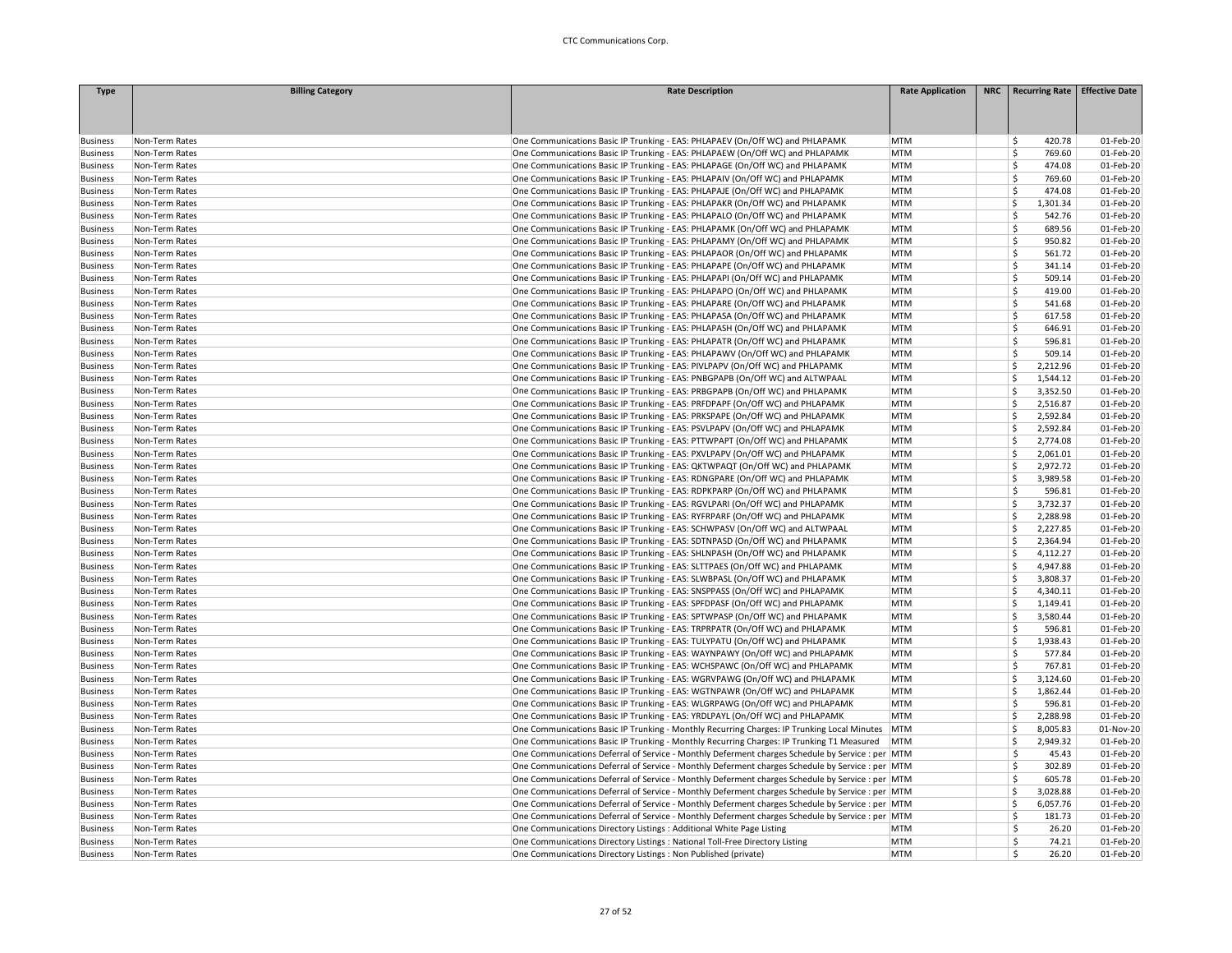| <b>Type</b>                        | <b>Billing Category</b>          | <b>Rate Description</b>                                                                                                                                                                     | <b>Rate Application</b> | NRC   Recurring Rate   Effective Date |                        |
|------------------------------------|----------------------------------|---------------------------------------------------------------------------------------------------------------------------------------------------------------------------------------------|-------------------------|---------------------------------------|------------------------|
|                                    |                                  |                                                                                                                                                                                             |                         |                                       |                        |
|                                    |                                  |                                                                                                                                                                                             |                         |                                       |                        |
|                                    |                                  |                                                                                                                                                                                             |                         |                                       |                        |
| <b>Business</b>                    | Non-Term Rates                   | One Communications Directory Listings : Non-Directory Listed (semi-private)                                                                                                                 | <b>MTM</b>              | 26.20<br>S                            | 01-Feb-20              |
| <b>Business</b>                    | Non-Term Rates                   | One Communications Directory Listings : State Directory Toll-Free Assistance Listing                                                                                                        | <b>MTM</b>              | Š.<br>74.21                           | 01-Feb-20              |
| <b>Business</b>                    | Non-Term Rates                   | One Communications Features - Rates - One Communications Analog Voice Features: Call                                                                                                        | <b>MTM</b>              | Ŝ.<br>77.93                           | 01-Nov-20              |
| <b>Business</b>                    | Non-Term Rates                   | One Communications Features - Rates - One Communications Analog Voice Features: Caller ID                                                                                                   | MTM                     | Š.<br>47.29<br>$\mathsf{\hat{S}}$     | 01-Nov-20              |
| <b>Business</b>                    | Non-Term Rates<br>Non-Term Rates | One Communications Features - Rates - One Communications Analog Voice Features: Direct Line MTM<br>One Communications Features - Rates - One Communications Digital and PRI Voice Features: | MTM                     | 9.73<br>Ś<br>111.21                   | 01-Nov-20<br>01-Nov-20 |
| <b>Business</b>                    |                                  |                                                                                                                                                                                             | <b>MTM</b>              | \$<br>278.32                          | 01-Nov-20              |
| <b>Business</b><br><b>Business</b> | Non-Term Rates<br>Non-Term Rates | One Communications Features - Rates - One Communications Digital and PRI Voice Features:<br>One Communications Features - Rates - One Communications Digital and PRI Voice Features:        | <b>MTM</b>              | \$<br>58.50                           | 01-Nov-20              |
| <b>Business</b>                    | Non-Term Rates                   | One Communications Features - Rates - One Communications Digital and PRI Voice Features:                                                                                                    | <b>MTM</b>              | Ŝ.<br>45.85                           | 01-Nov-20              |
| <b>Business</b>                    | Non-Term Rates                   | One Communications Features - Rates - One Communications Digital and PRI Voice Features:                                                                                                    | <b>MTM</b>              | Ś<br>29.26                            | 01-Nov-20              |
| <b>Business</b>                    | Non-Term Rates                   | One Communications Features - Rates - One Communications Digital and PRI Voice Features:                                                                                                    | <b>MTM</b>              | Ŝ<br>0.60                             | 01-Nov-20              |
| <b>Business</b>                    | Non-Term Rates                   | One Communications Features - Rates - One Communications Digital and PRI Voice Features:                                                                                                    | <b>MTM</b>              | Ś<br>278.32                           | 01-Nov-20              |
| <b>Business</b>                    | Non-Term Rates                   | One Communications Features - Rates - One Communications Digital and PRI Voice Features:                                                                                                    | <b>MTM</b>              | \$<br>278.32                          | 01-Nov-20              |
| <b>Business</b>                    | Non-Term Rates                   | One Communications Toll-Free Service : Toll-Free Number, per number                                                                                                                         | <b>MTM</b>              | \$.<br>34.92                          | 01-Feb-20              |
| <b>Business</b>                    | Non-Term Rates                   | OneSolutions Complete - Rates - Domestic Toll â€" OneSolutions Complete Call Packs*: 1000                                                                                                   | <b>MTM</b>              | Ś<br>140.29                           | 01-Feb-20              |
| <b>Business</b>                    | Non-Term Rates                   | OneSolutions Complete - Rates - Domestic Toll â€" OneSolutions Complete Call Packs*: 10000                                                                                                  | <b>MTM</b>              | Ś<br>1,215.53                         | 01-Feb-20              |
| <b>Business</b>                    | Non-Term Rates                   | OneSolutions Complete - Rates - Domestic Toll â€" OneSolutions Complete Call Packs*: 100000                                                                                                 | <b>MTM</b>              | \$<br>11,220.17                       | 01-Feb-20              |
| <b>Business</b>                    | Non-Term Rates                   | OneSolutions Complete - Rates - Domestic Toll â€" OneSolutions Complete Call Packs*: 15000                                                                                                  | <b>MTM</b>              | Ś<br>1,823.32                         | 01-Feb-20              |
| <b>Business</b>                    | Non-Term Rates                   | OneSolutions Complete - Rates - Domestic Toll â€" OneSolutions Complete Call Packs*: 2500                                                                                                   | <b>MTM</b>              | Ś<br>338.95                           | 01-Feb-20              |
| <b>Business</b>                    | Non-Term Rates                   | OneSolutions Complete - Rates - Domestic Toll â€" OneSolutions Complete Call Packs*: 25000                                                                                                  | <b>MTM</b>              | Ś<br>3,038.80                         | 01-Feb-20              |
| <b>Business</b>                    | Non-Term Rates                   | OneSolutions Complete - Rates - Domestic Toll â€" OneSolutions Complete Call Packs*: 35000                                                                                                  | MTM                     | 4,254.34<br>Ś                         | 01-Feb-20              |
| <b>Business</b>                    | Non-Term Rates                   | OneSolutions Complete - Rates - Domestic Toll â€" OneSolutions Complete Call Packs*: 5000                                                                                                   | <b>MTM</b>              | Ś<br>654.50                           | 01-Feb-20              |
| <b>Business</b>                    | Non-Term Rates                   | OneSolutions Complete - Rates - Domestic Toll â€" OneSolutions Complete Call Packs*: 50000                                                                                                  | <b>MTM</b>              | Ś<br>6,077.60                         | 01-Feb-20              |
| <b>Business</b>                    | Non-Term Rates                   | OneSolutions Complete - Rates - Domestic Toll â€" OneSolutions Complete Call Packs*: 7500                                                                                                   | <b>MTM</b>              | Ś<br>946.68                           | 01-Feb-20              |
| <b>Business</b>                    | Non-Term Rates                   | OneSolutions Complete - Rates - Domestic Toll â€" OneSolutions Complete Call Packs*: 75000                                                                                                  | MTM                     | \$<br>9,116.40                        | 01-Feb-20              |
| <b>Business</b>                    | Non-Term Rates                   | OneSolutions Complete - Rates - Monthly Recurring Charges: OneSolutions Complete 1.5M with   MTM                                                                                            |                         | \$<br>5,301.56                        | 01-Nov-20              |
| <b>Business</b>                    | Non-Term Rates                   | OneSolutions Complete - Rates - Monthly Recurring Charges: OneSolutions Complete 1.5M* -                                                                                                    | <b>MTM</b>              | Ś<br>4,810.65                         | 01-Nov-20              |
| <b>Business</b>                    | Non-Term Rates                   | OneSolutions Complete - Rates - Monthly Recurring Charges: OneSolutions Complete 10.5M                                                                                                      | <b>MTM</b>              | \$.<br>29,158.41                      | 01-Nov-20              |
| <b>Business</b>                    | Non-Term Rates                   | OneSolutions Complete - Rates - Monthly Recurring Charges: OneSolutions Complete 10.5M* -                                                                                                   | MTM                     | \$.<br>27,293.09                      | 01-Nov-20              |
| <b>Business</b>                    | Non-Term Rates                   | OneSolutions Complete - Rates - Monthly Recurring Charges: OneSolutions Complete 12.0M                                                                                                      | <b>MTM</b>              | \$.<br>33,085.47                      | 01-Nov-20              |
| <b>Business</b>                    | Non-Term Rates                   | OneSolutions Complete - Rates - Monthly Recurring Charges: OneSolutions Complete 12.0M* -                                                                                                   | MTM                     | 31,220.14<br>\$.                      | 01-Nov-20              |
| <b>Business</b>                    | Non-Term Rates                   | OneSolutions Complete - Rates - Monthly Recurring Charges: OneSolutions Complete 3.0M with   MTM                                                                                            |                         | Ś<br>9,375.87                         | 01-Nov-20              |
| <b>Business</b>                    | Non-Term Rates                   | OneSolutions Complete - Rates - Monthly Recurring Charges: OneSolutions Complete 3.0M* -                                                                                                    | <b>MTM</b>              | 8,639.52<br>Ś                         | 01-Nov-20              |
| <b>Business</b>                    | Non-Term Rates                   | OneSolutions Complete - Rates - Monthly Recurring Charges: OneSolutions Complete 4.5M with MTM                                                                                              |                         | \$<br>13,548.40                       | 01-Nov-20              |
| <b>Business</b>                    | Non-Term Rates                   | OneSolutions Complete - Rates - Monthly Recurring Charges: OneSolutions Complete 4.5M* -                                                                                                    | <b>MTM</b>              | 12,566.63<br>S.                       | 01-Nov-20              |
| <b>Business</b>                    | Non-Term Rates                   | OneSolutions Complete - Rates - Monthly Recurring Charges: OneSolutions Complete 6.0M with MTM                                                                                              |                         | <sub>S</sub><br>18,653.57             | 01-Nov-20              |
| <b>Business</b>                    | Non-Term Rates                   | OneSolutions Complete - Rates - Monthly Recurring Charges: OneSolutions Complete 6.0M* -                                                                                                    | MTM                     | -Ś<br>16,788.22                       | 01-Nov-20              |
| <b>Business</b>                    | Non-Term Rates                   | OneSolutions Complete - Rates - Monthly Recurring Charges: OneSolutions Complete 7.5M with MTM                                                                                              |                         | Ŝ.<br>22,089.71                       | 01-Nov-20              |
| <b>Business</b>                    | Non-Term Rates                   | OneSolutions Complete - Rates - Monthly Recurring Charges: OneSolutions Complete 7.5M* -                                                                                                    | <b>MTM</b>              | Ŝ.<br>20,224.35                       | 01-Nov-20              |
| <b>Business</b>                    | Non-Term Rates                   | OneSolutions Complete - Rates - Monthly Recurring Charges: OneSolutions Complete 9.0M with MTM                                                                                              |                         | -Ś<br>26,114.97                       | 01-Nov-20              |
| <b>Business</b>                    | Non-Term Rates                   | OneSolutions Complete - Rates - Monthly Recurring Charges: OneSolutions Complete 9.0M* -                                                                                                    | <b>MTM</b>              | -Ś<br>24,249.61                       | 01-Nov-20              |
| <b>Business</b>                    | Non-Term Rates                   | OneSolutions Enhanced - EAS: AMBLPAAM (On/Off WC) and PHLAPAMK (Node/Collo WC)                                                                                                              | <b>MTM</b>              | Ś<br>596.81                           | 01-Feb-20              |
| <b>Business</b>                    | Non-Term Rates                   | OneSolutions Enhanced - EAS: ARMRPAAR (On/Off WC) and PHLAPAMK (Node/Collo WC) Month MTM                                                                                                    |                         | Ś<br>921.49                           | 01-Feb-20              |
| <b>Business</b>                    | Non-Term Rates                   | OneSolutions Enhanced - EAS: AVDLPAAV (On/Off WC) and PHLAPAMK (Node/Collo WC) Month   MTM                                                                                                  |                         | \$<br>2,972.72                        | 01-Feb-20              |
| <b>Business</b>                    | Non-Term Rates                   | OneSolutions Enhanced - EAS: BCHMPABU (On/Off WC) and PHLAPAMK (Node/Collo WC)                                                                                                              | <b>MTM</b>              | Ś<br>2,288.98                         | 01-Feb-20              |
| <b>Business</b>                    | Non-Term Rates                   | OneSolutions Enhanced - EAS: BCYNPABC (On/Off WC) and PHLAPAMK (Node/Collo WC) Month MTM                                                                                                    |                         | Ś<br>509.14                           | 01-Feb-20              |
| <b>Business</b>                    | Non-Term Rates                   | OneSolutions Enhanced - EAS: BMNSPABM (On/Off WC) and PHLAPAMK (Node/Collo WC)                                                                                                              | <b>MTM</b>              | Ś<br>2,972.72                         | 01-Feb-20              |
| <b>Business</b>                    | Non-Term Rates                   | OneSolutions Enhanced - EAS: BRSTPABR (On/Off WC) and PHLAPAMK (Node/Collo WC) Month                                                                                                        | MTM                     | Ś<br>1,710.49                         | 01-Feb-20              |
| <b>Business</b>                    | Non-Term Rates                   | OneSolutions Enhanced - EAS: BRYMPABM (On/Off WC) and PHLAPAMK (Node/Collo WC)                                                                                                              | <b>MTM</b>              | Ś<br>1,149.41                         | 01-Feb-20              |
| <b>Business</b>                    | Non-Term Rates                   | OneSolutions Enhanced - EAS: BTHYPABH (On/Off WC) and PHLAPAMK (Node/Collo WC) Month MTM                                                                                                    |                         | Ś<br>1,301.34                         | 01-Feb-20              |
| <b>Business</b>                    | Non-Term Rates                   | OneSolutions Enhanced - EAS: CGVLPACL (On/Off WC) and PHLAPAMK (Node/Collo WC) Month   MTM                                                                                                  |                         | 2,061.01<br>Ś                         | 01-Feb-20              |
| <b>Business</b>                    | Non-Term Rates                   | OneSolutions Enhanced - EAS: CHESPACA (On/Off WC) and PHLAPAMK (Node/Collo WC) Month MTM                                                                                                    |                         | Ś<br>1,377.34                         | 01-Feb-20              |
| <b>Business</b>                    | Non-Term Rates                   | OneSolutions Enhanced - EAS: CHESPACB (On/Off WC) and PHLAPAMK (Node/Collo WC) Month   MTM                                                                                                  |                         | Ś<br>1,529.23                         | 01-Feb-20              |
| <b>Business</b>                    | Non-Term Rates                   | OneSolutions Enhanced - EAS: CHTTPACT (On/Off WC) and PHLAPAMK (Node/Collo WC) Month   MTM                                                                                                  |                         | \$<br>608.48                          | 01-Feb-20              |
| <b>Business</b>                    | Non-Term Rates                   | OneSolutions Enhanced - EAS: CHVLPACH (On/Off WC) and PHLAPAMK (Node/Collo WC) Month MTM                                                                                                    |                         | Ś<br>596.81                           | 01-Feb-20              |
| <b>Business</b>                    | Non-Term Rates                   | OneSolutions Enhanced - EAS: CNPNPACE (On/Off WC) and PHLAPAMK (Node/Collo WC) Month MTM                                                                                                    |                         | Ś<br>1,833.11                         | 01-Feb-20              |
| <b>Business</b>                    | Non-Term Rates                   | OneSolutions Enhanced - EAS: CNSHPACN (On/Off WC) and PHLAPAMK (Node/Collo WC) Month MTM                                                                                                    |                         | Ś<br>596.81                           | 01-Feb-20              |
| <b>Business</b>                    | Non-Term Rates                   | OneSolutions Enhanced - EAS: CRVVPACA (On/Off WC) and PHLAPAMK (Node/Collo WC) Month MTM                                                                                                    |                         | Ś<br>2,744.76                         | 01-Feb-20              |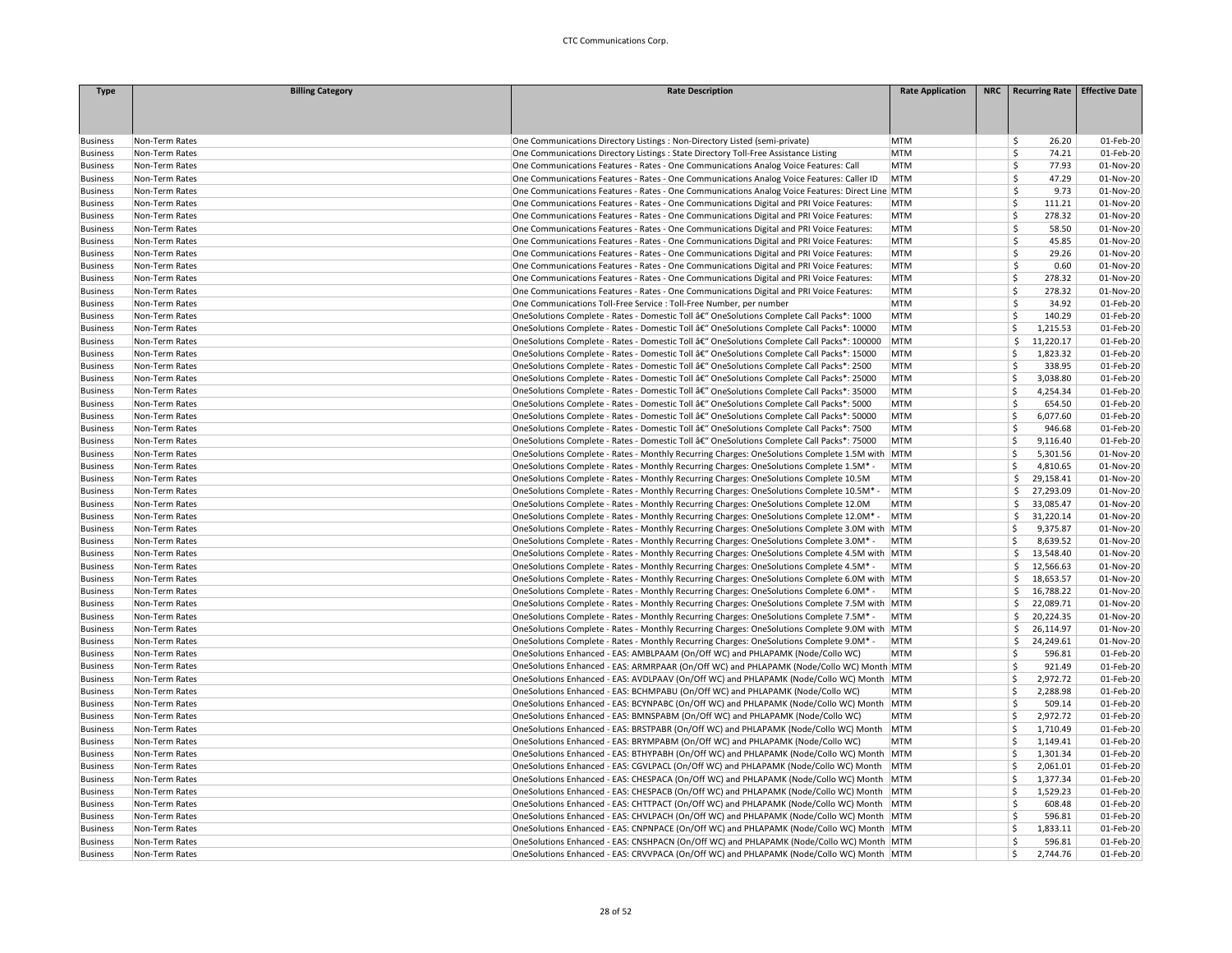| <b>Type</b>     | <b>Billing Category</b> | <b>Rate Description</b>                                                                    | <b>Rate Application</b> | NRC   Recurring Rate   Effective Date |           |
|-----------------|-------------------------|--------------------------------------------------------------------------------------------|-------------------------|---------------------------------------|-----------|
|                 |                         |                                                                                            |                         |                                       |           |
|                 |                         |                                                                                            |                         |                                       |           |
|                 |                         |                                                                                            |                         |                                       |           |
| <b>Business</b> | Non-Term Rates          | OneSolutions Enhanced - EAS: CSSPPACS (On/Off WC) and PHLAPAMK (Node/Collo WC) Month   MTM |                         | 2,364.94<br>\$                        | 01-Feb-20 |
| <b>Business</b> | Non-Term Rates          | OneSolutions Enhanced - EAS: CTVLPACV (On/Off WC) and PHLAPAMK (Node/Collo WC) Month       | MTM                     | Ś<br>3,048.62                         | 01-Feb-20 |
| <b>Business</b> | Non-Term Rates          | OneSolutions Enhanced - EAS: DWTWPADT (On/Off WC) and PHLAPAMK (Node/Collo WC)             | <b>MTM</b>              | Ś<br>2,516.87                         | 01-Feb-20 |
| <b>Business</b> | Non-Term Rates          | OneSolutions Enhanced - EAS: DYTWPADB (On/Off WC) and PHLAPAMK (Node/Collo WC) Month MTM   |                         | Ś<br>2,166.34                         | 01-Feb-20 |
| <b>Business</b> | Non-Term Rates          | OneSolutions Enhanced - EAS: EAGLPAEG (On/Off WC) and PHLAPAMK (Node/Collo WC) Month MTM   |                         | Ś<br>2,592.84                         | 01-Feb-20 |
| <b>Business</b> | Non-Term Rates          | OneSolutions Enhanced - EAS: EDTNPAED (On/Off WC) and PHLAPAMK (Node/Collo WC) Month   MTM |                         | \$<br>596.81                          | 01-Feb-20 |
| <b>Business</b> | Non-Term Rates          | OneSolutions Enhanced - EAS: EXTNPAEX (On/Off WC) and PHLAPAMK (Node/Collo WC) Month   MTM |                         | Ś<br>2,318.28                         | 01-Feb-20 |
| <b>Business</b> | Non-Term Rates          | OneSolutions Enhanced - EAS: FLWDPAFL (On/Off WC) and PHLAPAMK (Node/Collo WC) Month   MTM |                         | \$<br>4,112.27                        | 01-Feb-20 |
| <b>Business</b> | Non-Term Rates          | OneSolutions Enhanced - EAS: FTWSPAFW (On/Off WC) and PHLAPAMK (Node/Collo WC) Month MTM   |                         | Ś<br>1,301.34                         | 01-Feb-20 |
| <b>Business</b> | Non-Term Rates          | OneSolutions Enhanced - EAS: GLLDPAGN (On/Off WC) and PHLAPAMK (Node/Collo WC) Month MTM   |                         | Ś<br>997.45                           | 01-Feb-20 |
| <b>Business</b> | Non-Term Rates          | OneSolutions Enhanced - EAS: GLNMPAGL (On/Off WC) and PHLAPAMK (Node/Collo WC) Month MTM   |                         | Ś<br>2,972.72                         | 01-Feb-20 |
| <b>Business</b> | Non-Term Rates          | OneSolutions Enhanced - EAS: GRLAPAGL (On/Off WC) and ALTWPAAL (Node/Collo WC) Month MTM   |                         | Ś<br>1,847.98                         | 01-Feb-20 |
| <b>Business</b> | Non-Term Rates          | OneSolutions Enhanced - EAS: HMBGPAHB (On/Off WC) and PHLAPAMK (Node/Collo WC)             | <b>MTM</b>              | 4,947.88<br>Ś                         | 01-Feb-20 |
| <b>Business</b> | Non-Term Rates          | OneSolutions Enhanced - EAS: HRLVPAHV (On/Off WC) and PHLAPAMK (Node/Collo WC) Month   MTM |                         | Ś<br>2,288.98                         | 01-Feb-20 |
| <b>Business</b> | Non-Term Rates          | OneSolutions Enhanced - EAS: HTBOPAHB (On/Off WC) and PHLAPAMK (Node/Collo WC) Month   MTM |                         | Ś<br>596.81                           | 01-Feb-20 |
| <b>Business</b> | Non-Term Rates          | OneSolutions Enhanced - EAS: HYBKPAHB (On/Off WC) and PHLAPAMK (Node/Collo WC) Month MTM   |                         | Ś<br>3,428.48                         | 01-Feb-20 |
| <b>Business</b> | Non-Term Rates          | OneSolutions Enhanced - EAS: JENKPAJK (On/Off WC) and PHLAPAMK (Node/Collo WC) Month       | <b>MTM</b>              | Ś<br>596.81                           | 01-Feb-20 |
| <b>Business</b> | Non-Term Rates          | OneSolutions Enhanced - EAS: KGPRPAKP (On/Off WC) and PHLAPAMK (Node/Collo WC) Month MTM   |                         | Ś<br>577.84                           | 01-Feb-20 |
| <b>Business</b> | Non-Term Rates          | OneSolutions Enhanced - EAS: KMVLPAKV (On/Off WC) and PHLAPAMK (Node/Collo WC) Month   MTM |                         | Ś<br>3,276.55                         | 01-Feb-20 |
| <b>Business</b> | Non-Term Rates          | OneSolutions Enhanced - EAS: KNSQPAKS (On/Off WC) and PHLAPAMK (Node/Collo WC) Month MTM   |                         | Ś<br>2,668.81                         | 01-Feb-20 |
| <b>Business</b> | Non-Term Rates          | OneSolutions Enhanced - EAS: KRLNPAKL (On/Off WC) and PHLAPAMK (Node/Collo WC) Month   MTM |                         | 608.48<br>\$                          | 01-Feb-20 |
| <b>Business</b> | Non-Term Rates          | OneSolutions Enhanced - EAS: KZTNPAKZ (On/Off WC) and ALTWPAAL (Node/Collo WC) Month       | MTM                     | Ś<br>1,696.01                         | 01-Feb-20 |
| <b>Business</b> | Non-Term Rates          | OneSolutions Enhanced - EAS: LANGPALA (On/Off WC) and PHLAPAMK (Node/Collo WC) Month MTM   |                         | Ś<br>655.21                           | 01-Feb-20 |
| <b>Business</b> | Non-Term Rates          | OneSolutions Enhanced - EAS: LARCPALM (On/Off WC) and PHLAPAMK (Node/Collo WC) Month MTM   |                         | Ś<br>1,301.34                         | 01-Feb-20 |
| <b>Business</b> | Non-Term Rates          | OneSolutions Enhanced - EAS: LDNBPALB (On/Off WC) and PHLAPAMK (Node/Collo WC) Month MTM   |                         | Ś<br>2,972.72                         | 01-Feb-20 |
| <b>Business</b> | Non-Term Rates          | OneSolutions Enhanced - EAS: LNDLPALD (On/Off WC) and PHLAPAMK (Node/Collo WC) Month MTM   |                         | \$<br>653.82                          | 01-Feb-20 |
| <b>Business</b> | Non-Term Rates          | OneSolutions Enhanced - EAS: LNLXPALN (On/Off WC) and PHLAPAMK (Node/Collo WC) Month       | MTM                     | Ś<br>2,137.01                         | 01-Feb-20 |
| <b>Business</b> | Non-Term Rates          | OneSolutions Enhanced - EAS: LNSDPALD (On/Off WC) and PHLAPAMK (Node/Collo WC) Month MTM   |                         | Ś<br>845.51                           | 01-Feb-20 |
| <b>Business</b> | Non-Term Rates          | OneSolutions Enhanced - EAS: LRDLPALB (On/Off WC) and PHLAPAMK (Node/Collo WC) Month       | MTM                     | Ś<br>4,188.20                         | 01-Feb-20 |
| <b>Business</b> | Non-Term Rates          | OneSolutions Enhanced - EAS: MEDIPAME (On/Off WC) and PHLAPAMK (Node/Collo WC) Month MTM   |                         | \$<br>595.33                          | 01-Feb-20 |
| <b>Business</b> | Non-Term Rates          | OneSolutions Enhanced - EAS: MNDNPAMH (On/Off WC) and PHLAPAMK (Node/Collo WC)             | <b>MTM</b>              | Ś<br>2,364.94                         | 01-Feb-20 |
| <b>Business</b> | Non-Term Rates          | OneSolutions Enhanced - EAS: MRSLPAMV (On/Off WC) and PHLAPAMK (Node/Collo WC)             | <b>MTM</b>              | Ś<br>2,364.94                         | 01-Feb-20 |
| <b>Business</b> | Non-Term Rates          | OneSolutions Enhanced - EAS: NATNPANR (On/Off WC) and PHLAPAMK (Node/Collo WC) Month MTM   |                         | Ś<br>4,416.12                         | 01-Feb-20 |
| <b>Business</b> | Non-Term Rates          | OneSolutions Enhanced - EAS: NRTWPANR (On/Off WC) and PHLAPAMK (Node/Collo WC)             | <b>MTM</b>              | Ś<br>596.81                           | 01-Feb-20 |
| <b>Business</b> | Non-Term Rates          | OneSolutions Enhanced - EAS: NWHPPANH (On/Off WC) and PHLAPAMK (Node/Collo WC)             | <b>MTM</b>              | Ś<br>2,668.81                         | 01-Feb-20 |
| <b>Business</b> | Non-Term Rates          | OneSolutions Enhanced - EAS: NWLSPANW (On/Off WC) and PHLAPAMK (Node/Collo WC)             | <b>MTM</b>              | Ś<br>1,757.20                         | 01-Feb-20 |
| <b>Business</b> | Non-Term Rates          | OneSolutions Enhanced - EAS: NWTWPANW (On/Off WC) and PHLAPAMK (Node/Collo WC)             | <b>MTM</b>              | \$<br>2,061.01                        | 01-Feb-20 |
| <b>Business</b> | Non-Term Rates          | OneSolutions Enhanced - EAS: OXFRPAOX (On/Off WC) and PHLAPAMK (Node/Collo WC) Month MTM   |                         | 3,808.37<br>Ś                         | 01-Feb-20 |
| <b>Business</b> | Non-Term Rates          | OneSolutions Enhanced - EAS: PAOLPAPA (On/Off WC) and PHLAPAMK (Node/Collo WC) Month MTM   |                         | Ś<br>577.84                           | 01-Feb-20 |
| <b>Business</b> | Non-Term Rates          | OneSolutions Enhanced - EAS: PGTWPAPT (On/Off WC) and PHLAPAMK (Node/Collo WC) Month MTM   |                         | 2,668.81<br>Ś                         | 01-Feb-20 |
| <b>Business</b> | Non-Term Rates          | OneSolutions Enhanced - EAS: PHLAPABA (On/Off WC) and PHLAPAMK (Node/Collo WC) Month MTM   |                         | Ś<br>570.96                           | 01-Feb-20 |
| <b>Business</b> | Non-Term Rates          | OneSolutions Enhanced - EAS: PHLAPACH (On/Off WC) and PHLAPAMK (Node/Collo WC) Month MTM   |                         | \$<br>950.82                          | 01-Feb-20 |
| <b>Business</b> | Non-Term Rates          | OneSolutions Enhanced - EAS: PHLAPADB (On/Off WC) and PHLAPAMK (Node/Collo WC) Month MTM   |                         | Ś<br>646.91                           | 01-Feb-20 |
| <b>Business</b> | Non-Term Rates          | OneSolutions Enhanced - EAS: PHLAPADE (On/Off WC) and PHLAPAMK (Node/Collo WC) Month MTM   |                         | Ś<br>341.14                           | 01-Feb-20 |
| <b>Business</b> | Non-Term Rates          | OneSolutions Enhanced - EAS: PHLAPAEV (On/Off WC) and PHLAPAMK (Node/Collo WC) Month MTM   |                         | Ś<br>420.78                           | 01-Feb-20 |
| <b>Business</b> | Non-Term Rates          | OneSolutions Enhanced - EAS: PHLAPAEW (On/Off WC) and PHLAPAMK (Node/Collo WC) Month   MTM |                         | Ś<br>769.60                           | 01-Feb-20 |
| <b>Business</b> | Non-Term Rates          | OneSolutions Enhanced - EAS: PHLAPAGE (On/Off WC) and PHLAPAMK (Node/Collo WC) Month   MTM |                         | \$<br>474.08                          | 01-Feb-20 |
| <b>Business</b> | Non-Term Rates          | OneSolutions Enhanced - EAS: PHLAPAIV (On/Off WC) and PHLAPAMK (Node/Collo WC) Month       | MTM                     | Ś<br>769.60                           | 01-Feb-20 |
| <b>Business</b> | Non-Term Rates          | OneSolutions Enhanced - EAS: PHLAPAJE (On/Off WC) and PHLAPAMK (Node/Collo WC) Month MTM   |                         | Ś<br>474.08                           | 01-Feb-20 |
| <b>Business</b> | Non-Term Rates          | OneSolutions Enhanced - EAS: PHLAPAKR (On/Off WC) and PHLAPAMK (Node/Collo WC) Month MTM   |                         | Ś<br>1,301.34                         | 01-Feb-20 |
| <b>Business</b> | Non-Term Rates          | OneSolutions Enhanced - EAS: PHLAPALO (On/Off WC) and PHLAPAMK (Node/Collo WC) Month MTM   |                         | Ś<br>542.76                           | 01-Feb-20 |
| <b>Business</b> | Non-Term Rates          | OneSolutions Enhanced - EAS: PHLAPAMK (On/Off WC) and PHLAPAMK (Node/Collo WC) Month MTM   |                         | Ś<br>689.56                           | 01-Feb-20 |
| <b>Business</b> | Non-Term Rates          | OneSolutions Enhanced - EAS: PHLAPAMY (On/Off WC) and PHLAPAMK (Node/Collo WC) Month   MTM |                         | \$<br>950.82                          | 01-Feb-20 |
| <b>Business</b> | Non-Term Rates          | OneSolutions Enhanced - EAS: PHLAPAOR (On/Off WC) and PHLAPAMK (Node/Collo WC) Month   MTM |                         | \$<br>561.72                          | 01-Feb-20 |
| <b>Business</b> | Non-Term Rates          | OneSolutions Enhanced - EAS: PHLAPAPE (On/Off WC) and PHLAPAMK (Node/Collo WC) Month   MTM |                         | Ś<br>341.14                           | 01-Feb-20 |
| <b>Business</b> | Non-Term Rates          | OneSolutions Enhanced - EAS: PHLAPAPI (On/Off WC) and PHLAPAMK (Node/Collo WC) Month       | <b>MTM</b>              | Ś<br>509.14                           | 01-Feb-20 |
| <b>Business</b> | Non-Term Rates          | OneSolutions Enhanced - EAS: PHLAPAPO (On/Off WC) and PHLAPAMK (Node/Collo WC) Month MTM   |                         | Ś<br>419.00                           | 01-Feb-20 |
| <b>Business</b> | Non-Term Rates          | OneSolutions Enhanced - EAS: PHLAPARE (On/Off WC) and PHLAPAMK (Node/Collo WC) Month MTM   |                         | Ś<br>541.68                           | 01-Feb-20 |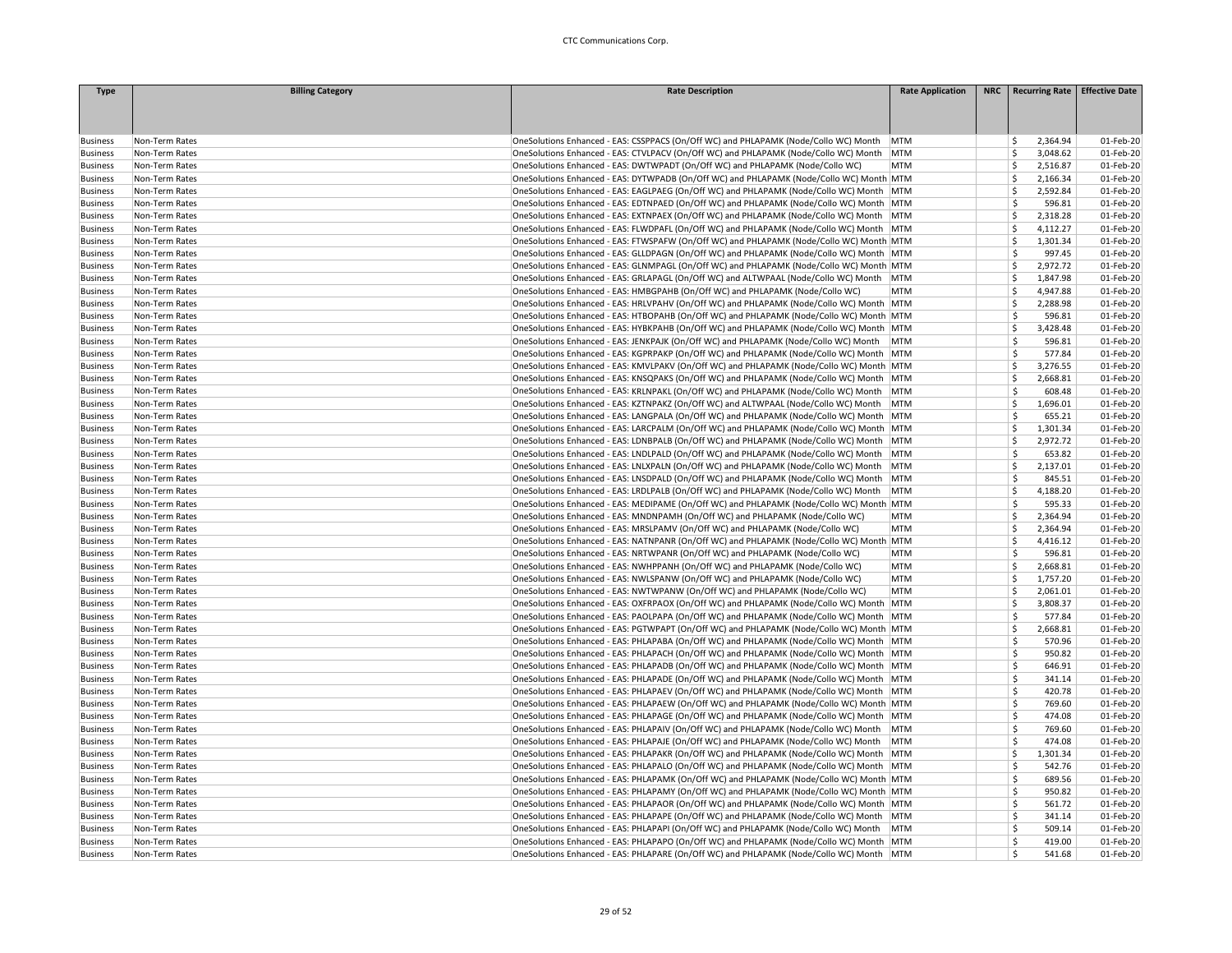| <b>Type</b>     | <b>Billing Category</b>                                    | <b>Rate Description</b>                                                                            | <b>Rate Application</b> | NRC   Recurring Rate   Effective Date |           |
|-----------------|------------------------------------------------------------|----------------------------------------------------------------------------------------------------|-------------------------|---------------------------------------|-----------|
|                 |                                                            |                                                                                                    |                         |                                       |           |
|                 |                                                            |                                                                                                    |                         |                                       |           |
|                 |                                                            |                                                                                                    |                         |                                       |           |
| <b>Business</b> | Non-Term Rates                                             | OneSolutions Enhanced - EAS: PHLAPASA (On/Off WC) and PHLAPAMK (Node/Collo WC) Month MTM           |                         | Ś.<br>617.58                          | 01-Feb-20 |
| <b>Business</b> | Non-Term Rates                                             | OneSolutions Enhanced - EAS: PHLAPASH (On/Off WC) and PHLAPAMK (Node/Collo WC) Month MTM           |                         | Ś.<br>646.91                          | 01-Feb-20 |
| <b>Business</b> | Non-Term Rates                                             | OneSolutions Enhanced - EAS: PHLAPATR (On/Off WC) and PHLAPAMK (Node/Collo WC) Month   MTM         |                         | Š.<br>596.81                          | 01-Feb-20 |
| <b>Business</b> | Non-Term Rates                                             | OneSolutions Enhanced - EAS: PHLAPAWV (On/Off WC) and PHLAPAMK (Node/Collo WC) Month MTM           |                         | \$<br>509.14                          | 01-Feb-20 |
| <b>Business</b> | Non-Term Rates                                             | OneSolutions Enhanced - EAS: PIVLPAPV (On/Off WC) and PHLAPAMK (Node/Collo WC) Month               | <b>MTM</b>              | Ś<br>2,212.96                         | 01-Feb-20 |
| <b>Business</b> | Non-Term Rates                                             | OneSolutions Enhanced - EAS: PNBGPAPB (On/Off WC) and ALTWPAAL (Node/Collo WC) Month MTM           |                         | Ś<br>1,544.12                         | 01-Feb-20 |
| <b>Business</b> | Non-Term Rates                                             | OneSolutions Enhanced - EAS: PRBGPAPB (On/Off WC) and PHLAPAMK (Node/Collo WC) Month MTM           |                         | 3,352.50<br>Ś                         | 01-Feb-20 |
| <b>Business</b> | Non-Term Rates                                             | OneSolutions Enhanced - EAS: PRFDPAPF (On/Off WC) and PHLAPAMK (Node/Collo WC) Month MTM           |                         | Ś<br>2,516.87                         | 01-Feb-20 |
| <b>Business</b> | Non-Term Rates                                             | OneSolutions Enhanced - EAS: PRKSPAPE (On/Off WC) and PHLAPAMK (Node/Collo WC) Month               | MTM                     | Ś<br>2,592.84                         | 01-Feb-20 |
| <b>Business</b> | Non-Term Rates                                             | OneSolutions Enhanced - EAS: PSVLPAPV (On/Off WC) and PHLAPAMK (Node/Collo WC) Month   MTM         |                         | Ś<br>1,544.12                         | 01-Feb-20 |
| <b>Business</b> | Non-Term Rates                                             | OneSolutions Enhanced - EAS: PTTWPAPT (On/Off WC) and PHLAPAMK (Node/Collo WC) Month   MTM         |                         | \$<br>2,774.08                        | 01-Feb-20 |
| <b>Business</b> | Non-Term Rates                                             | OneSolutions Enhanced - EAS: PXVLPAPV (On/Off WC) and PHLAPAMK (Node/Collo WC) Month MTM           |                         | Ś<br>2,061.01                         | 01-Feb-20 |
| <b>Business</b> | Non-Term Rates                                             | OneSolutions Enhanced - EAS: QKTWPAQT (On/Off WC) and PHLAPAMK (Node/Collo WC)                     | <b>MTM</b>              | Ś<br>2,972.72                         | 01-Feb-20 |
| <b>Business</b> | Non-Term Rates                                             | OneSolutions Enhanced - EAS: RDNGPARE (On/Off WC) and PHLAPAMK (Node/Collo WC) Month MTM           |                         | Ś<br>3,989.58                         | 01-Feb-20 |
| <b>Business</b> | Non-Term Rates                                             | OneSolutions Enhanced - EAS: RDPKPARP (On/Off WC) and PHLAPAMK (Node/Collo WC) Month MTM           |                         | Ś<br>596.81                           | 01-Feb-20 |
| <b>Business</b> | Non-Term Rates                                             | OneSolutions Enhanced - EAS: RGVLPARI (On/Off WC) and PHLAPAMK (Node/Collo WC) Month   MTM         |                         | Ś<br>3,732.37                         | 01-Feb-20 |
| <b>Business</b> | Non-Term Rates                                             | OneSolutions Enhanced - EAS: RYFRPARF (On/Off WC) and PHLAPAMK (Node/Collo WC) Month               | MTM                     | Ś<br>2,288.98                         | 01-Feb-20 |
| <b>Business</b> | Non-Term Rates                                             | OneSolutions Enhanced - EAS: SCHWPASV (On/Off WC) and ALTWPAAL (Node/Collo WC) Month MTM           |                         | Ś<br>2,227.85                         | 01-Feb-20 |
| <b>Business</b> | Non-Term Rates                                             | OneSolutions Enhanced - EAS: SDTNPASD (On/Off WC) and PHLAPAMK (Node/Collo WC) Month MTM           |                         | Ś<br>2,364.94                         | 01-Feb-20 |
| <b>Business</b> | Non-Term Rates                                             | OneSolutions Enhanced - EAS: SHLNPASH (On/Off WC) and PHLAPAMK (Node/Collo WC) Month   MTM         |                         | Ś<br>4,112.27                         | 01-Feb-20 |
| <b>Business</b> | Non-Term Rates                                             | OneSolutions Enhanced - EAS: SLWBPASL (On/Off WC) and PHLAPAMK (Node/Collo WC) Month   MTM         |                         | \$<br>3,808.37                        | 01-Feb-20 |
| <b>Business</b> | Non-Term Rates                                             | OneSolutions Enhanced - EAS: SNSPPASS (On/Off WC) and PHLAPAMK (Node/Collo WC) Month               | MTM                     | Ś<br>4,340.11                         | 01-Feb-20 |
| <b>Business</b> | Non-Term Rates                                             | OneSolutions Enhanced - EAS: SPFDPASF (On/Off WC) and PHLAPAMK (Node/Collo WC) Month               | <b>MTM</b>              | Ś<br>1,149.41                         | 01-Feb-20 |
| <b>Business</b> | Non-Term Rates                                             | OneSolutions Enhanced - EAS: SPTWPASP (On/Off WC) and PHLAPAMK (Node/Collo WC) Month MTM           |                         | Ś<br>3,580.44                         | 01-Feb-20 |
| <b>Business</b> | Non-Term Rates                                             | OneSolutions Enhanced - EAS: TRPRPATR (On/Off WC) and PHLAPAMK (Node/Collo WC) Month MTM           |                         | Ś<br>596.81                           | 01-Feb-20 |
| <b>Business</b> | Non-Term Rates                                             | OneSolutions Enhanced - EAS: TULYPATU (On/Off WC) and PHLAPAMK (Node/Collo WC) Month MTM           |                         | Ś<br>1,938.43                         | 01-Feb-20 |
| <b>Business</b> | Non-Term Rates                                             | OneSolutions Enhanced - EAS: WAYNPAWY (On/Off WC) and PHLAPAMK (Node/Collo WC)                     | <b>MTM</b>              | Ś<br>577.84                           | 01-Feb-20 |
| <b>Business</b> | Non-Term Rates                                             | OneSolutions Enhanced - EAS: WCHSPAWC (On/Off WC) and PHLAPAMK (Node/Collo WC)                     | <b>MTM</b>              | Ś<br>767.81                           | 01-Feb-20 |
| <b>Business</b> | Non-Term Rates                                             | OneSolutions Enhanced - EAS: WGRVPAWG (On/Off WC) and PHLAPAMK (Node/Collo WC)                     | <b>MTM</b>              | Ś<br>3,124.60                         | 01-Feb-20 |
| <b>Business</b> | Non-Term Rates                                             | OneSolutions Enhanced - EAS: WGTNPAWR (On/Off WC) and PHLAPAMK (Node/Collo WC)                     | <b>MTM</b>              | Ś<br>1,862.44                         | 01-Feb-20 |
| <b>Business</b> | Non-Term Rates                                             | OneSolutions Enhanced - EAS: WLGRPAWG (On/Off WC) and PHLAPAMK (Node/Collo WC)                     | <b>MTM</b>              | Ś<br>596.81                           | 01-Feb-20 |
| <b>Business</b> | Non-Term Rates                                             | OneSolutions Enhanced - EAS: YRDLPAYL (On/Off WC) and PHLAPAMK (Node/Collo WC) Month               | MTM                     | Ś<br>2,288.98                         | 01-Feb-20 |
| <b>Business</b> | Non-Term Rates                                             | OneSolutions Enhanced - Rates -Basic Monthly Recurring Charges: OneSolutions Enhanced â€"          | MTM                     | Ś<br>4,540.73                         | 01-Nov-20 |
| <b>Business</b> | Non-Term Rates                                             | OneSolutions Enhanced - Rates -Basic Monthly Recurring Charges: OneSolutions Enhanced Add          | MTM                     | Ś<br>204.58                           | 01-Nov-20 |
| <b>Business</b> | Non-Term Rates                                             | OneSolutions Essential - Rates - Basic Monthly Recurring Charges: OneSolutions Essential 1.5Mb MTM |                         | Ś<br>997.99                           | 01-Nov-20 |
| <b>Business</b> | Non-Term Rates                                             | OneSolutions Essential - Rates - Basic Monthly Recurring Charges: OneSolutions Essential 3Mb       | MTM                     | Š.<br>23.38                           | 01-Feb-20 |
| <b>Business</b> | Non-Term Rates                                             | OneSolutions Essential - Rates - Basic Monthly Recurring Charges: OneSolutions Essential 7Mb       | MTM                     | Ś<br>187.00                           | 01-Feb-20 |
| <b>Business</b> | Non-Term Rates                                             | OneSolutions Essential - Rates - Basic Monthly Recurring Charges: OneSolutions Essential Add       | MTM                     | Ś<br>220.89                           | 01-Nov-20 |
| <b>Business</b> | Non-Term Rates                                             | Optional Features: Blind Transfer Recall                                                           | <b>MTM</b>              | \$.<br>10.12                          | 01-Nov-20 |
| <b>Business</b> | Non-Term Rates                                             | Optional Features: Business Set Music in Hold per set                                              | <b>MTM</b>              | Ś<br>379.17                           | 01-Nov-20 |
| <b>Business</b> | Non-Term Rates                                             | Optional Features: Code Calling Interface Circuit, each                                            | <b>MTM</b>              | Ś.<br>146.46                          | 01-Nov-20 |
| <b>Business</b> | Non-Term Rates                                             | Optional Features: Dial Dictation Interface Circuit, each                                          | <b>MTM</b>              | Ś<br>111.21                           | 01-Nov-20 |
| <b>Business</b> | Non-Term Rates                                             | Optional Features: Direct Inward System Access                                                     | <b>MTM</b>              | \$<br>10.12                           | 01-Nov-20 |
| <b>Business</b> | Non-Term Rates                                             | Optional Features: Direct Inward System Access - Optional Third Dial Tone                          | <b>MTM</b>              | \$.<br>65.59                          | 01-Nov-20 |
| <b>Business</b> | Non-Term Rates                                             | Optional Features: International Direct Distance Dialing via Automatic Route Selection             | <b>MTM</b>              | \$.<br>10.12                          | 01-Nov-20 |
| <b>Business</b> | Non-Term Rates                                             | Optional Features: Loudspeaker Paging Interface Circuit, each                                      | <b>MTM</b>              | Ś<br>146.46                           | 01-Nov-20 |
| <b>Business</b> | Non-Term Rates                                             | Optional Features: Music on Hold                                                                   | <b>MTM</b>              | Ś<br>126.23                           | 01-Nov-20 |
| <b>Business</b> | Non-Term Rates                                             | Optional Features: Night Service, Alerting Device                                                  | <b>MTM</b>              | Ŝ<br>4.94                             | 01-Nov-20 |
| <b>Business</b> | Non-Term Rates                                             | Optional Features: Radio Paging Interface Circuit, each                                            | <b>MTM</b>              | Ś<br>146.46                           | 01-Nov-20 |
| <b>Business</b> | Non-Term Rates                                             | Remote Call Forwarding: Per Arrangement (per path)                                                 | <b>MTM</b>              | \$<br>49.97                           | 01-Feb-20 |
| <b>Business</b> | One Communications Basic IP Trunking - Domestic Toll Usage | IP Trunking Domestic Toll-Free Usage, per minute rate                                              | Per Minute              | Ŝ.<br>0.04                            | 01-Apr-13 |
| <b>Business</b> | One Communications Basic IP Trunking - Domestic Toll Usage | IP Trunking Domestic Usage, per minute rate                                                        | Per Minute              | \$<br>0.04                            | 01-Apr-13 |
| <b>Business</b> | One Communications Basic IP Trunking - EAS                 | ALTWPAAL (On/Off WC) and ALTWPAAL (Node/Collo WC) 1 Year Term                                      | 1 Year Term             | Ŝ<br>$\overline{\phantom{a}}$         | 01-Apr-13 |
| <b>Business</b> | One Communications Basic IP Trunking - EAS                 | ALTWPAAL (On/Off WC) and ALTWPAAL (Node/Collo WC) 2 Year Term                                      | 2 Year Term             | Ś<br>$\mathcal{L}$                    | 01-Apr-13 |
| <b>Business</b> | One Communications Basic IP Trunking - EAS                 | ALTWPAAL (On/Off WC) and ALTWPAAL (Node/Collo WC) 3 Year Term                                      | 3 Year Term             | Ś<br>$\sim$                           | 01-Apr-13 |
| <b>Business</b> | One Communications Basic IP Trunking - EAS                 | ALTWPAAL (On/Off WC) and ALTWPAAL (Node/Collo WC) Month to Month Term                              | <b>MTM</b>              | Ŝ                                     | 01-Feb-14 |
| <b>Business</b> | One Communications Basic IP Trunking - EAS                 | ALTWPAMT (On/Off WC) and ALTWPAAL (Node/Collo WC) 1 Year Term                                      | 1 Year Term             | Ś<br>260.69                           | 01-Feb-20 |
| <b>Business</b> | One Communications Basic IP Trunking - EAS                 | ALTWPAMT (On/Off WC) and ALTWPAAL (Node/Collo WC) 2 Year Term                                      | 2 Year Term             | Ś<br>260.69                           | 01-Feb-20 |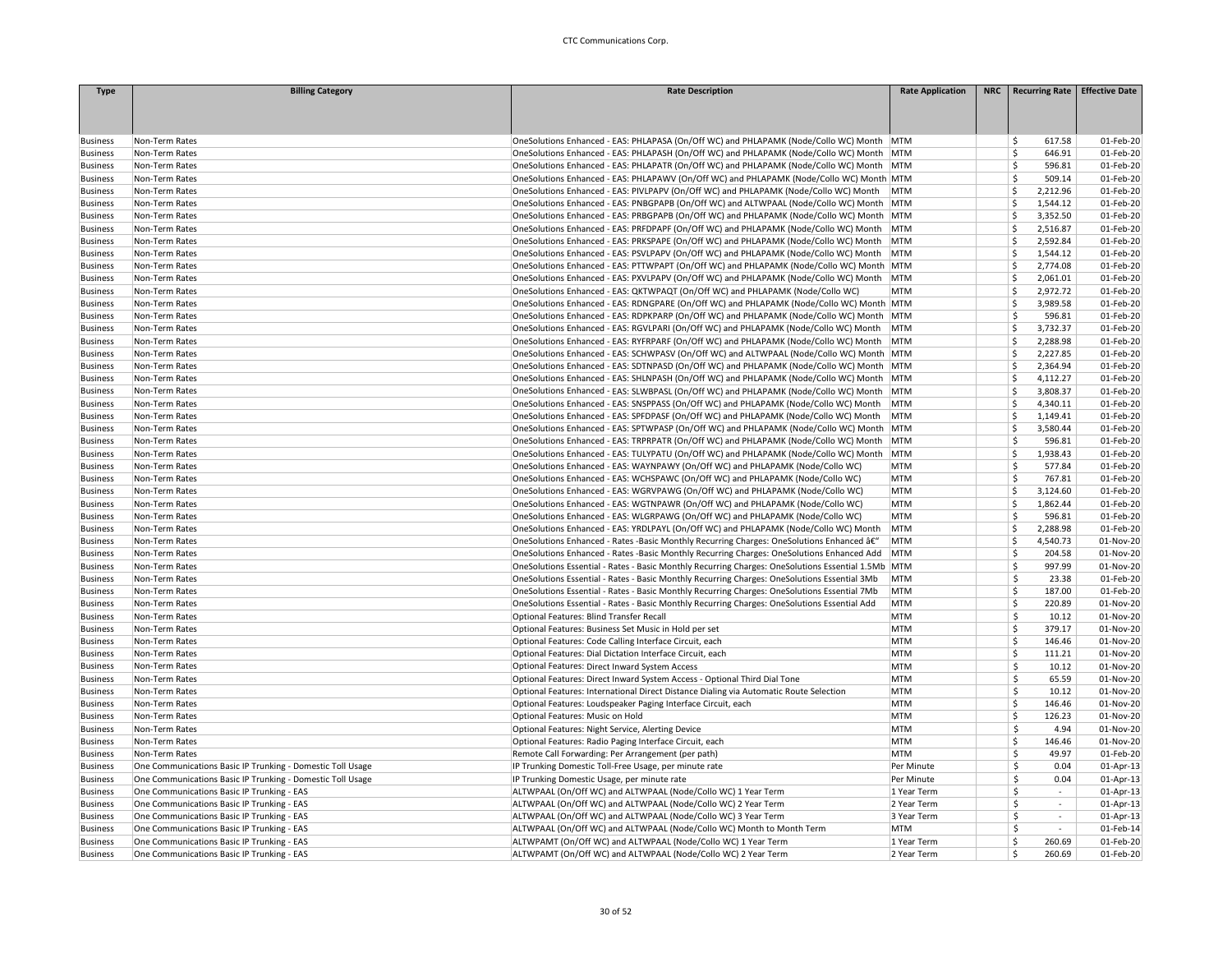| 260.69<br>01-Feb-20<br>One Communications Basic IP Trunking - EAS<br>ALTWPAMT (On/Off WC) and ALTWPAAL (Node/Collo WC) 3 Year Term<br>3 Year Term<br>\$.<br><b>Business</b><br>One Communications Basic IP Trunking - EAS<br>ALTWPAMT (On/Off WC) and ALTWPAAL (Node/Collo WC) Month to Month Term<br>MTM<br>Ŝ<br>341.06<br>01-Feb-20<br><b>Business</b><br><b>Business</b><br>One Communications Basic IP Trunking - EAS<br>AMBLPAAM (On/Off WC) and PHLAPAMK (Node/Collo WC) 1 Year Term<br>1 Year Term<br>Ŝ<br>304.07<br>01-Feb-20<br>One Communications Basic IP Trunking - EAS<br>AMBLPAAM (On/Off WC) and PHLAPAMK (Node/Collo WC) 2 Year Term<br>2 Year Term<br>Ŝ<br>304.07<br>01-Feb-20<br><b>Business</b><br>\$<br><b>Business</b><br>One Communications Basic IP Trunking - EAS<br>AMBLPAAM (On/Off WC) and PHLAPAMK (Node/Collo WC) 3 Year Term<br>3 Year Term<br>304.07<br>01-Feb-20<br>Ś<br>One Communications Basic IP Trunking - EAS<br>AMBLPAAM (On/Off WC) and PHLAPAMK (Node/Collo WC) Month to Month Term<br><b>MTM</b><br>397.88<br>01-Feb-20<br><b>Business</b><br>$\mathsf{\hat{S}}$<br>One Communications Basic IP Trunking - EAS<br>ARMRPAAR (On/Off WC) and PHLAPAMK (Node/Collo WC) 1 Year Term<br>469.51<br>01-Feb-20<br><b>Business</b><br>1 Year Term<br>One Communications Basic IP Trunking - EAS<br>ARMRPAAR (On/Off WC) and PHLAPAMK (Node/Collo WC) 2 Year Term<br>2 Year Term<br>\$<br>469.51<br>01-Feb-20<br><b>Business</b><br>One Communications Basic IP Trunking - EAS<br>ARMRPAAR (On/Off WC) and PHLAPAMK (Node/Collo WC) 3 Year Term<br>3 Year Term<br>Ŝ<br>469.51<br>01-Feb-20<br><b>Business</b><br>Ś<br>One Communications Basic IP Trunking - EAS<br>ARMRPAAR (On/Off WC) and PHLAPAMK (Node/Collo WC) Month to Month Term<br><b>MTM</b><br>614.30<br>01-Feb-20<br><b>Business</b><br>AVDLPAAV (On/Off WC) and PHLAPAMK (Node/Collo WC) 1 Year Term<br>Ŝ.<br>1,514.63<br>01-Feb-20<br><b>Business</b><br>One Communications Basic IP Trunking - EAS<br>1 Year Term<br>Ś<br>One Communications Basic IP Trunking - EAS<br>AVDLPAAV (On/Off WC) and PHLAPAMK (Node/Collo WC) 2 Year Term<br>2 Year Term<br>1,514.52<br>01-Feb-20<br><b>Business</b><br>One Communications Basic IP Trunking - EAS<br>AVDLPAAV (On/Off WC) and PHLAPAMK (Node/Collo WC) 3 Year Term<br>3 Year Term<br>\$<br>1,514.63<br>01-Feb-20<br><b>Business</b><br>AVDLPAAV (On/Off WC) and PHLAPAMK (Node/Collo WC) Month to Month Term<br><b>MTM</b><br>Ś<br>1,981.78<br>01-Feb-20<br>One Communications Basic IP Trunking - EAS<br><b>Business</b><br>\$<br>2,288.81<br><b>Business</b><br>One Communications Basic IP Trunking - EAS<br>BATHPABT (On/Off WC) and PHLAPAMK (Node/Collo WC) 1 Year Term<br>1 Year Term<br>01-Feb-20<br>BATHPABT (On/Off WC) and PHLAPAMK (Node/Collo WC) 2 Year Term<br>Ś<br>2,288.81<br>01-Feb-20<br><b>Business</b><br>One Communications Basic IP Trunking - EAS<br>2 Year Term<br>2,288.81<br>01-Feb-20<br><b>Business</b><br>One Communications Basic IP Trunking - EAS<br>BATHPABT (On/Off WC) and PHLAPAMK (Node/Collo WC) 3 Year Term<br>3 Year Term<br>Ŝ<br>BATHPABT (On/Off WC) and PHLAPAMK (Node/Collo WC) Month to Month Term<br>Ś<br>2,994.70<br>01-Feb-20<br><b>Business</b><br>One Communications Basic IP Trunking - EAS<br><b>MTM</b><br>\$<br>One Communications Basic IP Trunking - EAS<br>BCHMPABU (On/Off WC) and PHLAPAMK (Node/Collo WC) 1 Year Term<br>1,166.29<br>01-Feb-20<br>1 Year Term<br><b>Business</b><br>One Communications Basic IP Trunking - EAS<br>BCHMPABU (On/Off WC) and PHLAPAMK (Node/Collo WC) 2 Year Term<br>2 Year Term<br>Ś<br>1,166.29<br>01-Feb-20<br><b>Business</b><br>01-Feb-20<br><b>Business</b><br>One Communications Basic IP Trunking - EAS<br>BCHMPABU (On/Off WC) and PHLAPAMK (Node/Collo WC) 3 Year Term<br>3 Year Term<br>Š.<br>1,166.29<br>One Communications Basic IP Trunking - EAS<br>BCHMPABU (On/Off WC) and PHLAPAMK (Node/Collo WC) Month to Month Term<br><b>MTM</b><br>Ś<br>1,525.98<br>01-Feb-20<br><b>Business</b><br><sup>\$</sup><br>One Communications Basic IP Trunking - EAS<br>BCYNPABC (On/Off WC) and PHLAPAMK (Node/Collo WC) 1 Year Term<br>1 Year Term<br>259.42<br>01-Feb-20<br><b>Business</b><br><b>S</b><br>01-Feb-20<br>One Communications Basic IP Trunking - EAS<br>BCYNPABC (On/Off WC) and PHLAPAMK (Node/Collo WC) 2 Year Term<br>2 Year Term<br>259.42<br><b>Business</b><br>$\mathsf{\hat{S}}$<br>BCYNPABC (On/Off WC) and PHLAPAMK (Node/Collo WC) 3 Year Term<br>259.42<br>One Communications Basic IP Trunking - EAS<br>3 Year Term<br>01-Feb-20<br><b>Business</b><br>One Communications Basic IP Trunking - EAS<br>BCYNPABC (On/Off WC) and PHLAPAMK (Node/Collo WC) Month to Month Term<br><b>MTM</b><br>Ś<br>339.40<br>01-Feb-20<br><b>Business</b><br>BHLHPABE (On/Off WC) and PHLAPAMK (Node/Collo WC) 1 Year Term<br>\$<br>1,956.26<br>01-Feb-20<br><b>Business</b><br>One Communications Basic IP Trunking - EAS<br>1 Year Term<br>One Communications Basic IP Trunking - EAS<br>BHLHPABE (On/Off WC) and PHLAPAMK (Node/Collo WC) 2 Year Term<br>2 Year Term<br>Ś<br>1,956.26<br>01-Feb-20<br><b>Business</b><br>Ś<br>One Communications Basic IP Trunking - EAS<br>BHLHPABE (On/Off WC) and PHLAPAMK (Node/Collo WC) 3 Year Term<br>3 Year Term<br>1,956.26<br>01-Feb-20<br><b>Business</b><br>Ś<br>BHLHPABE (On/Off WC) and PHLAPAMK (Node/Collo WC) Month to Month Term<br>MTM<br>2,559.59<br>01-Feb-20<br><b>Business</b><br>One Communications Basic IP Trunking - EAS<br>Ś<br>1,514.63<br>01-Feb-20<br>One Communications Basic IP Trunking - EAS<br>BMNSPABM (On/Off WC) and PHLAPAMK (Node/Collo WC) 1 Year Term<br><b>Business</b><br>1 Year Term<br>BMNSPABM (On/Off WC) and PHLAPAMK (Node/Collo WC) 2 Year Term<br>Ś<br>1,514.63<br>01-Feb-20<br>One Communications Basic IP Trunking - EAS<br>2 Year Term<br><b>Business</b><br>BMNSPABM (On/Off WC) and PHLAPAMK (Node/Collo WC) 3 Year Term<br>01-Feb-20<br><b>Business</b><br>One Communications Basic IP Trunking - EAS<br>3 Year Term<br>Ŝ<br>1,514.63<br>Ś<br>One Communications Basic IP Trunking - EAS<br>BMNSPABM (On/Off WC) and PHLAPAMK (Node/Collo WC) Month to Month Term<br><b>MTM</b><br>1,981.78<br>01-Feb-20<br><b>Business</b><br><b>Business</b><br>One Communications Basic IP Trunking - EAS<br>BRSTPABR (On/Off WC) and PHLAPAMK (Node/Collo WC) 1 Year Term<br>1 Year Term<br>Ŝ.<br>871.55<br>01-Feb-20<br>BRSTPABR (On/Off WC) and PHLAPAMK (Node/Collo WC) 2 Year Term<br>Ś<br>871.55<br>01-Feb-20<br>One Communications Basic IP Trunking - EAS<br>2 Year Term<br><b>Business</b><br>\$<br>871.55<br>One Communications Basic IP Trunking - EAS<br>BRSTPABR (On/Off WC) and PHLAPAMK (Node/Collo WC) 3 Year Term<br>3 Year Term<br>01-Feb-20<br><b>Business</b><br>One Communications Basic IP Trunking - EAS<br>BRSTPABR (On/Off WC) and PHLAPAMK (Node/Collo WC) Month to Month Term<br><b>MTM</b><br>Ś<br>1,140.32<br>01-Feb-20<br><b>Business</b><br><b>S</b><br>One Communications Basic IP Trunking - EAS<br>BRYMPABM (On/Off WC) and PHLAPAMK (Node/Collo WC) 1 Year Term<br>1 Year Term<br>585.65<br>01-Feb-20<br><b>Business</b><br>One Communications Basic IP Trunking - EAS<br>BRYMPABM (On/Off WC) and PHLAPAMK (Node/Collo WC) 2 Year Term<br>2 Year Term<br>Ŝ<br>585.65<br>01-Feb-20<br><b>Business</b><br><b>S</b><br><b>Business</b><br>One Communications Basic IP Trunking - EAS<br>BRYMPABM (On/Off WC) and PHLAPAMK (Node/Collo WC) 3 Year Term<br>3 Year Term<br>585.65<br>01-Feb-20<br>Ś<br>766.25<br>01-Feb-20<br>One Communications Basic IP Trunking - EAS<br>BRYMPABM (On/Off WC) and PHLAPAMK (Node/Collo WC) Month to Month Term<br><b>MTM</b><br><b>Business</b><br>$\mathsf{\hat{S}}$<br>BTHYPABH (On/Off WC) and PHLAPAMK (Node/Collo WC) 1 Year Term<br>663.05<br>01-Feb-20<br>One Communications Basic IP Trunking - EAS<br>1 Year Term<br><b>Business</b><br>BTHYPABH (On/Off WC) and PHLAPAMK (Node/Collo WC) 2 Year Term<br>\$<br>663.05<br>01-Feb-20<br><b>Business</b><br>One Communications Basic IP Trunking - EAS<br>2 Year Term<br>One Communications Basic IP Trunking - EAS<br>BTHYPABH (On/Off WC) and PHLAPAMK (Node/Collo WC) 3 Year Term<br>3 Year Term<br>Ś<br>663.05<br>01-Feb-20<br><b>Business</b><br>Ś<br>One Communications Basic IP Trunking - EAS<br>BTHYPABH (On/Off WC) and PHLAPAMK (Node/Collo WC) Month to Month Term<br><b>MTM</b><br>867.55<br>01-Feb-20<br><b>Business</b><br>CGVLPACL (On/Off WC) and PHLAPAMK (Node/Collo WC) 1 Year Term<br>Ś<br>1,050.17<br>01-Feb-20<br><b>Business</b><br>One Communications Basic IP Trunking - EAS<br>1 Year Term<br>Ś<br>One Communications Basic IP Trunking - EAS<br>CGVLPACL (On/Off WC) and PHLAPAMK (Node/Collo WC) 2 Year Term<br>2 Year Term<br>1,050.17<br>01-Feb-20<br><b>Business</b><br>\$<br>One Communications Basic IP Trunking - EAS<br>CGVLPACL (On/Off WC) and PHLAPAMK (Node/Collo WC) 3 Year Term<br>3 Year Term<br>1,050.17<br>01-Feb-20<br><b>Business</b><br>One Communications Basic IP Trunking - EAS<br>CGVLPACL (On/Off WC) and PHLAPAMK (Node/Collo WC) Month to Month Term<br><b>MTM</b><br>Ś<br>1,374.01<br>01-Feb-20<br><b>Business</b><br><b>Business</b><br>One Communications Basic IP Trunking - EAS<br>CHESPACA (On/Off WC) and PHLAPAMK (Node/Collo WC) 1 Year Term<br>1 Year Term<br>Ŝ.<br>701.78<br>01-Feb-20<br>One Communications Basic IP Trunking - EAS<br>CHESPACA (On/Off WC) and PHLAPAMK (Node/Collo WC) 2 Year Term<br>2 Year Term<br>Ŝ.<br>701.78<br>01-Feb-20<br><b>Business</b><br>Ś<br>CHESPACA (On/Off WC) and PHLAPAMK (Node/Collo WC) 3 Year Term<br>01-Feb-20<br><b>Business</b><br>One Communications Basic IP Trunking - EAS<br>3 Year Term<br>701.78<br>\$<br>01-Feb-20<br>One Communications Basic IP Trunking - EAS<br>CHESPACA (On/Off WC) and PHLAPAMK (Node/Collo WC) Month to Month Term<br><b>MTM</b><br>918.23<br><b>Business</b> | <b>Type</b>     | <b>Billing Category</b>                    | <b>Rate Description</b>                                       | <b>Rate Application</b> | NRC   Recurring Rate   Effective Date |           |
|-----------------------------------------------------------------------------------------------------------------------------------------------------------------------------------------------------------------------------------------------------------------------------------------------------------------------------------------------------------------------------------------------------------------------------------------------------------------------------------------------------------------------------------------------------------------------------------------------------------------------------------------------------------------------------------------------------------------------------------------------------------------------------------------------------------------------------------------------------------------------------------------------------------------------------------------------------------------------------------------------------------------------------------------------------------------------------------------------------------------------------------------------------------------------------------------------------------------------------------------------------------------------------------------------------------------------------------------------------------------------------------------------------------------------------------------------------------------------------------------------------------------------------------------------------------------------------------------------------------------------------------------------------------------------------------------------------------------------------------------------------------------------------------------------------------------------------------------------------------------------------------------------------------------------------------------------------------------------------------------------------------------------------------------------------------------------------------------------------------------------------------------------------------------------------------------------------------------------------------------------------------------------------------------------------------------------------------------------------------------------------------------------------------------------------------------------------------------------------------------------------------------------------------------------------------------------------------------------------------------------------------------------------------------------------------------------------------------------------------------------------------------------------------------------------------------------------------------------------------------------------------------------------------------------------------------------------------------------------------------------------------------------------------------------------------------------------------------------------------------------------------------------------------------------------------------------------------------------------------------------------------------------------------------------------------------------------------------------------------------------------------------------------------------------------------------------------------------------------------------------------------------------------------------------------------------------------------------------------------------------------------------------------------------------------------------------------------------------------------------------------------------------------------------------------------------------------------------------------------------------------------------------------------------------------------------------------------------------------------------------------------------------------------------------------------------------------------------------------------------------------------------------------------------------------------------------------------------------------------------------------------------------------------------------------------------------------------------------------------------------------------------------------------------------------------------------------------------------------------------------------------------------------------------------------------------------------------------------------------------------------------------------------------------------------------------------------------------------------------------------------------------------------------------------------------------------------------------------------------------------------------------------------------------------------------------------------------------------------------------------------------------------------------------------------------------------------------------------------------------------------------------------------------------------------------------------------------------------------------------------------------------------------------------------------------------------------------------------------------------------------------------------------------------------------------------------------------------------------------------------------------------------------------------------------------------------------------------------------------------------------------------------------------------------------------------------------------------------------------------------------------------------------------------------------------------------------------------------------------------------------------------------------------------------------------------------------------------------------------------------------------------------------------------------------------------------------------------------------------------------------------------------------------------------------------------------------------------------------------------------------------------------------------------------------------------------------------------------------------------------------------------------------------------------------------------------------------------------------------------------------------------------------------------------------------------------------------------------------------------------------------------------------------------------------------------------------------------------------------------------------------------------------------------------------------------------------------------------------------------------------------------------------------------------------------------------------------------------------------------------------------------------------------------------------------------------------------------------------------------------------------------------------------------------------------------------------------------------------------------------------------------------------------------------------------------------------------------------------------------------------------------------------------------------------------------------------------------------------------------------------------------------------------------------------------------------------------------------------------------------------------------------------------------------------------------------------------------------------------------------------------------------------------------------------------------------------------------------------------------------------------------------------------------------------------------------------------------------------------------------------------------------------------------------------------------------------------------------------------------------------------------------------------------------------------------------------------------------------------------------------------------------------------------------------------------------------------------------------------------------------------------------------------------------------------------------------------------------------------------------------------------------------------------------------------------------------------------------------------------------------------------------------------------------------------------------------------------------------------------------------------------------------------------------------------------------------------------------------------------------------------------------------------------------------------------------------------------------------------------------------------------------------------------------------------------------------------------------------------------------------------------------------------------------------------------------------------------------------------------------------------------------------------------------------------------------------------------------------------------------------------------------------------------------------------------------------------------------------------------------------------------------------------------------------------------------------------------------------------------------------------------------------------------------------------------------------------------------------------------------------------------------------------------------------------------------------------------------------------------------------------------------------------------------------------------------------------------------|-----------------|--------------------------------------------|---------------------------------------------------------------|-------------------------|---------------------------------------|-----------|
|                                                                                                                                                                                                                                                                                                                                                                                                                                                                                                                                                                                                                                                                                                                                                                                                                                                                                                                                                                                                                                                                                                                                                                                                                                                                                                                                                                                                                                                                                                                                                                                                                                                                                                                                                                                                                                                                                                                                                                                                                                                                                                                                                                                                                                                                                                                                                                                                                                                                                                                                                                                                                                                                                                                                                                                                                                                                                                                                                                                                                                                                                                                                                                                                                                                                                                                                                                                                                                                                                                                                                                                                                                                                                                                                                                                                                                                                                                                                                                                                                                                                                                                                                                                                                                                                                                                                                                                                                                                                                                                                                                                                                                                                                                                                                                                                                                                                                                                                                                                                                                                                                                                                                                                                                                                                                                                                                                                                                                                                                                                                                                                                                                                                                                                                                                                                                                                                                                                                                                                                                                                                                                                                                                                                                                                                                                                                                                                                                                                                                                                                                                                                                                                                                                                                                                                                                                                                                                                                                                                                                                                                                                                                                                                                                                                                                                                                                                                                                                                                                                                                                                                                                                                                                                                                                                                                                                                                                                                                                                                                                                                                                                                                                                                                                                                                                                                                                                                                                                                                                                                                                                                                                                                                                                                                                                                                                                                                                                                                                                                                                                                                                                                                                                                                                                                                                                                                                                                                                                                                                                                                                                                                                                                                                                                                                                                                                                                                                                                                                                       |                 |                                            |                                                               |                         |                                       |           |
|                                                                                                                                                                                                                                                                                                                                                                                                                                                                                                                                                                                                                                                                                                                                                                                                                                                                                                                                                                                                                                                                                                                                                                                                                                                                                                                                                                                                                                                                                                                                                                                                                                                                                                                                                                                                                                                                                                                                                                                                                                                                                                                                                                                                                                                                                                                                                                                                                                                                                                                                                                                                                                                                                                                                                                                                                                                                                                                                                                                                                                                                                                                                                                                                                                                                                                                                                                                                                                                                                                                                                                                                                                                                                                                                                                                                                                                                                                                                                                                                                                                                                                                                                                                                                                                                                                                                                                                                                                                                                                                                                                                                                                                                                                                                                                                                                                                                                                                                                                                                                                                                                                                                                                                                                                                                                                                                                                                                                                                                                                                                                                                                                                                                                                                                                                                                                                                                                                                                                                                                                                                                                                                                                                                                                                                                                                                                                                                                                                                                                                                                                                                                                                                                                                                                                                                                                                                                                                                                                                                                                                                                                                                                                                                                                                                                                                                                                                                                                                                                                                                                                                                                                                                                                                                                                                                                                                                                                                                                                                                                                                                                                                                                                                                                                                                                                                                                                                                                                                                                                                                                                                                                                                                                                                                                                                                                                                                                                                                                                                                                                                                                                                                                                                                                                                                                                                                                                                                                                                                                                                                                                                                                                                                                                                                                                                                                                                                                                                                                                                       |                 |                                            |                                                               |                         |                                       |           |
|                                                                                                                                                                                                                                                                                                                                                                                                                                                                                                                                                                                                                                                                                                                                                                                                                                                                                                                                                                                                                                                                                                                                                                                                                                                                                                                                                                                                                                                                                                                                                                                                                                                                                                                                                                                                                                                                                                                                                                                                                                                                                                                                                                                                                                                                                                                                                                                                                                                                                                                                                                                                                                                                                                                                                                                                                                                                                                                                                                                                                                                                                                                                                                                                                                                                                                                                                                                                                                                                                                                                                                                                                                                                                                                                                                                                                                                                                                                                                                                                                                                                                                                                                                                                                                                                                                                                                                                                                                                                                                                                                                                                                                                                                                                                                                                                                                                                                                                                                                                                                                                                                                                                                                                                                                                                                                                                                                                                                                                                                                                                                                                                                                                                                                                                                                                                                                                                                                                                                                                                                                                                                                                                                                                                                                                                                                                                                                                                                                                                                                                                                                                                                                                                                                                                                                                                                                                                                                                                                                                                                                                                                                                                                                                                                                                                                                                                                                                                                                                                                                                                                                                                                                                                                                                                                                                                                                                                                                                                                                                                                                                                                                                                                                                                                                                                                                                                                                                                                                                                                                                                                                                                                                                                                                                                                                                                                                                                                                                                                                                                                                                                                                                                                                                                                                                                                                                                                                                                                                                                                                                                                                                                                                                                                                                                                                                                                                                                                                                                                                       |                 |                                            |                                                               |                         |                                       |           |
|                                                                                                                                                                                                                                                                                                                                                                                                                                                                                                                                                                                                                                                                                                                                                                                                                                                                                                                                                                                                                                                                                                                                                                                                                                                                                                                                                                                                                                                                                                                                                                                                                                                                                                                                                                                                                                                                                                                                                                                                                                                                                                                                                                                                                                                                                                                                                                                                                                                                                                                                                                                                                                                                                                                                                                                                                                                                                                                                                                                                                                                                                                                                                                                                                                                                                                                                                                                                                                                                                                                                                                                                                                                                                                                                                                                                                                                                                                                                                                                                                                                                                                                                                                                                                                                                                                                                                                                                                                                                                                                                                                                                                                                                                                                                                                                                                                                                                                                                                                                                                                                                                                                                                                                                                                                                                                                                                                                                                                                                                                                                                                                                                                                                                                                                                                                                                                                                                                                                                                                                                                                                                                                                                                                                                                                                                                                                                                                                                                                                                                                                                                                                                                                                                                                                                                                                                                                                                                                                                                                                                                                                                                                                                                                                                                                                                                                                                                                                                                                                                                                                                                                                                                                                                                                                                                                                                                                                                                                                                                                                                                                                                                                                                                                                                                                                                                                                                                                                                                                                                                                                                                                                                                                                                                                                                                                                                                                                                                                                                                                                                                                                                                                                                                                                                                                                                                                                                                                                                                                                                                                                                                                                                                                                                                                                                                                                                                                                                                                                                                       |                 |                                            |                                                               |                         |                                       |           |
|                                                                                                                                                                                                                                                                                                                                                                                                                                                                                                                                                                                                                                                                                                                                                                                                                                                                                                                                                                                                                                                                                                                                                                                                                                                                                                                                                                                                                                                                                                                                                                                                                                                                                                                                                                                                                                                                                                                                                                                                                                                                                                                                                                                                                                                                                                                                                                                                                                                                                                                                                                                                                                                                                                                                                                                                                                                                                                                                                                                                                                                                                                                                                                                                                                                                                                                                                                                                                                                                                                                                                                                                                                                                                                                                                                                                                                                                                                                                                                                                                                                                                                                                                                                                                                                                                                                                                                                                                                                                                                                                                                                                                                                                                                                                                                                                                                                                                                                                                                                                                                                                                                                                                                                                                                                                                                                                                                                                                                                                                                                                                                                                                                                                                                                                                                                                                                                                                                                                                                                                                                                                                                                                                                                                                                                                                                                                                                                                                                                                                                                                                                                                                                                                                                                                                                                                                                                                                                                                                                                                                                                                                                                                                                                                                                                                                                                                                                                                                                                                                                                                                                                                                                                                                                                                                                                                                                                                                                                                                                                                                                                                                                                                                                                                                                                                                                                                                                                                                                                                                                                                                                                                                                                                                                                                                                                                                                                                                                                                                                                                                                                                                                                                                                                                                                                                                                                                                                                                                                                                                                                                                                                                                                                                                                                                                                                                                                                                                                                                                                       |                 |                                            |                                                               |                         |                                       |           |
|                                                                                                                                                                                                                                                                                                                                                                                                                                                                                                                                                                                                                                                                                                                                                                                                                                                                                                                                                                                                                                                                                                                                                                                                                                                                                                                                                                                                                                                                                                                                                                                                                                                                                                                                                                                                                                                                                                                                                                                                                                                                                                                                                                                                                                                                                                                                                                                                                                                                                                                                                                                                                                                                                                                                                                                                                                                                                                                                                                                                                                                                                                                                                                                                                                                                                                                                                                                                                                                                                                                                                                                                                                                                                                                                                                                                                                                                                                                                                                                                                                                                                                                                                                                                                                                                                                                                                                                                                                                                                                                                                                                                                                                                                                                                                                                                                                                                                                                                                                                                                                                                                                                                                                                                                                                                                                                                                                                                                                                                                                                                                                                                                                                                                                                                                                                                                                                                                                                                                                                                                                                                                                                                                                                                                                                                                                                                                                                                                                                                                                                                                                                                                                                                                                                                                                                                                                                                                                                                                                                                                                                                                                                                                                                                                                                                                                                                                                                                                                                                                                                                                                                                                                                                                                                                                                                                                                                                                                                                                                                                                                                                                                                                                                                                                                                                                                                                                                                                                                                                                                                                                                                                                                                                                                                                                                                                                                                                                                                                                                                                                                                                                                                                                                                                                                                                                                                                                                                                                                                                                                                                                                                                                                                                                                                                                                                                                                                                                                                                                                       |                 |                                            |                                                               |                         |                                       |           |
|                                                                                                                                                                                                                                                                                                                                                                                                                                                                                                                                                                                                                                                                                                                                                                                                                                                                                                                                                                                                                                                                                                                                                                                                                                                                                                                                                                                                                                                                                                                                                                                                                                                                                                                                                                                                                                                                                                                                                                                                                                                                                                                                                                                                                                                                                                                                                                                                                                                                                                                                                                                                                                                                                                                                                                                                                                                                                                                                                                                                                                                                                                                                                                                                                                                                                                                                                                                                                                                                                                                                                                                                                                                                                                                                                                                                                                                                                                                                                                                                                                                                                                                                                                                                                                                                                                                                                                                                                                                                                                                                                                                                                                                                                                                                                                                                                                                                                                                                                                                                                                                                                                                                                                                                                                                                                                                                                                                                                                                                                                                                                                                                                                                                                                                                                                                                                                                                                                                                                                                                                                                                                                                                                                                                                                                                                                                                                                                                                                                                                                                                                                                                                                                                                                                                                                                                                                                                                                                                                                                                                                                                                                                                                                                                                                                                                                                                                                                                                                                                                                                                                                                                                                                                                                                                                                                                                                                                                                                                                                                                                                                                                                                                                                                                                                                                                                                                                                                                                                                                                                                                                                                                                                                                                                                                                                                                                                                                                                                                                                                                                                                                                                                                                                                                                                                                                                                                                                                                                                                                                                                                                                                                                                                                                                                                                                                                                                                                                                                                                                       |                 |                                            |                                                               |                         |                                       |           |
|                                                                                                                                                                                                                                                                                                                                                                                                                                                                                                                                                                                                                                                                                                                                                                                                                                                                                                                                                                                                                                                                                                                                                                                                                                                                                                                                                                                                                                                                                                                                                                                                                                                                                                                                                                                                                                                                                                                                                                                                                                                                                                                                                                                                                                                                                                                                                                                                                                                                                                                                                                                                                                                                                                                                                                                                                                                                                                                                                                                                                                                                                                                                                                                                                                                                                                                                                                                                                                                                                                                                                                                                                                                                                                                                                                                                                                                                                                                                                                                                                                                                                                                                                                                                                                                                                                                                                                                                                                                                                                                                                                                                                                                                                                                                                                                                                                                                                                                                                                                                                                                                                                                                                                                                                                                                                                                                                                                                                                                                                                                                                                                                                                                                                                                                                                                                                                                                                                                                                                                                                                                                                                                                                                                                                                                                                                                                                                                                                                                                                                                                                                                                                                                                                                                                                                                                                                                                                                                                                                                                                                                                                                                                                                                                                                                                                                                                                                                                                                                                                                                                                                                                                                                                                                                                                                                                                                                                                                                                                                                                                                                                                                                                                                                                                                                                                                                                                                                                                                                                                                                                                                                                                                                                                                                                                                                                                                                                                                                                                                                                                                                                                                                                                                                                                                                                                                                                                                                                                                                                                                                                                                                                                                                                                                                                                                                                                                                                                                                                                                       |                 |                                            |                                                               |                         |                                       |           |
|                                                                                                                                                                                                                                                                                                                                                                                                                                                                                                                                                                                                                                                                                                                                                                                                                                                                                                                                                                                                                                                                                                                                                                                                                                                                                                                                                                                                                                                                                                                                                                                                                                                                                                                                                                                                                                                                                                                                                                                                                                                                                                                                                                                                                                                                                                                                                                                                                                                                                                                                                                                                                                                                                                                                                                                                                                                                                                                                                                                                                                                                                                                                                                                                                                                                                                                                                                                                                                                                                                                                                                                                                                                                                                                                                                                                                                                                                                                                                                                                                                                                                                                                                                                                                                                                                                                                                                                                                                                                                                                                                                                                                                                                                                                                                                                                                                                                                                                                                                                                                                                                                                                                                                                                                                                                                                                                                                                                                                                                                                                                                                                                                                                                                                                                                                                                                                                                                                                                                                                                                                                                                                                                                                                                                                                                                                                                                                                                                                                                                                                                                                                                                                                                                                                                                                                                                                                                                                                                                                                                                                                                                                                                                                                                                                                                                                                                                                                                                                                                                                                                                                                                                                                                                                                                                                                                                                                                                                                                                                                                                                                                                                                                                                                                                                                                                                                                                                                                                                                                                                                                                                                                                                                                                                                                                                                                                                                                                                                                                                                                                                                                                                                                                                                                                                                                                                                                                                                                                                                                                                                                                                                                                                                                                                                                                                                                                                                                                                                                                                       |                 |                                            |                                                               |                         |                                       |           |
|                                                                                                                                                                                                                                                                                                                                                                                                                                                                                                                                                                                                                                                                                                                                                                                                                                                                                                                                                                                                                                                                                                                                                                                                                                                                                                                                                                                                                                                                                                                                                                                                                                                                                                                                                                                                                                                                                                                                                                                                                                                                                                                                                                                                                                                                                                                                                                                                                                                                                                                                                                                                                                                                                                                                                                                                                                                                                                                                                                                                                                                                                                                                                                                                                                                                                                                                                                                                                                                                                                                                                                                                                                                                                                                                                                                                                                                                                                                                                                                                                                                                                                                                                                                                                                                                                                                                                                                                                                                                                                                                                                                                                                                                                                                                                                                                                                                                                                                                                                                                                                                                                                                                                                                                                                                                                                                                                                                                                                                                                                                                                                                                                                                                                                                                                                                                                                                                                                                                                                                                                                                                                                                                                                                                                                                                                                                                                                                                                                                                                                                                                                                                                                                                                                                                                                                                                                                                                                                                                                                                                                                                                                                                                                                                                                                                                                                                                                                                                                                                                                                                                                                                                                                                                                                                                                                                                                                                                                                                                                                                                                                                                                                                                                                                                                                                                                                                                                                                                                                                                                                                                                                                                                                                                                                                                                                                                                                                                                                                                                                                                                                                                                                                                                                                                                                                                                                                                                                                                                                                                                                                                                                                                                                                                                                                                                                                                                                                                                                                                                       |                 |                                            |                                                               |                         |                                       |           |
|                                                                                                                                                                                                                                                                                                                                                                                                                                                                                                                                                                                                                                                                                                                                                                                                                                                                                                                                                                                                                                                                                                                                                                                                                                                                                                                                                                                                                                                                                                                                                                                                                                                                                                                                                                                                                                                                                                                                                                                                                                                                                                                                                                                                                                                                                                                                                                                                                                                                                                                                                                                                                                                                                                                                                                                                                                                                                                                                                                                                                                                                                                                                                                                                                                                                                                                                                                                                                                                                                                                                                                                                                                                                                                                                                                                                                                                                                                                                                                                                                                                                                                                                                                                                                                                                                                                                                                                                                                                                                                                                                                                                                                                                                                                                                                                                                                                                                                                                                                                                                                                                                                                                                                                                                                                                                                                                                                                                                                                                                                                                                                                                                                                                                                                                                                                                                                                                                                                                                                                                                                                                                                                                                                                                                                                                                                                                                                                                                                                                                                                                                                                                                                                                                                                                                                                                                                                                                                                                                                                                                                                                                                                                                                                                                                                                                                                                                                                                                                                                                                                                                                                                                                                                                                                                                                                                                                                                                                                                                                                                                                                                                                                                                                                                                                                                                                                                                                                                                                                                                                                                                                                                                                                                                                                                                                                                                                                                                                                                                                                                                                                                                                                                                                                                                                                                                                                                                                                                                                                                                                                                                                                                                                                                                                                                                                                                                                                                                                                                                                       |                 |                                            |                                                               |                         |                                       |           |
|                                                                                                                                                                                                                                                                                                                                                                                                                                                                                                                                                                                                                                                                                                                                                                                                                                                                                                                                                                                                                                                                                                                                                                                                                                                                                                                                                                                                                                                                                                                                                                                                                                                                                                                                                                                                                                                                                                                                                                                                                                                                                                                                                                                                                                                                                                                                                                                                                                                                                                                                                                                                                                                                                                                                                                                                                                                                                                                                                                                                                                                                                                                                                                                                                                                                                                                                                                                                                                                                                                                                                                                                                                                                                                                                                                                                                                                                                                                                                                                                                                                                                                                                                                                                                                                                                                                                                                                                                                                                                                                                                                                                                                                                                                                                                                                                                                                                                                                                                                                                                                                                                                                                                                                                                                                                                                                                                                                                                                                                                                                                                                                                                                                                                                                                                                                                                                                                                                                                                                                                                                                                                                                                                                                                                                                                                                                                                                                                                                                                                                                                                                                                                                                                                                                                                                                                                                                                                                                                                                                                                                                                                                                                                                                                                                                                                                                                                                                                                                                                                                                                                                                                                                                                                                                                                                                                                                                                                                                                                                                                                                                                                                                                                                                                                                                                                                                                                                                                                                                                                                                                                                                                                                                                                                                                                                                                                                                                                                                                                                                                                                                                                                                                                                                                                                                                                                                                                                                                                                                                                                                                                                                                                                                                                                                                                                                                                                                                                                                                                                       |                 |                                            |                                                               |                         |                                       |           |
|                                                                                                                                                                                                                                                                                                                                                                                                                                                                                                                                                                                                                                                                                                                                                                                                                                                                                                                                                                                                                                                                                                                                                                                                                                                                                                                                                                                                                                                                                                                                                                                                                                                                                                                                                                                                                                                                                                                                                                                                                                                                                                                                                                                                                                                                                                                                                                                                                                                                                                                                                                                                                                                                                                                                                                                                                                                                                                                                                                                                                                                                                                                                                                                                                                                                                                                                                                                                                                                                                                                                                                                                                                                                                                                                                                                                                                                                                                                                                                                                                                                                                                                                                                                                                                                                                                                                                                                                                                                                                                                                                                                                                                                                                                                                                                                                                                                                                                                                                                                                                                                                                                                                                                                                                                                                                                                                                                                                                                                                                                                                                                                                                                                                                                                                                                                                                                                                                                                                                                                                                                                                                                                                                                                                                                                                                                                                                                                                                                                                                                                                                                                                                                                                                                                                                                                                                                                                                                                                                                                                                                                                                                                                                                                                                                                                                                                                                                                                                                                                                                                                                                                                                                                                                                                                                                                                                                                                                                                                                                                                                                                                                                                                                                                                                                                                                                                                                                                                                                                                                                                                                                                                                                                                                                                                                                                                                                                                                                                                                                                                                                                                                                                                                                                                                                                                                                                                                                                                                                                                                                                                                                                                                                                                                                                                                                                                                                                                                                                                                                       |                 |                                            |                                                               |                         |                                       |           |
|                                                                                                                                                                                                                                                                                                                                                                                                                                                                                                                                                                                                                                                                                                                                                                                                                                                                                                                                                                                                                                                                                                                                                                                                                                                                                                                                                                                                                                                                                                                                                                                                                                                                                                                                                                                                                                                                                                                                                                                                                                                                                                                                                                                                                                                                                                                                                                                                                                                                                                                                                                                                                                                                                                                                                                                                                                                                                                                                                                                                                                                                                                                                                                                                                                                                                                                                                                                                                                                                                                                                                                                                                                                                                                                                                                                                                                                                                                                                                                                                                                                                                                                                                                                                                                                                                                                                                                                                                                                                                                                                                                                                                                                                                                                                                                                                                                                                                                                                                                                                                                                                                                                                                                                                                                                                                                                                                                                                                                                                                                                                                                                                                                                                                                                                                                                                                                                                                                                                                                                                                                                                                                                                                                                                                                                                                                                                                                                                                                                                                                                                                                                                                                                                                                                                                                                                                                                                                                                                                                                                                                                                                                                                                                                                                                                                                                                                                                                                                                                                                                                                                                                                                                                                                                                                                                                                                                                                                                                                                                                                                                                                                                                                                                                                                                                                                                                                                                                                                                                                                                                                                                                                                                                                                                                                                                                                                                                                                                                                                                                                                                                                                                                                                                                                                                                                                                                                                                                                                                                                                                                                                                                                                                                                                                                                                                                                                                                                                                                                                                       |                 |                                            |                                                               |                         |                                       |           |
|                                                                                                                                                                                                                                                                                                                                                                                                                                                                                                                                                                                                                                                                                                                                                                                                                                                                                                                                                                                                                                                                                                                                                                                                                                                                                                                                                                                                                                                                                                                                                                                                                                                                                                                                                                                                                                                                                                                                                                                                                                                                                                                                                                                                                                                                                                                                                                                                                                                                                                                                                                                                                                                                                                                                                                                                                                                                                                                                                                                                                                                                                                                                                                                                                                                                                                                                                                                                                                                                                                                                                                                                                                                                                                                                                                                                                                                                                                                                                                                                                                                                                                                                                                                                                                                                                                                                                                                                                                                                                                                                                                                                                                                                                                                                                                                                                                                                                                                                                                                                                                                                                                                                                                                                                                                                                                                                                                                                                                                                                                                                                                                                                                                                                                                                                                                                                                                                                                                                                                                                                                                                                                                                                                                                                                                                                                                                                                                                                                                                                                                                                                                                                                                                                                                                                                                                                                                                                                                                                                                                                                                                                                                                                                                                                                                                                                                                                                                                                                                                                                                                                                                                                                                                                                                                                                                                                                                                                                                                                                                                                                                                                                                                                                                                                                                                                                                                                                                                                                                                                                                                                                                                                                                                                                                                                                                                                                                                                                                                                                                                                                                                                                                                                                                                                                                                                                                                                                                                                                                                                                                                                                                                                                                                                                                                                                                                                                                                                                                                                                       |                 |                                            |                                                               |                         |                                       |           |
|                                                                                                                                                                                                                                                                                                                                                                                                                                                                                                                                                                                                                                                                                                                                                                                                                                                                                                                                                                                                                                                                                                                                                                                                                                                                                                                                                                                                                                                                                                                                                                                                                                                                                                                                                                                                                                                                                                                                                                                                                                                                                                                                                                                                                                                                                                                                                                                                                                                                                                                                                                                                                                                                                                                                                                                                                                                                                                                                                                                                                                                                                                                                                                                                                                                                                                                                                                                                                                                                                                                                                                                                                                                                                                                                                                                                                                                                                                                                                                                                                                                                                                                                                                                                                                                                                                                                                                                                                                                                                                                                                                                                                                                                                                                                                                                                                                                                                                                                                                                                                                                                                                                                                                                                                                                                                                                                                                                                                                                                                                                                                                                                                                                                                                                                                                                                                                                                                                                                                                                                                                                                                                                                                                                                                                                                                                                                                                                                                                                                                                                                                                                                                                                                                                                                                                                                                                                                                                                                                                                                                                                                                                                                                                                                                                                                                                                                                                                                                                                                                                                                                                                                                                                                                                                                                                                                                                                                                                                                                                                                                                                                                                                                                                                                                                                                                                                                                                                                                                                                                                                                                                                                                                                                                                                                                                                                                                                                                                                                                                                                                                                                                                                                                                                                                                                                                                                                                                                                                                                                                                                                                                                                                                                                                                                                                                                                                                                                                                                                                                       |                 |                                            |                                                               |                         |                                       |           |
|                                                                                                                                                                                                                                                                                                                                                                                                                                                                                                                                                                                                                                                                                                                                                                                                                                                                                                                                                                                                                                                                                                                                                                                                                                                                                                                                                                                                                                                                                                                                                                                                                                                                                                                                                                                                                                                                                                                                                                                                                                                                                                                                                                                                                                                                                                                                                                                                                                                                                                                                                                                                                                                                                                                                                                                                                                                                                                                                                                                                                                                                                                                                                                                                                                                                                                                                                                                                                                                                                                                                                                                                                                                                                                                                                                                                                                                                                                                                                                                                                                                                                                                                                                                                                                                                                                                                                                                                                                                                                                                                                                                                                                                                                                                                                                                                                                                                                                                                                                                                                                                                                                                                                                                                                                                                                                                                                                                                                                                                                                                                                                                                                                                                                                                                                                                                                                                                                                                                                                                                                                                                                                                                                                                                                                                                                                                                                                                                                                                                                                                                                                                                                                                                                                                                                                                                                                                                                                                                                                                                                                                                                                                                                                                                                                                                                                                                                                                                                                                                                                                                                                                                                                                                                                                                                                                                                                                                                                                                                                                                                                                                                                                                                                                                                                                                                                                                                                                                                                                                                                                                                                                                                                                                                                                                                                                                                                                                                                                                                                                                                                                                                                                                                                                                                                                                                                                                                                                                                                                                                                                                                                                                                                                                                                                                                                                                                                                                                                                                                                       |                 |                                            |                                                               |                         |                                       |           |
|                                                                                                                                                                                                                                                                                                                                                                                                                                                                                                                                                                                                                                                                                                                                                                                                                                                                                                                                                                                                                                                                                                                                                                                                                                                                                                                                                                                                                                                                                                                                                                                                                                                                                                                                                                                                                                                                                                                                                                                                                                                                                                                                                                                                                                                                                                                                                                                                                                                                                                                                                                                                                                                                                                                                                                                                                                                                                                                                                                                                                                                                                                                                                                                                                                                                                                                                                                                                                                                                                                                                                                                                                                                                                                                                                                                                                                                                                                                                                                                                                                                                                                                                                                                                                                                                                                                                                                                                                                                                                                                                                                                                                                                                                                                                                                                                                                                                                                                                                                                                                                                                                                                                                                                                                                                                                                                                                                                                                                                                                                                                                                                                                                                                                                                                                                                                                                                                                                                                                                                                                                                                                                                                                                                                                                                                                                                                                                                                                                                                                                                                                                                                                                                                                                                                                                                                                                                                                                                                                                                                                                                                                                                                                                                                                                                                                                                                                                                                                                                                                                                                                                                                                                                                                                                                                                                                                                                                                                                                                                                                                                                                                                                                                                                                                                                                                                                                                                                                                                                                                                                                                                                                                                                                                                                                                                                                                                                                                                                                                                                                                                                                                                                                                                                                                                                                                                                                                                                                                                                                                                                                                                                                                                                                                                                                                                                                                                                                                                                                                                       |                 |                                            |                                                               |                         |                                       |           |
|                                                                                                                                                                                                                                                                                                                                                                                                                                                                                                                                                                                                                                                                                                                                                                                                                                                                                                                                                                                                                                                                                                                                                                                                                                                                                                                                                                                                                                                                                                                                                                                                                                                                                                                                                                                                                                                                                                                                                                                                                                                                                                                                                                                                                                                                                                                                                                                                                                                                                                                                                                                                                                                                                                                                                                                                                                                                                                                                                                                                                                                                                                                                                                                                                                                                                                                                                                                                                                                                                                                                                                                                                                                                                                                                                                                                                                                                                                                                                                                                                                                                                                                                                                                                                                                                                                                                                                                                                                                                                                                                                                                                                                                                                                                                                                                                                                                                                                                                                                                                                                                                                                                                                                                                                                                                                                                                                                                                                                                                                                                                                                                                                                                                                                                                                                                                                                                                                                                                                                                                                                                                                                                                                                                                                                                                                                                                                                                                                                                                                                                                                                                                                                                                                                                                                                                                                                                                                                                                                                                                                                                                                                                                                                                                                                                                                                                                                                                                                                                                                                                                                                                                                                                                                                                                                                                                                                                                                                                                                                                                                                                                                                                                                                                                                                                                                                                                                                                                                                                                                                                                                                                                                                                                                                                                                                                                                                                                                                                                                                                                                                                                                                                                                                                                                                                                                                                                                                                                                                                                                                                                                                                                                                                                                                                                                                                                                                                                                                                                                                       |                 |                                            |                                                               |                         |                                       |           |
|                                                                                                                                                                                                                                                                                                                                                                                                                                                                                                                                                                                                                                                                                                                                                                                                                                                                                                                                                                                                                                                                                                                                                                                                                                                                                                                                                                                                                                                                                                                                                                                                                                                                                                                                                                                                                                                                                                                                                                                                                                                                                                                                                                                                                                                                                                                                                                                                                                                                                                                                                                                                                                                                                                                                                                                                                                                                                                                                                                                                                                                                                                                                                                                                                                                                                                                                                                                                                                                                                                                                                                                                                                                                                                                                                                                                                                                                                                                                                                                                                                                                                                                                                                                                                                                                                                                                                                                                                                                                                                                                                                                                                                                                                                                                                                                                                                                                                                                                                                                                                                                                                                                                                                                                                                                                                                                                                                                                                                                                                                                                                                                                                                                                                                                                                                                                                                                                                                                                                                                                                                                                                                                                                                                                                                                                                                                                                                                                                                                                                                                                                                                                                                                                                                                                                                                                                                                                                                                                                                                                                                                                                                                                                                                                                                                                                                                                                                                                                                                                                                                                                                                                                                                                                                                                                                                                                                                                                                                                                                                                                                                                                                                                                                                                                                                                                                                                                                                                                                                                                                                                                                                                                                                                                                                                                                                                                                                                                                                                                                                                                                                                                                                                                                                                                                                                                                                                                                                                                                                                                                                                                                                                                                                                                                                                                                                                                                                                                                                                                                       |                 |                                            |                                                               |                         |                                       |           |
|                                                                                                                                                                                                                                                                                                                                                                                                                                                                                                                                                                                                                                                                                                                                                                                                                                                                                                                                                                                                                                                                                                                                                                                                                                                                                                                                                                                                                                                                                                                                                                                                                                                                                                                                                                                                                                                                                                                                                                                                                                                                                                                                                                                                                                                                                                                                                                                                                                                                                                                                                                                                                                                                                                                                                                                                                                                                                                                                                                                                                                                                                                                                                                                                                                                                                                                                                                                                                                                                                                                                                                                                                                                                                                                                                                                                                                                                                                                                                                                                                                                                                                                                                                                                                                                                                                                                                                                                                                                                                                                                                                                                                                                                                                                                                                                                                                                                                                                                                                                                                                                                                                                                                                                                                                                                                                                                                                                                                                                                                                                                                                                                                                                                                                                                                                                                                                                                                                                                                                                                                                                                                                                                                                                                                                                                                                                                                                                                                                                                                                                                                                                                                                                                                                                                                                                                                                                                                                                                                                                                                                                                                                                                                                                                                                                                                                                                                                                                                                                                                                                                                                                                                                                                                                                                                                                                                                                                                                                                                                                                                                                                                                                                                                                                                                                                                                                                                                                                                                                                                                                                                                                                                                                                                                                                                                                                                                                                                                                                                                                                                                                                                                                                                                                                                                                                                                                                                                                                                                                                                                                                                                                                                                                                                                                                                                                                                                                                                                                                                                       |                 |                                            |                                                               |                         |                                       |           |
|                                                                                                                                                                                                                                                                                                                                                                                                                                                                                                                                                                                                                                                                                                                                                                                                                                                                                                                                                                                                                                                                                                                                                                                                                                                                                                                                                                                                                                                                                                                                                                                                                                                                                                                                                                                                                                                                                                                                                                                                                                                                                                                                                                                                                                                                                                                                                                                                                                                                                                                                                                                                                                                                                                                                                                                                                                                                                                                                                                                                                                                                                                                                                                                                                                                                                                                                                                                                                                                                                                                                                                                                                                                                                                                                                                                                                                                                                                                                                                                                                                                                                                                                                                                                                                                                                                                                                                                                                                                                                                                                                                                                                                                                                                                                                                                                                                                                                                                                                                                                                                                                                                                                                                                                                                                                                                                                                                                                                                                                                                                                                                                                                                                                                                                                                                                                                                                                                                                                                                                                                                                                                                                                                                                                                                                                                                                                                                                                                                                                                                                                                                                                                                                                                                                                                                                                                                                                                                                                                                                                                                                                                                                                                                                                                                                                                                                                                                                                                                                                                                                                                                                                                                                                                                                                                                                                                                                                                                                                                                                                                                                                                                                                                                                                                                                                                                                                                                                                                                                                                                                                                                                                                                                                                                                                                                                                                                                                                                                                                                                                                                                                                                                                                                                                                                                                                                                                                                                                                                                                                                                                                                                                                                                                                                                                                                                                                                                                                                                                                                       |                 |                                            |                                                               |                         |                                       |           |
|                                                                                                                                                                                                                                                                                                                                                                                                                                                                                                                                                                                                                                                                                                                                                                                                                                                                                                                                                                                                                                                                                                                                                                                                                                                                                                                                                                                                                                                                                                                                                                                                                                                                                                                                                                                                                                                                                                                                                                                                                                                                                                                                                                                                                                                                                                                                                                                                                                                                                                                                                                                                                                                                                                                                                                                                                                                                                                                                                                                                                                                                                                                                                                                                                                                                                                                                                                                                                                                                                                                                                                                                                                                                                                                                                                                                                                                                                                                                                                                                                                                                                                                                                                                                                                                                                                                                                                                                                                                                                                                                                                                                                                                                                                                                                                                                                                                                                                                                                                                                                                                                                                                                                                                                                                                                                                                                                                                                                                                                                                                                                                                                                                                                                                                                                                                                                                                                                                                                                                                                                                                                                                                                                                                                                                                                                                                                                                                                                                                                                                                                                                                                                                                                                                                                                                                                                                                                                                                                                                                                                                                                                                                                                                                                                                                                                                                                                                                                                                                                                                                                                                                                                                                                                                                                                                                                                                                                                                                                                                                                                                                                                                                                                                                                                                                                                                                                                                                                                                                                                                                                                                                                                                                                                                                                                                                                                                                                                                                                                                                                                                                                                                                                                                                                                                                                                                                                                                                                                                                                                                                                                                                                                                                                                                                                                                                                                                                                                                                                                                       |                 |                                            |                                                               |                         |                                       |           |
|                                                                                                                                                                                                                                                                                                                                                                                                                                                                                                                                                                                                                                                                                                                                                                                                                                                                                                                                                                                                                                                                                                                                                                                                                                                                                                                                                                                                                                                                                                                                                                                                                                                                                                                                                                                                                                                                                                                                                                                                                                                                                                                                                                                                                                                                                                                                                                                                                                                                                                                                                                                                                                                                                                                                                                                                                                                                                                                                                                                                                                                                                                                                                                                                                                                                                                                                                                                                                                                                                                                                                                                                                                                                                                                                                                                                                                                                                                                                                                                                                                                                                                                                                                                                                                                                                                                                                                                                                                                                                                                                                                                                                                                                                                                                                                                                                                                                                                                                                                                                                                                                                                                                                                                                                                                                                                                                                                                                                                                                                                                                                                                                                                                                                                                                                                                                                                                                                                                                                                                                                                                                                                                                                                                                                                                                                                                                                                                                                                                                                                                                                                                                                                                                                                                                                                                                                                                                                                                                                                                                                                                                                                                                                                                                                                                                                                                                                                                                                                                                                                                                                                                                                                                                                                                                                                                                                                                                                                                                                                                                                                                                                                                                                                                                                                                                                                                                                                                                                                                                                                                                                                                                                                                                                                                                                                                                                                                                                                                                                                                                                                                                                                                                                                                                                                                                                                                                                                                                                                                                                                                                                                                                                                                                                                                                                                                                                                                                                                                                                                       |                 |                                            |                                                               |                         |                                       |           |
|                                                                                                                                                                                                                                                                                                                                                                                                                                                                                                                                                                                                                                                                                                                                                                                                                                                                                                                                                                                                                                                                                                                                                                                                                                                                                                                                                                                                                                                                                                                                                                                                                                                                                                                                                                                                                                                                                                                                                                                                                                                                                                                                                                                                                                                                                                                                                                                                                                                                                                                                                                                                                                                                                                                                                                                                                                                                                                                                                                                                                                                                                                                                                                                                                                                                                                                                                                                                                                                                                                                                                                                                                                                                                                                                                                                                                                                                                                                                                                                                                                                                                                                                                                                                                                                                                                                                                                                                                                                                                                                                                                                                                                                                                                                                                                                                                                                                                                                                                                                                                                                                                                                                                                                                                                                                                                                                                                                                                                                                                                                                                                                                                                                                                                                                                                                                                                                                                                                                                                                                                                                                                                                                                                                                                                                                                                                                                                                                                                                                                                                                                                                                                                                                                                                                                                                                                                                                                                                                                                                                                                                                                                                                                                                                                                                                                                                                                                                                                                                                                                                                                                                                                                                                                                                                                                                                                                                                                                                                                                                                                                                                                                                                                                                                                                                                                                                                                                                                                                                                                                                                                                                                                                                                                                                                                                                                                                                                                                                                                                                                                                                                                                                                                                                                                                                                                                                                                                                                                                                                                                                                                                                                                                                                                                                                                                                                                                                                                                                                                                       |                 |                                            |                                                               |                         |                                       |           |
|                                                                                                                                                                                                                                                                                                                                                                                                                                                                                                                                                                                                                                                                                                                                                                                                                                                                                                                                                                                                                                                                                                                                                                                                                                                                                                                                                                                                                                                                                                                                                                                                                                                                                                                                                                                                                                                                                                                                                                                                                                                                                                                                                                                                                                                                                                                                                                                                                                                                                                                                                                                                                                                                                                                                                                                                                                                                                                                                                                                                                                                                                                                                                                                                                                                                                                                                                                                                                                                                                                                                                                                                                                                                                                                                                                                                                                                                                                                                                                                                                                                                                                                                                                                                                                                                                                                                                                                                                                                                                                                                                                                                                                                                                                                                                                                                                                                                                                                                                                                                                                                                                                                                                                                                                                                                                                                                                                                                                                                                                                                                                                                                                                                                                                                                                                                                                                                                                                                                                                                                                                                                                                                                                                                                                                                                                                                                                                                                                                                                                                                                                                                                                                                                                                                                                                                                                                                                                                                                                                                                                                                                                                                                                                                                                                                                                                                                                                                                                                                                                                                                                                                                                                                                                                                                                                                                                                                                                                                                                                                                                                                                                                                                                                                                                                                                                                                                                                                                                                                                                                                                                                                                                                                                                                                                                                                                                                                                                                                                                                                                                                                                                                                                                                                                                                                                                                                                                                                                                                                                                                                                                                                                                                                                                                                                                                                                                                                                                                                                                                       |                 |                                            |                                                               |                         |                                       |           |
|                                                                                                                                                                                                                                                                                                                                                                                                                                                                                                                                                                                                                                                                                                                                                                                                                                                                                                                                                                                                                                                                                                                                                                                                                                                                                                                                                                                                                                                                                                                                                                                                                                                                                                                                                                                                                                                                                                                                                                                                                                                                                                                                                                                                                                                                                                                                                                                                                                                                                                                                                                                                                                                                                                                                                                                                                                                                                                                                                                                                                                                                                                                                                                                                                                                                                                                                                                                                                                                                                                                                                                                                                                                                                                                                                                                                                                                                                                                                                                                                                                                                                                                                                                                                                                                                                                                                                                                                                                                                                                                                                                                                                                                                                                                                                                                                                                                                                                                                                                                                                                                                                                                                                                                                                                                                                                                                                                                                                                                                                                                                                                                                                                                                                                                                                                                                                                                                                                                                                                                                                                                                                                                                                                                                                                                                                                                                                                                                                                                                                                                                                                                                                                                                                                                                                                                                                                                                                                                                                                                                                                                                                                                                                                                                                                                                                                                                                                                                                                                                                                                                                                                                                                                                                                                                                                                                                                                                                                                                                                                                                                                                                                                                                                                                                                                                                                                                                                                                                                                                                                                                                                                                                                                                                                                                                                                                                                                                                                                                                                                                                                                                                                                                                                                                                                                                                                                                                                                                                                                                                                                                                                                                                                                                                                                                                                                                                                                                                                                                                                       |                 |                                            |                                                               |                         |                                       |           |
|                                                                                                                                                                                                                                                                                                                                                                                                                                                                                                                                                                                                                                                                                                                                                                                                                                                                                                                                                                                                                                                                                                                                                                                                                                                                                                                                                                                                                                                                                                                                                                                                                                                                                                                                                                                                                                                                                                                                                                                                                                                                                                                                                                                                                                                                                                                                                                                                                                                                                                                                                                                                                                                                                                                                                                                                                                                                                                                                                                                                                                                                                                                                                                                                                                                                                                                                                                                                                                                                                                                                                                                                                                                                                                                                                                                                                                                                                                                                                                                                                                                                                                                                                                                                                                                                                                                                                                                                                                                                                                                                                                                                                                                                                                                                                                                                                                                                                                                                                                                                                                                                                                                                                                                                                                                                                                                                                                                                                                                                                                                                                                                                                                                                                                                                                                                                                                                                                                                                                                                                                                                                                                                                                                                                                                                                                                                                                                                                                                                                                                                                                                                                                                                                                                                                                                                                                                                                                                                                                                                                                                                                                                                                                                                                                                                                                                                                                                                                                                                                                                                                                                                                                                                                                                                                                                                                                                                                                                                                                                                                                                                                                                                                                                                                                                                                                                                                                                                                                                                                                                                                                                                                                                                                                                                                                                                                                                                                                                                                                                                                                                                                                                                                                                                                                                                                                                                                                                                                                                                                                                                                                                                                                                                                                                                                                                                                                                                                                                                                                                       |                 |                                            |                                                               |                         |                                       |           |
|                                                                                                                                                                                                                                                                                                                                                                                                                                                                                                                                                                                                                                                                                                                                                                                                                                                                                                                                                                                                                                                                                                                                                                                                                                                                                                                                                                                                                                                                                                                                                                                                                                                                                                                                                                                                                                                                                                                                                                                                                                                                                                                                                                                                                                                                                                                                                                                                                                                                                                                                                                                                                                                                                                                                                                                                                                                                                                                                                                                                                                                                                                                                                                                                                                                                                                                                                                                                                                                                                                                                                                                                                                                                                                                                                                                                                                                                                                                                                                                                                                                                                                                                                                                                                                                                                                                                                                                                                                                                                                                                                                                                                                                                                                                                                                                                                                                                                                                                                                                                                                                                                                                                                                                                                                                                                                                                                                                                                                                                                                                                                                                                                                                                                                                                                                                                                                                                                                                                                                                                                                                                                                                                                                                                                                                                                                                                                                                                                                                                                                                                                                                                                                                                                                                                                                                                                                                                                                                                                                                                                                                                                                                                                                                                                                                                                                                                                                                                                                                                                                                                                                                                                                                                                                                                                                                                                                                                                                                                                                                                                                                                                                                                                                                                                                                                                                                                                                                                                                                                                                                                                                                                                                                                                                                                                                                                                                                                                                                                                                                                                                                                                                                                                                                                                                                                                                                                                                                                                                                                                                                                                                                                                                                                                                                                                                                                                                                                                                                                                                       |                 |                                            |                                                               |                         |                                       |           |
|                                                                                                                                                                                                                                                                                                                                                                                                                                                                                                                                                                                                                                                                                                                                                                                                                                                                                                                                                                                                                                                                                                                                                                                                                                                                                                                                                                                                                                                                                                                                                                                                                                                                                                                                                                                                                                                                                                                                                                                                                                                                                                                                                                                                                                                                                                                                                                                                                                                                                                                                                                                                                                                                                                                                                                                                                                                                                                                                                                                                                                                                                                                                                                                                                                                                                                                                                                                                                                                                                                                                                                                                                                                                                                                                                                                                                                                                                                                                                                                                                                                                                                                                                                                                                                                                                                                                                                                                                                                                                                                                                                                                                                                                                                                                                                                                                                                                                                                                                                                                                                                                                                                                                                                                                                                                                                                                                                                                                                                                                                                                                                                                                                                                                                                                                                                                                                                                                                                                                                                                                                                                                                                                                                                                                                                                                                                                                                                                                                                                                                                                                                                                                                                                                                                                                                                                                                                                                                                                                                                                                                                                                                                                                                                                                                                                                                                                                                                                                                                                                                                                                                                                                                                                                                                                                                                                                                                                                                                                                                                                                                                                                                                                                                                                                                                                                                                                                                                                                                                                                                                                                                                                                                                                                                                                                                                                                                                                                                                                                                                                                                                                                                                                                                                                                                                                                                                                                                                                                                                                                                                                                                                                                                                                                                                                                                                                                                                                                                                                                                       |                 |                                            |                                                               |                         |                                       |           |
|                                                                                                                                                                                                                                                                                                                                                                                                                                                                                                                                                                                                                                                                                                                                                                                                                                                                                                                                                                                                                                                                                                                                                                                                                                                                                                                                                                                                                                                                                                                                                                                                                                                                                                                                                                                                                                                                                                                                                                                                                                                                                                                                                                                                                                                                                                                                                                                                                                                                                                                                                                                                                                                                                                                                                                                                                                                                                                                                                                                                                                                                                                                                                                                                                                                                                                                                                                                                                                                                                                                                                                                                                                                                                                                                                                                                                                                                                                                                                                                                                                                                                                                                                                                                                                                                                                                                                                                                                                                                                                                                                                                                                                                                                                                                                                                                                                                                                                                                                                                                                                                                                                                                                                                                                                                                                                                                                                                                                                                                                                                                                                                                                                                                                                                                                                                                                                                                                                                                                                                                                                                                                                                                                                                                                                                                                                                                                                                                                                                                                                                                                                                                                                                                                                                                                                                                                                                                                                                                                                                                                                                                                                                                                                                                                                                                                                                                                                                                                                                                                                                                                                                                                                                                                                                                                                                                                                                                                                                                                                                                                                                                                                                                                                                                                                                                                                                                                                                                                                                                                                                                                                                                                                                                                                                                                                                                                                                                                                                                                                                                                                                                                                                                                                                                                                                                                                                                                                                                                                                                                                                                                                                                                                                                                                                                                                                                                                                                                                                                                                       |                 |                                            |                                                               |                         |                                       |           |
|                                                                                                                                                                                                                                                                                                                                                                                                                                                                                                                                                                                                                                                                                                                                                                                                                                                                                                                                                                                                                                                                                                                                                                                                                                                                                                                                                                                                                                                                                                                                                                                                                                                                                                                                                                                                                                                                                                                                                                                                                                                                                                                                                                                                                                                                                                                                                                                                                                                                                                                                                                                                                                                                                                                                                                                                                                                                                                                                                                                                                                                                                                                                                                                                                                                                                                                                                                                                                                                                                                                                                                                                                                                                                                                                                                                                                                                                                                                                                                                                                                                                                                                                                                                                                                                                                                                                                                                                                                                                                                                                                                                                                                                                                                                                                                                                                                                                                                                                                                                                                                                                                                                                                                                                                                                                                                                                                                                                                                                                                                                                                                                                                                                                                                                                                                                                                                                                                                                                                                                                                                                                                                                                                                                                                                                                                                                                                                                                                                                                                                                                                                                                                                                                                                                                                                                                                                                                                                                                                                                                                                                                                                                                                                                                                                                                                                                                                                                                                                                                                                                                                                                                                                                                                                                                                                                                                                                                                                                                                                                                                                                                                                                                                                                                                                                                                                                                                                                                                                                                                                                                                                                                                                                                                                                                                                                                                                                                                                                                                                                                                                                                                                                                                                                                                                                                                                                                                                                                                                                                                                                                                                                                                                                                                                                                                                                                                                                                                                                                                                       |                 |                                            |                                                               |                         |                                       |           |
|                                                                                                                                                                                                                                                                                                                                                                                                                                                                                                                                                                                                                                                                                                                                                                                                                                                                                                                                                                                                                                                                                                                                                                                                                                                                                                                                                                                                                                                                                                                                                                                                                                                                                                                                                                                                                                                                                                                                                                                                                                                                                                                                                                                                                                                                                                                                                                                                                                                                                                                                                                                                                                                                                                                                                                                                                                                                                                                                                                                                                                                                                                                                                                                                                                                                                                                                                                                                                                                                                                                                                                                                                                                                                                                                                                                                                                                                                                                                                                                                                                                                                                                                                                                                                                                                                                                                                                                                                                                                                                                                                                                                                                                                                                                                                                                                                                                                                                                                                                                                                                                                                                                                                                                                                                                                                                                                                                                                                                                                                                                                                                                                                                                                                                                                                                                                                                                                                                                                                                                                                                                                                                                                                                                                                                                                                                                                                                                                                                                                                                                                                                                                                                                                                                                                                                                                                                                                                                                                                                                                                                                                                                                                                                                                                                                                                                                                                                                                                                                                                                                                                                                                                                                                                                                                                                                                                                                                                                                                                                                                                                                                                                                                                                                                                                                                                                                                                                                                                                                                                                                                                                                                                                                                                                                                                                                                                                                                                                                                                                                                                                                                                                                                                                                                                                                                                                                                                                                                                                                                                                                                                                                                                                                                                                                                                                                                                                                                                                                                                                       |                 |                                            |                                                               |                         |                                       |           |
|                                                                                                                                                                                                                                                                                                                                                                                                                                                                                                                                                                                                                                                                                                                                                                                                                                                                                                                                                                                                                                                                                                                                                                                                                                                                                                                                                                                                                                                                                                                                                                                                                                                                                                                                                                                                                                                                                                                                                                                                                                                                                                                                                                                                                                                                                                                                                                                                                                                                                                                                                                                                                                                                                                                                                                                                                                                                                                                                                                                                                                                                                                                                                                                                                                                                                                                                                                                                                                                                                                                                                                                                                                                                                                                                                                                                                                                                                                                                                                                                                                                                                                                                                                                                                                                                                                                                                                                                                                                                                                                                                                                                                                                                                                                                                                                                                                                                                                                                                                                                                                                                                                                                                                                                                                                                                                                                                                                                                                                                                                                                                                                                                                                                                                                                                                                                                                                                                                                                                                                                                                                                                                                                                                                                                                                                                                                                                                                                                                                                                                                                                                                                                                                                                                                                                                                                                                                                                                                                                                                                                                                                                                                                                                                                                                                                                                                                                                                                                                                                                                                                                                                                                                                                                                                                                                                                                                                                                                                                                                                                                                                                                                                                                                                                                                                                                                                                                                                                                                                                                                                                                                                                                                                                                                                                                                                                                                                                                                                                                                                                                                                                                                                                                                                                                                                                                                                                                                                                                                                                                                                                                                                                                                                                                                                                                                                                                                                                                                                                                                       |                 |                                            |                                                               |                         |                                       |           |
|                                                                                                                                                                                                                                                                                                                                                                                                                                                                                                                                                                                                                                                                                                                                                                                                                                                                                                                                                                                                                                                                                                                                                                                                                                                                                                                                                                                                                                                                                                                                                                                                                                                                                                                                                                                                                                                                                                                                                                                                                                                                                                                                                                                                                                                                                                                                                                                                                                                                                                                                                                                                                                                                                                                                                                                                                                                                                                                                                                                                                                                                                                                                                                                                                                                                                                                                                                                                                                                                                                                                                                                                                                                                                                                                                                                                                                                                                                                                                                                                                                                                                                                                                                                                                                                                                                                                                                                                                                                                                                                                                                                                                                                                                                                                                                                                                                                                                                                                                                                                                                                                                                                                                                                                                                                                                                                                                                                                                                                                                                                                                                                                                                                                                                                                                                                                                                                                                                                                                                                                                                                                                                                                                                                                                                                                                                                                                                                                                                                                                                                                                                                                                                                                                                                                                                                                                                                                                                                                                                                                                                                                                                                                                                                                                                                                                                                                                                                                                                                                                                                                                                                                                                                                                                                                                                                                                                                                                                                                                                                                                                                                                                                                                                                                                                                                                                                                                                                                                                                                                                                                                                                                                                                                                                                                                                                                                                                                                                                                                                                                                                                                                                                                                                                                                                                                                                                                                                                                                                                                                                                                                                                                                                                                                                                                                                                                                                                                                                                                                                       |                 |                                            |                                                               |                         |                                       |           |
|                                                                                                                                                                                                                                                                                                                                                                                                                                                                                                                                                                                                                                                                                                                                                                                                                                                                                                                                                                                                                                                                                                                                                                                                                                                                                                                                                                                                                                                                                                                                                                                                                                                                                                                                                                                                                                                                                                                                                                                                                                                                                                                                                                                                                                                                                                                                                                                                                                                                                                                                                                                                                                                                                                                                                                                                                                                                                                                                                                                                                                                                                                                                                                                                                                                                                                                                                                                                                                                                                                                                                                                                                                                                                                                                                                                                                                                                                                                                                                                                                                                                                                                                                                                                                                                                                                                                                                                                                                                                                                                                                                                                                                                                                                                                                                                                                                                                                                                                                                                                                                                                                                                                                                                                                                                                                                                                                                                                                                                                                                                                                                                                                                                                                                                                                                                                                                                                                                                                                                                                                                                                                                                                                                                                                                                                                                                                                                                                                                                                                                                                                                                                                                                                                                                                                                                                                                                                                                                                                                                                                                                                                                                                                                                                                                                                                                                                                                                                                                                                                                                                                                                                                                                                                                                                                                                                                                                                                                                                                                                                                                                                                                                                                                                                                                                                                                                                                                                                                                                                                                                                                                                                                                                                                                                                                                                                                                                                                                                                                                                                                                                                                                                                                                                                                                                                                                                                                                                                                                                                                                                                                                                                                                                                                                                                                                                                                                                                                                                                                                       |                 |                                            |                                                               |                         |                                       |           |
|                                                                                                                                                                                                                                                                                                                                                                                                                                                                                                                                                                                                                                                                                                                                                                                                                                                                                                                                                                                                                                                                                                                                                                                                                                                                                                                                                                                                                                                                                                                                                                                                                                                                                                                                                                                                                                                                                                                                                                                                                                                                                                                                                                                                                                                                                                                                                                                                                                                                                                                                                                                                                                                                                                                                                                                                                                                                                                                                                                                                                                                                                                                                                                                                                                                                                                                                                                                                                                                                                                                                                                                                                                                                                                                                                                                                                                                                                                                                                                                                                                                                                                                                                                                                                                                                                                                                                                                                                                                                                                                                                                                                                                                                                                                                                                                                                                                                                                                                                                                                                                                                                                                                                                                                                                                                                                                                                                                                                                                                                                                                                                                                                                                                                                                                                                                                                                                                                                                                                                                                                                                                                                                                                                                                                                                                                                                                                                                                                                                                                                                                                                                                                                                                                                                                                                                                                                                                                                                                                                                                                                                                                                                                                                                                                                                                                                                                                                                                                                                                                                                                                                                                                                                                                                                                                                                                                                                                                                                                                                                                                                                                                                                                                                                                                                                                                                                                                                                                                                                                                                                                                                                                                                                                                                                                                                                                                                                                                                                                                                                                                                                                                                                                                                                                                                                                                                                                                                                                                                                                                                                                                                                                                                                                                                                                                                                                                                                                                                                                                                       |                 |                                            |                                                               |                         |                                       |           |
|                                                                                                                                                                                                                                                                                                                                                                                                                                                                                                                                                                                                                                                                                                                                                                                                                                                                                                                                                                                                                                                                                                                                                                                                                                                                                                                                                                                                                                                                                                                                                                                                                                                                                                                                                                                                                                                                                                                                                                                                                                                                                                                                                                                                                                                                                                                                                                                                                                                                                                                                                                                                                                                                                                                                                                                                                                                                                                                                                                                                                                                                                                                                                                                                                                                                                                                                                                                                                                                                                                                                                                                                                                                                                                                                                                                                                                                                                                                                                                                                                                                                                                                                                                                                                                                                                                                                                                                                                                                                                                                                                                                                                                                                                                                                                                                                                                                                                                                                                                                                                                                                                                                                                                                                                                                                                                                                                                                                                                                                                                                                                                                                                                                                                                                                                                                                                                                                                                                                                                                                                                                                                                                                                                                                                                                                                                                                                                                                                                                                                                                                                                                                                                                                                                                                                                                                                                                                                                                                                                                                                                                                                                                                                                                                                                                                                                                                                                                                                                                                                                                                                                                                                                                                                                                                                                                                                                                                                                                                                                                                                                                                                                                                                                                                                                                                                                                                                                                                                                                                                                                                                                                                                                                                                                                                                                                                                                                                                                                                                                                                                                                                                                                                                                                                                                                                                                                                                                                                                                                                                                                                                                                                                                                                                                                                                                                                                                                                                                                                                                       |                 |                                            |                                                               |                         |                                       |           |
|                                                                                                                                                                                                                                                                                                                                                                                                                                                                                                                                                                                                                                                                                                                                                                                                                                                                                                                                                                                                                                                                                                                                                                                                                                                                                                                                                                                                                                                                                                                                                                                                                                                                                                                                                                                                                                                                                                                                                                                                                                                                                                                                                                                                                                                                                                                                                                                                                                                                                                                                                                                                                                                                                                                                                                                                                                                                                                                                                                                                                                                                                                                                                                                                                                                                                                                                                                                                                                                                                                                                                                                                                                                                                                                                                                                                                                                                                                                                                                                                                                                                                                                                                                                                                                                                                                                                                                                                                                                                                                                                                                                                                                                                                                                                                                                                                                                                                                                                                                                                                                                                                                                                                                                                                                                                                                                                                                                                                                                                                                                                                                                                                                                                                                                                                                                                                                                                                                                                                                                                                                                                                                                                                                                                                                                                                                                                                                                                                                                                                                                                                                                                                                                                                                                                                                                                                                                                                                                                                                                                                                                                                                                                                                                                                                                                                                                                                                                                                                                                                                                                                                                                                                                                                                                                                                                                                                                                                                                                                                                                                                                                                                                                                                                                                                                                                                                                                                                                                                                                                                                                                                                                                                                                                                                                                                                                                                                                                                                                                                                                                                                                                                                                                                                                                                                                                                                                                                                                                                                                                                                                                                                                                                                                                                                                                                                                                                                                                                                                                                       |                 |                                            |                                                               |                         |                                       |           |
|                                                                                                                                                                                                                                                                                                                                                                                                                                                                                                                                                                                                                                                                                                                                                                                                                                                                                                                                                                                                                                                                                                                                                                                                                                                                                                                                                                                                                                                                                                                                                                                                                                                                                                                                                                                                                                                                                                                                                                                                                                                                                                                                                                                                                                                                                                                                                                                                                                                                                                                                                                                                                                                                                                                                                                                                                                                                                                                                                                                                                                                                                                                                                                                                                                                                                                                                                                                                                                                                                                                                                                                                                                                                                                                                                                                                                                                                                                                                                                                                                                                                                                                                                                                                                                                                                                                                                                                                                                                                                                                                                                                                                                                                                                                                                                                                                                                                                                                                                                                                                                                                                                                                                                                                                                                                                                                                                                                                                                                                                                                                                                                                                                                                                                                                                                                                                                                                                                                                                                                                                                                                                                                                                                                                                                                                                                                                                                                                                                                                                                                                                                                                                                                                                                                                                                                                                                                                                                                                                                                                                                                                                                                                                                                                                                                                                                                                                                                                                                                                                                                                                                                                                                                                                                                                                                                                                                                                                                                                                                                                                                                                                                                                                                                                                                                                                                                                                                                                                                                                                                                                                                                                                                                                                                                                                                                                                                                                                                                                                                                                                                                                                                                                                                                                                                                                                                                                                                                                                                                                                                                                                                                                                                                                                                                                                                                                                                                                                                                                                                       |                 |                                            |                                                               |                         |                                       |           |
|                                                                                                                                                                                                                                                                                                                                                                                                                                                                                                                                                                                                                                                                                                                                                                                                                                                                                                                                                                                                                                                                                                                                                                                                                                                                                                                                                                                                                                                                                                                                                                                                                                                                                                                                                                                                                                                                                                                                                                                                                                                                                                                                                                                                                                                                                                                                                                                                                                                                                                                                                                                                                                                                                                                                                                                                                                                                                                                                                                                                                                                                                                                                                                                                                                                                                                                                                                                                                                                                                                                                                                                                                                                                                                                                                                                                                                                                                                                                                                                                                                                                                                                                                                                                                                                                                                                                                                                                                                                                                                                                                                                                                                                                                                                                                                                                                                                                                                                                                                                                                                                                                                                                                                                                                                                                                                                                                                                                                                                                                                                                                                                                                                                                                                                                                                                                                                                                                                                                                                                                                                                                                                                                                                                                                                                                                                                                                                                                                                                                                                                                                                                                                                                                                                                                                                                                                                                                                                                                                                                                                                                                                                                                                                                                                                                                                                                                                                                                                                                                                                                                                                                                                                                                                                                                                                                                                                                                                                                                                                                                                                                                                                                                                                                                                                                                                                                                                                                                                                                                                                                                                                                                                                                                                                                                                                                                                                                                                                                                                                                                                                                                                                                                                                                                                                                                                                                                                                                                                                                                                                                                                                                                                                                                                                                                                                                                                                                                                                                                                                       |                 |                                            |                                                               |                         |                                       |           |
|                                                                                                                                                                                                                                                                                                                                                                                                                                                                                                                                                                                                                                                                                                                                                                                                                                                                                                                                                                                                                                                                                                                                                                                                                                                                                                                                                                                                                                                                                                                                                                                                                                                                                                                                                                                                                                                                                                                                                                                                                                                                                                                                                                                                                                                                                                                                                                                                                                                                                                                                                                                                                                                                                                                                                                                                                                                                                                                                                                                                                                                                                                                                                                                                                                                                                                                                                                                                                                                                                                                                                                                                                                                                                                                                                                                                                                                                                                                                                                                                                                                                                                                                                                                                                                                                                                                                                                                                                                                                                                                                                                                                                                                                                                                                                                                                                                                                                                                                                                                                                                                                                                                                                                                                                                                                                                                                                                                                                                                                                                                                                                                                                                                                                                                                                                                                                                                                                                                                                                                                                                                                                                                                                                                                                                                                                                                                                                                                                                                                                                                                                                                                                                                                                                                                                                                                                                                                                                                                                                                                                                                                                                                                                                                                                                                                                                                                                                                                                                                                                                                                                                                                                                                                                                                                                                                                                                                                                                                                                                                                                                                                                                                                                                                                                                                                                                                                                                                                                                                                                                                                                                                                                                                                                                                                                                                                                                                                                                                                                                                                                                                                                                                                                                                                                                                                                                                                                                                                                                                                                                                                                                                                                                                                                                                                                                                                                                                                                                                                                                       |                 |                                            |                                                               |                         |                                       |           |
|                                                                                                                                                                                                                                                                                                                                                                                                                                                                                                                                                                                                                                                                                                                                                                                                                                                                                                                                                                                                                                                                                                                                                                                                                                                                                                                                                                                                                                                                                                                                                                                                                                                                                                                                                                                                                                                                                                                                                                                                                                                                                                                                                                                                                                                                                                                                                                                                                                                                                                                                                                                                                                                                                                                                                                                                                                                                                                                                                                                                                                                                                                                                                                                                                                                                                                                                                                                                                                                                                                                                                                                                                                                                                                                                                                                                                                                                                                                                                                                                                                                                                                                                                                                                                                                                                                                                                                                                                                                                                                                                                                                                                                                                                                                                                                                                                                                                                                                                                                                                                                                                                                                                                                                                                                                                                                                                                                                                                                                                                                                                                                                                                                                                                                                                                                                                                                                                                                                                                                                                                                                                                                                                                                                                                                                                                                                                                                                                                                                                                                                                                                                                                                                                                                                                                                                                                                                                                                                                                                                                                                                                                                                                                                                                                                                                                                                                                                                                                                                                                                                                                                                                                                                                                                                                                                                                                                                                                                                                                                                                                                                                                                                                                                                                                                                                                                                                                                                                                                                                                                                                                                                                                                                                                                                                                                                                                                                                                                                                                                                                                                                                                                                                                                                                                                                                                                                                                                                                                                                                                                                                                                                                                                                                                                                                                                                                                                                                                                                                                                       |                 |                                            |                                                               |                         |                                       |           |
|                                                                                                                                                                                                                                                                                                                                                                                                                                                                                                                                                                                                                                                                                                                                                                                                                                                                                                                                                                                                                                                                                                                                                                                                                                                                                                                                                                                                                                                                                                                                                                                                                                                                                                                                                                                                                                                                                                                                                                                                                                                                                                                                                                                                                                                                                                                                                                                                                                                                                                                                                                                                                                                                                                                                                                                                                                                                                                                                                                                                                                                                                                                                                                                                                                                                                                                                                                                                                                                                                                                                                                                                                                                                                                                                                                                                                                                                                                                                                                                                                                                                                                                                                                                                                                                                                                                                                                                                                                                                                                                                                                                                                                                                                                                                                                                                                                                                                                                                                                                                                                                                                                                                                                                                                                                                                                                                                                                                                                                                                                                                                                                                                                                                                                                                                                                                                                                                                                                                                                                                                                                                                                                                                                                                                                                                                                                                                                                                                                                                                                                                                                                                                                                                                                                                                                                                                                                                                                                                                                                                                                                                                                                                                                                                                                                                                                                                                                                                                                                                                                                                                                                                                                                                                                                                                                                                                                                                                                                                                                                                                                                                                                                                                                                                                                                                                                                                                                                                                                                                                                                                                                                                                                                                                                                                                                                                                                                                                                                                                                                                                                                                                                                                                                                                                                                                                                                                                                                                                                                                                                                                                                                                                                                                                                                                                                                                                                                                                                                                                                       |                 |                                            |                                                               |                         |                                       |           |
|                                                                                                                                                                                                                                                                                                                                                                                                                                                                                                                                                                                                                                                                                                                                                                                                                                                                                                                                                                                                                                                                                                                                                                                                                                                                                                                                                                                                                                                                                                                                                                                                                                                                                                                                                                                                                                                                                                                                                                                                                                                                                                                                                                                                                                                                                                                                                                                                                                                                                                                                                                                                                                                                                                                                                                                                                                                                                                                                                                                                                                                                                                                                                                                                                                                                                                                                                                                                                                                                                                                                                                                                                                                                                                                                                                                                                                                                                                                                                                                                                                                                                                                                                                                                                                                                                                                                                                                                                                                                                                                                                                                                                                                                                                                                                                                                                                                                                                                                                                                                                                                                                                                                                                                                                                                                                                                                                                                                                                                                                                                                                                                                                                                                                                                                                                                                                                                                                                                                                                                                                                                                                                                                                                                                                                                                                                                                                                                                                                                                                                                                                                                                                                                                                                                                                                                                                                                                                                                                                                                                                                                                                                                                                                                                                                                                                                                                                                                                                                                                                                                                                                                                                                                                                                                                                                                                                                                                                                                                                                                                                                                                                                                                                                                                                                                                                                                                                                                                                                                                                                                                                                                                                                                                                                                                                                                                                                                                                                                                                                                                                                                                                                                                                                                                                                                                                                                                                                                                                                                                                                                                                                                                                                                                                                                                                                                                                                                                                                                                                                       |                 |                                            |                                                               |                         |                                       |           |
|                                                                                                                                                                                                                                                                                                                                                                                                                                                                                                                                                                                                                                                                                                                                                                                                                                                                                                                                                                                                                                                                                                                                                                                                                                                                                                                                                                                                                                                                                                                                                                                                                                                                                                                                                                                                                                                                                                                                                                                                                                                                                                                                                                                                                                                                                                                                                                                                                                                                                                                                                                                                                                                                                                                                                                                                                                                                                                                                                                                                                                                                                                                                                                                                                                                                                                                                                                                                                                                                                                                                                                                                                                                                                                                                                                                                                                                                                                                                                                                                                                                                                                                                                                                                                                                                                                                                                                                                                                                                                                                                                                                                                                                                                                                                                                                                                                                                                                                                                                                                                                                                                                                                                                                                                                                                                                                                                                                                                                                                                                                                                                                                                                                                                                                                                                                                                                                                                                                                                                                                                                                                                                                                                                                                                                                                                                                                                                                                                                                                                                                                                                                                                                                                                                                                                                                                                                                                                                                                                                                                                                                                                                                                                                                                                                                                                                                                                                                                                                                                                                                                                                                                                                                                                                                                                                                                                                                                                                                                                                                                                                                                                                                                                                                                                                                                                                                                                                                                                                                                                                                                                                                                                                                                                                                                                                                                                                                                                                                                                                                                                                                                                                                                                                                                                                                                                                                                                                                                                                                                                                                                                                                                                                                                                                                                                                                                                                                                                                                                                                       |                 |                                            |                                                               |                         |                                       |           |
|                                                                                                                                                                                                                                                                                                                                                                                                                                                                                                                                                                                                                                                                                                                                                                                                                                                                                                                                                                                                                                                                                                                                                                                                                                                                                                                                                                                                                                                                                                                                                                                                                                                                                                                                                                                                                                                                                                                                                                                                                                                                                                                                                                                                                                                                                                                                                                                                                                                                                                                                                                                                                                                                                                                                                                                                                                                                                                                                                                                                                                                                                                                                                                                                                                                                                                                                                                                                                                                                                                                                                                                                                                                                                                                                                                                                                                                                                                                                                                                                                                                                                                                                                                                                                                                                                                                                                                                                                                                                                                                                                                                                                                                                                                                                                                                                                                                                                                                                                                                                                                                                                                                                                                                                                                                                                                                                                                                                                                                                                                                                                                                                                                                                                                                                                                                                                                                                                                                                                                                                                                                                                                                                                                                                                                                                                                                                                                                                                                                                                                                                                                                                                                                                                                                                                                                                                                                                                                                                                                                                                                                                                                                                                                                                                                                                                                                                                                                                                                                                                                                                                                                                                                                                                                                                                                                                                                                                                                                                                                                                                                                                                                                                                                                                                                                                                                                                                                                                                                                                                                                                                                                                                                                                                                                                                                                                                                                                                                                                                                                                                                                                                                                                                                                                                                                                                                                                                                                                                                                                                                                                                                                                                                                                                                                                                                                                                                                                                                                                                                       |                 |                                            |                                                               |                         |                                       |           |
|                                                                                                                                                                                                                                                                                                                                                                                                                                                                                                                                                                                                                                                                                                                                                                                                                                                                                                                                                                                                                                                                                                                                                                                                                                                                                                                                                                                                                                                                                                                                                                                                                                                                                                                                                                                                                                                                                                                                                                                                                                                                                                                                                                                                                                                                                                                                                                                                                                                                                                                                                                                                                                                                                                                                                                                                                                                                                                                                                                                                                                                                                                                                                                                                                                                                                                                                                                                                                                                                                                                                                                                                                                                                                                                                                                                                                                                                                                                                                                                                                                                                                                                                                                                                                                                                                                                                                                                                                                                                                                                                                                                                                                                                                                                                                                                                                                                                                                                                                                                                                                                                                                                                                                                                                                                                                                                                                                                                                                                                                                                                                                                                                                                                                                                                                                                                                                                                                                                                                                                                                                                                                                                                                                                                                                                                                                                                                                                                                                                                                                                                                                                                                                                                                                                                                                                                                                                                                                                                                                                                                                                                                                                                                                                                                                                                                                                                                                                                                                                                                                                                                                                                                                                                                                                                                                                                                                                                                                                                                                                                                                                                                                                                                                                                                                                                                                                                                                                                                                                                                                                                                                                                                                                                                                                                                                                                                                                                                                                                                                                                                                                                                                                                                                                                                                                                                                                                                                                                                                                                                                                                                                                                                                                                                                                                                                                                                                                                                                                                                                       |                 |                                            |                                                               |                         |                                       |           |
|                                                                                                                                                                                                                                                                                                                                                                                                                                                                                                                                                                                                                                                                                                                                                                                                                                                                                                                                                                                                                                                                                                                                                                                                                                                                                                                                                                                                                                                                                                                                                                                                                                                                                                                                                                                                                                                                                                                                                                                                                                                                                                                                                                                                                                                                                                                                                                                                                                                                                                                                                                                                                                                                                                                                                                                                                                                                                                                                                                                                                                                                                                                                                                                                                                                                                                                                                                                                                                                                                                                                                                                                                                                                                                                                                                                                                                                                                                                                                                                                                                                                                                                                                                                                                                                                                                                                                                                                                                                                                                                                                                                                                                                                                                                                                                                                                                                                                                                                                                                                                                                                                                                                                                                                                                                                                                                                                                                                                                                                                                                                                                                                                                                                                                                                                                                                                                                                                                                                                                                                                                                                                                                                                                                                                                                                                                                                                                                                                                                                                                                                                                                                                                                                                                                                                                                                                                                                                                                                                                                                                                                                                                                                                                                                                                                                                                                                                                                                                                                                                                                                                                                                                                                                                                                                                                                                                                                                                                                                                                                                                                                                                                                                                                                                                                                                                                                                                                                                                                                                                                                                                                                                                                                                                                                                                                                                                                                                                                                                                                                                                                                                                                                                                                                                                                                                                                                                                                                                                                                                                                                                                                                                                                                                                                                                                                                                                                                                                                                                                                       |                 |                                            |                                                               |                         |                                       |           |
|                                                                                                                                                                                                                                                                                                                                                                                                                                                                                                                                                                                                                                                                                                                                                                                                                                                                                                                                                                                                                                                                                                                                                                                                                                                                                                                                                                                                                                                                                                                                                                                                                                                                                                                                                                                                                                                                                                                                                                                                                                                                                                                                                                                                                                                                                                                                                                                                                                                                                                                                                                                                                                                                                                                                                                                                                                                                                                                                                                                                                                                                                                                                                                                                                                                                                                                                                                                                                                                                                                                                                                                                                                                                                                                                                                                                                                                                                                                                                                                                                                                                                                                                                                                                                                                                                                                                                                                                                                                                                                                                                                                                                                                                                                                                                                                                                                                                                                                                                                                                                                                                                                                                                                                                                                                                                                                                                                                                                                                                                                                                                                                                                                                                                                                                                                                                                                                                                                                                                                                                                                                                                                                                                                                                                                                                                                                                                                                                                                                                                                                                                                                                                                                                                                                                                                                                                                                                                                                                                                                                                                                                                                                                                                                                                                                                                                                                                                                                                                                                                                                                                                                                                                                                                                                                                                                                                                                                                                                                                                                                                                                                                                                                                                                                                                                                                                                                                                                                                                                                                                                                                                                                                                                                                                                                                                                                                                                                                                                                                                                                                                                                                                                                                                                                                                                                                                                                                                                                                                                                                                                                                                                                                                                                                                                                                                                                                                                                                                                                                                       |                 |                                            |                                                               |                         |                                       |           |
|                                                                                                                                                                                                                                                                                                                                                                                                                                                                                                                                                                                                                                                                                                                                                                                                                                                                                                                                                                                                                                                                                                                                                                                                                                                                                                                                                                                                                                                                                                                                                                                                                                                                                                                                                                                                                                                                                                                                                                                                                                                                                                                                                                                                                                                                                                                                                                                                                                                                                                                                                                                                                                                                                                                                                                                                                                                                                                                                                                                                                                                                                                                                                                                                                                                                                                                                                                                                                                                                                                                                                                                                                                                                                                                                                                                                                                                                                                                                                                                                                                                                                                                                                                                                                                                                                                                                                                                                                                                                                                                                                                                                                                                                                                                                                                                                                                                                                                                                                                                                                                                                                                                                                                                                                                                                                                                                                                                                                                                                                                                                                                                                                                                                                                                                                                                                                                                                                                                                                                                                                                                                                                                                                                                                                                                                                                                                                                                                                                                                                                                                                                                                                                                                                                                                                                                                                                                                                                                                                                                                                                                                                                                                                                                                                                                                                                                                                                                                                                                                                                                                                                                                                                                                                                                                                                                                                                                                                                                                                                                                                                                                                                                                                                                                                                                                                                                                                                                                                                                                                                                                                                                                                                                                                                                                                                                                                                                                                                                                                                                                                                                                                                                                                                                                                                                                                                                                                                                                                                                                                                                                                                                                                                                                                                                                                                                                                                                                                                                                                                       |                 |                                            |                                                               |                         |                                       |           |
|                                                                                                                                                                                                                                                                                                                                                                                                                                                                                                                                                                                                                                                                                                                                                                                                                                                                                                                                                                                                                                                                                                                                                                                                                                                                                                                                                                                                                                                                                                                                                                                                                                                                                                                                                                                                                                                                                                                                                                                                                                                                                                                                                                                                                                                                                                                                                                                                                                                                                                                                                                                                                                                                                                                                                                                                                                                                                                                                                                                                                                                                                                                                                                                                                                                                                                                                                                                                                                                                                                                                                                                                                                                                                                                                                                                                                                                                                                                                                                                                                                                                                                                                                                                                                                                                                                                                                                                                                                                                                                                                                                                                                                                                                                                                                                                                                                                                                                                                                                                                                                                                                                                                                                                                                                                                                                                                                                                                                                                                                                                                                                                                                                                                                                                                                                                                                                                                                                                                                                                                                                                                                                                                                                                                                                                                                                                                                                                                                                                                                                                                                                                                                                                                                                                                                                                                                                                                                                                                                                                                                                                                                                                                                                                                                                                                                                                                                                                                                                                                                                                                                                                                                                                                                                                                                                                                                                                                                                                                                                                                                                                                                                                                                                                                                                                                                                                                                                                                                                                                                                                                                                                                                                                                                                                                                                                                                                                                                                                                                                                                                                                                                                                                                                                                                                                                                                                                                                                                                                                                                                                                                                                                                                                                                                                                                                                                                                                                                                                                                                       |                 |                                            |                                                               |                         |                                       |           |
|                                                                                                                                                                                                                                                                                                                                                                                                                                                                                                                                                                                                                                                                                                                                                                                                                                                                                                                                                                                                                                                                                                                                                                                                                                                                                                                                                                                                                                                                                                                                                                                                                                                                                                                                                                                                                                                                                                                                                                                                                                                                                                                                                                                                                                                                                                                                                                                                                                                                                                                                                                                                                                                                                                                                                                                                                                                                                                                                                                                                                                                                                                                                                                                                                                                                                                                                                                                                                                                                                                                                                                                                                                                                                                                                                                                                                                                                                                                                                                                                                                                                                                                                                                                                                                                                                                                                                                                                                                                                                                                                                                                                                                                                                                                                                                                                                                                                                                                                                                                                                                                                                                                                                                                                                                                                                                                                                                                                                                                                                                                                                                                                                                                                                                                                                                                                                                                                                                                                                                                                                                                                                                                                                                                                                                                                                                                                                                                                                                                                                                                                                                                                                                                                                                                                                                                                                                                                                                                                                                                                                                                                                                                                                                                                                                                                                                                                                                                                                                                                                                                                                                                                                                                                                                                                                                                                                                                                                                                                                                                                                                                                                                                                                                                                                                                                                                                                                                                                                                                                                                                                                                                                                                                                                                                                                                                                                                                                                                                                                                                                                                                                                                                                                                                                                                                                                                                                                                                                                                                                                                                                                                                                                                                                                                                                                                                                                                                                                                                                                                       |                 |                                            |                                                               |                         |                                       |           |
|                                                                                                                                                                                                                                                                                                                                                                                                                                                                                                                                                                                                                                                                                                                                                                                                                                                                                                                                                                                                                                                                                                                                                                                                                                                                                                                                                                                                                                                                                                                                                                                                                                                                                                                                                                                                                                                                                                                                                                                                                                                                                                                                                                                                                                                                                                                                                                                                                                                                                                                                                                                                                                                                                                                                                                                                                                                                                                                                                                                                                                                                                                                                                                                                                                                                                                                                                                                                                                                                                                                                                                                                                                                                                                                                                                                                                                                                                                                                                                                                                                                                                                                                                                                                                                                                                                                                                                                                                                                                                                                                                                                                                                                                                                                                                                                                                                                                                                                                                                                                                                                                                                                                                                                                                                                                                                                                                                                                                                                                                                                                                                                                                                                                                                                                                                                                                                                                                                                                                                                                                                                                                                                                                                                                                                                                                                                                                                                                                                                                                                                                                                                                                                                                                                                                                                                                                                                                                                                                                                                                                                                                                                                                                                                                                                                                                                                                                                                                                                                                                                                                                                                                                                                                                                                                                                                                                                                                                                                                                                                                                                                                                                                                                                                                                                                                                                                                                                                                                                                                                                                                                                                                                                                                                                                                                                                                                                                                                                                                                                                                                                                                                                                                                                                                                                                                                                                                                                                                                                                                                                                                                                                                                                                                                                                                                                                                                                                                                                                                                                       |                 |                                            |                                                               |                         |                                       |           |
|                                                                                                                                                                                                                                                                                                                                                                                                                                                                                                                                                                                                                                                                                                                                                                                                                                                                                                                                                                                                                                                                                                                                                                                                                                                                                                                                                                                                                                                                                                                                                                                                                                                                                                                                                                                                                                                                                                                                                                                                                                                                                                                                                                                                                                                                                                                                                                                                                                                                                                                                                                                                                                                                                                                                                                                                                                                                                                                                                                                                                                                                                                                                                                                                                                                                                                                                                                                                                                                                                                                                                                                                                                                                                                                                                                                                                                                                                                                                                                                                                                                                                                                                                                                                                                                                                                                                                                                                                                                                                                                                                                                                                                                                                                                                                                                                                                                                                                                                                                                                                                                                                                                                                                                                                                                                                                                                                                                                                                                                                                                                                                                                                                                                                                                                                                                                                                                                                                                                                                                                                                                                                                                                                                                                                                                                                                                                                                                                                                                                                                                                                                                                                                                                                                                                                                                                                                                                                                                                                                                                                                                                                                                                                                                                                                                                                                                                                                                                                                                                                                                                                                                                                                                                                                                                                                                                                                                                                                                                                                                                                                                                                                                                                                                                                                                                                                                                                                                                                                                                                                                                                                                                                                                                                                                                                                                                                                                                                                                                                                                                                                                                                                                                                                                                                                                                                                                                                                                                                                                                                                                                                                                                                                                                                                                                                                                                                                                                                                                                                                       |                 |                                            |                                                               |                         |                                       |           |
|                                                                                                                                                                                                                                                                                                                                                                                                                                                                                                                                                                                                                                                                                                                                                                                                                                                                                                                                                                                                                                                                                                                                                                                                                                                                                                                                                                                                                                                                                                                                                                                                                                                                                                                                                                                                                                                                                                                                                                                                                                                                                                                                                                                                                                                                                                                                                                                                                                                                                                                                                                                                                                                                                                                                                                                                                                                                                                                                                                                                                                                                                                                                                                                                                                                                                                                                                                                                                                                                                                                                                                                                                                                                                                                                                                                                                                                                                                                                                                                                                                                                                                                                                                                                                                                                                                                                                                                                                                                                                                                                                                                                                                                                                                                                                                                                                                                                                                                                                                                                                                                                                                                                                                                                                                                                                                                                                                                                                                                                                                                                                                                                                                                                                                                                                                                                                                                                                                                                                                                                                                                                                                                                                                                                                                                                                                                                                                                                                                                                                                                                                                                                                                                                                                                                                                                                                                                                                                                                                                                                                                                                                                                                                                                                                                                                                                                                                                                                                                                                                                                                                                                                                                                                                                                                                                                                                                                                                                                                                                                                                                                                                                                                                                                                                                                                                                                                                                                                                                                                                                                                                                                                                                                                                                                                                                                                                                                                                                                                                                                                                                                                                                                                                                                                                                                                                                                                                                                                                                                                                                                                                                                                                                                                                                                                                                                                                                                                                                                                                                       |                 |                                            |                                                               |                         |                                       |           |
|                                                                                                                                                                                                                                                                                                                                                                                                                                                                                                                                                                                                                                                                                                                                                                                                                                                                                                                                                                                                                                                                                                                                                                                                                                                                                                                                                                                                                                                                                                                                                                                                                                                                                                                                                                                                                                                                                                                                                                                                                                                                                                                                                                                                                                                                                                                                                                                                                                                                                                                                                                                                                                                                                                                                                                                                                                                                                                                                                                                                                                                                                                                                                                                                                                                                                                                                                                                                                                                                                                                                                                                                                                                                                                                                                                                                                                                                                                                                                                                                                                                                                                                                                                                                                                                                                                                                                                                                                                                                                                                                                                                                                                                                                                                                                                                                                                                                                                                                                                                                                                                                                                                                                                                                                                                                                                                                                                                                                                                                                                                                                                                                                                                                                                                                                                                                                                                                                                                                                                                                                                                                                                                                                                                                                                                                                                                                                                                                                                                                                                                                                                                                                                                                                                                                                                                                                                                                                                                                                                                                                                                                                                                                                                                                                                                                                                                                                                                                                                                                                                                                                                                                                                                                                                                                                                                                                                                                                                                                                                                                                                                                                                                                                                                                                                                                                                                                                                                                                                                                                                                                                                                                                                                                                                                                                                                                                                                                                                                                                                                                                                                                                                                                                                                                                                                                                                                                                                                                                                                                                                                                                                                                                                                                                                                                                                                                                                                                                                                                                                       |                 |                                            |                                                               |                         |                                       |           |
|                                                                                                                                                                                                                                                                                                                                                                                                                                                                                                                                                                                                                                                                                                                                                                                                                                                                                                                                                                                                                                                                                                                                                                                                                                                                                                                                                                                                                                                                                                                                                                                                                                                                                                                                                                                                                                                                                                                                                                                                                                                                                                                                                                                                                                                                                                                                                                                                                                                                                                                                                                                                                                                                                                                                                                                                                                                                                                                                                                                                                                                                                                                                                                                                                                                                                                                                                                                                                                                                                                                                                                                                                                                                                                                                                                                                                                                                                                                                                                                                                                                                                                                                                                                                                                                                                                                                                                                                                                                                                                                                                                                                                                                                                                                                                                                                                                                                                                                                                                                                                                                                                                                                                                                                                                                                                                                                                                                                                                                                                                                                                                                                                                                                                                                                                                                                                                                                                                                                                                                                                                                                                                                                                                                                                                                                                                                                                                                                                                                                                                                                                                                                                                                                                                                                                                                                                                                                                                                                                                                                                                                                                                                                                                                                                                                                                                                                                                                                                                                                                                                                                                                                                                                                                                                                                                                                                                                                                                                                                                                                                                                                                                                                                                                                                                                                                                                                                                                                                                                                                                                                                                                                                                                                                                                                                                                                                                                                                                                                                                                                                                                                                                                                                                                                                                                                                                                                                                                                                                                                                                                                                                                                                                                                                                                                                                                                                                                                                                                                                                       |                 |                                            |                                                               |                         |                                       |           |
|                                                                                                                                                                                                                                                                                                                                                                                                                                                                                                                                                                                                                                                                                                                                                                                                                                                                                                                                                                                                                                                                                                                                                                                                                                                                                                                                                                                                                                                                                                                                                                                                                                                                                                                                                                                                                                                                                                                                                                                                                                                                                                                                                                                                                                                                                                                                                                                                                                                                                                                                                                                                                                                                                                                                                                                                                                                                                                                                                                                                                                                                                                                                                                                                                                                                                                                                                                                                                                                                                                                                                                                                                                                                                                                                                                                                                                                                                                                                                                                                                                                                                                                                                                                                                                                                                                                                                                                                                                                                                                                                                                                                                                                                                                                                                                                                                                                                                                                                                                                                                                                                                                                                                                                                                                                                                                                                                                                                                                                                                                                                                                                                                                                                                                                                                                                                                                                                                                                                                                                                                                                                                                                                                                                                                                                                                                                                                                                                                                                                                                                                                                                                                                                                                                                                                                                                                                                                                                                                                                                                                                                                                                                                                                                                                                                                                                                                                                                                                                                                                                                                                                                                                                                                                                                                                                                                                                                                                                                                                                                                                                                                                                                                                                                                                                                                                                                                                                                                                                                                                                                                                                                                                                                                                                                                                                                                                                                                                                                                                                                                                                                                                                                                                                                                                                                                                                                                                                                                                                                                                                                                                                                                                                                                                                                                                                                                                                                                                                                                                                       | <b>Business</b> | One Communications Basic IP Trunking - EAS | CHESPACB (On/Off WC) and PHLAPAMK (Node/Collo WC) 1 Year Term | 1 Year Term             | Ś<br>779.17                           | 01-Feb-20 |
| One Communications Basic IP Trunking - EAS<br>CHESPACB (On/Off WC) and PHLAPAMK (Node/Collo WC) 2 Year Term<br>2 Year Term<br>\$<br>779.17<br>01-Feb-20<br><b>Business</b>                                                                                                                                                                                                                                                                                                                                                                                                                                                                                                                                                                                                                                                                                                                                                                                                                                                                                                                                                                                                                                                                                                                                                                                                                                                                                                                                                                                                                                                                                                                                                                                                                                                                                                                                                                                                                                                                                                                                                                                                                                                                                                                                                                                                                                                                                                                                                                                                                                                                                                                                                                                                                                                                                                                                                                                                                                                                                                                                                                                                                                                                                                                                                                                                                                                                                                                                                                                                                                                                                                                                                                                                                                                                                                                                                                                                                                                                                                                                                                                                                                                                                                                                                                                                                                                                                                                                                                                                                                                                                                                                                                                                                                                                                                                                                                                                                                                                                                                                                                                                                                                                                                                                                                                                                                                                                                                                                                                                                                                                                                                                                                                                                                                                                                                                                                                                                                                                                                                                                                                                                                                                                                                                                                                                                                                                                                                                                                                                                                                                                                                                                                                                                                                                                                                                                                                                                                                                                                                                                                                                                                                                                                                                                                                                                                                                                                                                                                                                                                                                                                                                                                                                                                                                                                                                                                                                                                                                                                                                                                                                                                                                                                                                                                                                                                                                                                                                                                                                                                                                                                                                                                                                                                                                                                                                                                                                                                                                                                                                                                                                                                                                                                                                                                                                                                                                                                                                                                                                                                                                                                                                                                                                                                                                                                                                                                                            |                 |                                            |                                                               |                         |                                       |           |
| CHESPACB (On/Off WC) and PHLAPAMK (Node/Collo WC) 3 Year Term<br><b>S</b><br>779.17<br>One Communications Basic IP Trunking - EAS<br>3 Year Term<br>01-Feb-20<br><b>Business</b>                                                                                                                                                                                                                                                                                                                                                                                                                                                                                                                                                                                                                                                                                                                                                                                                                                                                                                                                                                                                                                                                                                                                                                                                                                                                                                                                                                                                                                                                                                                                                                                                                                                                                                                                                                                                                                                                                                                                                                                                                                                                                                                                                                                                                                                                                                                                                                                                                                                                                                                                                                                                                                                                                                                                                                                                                                                                                                                                                                                                                                                                                                                                                                                                                                                                                                                                                                                                                                                                                                                                                                                                                                                                                                                                                                                                                                                                                                                                                                                                                                                                                                                                                                                                                                                                                                                                                                                                                                                                                                                                                                                                                                                                                                                                                                                                                                                                                                                                                                                                                                                                                                                                                                                                                                                                                                                                                                                                                                                                                                                                                                                                                                                                                                                                                                                                                                                                                                                                                                                                                                                                                                                                                                                                                                                                                                                                                                                                                                                                                                                                                                                                                                                                                                                                                                                                                                                                                                                                                                                                                                                                                                                                                                                                                                                                                                                                                                                                                                                                                                                                                                                                                                                                                                                                                                                                                                                                                                                                                                                                                                                                                                                                                                                                                                                                                                                                                                                                                                                                                                                                                                                                                                                                                                                                                                                                                                                                                                                                                                                                                                                                                                                                                                                                                                                                                                                                                                                                                                                                                                                                                                                                                                                                                                                                                                                      |                 |                                            |                                                               |                         |                                       |           |
| Ś<br>1,019.47<br><b>Business</b><br>One Communications Basic IP Trunking - EAS<br>CHESPACB (On/Off WC) and PHLAPAMK (Node/Collo WC) Month to Month Term<br>MTM<br>01-Feb-20                                                                                                                                                                                                                                                                                                                                                                                                                                                                                                                                                                                                                                                                                                                                                                                                                                                                                                                                                                                                                                                                                                                                                                                                                                                                                                                                                                                                                                                                                                                                                                                                                                                                                                                                                                                                                                                                                                                                                                                                                                                                                                                                                                                                                                                                                                                                                                                                                                                                                                                                                                                                                                                                                                                                                                                                                                                                                                                                                                                                                                                                                                                                                                                                                                                                                                                                                                                                                                                                                                                                                                                                                                                                                                                                                                                                                                                                                                                                                                                                                                                                                                                                                                                                                                                                                                                                                                                                                                                                                                                                                                                                                                                                                                                                                                                                                                                                                                                                                                                                                                                                                                                                                                                                                                                                                                                                                                                                                                                                                                                                                                                                                                                                                                                                                                                                                                                                                                                                                                                                                                                                                                                                                                                                                                                                                                                                                                                                                                                                                                                                                                                                                                                                                                                                                                                                                                                                                                                                                                                                                                                                                                                                                                                                                                                                                                                                                                                                                                                                                                                                                                                                                                                                                                                                                                                                                                                                                                                                                                                                                                                                                                                                                                                                                                                                                                                                                                                                                                                                                                                                                                                                                                                                                                                                                                                                                                                                                                                                                                                                                                                                                                                                                                                                                                                                                                                                                                                                                                                                                                                                                                                                                                                                                                                                                                                           |                 |                                            |                                                               |                         |                                       |           |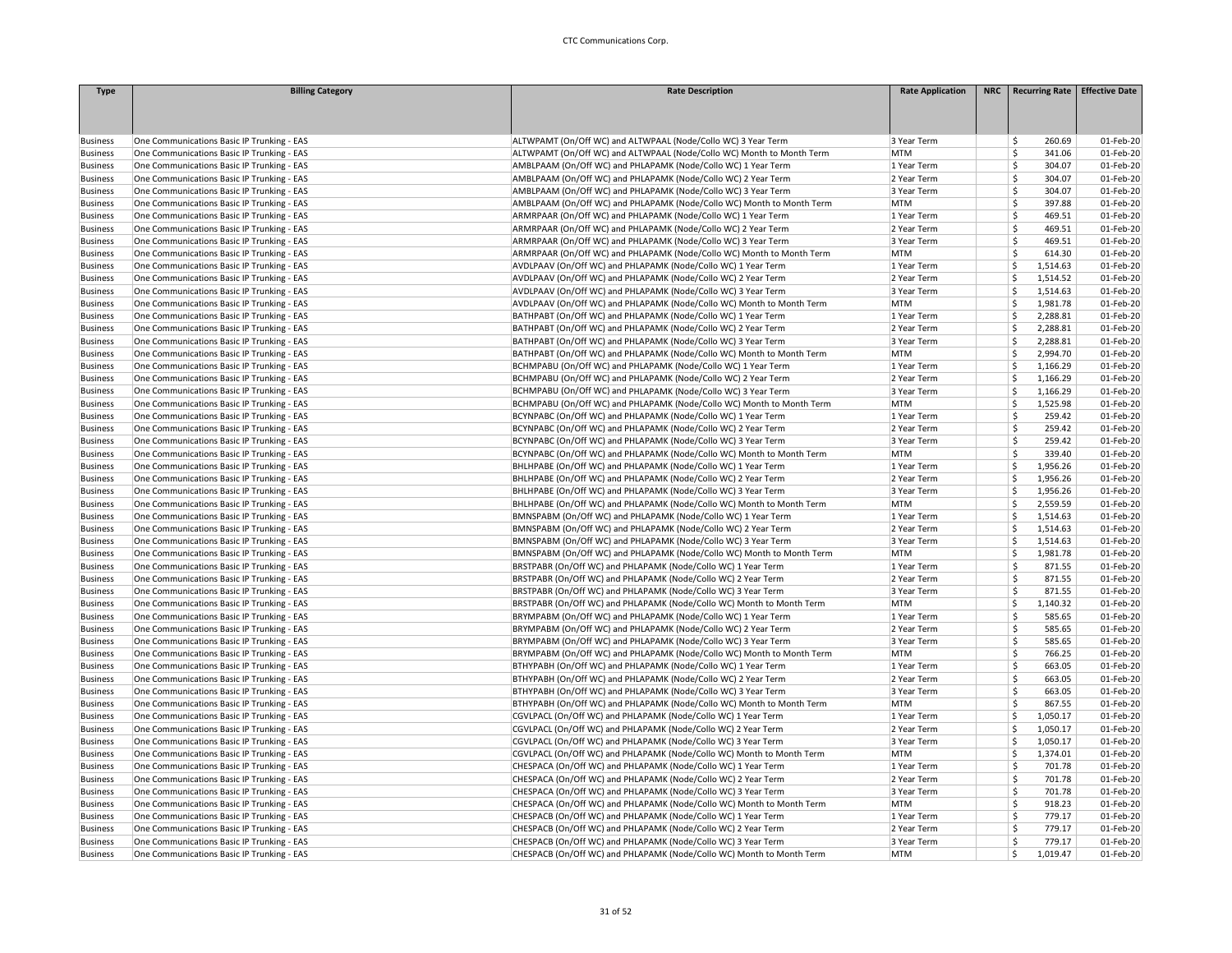| <b>Type</b>     | <b>Billing Category</b>                    | <b>Rate Description</b>                                               | <b>Rate Application</b> | NRC Recurring Rate            | <b>Effective Date</b> |
|-----------------|--------------------------------------------|-----------------------------------------------------------------------|-------------------------|-------------------------------|-----------------------|
|                 |                                            |                                                                       |                         |                               |                       |
|                 |                                            |                                                                       |                         |                               |                       |
|                 |                                            |                                                                       |                         |                               |                       |
| <b>Business</b> | One Communications Basic IP Trunking - EAS | CHTTPACT (On/Off WC) and PHLAPAMK (Node/Collo WC) 1 Year Term         | 1 Year Term             | 310.02<br>Ŝ.                  | 01-Feb-20             |
| <b>Business</b> | One Communications Basic IP Trunking - EAS | CHTTPACT (On/Off WC) and PHLAPAMK (Node/Collo WC) 2 Year Term         | 2 Year Term             | $\ddot{\mathsf{S}}$<br>310.02 | 01-Feb-20             |
| <b>Business</b> | One Communications Basic IP Trunking - EAS | CHTTPACT (On/Off WC) and PHLAPAMK (Node/Collo WC) 3 Year Term         | 3 Year Term             | \$<br>310.02                  | 01-Feb-20             |
| <b>Business</b> | One Communications Basic IP Trunking - EAS | CHTTPACT (On/Off WC) and PHLAPAMK (Node/Collo WC) Month to Month Term | <b>MTM</b>              | Ś<br>405.62                   | 01-Feb-20             |
| <b>Business</b> | One Communications Basic IP Trunking - EAS | CHVLPACH (On/Off WC) and PHLAPAMK (Node/Collo WC) 1 Year Term         | 1 Year Term             | Ś<br>304.07                   | 01-Feb-20             |
| <b>Business</b> | One Communications Basic IP Trunking - EAS | CHVLPACH (On/Off WC) and PHLAPAMK (Node/Collo WC) 2 Year Term         | 2 Year Term             | Ś<br>304.07                   | 01-Feb-20             |
| <b>Business</b> | One Communications Basic IP Trunking - EAS | CHVLPACH (On/Off WC) and PHLAPAMK (Node/Collo WC) 3 Year Term         | 3 Year Term             | Ś<br>304.07                   | 01-Feb-20             |
| <b>Business</b> | One Communications Basic IP Trunking - EAS | CHVLPACH (On/Off WC) and PHLAPAMK (Node/Collo WC) Month to Month Term | <b>MTM</b>              | Ś<br>397.88                   | 01-Feb-20             |
| <b>Business</b> | One Communications Basic IP Trunking - EAS | CNPNPACE (On/Off WC) and PHLAPAMK (Node/Collo WC) 1 Year Term         | 1 Year Term             | Ś<br>934.01                   | 01-Feb-20             |
| <b>Business</b> | One Communications Basic IP Trunking - EAS | CNPNPACE (On/Off WC) and PHLAPAMK (Node/Collo WC) 2 Year Term         | 2 Year Term             | Ś<br>934.01                   | 01-Feb-20             |
| <b>Business</b> | One Communications Basic IP Trunking - EAS | CNPNPACE (On/Off WC) and PHLAPAMK (Node/Collo WC) 3 Year Term         | 3 Year Term             | Ś<br>934.01                   | 01-Feb-20             |
| <b>Business</b> | One Communications Basic IP Trunking - EAS | CNPNPACE (On/Off WC) and PHLAPAMK (Node/Collo WC) Month to Month Term | <b>MTM</b>              | Ś<br>1,222.09                 | 01-Feb-20             |
| <b>Business</b> | One Communications Basic IP Trunking - EAS | CNSHPACN (On/Off WC) and PHLAPAMK (Node/Collo WC) 1 Year Term         | 1 Year Term             | Ś<br>304.07                   | 01-Feb-20             |
| <b>Business</b> | One Communications Basic IP Trunking - EAS | CNSHPACN (On/Off WC) and PHLAPAMK (Node/Collo WC) 2 Year Term         | 2 Year Term             | \$<br>304.07                  | 01-Feb-20             |
| <b>Business</b> | One Communications Basic IP Trunking - EAS | CNSHPACN (On/Off WC) and PHLAPAMK (Node/Collo WC) 3 Year Term         | 3 Year Term             | Ś<br>304.07                   | 01-Feb-20             |
| <b>Business</b> | One Communications Basic IP Trunking - EAS | CNSHPACN (On/Off WC) and PHLAPAMK (Node/Collo WC) Month to Month Term | <b>MTM</b>              | \$<br>397.88                  | 01-Feb-20             |
| <b>Business</b> | One Communications Basic IP Trunking - EAS | CRVVPACA (On/Off WC) and PHLAPAMK (Node/Collo WC) 1 Year Term         | 1 Year Term             | Ś<br>1,398.50                 | 01-Feb-20             |
| <b>Business</b> | One Communications Basic IP Trunking - EAS | CRVVPACA (On/Off WC) and PHLAPAMK (Node/Collo WC) 2 Year Term         | 2 Year Term             | Ś<br>1,398.50                 | 01-Feb-20             |
| <b>Business</b> | One Communications Basic IP Trunking - EAS | CRVVPACA (On/Off WC) and PHLAPAMK (Node/Collo WC) 3 Year Term         | 3 Year Term             | <sub>S</sub><br>1,398.50      | 01-Feb-20             |
| <b>Business</b> | One Communications Basic IP Trunking - EAS | CRVVPACA (On/Off WC) and PHLAPAMK (Node/Collo WC) Month to Month Term | <b>MTM</b>              | Ś<br>1,829.82                 | 01-Feb-20             |
| <b>Business</b> | One Communications Basic IP Trunking - EAS | CSSPPACS (On/Off WC) and PHLAPAMK (Node/Collo WC) 1 Year Term         | 1 Year Term             | <sub>S</sub><br>1,204.99      | 01-Feb-20             |
| <b>Business</b> | One Communications Basic IP Trunking - EAS | CSSPPACS (On/Off WC) and PHLAPAMK (Node/Collo WC) 2 Year Term         | 2 Year Term             | Ś<br>1,204.99                 | 01-Feb-20             |
| <b>Business</b> | One Communications Basic IP Trunking - EAS | CSSPPACS (On/Off WC) and PHLAPAMK (Node/Collo WC) 3 Year Term         | 3 Year Term             | Ś<br>1,204.99                 | 01-Feb-20             |
| <b>Business</b> | One Communications Basic IP Trunking - EAS | CSSPPACS (On/Off WC) and PHLAPAMK (Node/Collo WC) Month to Month Term | <b>MTM</b>              | <sub>S</sub><br>1,576.63      | 01-Feb-20             |
| <b>Business</b> | One Communications Basic IP Trunking - EAS | CTSQPACT (On/Off WC) and ALTWPAAL (Node/Collo WC) 1 Year Term         | 1 Year Term             | Ś<br>337.15                   | 01-Feb-20             |
| <b>Business</b> | One Communications Basic IP Trunking - EAS | CTSQPACT (On/Off WC) and ALTWPAAL (Node/Collo WC) 2 Year Term         | 2 Year Term             | 337.15<br>\$                  | 01-Feb-20             |
| <b>Business</b> | One Communications Basic IP Trunking - EAS | CTSQPACT (On/Off WC) and ALTWPAAL (Node/Collo WC) 3 Year Term         | 3 Year Term             | \$<br>337.15                  | 01-Feb-20             |
| <b>Business</b> | One Communications Basic IP Trunking - EAS | CTSQPACT (On/Off WC) and ALTWPAAL (Node/Collo WC) Month to Month Term | <b>MTM</b>              | Ś<br>441.14                   | 01-Feb-20             |
| <b>Business</b> | One Communications Basic IP Trunking - EAS | CTVLPACV (On/Off WC) and PHLAPAMK (Node/Collo WC) 1 Year Term         | 1 Year Term             | \$<br>1,553.36                | 01-Feb-20             |
| <b>Business</b> | One Communications Basic IP Trunking - EAS | CTVLPACV (On/Off WC) and PHLAPAMK (Node/Collo WC) 2 Year Term         | 2 Year Term             | Ś<br>1,553.36                 | 01-Feb-20             |
| <b>Business</b> | One Communications Basic IP Trunking - EAS | CTVLPACV (On/Off WC) and PHLAPAMK (Node/Collo WC) 3 Year Term         | 3 Year Term             | Ŝ.<br>1,553.36                | 01-Feb-20             |
| <b>Business</b> | One Communications Basic IP Trunking - EAS | CTVLPACV (On/Off WC) and PHLAPAMK (Node/Collo WC) Month to Month Term | <b>MTM</b>              | Ś<br>2,032.44                 | 01-Feb-20             |
| <b>Business</b> | One Communications Basic IP Trunking - EAS | DWTWPADT (On/Off WC) and PHLAPAMK (Node/Collo WC) 1 Year Term         | 1 Year Term             | <sub>S</sub><br>1,282.39      | 01-Feb-20             |
| <b>Business</b> | One Communications Basic IP Trunking - EAS | DWTWPADT (On/Off WC) and PHLAPAMK (Node/Collo WC) 2 Year Term         | 2 Year Term             | Ś<br>1,282.39                 | 01-Feb-20             |
| <b>Business</b> | One Communications Basic IP Trunking - EAS | DWTWPADT (On/Off WC) and PHLAPAMK (Node/Collo WC) 3 Year Term         | 3 Year Term             | Ś<br>1,282.39                 | 01-Feb-20             |
| <b>Business</b> | One Communications Basic IP Trunking - EAS | DWTWPADT (On/Off WC) and PHLAPAMK (Node/Collo WC) Month to Month Term | <b>MTM</b>              | -Ś<br>1,677.90                | 01-Feb-20             |
| <b>Business</b> | One Communications Basic IP Trunking - EAS | DYTWPADB (On/Off WC) and PHLAPAMK (Node/Collo WC) 1 Year Term         | 1 Year Term             | -Ś<br>1,103.78                | 01-Feb-20             |
| <b>Business</b> | One Communications Basic IP Trunking - EAS | DYTWPADB (On/Off WC) and PHLAPAMK (Node/Collo WC) 2 Year Term         | 2 Year Term             | S,<br>1,103.78                | 01-Feb-20             |
| <b>Business</b> | One Communications Basic IP Trunking - EAS | DYTWPADB (On/Off WC) and PHLAPAMK (Node/Collo WC) 3 Year Term         | 3 Year Term             | Ś<br>1,103.78                 | 01-Feb-20             |
| <b>Business</b> | One Communications Basic IP Trunking - EAS | DYTWPADB (On/Off WC) and PHLAPAMK (Node/Collo WC) Month to Month Term | <b>MTM</b>              | \$<br>1,444.21                | 01-Feb-20             |
| <b>Business</b> | One Communications Basic IP Trunking - EAS | EAGLPAEG (On/Off WC) and PHLAPAMK (Node/Collo WC) 1 Year Term         | 1 Year Term             | <sub>S</sub><br>1,321.12      | 01-Feb-20             |
| <b>Business</b> | One Communications Basic IP Trunking - EAS | EAGLPAEG (On/Off WC) and PHLAPAMK (Node/Collo WC) 2 Year Term         | 2 Year Term             | -Ś<br>1,321.12                | 01-Feb-20             |
| <b>Business</b> | One Communications Basic IP Trunking - EAS | EAGLPAEG (On/Off WC) and PHLAPAMK (Node/Collo WC) 3 Year Term         | 3 Year Term             | <b>S</b><br>1,321.12          | 01-Feb-20             |
| <b>Business</b> | One Communications Basic IP Trunking - EAS | EAGLPAEG (On/Off WC) and PHLAPAMK (Node/Collo WC) Month to Month Term | <b>MTM</b>              | <b>S</b><br>1,728.56          | 01-Feb-20             |
| <b>Business</b> | One Communications Basic IP Trunking - EAS | EDTNPAED (On/Off WC) and PHLAPAMK (Node/Collo WC) 1 Year Term         | 1 Year Term             | \$<br>304.07                  | 01-Feb-20             |
| <b>Business</b> | One Communications Basic IP Trunking - EAS | EDTNPAED (On/Off WC) and PHLAPAMK (Node/Collo WC) 2 Year Term         | 2 Year Term             | Ś<br>304.07                   | 01-Feb-20             |
| <b>Business</b> | One Communications Basic IP Trunking - EAS | EDTNPAED (On/Off WC) and PHLAPAMK (Node/Collo WC) 3 Year Term         | 3 Year Term             | Ŝ<br>304.07                   | 01-Feb-20             |
| <b>Business</b> | One Communications Basic IP Trunking - EAS | EDTNPAED (On/Off WC) and PHLAPAMK (Node/Collo WC) Month to Month Term | <b>MTM</b>              | <b>S</b><br>397.88            | 01-Feb-20             |
| <b>Business</b> | One Communications Basic IP Trunking - EAS | ESTNPAEA (On/Off WC) and PHLAPAMK (Node/Collo WC) 1 Year Term         | 1 Year Term             | <sub>S</sub><br>2,148.91      | 01-Feb-20             |
| <b>Business</b> | One Communications Basic IP Trunking - EAS | ESTNPAEA (On/Off WC) and PHLAPAMK (Node/Collo WC) 2 Year Term         | 2 Year Term             | <sub>S</sub><br>2,148.91      | 01-Feb-20             |
| <b>Business</b> | One Communications Basic IP Trunking - EAS | ESTNPAEA (On/Off WC) and PHLAPAMK (Node/Collo WC) 3 Year Term         | 3 Year Term             | \$<br>2,148.91                | 01-Feb-20             |
| <b>Business</b> | One Communications Basic IP Trunking - EAS | ESTNPAEA (On/Off WC) and PHLAPAMK (Node/Collo WC) Month to Month Term | <b>MTM</b>              | \$<br>2,811.65                | 01-Feb-20             |
| <b>Business</b> | One Communications Basic IP Trunking - EAS | EXTNPAEX (On/Off WC) and PHLAPAMK (Node/Collo WC) 1 Year Term         | 1 Year Term             | -Ś<br>1,181.21                | 01-Feb-20             |
| <b>Business</b> | One Communications Basic IP Trunking - EAS | EXTNPAEX (On/Off WC) and PHLAPAMK (Node/Collo WC) 2 Year Term         | 2 Year Term             | Ś<br>1,181.21                 | 01-Feb-20             |
| <b>Business</b> | One Communications Basic IP Trunking - EAS | EXTNPAEX (On/Off WC) and PHLAPAMK (Node/Collo WC) 3 Year Term         | 3 Year Term             | <b>S</b><br>1,181.21          | 01-Feb-20             |
| <b>Business</b> | One Communications Basic IP Trunking - EAS | EXTNPAEX (On/Off WC) and PHLAPAMK (Node/Collo WC) Month to Month Term | <b>MTM</b>              | \$<br>1,545.52                | 01-Feb-20             |
| <b>Business</b> | One Communications Basic IP Trunking - EAS | FLWDPAFL (On/Off WC) and PHLAPAMK (Node/Collo WC) 1 Year Term         | 1 Year Term             | \$<br>2,095.28                | 01-Feb-20             |
| <b>Business</b> | One Communications Basic IP Trunking - EAS | FLWDPAFL (On/Off WC) and PHLAPAMK (Node/Collo WC) 2 Year Term         | 2 Year Term             | -Ś<br>2,095.28                | 01-Feb-20             |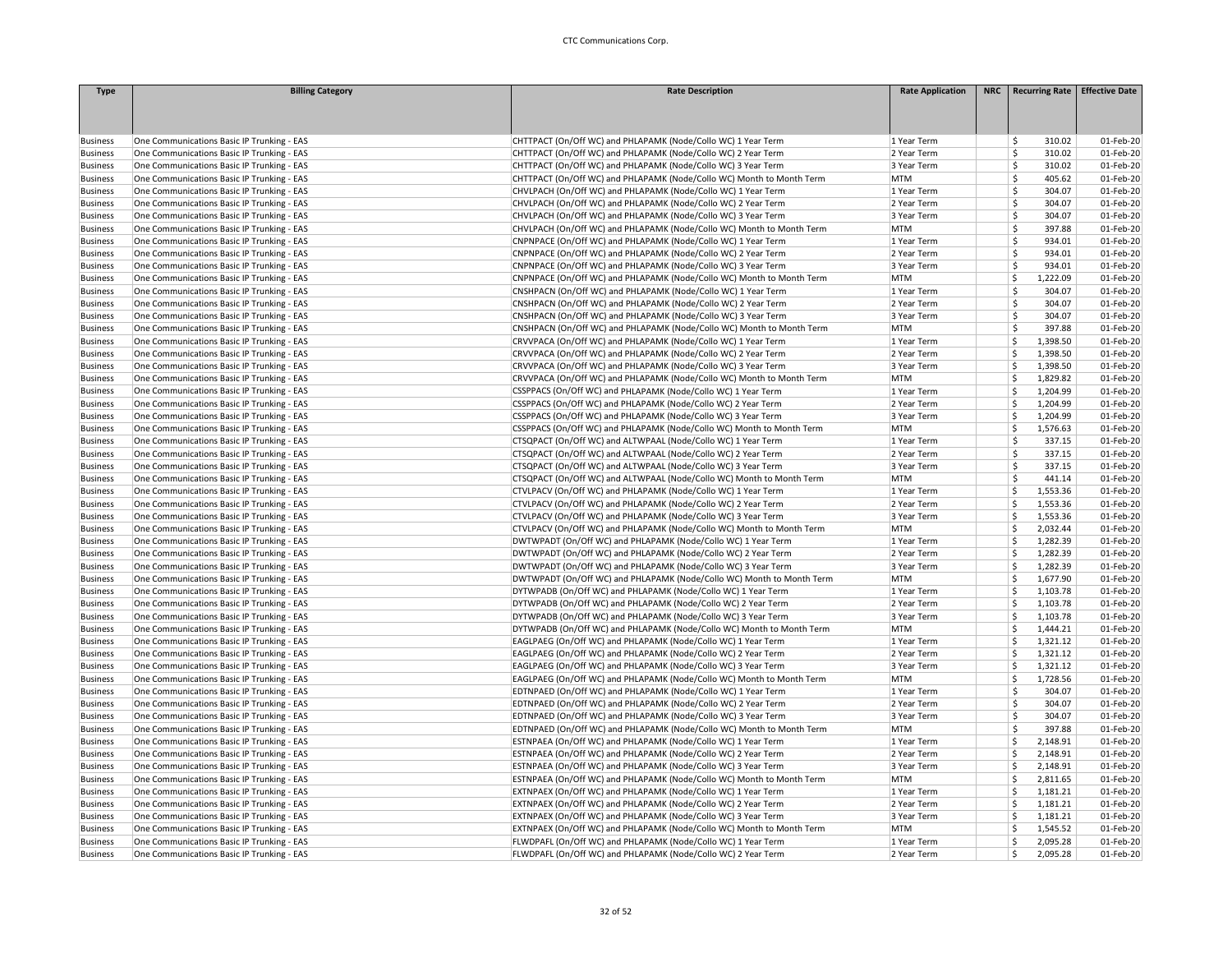| <b>Type</b>     | <b>Billing Category</b>                    | <b>Rate Description</b>                                               | <b>Rate Application</b> | NRC   Recurring Rate   Effective Date |           |
|-----------------|--------------------------------------------|-----------------------------------------------------------------------|-------------------------|---------------------------------------|-----------|
|                 |                                            |                                                                       |                         |                                       |           |
|                 |                                            |                                                                       |                         |                                       |           |
|                 |                                            |                                                                       |                         |                                       |           |
| <b>Business</b> | One Communications Basic IP Trunking - EAS | FLWDPAFL (On/Off WC) and PHLAPAMK (Node/Collo WC) 3 Year Term         | 3 Year Term             | 2,095.28<br>Ŝ                         | 01-Feb-20 |
| <b>Business</b> | One Communications Basic IP Trunking - EAS | FLWDPAFL (On/Off WC) and PHLAPAMK (Node/Collo WC) Month to Month Term | MTM                     | 2,741.48<br>Ś                         | 01-Feb-20 |
| <b>Business</b> | One Communications Basic IP Trunking - EAS | FTWSPAFW (On/Off WC) and PHLAPAMK (Node/Collo WC) 1 Year Term         | 1 Year Term             | Ś<br>663.05                           | 01-Feb-20 |
| <b>Business</b> | One Communications Basic IP Trunking - EAS | FTWSPAFW (On/Off WC) and PHLAPAMK (Node/Collo WC) 2 Year Term         | 2 Year Term             | Ŝ<br>663.05                           | 01-Feb-20 |
| <b>Business</b> | One Communications Basic IP Trunking - EAS | FTWSPAFW (On/Off WC) and PHLAPAMK (Node/Collo WC) 3 Year Term         | 3 Year Term             | Ś<br>663.05                           | 01-Feb-20 |
| <b>Business</b> | One Communications Basic IP Trunking - EAS | FTWSPAFW (On/Off WC) and PHLAPAMK (Node/Collo WC) Month to Month Term | <b>MTM</b>              | Ś<br>867.55                           | 01-Feb-20 |
| <b>Business</b> | One Communications Basic IP Trunking - EAS | GLLDPAGN (On/Off WC) and PHLAPAMK (Node/Collo WC) 1 Year Term         | 1 Year Term             | Ś<br>508.22                           | 01-Feb-20 |
| <b>Business</b> | One Communications Basic IP Trunking - EAS | GLLDPAGN (On/Off WC) and PHLAPAMK (Node/Collo WC) 2 Year Term         | 2 Year Term             | \$<br>508.22                          | 01-Feb-20 |
| <b>Business</b> | One Communications Basic IP Trunking - EAS | GLLDPAGN (On/Off WC) and PHLAPAMK (Node/Collo WC) 3 Year Term         | 3 Year Term             | Ś<br>508.22                           | 01-Feb-20 |
| <b>Business</b> | One Communications Basic IP Trunking - EAS | GLLDPAGN (On/Off WC) and PHLAPAMK (Node/Collo WC) Month to Month Term | <b>MTM</b>              | Ś<br>664.97                           | 01-Feb-20 |
| <b>Business</b> | One Communications Basic IP Trunking - EAS | GLNMPAGL (On/Off WC) and PHLAPAMK (Node/Collo WC) 1 Year Term         | 1 Year Term             | Ŝ.<br>1,514.63                        | 01-Feb-20 |
| <b>Business</b> | One Communications Basic IP Trunking - EAS | GLNMPAGL (On/Off WC) and PHLAPAMK (Node/Collo WC) 2 Year Term         | 2 Year Term             | Ś<br>1,514.63                         | 01-Feb-20 |
| <b>Business</b> | One Communications Basic IP Trunking - EAS | GLNMPAGL (On/Off WC) and PHLAPAMK (Node/Collo WC) 3 Year Term         | 3 Year Term             | \$<br>1,514.63                        | 01-Feb-20 |
| <b>Business</b> | One Communications Basic IP Trunking - EAS | GLNMPAGL (On/Off WC) and PHLAPAMK (Node/Collo WC) Month to Month Term | <b>MTM</b>              | Ś<br>1,981.78                         | 01-Feb-20 |
| <b>Business</b> | One Communications Basic IP Trunking - EAS | GRLAPAGL (On/Off WC) and ALTWPAAL (Node/Collo WC) 1 Year Term         | 1 Year Term             | Ŝ<br>941.60                           | 01-Feb-20 |
| <b>Business</b> | One Communications Basic IP Trunking - EAS | GRLAPAGL (On/Off WC) and ALTWPAAL (Node/Collo WC) 2 Year Term         | 2 Year Term             | 941.60<br>Ŝ                           | 01-Feb-20 |
| <b>Business</b> | One Communications Basic IP Trunking - EAS | GRLAPAGL (On/Off WC) and ALTWPAAL (Node/Collo WC) 3 Year Term         | 3 Year Term             | Ŝ<br>941.60                           | 01-Feb-20 |
| <b>Business</b> | One Communications Basic IP Trunking - EAS | GRLAPAGL (On/Off WC) and ALTWPAAL (Node/Collo WC) Month to Month Term | <b>MTM</b>              | Ś<br>1,231.99                         | 01-Feb-20 |
| <b>Business</b> | One Communications Basic IP Trunking - EAS | HLTWPAHE (On/Off WC) and PHLAPAMK (Node/Collo WC) 1 Year Term         | 1 Year Term             | Ś<br>1,901.72                         | 01-Feb-20 |
| <b>Business</b> | One Communications Basic IP Trunking - EAS | HLTWPAHE (On/Off WC) and PHLAPAMK (Node/Collo WC) 2 Year Term         | 2 Year Term             | Ś<br>1,901.72                         | 01-Feb-20 |
| <b>Business</b> | One Communications Basic IP Trunking - EAS | HLTWPAHE (On/Off WC) and PHLAPAMK (Node/Collo WC) 3 Year Term         | 3 Year Term             | Ś<br>1,901.72                         | 01-Feb-20 |
| <b>Business</b> | One Communications Basic IP Trunking - EAS | HLTWPAHE (On/Off WC) and PHLAPAMK (Node/Collo WC) Month to Month Term | <b>MTM</b>              | Ś<br>2,488.24                         | 01-Feb-20 |
| <b>Business</b> | One Communications Basic IP Trunking - EAS | HMBGPAHB (On/Off WC) and PHLAPAMK (Node/Collo WC) 1 Year Term         | 1 Year Term             | Ś<br>2,521.08                         | 01-Feb-20 |
| <b>Business</b> | One Communications Basic IP Trunking - EAS | HMBGPAHB (On/Off WC) and PHLAPAMK (Node/Collo WC) 2 Year Term         | 2 Year Term             | Ś<br>2,521.08                         | 01-Feb-20 |
| <b>Business</b> | One Communications Basic IP Trunking - EAS | HMBGPAHB (On/Off WC) and PHLAPAMK (Node/Collo WC) 3 Year Term         | 3 Year Term             | Ś<br>2,521.08                         | 01-Feb-20 |
| <b>Business</b> | One Communications Basic IP Trunking - EAS | HMBGPAHB (On/Off WC) and PHLAPAMK (Node/Collo WC) Month to Month Term | MTM                     | Ś<br>3,298.60                         | 01-Feb-20 |
| <b>Business</b> | One Communications Basic IP Trunking - EAS | HRLVPAHV (On/Off WC) and PHLAPAMK (Node/Collo WC) 1 Year Term         | 1 Year Term             | Ś<br>1,166.29                         | 01-Feb-20 |
| <b>Business</b> | One Communications Basic IP Trunking - EAS | HRLVPAHV (On/Off WC) and PHLAPAMK (Node/Collo WC) 2 Year Term         | 2 Year Term             | \$<br>1,166.29                        | 01-Feb-20 |
| <b>Business</b> | One Communications Basic IP Trunking - EAS | HRLVPAHV (On/Off WC) and PHLAPAMK (Node/Collo WC) 3 Year Term         | 3 Year Term             | \$<br>1,166.29                        | 01-Feb-20 |
| <b>Business</b> | One Communications Basic IP Trunking - EAS | HRLVPAHV (On/Off WC) and PHLAPAMK (Node/Collo WC) Month to Month Term | <b>MTM</b>              | Ś<br>1,525.98                         | 01-Feb-20 |
| <b>Business</b> | One Communications Basic IP Trunking - EAS | HTBOPAHB (On/Off WC) and PHLAPAMK (Node/Collo WC) 1 Year Term         | 1 Year Term             | Ŝ<br>304.07                           | 01-Feb-20 |
| <b>Business</b> | One Communications Basic IP Trunking - EAS | HTBOPAHB (On/Off WC) and PHLAPAMK (Node/Collo WC) 2 Year Term         | 2 Year Term             | Ś<br>304.07                           | 01-Feb-20 |
| <b>Business</b> | One Communications Basic IP Trunking - EAS | HTBOPAHB (On/Off WC) and PHLAPAMK (Node/Collo WC) 3 Year Term         | 3 Year Term             | Ŝ<br>304.07                           | 01-Feb-20 |
| <b>Business</b> | One Communications Basic IP Trunking - EAS | HTBOPAHB (On/Off WC) and PHLAPAMK (Node/Collo WC) Month to Month Term | <b>MTM</b>              | <b>S</b><br>397.88                    | 01-Feb-20 |
| <b>Business</b> | One Communications Basic IP Trunking - EAS | HYBKPAHB (On/Off WC) and PHLAPAMK (Node/Collo WC) 1 Year Term         | 1 Year Term             | Š.<br>1,746.90                        | 01-Feb-20 |
| <b>Business</b> | One Communications Basic IP Trunking - EAS | HYBKPAHB (On/Off WC) and PHLAPAMK (Node/Collo WC) 2 Year Term         | 2 Year Term             | Ś<br>1,746.90                         | 01-Feb-20 |
| <b>Business</b> | One Communications Basic IP Trunking - EAS | HYBKPAHB (On/Off WC) and PHLAPAMK (Node/Collo WC) 3 Year Term         | 3 Year Term             | \$<br>1,746.90                        | 01-Feb-20 |
| <b>Business</b> | One Communications Basic IP Trunking - EAS | HYBKPAHB (On/Off WC) and PHLAPAMK (Node/Collo WC) Month to Month Term | <b>MTM</b>              | Ś<br>2,285.66                         | 01-Feb-20 |
| <b>Business</b> | One Communications Basic IP Trunking - EAS | JENKPAJK (On/Off WC) and PHLAPAMK (Node/Collo WC) 1 Year Term         | 1 Year Term             | Ŝ<br>304.07                           | 01-Feb-20 |
| <b>Business</b> | One Communications Basic IP Trunking - EAS | JENKPAJK (On/Off WC) and PHLAPAMK (Node/Collo WC) 2 Year Term         | 2 Year Term             | Ŝ<br>304.07                           | 01-Feb-20 |
| <b>Business</b> | One Communications Basic IP Trunking - EAS | JENKPAJK (On/Off WC) and PHLAPAMK (Node/Collo WC) 3 Year Term         | 3 Year Term             | Ś<br>304.07                           | 01-Feb-20 |
| <b>Business</b> | One Communications Basic IP Trunking - EAS | JENKPAJK (On/Off WC) and PHLAPAMK (Node/Collo WC) Month to Month Term | MTM                     | Ś<br>397.88                           | 01-Feb-20 |
| <b>Business</b> | One Communications Basic IP Trunking - EAS | KGPRPAKP (On/Off WC) and PHLAPAMK (Node/Collo WC) 1 Year Term         | 1 Year Term             | Ś<br>294.43                           | 01-Feb-20 |
| <b>Business</b> | One Communications Basic IP Trunking - EAS | KGPRPAKP (On/Off WC) and PHLAPAMK (Node/Collo WC) 2 Year Term         | 2 Year Term             | Ś<br>294.43                           | 01-Feb-20 |
| <b>Business</b> | One Communications Basic IP Trunking - EAS | KGPRPAKP (On/Off WC) and PHLAPAMK (Node/Collo WC) 3 Year Term         | 3 Year Term             | <b>S</b><br>294.43                    | 01-Feb-20 |
| <b>Business</b> | One Communications Basic IP Trunking - EAS | KGPRPAKP (On/Off WC) and PHLAPAMK (Node/Collo WC) Month to Month Term | <b>MTM</b>              | Ś<br>385.22                           | 01-Feb-20 |
| <b>Business</b> | One Communications Basic IP Trunking - EAS | KHVLPAKU (On/Off WC) and ALTWPAAL (Node/Collo WC) 1 Year Term         | 1 Year Term             | Ŝ<br>438.37                           | 01-Feb-20 |
| <b>Business</b> | One Communications Basic IP Trunking - EAS | KHVLPAKU (On/Off WC) and ALTWPAAL (Node/Collo WC) 2 Year Term         | 2 Year Term             | Ś<br>438.37                           | 01-Feb-20 |
| <b>Business</b> | One Communications Basic IP Trunking - EAS | KHVLPAKU (On/Off WC) and ALTWPAAL (Node/Collo WC) 3 Year Term         | 3 Year Term             | \$<br>438.37                          | 01-Feb-20 |
| <b>Business</b> | One Communications Basic IP Trunking - EAS | KHVLPAKU (On/Off WC) and ALTWPAAL (Node/Collo WC) Month to Month Term | MTM                     | Ś<br>573.61                           | 01-Feb-20 |
| <b>Business</b> | One Communications Basic IP Trunking - EAS | KMVLPAKV (On/Off WC) and PHLAPAMK (Node/Collo WC) 1 Year Term         | 1 Year Term             | Ś<br>1,669.51                         | 01-Feb-20 |
| <b>Business</b> | One Communications Basic IP Trunking - EAS | KMVLPAKV (On/Off WC) and PHLAPAMK (Node/Collo WC) 2 Year Term         | 2 Year Term             | Ś<br>1,669.51                         | 01-Feb-20 |
| <b>Business</b> | One Communications Basic IP Trunking - EAS | KMVLPAKV (On/Off WC) and PHLAPAMK (Node/Collo WC) 3 Year Term         | 3 Year Term             | Ś<br>1,669.51                         | 01-Feb-20 |
| <b>Business</b> | One Communications Basic IP Trunking - EAS | KMVLPAKV (On/Off WC) and PHLAPAMK (Node/Collo WC) Month to Month Term | MTM                     | \$<br>2,184.36                        | 01-Feb-20 |
| <b>Business</b> | One Communications Basic IP Trunking - EAS | KNSQPAKS (On/Off WC) and PHLAPAMK (Node/Collo WC) 1 Year Term         | 1 Year Term             | Ś<br>1,359.84                         | 01-Feb-20 |
| <b>Business</b> | One Communications Basic IP Trunking - EAS | KNSQPAKS (On/Off WC) and PHLAPAMK (Node/Collo WC) 2 Year Term         | 2 Year Term             | Ś<br>1,359.84                         | 01-Feb-20 |
| <b>Business</b> | One Communications Basic IP Trunking - EAS | KNSQPAKS (On/Off WC) and PHLAPAMK (Node/Collo WC) 3 Year Term         | 3 Year Term             | \$<br>1,359.84                        | 01-Feb-20 |
| <b>Business</b> | One Communications Basic IP Trunking - EAS | KNSQPAKS (On/Off WC) and PHLAPAMK (Node/Collo WC) Month to Month Term | MTM                     | Ś<br>1,779.22                         | 01-Feb-20 |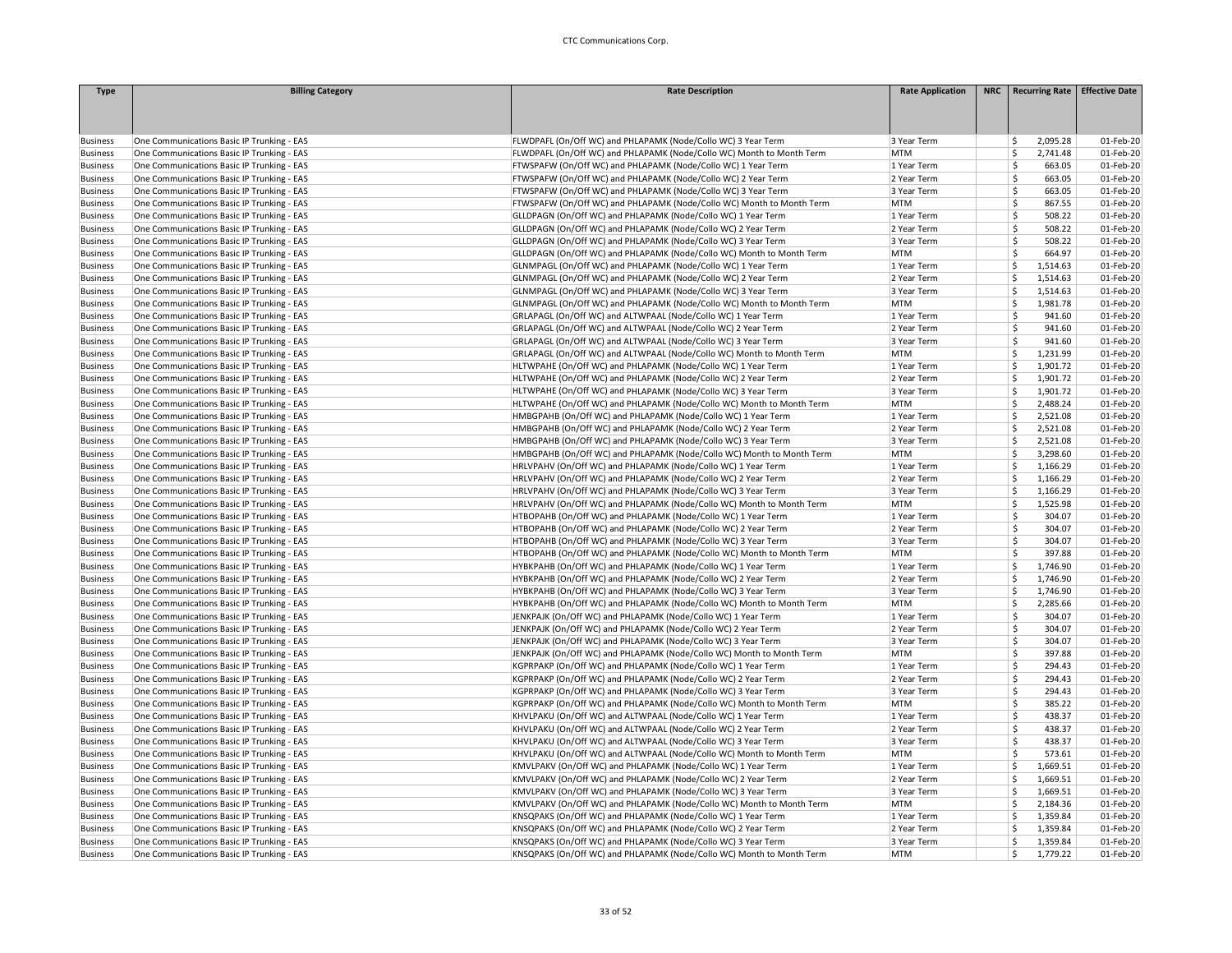| <b>Type</b>     | <b>Billing Category</b>                    | <b>Rate Description</b>                                               | <b>Rate Application</b> | NRC   Recurring Rate   Effective Date |           |
|-----------------|--------------------------------------------|-----------------------------------------------------------------------|-------------------------|---------------------------------------|-----------|
|                 |                                            |                                                                       |                         |                                       |           |
|                 |                                            |                                                                       |                         |                                       |           |
|                 |                                            |                                                                       |                         |                                       |           |
| <b>Business</b> | One Communications Basic IP Trunking - EAS | KRLNPAKL (On/Off WC) and PHLAPAMK (Node/Collo WC) 1 Year Term         | 1 Year Term             | \$<br>310.02                          | 01-Feb-20 |
| <b>Business</b> | One Communications Basic IP Trunking - EAS | KRLNPAKL (On/Off WC) and PHLAPAMK (Node/Collo WC) 2 Year Term         | 2 Year Term             | Ŝ.<br>310.02                          | 01-Feb-20 |
| <b>Business</b> | One Communications Basic IP Trunking - EAS | KRLNPAKL (On/Off WC) and PHLAPAMK (Node/Collo WC) 3 Year Term         | 3 Year Term             | Ś<br>310.02                           | 01-Feb-20 |
| <b>Business</b> | One Communications Basic IP Trunking - EAS | KRLNPAKL (On/Off WC) and PHLAPAMK (Node/Collo WC) Month to Month Term | <b>MTM</b>              | Ŝ<br>405.65                           | 01-Feb-20 |
| <b>Business</b> | One Communications Basic IP Trunking - EAS | KZTNPAKZ (On/Off WC) and ALTWPAAL (Node/Collo WC) 1 Year Term         | 1 Year Term             | Ś<br>864.18                           | 01-Feb-20 |
| <b>Business</b> | One Communications Basic IP Trunking - EAS | KZTNPAKZ (On/Off WC) and ALTWPAAL (Node/Collo WC) 2 Year Term         | 2 Year Term             | \$<br>864.18                          | 01-Feb-20 |
| <b>Business</b> | One Communications Basic IP Trunking - EAS | KZTNPAKZ (On/Off WC) and ALTWPAAL (Node/Collo WC) 3 Year Term         | 3 Year Term             | Ś<br>864.18                           | 01-Feb-20 |
| <b>Business</b> | One Communications Basic IP Trunking - EAS | KZTNPAKZ (On/Off WC) and ALTWPAAL (Node/Collo WC) Month to Month Term | <b>MTM</b>              | \$<br>1,130.69                        | 01-Feb-20 |
| <b>Business</b> | One Communications Basic IP Trunking - EAS | LANGPALA (On/Off WC) and PHLAPAMK (Node/Collo WC) 1 Year Term         | 1 Year Term             | <b>S</b><br>333.88                    | 01-Feb-20 |
| <b>Business</b> | One Communications Basic IP Trunking - EAS | LANGPALA (On/Off WC) and PHLAPAMK (Node/Collo WC) 2 Year Term         | 2 Year Term             | Ś<br>333.88                           | 01-Feb-20 |
| <b>Business</b> | One Communications Basic IP Trunking - EAS | LANGPALA (On/Off WC) and PHLAPAMK (Node/Collo WC) 3 Year Term         | 3 Year Term             | Ś<br>333.88                           | 01-Feb-20 |
|                 |                                            | LANGPALA (On/Off WC) and PHLAPAMK (Node/Collo WC) Month to Month Term | <b>MTM</b>              | \$<br>436.81                          | 01-Feb-20 |
| <b>Business</b> | One Communications Basic IP Trunking - EAS | LARCPALM (On/Off WC) and PHLAPAMK (Node/Collo WC) 1 Year Term         |                         | \$<br>663.05                          | 01-Feb-20 |
| <b>Business</b> | One Communications Basic IP Trunking - EAS |                                                                       | 1 Year Term             |                                       |           |
| <b>Business</b> | One Communications Basic IP Trunking - EAS | LARCPALM (On/Off WC) and PHLAPAMK (Node/Collo WC) 2 Year Term         | 2 Year Term             | Ŝ<br>663.05                           | 01-Feb-20 |
| <b>Business</b> | One Communications Basic IP Trunking - EAS | LARCPALM (On/Off WC) and PHLAPAMK (Node/Collo WC) 3 Year Term         | 3 Year Term             | Ś<br>663.05                           | 01-Feb-20 |
| <b>Business</b> | One Communications Basic IP Trunking - EAS | LARCPALM (On/Off WC) and PHLAPAMK (Node/Collo WC) Month to Month Term | <b>MTM</b>              | \$<br>867.55                          | 01-Feb-20 |
| <b>Business</b> | One Communications Basic IP Trunking - EAS | LDNBPALB (On/Off WC) and PHLAPAMK (Node/Collo WC) 1 Year Term         | 1 Year Term             | \$<br>1,514.63                        | 01-Feb-20 |
| <b>Business</b> | One Communications Basic IP Trunking - EAS | LDNBPALB (On/Off WC) and PHLAPAMK (Node/Collo WC) 2 Year Term         | 2 Year Term             | Ś<br>1,514.63                         | 01-Feb-20 |
| <b>Business</b> | One Communications Basic IP Trunking - EAS | LDNBPALB (On/Off WC) and PHLAPAMK (Node/Collo WC) 3 Year Term         | 3 Year Term             | \$<br>1,514.63                        | 01-Feb-20 |
| <b>Business</b> | One Communications Basic IP Trunking - EAS | LDNBPALB (On/Off WC) and PHLAPAMK (Node/Collo WC) Month to Month Term | <b>MTM</b>              | Ś<br>1,981.78                         | 01-Feb-20 |
| <b>Business</b> | One Communications Basic IP Trunking - EAS | LNDLPALD (On/Off WC) and PHLAPAMK (Node/Collo WC) 1 Year Term         | 1 Year Term             | Ŝ<br>333.12                           | 01-Feb-20 |
| <b>Business</b> | One Communications Basic IP Trunking - EAS | LNDLPALD (On/Off WC) and PHLAPAMK (Node/Collo WC) 2 Year Term         | 2 Year Term             | Ś<br>333.12                           | 01-Feb-20 |
| <b>Business</b> | One Communications Basic IP Trunking - EAS | LNDLPALD (On/Off WC) and PHLAPAMK (Node/Collo WC) 3 Year Term         | 3 Year Term             | Ś<br>333.12                           | 01-Feb-20 |
| <b>Business</b> | One Communications Basic IP Trunking - EAS | LNDLPALD (On/Off WC) and PHLAPAMK (Node/Collo WC) Month to Month Term | <b>MTM</b>              | Ś<br>435.89                           | 01-Feb-20 |
| <b>Business</b> | One Communications Basic IP Trunking - EAS | LNLXPALN (On/Off WC) and PHLAPAMK (Node/Collo WC) 1 Year Term         | 1 Year Term             | <sub>S</sub><br>1,088.86              | 01-Feb-20 |
| <b>Business</b> | One Communications Basic IP Trunking - EAS | LNLXPALN (On/Off WC) and PHLAPAMK (Node/Collo WC) 2 Year Term         | 2 Year Term             | <b>S</b><br>1,088.86                  | 01-Feb-20 |
| <b>Business</b> | One Communications Basic IP Trunking - EAS | LNLXPALN (On/Off WC) and PHLAPAMK (Node/Collo WC) 3 Year Term         | 3 Year Term             | \$<br>1,088.86                        | 01-Feb-20 |
| <b>Business</b> | One Communications Basic IP Trunking - EAS | LNLXPALN (On/Off WC) and PHLAPAMK (Node/Collo WC) Month to Month Term | <b>MTM</b>              | Ś<br>1,424.68                         | 01-Feb-20 |
| <b>Business</b> | One Communications Basic IP Trunking - EAS | LNSDPALD (On/Off WC) and PHLAPAMK (Node/Collo WC) 1 Year Term         | 1 Year Term             | Ś<br>430.84                           | 01-Feb-20 |
| <b>Business</b> | One Communications Basic IP Trunking - EAS | LNSDPALD (On/Off WC) and PHLAPAMK (Node/Collo WC) 2 Year Term         | 2 Year Term             | Ś<br>430.84                           | 01-Feb-20 |
| <b>Business</b> | One Communications Basic IP Trunking - EAS | LNSDPALD (On/Off WC) and PHLAPAMK (Node/Collo WC) 3 Year Term         | 3 Year Term             | 430.84<br>Ŝ.                          | 01-Feb-20 |
| <b>Business</b> | One Communications Basic IP Trunking - EAS | LNSDPALD (On/Off WC) and PHLAPAMK (Node/Collo WC) Month to Month Term | <b>MTM</b>              | Ś<br>563.69                           | 01-Feb-20 |
| <b>Business</b> | One Communications Basic IP Trunking - EAS | LRDLPALB (On/Off WC) and PHLAPAMK (Node/Collo WC) 1 Year Term         | 1 Year Term             | 2,134.00<br>S,                        | 01-Feb-20 |
| <b>Business</b> | One Communications Basic IP Trunking - EAS | LRDLPALB (On/Off WC) and PHLAPAMK (Node/Collo WC) 2 Year Term         | 2 Year Term             | Ś<br>2,134.00                         | 01-Feb-20 |
| <b>Business</b> | One Communications Basic IP Trunking - EAS | LRDLPALB (On/Off WC) and PHLAPAMK (Node/Collo WC) 3 Year Term         | 3 Year Term             | \$<br>2,134.00                        | 01-Feb-20 |
| <b>Business</b> | One Communications Basic IP Trunking - EAS | LRDLPALB (On/Off WC) and PHLAPAMK (Node/Collo WC) Month to Month Term | <b>MTM</b>              | -Ś<br>2,792.14                        | 01-Feb-20 |
| <b>Business</b> | One Communications Basic IP Trunking - EAS | MEDIPAME (On/Off WC) and PHLAPAMK (Node/Collo WC) 1 Year Term         | 1 Year Term             | Ś<br>303.35                           | 01-Feb-20 |
| <b>Business</b> | One Communications Basic IP Trunking - EAS | MEDIPAME (On/Off WC) and PHLAPAMK (Node/Collo WC) 2 Year Term         | 2 Year Term             | Ś<br>303.35                           | 01-Feb-20 |
| <b>Business</b> | One Communications Basic IP Trunking - EAS | MEDIPAME (On/Off WC) and PHLAPAMK (Node/Collo WC) 3 Year Term         | 3 Year Term             | Ś<br>303.35                           | 01-Feb-20 |
| <b>Business</b> | One Communications Basic IP Trunking - EAS | MEDIPAME (On/Off WC) and PHLAPAMK (Node/Collo WC) Month to Month Term | <b>MTM</b>              | Ś<br>396.89                           | 01-Feb-20 |
| <b>Business</b> | One Communications Basic IP Trunking - EAS | MNDNPAMH (On/Off WC) and PHLAPAMK (Node/Collo WC) 1 Year Term         | 1 Year Term             | \$<br>1,204.99                        | 01-Feb-20 |
| <b>Business</b> | One Communications Basic IP Trunking - EAS | MNDNPAMH (On/Off WC) and PHLAPAMK (Node/Collo WC) 2 Year Term         | 2 Year Term             | \$<br>1,204.99                        | 01-Feb-20 |
|                 |                                            | MNDNPAMH (On/Off WC) and PHLAPAMK (Node/Collo WC) 3 Year Term         | 3 Year Term             | -Ś<br>1,204.99                        |           |
| <b>Business</b> | One Communications Basic IP Trunking - EAS |                                                                       | <b>MTM</b>              | Ś                                     | 01-Feb-20 |
| <b>Business</b> | One Communications Basic IP Trunking - EAS | MNDNPAMH (On/Off WC) and PHLAPAMK (Node/Collo WC) Month to Month Term |                         | 1,576.61<br>Ś                         | 01-Feb-20 |
| <b>Business</b> | One Communications Basic IP Trunking - EAS | MRSLPAMV (On/Off WC) and PHLAPAMK (Node/Collo WC) 1 Year Term         | 1 Year Term             | 1,204.99                              | 01-Feb-20 |
| <b>Business</b> | One Communications Basic IP Trunking - EAS | MRSLPAMV (On/Off WC) and PHLAPAMK (Node/Collo WC) 2 Year Term         | 2 Year Term             | Ś<br>1,204.99                         | 01-Feb-20 |
| <b>Business</b> | One Communications Basic IP Trunking - EAS | MRSLPAMV (On/Off WC) and PHLAPAMK (Node/Collo WC) 3 Year Term         | 3 Year Term             | Ś<br>1,204.99                         | 01-Feb-20 |
| <b>Business</b> | One Communications Basic IP Trunking - EAS | MRSLPAMV (On/Off WC) and PHLAPAMK (Node/Collo WC) Month to Month Term | <b>MTM</b>              | <sub>S</sub><br>1,576.61              | 01-Feb-20 |
| <b>Business</b> | One Communications Basic IP Trunking - EAS | NATNPANR (On/Off WC) and PHLAPAMK (Node/Collo WC) 1 Year Term         | 1 Year Term             | Ś<br>2,250.13                         | 01-Feb-20 |
| <b>Business</b> | One Communications Basic IP Trunking - EAS | NATNPANR (On/Off WC) and PHLAPAMK (Node/Collo WC) 2 Year Term         | 2 Year Term             | -Ś<br>2,250.13                        | 01-Feb-20 |
| <b>Business</b> | One Communications Basic IP Trunking - EAS | NATNPANR (On/Off WC) and PHLAPAMK (Node/Collo WC) 3 Year Term         | 3 Year Term             | Ś<br>2,250.13                         | 01-Feb-20 |
| <b>Business</b> | One Communications Basic IP Trunking - EAS | NATNPANR (On/Off WC) and PHLAPAMK (Node/Collo WC) Month to Month Term | <b>MTM</b>              | \$<br>2,944.09                        | 01-Feb-20 |
| <b>Business</b> | One Communications Basic IP Trunking - EAS | NRTWPANR (On/Off WC) and PHLAPAMK (Node/Collo WC) 1 Year Term         | 1 Year Term             | Ś<br>304.07                           | 01-Feb-20 |
| <b>Business</b> | One Communications Basic IP Trunking - EAS | NRTWPANR (On/Off WC) and PHLAPAMK (Node/Collo WC) 2 Year Term         | 2 Year Term             | Ś<br>304.07                           | 01-Feb-20 |
| <b>Business</b> | One Communications Basic IP Trunking - EAS | NRTWPANR (On/Off WC) and PHLAPAMK (Node/Collo WC) 3 Year Term         | 3 Year Term             | \$<br>304.07                          | 01-Feb-20 |
| <b>Business</b> | One Communications Basic IP Trunking - EAS | NRTWPANR (On/Off WC) and PHLAPAMK (Node/Collo WC) Month to Month Term | <b>MTM</b>              | Ś<br>397.88                           | 01-Feb-20 |
| <b>Business</b> | One Communications Basic IP Trunking - EAS | NWHPPANH (On/Off WC) and PHLAPAMK (Node/Collo WC) 1 Year Term         | 1 Year Term             | <sub>S</sub><br>1,359.84              | 01-Feb-20 |
| <b>Business</b> | One Communications Basic IP Trunking - EAS | NWHPPANH (On/Off WC) and PHLAPAMK (Node/Collo WC) 2 Year Term         | 2 Year Term             | <sub>S</sub><br>1,359.84              | 01-Feb-20 |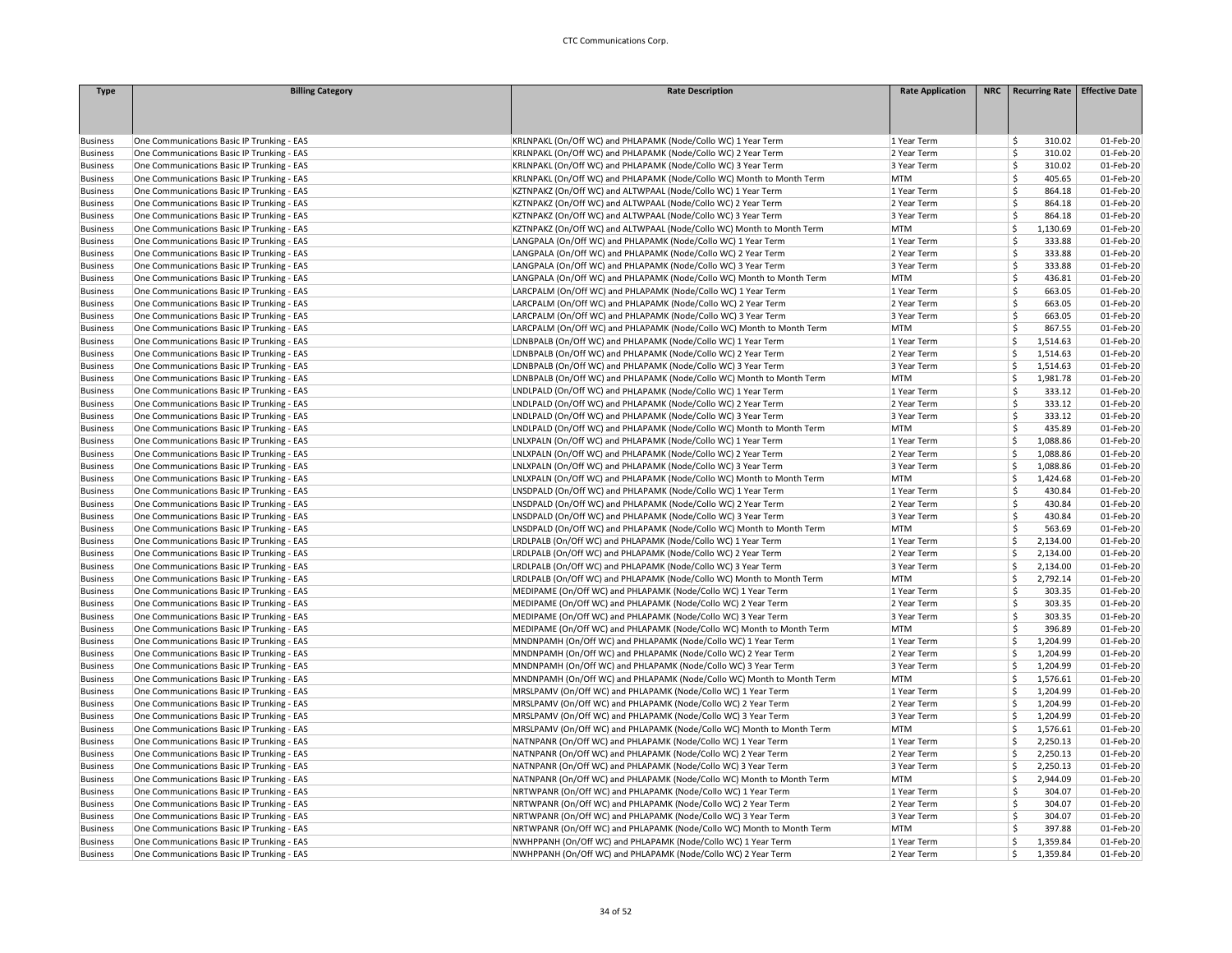| <b>Type</b>     | <b>Billing Category</b>                    | <b>Rate Description</b>                                               | <b>Rate Application</b> | NRC   Recurring Rate   Effective Date |           |
|-----------------|--------------------------------------------|-----------------------------------------------------------------------|-------------------------|---------------------------------------|-----------|
|                 |                                            |                                                                       |                         |                                       |           |
|                 |                                            |                                                                       |                         |                                       |           |
|                 |                                            |                                                                       |                         |                                       |           |
| <b>Business</b> | One Communications Basic IP Trunking - EAS | NWHPPANH (On/Off WC) and PHLAPAMK (Node/Collo WC) 3 Year Term         | 3 Year Term             | 1,359.84<br>\$.                       | 01-Feb-20 |
| <b>Business</b> | One Communications Basic IP Trunking - EAS | NWHPPANH (On/Off WC) and PHLAPAMK (Node/Collo WC) Month to Month Term | MTM                     | Š.<br>1,779.22                        | 01-Feb-20 |
| <b>Business</b> | One Communications Basic IP Trunking - EAS | NWLSPANW (On/Off WC) and PHLAPAMK (Node/Collo WC) 1 Year Term         | 1 Year Term             | Ŝ<br>895.32                           | 01-Feb-20 |
| <b>Business</b> | One Communications Basic IP Trunking - EAS | NWLSPANW (On/Off WC) and PHLAPAMK (Node/Collo WC) 2 Year Term         | 2 Year Term             | Ŝ<br>895.32                           | 01-Feb-20 |
| <b>Business</b> | One Communications Basic IP Trunking - EAS | NWLSPANW (On/Off WC) and PHLAPAMK (Node/Collo WC) 3 Year Term         | 3 Year Term             | \$<br>895.32                          | 01-Feb-20 |
| <b>Business</b> | One Communications Basic IP Trunking - EAS | NWLSPANW (On/Off WC) and PHLAPAMK (Node/Collo WC) Month to Month Term | MTM                     | \$<br>1,171.45                        | 01-Feb-20 |
| <b>Business</b> | One Communications Basic IP Trunking - EAS | NWTWPANW (On/Off WC) and PHLAPAMK (Node/Collo WC) 1 Year Term         | 1 Year Term             | \$<br>1,050.17                        | 01-Feb-20 |
| <b>Business</b> | One Communications Basic IP Trunking - EAS | NWTWPANW (On/Off WC) and PHLAPAMK (Node/Collo WC) 2 Year Term         | 2 Year Term             | \$<br>1,050.17                        | 01-Feb-20 |
| <b>Business</b> | One Communications Basic IP Trunking - EAS | NWTWPANW (On/Off WC) and PHLAPAMK (Node/Collo WC) 3 Year Term         | 3 Year Term             | Ŝ<br>1,050.17                         | 01-Feb-20 |
| <b>Business</b> | One Communications Basic IP Trunking - EAS | NWTWPANW (On/Off WC) and PHLAPAMK (Node/Collo WC) Month to Month Term | <b>MTM</b>              | Ś<br>1,374.01                         | 01-Feb-20 |
| <b>Business</b> | One Communications Basic IP Trunking - EAS | NZRTPANA (On/Off WC) and PHLAPAMK (Node/Collo WC) 1 Year Term         | 1 Year Term             | Ś<br>2,303.76                         | 01-Feb-20 |
| <b>Business</b> | One Communications Basic IP Trunking - EAS | NZRTPANA (On/Off WC) and PHLAPAMK (Node/Collo WC) 2 Year Term         | 2 Year Term             | Ś<br>2,303.76                         | 01-Feb-20 |
| <b>Business</b> | One Communications Basic IP Trunking - EAS | NZRTPANA (On/Off WC) and PHLAPAMK (Node/Collo WC) 3 Year Term         | 3 Year Term             | Ś<br>2,303.76                         | 01-Feb-20 |
| <b>Business</b> | One Communications Basic IP Trunking - EAS | NZRTPANA (On/Off WC) and PHLAPAMK (Node/Collo WC) Month to Month Term | <b>MTM</b>              | Ś<br>3,014.26                         | 01-Feb-20 |
| <b>Business</b> | One Communications Basic IP Trunking - EAS | OXFRPAOX (On/Off WC) and PHLAPAMK (Node/Collo WC) 1 Year Term         | 1 Year Term             | Ś<br>1,940.46                         | 01-Feb-20 |
| <b>Business</b> | One Communications Basic IP Trunking - EAS | OXFRPAOX (On/Off WC) and PHLAPAMK (Node/Collo WC) 2 Year Term         | 2 Year Term             | Ś<br>1,940.46                         | 01-Feb-20 |
| <b>Business</b> | One Communications Basic IP Trunking - EAS | OXFRPAOX (On/Off WC) and PHLAPAMK (Node/Collo WC) 3 Year Term         | 3 Year Term             | Ś<br>1,940.46                         | 01-Feb-20 |
| <b>Business</b> | One Communications Basic IP Trunking - EAS | OXFRPAOX (On/Off WC) and PHLAPAMK (Node/Collo WC) Month to Month Term | MTM                     | Ś<br>2,538.91                         | 01-Feb-20 |
| <b>Business</b> | One Communications Basic IP Trunking - EAS | PAOLPAPA (On/Off WC) and PHLAPAMK (Node/Collo WC) 1 Year Term         | 1 Year Term             | Ś<br>294.43                           | 01-Feb-20 |
| <b>Business</b> | One Communications Basic IP Trunking - EAS | PAOLPAPA (On/Off WC) and PHLAPAMK (Node/Collo WC) 2 Year Term         | 2 Year Term             | <b>S</b><br>294.43                    | 01-Feb-20 |
| <b>Business</b> | One Communications Basic IP Trunking - EAS | PAOLPAPA (On/Off WC) and PHLAPAMK (Node/Collo WC) 3 Year Term         | 3 Year Term             | <b>S</b><br>294.43                    | 01-Feb-20 |
| <b>Business</b> | One Communications Basic IP Trunking - EAS | PAOLPAPA (On/Off WC) and PHLAPAMK (Node/Collo WC) Month to Month Term | <b>MTM</b>              | Ś<br>385.22                           | 01-Feb-20 |
| <b>Business</b> | One Communications Basic IP Trunking - EAS | PGTWPAPT (On/Off WC) and PHLAPAMK (Node/Collo WC) 1 Year Term         | 1 Year Term             | Ś<br>1,359.84                         | 01-Feb-20 |
| <b>Business</b> | One Communications Basic IP Trunking - EAS | PGTWPAPT (On/Off WC) and PHLAPAMK (Node/Collo WC) 2 Year Term         | 2 Year Term             | \$<br>1,359.84                        | 01-Feb-20 |
| <b>Business</b> | One Communications Basic IP Trunking - EAS | PGTWPAPT (On/Off WC) and PHLAPAMK (Node/Collo WC) 3 Year Term         | 3 Year Term             | Ś<br>1,359.84                         | 01-Feb-20 |
| <b>Business</b> | One Communications Basic IP Trunking - EAS | PGTWPAPT (On/Off WC) and PHLAPAMK (Node/Collo WC) Month to Month Term | <b>MTM</b>              | Ŝ<br>1,779.22                         | 01-Feb-20 |
| <b>Business</b> | One Communications Basic IP Trunking - EAS | PHLAPABA (On/Off WC) and PHLAPAMK (Node/Collo WC) 1 Year Term         | 1 Year Term             | Ŝ<br>290.90                           | 01-Feb-20 |
| <b>Business</b> | One Communications Basic IP Trunking - EAS | PHLAPABA (On/Off WC) and PHLAPAMK (Node/Collo WC) 2 Year Term         | 2 Year Term             | Ŝ<br>290.90                           | 01-Feb-20 |
| <b>Business</b> | One Communications Basic IP Trunking - EAS | PHLAPABA (On/Off WC) and PHLAPAMK (Node/Collo WC) 3 Year Term         | 3 Year Term             | Ś<br>290.90                           | 01-Feb-20 |
| <b>Business</b> | One Communications Basic IP Trunking - EAS | PHLAPABA (On/Off WC) and PHLAPAMK (Node/Collo WC) Month to Month Term | <b>MTM</b>              | $\mathsf{\hat{S}}$<br>380.63          | 01-Feb-20 |
| <b>Business</b> | One Communications Basic IP Trunking - EAS | PHLAPACH (On/Off WC) and PHLAPAMK (Node/Collo WC) 1 Year Term         | 1 Year Term             | Ś<br>484.45                           | 01-Feb-20 |
| <b>Business</b> | One Communications Basic IP Trunking - EAS | PHLAPACH (On/Off WC) and PHLAPAMK (Node/Collo WC) 2 Year Term         | 2 Year Term             | Ŝ<br>484.45                           | 01-Feb-20 |
| <b>Business</b> | One Communications Basic IP Trunking - EAS | PHLAPACH (On/Off WC) and PHLAPAMK (Node/Collo WC) 3 Year Term         | 3 Year Term             | Ŝ<br>484.45                           | 01-Feb-20 |
| <b>Business</b> | One Communications Basic IP Trunking - EAS | PHLAPACH (On/Off WC) and PHLAPAMK (Node/Collo WC) Month to Month Term | <b>MTM</b>              | Ś<br>633.86                           | 01-Feb-20 |
| <b>Business</b> | One Communications Basic IP Trunking - EAS | PHLAPADB (On/Off WC) and PHLAPAMK (Node/Collo WC) 1 Year Term         | 1 Year Term             | Ś<br>329.60                           | 01-Feb-20 |
| <b>Business</b> | One Communications Basic IP Trunking - EAS | PHLAPADB (On/Off WC) and PHLAPAMK (Node/Collo WC) 2 Year Term         | 2 Year Term             | Ś<br>329.60                           | 01-Feb-20 |
| <b>Business</b> | One Communications Basic IP Trunking - EAS | PHLAPADB (On/Off WC) and PHLAPAMK (Node/Collo WC) 3 Year Term         | 3 Year Term             | \$<br>329.60                          | 01-Feb-20 |
| <b>Business</b> | One Communications Basic IP Trunking - EAS | PHLAPADB (On/Off WC) and PHLAPAMK (Node/Collo WC) Month to Month Term | <b>MTM</b>              | <sup>\$</sup><br>431.28               | 01-Feb-20 |
| <b>Business</b> | One Communications Basic IP Trunking - EAS | PHLAPADE (On/Off WC) and PHLAPAMK (Node/Collo WC) 1 Year Term         | 1 Year Term             | Ś<br>173.82                           | 01-Feb-20 |
| <b>Business</b> | One Communications Basic IP Trunking - EAS | PHLAPADE (On/Off WC) and PHLAPAMK (Node/Collo WC) 2 Year Term         | 2 Year Term             | Ŝ<br>173.82                           | 01-Feb-20 |
| <b>Business</b> | One Communications Basic IP Trunking - EAS | PHLAPADE (On/Off WC) and PHLAPAMK (Node/Collo WC) 3 Year Term         | 3 Year Term             | Ś<br>173.82                           | 01-Feb-20 |
| <b>Business</b> | One Communications Basic IP Trunking - EAS | PHLAPADE (On/Off WC) and PHLAPAMK (Node/Collo WC) Month to Month Term | MTM                     | \$<br>227.44                          | 01-Feb-20 |
| <b>Business</b> | One Communications Basic IP Trunking - EAS | PHLAPAEV (On/Off WC) and PHLAPAMK (Node/Collo WC) 1 Year Term         | 1 Year Term             | Ś<br>214.42                           | 01-Feb-20 |
| <b>Business</b> | One Communications Basic IP Trunking - EAS | PHLAPAEV (On/Off WC) and PHLAPAMK (Node/Collo WC) 2 Year Term         | 2 Year Term             | <b>S</b><br>214.42                    | 01-Feb-20 |
| <b>Business</b> | One Communications Basic IP Trunking - EAS | PHLAPAEV (On/Off WC) and PHLAPAMK (Node/Collo WC) 3 Year Term         | 3 Year Term             | Ŝ<br>214.42                           | 01-Feb-20 |
| <b>Business</b> | One Communications Basic IP Trunking - EAS | PHLAPAEV (On/Off WC) and PHLAPAMK (Node/Collo WC) Month to Month Term | MTM                     | Ś<br>280.51                           | 01-Feb-20 |
| <b>Business</b> | One Communications Basic IP Trunking - EAS | PHLAPAEW (On/Off WC) and PHLAPAMK (Node/Collo WC) 1 Year Term         | 1 Year Term             | $\dot{\mathsf{S}}$<br>392.10          | 01-Feb-20 |
| <b>Business</b> | One Communications Basic IP Trunking - EAS | PHLAPAEW (On/Off WC) and PHLAPAMK (Node/Collo WC) 2 Year Term         | 2 Year Term             | Ś<br>392.10                           | 01-Feb-20 |
| <b>Business</b> | One Communications Basic IP Trunking - EAS | PHLAPAEW (On/Off WC) and PHLAPAMK (Node/Collo WC) 3 Year Term         | 3 Year Term             | Ŝ<br>392.10                           | 01-Feb-20 |
| <b>Business</b> | One Communications Basic IP Trunking - EAS | PHLAPAEW (On/Off WC) and PHLAPAMK (Node/Collo WC) Month to Month Term | <b>MTM</b>              | <b>S</b><br>513.05                    | 01-Feb-20 |
| <b>Business</b> | One Communications Basic IP Trunking - EAS | PHLAPAGE (On/Off WC) and PHLAPAMK (Node/Collo WC) 1 Year Term         | 1 Year Term             | Ŝ<br>241.56                           | 01-Feb-20 |
| <b>Business</b> | One Communications Basic IP Trunking - EAS | PHLAPAGE (On/Off WC) and PHLAPAMK (Node/Collo WC) 2 Year Term         | 2 Year Term             | Ś<br>241.56                           | 01-Feb-20 |
| <b>Business</b> | One Communications Basic IP Trunking - EAS | PHLAPAGE (On/Off WC) and PHLAPAMK (Node/Collo WC) 3 Year Term         | 3 Year Term             | $\mathsf{\hat{S}}$<br>241.56          | 01-Feb-20 |
| <b>Business</b> | One Communications Basic IP Trunking - EAS | PHLAPAGE (On/Off WC) and PHLAPAMK (Node/Collo WC) Month to Month Term | <b>MTM</b>              | \$<br>316.06                          | 01-Feb-20 |
| <b>Business</b> | One Communications Basic IP Trunking - EAS | PHLAPAIV (On/Off WC) and PHLAPAMK (Node/Collo WC) 1 Year Term         | 1 Year Term             | Ś<br>392.10                           | 01-Feb-20 |
| <b>Business</b> | One Communications Basic IP Trunking - EAS | PHLAPAIV (On/Off WC) and PHLAPAMK (Node/Collo WC) 2 Year Term         | 2 Year Term             | Ŝ<br>392.10                           | 01-Feb-20 |
| <b>Business</b> | One Communications Basic IP Trunking - EAS | PHLAPAIV (On/Off WC) and PHLAPAMK (Node/Collo WC) 3 Year Term         | 3 Year Term             | Ś<br>392.10                           | 01-Feb-20 |
| <b>Business</b> | One Communications Basic IP Trunking - EAS | PHLAPAIV (On/Off WC) and PHLAPAMK (Node/Collo WC) Month to Month Term | MTM                     | Ś<br>513.05                           | 01-Feb-20 |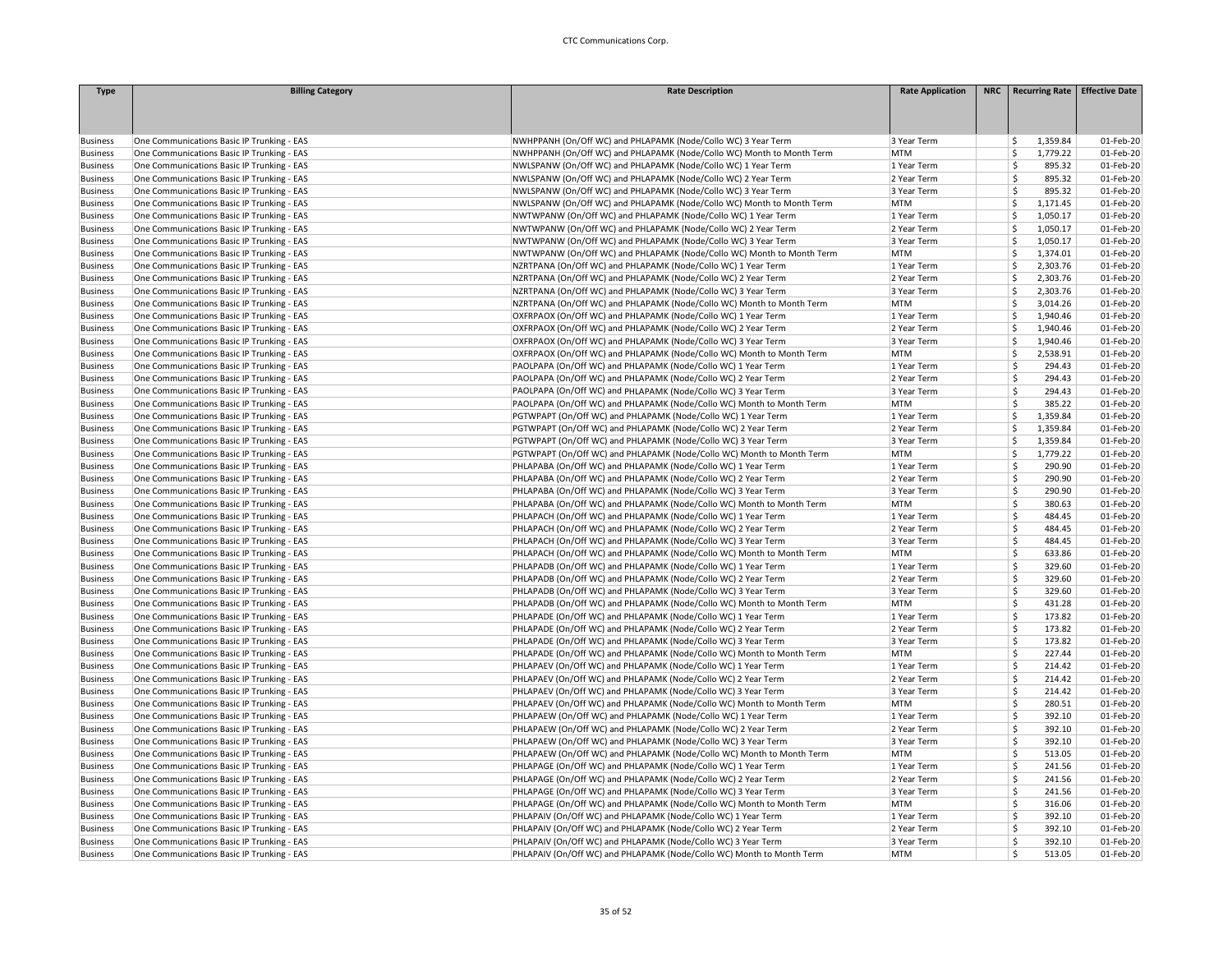| <b>Type</b>     | <b>Billing Category</b>                    | <b>Rate Description</b>                                               | <b>Rate Application</b>    | NRC   Recurring Rate   Effective Date |           |
|-----------------|--------------------------------------------|-----------------------------------------------------------------------|----------------------------|---------------------------------------|-----------|
|                 |                                            |                                                                       |                            |                                       |           |
|                 |                                            |                                                                       |                            |                                       |           |
|                 |                                            |                                                                       |                            |                                       |           |
| <b>Business</b> | One Communications Basic IP Trunking - EAS | PHLAPAJE (On/Off WC) and PHLAPAMK (Node/Collo WC) 1 Year Term         | 1 Year Term                | \$<br>241.56                          | 01-Feb-20 |
| <b>Business</b> | One Communications Basic IP Trunking - EAS | PHLAPAJE (On/Off WC) and PHLAPAMK (Node/Collo WC) 2 Year Term         | 2 Year Term                | \$<br>241.56                          | 01-Feb-20 |
| <b>Business</b> | One Communications Basic IP Trunking - EAS | PHLAPAJE (On/Off WC) and PHLAPAMK (Node/Collo WC) 3 Year Term         | 3 Year Term                | <b>S</b><br>241.56                    | 01-Feb-20 |
| <b>Business</b> | One Communications Basic IP Trunking - EAS | PHLAPAJE (On/Off WC) and PHLAPAMK (Node/Collo WC) Month to Month Term | <b>MTM</b>                 | Ŝ<br>316.06                           | 01-Feb-20 |
| <b>Business</b> | One Communications Basic IP Trunking - EAS | PHLAPAKR (On/Off WC) and PHLAPAMK (Node/Collo WC) 1 Year Term         | 1 Year Term                | Ś<br>663.05                           | 01-Feb-20 |
| <b>Business</b> | One Communications Basic IP Trunking - EAS | PHLAPAKR (On/Off WC) and PHLAPAMK (Node/Collo WC) 2 Year Term         | 2 Year Term                | \$<br>663.05                          | 01-Feb-20 |
| <b>Business</b> | One Communications Basic IP Trunking - EAS | PHLAPAKR (On/Off WC) and PHLAPAMK (Node/Collo WC) 3 Year Term         | 3 Year Term                | Ś<br>663.05                           | 01-Feb-20 |
| <b>Business</b> | One Communications Basic IP Trunking - EAS | PHLAPAKR (On/Off WC) and PHLAPAMK (Node/Collo WC) Month to Month Term | <b>MTM</b>                 | Ŝ<br>867.55                           | 01-Feb-20 |
| <b>Business</b> | One Communications Basic IP Trunking - EAS | PHLAPALO (On/Off WC) and PHLAPAMK (Node/Collo WC) 1 Year Term         | 1 Year Term                | -Ś<br>276.55                          | 01-Feb-20 |
| <b>Business</b> | One Communications Basic IP Trunking - EAS | PHLAPALO (On/Off WC) and PHLAPAMK (Node/Collo WC) 2 Year Term         | 2 Year Term                | Ś<br>276.55                           | 01-Feb-20 |
| <b>Business</b> | One Communications Basic IP Trunking - EAS | PHLAPALO (On/Off WC) and PHLAPAMK (Node/Collo WC) 3 Year Term         | 3 Year Term                | Ś<br>276.55                           | 01-Feb-20 |
| <b>Business</b> | One Communications Basic IP Trunking - EAS | PHLAPALO (On/Off WC) and PHLAPAMK (Node/Collo WC) Month to Month Term | <b>MTM</b>                 | $\mathsf{\hat{S}}$<br>361.84          | 01-Feb-20 |
| <b>Business</b> | One Communications Basic IP Trunking - EAS | PHLAPAMK (On/Off WC) and PHLAPAMK (Node/Collo WC) 1 Year Term         | 1 Year Term                | \$<br>351.34                          | 01-Feb-20 |
| <b>Business</b> | One Communications Basic IP Trunking - EAS | PHLAPAMK (On/Off WC) and PHLAPAMK (Node/Collo WC) 2 Year Term         | 2 Year Term                | -Ś<br>351.34                          | 01-Feb-20 |
| <b>Business</b> | One Communications Basic IP Trunking - EAS | PHLAPAMK (On/Off WC) and PHLAPAMK (Node/Collo WC) 3 Year Term         | 3 Year Term                | Ś<br>351.34                           | 01-Feb-20 |
|                 |                                            | PHLAPAMK (On/Off WC) and PHLAPAMK (Node/Collo WC) Month to Month Term | <b>MTM</b>                 | Ś<br>459.70                           | 01-Feb-20 |
| <b>Business</b> | One Communications Basic IP Trunking - EAS | PHLAPAMY (On/Off WC) and PHLAPAMK (Node/Collo WC) 1 Year Term         | 1 Year Term                | Ś<br>484.45                           | 01-Feb-20 |
| <b>Business</b> | One Communications Basic IP Trunking - EAS |                                                                       |                            |                                       |           |
| <b>Business</b> | One Communications Basic IP Trunking - EAS | PHLAPAMY (On/Off WC) and PHLAPAMK (Node/Collo WC) 2 Year Term         | 2 Year Term                | Ś<br>484.45<br>Ś                      | 01-Feb-20 |
| <b>Business</b> | One Communications Basic IP Trunking - EAS | PHLAPAMY (On/Off WC) and PHLAPAMK (Node/Collo WC) 3 Year Term         | 3 Year Term                | 484.45                                | 01-Feb-20 |
| <b>Business</b> | One Communications Basic IP Trunking - EAS | PHLAPAMY (On/Off WC) and PHLAPAMK (Node/Collo WC) Month to Month Term | <b>MTM</b>                 | Ś<br>633.86                           | 01-Feb-20 |
| <b>Business</b> | One Communications Basic IP Trunking - EAS | PHLAPAOR (On/Off WC) and PHLAPAMK (Node/Collo WC) 1 Year Term         | 1 Year Term                | \$<br>286.21                          | 01-Feb-20 |
| <b>Business</b> | One Communications Basic IP Trunking - EAS | PHLAPAOR (On/Off WC) and PHLAPAMK (Node/Collo WC) 2 Year Term         | 2 Year Term                | Ŝ<br>286.21                           | 01-Feb-20 |
| <b>Business</b> | One Communications Basic IP Trunking - EAS | PHLAPAOR (On/Off WC) and PHLAPAMK (Node/Collo WC) 3 Year Term         | 3 Year Term                | Ś<br>286.21                           | 01-Feb-20 |
| <b>Business</b> | One Communications Basic IP Trunking - EAS | PHLAPAOR (On/Off WC) and PHLAPAMK (Node/Collo WC) Month to Month Term | <b>MTM</b>                 | Ś<br>374.46                           | 01-Feb-20 |
| <b>Business</b> | One Communications Basic IP Trunking - EAS | PHLAPAPE (On/Off WC) and PHLAPAMK (Node/Collo WC) 1 Year Term         | 1 Year Term                | Ś<br>173.82                           | 01-Feb-20 |
| <b>Business</b> | One Communications Basic IP Trunking - EAS | PHLAPAPE (On/Off WC) and PHLAPAMK (Node/Collo WC) 2 Year Term         | 2 Year Term                | <b>S</b><br>173.82                    | 01-Feb-20 |
| <b>Business</b> | One Communications Basic IP Trunking - EAS | PHLAPAPE (On/Off WC) and PHLAPAMK (Node/Collo WC) 3 Year Term         | 3 Year Term                | \$<br>173.82                          | 01-Feb-20 |
| <b>Business</b> | One Communications Basic IP Trunking - EAS | PHLAPAPE (On/Off WC) and PHLAPAMK (Node/Collo WC) Month to Month Term | <b>MTM</b>                 | Ŝ<br>227.44                           | 01-Feb-20 |
| <b>Business</b> | One Communications Basic IP Trunking - EAS | PHLAPAPI (On/Off WC) and PHLAPAMK (Node/Collo WC) 1 Year Term         | 1 Year Term                | Ś<br>259.42                           | 01-Feb-20 |
| <b>Business</b> | One Communications Basic IP Trunking - EAS | PHLAPAPI (On/Off WC) and PHLAPAMK (Node/Collo WC) 2 Year Term         | 2 Year Term                | \$<br>259.42                          | 01-Feb-20 |
| <b>Business</b> | One Communications Basic IP Trunking - EAS | PHLAPAPI (On/Off WC) and PHLAPAMK (Node/Collo WC) 3 Year Term         | 3 Year Term                | \$<br>259.42                          | 01-Feb-20 |
| <b>Business</b> | One Communications Basic IP Trunking - EAS | PHLAPAPI (On/Off WC) and PHLAPAMK (Node/Collo WC) Month to Month Term | <b>MTM</b>                 | <b>S</b><br>339.40                    | 01-Feb-20 |
| <b>Business</b> | One Communications Basic IP Trunking - EAS | PHLAPAPO (On/Off WC) and PHLAPAMK (Node/Collo WC) 1 Year Term         | 1 Year Term                | \$<br>213.52                          | 01-Feb-20 |
| <b>Business</b> | One Communications Basic IP Trunking - EAS | PHLAPAPO (On/Off WC) and PHLAPAMK (Node/Collo WC) 2 Year Term         | 2 Year Term                | Ś<br>213.52                           | 01-Feb-20 |
| <b>Business</b> | One Communications Basic IP Trunking - EAS | PHLAPAPO (On/Off WC) and PHLAPAMK (Node/Collo WC) 3 Year Term         | 3 Year Term                | $\mathsf{\hat{S}}$<br>213.52          | 01-Feb-20 |
| <b>Business</b> | One Communications Basic IP Trunking - EAS | PHLAPAPO (On/Off WC) and PHLAPAMK (Node/Collo WC) Month to Month Term | <b>MTM</b>                 | Ŝ.<br>279.32                          | 01-Feb-20 |
| <b>Business</b> | One Communications Basic IP Trunking - EAS | PHLAPARE (On/Off WC) and PHLAPAMK (Node/Collo WC) 1 Year Term         | 1 Year Term                | Ŝ<br>275.99                           | 01-Feb-20 |
| <b>Business</b> | One Communications Basic IP Trunking - EAS | PHLAPARE (On/Off WC) and PHLAPAMK (Node/Collo WC) 2 Year Term         | 2 Year Term                | Ŝ<br>275.99                           | 01-Feb-20 |
| <b>Business</b> | One Communications Basic IP Trunking - EAS | PHLAPARE (On/Off WC) and PHLAPAMK (Node/Collo WC) 3 Year Term         | 3 Year Term                | Ś<br>275.99                           | 01-Feb-20 |
| <b>Business</b> | One Communications Basic IP Trunking - EAS | PHLAPARE (On/Off WC) and PHLAPAMK (Node/Collo WC) Month to Month Term | <b>MTM</b>                 | Ś<br>361.10                           | 01-Feb-20 |
| <b>Business</b> | One Communications Basic IP Trunking - EAS | PHLAPASA (On/Off WC) and PHLAPAMK (Node/Collo WC) 1 Year Term         | 1 Year Term                | $\mathsf{\hat{S}}$<br>314.71          | 01-Feb-20 |
| <b>Business</b> | One Communications Basic IP Trunking - EAS | PHLAPASA (On/Off WC) and PHLAPAMK (Node/Collo WC) 2 Year Term         | 2 Year Term                | \$<br>314.71                          | 01-Feb-20 |
| <b>Business</b> | One Communications Basic IP Trunking - EAS | PHLAPASA (On/Off WC) and PHLAPAMK (Node/Collo WC) 3 Year Term         | 3 Year Term                | Ŝ<br>314.71                           | 01-Feb-20 |
| <b>Business</b> | One Communications Basic IP Trunking - EAS | PHLAPASA (On/Off WC) and PHLAPAMK (Node/Collo WC) Month to Month Term | <b>MTM</b>                 | Ś<br>411.76                           | 01-Feb-20 |
| <b>Business</b> | One Communications Basic IP Trunking - EAS | PHLAPASH (On/Off WC) and PHLAPAMK (Node/Collo WC) 1 Year Term         | 1 Year Term                | Ś<br>329.60                           | 01-Feb-20 |
| <b>Business</b> | One Communications Basic IP Trunking - EAS | PHLAPASH (On/Off WC) and PHLAPAMK (Node/Collo WC) 2 Year Term         | 2 Year Term                | Ś<br>329.60                           | 01-Feb-20 |
| <b>Business</b> | One Communications Basic IP Trunking - EAS | PHLAPASH (On/Off WC) and PHLAPAMK (Node/Collo WC) 3 Year Term         | 3 Year Term                | Ś<br>329.60                           | 01-Feb-20 |
| <b>Business</b> | One Communications Basic IP Trunking - EAS | PHLAPASH (On/Off WC) and PHLAPAMK (Node/Collo WC) Month to Month Term | <b>MTM</b>                 | Ś<br>431.28                           | 01-Feb-20 |
| <b>Business</b> | One Communications Basic IP Trunking - EAS | PHLAPATR (On/Off WC) and PHLAPAMK (Node/Collo WC) 1 Year Term         | 1 Year Term                | Ś<br>304.07                           | 01-Feb-20 |
| <b>Business</b> | One Communications Basic IP Trunking - EAS | PHLAPATR (On/Off WC) and PHLAPAMK (Node/Collo WC) 2 Year Term         | 2 Year Term                | Ŝ<br>304.07                           | 01-Feb-20 |
| <b>Business</b> | One Communications Basic IP Trunking - EAS | PHLAPATR (On/Off WC) and PHLAPAMK (Node/Collo WC) 3 Year Term         | 3 Year Term                | Ŝ<br>304.07                           | 01-Feb-20 |
| <b>Business</b> | One Communications Basic IP Trunking - EAS | PHLAPATR (On/Off WC) and PHLAPAMK (Node/Collo WC) Month to Month Term | <b>MTM</b>                 | \$<br>397.88                          | 01-Feb-20 |
|                 |                                            | PHLAPAWV (On/Off WC) and PHLAPAMK (Node/Collo WC) 1 Year Term         |                            | Ś<br>259.42                           |           |
| <b>Business</b> | One Communications Basic IP Trunking - EAS |                                                                       | 1 Year Term<br>2 Year Term | Ś                                     | 01-Feb-20 |
| <b>Business</b> | One Communications Basic IP Trunking - EAS | PHLAPAWV (On/Off WC) and PHLAPAMK (Node/Collo WC) 2 Year Term         |                            | 259.42                                | 01-Feb-20 |
| <b>Business</b> | One Communications Basic IP Trunking - EAS | PHLAPAWV (On/Off WC) and PHLAPAMK (Node/Collo WC) 3 Year Term         | 3 Year Term                | \$<br>259.42                          | 01-Feb-20 |
| <b>Business</b> | One Communications Basic IP Trunking - EAS | PHLAPAWV (On/Off WC) and PHLAPAMK (Node/Collo WC) Month to Month Term | <b>MTM</b>                 | \$<br>339.40                          | 01-Feb-20 |
| <b>Business</b> | One Communications Basic IP Trunking - EAS | PIVLPAPV (On/Off WC) and PHLAPAMK (Node/Collo WC) 1 Year Term         | 1 Year Term                | <sub>S</sub><br>1,127.54              | 01-Feb-20 |
| <b>Business</b> | One Communications Basic IP Trunking - EAS | PIVLPAPV (On/Off WC) and PHLAPAMK (Node/Collo WC) 2 Year Term         | 2 Year Term                | <sub>S</sub><br>1,127.54              | 01-Feb-20 |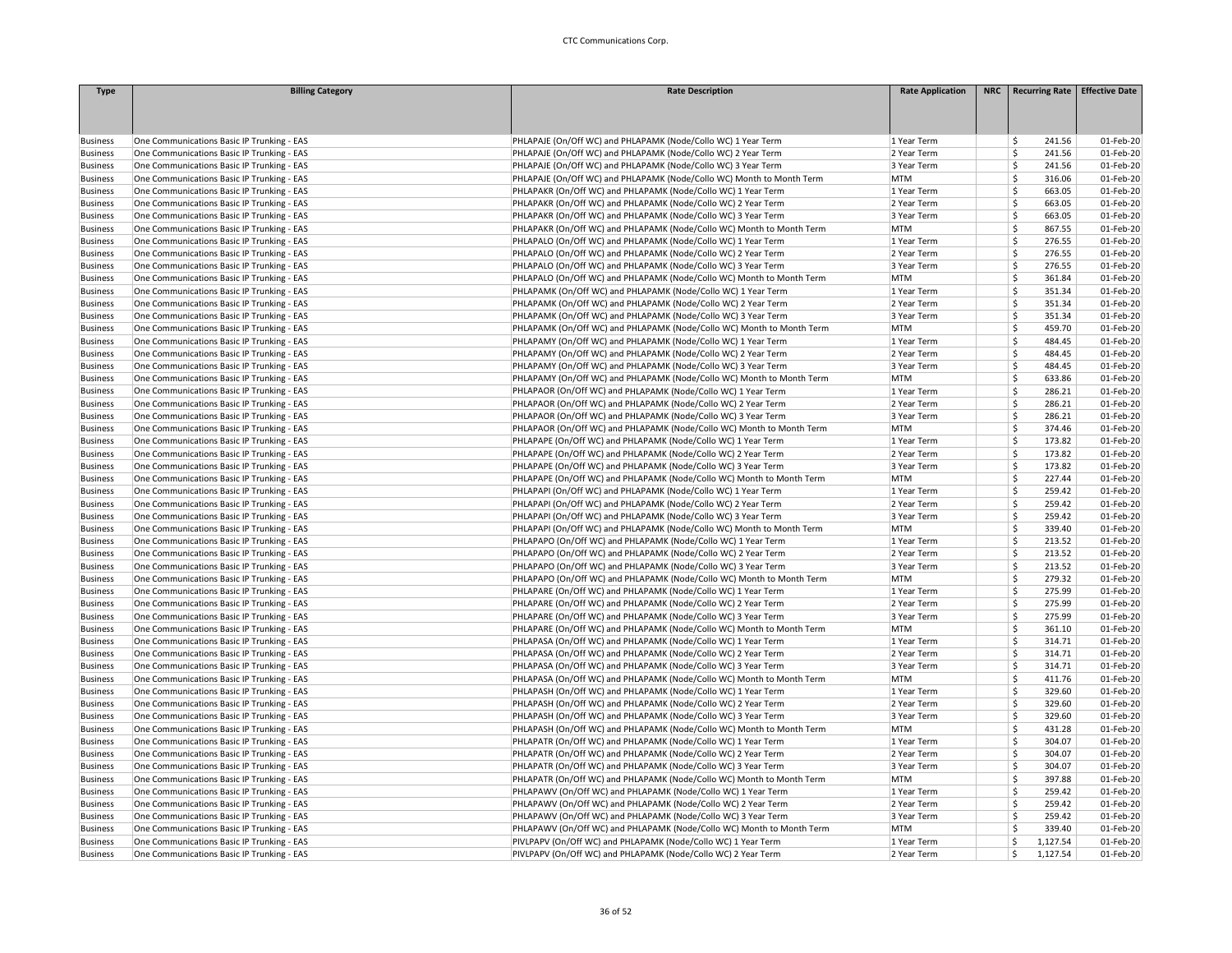| <b>Type</b>     | <b>Billing Category</b>                    | <b>Rate Description</b>                                               | <b>Rate Application</b> | NRC   Recurring Rate   Effective Date |           |
|-----------------|--------------------------------------------|-----------------------------------------------------------------------|-------------------------|---------------------------------------|-----------|
|                 |                                            |                                                                       |                         |                                       |           |
|                 |                                            |                                                                       |                         |                                       |           |
|                 |                                            |                                                                       |                         |                                       |           |
| <b>Business</b> | One Communications Basic IP Trunking - EAS | PIVLPAPV (On/Off WC) and PHLAPAMK (Node/Collo WC) 3 Year Term         | 3 Year Term             | 1,127.54<br>\$                        | 01-Feb-20 |
| <b>Business</b> | One Communications Basic IP Trunking - EAS | PIVLPAPV (On/Off WC) and PHLAPAMK (Node/Collo WC) Month to Month Term | <b>MTM</b>              | -Ś<br>1,475.30                        | 01-Feb-20 |
| <b>Business</b> | One Communications Basic IP Trunking - EAS | PNBGPAPB (On/Off WC) and ALTWPAAL (Node/Collo WC) 1 Year Term         | 1 Year Term             | Ŝ<br>786.76                           | 01-Feb-20 |
| <b>Business</b> | One Communications Basic IP Trunking - EAS | PNBGPAPB (On/Off WC) and ALTWPAAL (Node/Collo WC) 2 Year Term         | 2 Year Term             | Ŝ<br>786.76                           | 01-Feb-20 |
| <b>Business</b> | One Communications Basic IP Trunking - EAS | PNBGPAPB (On/Off WC) and ALTWPAAL (Node/Collo WC) 3 Year Term         | 3 Year Term             | \$<br>786.76                          | 01-Feb-20 |
| <b>Business</b> | One Communications Basic IP Trunking - EAS | PNBGPAPB (On/Off WC) and ALTWPAAL (Node/Collo WC) Month to Month Term | <b>MTM</b>              | \$<br>1,029.41                        | 01-Feb-20 |
| <b>Business</b> | One Communications Basic IP Trunking - EAS | PRBGPAPB (On/Off WC) and PHLAPAMK (Node/Collo WC) 1 Year Term         | 1 Year Term             | \$<br>1,708.18                        | 01-Feb-20 |
| <b>Business</b> | One Communications Basic IP Trunking - EAS | PRBGPAPB (On/Off WC) and PHLAPAMK (Node/Collo WC) 2 Year Term         | 2 Year Term             | \$<br>1,708.18                        | 01-Feb-20 |
| <b>Business</b> | One Communications Basic IP Trunking - EAS | PRBGPAPB (On/Off WC) and PHLAPAMK (Node/Collo WC) 3 Year Term         | 3 Year Term             | -Ś<br>1,708.18                        | 01-Feb-20 |
| <b>Business</b> | One Communications Basic IP Trunking - EAS | PRBGPAPB (On/Off WC) and PHLAPAMK (Node/Collo WC) Month to Month Term | <b>MTM</b>              | Ś<br>2,235.01                         | 01-Feb-20 |
| <b>Business</b> | One Communications Basic IP Trunking - EAS | PRFDPAPF (On/Off WC) and PHLAPAMK (Node/Collo WC) 1 Year Term         | 1 Year Term             | Ś<br>1,282.39                         | 01-Feb-20 |
| <b>Business</b> | One Communications Basic IP Trunking - EAS | PRFDPAPF (On/Off WC) and PHLAPAMK (Node/Collo WC) 2 Year Term         | 2 Year Term             | Ś<br>1,282.39                         | 01-Feb-20 |
| <b>Business</b> | One Communications Basic IP Trunking - EAS | PRFDPAPF (On/Off WC) and PHLAPAMK (Node/Collo WC) 3 Year Term         | 3 Year Term             | Ś<br>1,282.39                         | 01-Feb-20 |
| <b>Business</b> | One Communications Basic IP Trunking - EAS | PRFDPAPF (On/Off WC) and PHLAPAMK (Node/Collo WC) Month to Month Term | <b>MTM</b>              | <sub>S</sub><br>1,677.90              | 01-Feb-20 |
| <b>Business</b> | One Communications Basic IP Trunking - EAS | PRKSPAPE (On/Off WC) and PHLAPAMK (Node/Collo WC) 1 Year Term         | 1 Year Term             | Ś<br>1,321.12                         | 01-Feb-20 |
|                 |                                            |                                                                       |                         | -Ś                                    |           |
| <b>Business</b> | One Communications Basic IP Trunking - EAS | PRKSPAPE (On/Off WC) and PHLAPAMK (Node/Collo WC) 2 Year Term         | 2 Year Term             | 1,321.12<br>Ś                         | 01-Feb-20 |
| <b>Business</b> | One Communications Basic IP Trunking - EAS | PRKSPAPE (On/Off WC) and PHLAPAMK (Node/Collo WC) 3 Year Term         | 3 Year Term             | 1,321.12                              | 01-Feb-20 |
| <b>Business</b> | One Communications Basic IP Trunking - EAS | PRKSPAPE (On/Off WC) and PHLAPAMK (Node/Collo WC) Month to Month Term | <b>MTM</b>              | Ś<br>1,728.56                         | 01-Feb-20 |
| <b>Business</b> | One Communications Basic IP Trunking - EAS | PSVLPAPV (On/Off WC) and PHLAPAMK (Node/Collo WC) 1 Year Term         | 1 Year Term             | <sub>S</sub><br>1,321.12              | 01-Feb-20 |
| <b>Business</b> | One Communications Basic IP Trunking - EAS | PSVLPAPV (On/Off WC) and PHLAPAMK (Node/Collo WC) 2 Year Term         | 2 Year Term             | Ś<br>1,321.12                         | 01-Feb-20 |
| <b>Business</b> | One Communications Basic IP Trunking - EAS | PSVLPAPV (On/Off WC) and PHLAPAMK (Node/Collo WC) 3 Year Term         | 3 Year Term             | <b>S</b><br>1,321.12                  | 01-Feb-20 |
| <b>Business</b> | One Communications Basic IP Trunking - EAS | PSVLPAPV (On/Off WC) and PHLAPAMK (Node/Collo WC) Month to Month Term | <b>MTM</b>              | Ś<br>1,728.56                         | 01-Feb-20 |
| <b>Business</b> | One Communications Basic IP Trunking - EAS | PTTWPAPT (On/Off WC) and PHLAPAMK (Node/Collo WC) 1 Year Term         | 1 Year Term             | Ś<br>1,413.46                         | 01-Feb-20 |
| <b>Business</b> | One Communications Basic IP Trunking - EAS | PTTWPAPT (On/Off WC) and PHLAPAMK (Node/Collo WC) 2 Year Term         | 2 Year Term             | $\mathsf{\hat{S}}$<br>1,413.46        | 01-Feb-20 |
| <b>Business</b> | One Communications Basic IP Trunking - EAS | PTTWPAPT (On/Off WC) and PHLAPAMK (Node/Collo WC) 3 Year Term         | 3 Year Term             | \$<br>1,413.46                        | 01-Feb-20 |
| <b>Business</b> | One Communications Basic IP Trunking - EAS | PTTWPAPT (On/Off WC) and PHLAPAMK (Node/Collo WC) Month to Month Term | <b>MTM</b>              | -Ś<br>1,849.38                        | 01-Feb-20 |
| <b>Business</b> | One Communications Basic IP Trunking - EAS | PXVLPAPV (On/Off WC) and PHLAPAMK (Node/Collo WC) 1 Year Term         | 1 Year Term             | -Ś<br>1,050.17                        | 01-Feb-20 |
| <b>Business</b> | One Communications Basic IP Trunking - EAS | PXVLPAPV (On/Off WC) and PHLAPAMK (Node/Collo WC) 2 Year Term         | 2 Year Term             | 1,050.17<br>-Ś                        | 01-Feb-20 |
| <b>Business</b> | One Communications Basic IP Trunking - EAS | PXVLPAPV (On/Off WC) and PHLAPAMK (Node/Collo WC) 3 Year Term         | 3 Year Term             | <sub>S</sub><br>1,050.17              | 01-Feb-20 |
| <b>Business</b> | One Communications Basic IP Trunking - EAS | PXVLPAPV (On/Off WC) and PHLAPAMK (Node/Collo WC) Month to Month Term | <b>MTM</b>              | $\mathsf{\hat{S}}$<br>1,374.01        | 01-Feb-20 |
| <b>Business</b> | One Communications Basic IP Trunking - EAS | QKTWPAQT (On/Off WC) and PHLAPAMK (Node/Collo WC) 1 Year Term         | 1 Year Term             | <sub>S</sub><br>1,514.63              | 01-Feb-20 |
| <b>Business</b> | One Communications Basic IP Trunking - EAS | QKTWPAQT (On/Off WC) and PHLAPAMK (Node/Collo WC) 2 Year Term         | 2 Year Term             | \$<br>1,514.63                        | 01-Feb-20 |
| <b>Business</b> | One Communications Basic IP Trunking - EAS | QKTWPAQT (On/Off WC) and PHLAPAMK (Node/Collo WC) 3 Year Term         | 3 Year Term             | -Ś<br>1,514.63                        | 01-Feb-20 |
| <b>Business</b> | One Communications Basic IP Trunking - EAS | QKTWPAQT (On/Off WC) and PHLAPAMK (Node/Collo WC) Month to Month Term | <b>MTM</b>              | Ś<br>1,981.78                         | 01-Feb-20 |
| <b>Business</b> | One Communications Basic IP Trunking - EAS | RDNGPARE (On/Off WC) and PHLAPAMK (Node/Collo WC) 1 Year Term         | 1 Year Term             | Ś<br>2,032.80                         | 01-Feb-20 |
| <b>Business</b> | One Communications Basic IP Trunking - EAS | RDNGPARE (On/Off WC) and PHLAPAMK (Node/Collo WC) 2 Year Term         | 2 Year Term             | <sub>S</sub><br>2,032.80              | 01-Feb-20 |
| <b>Business</b> | One Communications Basic IP Trunking - EAS | RDNGPARE (On/Off WC) and PHLAPAMK (Node/Collo WC) 3 Year Term         | 3 Year Term             | \$<br>2,032.80                        | 01-Feb-20 |
| <b>Business</b> | One Communications Basic IP Trunking - EAS | RDNGPARE (On/Off WC) and PHLAPAMK (Node/Collo WC) Month to Month Term | <b>MTM</b>              | 2,659.73<br>-Ś                        | 01-Feb-20 |
| <b>Business</b> | One Communications Basic IP Trunking - EAS | RDPKPARP (On/Off WC) and PHLAPAMK (Node/Collo WC) 1 Year Term         | 1 Year Term             | Ś<br>304.07                           | 01-Feb-20 |
| <b>Business</b> | One Communications Basic IP Trunking - EAS | RDPKPARP (On/Off WC) and PHLAPAMK (Node/Collo WC) 2 Year Term         | 2 Year Term             | Ŝ<br>304.07                           | 01-Feb-20 |
| <b>Business</b> | One Communications Basic IP Trunking - EAS | RDPKPARP (On/Off WC) and PHLAPAMK (Node/Collo WC) 3 Year Term         | 3 Year Term             | Ś<br>304.07                           | 01-Feb-20 |
| <b>Business</b> | One Communications Basic IP Trunking - EAS | RDPKPARP (On/Off WC) and PHLAPAMK (Node/Collo WC) Month to Month Term | <b>MTM</b>              | \$<br>397.88                          | 01-Feb-20 |
| <b>Business</b> | One Communications Basic IP Trunking - EAS | RGVLPARI (On/Off WC) and PHLAPAMK (Node/Collo WC) 1 Year Term         | 1 Year Term             | <sub>S</sub><br>1,901.72              | 01-Feb-20 |
| <b>Business</b> | One Communications Basic IP Trunking - EAS | RGVLPARI (On/Off WC) and PHLAPAMK (Node/Collo WC) 2 Year Term         | 2 Year Term             | <sub>S</sub><br>1,901.72              | 01-Feb-20 |
| <b>Business</b> | One Communications Basic IP Trunking - EAS | RGVLPARI (On/Off WC) and PHLAPAMK (Node/Collo WC) 3 Year Term         | 3 Year Term             | -Ś<br>1,901.72                        | 01-Feb-20 |
| <b>Business</b> | One Communications Basic IP Trunking - EAS | RGVLPARI (On/Off WC) and PHLAPAMK (Node/Collo WC) Month to Month Term | <b>MTM</b>              | Ś<br>2,488.24                         | 01-Feb-20 |
| <b>Business</b> | One Communications Basic IP Trunking - EAS | RYFRPARF (On/Off WC) and PHLAPAMK (Node/Collo WC) 1 Year Term         | 1 Year Term             | \$<br>1,166.29                        | 01-Feb-20 |
| <b>Business</b> | One Communications Basic IP Trunking - EAS | RYFRPARF (On/Off WC) and PHLAPAMK (Node/Collo WC) 2 Year Term         | 2 Year Term             | <sub>S</sub><br>1,166.29              | 01-Feb-20 |
| <b>Business</b> | One Communications Basic IP Trunking - EAS | RYFRPARF (On/Off WC) and PHLAPAMK (Node/Collo WC) 3 Year Term         | 3 Year Term             | \$<br>1,166.29                        | 01-Feb-20 |
| <b>Business</b> | One Communications Basic IP Trunking - EAS | RYFRPARF (On/Off WC) and PHLAPAMK (Node/Collo WC) Month to Month Term | <b>MTM</b>              | 1,525.98<br>-Ś                        | 01-Feb-20 |
| <b>Business</b> | One Communications Basic IP Trunking - EAS | SCHWPASV (On/Off WC) and ALTWPAAL (Node/Collo WC) 1 Year Term         | 1 Year Term             | -Ś<br>1,135.15                        | 01-Feb-20 |
| <b>Business</b> | One Communications Basic IP Trunking - EAS | SCHWPASV (On/Off WC) and ALTWPAAL (Node/Collo WC) 2 Year Term         | 2 Year Term             | Ś<br>1,135.15                         | 01-Feb-20 |
| <b>Business</b> | One Communications Basic IP Trunking - EAS | SCHWPASV (On/Off WC) and ALTWPAAL (Node/Collo WC) 3 Year Term         | 3 Year Term             | \$<br>1,135.15                        | 01-Feb-20 |
| <b>Business</b> | One Communications Basic IP Trunking - EAS | SCHWPASV (On/Off WC) and ALTWPAAL (Node/Collo WC) Month to Month Term | <b>MTM</b>              | \$<br>1,485.23                        | 01-Feb-20 |
| <b>Business</b> | One Communications Basic IP Trunking - EAS | SDTNPASD (On/Off WC) and PHLAPAMK (Node/Collo WC) 1 Year Term         | 1 Year Term             | <sub>S</sub><br>1,204.99              | 01-Feb-20 |
| <b>Business</b> | One Communications Basic IP Trunking - EAS | SDTNPASD (On/Off WC) and PHLAPAMK (Node/Collo WC) 2 Year Term         | 2 Year Term             | Ś<br>1,204.99                         | 01-Feb-20 |
|                 | One Communications Basic IP Trunking - EAS | SDTNPASD (On/Off WC) and PHLAPAMK (Node/Collo WC) 3 Year Term         | 3 Year Term             | -Ś<br>1,204.99                        | 01-Feb-20 |
| <b>Business</b> |                                            | SDTNPASD (On/Off WC) and PHLAPAMK (Node/Collo WC) Month to Month Term | <b>MTM</b>              | Ś<br>1,576.61                         |           |
| <b>Business</b> | One Communications Basic IP Trunking - EAS |                                                                       |                         |                                       | 01-Feb-20 |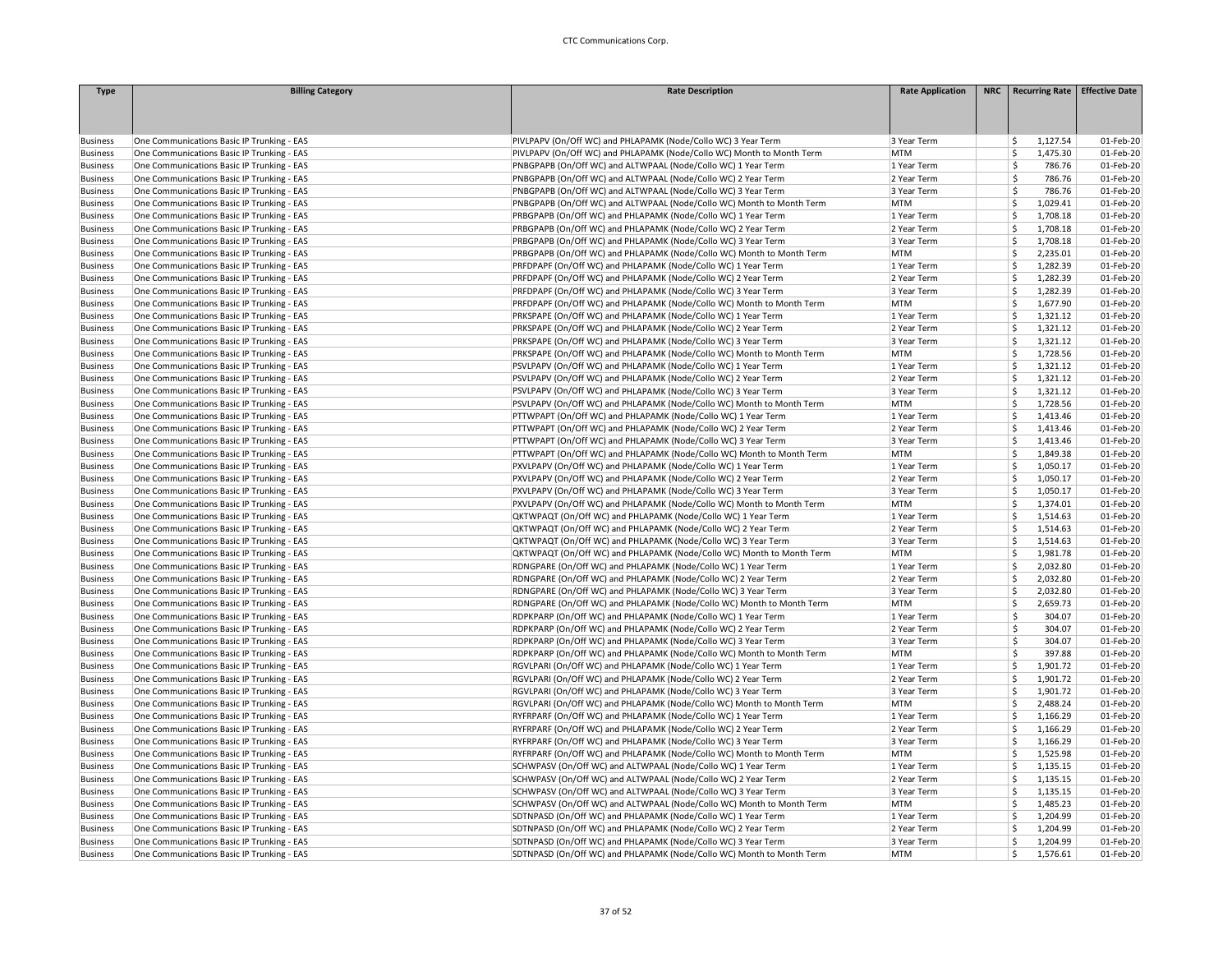| <b>Type</b>                        | <b>Billing Category</b>                            | <b>Rate Description</b>                                                                              | <b>Rate Application</b> | NRC   Recurring Rate   Effective Date |           |
|------------------------------------|----------------------------------------------------|------------------------------------------------------------------------------------------------------|-------------------------|---------------------------------------|-----------|
|                                    |                                                    |                                                                                                      |                         |                                       |           |
|                                    |                                                    |                                                                                                      |                         |                                       |           |
|                                    |                                                    |                                                                                                      |                         |                                       |           |
| <b>Business</b>                    | One Communications Basic IP Trunking - EAS         | SHLNPASH (On/Off WC) and PHLAPAMK (Node/Collo WC) 1 Year Term                                        | 1 Year Term             | 2,095.28<br>\$                        | 01-Feb-20 |
| <b>Business</b>                    | One Communications Basic IP Trunking - EAS         | SHLNPASH (On/Off WC) and PHLAPAMK (Node/Collo WC) 2 Year Term                                        | 2 Year Term             | -Ś<br>2,095.28                        | 01-Feb-20 |
| <b>Business</b>                    | One Communications Basic IP Trunking - EAS         | SHLNPASH (On/Off WC) and PHLAPAMK (Node/Collo WC) 3 Year Term                                        | 3 Year Term             | <sub>S</sub><br>2,095.28              | 01-Feb-20 |
| <b>Business</b>                    | One Communications Basic IP Trunking - EAS         | SHLNPASH (On/Off WC) and PHLAPAMK (Node/Collo WC) Month to Month Term                                | <b>MTM</b>              | -Ś<br>2,741.48                        | 01-Feb-20 |
| <b>Business</b>                    | One Communications Basic IP Trunking - EAS         | SLTTPAES (On/Off WC) and PHLAPAMK (Node/Collo WC) 1 Year Term                                        | 1 Year Term             | Ś<br>2,521.08                         | 01-Feb-20 |
| <b>Business</b>                    | One Communications Basic IP Trunking - EAS         | SLTTPAES (On/Off WC) and PHLAPAMK (Node/Collo WC) 2 Year Term                                        | 2 Year Term             | \$<br>2,521.08                        | 01-Feb-20 |
| <b>Business</b>                    | One Communications Basic IP Trunking - EAS         | SLTTPAES (On/Off WC) and PHLAPAMK (Node/Collo WC) 3 Year Term                                        | 3 Year Term             | 2,521.08<br>Ś                         | 01-Feb-20 |
| <b>Business</b>                    | One Communications Basic IP Trunking - EAS         | SLTTPAES (On/Off WC) and PHLAPAMK (Node/Collo WC) Month to Month Term                                | <b>MTM</b>              | \$<br>3,298.60                        | 01-Feb-20 |
| <b>Business</b>                    | One Communications Basic IP Trunking - EAS         | SLWBPASL (On/Off WC) and PHLAPAMK (Node/Collo WC) 1 Year Term                                        | 1 Year Term             | -Ś<br>1,940.46                        | 01-Feb-20 |
| <b>Business</b>                    | One Communications Basic IP Trunking - EAS         | SLWBPASL (On/Off WC) and PHLAPAMK (Node/Collo WC) 2 Year Term                                        | 2 Year Term             | Ś<br>1,940.46                         | 01-Feb-20 |
| <b>Business</b>                    | One Communications Basic IP Trunking - EAS         | SLWBPASL (On/Off WC) and PHLAPAMK (Node/Collo WC) 3 Year Term                                        | 3 Year Term             | Ś<br>1,940.46                         | 01-Feb-20 |
|                                    |                                                    | SLWBPASL (On/Off WC) and PHLAPAMK (Node/Collo WC) Month to Month Term                                |                         | Ś<br>2,538.91                         | 01-Feb-20 |
| <b>Business</b>                    | One Communications Basic IP Trunking - EAS         |                                                                                                      | <b>MTM</b>              | Ś                                     |           |
| <b>Business</b>                    | One Communications Basic IP Trunking - EAS         | SNSPPASS (On/Off WC) and PHLAPAMK (Node/Collo WC) 1 Year Term                                        | 1 Year Term             | 2,211.41                              | 01-Feb-20 |
| <b>Business</b>                    | One Communications Basic IP Trunking - EAS         | SNSPPASS (On/Off WC) and PHLAPAMK (Node/Collo WC) 2 Year Term                                        | 2 Year Term             | <sub>S</sub><br>2,211.41              | 01-Feb-20 |
| <b>Business</b>                    | One Communications Basic IP Trunking - EAS         | SNSPPASS (On/Off WC) and PHLAPAMK (Node/Collo WC) 3 Year Term                                        | 3 Year Term             | Ś<br>2,211.41                         | 01-Feb-20 |
| <b>Business</b>                    | One Communications Basic IP Trunking - EAS         | SNSPPASS (On/Off WC) and PHLAPAMK (Node/Collo WC) Month to Month Term                                | <b>MTM</b>              | -Ś<br>2,893.42                        | 01-Feb-20 |
| <b>Business</b>                    | One Communications Basic IP Trunking - EAS         | SPFDPASF (On/Off WC) and PHLAPAMK (Node/Collo WC) 1 Year Term                                        | 1 Year Term             | Ś<br>585.65                           | 01-Feb-20 |
| <b>Business</b>                    | One Communications Basic IP Trunking - EAS         | SPFDPASF (On/Off WC) and PHLAPAMK (Node/Collo WC) 2 Year Term                                        | 2 Year Term             | Ś<br>585.65                           | 01-Feb-20 |
| <b>Business</b>                    | One Communications Basic IP Trunking - EAS         | SPFDPASF (On/Off WC) and PHLAPAMK (Node/Collo WC) 3 Year Term                                        | 3 Year Term             | Ś<br>585.65                           | 01-Feb-20 |
| <b>Business</b>                    | One Communications Basic IP Trunking - EAS         | SPFDPASF (On/Off WC) and PHLAPAMK (Node/Collo WC) Month to Month Term                                | <b>MTM</b>              | Ś<br>766.25                           | 01-Feb-20 |
| <b>Business</b>                    | One Communications Basic IP Trunking - EAS         | SPTWPASP (On/Off WC) and PHLAPAMK (Node/Collo WC) 1 Year Term                                        | 1 Year Term             | \$<br>1,824.32                        | 01-Feb-20 |
| <b>Business</b>                    | One Communications Basic IP Trunking - EAS         | SPTWPASP (On/Off WC) and PHLAPAMK (Node/Collo WC) 2 Year Term                                        | 2 Year Term             | Ś<br>1,824.32                         | 01-Feb-20 |
| <b>Business</b>                    | One Communications Basic IP Trunking - EAS         | SPTWPASP (On/Off WC) and PHLAPAMK (Node/Collo WC) 3 Year Term                                        | 3 Year Term             | Ś<br>1,824.32                         | 01-Feb-20 |
| <b>Business</b>                    | One Communications Basic IP Trunking - EAS         | SPTWPASP (On/Off WC) and PHLAPAMK (Node/Collo WC) Month to Month Term                                | <b>MTM</b>              | <sub>S</sub><br>2,382.72              | 01-Feb-20 |
| <b>Business</b>                    | One Communications Basic IP Trunking - EAS         | TRPRPATR (On/Off WC) and PHLAPAMK (Node/Collo WC) 1 Year Term                                        | 1 Year Term             | Ś<br>304.07                           | 01-Feb-20 |
| <b>Business</b>                    | One Communications Basic IP Trunking - EAS         | TRPRPATR (On/Off WC) and PHLAPAMK (Node/Collo WC) 2 Year Term                                        | 2 Year Term             | Ŝ<br>304.07                           | 01-Feb-20 |
| <b>Business</b>                    | One Communications Basic IP Trunking - EAS         | TRPRPATR (On/Off WC) and PHLAPAMK (Node/Collo WC) 3 Year Term                                        | 3 Year Term             | Ŝ<br>304.07                           | 01-Feb-20 |
| <b>Business</b>                    | One Communications Basic IP Trunking - EAS         | TRPRPATR (On/Off WC) and PHLAPAMK (Node/Collo WC) Month to Month Term                                | <b>MTM</b>              | Ś<br>397.88                           | 01-Feb-20 |
| <b>Business</b>                    | One Communications Basic IP Trunking - EAS         | TULYPATU (On/Off WC) and PHLAPAMK (Node/Collo WC) 1 Year Term                                        | 1 Year Term             | Ś<br>987.67                           | 01-Feb-20 |
| <b>Business</b>                    | One Communications Basic IP Trunking - EAS         | TULYPATU (On/Off WC) and PHLAPAMK (Node/Collo WC) 2 Year Term                                        | 2 Year Term             | \$<br>987.67                          | 01-Feb-20 |
| <b>Business</b>                    | One Communications Basic IP Trunking - EAS         | TULYPATU (On/Off WC) and PHLAPAMK (Node/Collo WC) 3 Year Term                                        | 3 Year Term             | Ś<br>987.67                           | 01-Feb-20 |
| <b>Business</b>                    | One Communications Basic IP Trunking - EAS         | TULYPATU (On/Off WC) and PHLAPAMK (Node/Collo WC) Month to Month Term                                | <b>MTM</b>              | S,<br>1,292.30                        | 01-Feb-20 |
| <b>Business</b>                    | One Communications Basic IP Trunking - EAS         | WAYNPAWY (On/Off WC) and PHLAPAMK (Node/Collo WC) 1 Year Term                                        | 1 Year Term             | Ŝ<br>294.43                           | 01-Feb-20 |
| <b>Business</b>                    | One Communications Basic IP Trunking - EAS         | WAYNPAWY (On/Off WC) and PHLAPAMK (Node/Collo WC) 2 Year Term                                        | 2 Year Term             | Ś<br>294.43                           | 01-Feb-20 |
| <b>Business</b>                    | One Communications Basic IP Trunking - EAS         | WAYNPAWY (On/Off WC) and PHLAPAMK (Node/Collo WC) 3 Year Term                                        | 3 Year Term             | Ś<br>294.43                           | 01-Feb-20 |
| <b>Business</b>                    | One Communications Basic IP Trunking - EAS         | WAYNPAWY (On/Off WC) and PHLAPAMK (Node/Collo WC) Month to Month Term                                | <b>MTM</b>              | Ś<br>385.22                           | 01-Feb-20 |
| <b>Business</b>                    | One Communications Basic IP Trunking - EAS         | WCHSPAWC (On/Off WC) and PHLAPAMK (Node/Collo WC) 1 Year Term                                        | 1 Year Term             | \$<br>391.18                          | 01-Feb-20 |
| <b>Business</b>                    | One Communications Basic IP Trunking - EAS         | WCHSPAWC (On/Off WC) and PHLAPAMK (Node/Collo WC) 2 Year Term                                        | 2 Year Term             | <b>S</b><br>391.18                    | 01-Feb-20 |
| <b>Business</b>                    | One Communications Basic IP Trunking - EAS         | WCHSPAWC (On/Off WC) and PHLAPAMK (Node/Collo WC) 3 Year Term                                        | 3 Year Term             | Ś<br>391.18                           | 01-Feb-20 |
| <b>Business</b>                    | One Communications Basic IP Trunking - EAS         | WCHSPAWC (On/Off WC) and PHLAPAMK (Node/Collo WC) Month to Month Term                                | <b>MTM</b>              | \$<br>511.87                          | 01-Feb-20 |
| <b>Business</b>                    | One Communications Basic IP Trunking - EAS         | WGRVPAWG (On/Off WC) and PHLAPAMK (Node/Collo WC) 1 Year Term                                        | 1 Year Term             | Ś<br>1,592.06                         | 01-Feb-20 |
| <b>Business</b>                    | One Communications Basic IP Trunking - EAS         | WGRVPAWG (On/Off WC) and PHLAPAMK (Node/Collo WC) 2 Year Term                                        | 2 Year Term             | \$<br>1,592.06                        | 01-Feb-20 |
|                                    | One Communications Basic IP Trunking - EAS         | WGRVPAWG (On/Off WC) and PHLAPAMK (Node/Collo WC) 3 Year Term                                        | 3 Year Term             | <sub>S</sub><br>1,592.06              | 01-Feb-20 |
| <b>Business</b><br><b>Business</b> | One Communications Basic IP Trunking - EAS         | WGRVPAWG (On/Off WC) and PHLAPAMK (Node/Collo WC) Month to Month Term                                | <b>MTM</b>              | Ś<br>2,083.07                         | 01-Feb-20 |
|                                    |                                                    |                                                                                                      |                         | Ŝ                                     |           |
| <b>Business</b>                    | One Communications Basic IP Trunking - EAS         | WGTNPAWR (On/Off WC) and PHLAPAMK (Node/Collo WC) 1 Year Term                                        | 1 Year Term             | 948.92<br>Ś                           | 01-Feb-20 |
| <b>Business</b>                    | One Communications Basic IP Trunking - EAS         | WGTNPAWR (On/Off WC) and PHLAPAMK (Node/Collo WC) 2 Year Term                                        | 2 Year Term             | 948.92                                | 01-Feb-20 |
| <b>Business</b>                    | One Communications Basic IP Trunking - EAS         | WGTNPAWR (On/Off WC) and PHLAPAMK (Node/Collo WC) 3 Year Term                                        | 3 Year Term             | \$<br>948.92                          | 01-Feb-20 |
| <b>Business</b>                    | One Communications Basic IP Trunking - EAS         | WGTNPAWR (On/Off WC) and PHLAPAMK (Node/Collo WC) Month to Month Term                                | <b>MTM</b>              | <sub>S</sub><br>1,241.60              | 01-Feb-20 |
| <b>Business</b>                    | One Communications Basic IP Trunking - EAS         | WLGRPAWG (On/Off WC) and PHLAPAMK (Node/Collo WC) 1 Year Term                                        | 1 Year Term             | Ś<br>304.07                           | 01-Feb-20 |
| <b>Business</b>                    | One Communications Basic IP Trunking - EAS         | WLGRPAWG (On/Off WC) and PHLAPAMK (Node/Collo WC) 2 Year Term                                        | 2 Year Term             | 304.07<br>Ŝ                           | 01-Feb-20 |
| <b>Business</b>                    | One Communications Basic IP Trunking - EAS         | WLGRPAWG (On/Off WC) and PHLAPAMK (Node/Collo WC) 3 Year Term                                        | 3 Year Term             | Ŝ<br>304.07                           | 01-Feb-20 |
| <b>Business</b>                    | One Communications Basic IP Trunking - EAS         | WLGRPAWG (On/Off WC) and PHLAPAMK (Node/Collo WC) Month to Month Term                                | <b>MTM</b>              | Ś<br>397.88                           | 01-Feb-20 |
| <b>Business</b>                    | One Communications Basic IP Trunking - EAS         | YRDLPAYL (On/Off WC) and PHLAPAMK (Node/Collo WC) 1 Year Term                                        | 1 Year Term             | $\mathsf{\hat{S}}$<br>1,166.29        | 01-Feb-20 |
| <b>Business</b>                    | One Communications Basic IP Trunking - EAS         | YRDLPAYL (On/Off WC) and PHLAPAMK (Node/Collo WC) 2 Year Term                                        | 2 Year Term             | \$<br>1,166.29                        | 01-Feb-20 |
| <b>Business</b>                    | One Communications Basic IP Trunking - EAS         | YRDLPAYL (On/Off WC) and PHLAPAMK (Node/Collo WC) 3 Year Term                                        | 3 Year Term             | <sub>S</sub><br>1,166.29              | 01-Feb-20 |
| <b>Business</b>                    | One Communications Basic IP Trunking - EAS         | YRDLPAYL (On/Off WC) and PHLAPAMK (Node/Collo WC) Month to Month Term                                | <b>MTM</b>              | Ś<br>1,525.98                         | 01-Feb-20 |
| <b>Business</b>                    | One Communications Basic IP Trunking - Local Usage | IP Trunking Local Usage, per call rate (available in all areas excluding Philadelphia and Pittsburg) | Per Call                | \$<br>0.11                            | 01-Nov-20 |
| <b>Business</b>                    | One Communications Basic IP Trunking - Local Usage | IP Trunking Local Usage, per minute rate                                                             | Per Minute              | \$<br>0.03                            | 01-Nov-20 |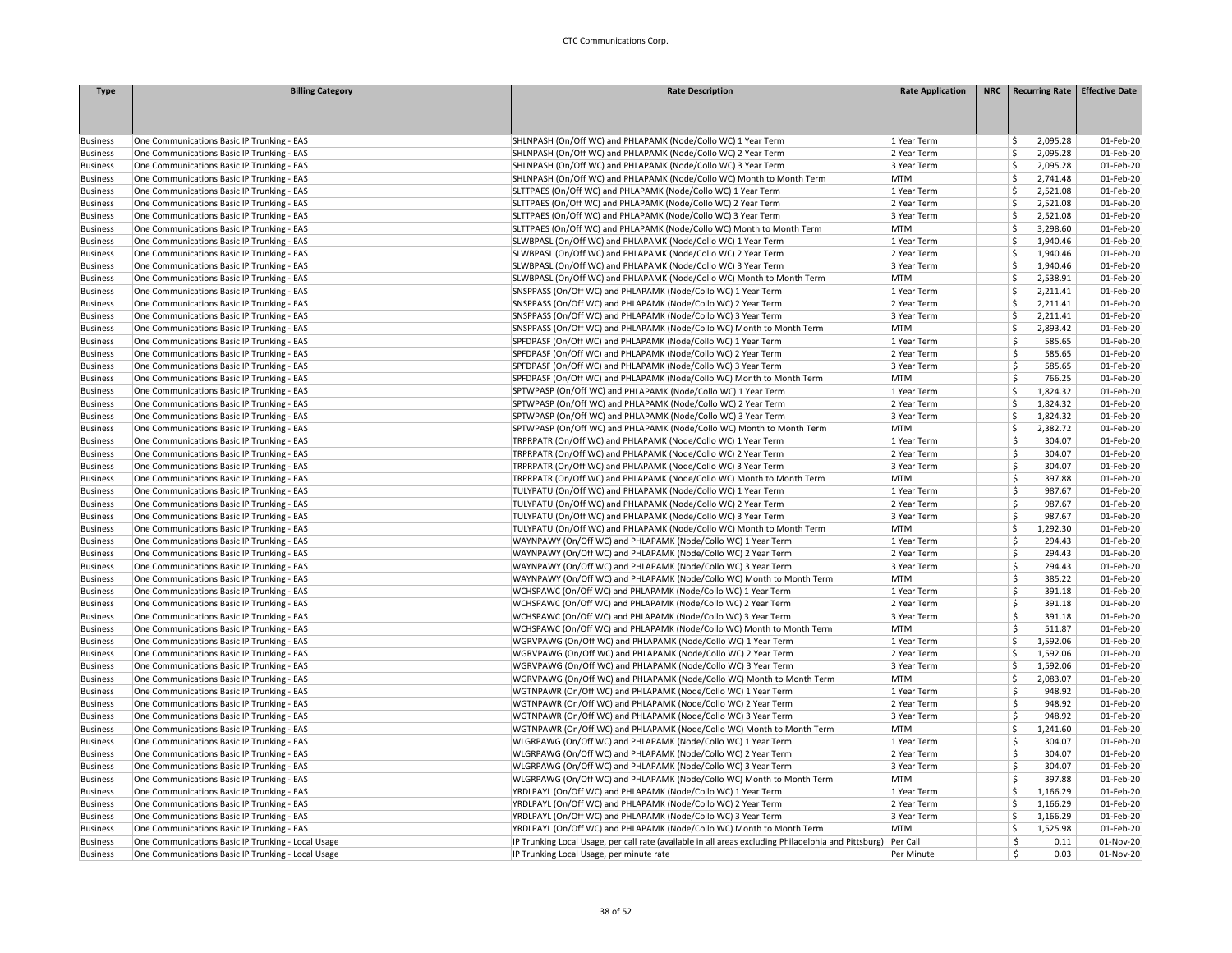| <b>Type</b>                        | <b>Billing Category</b>                                                                                                                                                          | <b>Rate Description</b>                                                      | <b>Rate Application</b> |      | NRC Recurring Rate                | <b>Effective Date</b>  |
|------------------------------------|----------------------------------------------------------------------------------------------------------------------------------------------------------------------------------|------------------------------------------------------------------------------|-------------------------|------|-----------------------------------|------------------------|
|                                    |                                                                                                                                                                                  |                                                                              |                         |      |                                   |                        |
|                                    |                                                                                                                                                                                  |                                                                              |                         |      |                                   |                        |
|                                    |                                                                                                                                                                                  |                                                                              |                         |      |                                   |                        |
| <b>Business</b>                    | One Communications Basic IP Trunking - Monthly Recurring Charges                                                                                                                 | IP Trunking Local Minutes Package 100,000 - 1 year                           | 1 Year Term             |      | 4,079.18<br>S.                    | 01-Nov-20              |
| <b>Business</b>                    | One Communications Basic IP Trunking - Monthly Recurring Charges                                                                                                                 | IP Trunking Local Minutes Package 100,000 - 2 year                           | 2 Year Term             |      | \$<br>3,467.28                    | 01-Nov-20              |
| <b>Business</b>                    | One Communications Basic IP Trunking - Monthly Recurring Charges                                                                                                                 | IP Trunking Local Minutes Package 100,000 - 3 year                           | 3 Year Term             |      | \$<br>2,947.23                    | 01-Nov-20              |
| <b>Business</b>                    | One Communications Basic IP Trunking - Monthly Recurring Charges                                                                                                                 | IP Trunking Local Minutes Package 100,000 - Month to Month                   | <b>MTM</b>              |      | <b>S</b><br>5,337.26              | 01-Nov-20              |
| <b>Business</b>                    | One Communications Basic IP Trunking - Monthly Recurring Charges                                                                                                                 | IP Trunking T1 Measured - 1 year                                             | 1 Year Term             |      | Ś<br>1,502.75                     | 01-Feb-20              |
| <b>Business</b>                    | One Communications Basic IP Trunking - Monthly Recurring Charges                                                                                                                 | IP Trunking T1 Measured - 2 year                                             | 2 Year Term             |      | Ś<br>1,352.46                     | 01-Feb-20              |
| <b>Business</b>                    | One Communications Basic IP Trunking - Monthly Recurring Charges                                                                                                                 | IP Trunking T1 Measured - 3 year                                             | 3 Year Term             |      | Ś<br>1,217.24                     | 01-Feb-20              |
| <b>Business</b>                    | One Communications Basic IP Trunking - Monthly Recurring Charges                                                                                                                 | IP Trunking T1 Measured - Month to Month                                     | <b>MTM</b>              |      | \$<br>1,966.20                    | 01-Feb-20              |
|                                    |                                                                                                                                                                                  | per DS0                                                                      |                         |      | \$<br>26.73                       | 01-Aug-17              |
| <b>Business</b><br><b>Business</b> | One Communications Deferral of Service - Monthly Deferment charges Schedule by Service<br>One Communications Deferral of Service - Monthly Deferment charges Schedule by Service | per DS1 (Voice, DIA, Integrated, Multi T1 per T1)                            | Per Month<br>Per Month  |      | Ś<br>178.13                       |                        |
| <b>Business</b>                    | One Communications Deferral of Service - Monthly Deferment charges Schedule by Service                                                                                           | per DS1 Point to Point                                                       | Per Month               |      | \$<br>356.27                      | 01-Aug-17<br>01-Aug-17 |
|                                    |                                                                                                                                                                                  |                                                                              |                         |      | \$                                |                        |
| <b>Business</b>                    | One Communications Deferral of Service - Monthly Deferment charges Schedule by Service                                                                                           | per DS3                                                                      | Per Month               |      | 1,781.32<br>$\mathsf{\hat{S}}$    | 01-Aug-17              |
| <b>Business</b>                    | One Communications Deferral of Service - Monthly Deferment charges Schedule by Service                                                                                           | per DS3 Point to Point                                                       | Per Month               |      | 3,562.64                          | 01-Aug-17              |
| <b>Business</b>                    | One Communications Deferral of Service - Monthly Deferment charges Schedule by Service                                                                                           | per OneSolutions Essentials bundle                                           | Per Month               |      | \$<br>106.88                      | 01-Aug-17              |
| <b>Business</b>                    | One Communications Directory Listings                                                                                                                                            | Additional White Page Listing                                                | Per Month               |      | \$<br>17.46                       | 01-Feb-20              |
| <b>Business</b>                    | One Communications Directory Listings                                                                                                                                            | Call Intercept                                                               | Per Month               |      | Ś.<br>$\sim$                      | 01-Apr-13              |
| <b>Business</b>                    | One Communications Directory Listings                                                                                                                                            | National Toll-Free Directory Listing                                         | Per Month               |      | \$<br>59.35                       | 01-Feb-20              |
| <b>Business</b>                    | One Communications Directory Listings                                                                                                                                            | Non Published (private)                                                      | Per Month               |      | \$<br>17.46                       | 01-Feb-20              |
| <b>Business</b>                    | One Communications Directory Listings                                                                                                                                            | Non-Directory Listed (semi-private)                                          | Per Month               |      | \$<br>17.46                       | 01-Feb-20              |
| <b>Business</b>                    | One Communications Directory Listings                                                                                                                                            | State Directory Toll-Free Assistance Listing                                 | Per Month               |      | \$<br>59.35                       | 01-Feb-20              |
| <b>Business</b>                    | One Communications Features - Rates - One Communications Analog Voice Features                                                                                                   | Call Waiting with Caller ID Name & Number                                    | Per Month               |      | \$<br>51.98                       | 01-Nov-20              |
| <b>Business</b>                    | One Communications Features - Rates - One Communications Analog Voice Features                                                                                                   | Caller ID Name and Number                                                    | Per Month               |      | \$<br>31.52                       | 01-Nov-20              |
| <b>Business</b>                    | One Communications Features - Rates - One Communications Analog Voice Features                                                                                                   | <b>Direct Line Connect</b>                                                   | Per Month               |      | \$<br>6.48                        | 01-Nov-20              |
| <b>Business</b>                    | One Communications Features - Rates - One Communications Digital and PRI Voice Features                                                                                          | Block 1010XXX                                                                | Per Month               |      | \$<br>$\sim$                      | 01-Apr-13              |
| <b>Business</b>                    | One Communications Features - Rates - One Communications Digital and PRI Voice Features                                                                                          | Block 700 Calls                                                              | Per Month               |      | \$<br>$\sim$                      | 01-Apr-13              |
| <b>Business</b>                    | One Communications Features - Rates - One Communications Digital and PRI Voice Features                                                                                          | Block 900 Calls                                                              | Per Month               |      | \$<br>$\overline{a}$              | 01-Apr-13              |
| <b>Business</b>                    | One Communications Features - Rates - One Communications Digital and PRI Voice Features                                                                                          | Block 976 Calls                                                              | Per Month               |      | \$<br>$\overline{\phantom{a}}$    | 01-Apr-13              |
| <b>Business</b>                    | One Communications Features - Rates - One Communications Digital and PRI Voice Features                                                                                          | <b>Block Call Return</b>                                                     | Per Month               |      | \$<br>$\sim$                      | 01-Apr-13              |
| <b>Business</b>                    | One Communications Features - Rates - One Communications Digital and PRI Voice Features                                                                                          | <b>Block Call Trace</b>                                                      | Per Month               |      | \$<br>$\sim$                      | 01-Apr-13              |
| <b>Business</b>                    | One Communications Features - Rates - One Communications Digital and PRI Voice Features                                                                                          | <b>Block Collect Calling</b>                                                 | Per Month               |      | \$<br>$\sim$                      | 01-Apr-13              |
| <b>Business</b>                    | One Communications Features - Rates - One Communications Digital and PRI Voice Features                                                                                          | <b>Block Continuous Redial</b>                                               | Per Month               |      | \$<br>$\mathcal{L}$               | 01-Apr-13              |
| <b>Business</b>                    | One Communications Features - Rates - One Communications Digital and PRI Voice Features                                                                                          | <b>Block DA</b>                                                              | Per Month               |      | \$<br>$\sim$                      | 01-Apr-13              |
| <b>Business</b>                    | One Communications Features - Rates - One Communications Digital and PRI Voice Features                                                                                          | <b>Block International</b>                                                   | Per Month               |      | \$<br>$\sim$                      | 01-Apr-13              |
| <b>Business</b>                    | One Communications Features - Rates - One Communications Digital and PRI Voice Features                                                                                          | <b>Block Third Party Billed</b>                                              | Per Month               |      | \$<br>$\sim$                      | 01-Apr-13              |
| <b>Business</b>                    | One Communications Features - Rates - One Communications Digital and PRI Voice Features                                                                                          | Call Forward on Trunks                                                       | Per Month               |      | \$<br>74.11                       | 01-Nov-20              |
| <b>Business</b>                    | One Communications Features - Rates - One Communications Digital and PRI Voice Features                                                                                          | Caller ID Blocking                                                           | Per Month               |      | \$                                | 01-Apr-13              |
| <b>Business</b>                    | One Communications Features - Rates - One Communications Digital and PRI Voice Features                                                                                          | Caller ID Name and Number                                                    | Per Month               |      | \$<br>185.52                      | 01-Nov-20              |
| <b>Business</b>                    | One Communications Features - Rates - One Communications Digital and PRI Voice Features                                                                                          | DID Block of 100 Numbers                                                     | Per Month               |      | \$<br>38.99                       | 01-Nov-20              |
| <b>Business</b>                    | One Communications Features - Rates - One Communications Digital and PRI Voice Features                                                                                          | DID Block of 20 Numbers                                                      | Per Month               |      | Ś<br>30.56                        | 01-Nov-20              |
| <b>Business</b>                    | One Communications Features - Rates - One Communications Digital and PRI Voice Features                                                                                          | DID Block of 50 Numbers                                                      | Per Month               |      | 19.46<br>\$                       | 01-Nov-20              |
|                                    | One Communications Features - Rates - One Communications Digital and PRI Voice Features                                                                                          | DID Individual Number                                                        |                         |      | \$<br>0.39                        | 01-Nov-20              |
| <b>Business</b>                    | One Communications Features - Rates - One Communications Digital and PRI Voice Features                                                                                          | NFAS Backup D Channel                                                        | Per Month               |      | \$<br>185.52                      | 01-Nov-20              |
| <b>Business</b>                    |                                                                                                                                                                                  |                                                                              | Per Month               |      | Ś<br>$\sim$                       |                        |
| <b>Business</b>                    | One Communications Features - Rates - One Communications Digital and PRI Voice Features                                                                                          | <b>Toll Restrict</b>                                                         | Per Month               |      |                                   | 01-Apr-13              |
| <b>Business</b>                    | One Communications Features - Rates - One Communications Digital and PRI Voice Features                                                                                          | Two B Channel Transfer                                                       | Per Month               |      | \$<br>185.52                      | 01-Nov-20              |
| <b>Business</b>                    | One Communications Miscellaneous Charges - Installation                                                                                                                          | One Communications Basic IP Trunking Install Charge 1 yr                     | Per Activation          | 599  | \$<br>$\sim$                      | 01-Apr-13              |
| <b>Business</b>                    | One Communications Miscellaneous Charges - Installation                                                                                                                          | One Communications Basic IP Trunking Install Charge 2 yr                     | Per Activation          | 399  | \$<br>$\sim$                      | 01-Apr-13              |
| <b>Business</b>                    | One Communications Miscellaneous Charges - Installation                                                                                                                          | One Communications Basic IP Trunking Install Charge 3 yr                     | Per Activation          | 199  | \$<br>$\sim$                      | 01-Apr-13              |
| <b>Business</b>                    | One Communications Miscellaneous Charges - Installation                                                                                                                          | OneSolutions Complete Install Charge 1.5M - 3.0M - 1 Year NRC, per circuit   | 1 Year Term             | 999  | \$<br>$\overline{a}$              | 01-Apr-13              |
| <b>Business</b>                    | One Communications Miscellaneous Charges - Installation                                                                                                                          | OneSolutions Complete Install Charge 1.5M - 3.0M - 2 Year NRC, per circuit   | 2 Year Term             | 499  | \$<br>$\mathcal{L}_{\mathcal{A}}$ | 01-Apr-13              |
| <b>Business</b>                    | One Communications Miscellaneous Charges - Installation                                                                                                                          | OneSolutions Complete Install Charge 1.5M - 3.0M - 3 Year NRC, per circuit   | 3 Year Term             | 199  | \$<br>$\sim$                      | 01-Apr-13              |
| <b>Business</b>                    | One Communications Miscellaneous Charges - Installation                                                                                                                          | OneSolutions Complete Install Charge 10.5M - 12.0M - 1 Year NRC, per circuit | 1 Year Term             | 2499 | ۱\$<br>$\overline{\phantom{a}}$   | 01-Apr-13              |
| <b>Business</b>                    | One Communications Miscellaneous Charges - Installation                                                                                                                          | OneSolutions Complete Install Charge 10.5M - 12.0M - 2 Year NRC, per circuit | 2 Year Term             | 1999 | ۱\$<br>$\sim$                     | 01-Apr-13              |
| <b>Business</b>                    | One Communications Miscellaneous Charges - Installation                                                                                                                          | OneSolutions Complete Install Charge 10.5M - 12.0M - 3 Year NRC, per circuit | 3 Year Term             | 1499 | ∣\$<br>$\sim$                     | 01-Apr-13              |
| <b>Business</b>                    | One Communications Miscellaneous Charges - Installation                                                                                                                          | OneSolutions Complete Install Charge 4.5M - 6.0M - 1 Year NRC, per circuit   | 1 Year Term             | 1499 | $\vert$ \$<br>$\sim$              | 01-Apr-13              |
| <b>Business</b>                    | One Communications Miscellaneous Charges - Installation                                                                                                                          | OneSolutions Complete Install Charge 4.5M - 6.0M - 2 Year NRC, per circuit   | 2 Year Term             | 999  | \$<br>$\overline{a}$              | 01-Apr-13              |
| <b>Business</b>                    | One Communications Miscellaneous Charges - Installation                                                                                                                          | OneSolutions Complete Install Charge 4.5M - 6.0M - 3 Year NRC, per circuit   | 3 Year Term             | 499  | S.<br>$\overline{\phantom{a}}$    | 01-Apr-13              |
| <b>Business</b>                    | One Communications Miscellaneous Charges - Installation                                                                                                                          | OneSolutions Complete Install Charge 7.5M - 9.0M - 1 Year NRC, per circuit   | 1 Year Term             | 1999 | ۱\$<br>$\sim$                     | 01-Apr-13              |
| <b>Business</b>                    | One Communications Miscellaneous Charges - Installation                                                                                                                          | OneSolutions Complete Install Charge 7.5M - 9.0M - 2 Year NRC, per circuit   | 2 Year Term             | 1499 | ۱\$                               | 01-Apr-13              |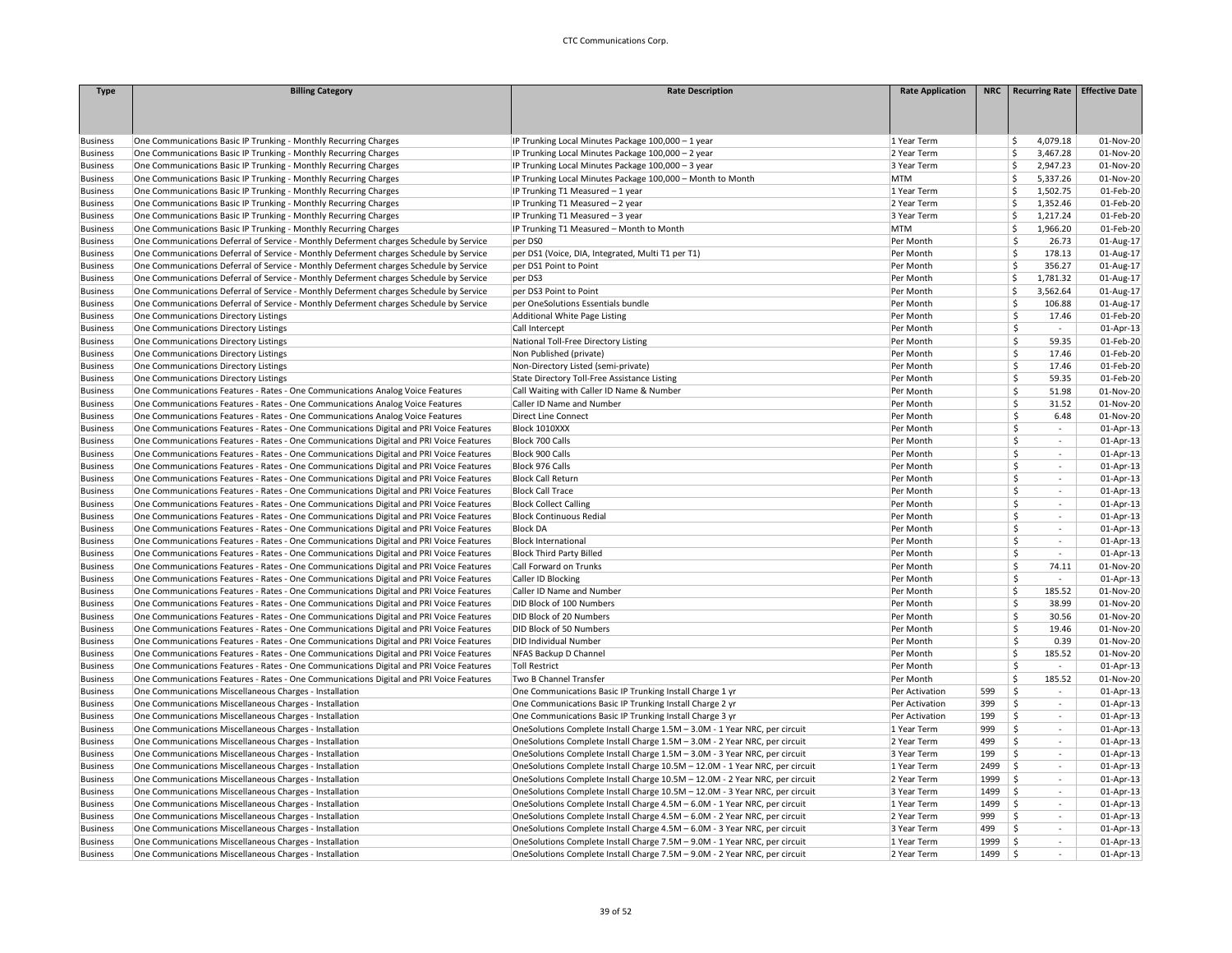| <b>Type</b>     | <b>Billing Category</b>                                                                                                                                     | <b>Rate Description</b>                                                    | <b>Rate Application</b> |     | NRC   Recurring Rate   Effective Date |             |
|-----------------|-------------------------------------------------------------------------------------------------------------------------------------------------------------|----------------------------------------------------------------------------|-------------------------|-----|---------------------------------------|-------------|
|                 |                                                                                                                                                             |                                                                            |                         |     |                                       |             |
|                 |                                                                                                                                                             |                                                                            |                         |     |                                       |             |
|                 |                                                                                                                                                             |                                                                            |                         |     |                                       |             |
| <b>Business</b> | One Communications Miscellaneous Charges - Installation                                                                                                     | OneSolutions Complete Install Charge 7.5M - 9.0M - 3 Year NRC, per circuit | 3 Year Term             | 999 | \$<br>$\sim$                          | 01-Apr-13   |
| <b>Business</b> | One Communications Miscellaneous Charges - Installation                                                                                                     | OneSolutions Enhanced Additional Line Charge                               | Per Activation          | 39  | \$<br>$\sim$                          | 01-Apr-13   |
| <b>Business</b> | One Communications Miscellaneous Charges - Installation                                                                                                     | OneSolutions Enhanced Install Charge 1 yr                                  | Per Activation          | 599 | Ś.<br>$\sim$                          | 01-Apr-13   |
| <b>Business</b> | One Communications Miscellaneous Charges - Installation                                                                                                     | OneSolutions Enhanced Install Charge 2 yr                                  | Per Activation          | 399 | \$<br>$\overline{\phantom{a}}$        | 01-Apr-13   |
| <b>Business</b> | One Communications Miscellaneous Charges - Installation                                                                                                     | OneSolutions Enhanced Install Charge 3 yr                                  | Per Activation          | 199 | \$<br>$\sim$                          | 01-Apr-13   |
| <b>Business</b> | One Communications Miscellaneous Charges - Installation                                                                                                     | OneSolutions Essential Additional Line Charge                              | Per Activation          | 39  | \$<br>$\overline{\phantom{a}}$        | 01-Apr-13   |
| <b>Business</b> | One Communications Miscellaneous Charges - Installation                                                                                                     | OneSolutions Essential Install Charge 1 yr                                 | Per Activation          | 249 | \$<br>$\sim$                          | 01-Apr-13   |
| <b>Business</b> | One Communications Miscellaneous Charges - Installation                                                                                                     | OneSolutions Essential Install Charge 2 yr                                 | Per Activation          | 199 | \$<br>$\overline{\phantom{a}}$        | 01-Apr-13   |
| <b>Business</b> | One Communications Miscellaneous Charges - Installation                                                                                                     | OneSolutions Essential Install Charge 3 yr                                 | Per Activation          | 149 | Ŝ.<br>$\sim$                          | 01-Apr-13   |
| <b>Business</b> | One Communications Operator Services and Directory Assistance - Busy Line Verification Service Busy Line Verification Service                               |                                                                            | Per Activation          |     | Ś<br>17.48                            | 01-Nov-20   |
| <b>Business</b> | One Communications Operator Services and Directory Assistance - Busy Line Verification Service Emergency Line Interrupt with Busy Line Verification Service |                                                                            | Per Activation          |     | Ś<br>17.48                            | 01-Nov-20   |
| <b>Business</b> | One Communications Operator Services and Directory Assistance - Directory Assistance                                                                        | Local Directory Assistance                                                 | Per Activation          |     | \$<br>2.89                            | 01-Nov-20   |
| <b>Business</b> | One Communications Operator Services and Directory Assistance - Directory Assistance                                                                        | National Directory Assistance                                              | Per Activation          |     | \$<br>1.65                            | 01-Aug-17   |
| <b>Business</b> | One Communications Operator Services and Directory Assistance - Directory Assistance Call                                                                   | Local Directory Assistance Call Completion                                 | Per Activation          |     | \$<br>0.58                            | 01-Nov-20   |
| <b>Business</b> | One Communications Operator Services and Directory Assistance - Operator Services -                                                                         | Collect - Automated                                                        | Per Call                |     | \$<br>4.99                            | 01-May-19   |
|                 | One Communications Operator Services and Directory Assistance - Operator Services -                                                                         | Collect - Operator Handled                                                 | Per Call                |     | \$<br>6.50                            | 01-May-19   |
| <b>Business</b> |                                                                                                                                                             |                                                                            |                         |     | \$<br>4.99                            |             |
| <b>Business</b> | One Communications Operator Services and Directory Assistance - Operator Services -                                                                         | <b>Customer Dialed Calling Card</b>                                        | Per Call                |     | 1.99                                  | 01-May-19   |
| <b>Business</b> | One Communications Operator Services and Directory Assistance - Operator Services -                                                                         | General Assistance                                                         | Per Call                |     | \$                                    | 01-May-19   |
| <b>Business</b> | One Communications Operator Services and Directory Assistance - Operator Services -                                                                         | Operator Dialed Calling Card                                               | Per Call                |     | \$<br>5.50                            | 01-May-19   |
| <b>Business</b> | One Communications Operator Services and Directory Assistance - Operator Services -                                                                         | Operator Dialed Surcharge                                                  | Per Call                |     | \$<br>2.15                            | 01-May-19   |
| <b>Business</b> | One Communications Operator Services and Directory Assistance - Operator Services -                                                                         | Operator Must Dial Calling Card                                            | Per Call                |     | \$<br>4.99                            | 01-May-19   |
| <b>Business</b> | One Communications Operator Services and Directory Assistance - Operator Services -                                                                         | Payphone Surcharge                                                         | Per Call                |     | \$<br>3.00                            | 01-May-19   |
| <b>Business</b> | One Communications Operator Services and Directory Assistance - Operator Services -                                                                         | Person-to-Person                                                           | Per Call                |     | \$<br>9.99                            | $01-May-19$ |
| <b>Business</b> | One Communications Operator Services and Directory Assistance - Operator Services -                                                                         | Sent Paid - Non-Coin - Automated                                           | Per Call                |     | \$<br>4.99                            | 01-May-19   |
| <b>Business</b> | One Communications Operator Services and Directory Assistance - Operator Services -                                                                         | Sent Paid - Non-Coin - Operator                                            | Per Call                |     | \$<br>9.99                            | 01-May-19   |
| <b>Business</b> | One Communications Operator Services and Directory Assistance - Operator Services -                                                                         | Third Party - Automated                                                    | Per Call                |     | \$<br>4.99                            | 01-May-19   |
| <b>Business</b> | One Communications Operator Services and Directory Assistance - Operator Services -                                                                         | Third Party - Operator Handled                                             | Per Call                |     | \$<br>9.99                            | 01-May-19   |
| <b>Business</b> | One Communications Operator Services and Directory Assistance - Operator Services - Operator Collect - Automated                                            |                                                                            | Per Call                |     | \$<br>4.99                            | 01-May-19   |
| <b>Business</b> | One Communications Operator Services and Directory Assistance - Operator Services - Operator                                                                | Collect - Operator Handled                                                 | Per Call                |     | \$<br>6.50                            | 01-May-19   |
| <b>Business</b> | One Communications Operator Services and Directory Assistance - Operator Services - Operator Customer Dialed Calling Card                                   |                                                                            | Per Call                |     | \$<br>4.99                            | 01-May-19   |
| <b>Business</b> | One Communications Operator Services and Directory Assistance - Operator Services - Operator                                                                | General Assistance                                                         | Per Call                |     | \$<br>1.99                            | 01-May-19   |
| <b>Business</b> | One Communications Operator Services and Directory Assistance - Operator Services - Operator   Operator Dialed Calling Card                                 |                                                                            | Per Call                |     | \$<br>5.50                            | 01-May-19   |
| <b>Business</b> | One Communications Operator Services and Directory Assistance - Operator Services - Operator   Operator Dialed Surcharge                                    |                                                                            | Per Call                |     | \$<br>2.15                            | 01-May-19   |
| <b>Business</b> | One Communications Operator Services and Directory Assistance - Operator Services - Operator                                                                | Operator Must Dial Calling Card                                            | Per Call                |     | \$<br>4.99                            | 01-May-19   |
| <b>Business</b> | One Communications Operator Services and Directory Assistance - Operator Services - Operator   Payphone Surcharge                                           |                                                                            | Per Call                |     | \$<br>3.00                            | 01-May-19   |
| <b>Business</b> | One Communications Operator Services and Directory Assistance - Operator Services - Operator   Person-to-Person                                             |                                                                            | Per Call                |     | 9.99<br>\$                            | 01-May-19   |
| <b>Business</b> | One Communications Operator Services and Directory Assistance - Operator Services - Operator Sent Paid - Non-Coin - Automated                               |                                                                            | Per Call                |     | \$<br>4.99                            | 01-May-19   |
| <b>Business</b> | One Communications Operator Services and Directory Assistance - Operator Services - Operator Sent Paid - Non-Coin - Operator                                |                                                                            | Per Call                |     | \$<br>9.99                            | 01-May-19   |
| <b>Business</b> | One Communications Operator Services and Directory Assistance - Operator Services - Operator Third Party - Automated                                        |                                                                            | Per Call                |     | \$<br>4.99                            | 01-May-19   |
| <b>Business</b> | One Communications Operator Services and Directory Assistance - Operator Services - Operator   Third Party - Operator Handled                               |                                                                            | Per Call                |     | \$<br>9.99                            | 01-May-19   |
| <b>Business</b> | One Communications Operator Services and Directory Assistance - Operator Services û                                                                         | <b>Billed to Third Number</b>                                              | Per Activation          |     | \$<br>0.75                            | 01-Apr-13   |
| <b>Business</b> | One Communications Operator Services and Directory Assistance - Operator Services û                                                                         | Calling Card                                                               | Per Activation          |     | \$<br>0.75                            | 01-Apr-13   |
| <b>Business</b> | One Communications Operator Services and Directory Assistance - Operator Services û                                                                         | Coin Sent Paid                                                             | Per Activation          |     | \$<br>0.75                            | 01-Apr-13   |
| <b>Business</b> | One Communications Operator Services and Directory Assistance - Operator Services û                                                                         | Collect                                                                    | Per Activation          |     | \$<br>0.75                            | 01-Apr-13   |
| <b>Business</b> | One Communications Operator Services and Directory Assistance - Operator Services û Operator Miscellaneous Calls                                            |                                                                            | Per Activation          |     | \$<br>2.50                            | 01-Apr-13   |
| <b>Business</b> | One Communications Operator Services and Directory Assistance - Operator Services û Operator Person-to-Person Billed to Third Party                         |                                                                            | Per Activation          |     | \$<br>4.50                            | 01-Apr-13   |
| <b>Business</b> | One Communications Operator Services and Directory Assistance - Operator Services û Operator Person-to-Person Calling Card                                  |                                                                            | Per Activation          |     | \$<br>4.50                            | 01-Apr-13   |
|                 | One Communications Operator Services and Directory Assistance - Operator Services û Operator Person-to-Person Coin Sent Paid                                |                                                                            | Per Activation          |     | \$<br>4.50                            | 01-Apr-13   |
| <b>Business</b> | One Communications Operator Services and Directory Assistance - Operator Services û Operator Person-to-Person Collect                                       |                                                                            |                         |     | \$<br>4.50                            | 01-Apr-13   |
| <b>Business</b> |                                                                                                                                                             |                                                                            | Per Activation          |     | \$<br>2.50                            |             |
| <b>Business</b> | One Communications Operator Services and Directory Assistance - Operator Services û Operator Station-to-Station Billed to Third Party                       |                                                                            | Per Activation          |     |                                       | 01-Apr-13   |
| <b>Business</b> | One Communications Operator Services and Directory Assistance - Operator Services û Operator Station-to-Station Calling Card                                |                                                                            | Per Activation          |     | \$<br>2.50                            | 01-Apr-13   |
| <b>Business</b> | One Communications Operator Services and Directory Assistance - Operator Services û Operator Station-to-Station Coin Sent Paid                              |                                                                            | Per Activation          |     | \$<br>2.50                            | 01-Apr-13   |
| <b>Business</b> | One Communications Operator Services and Directory Assistance - Operator Services û Operator Station-to-Station Collect                                     |                                                                            | Per Activation          |     | \$<br>2.50                            | 01-Apr-13   |
| <b>Business</b> | One Communications Pay Per Use Features                                                                                                                     | Anonymous Call Rejection                                                   | Per Activation          |     | Ś<br>$\sim$                           | 01-Apr-13   |
| <b>Business</b> | One Communications Pay Per Use Features                                                                                                                     | Call Trace                                                                 | Per Activation          |     | \$<br>1.75                            | 01-Nov-20   |
| <b>Business</b> | One Communications Pay Per Use Features                                                                                                                     | <b>Cancel Call Waiting</b>                                                 | Per Activation          |     | \$                                    | 01-Apr-13   |
| <b>Business</b> | One Communications Pay Per Use Features                                                                                                                     | Continuous Redial                                                          | Per Activation          |     | \$<br>1.31                            | 01-Nov-20   |
| <b>Business</b> | One Communications Pay Per Use Features                                                                                                                     | Per Call Display                                                           | Per Activation          |     | Ś<br>$\sim$                           | 01-Apr-13   |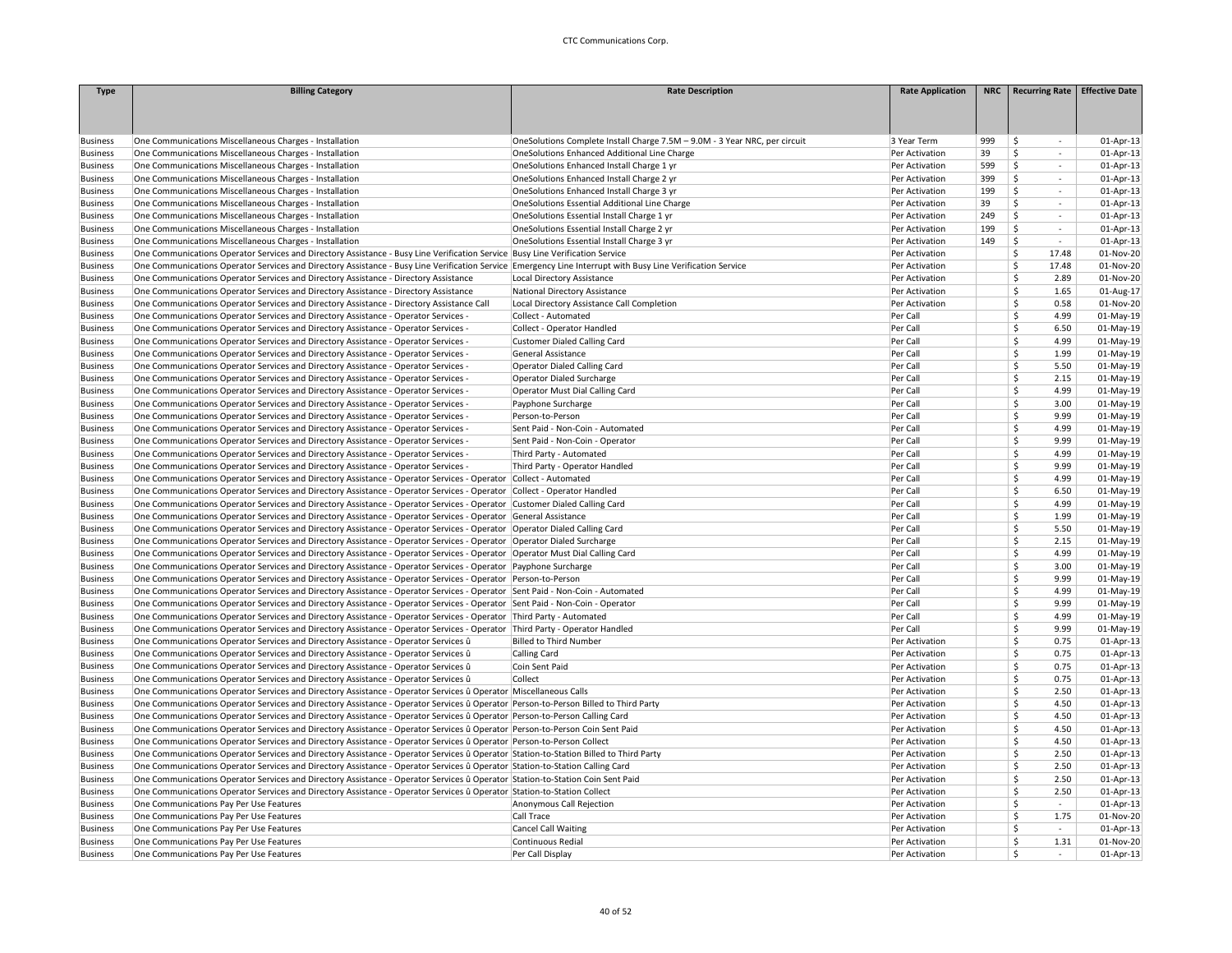| <b>Type</b>     | <b>Billing Category</b>                                                           | <b>Rate Description</b>                               | <b>Rate Application</b> | <b>NRC</b> | <b>Recurring Rate</b>               | <b>Effective Date</b> |
|-----------------|-----------------------------------------------------------------------------------|-------------------------------------------------------|-------------------------|------------|-------------------------------------|-----------------------|
|                 |                                                                                   |                                                       |                         |            |                                     |                       |
|                 |                                                                                   |                                                       |                         |            |                                     |                       |
|                 |                                                                                   |                                                       |                         |            |                                     |                       |
| Business        | One Communications Pay Per Use Features                                           | Per Call ID Blocking                                  | Per Activation          |            | \$<br>$\sim$                        | 01-Apr-13             |
| Business        | One Communications Pay Per Use Features                                           | Per Call Return                                       | Per Activation          |            | \$<br>1.31                          | 01-Nov-20             |
| <b>Business</b> | One Communications Toll-Free Service                                              | Day of Year Routing                                   | Per Activation          | 100        | $\mathsf{\hat{S}}$<br>$\mathcal{L}$ | 01-Apr-13             |
| <b>Business</b> | One Communications Toll-Free Service                                              | Info Digit Blocking                                   | Per Activation          | 100        | Ś<br>$\sim$                         | 01-Apr-13             |
| <b>Business</b> | One Communications Toll-Free Service                                              | Info Digit Routing                                    | Per Activation          | 100        | Ś<br>$\omega$                       | 01-Apr-13             |
| Business        | One Communications Toll-Free Service                                              | Percent Call Allocation Routing                       | Per Activation          | 100        | Ś<br>$\overline{\phantom{a}}$       | 01-Apr-13             |
| Business        | One Communications Toll-Free Service                                              | Point of Origination Blocking (3/6/10 Digit Blocking) | Per Activation          | 100        | Ś<br>$\sim$                         | 01-Apr-13             |
| <b>Business</b> | One Communications Toll-Free Service                                              | Point of Origination Routing (3/6/10 Digit Routing)   | Per Activation          | 100        | Ś<br>$\omega$                       | 01-Apr-13             |
| <b>Business</b> | One Communications Toll-Free Service                                              | Pre-Defined Alternative Routing Profiles              | Per Activation          | 100        | Ś<br>$\mathcal{L}_{\mathcal{A}}$    | 01-Apr-13             |
| <b>Business</b> | One Communications Toll-Free Service                                              | Time of Day Routing (Time and Day of Week Routing)    | Per Activation          | 100        | Ŝ<br>$\mathcal{L}_{\mathcal{A}}$    | 01-Apr-13             |
| Business        | One Communications Toll-Free Service                                              | Toll-Free Number, per number                          | Per Month               |            | Ŝ.<br>17.46                         | 01-Feb-20             |
| Business        | One Communications Toll-Free Service                                              | Vanity Number                                         | Per Activation          | 20         | \$                                  | 01-Apr-13             |
| Business        | OneSolutions Complete - Rates - Domestic Toll û OneSolutions Complete Call Packs* | 1000 Package - 1 Year MRC                             | 1 Year Term             |            | \$<br>71.50                         | 01-Feb-20             |
| <b>Business</b> | OneSolutions Complete - Rates - Domestic Toll û OneSolutions Complete Call Packs* | 1000 Package - 2 Year MRC                             | 2 Year Term             |            | \$.<br>71.50                        | 01-Feb-20             |
| <b>Business</b> | OneSolutions Complete - Rates - Domestic Toll û OneSolutions Complete Call Packs* | 1000 Package - 3 Year MRC                             | 3 Year Term             |            | \$<br>71.50                         | 01-Feb-20             |
| <b>Business</b> | OneSolutions Complete - Rates - Domestic Toll û OneSolutions Complete Call Packs* | 1000 Package - Month to Month MRC                     | <b>MTM</b>              |            | Š.<br>93.53                         | 01-Feb-20             |
| Business        | OneSolutions Complete - Rates - Domestic Toll û OneSolutions Complete Call Packs* | 1000 Package - Overage Rate                           | Per Minute              |            | \$<br>0.04                          | 01-Apr-13             |
| <b>Business</b> | OneSolutions Complete - Rates - Domestic Toll û OneSolutions Complete Call Packs* | 10000 Package - 1 Year MRC                            | 1 Year Term             |            | Ś<br>619.34                         | 01-Feb-20             |
| <b>Business</b> | OneSolutions Complete - Rates - Domestic Toll û OneSolutions Complete Call Packs* | 10000 Package - 2 Year MRC                            | 2 Year Term             |            | Ś<br>619.34                         | 01-Feb-20             |
| <b>Business</b> | OneSolutions Complete - Rates - Domestic Toll û OneSolutions Complete Call Packs* | 10000 Package - 3 Year MRC                            | 3 Year Term             |            | Ś<br>619.34                         | 01-Feb-20             |
| <b>Business</b> | OneSolutions Complete - Rates - Domestic Toll û OneSolutions Complete Call Packs* | 10000 Package - Month to Month MRC                    | <b>MTM</b>              |            | Ś<br>810.35                         | 01-Feb-20             |
| <b>Business</b> | OneSolutions Complete - Rates - Domestic Toll û OneSolutions Complete Call Packs* | 10000 Package - Overage Rate                          | Per Minute              |            | 0.03<br>\$                          | 01-Apr-13             |
| <b>Business</b> | OneSolutions Complete - Rates - Domestic Toll û OneSolutions Complete Call Packs* | 100000 Package - 1 Year MRC                           | 1 Year Term             |            | Ś<br>5,716.94                       | 01-Feb-20             |
| Business        | OneSolutions Complete - Rates - Domestic Toll û OneSolutions Complete Call Packs* | 100000 Package - 2 Year MRC                           | 2 Year Term             |            | \$<br>5,716.94                      | 01-Feb-20             |
| Business        | OneSolutions Complete - Rates - Domestic Toll û OneSolutions Complete Call Packs* | 100000 Package - 3 Year MRC                           | 3 Year Term             |            | Ś<br>5,716.94                       | 01-Feb-20             |
| <b>Business</b> | OneSolutions Complete - Rates - Domestic Toll û OneSolutions Complete Call Packs* | 100000 Package - Month to Month MRC                   | <b>MTM</b>              |            | 7,480.09<br>Ś                       | 01-Feb-20             |
| <b>Business</b> | OneSolutions Complete - Rates - Domestic Toll û OneSolutions Complete Call Packs* | 100000 Package - Overage Rate                         | Per Minute              |            | \$<br>0.02                          | 01-Apr-13             |
| <b>Business</b> | OneSolutions Complete - Rates - Domestic Toll û OneSolutions Complete Call Packs* | 15000 Package - 1 Year MRC                            | 1 Year Term             |            | Ś<br>929.03                         | 01-Feb-20             |
| Business        | OneSolutions Complete - Rates - Domestic Toll û OneSolutions Complete Call Packs* | 15000 Package - 2 Year MRC                            | 2 Year Term             |            | Ś<br>929.03                         | 01-Feb-20             |
| Business        | OneSolutions Complete - Rates - Domestic Toll û OneSolutions Complete Call Packs* | 15000 Package - 3 Year MRC                            | 3 Year Term             |            | Ś<br>929.03                         | 01-Feb-20             |
| Business        | OneSolutions Complete - Rates - Domestic Toll û OneSolutions Complete Call Packs* | 15000 Package - Month to Month MRC                    | <b>MTM</b>              |            | 1,215.53<br>Ś.                      | 01-Feb-20             |
| Business        | OneSolutions Complete - Rates - Domestic Toll û OneSolutions Complete Call Packs* | 15000 Package - Overage Rate                          | Per Minute              |            | <sup>\$</sup><br>0.03               | 01-Apr-13             |
| <b>Business</b> | OneSolutions Complete - Rates - Domestic Toll û OneSolutions Complete Call Packs* | 2500 Package - 1 Year MRC                             | 1 Year Term             |            | Ś<br>172.69                         | 01-Feb-20             |
| <b>Business</b> | OneSolutions Complete - Rates - Domestic Toll û OneSolutions Complete Call Packs* | 2500 Package - 2 Year MRC                             | 2 Year Term             |            | Ś<br>172.69                         | 01-Feb-20             |
| Business        | OneSolutions Complete - Rates - Domestic Toll û OneSolutions Complete Call Packs* | 2500 Package - 3 Year MRC                             | 3 Year Term             |            | \$<br>172.69                        | 01-Feb-20             |
| <b>Business</b> | OneSolutions Complete - Rates - Domestic Toll û OneSolutions Complete Call Packs* | 2500 Package - Month to Month MRC                     | <b>MTM</b>              |            | 225.95<br>Ś.                        | 01-Feb-20             |
| Business        | OneSolutions Complete - Rates - Domestic Toll û OneSolutions Complete Call Packs* | 2500 Package - Overage Rate                           | Per Minute              |            | <sup>\$</sup><br>0.04               | 01-Apr-13             |
| <b>Business</b> | OneSolutions Complete - Rates - Domestic Toll û OneSolutions Complete Call Packs* | 25000 Package - 1 Year MRC                            | 1 Year Term             |            | \$<br>1,548.36                      | 01-Feb-20             |
| <b>Business</b> | OneSolutions Complete - Rates - Domestic Toll û OneSolutions Complete Call Packs* | 25000 Package - 2 Year MRC                            | 2 Year Term             |            | Ś<br>1,548.36                       | 01-Feb-20             |
| Business        | OneSolutions Complete - Rates - Domestic Toll û OneSolutions Complete Call Packs* | 25000 Package - 3 Year MRC                            | 3 Year Term             |            | \$<br>1,548.36                      | 01-Feb-20             |
| Business        | OneSolutions Complete - Rates - Domestic Toll û OneSolutions Complete Call Packs* | 25000 Package - Month to Month MRC                    | <b>MTM</b>              |            | \$<br>2,025.86                      | 01-Feb-20             |
| Business        | OneSolutions Complete - Rates - Domestic Toll û OneSolutions Complete Call Packs* | 25000 Package - Overage Rate                          | Per Minute              |            | Ŝ.<br>0.03                          | 01-Apr-13             |
| <b>Business</b> | OneSolutions Complete - Rates - Domestic Toll û OneSolutions Complete Call Packs* | 35000 Package - 1 Year MRC                            | 1 Year Term             |            | Ś<br>2,167.69                       | 01-Feb-20             |
| <b>Business</b> | OneSolutions Complete - Rates - Domestic Toll û OneSolutions Complete Call Packs* | 35000 Package - 2 Year MRC                            | 2 Year Term             |            | \$<br>2,167.69                      | 01-Feb-20             |
| Business        | OneSolutions Complete - Rates - Domestic Toll û OneSolutions Complete Call Packs* | 35000 Package - 3 Year MRC                            | 3 Year Term             |            | \$<br>2,167.69                      | 01-Feb-20             |
| Business        | OneSolutions Complete - Rates - Domestic Toll û OneSolutions Complete Call Packs* | 35000 Package - Month to Month MRC                    | <b>MTM</b>              |            | Ś<br>2,836.21                       | 01-Feb-20             |
| <b>Business</b> | OneSolutions Complete - Rates - Domestic Toll û OneSolutions Complete Call Packs* | 35000 Package - Overage Rate                          | Per Minute              |            | Ŝ<br>0.03                           | 01-Apr-13             |
| <b>Business</b> | OneSolutions Complete - Rates - Domestic Toll û OneSolutions Complete Call Packs* | 5000 Package - 1 Year MRC                             | 1 Year Term             |            | Ś<br>333.48                         | 01-Feb-20             |
| <b>Business</b> | OneSolutions Complete - Rates - Domestic Toll û OneSolutions Complete Call Packs* | 5000 Package - 2 Year MRC                             | 2 Year Term             |            | Ś<br>333.48                         | 01-Feb-20             |
| <b>Business</b> | OneSolutions Complete - Rates - Domestic Toll û OneSolutions Complete Call Packs* | 5000 Package - 3 Year MRC                             | 3 Year Term             |            | Ś<br>333.48                         | 01-Feb-20             |
| Business        | OneSolutions Complete - Rates - Domestic Toll û OneSolutions Complete Call Packs* | 5000 Package - Month to Month MRC                     | <b>MTM</b>              |            | \$<br>436.34                        | 01-Feb-20             |
| <b>Business</b> | OneSolutions Complete - Rates - Domestic Toll û OneSolutions Complete Call Packs* | 5000 Package - Overage Rate                           | Per Minute              |            | \$<br>0.04                          | 01-Apr-13             |
| <b>Business</b> | OneSolutions Complete - Rates - Domestic Toll û OneSolutions Complete Call Packs* | 50000 Package - 1 Year MRC                            | 1 Year Term             |            | Ś<br>3,096.68                       | 01-Feb-20             |
| <b>Business</b> | OneSolutions Complete - Rates - Domestic Toll û OneSolutions Complete Call Packs* | 50000 Package - 2 Year MRC                            | 2 Year Term             |            | Ś<br>3,096.68                       | 01-Feb-20             |
| <b>Business</b> | OneSolutions Complete - Rates - Domestic Toll û OneSolutions Complete Call Packs* | 50000 Package - 3 Year MRC                            | 3 Year Term             |            | Ś<br>3,096.68                       | 01-Feb-20             |
| <b>Business</b> | OneSolutions Complete - Rates - Domestic Toll û OneSolutions Complete Call Packs* | 50000 Package - Month to Month MRC                    | <b>MTM</b>              |            | \$<br>4,051.74                      | 01-Feb-20             |
| <b>Business</b> | OneSolutions Complete - Rates - Domestic Toll û OneSolutions Complete Call Packs* | 50000 Package - Overage Rate                          | Per Minute              |            | $\mathsf{\hat{S}}$<br>0.03          | 01-Apr-13             |
| <b>Business</b> | OneSolutions Complete - Rates - Domestic Toll û OneSolutions Complete Call Packs* | 7500 Package - 1 Year MRC                             | 1 Year Term             |            | Ś.<br>482.35                        | 01-Feb-20             |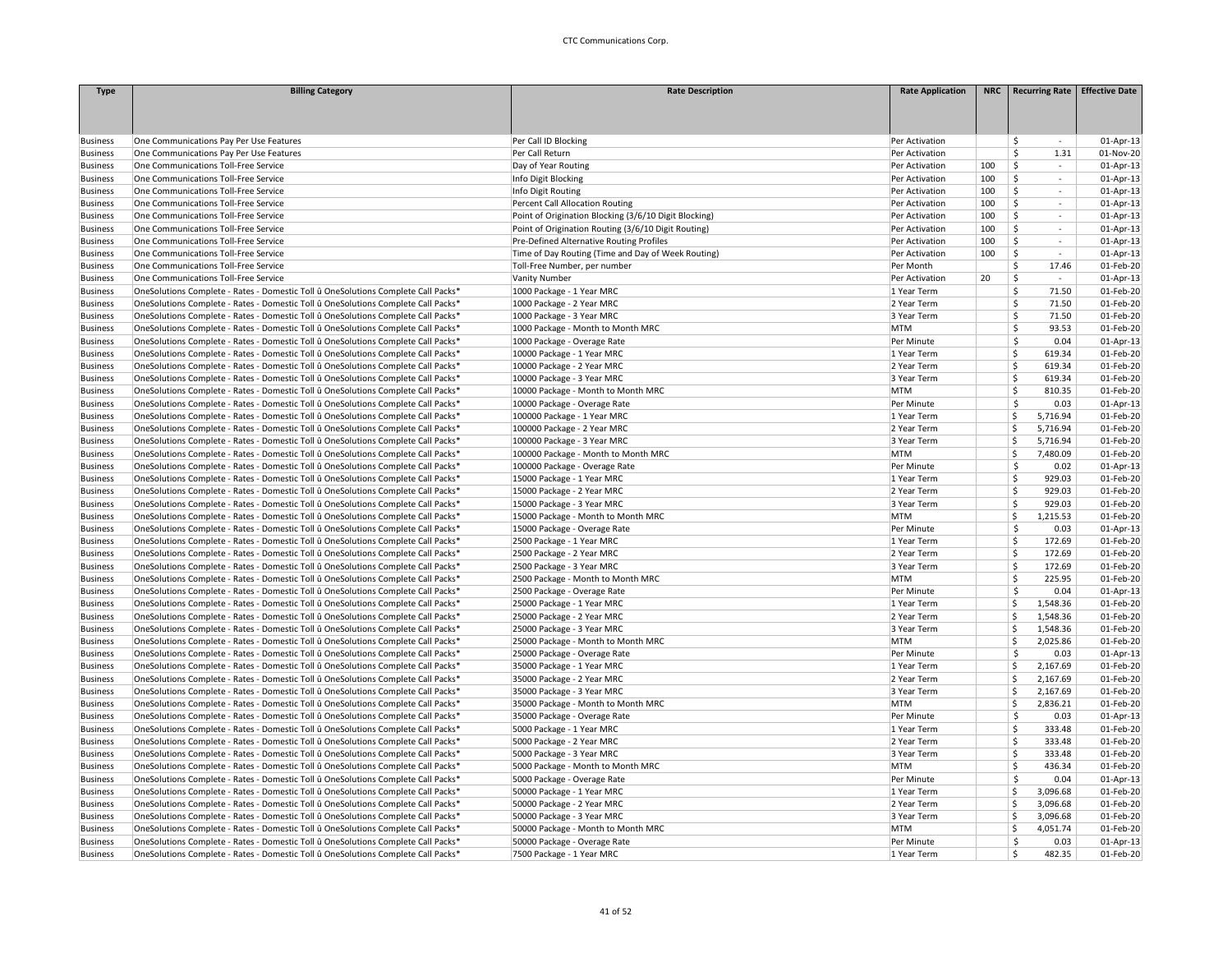| <b>Type</b>     | <b>Billing Category</b>                                                           | <b>Rate Description</b>                                                         | <b>Rate Application</b> | NRC   Recurring Rate   Effective Date |           |
|-----------------|-----------------------------------------------------------------------------------|---------------------------------------------------------------------------------|-------------------------|---------------------------------------|-----------|
|                 |                                                                                   |                                                                                 |                         |                                       |           |
|                 |                                                                                   |                                                                                 |                         |                                       |           |
|                 |                                                                                   |                                                                                 |                         |                                       |           |
| <b>Business</b> | OneSolutions Complete - Rates - Domestic Toll û OneSolutions Complete Call Packs* | 7500 Package - 2 Year MRC                                                       | 2 Year Term             | Ŝ<br>482.35                           | 01-Feb-20 |
| <b>Business</b> | OneSolutions Complete - Rates - Domestic Toll û OneSolutions Complete Call Packs* | 7500 Package - 3 Year MRC                                                       | 3 Year Term             | \$<br>482.35                          | 01-Feb-20 |
| <b>Business</b> | OneSolutions Complete - Rates - Domestic Toll û OneSolutions Complete Call Packs* | 7500 Package - Month to Month MRC                                               | <b>MTM</b>              | \$<br>631.10                          | 01-Feb-20 |
| <b>Business</b> | OneSolutions Complete - Rates - Domestic Toll û OneSolutions Complete Call Packs* | 7500 Package - Overage Rate                                                     | Per Minute              | \$<br>0.04                            | 01-Apr-13 |
| <b>Business</b> | OneSolutions Complete - Rates - Domestic Toll û OneSolutions Complete Call Packs* | 75000 Package - 1 Year MRC                                                      | 1 Year Term             | \$<br>4,645.02                        | 01-Feb-20 |
| <b>Business</b> | OneSolutions Complete - Rates - Domestic Toll û OneSolutions Complete Call Packs* | 75000 Package - 2 Year MRC                                                      | 2 Year Term             | \$<br>4,645.02                        | 01-Feb-20 |
| <b>Business</b> | OneSolutions Complete - Rates - Domestic Toll û OneSolutions Complete Call Packs* | 75000 Package - 3 Year MRC                                                      | 3 Year Term             | -Ś<br>4,645.02                        | 01-Feb-20 |
| <b>Business</b> | OneSolutions Complete - Rates - Domestic Toll û OneSolutions Complete Call Packs* | 75000 Package - Month to Month MRC                                              | <b>MTM</b>              | Ś<br>6,077.60                         | 01-Feb-20 |
| <b>Business</b> | OneSolutions Complete - Rates - Domestic Toll û OneSolutions Complete Call Packs* | 75000 Package - Overage Rate                                                    | Per Minute              | \$<br>0.03                            | 01-Apr-13 |
| <b>Business</b> | OneSolutions Complete - Rates - Domestic Toll û OneSolutions Complete Call Packs* | Domestic Toll                                                                   | Per Minute              | \$<br>0.04                            | 01-Apr-13 |
| <b>Business</b> | OneSolutions Complete - Rates - Local Usage                                       | Local Usage, per minute rate                                                    | Per Minute              | \$<br>0.03                            | 01-Nov-20 |
| <b>Business</b> | OneSolutions Complete - Rates - Monthly Recurring Charges                         | OneSolutions Complete 1.5M with 100,000 Local Minutes** - 1 Year MRC            | 1 Year Term             | \$<br>2,701.27                        | 01-Nov-20 |
| <b>Business</b> | OneSolutions Complete - Rates - Monthly Recurring Charges                         | OneSolutions Complete 1.5M with 100,000 Local Minutes** - 2 Year MRC            | 2 Year Term             | \$<br>2,427.85                        | 01-Nov-20 |
| <b>Business</b> | OneSolutions Complete - Rates - Monthly Recurring Charges                         | OneSolutions Complete 1.5M with 100,000 Local Minutes** - 3 Year MRC            | 3 Year Term             | -Ś<br>1,969.66                        | 01-Nov-20 |
| <b>Business</b> | OneSolutions Complete - Rates - Monthly Recurring Charges                         | OneSolutions Complete 1.5M with 100,000 Local Minutes** - Month to Month MRC    | <b>MTM</b>              | <sub>S</sub><br>3,534.37              | 01-Nov-20 |
| <b>Business</b> | OneSolutions Complete - Rates - Monthly Recurring Charges                         | OneSolutions Complete 1.5M* - 1 Year MRC                                        | 1 Year Term             | Ś<br>2,451.19                         | 01-Nov-20 |
| <b>Business</b> | OneSolutions Complete - Rates - Monthly Recurring Charges                         | OneSolutions Complete 1.5M* - 2 Year MRC                                        | 2 Year Term             | 2,194.40<br>Ś                         | 01-Nov-20 |
| <b>Business</b> | OneSolutions Complete - Rates - Monthly Recurring Charges                         | OneSolutions Complete 1.5M* - 3 Year MRC                                        | 3 Year Term             | Ś<br>1,750.77                         | 01-Nov-20 |
| <b>Business</b> | OneSolutions Complete - Rates - Monthly Recurring Charges                         | OneSolutions Complete 1.5M* - Month to Month MRC                                | <b>MTM</b>              | Ś<br>3,207.12                         | 01-Nov-20 |
| <b>Business</b> | OneSolutions Complete - Rates - Monthly Recurring Charges                         | OneSolutions Complete 10.5M with 100,000 Local Minutes**** - 1 Year MRC         | 1 Year Term             | \$<br>14,856.91                       | 01-Nov-20 |
|                 | OneSolutions Complete - Rates - Monthly Recurring Charges                         | OneSolutions Complete 10.5M with 100,000 Local Minutes**** - 2 Year MRC         | 2 Year Term             | 13,306.20<br>Ś                        | 01-Nov-20 |
| <b>Business</b> |                                                                                   | OneSolutions Complete 10.5M with 100,000 Local Minutes**** - 3 Year MRC         | 3 Year Term             | 10,767.52<br>\$                       | 01-Nov-20 |
| <b>Business</b> | OneSolutions Complete - Rates - Monthly Recurring Charges                         |                                                                                 | <b>MTM</b>              | 19,438.93<br>Ŝ.                       |           |
| <b>Business</b> | OneSolutions Complete - Rates - Monthly Recurring Charges                         | OneSolutions Complete 10.5M with 100,000 Local Minutes**** - Month to Month MRC |                         |                                       | 01-Nov-20 |
| <b>Business</b> | OneSolutions Complete - Rates - Monthly Recurring Charges                         | OneSolutions Complete 10.5M* - 1 Year MRC                                       | 1 Year Term             | \$<br>13,906.50                       | 01-Nov-20 |
| <b>Business</b> | OneSolutions Complete - Rates - Monthly Recurring Charges                         | OneSolutions Complete 10.5M* - 2 Year MRC                                       | 2 Year Term             | \$.<br>12,419.10                      | 01-Nov-20 |
| <b>Business</b> | OneSolutions Complete - Rates - Monthly Recurring Charges                         | OneSolutions Complete 10.5M* - 3 Year MRC                                       | 3 Year Term             | Š.<br>9,935.85                        | 01-Nov-20 |
| <b>Business</b> | OneSolutions Complete - Rates - Monthly Recurring Charges                         | OneSolutions Complete 10.5M* - Month to Month MRC                               | <b>MTM</b>              | \$<br>18,195.38                       | 01-Nov-20 |
| <b>Business</b> | OneSolutions Complete - Rates - Monthly Recurring Charges                         | OneSolutions Complete 12.0M with 100,000 Local Minutes**** - 1 Year MRC         | 1 Year Term             | \$<br>16,857.87                       | 01-Nov-20 |
| <b>Business</b> | OneSolutions Complete - Rates - Monthly Recurring Charges                         | OneSolutions Complete 12.0M with 100,000 Local Minutes**** - 2 Year MRC         | 2 Year Term             | \$<br>15,127.02                       | 01-Nov-20 |
| <b>Business</b> | OneSolutions Complete - Rates - Monthly Recurring Charges                         | OneSolutions Complete 12.0M with 100,000 Local Minutes**** - 3 Year MRC         | 3 Year Term             | Ś.<br>12,168.17                       | 01-Nov-20 |
| <b>Business</b> | OneSolutions Complete - Rates - Monthly Recurring Charges                         | OneSolutions Complete 12.0M with 100,000 Local Minutes**** - Month to Month MRC | <b>MTM</b>              | Ŝ.<br>22,056.97                       | 01-Nov-20 |
| <b>Business</b> | OneSolutions Complete - Rates - Monthly Recurring Charges                         | OneSolutions Complete 12.0M* - 1 Year MRC                                       | 1 Year Term             | 15,907.38<br>Ŝ.                       | 01-Nov-20 |
| <b>Business</b> | OneSolutions Complete - Rates - Monthly Recurring Charges                         | OneSolutions Complete 12.0M* - 2 Year MRC                                       | 2 Year Term             | 14,239.93<br>Ŝ.                       | 01-Nov-20 |
| <b>Business</b> | OneSolutions Complete - Rates - Monthly Recurring Charges                         | OneSolutions Complete 12.0M* - 3 Year MRC                                       | 3 Year Term             | \$<br>11,336.52                       | 01-Nov-20 |
| <b>Business</b> | OneSolutions Complete - Rates - Monthly Recurring Charges                         | OneSolutions Complete 12.0M* - Month to Month MRC                               | <b>MTM</b>              | \$<br>20,813.43                       | 01-Nov-20 |
| <b>Business</b> | OneSolutions Complete - Rates - Monthly Recurring Charges                         | OneSolutions Complete 3.0M with 100,000 Local Minutes** - 1 Year MRC            | 1 Year Term             | \$.<br>4,777.26                       | 01-Nov-20 |
| <b>Business</b> | OneSolutions Complete - Rates - Monthly Recurring Charges                         | OneSolutions Complete 3.0M with 100,000 Local Minutes** - 2 Year MRC            | 2 Year Term             | \$.<br>4,318.67                       | 01-Nov-20 |
| <b>Business</b> | OneSolutions Complete - Rates - Monthly Recurring Charges                         | OneSolutions Complete 3.0M with 100,000 Local Minutes** - 3 Year MRC            | 3 Year Term             | -Ś<br>3,479.70                        | 01-Nov-20 |
| <b>Business</b> | OneSolutions Complete - Rates - Monthly Recurring Charges                         | OneSolutions Complete 3.0M with 100,000 Local Minutes** - Month to Month MRC    | <b>MTM</b>              | Ś<br>6,250.55                         | 01-Nov-20 |
| <b>Business</b> | OneSolutions Complete - Rates - Monthly Recurring Charges                         | OneSolutions Complete 3.0M* - 1 Year MRC                                        | 1 Year Term             | \$<br>4,402.09                        | 01-Nov-20 |
| <b>Business</b> | OneSolutions Complete - Rates - Monthly Recurring Charges                         | OneSolutions Complete 3.0M* - 2 Year MRC                                        | 2 Year Term             | \$<br>3,968.49                        | 01-Nov-20 |
| <b>Business</b> | OneSolutions Complete - Rates - Monthly Recurring Charges                         | OneSolutions Complete 3.0M* - 3 Year MRC                                        | 3 Year Term             | \$<br>3,151.45                        | 01-Nov-20 |
| <b>Business</b> | OneSolutions Complete - Rates - Monthly Recurring Charges                         | OneSolutions Complete 3.0M* - Month to Month MRC                                | <b>MTM</b>              | -Ś<br>5,759.76                        | 01-Nov-20 |
| <b>Business</b> | OneSolutions Complete - Rates - Monthly Recurring Charges                         | OneSolutions Complete 4.5M with 100,000 Local Minutes*** - 1 Year MRC           | 1 Year Term             | <sub>S</sub><br>6,903.21              | 01-Nov-20 |
| <b>Business</b> | OneSolutions Complete - Rates - Monthly Recurring Charges                         | OneSolutions Complete 4.5M with 100,000 Local Minutes*** - 2 Year MRC           | 2 Year Term             | \$<br>6,209.56                        | 01-Nov-20 |
| <b>Business</b> | OneSolutions Complete - Rates - Monthly Recurring Charges                         | OneSolutions Complete 4.5M with 100,000 Local Minutes*** - 3 Year MRC           | 3 Year Term             | <sub>S</sub><br>4,989.81              | 01-Nov-20 |
| <b>Business</b> | OneSolutions Complete - Rates - Monthly Recurring Charges                         | OneSolutions Complete 4.5M with 100,000 Local Minutes*** - Month to Month MRC   | <b>MTM</b>              | Ś<br>9,032.24                         | 01-Nov-20 |
| <b>Business</b> | OneSolutions Complete - Rates - Monthly Recurring Charges                         | OneSolutions Complete 4.5M* - 1 Year MRC                                        | 1 Year Term             | <b>S</b><br>6,402.99                  | 01-Nov-20 |
| <b>Business</b> | OneSolutions Complete - Rates - Monthly Recurring Charges                         | OneSolutions Complete 4.5M* - 2 Year MRC                                        | 2 Year Term             | \$<br>5,742.68                        | 01-Nov-20 |
| <b>Business</b> | OneSolutions Complete - Rates - Monthly Recurring Charges                         | OneSolutions Complete 4.5M* - 3 Year MRC                                        | 3 Year Term             | <sub>S</sub><br>4,552.14              | 01-Nov-20 |
| <b>Business</b> | OneSolutions Complete - Rates - Monthly Recurring Charges                         | OneSolutions Complete 4.5M* - Month to Month MRC                                | <b>MTM</b>              | \$<br>8,377.74                        | 01-Nov-20 |
| <b>Business</b> | OneSolutions Complete - Rates - Monthly Recurring Charges                         | OneSolutions Complete 6.0M with 100,000 Local Minutes*** - 1 Year MRC           | 1 Year Term             | \$<br>9,504.43                        | 01-Nov-20 |
| <b>Business</b> | OneSolutions Complete - Rates - Monthly Recurring Charges                         | OneSolutions Complete 6.0M with 100,000 Local Minutes*** - 2 Year MRC           | 2 Year Term             | 8,543.96<br>\$.                       | 01-Nov-20 |
| <b>Business</b> | OneSolutions Complete - Rates - Monthly Recurring Charges                         | OneSolutions Complete 6.0M with 100,000 Local Minutes*** - 3 Year MRC           | 3 Year Term             | Ś<br>6,915.74                         | 01-Nov-20 |
| <b>Business</b> | OneSolutions Complete - Rates - Monthly Recurring Charges                         | OneSolutions Complete 6.0M with 100,000 Local Minutes*** - Month to Month MRC   | <b>MTM</b>              | \$<br>12,435.69                       | 01-Nov-20 |
| <b>Business</b> |                                                                                   | OneSolutions Complete 6.0M* - 1 Year MRC                                        | 1 Year Term             | \$<br>8,553.95                        | 01-Nov-20 |
|                 | OneSolutions Complete - Rates - Monthly Recurring Charges                         |                                                                                 |                         |                                       |           |
| <b>Business</b> | OneSolutions Complete - Rates - Monthly Recurring Charges                         | OneSolutions Complete 6.0M* - 2 Year MRC                                        | 2 Year Term             | \$<br>7,656.88                        | 01-Nov-20 |
| <b>Business</b> | OneSolutions Complete - Rates - Monthly Recurring Charges                         | OneSolutions Complete 6.0M* - 3 Year MRC                                        | 3 Year Term             | -Ś<br>6,084.03                        | 01-Nov-20 |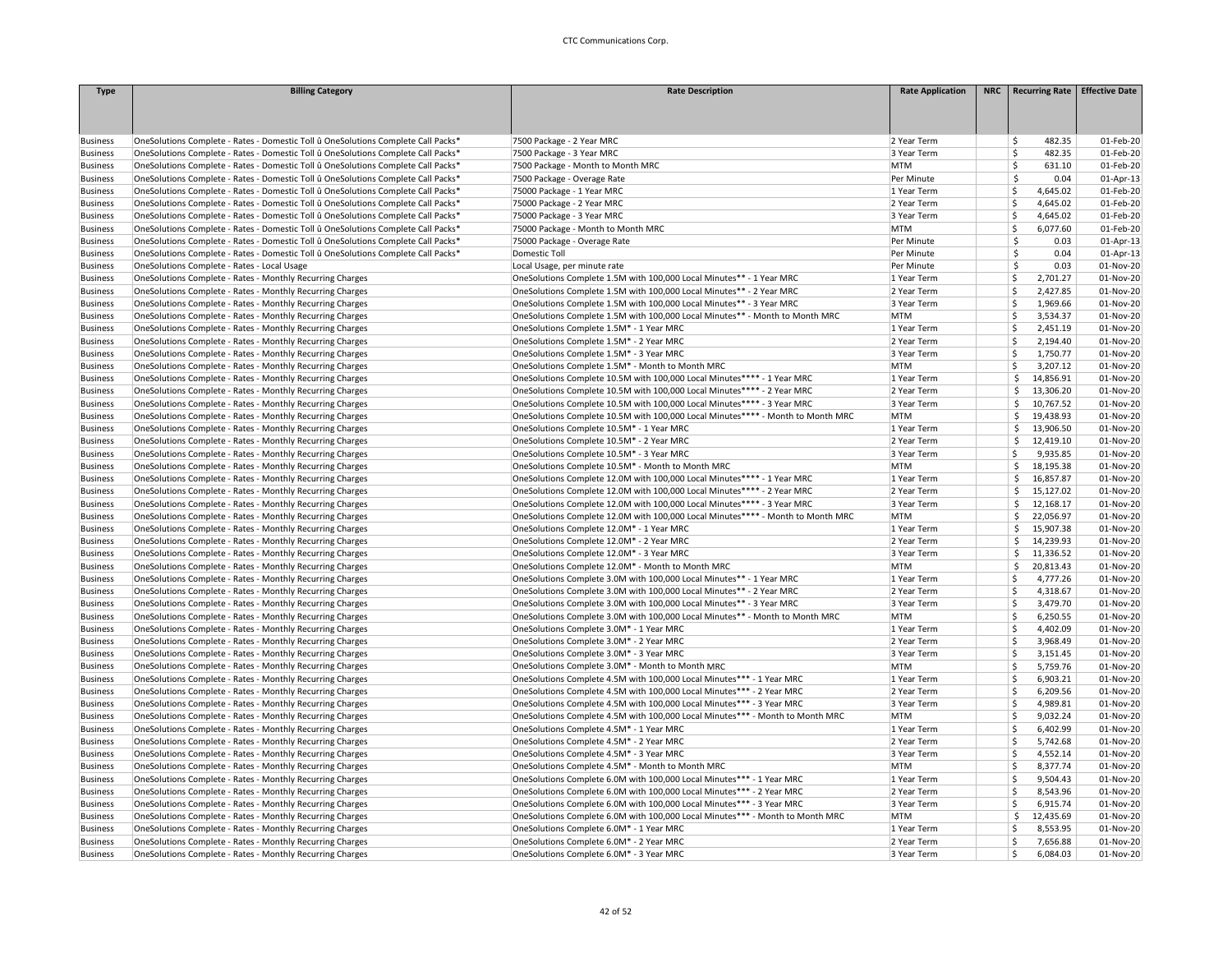| <b>Type</b>                        | <b>Billing Category</b>                                   | <b>Rate Description</b>                                                        | <b>Rate Application</b>    | NRC   Recurring Rate   Effective Date |           |
|------------------------------------|-----------------------------------------------------------|--------------------------------------------------------------------------------|----------------------------|---------------------------------------|-----------|
|                                    |                                                           |                                                                                |                            |                                       |           |
|                                    |                                                           |                                                                                |                            |                                       |           |
|                                    |                                                           |                                                                                |                            |                                       |           |
| <b>Business</b>                    | OneSolutions Complete - Rates - Monthly Recurring Charges | OneSolutions Complete 6.0M* - Month to Month MRC                               | <b>MTM</b>                 | \$11,192.13                           | 01-Nov-20 |
| <b>Business</b>                    | OneSolutions Complete - Rates - Monthly Recurring Charges | OneSolutions Complete 7.5M with 100,000 Local Minutes**** - 1 Year MRC         | 1 Year Term                | \$<br>11,255.23                       | 01-Nov-20 |
| <b>Business</b>                    | OneSolutions Complete - Rates - Monthly Recurring Charges | OneSolutions Complete 7.5M with 100,000 Local Minutes**** - 2 Year MRC         | 2 Year Term                | Š.<br>10,084.71                       | 01-Nov-20 |
| <b>Business</b>                    | OneSolutions Complete - Rates - Monthly Recurring Charges | OneSolutions Complete 7.5M with 100,000 Local Minutes**** - 3 Year MRC         | 3 Year Term                | Ś<br>8,184.98                         | 01-Nov-20 |
| <b>Business</b>                    | OneSolutions Complete - Rates - Monthly Recurring Charges | OneSolutions Complete 7.5M with 100,000 Local Minutes**** - Month to Month MRC | <b>MTM</b>                 | Ś<br>14,726.48                        | 01-Nov-20 |
| <b>Business</b>                    | OneSolutions Complete - Rates - Monthly Recurring Charges | OneSolutions Complete 7.5M* - 1 Year MRC                                       | 1 Year Term                | 10,304.79<br>Ŝ.                       | 01-Nov-20 |
| <b>Business</b>                    | OneSolutions Complete - Rates - Monthly Recurring Charges | OneSolutions Complete 7.5M* - 2 Year MRC                                       | 2 Year Term                | Ś<br>9,197.65                         | 01-Nov-20 |
| <b>Business</b>                    | OneSolutions Complete - Rates - Monthly Recurring Charges | OneSolutions Complete 7.5M* - 3 Year MRC                                       | 3 Year Term                | \$<br>7,353.40                        | 01-Nov-20 |
| <b>Business</b>                    | OneSolutions Complete - Rates - Monthly Recurring Charges | OneSolutions Complete 7.5M* - Month to Month MRC                               | <b>MTM</b>                 | Š.<br>13,482.88                       | 01-Nov-20 |
| <b>Business</b>                    | OneSolutions Complete - Rates - Monthly Recurring Charges | OneSolutions Complete 9.0M with 100,000 Local Minutes**** - 1 Year MRC         | 1 Year Term                | Ŝ.<br>13,306.20                       | 01-Nov-20 |
| <b>Business</b>                    | OneSolutions Complete - Rates - Monthly Recurring Charges | OneSolutions Complete 9.0M with 100,000 Local Minutes**** - 2 Year MRC         | 2 Year Term                | Ŝ.<br>11,952.26                       | 01-Nov-20 |
| <b>Business</b>                    | OneSolutions Complete - Rates - Monthly Recurring Charges | OneSolutions Complete 9.0M with 100,000 Local Minutes**** - 3 Year MRC         | 3 Year Term                | 9,673.21<br>Ś                         | 01-Nov-20 |
| <b>Business</b>                    | OneSolutions Complete - Rates - Monthly Recurring Charges | OneSolutions Complete 9.0M with 100,000 Local Minutes**** - Month to Month MRC | <b>MTM</b>                 | Ŝ.<br>17,409.98                       | 01-Nov-20 |
| <b>Business</b>                    | OneSolutions Complete - Rates - Monthly Recurring Charges | OneSolutions Complete 9.0M* - 1 Year MRC                                       | 1 Year Term                | Ś.<br>12,355.77                       | 01-Nov-20 |
| <b>Business</b>                    | OneSolutions Complete - Rates - Monthly Recurring Charges | OneSolutions Complete 9.0M* - 2 Year MRC                                       | 2 Year Term                | 11,065.15<br>Š.                       | 01-Nov-20 |
| <b>Business</b>                    | OneSolutions Complete - Rates - Monthly Recurring Charges | OneSolutions Complete 9.0M* - 3 Year MRC                                       | 3 Year Term                | Ś<br>8,841.63                         | 01-Nov-20 |
|                                    |                                                           |                                                                                | <b>MTM</b>                 | \$.                                   |           |
| <b>Business</b>                    | OneSolutions Complete - Rates - Monthly Recurring Charges | OneSolutions Complete 9.0M* - Month to Month MRC                               |                            | 16,166.36<br>Ś                        | 01-Nov-20 |
| <b>Business</b>                    | OneSolutions Enhanced - EAS                               | AMBLPAAM (On/Off WC) and PHLAPAMK (Node/Collo WC) 1 Year Term                  | 1 Year Term                | 304.07                                | 01-Feb-20 |
| <b>Business</b>                    | OneSolutions Enhanced - EAS                               | AMBLPAAM (On/Off WC) and PHLAPAMK (Node/Collo WC) 2 Year Term                  | 2 Year Term                | Ś<br>304.07                           | 01-Feb-20 |
| <b>Business</b>                    | OneSolutions Enhanced - EAS                               | AMBLPAAM (On/Off WC) and PHLAPAMK (Node/Collo WC) 3 Year Term                  | 3 Year Term                | Ś.<br>304.07                          | 01-Feb-20 |
| <b>Business</b>                    | OneSolutions Enhanced - EAS                               | AMBLPAAM (On/Off WC) and PHLAPAMK (Node/Collo WC) Month to Month Term          | <b>MTM</b>                 | \$<br>397.88                          | 01-Feb-20 |
| <b>Business</b>                    | OneSolutions Enhanced - EAS                               | ARMRPAAR (On/Off WC) and PHLAPAMK (Node/Collo WC) 1 Year Term                  | 1 Year Term                | Ŝ<br>469.51                           | 01-Feb-20 |
| <b>Business</b>                    | OneSolutions Enhanced - EAS                               | ARMRPAAR (On/Off WC) and PHLAPAMK (Node/Collo WC) 2 Year Term                  | 2 Year Term                | Ś<br>469.51                           | 01-Feb-20 |
| <b>Business</b>                    | OneSolutions Enhanced - EAS                               | ARMRPAAR (On/Off WC) and PHLAPAMK (Node/Collo WC) 3 Year Term                  | 3 Year Term                | Ś<br>469.51                           | 01-Feb-20 |
| <b>Business</b>                    | OneSolutions Enhanced - EAS                               | ARMRPAAR (On/Off WC) and PHLAPAMK (Node/Collo WC) Month to Month Term          | <b>MTM</b>                 | \$<br>614.30                          | 01-Feb-20 |
| <b>Business</b>                    | OneSolutions Enhanced - EAS                               | AVDLPAAV (On/Off WC) and PHLAPAMK (Node/Collo WC) 1 Year Term                  | 1 Year Term                | Ś<br>1,514.63                         | 01-Feb-20 |
| <b>Business</b>                    | OneSolutions Enhanced - EAS                               | AVDLPAAV (On/Off WC) and PHLAPAMK (Node/Collo WC) 2 Year Term                  | 2 Year Term                | \$<br>1,514.63                        | 01-Feb-20 |
| <b>Business</b>                    | OneSolutions Enhanced - EAS                               | AVDLPAAV (On/Off WC) and PHLAPAMK (Node/Collo WC) 3 Year Term                  | 3 Year Term                | Ś<br>1,514.63                         | 01-Feb-20 |
| <b>Business</b>                    | OneSolutions Enhanced - EAS                               | AVDLPAAV (On/Off WC) and PHLAPAMK (Node/Collo WC) Month to Month Term          | <b>MTM</b>                 | Ś<br>1,981.78                         | 01-Feb-20 |
| <b>Business</b>                    | OneSolutions Enhanced - EAS                               | BCHMPABU (On/Off WC) and PHLAPAMK (Node/Collo WC) 1 Year Term                  | 1 Year Term                | Ś<br>1,166.29                         | 01-Feb-20 |
| <b>Business</b>                    | OneSolutions Enhanced - EAS                               | BCHMPABU (On/Off WC) and PHLAPAMK (Node/Collo WC) 2 Year Term                  | 2 Year Term                | Ś<br>1,166.29                         | 01-Feb-20 |
| <b>Business</b>                    | OneSolutions Enhanced - EAS                               | BCHMPABU (On/Off WC) and PHLAPAMK (Node/Collo WC) 3 Year Term                  | 3 Year Term                | \$<br>1,166.29                        | 01-Feb-20 |
| <b>Business</b>                    | OneSolutions Enhanced - EAS                               | BCHMPABU (On/Off WC) and PHLAPAMK (Node/Collo WC) Month to Month Term          | <b>MTM</b>                 | \$.<br>1,525.98                       | 01-Feb-20 |
| <b>Business</b>                    | OneSolutions Enhanced - EAS                               | BCYNPABC (On/Off WC) and PHLAPAMK (Node/Collo WC) 1 Year Term                  | 1 Year Term                | Ś<br>259.42                           | 01-Feb-20 |
| <b>Business</b>                    | OneSolutions Enhanced - EAS                               | BCYNPABC (On/Off WC) and PHLAPAMK (Node/Collo WC) 2 Year Term                  | 2 Year Term                | 259.42<br>Ŝ.                          | 01-Feb-20 |
| <b>Business</b>                    | OneSolutions Enhanced - EAS                               | BCYNPABC (On/Off WC) and PHLAPAMK (Node/Collo WC) 3 Year Term                  | 3 Year Term                | \$<br>259.42                          | 01-Feb-20 |
| <b>Business</b>                    | OneSolutions Enhanced - EAS                               | BCYNPABC (On/Off WC) and PHLAPAMK (Node/Collo WC) Month to Month Term          | <b>MTM</b>                 | 339.40<br>\$                          | 01-Feb-20 |
| <b>Business</b>                    | OneSolutions Enhanced - EAS                               | BMNSPABM (On/Off WC) and PHLAPAMK (Node/Collo WC) 1 Year Term                  | 1 Year Term                | -Ś<br>1,514.63                        | 01-Feb-20 |
| <b>Business</b>                    | OneSolutions Enhanced - EAS                               | BMNSPABM (On/Off WC) and PHLAPAMK (Node/Collo WC) 2 Year Term                  | 2 Year Term                | Ś<br>1,514.63                         | 01-Feb-20 |
| <b>Business</b>                    | OneSolutions Enhanced - EAS                               | BMNSPABM (On/Off WC) and PHLAPAMK (Node/Collo WC) 3 Year Term                  | 3 Year Term                | -Ś<br>1,514.63                        | 01-Feb-20 |
| <b>Business</b>                    | OneSolutions Enhanced - EAS                               | BMNSPABM (On/Off WC) and PHLAPAMK (Node/Collo WC) Month to Month Term          | <b>MTM</b>                 | Ś<br>1,981.78                         | 01-Feb-20 |
| <b>Business</b>                    | OneSolutions Enhanced - EAS                               | BRSTPABR (On/Off WC) and PHLAPAMK (Node/Collo WC) 1 Year Term                  | 1 Year Term                | Ś<br>871.55                           | 01-Feb-20 |
| <b>Business</b>                    | OneSolutions Enhanced - EAS                               | BRSTPABR (On/Off WC) and PHLAPAMK (Node/Collo WC) 2 Year Term                  | 2 Year Term                | Ś<br>871.55                           | 01-Feb-20 |
| <b>Business</b>                    | OneSolutions Enhanced - EAS                               | BRSTPABR (On/Off WC) and PHLAPAMK (Node/Collo WC) 3 Year Term                  | 3 Year Term                | \$<br>871.55                          | 01-Feb-20 |
| <b>Business</b>                    | OneSolutions Enhanced - EAS                               | BRSTPABR (On/Off WC) and PHLAPAMK (Node/Collo WC) Month to Month Term          | <b>MTM</b>                 | \$<br>1,140.32                        | 01-Feb-20 |
| <b>Business</b>                    | OneSolutions Enhanced - EAS                               | BRYMPABM (On/Off WC) and PHLAPAMK (Node/Collo WC) 1 Year Term                  | 1 Year Term                | Ś<br>585.65                           | 01-Feb-20 |
| <b>Business</b>                    | OneSolutions Enhanced - EAS                               | BRYMPABM (On/Off WC) and PHLAPAMK (Node/Collo WC) 2 Year Term                  | 2 Year Term                | Ś<br>585.65                           | 01-Feb-20 |
| <b>Business</b>                    | OneSolutions Enhanced - EAS                               | BRYMPABM (On/Off WC) and PHLAPAMK (Node/Collo WC) 3 Year Term                  | 3 Year Term                | Ś<br>585.65                           | 01-Feb-20 |
| <b>Business</b>                    | OneSolutions Enhanced - EAS                               | BRYMPABM (On/Off WC) and PHLAPAMK (Node/Collo WC) Month to Month Term          | <b>MTM</b>                 | \$<br>766.25                          | 01-Feb-20 |
|                                    | OneSolutions Enhanced - EAS                               | BTHYPABH (On/Off WC) and PHLAPAMK (Node/Collo WC) 1 Year Term                  |                            | \$<br>663.05                          | 01-Feb-20 |
| <b>Business</b><br><b>Business</b> | OneSolutions Enhanced - EAS                               | BTHYPABH (On/Off WC) and PHLAPAMK (Node/Collo WC) 2 Year Term                  | 1 Year Term<br>2 Year Term | Ś<br>663.05                           | 01-Feb-20 |
|                                    |                                                           |                                                                                |                            | \$                                    |           |
| <b>Business</b>                    | OneSolutions Enhanced - EAS                               | BTHYPABH (On/Off WC) and PHLAPAMK (Node/Collo WC) 3 Year Term                  | 3 Year Term                | 663.05<br>Ś                           | 01-Feb-20 |
| <b>Business</b>                    | OneSolutions Enhanced - EAS                               | BTHYPABH (On/Off WC) and PHLAPAMK (Node/Collo WC) Month to Month Term          | <b>MTM</b>                 | 867.55                                | 01-Feb-20 |
| <b>Business</b>                    | OneSolutions Enhanced - EAS                               | CGVLPACL (On/Off WC) and PHLAPAMK (Node/Collo WC) 1 Year Term                  | 1 Year Term                | \$<br>1,050.17                        | 01-Feb-20 |
| <b>Business</b>                    | OneSolutions Enhanced - EAS                               | CGVLPACL (On/Off WC) and PHLAPAMK (Node/Collo WC) 2 Year Term                  | 2 Year Term                | Ś<br>1,050.17                         | 01-Feb-20 |
| <b>Business</b>                    | OneSolutions Enhanced - EAS                               | CGVLPACL (On/Off WC) and PHLAPAMK (Node/Collo WC) 3 Year Term                  | 3 Year Term                | \$<br>1,050.17                        | 01-Feb-20 |
| <b>Business</b>                    | OneSolutions Enhanced - EAS                               | CGVLPACL (On/Off WC) and PHLAPAMK (Node/Collo WC) Month to Month Term          | <b>MTM</b>                 | \$.<br>1,374.01                       | 01-Feb-20 |
| <b>Business</b>                    | OneSolutions Enhanced - EAS                               | CHESPACA (On/Off WC) and PHLAPAMK (Node/Collo WC) 1 Year Term                  | 1 Year Term                | Ś<br>701.78                           | 01-Feb-20 |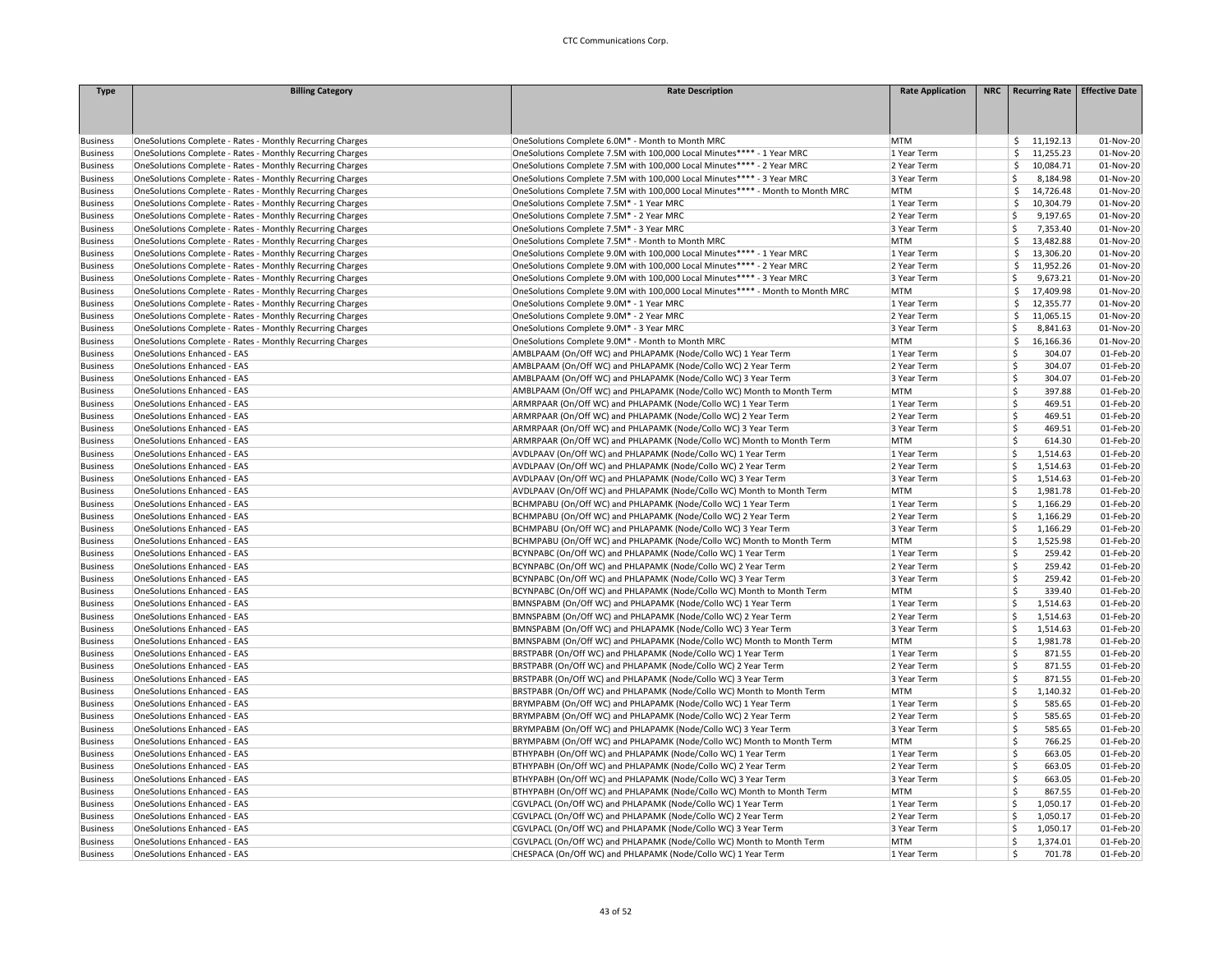| <b>Type</b>     | <b>Billing Category</b>            | <b>Rate Description</b>                                               | <b>Rate Application</b> | NRC   Recurring Rate   Effective Date |           |
|-----------------|------------------------------------|-----------------------------------------------------------------------|-------------------------|---------------------------------------|-----------|
|                 |                                    |                                                                       |                         |                                       |           |
|                 |                                    |                                                                       |                         |                                       |           |
|                 |                                    |                                                                       |                         |                                       |           |
| <b>Business</b> | OneSolutions Enhanced - EAS        | CHESPACA (On/Off WC) and PHLAPAMK (Node/Collo WC) 2 Year Term         | 2 Year Term             | \$<br>701.78                          | 01-Feb-20 |
| <b>Business</b> | OneSolutions Enhanced - EAS        | CHESPACA (On/Off WC) and PHLAPAMK (Node/Collo WC) 3 Year Term         | 3 Year Term             | \$<br>701.78                          | 01-Feb-20 |
| <b>Business</b> | <b>OneSolutions Enhanced - EAS</b> | CHESPACA (On/Off WC) and PHLAPAMK (Node/Collo WC) Month to Month Term | <b>MTM</b>              | <b>S</b><br>918.23                    | 01-Feb-20 |
| <b>Business</b> | <b>OneSolutions Enhanced - EAS</b> | CHESPACB (On/Off WC) and PHLAPAMK (Node/Collo WC) 1 Year Term         | 1 Year Term             | \$<br>779.17                          | 01-Feb-20 |
| <b>Business</b> | OneSolutions Enhanced - EAS        | CHESPACB (On/Off WC) and PHLAPAMK (Node/Collo WC) 2 Year Term         | 2 Year Term             | Ś<br>779.17                           | 01-Feb-20 |
| <b>Business</b> | OneSolutions Enhanced - EAS        | CHESPACB (On/Off WC) and PHLAPAMK (Node/Collo WC) 3 Year Term         | 3 Year Term             | \$<br>779.17                          | 01-Feb-20 |
| <b>Business</b> | <b>OneSolutions Enhanced - EAS</b> | CHESPACB (On/Off WC) and PHLAPAMK (Node/Collo WC) Month to Month Term | <b>MTM</b>              | \$<br>1,019.47                        | 01-Feb-20 |
| <b>Business</b> | <b>OneSolutions Enhanced - EAS</b> | CHTTPACT (On/Off WC) and PHLAPAMK (Node/Collo WC) 1 Year Term         | 1 Year Term             | Ŝ<br>310.02                           | 01-Feb-20 |
| <b>Business</b> | <b>OneSolutions Enhanced - EAS</b> | CHTTPACT (On/Off WC) and PHLAPAMK (Node/Collo WC) 2 Year Term         | 2 Year Term             | <b>S</b><br>310.02                    | 01-Feb-20 |
| <b>Business</b> | <b>OneSolutions Enhanced - EAS</b> | CHTTPACT (On/Off WC) and PHLAPAMK (Node/Collo WC) 3 Year Term         | 3 Year Term             | \$<br>310.02                          | 01-Feb-20 |
| <b>Business</b> | OneSolutions Enhanced - EAS        | CHTTPACT (On/Off WC) and PHLAPAMK (Node/Collo WC) Month to Month Term | <b>MTM</b>              | \$<br>405.65                          | 01-Feb-20 |
| <b>Business</b> | OneSolutions Enhanced - EAS        | CHVLPACH (On/Off WC) and PHLAPAMK (Node/Collo WC) 1 Year Term         | 1 Year Term             | $\mathsf{\hat{S}}$<br>304.07          | 01-Feb-20 |
| <b>Business</b> | <b>OneSolutions Enhanced - EAS</b> | CHVLPACH (On/Off WC) and PHLAPAMK (Node/Collo WC) 2 Year Term         | 2 Year Term             | \$<br>304.07                          | 01-Feb-20 |
| <b>Business</b> | <b>OneSolutions Enhanced - EAS</b> | CHVLPACH (On/Off WC) and PHLAPAMK (Node/Collo WC) 3 Year Term         | 3 Year Term             | Ŝ<br>304.07                           | 01-Feb-20 |
| <b>Business</b> | <b>OneSolutions Enhanced - EAS</b> | CHVLPACH (On/Off WC) and PHLAPAMK (Node/Collo WC) Month to Month Term | <b>MTM</b>              | Ś<br>397.88                           | 01-Feb-20 |
|                 |                                    |                                                                       |                         | Ś.                                    |           |
| <b>Business</b> | <b>OneSolutions Enhanced - EAS</b> | CNPNPACE (On/Off WC) and PHLAPAMK (Node/Collo WC) 1 Year Term         | 1 Year Term             | 934.01<br>\$<br>934.01                | 01-Feb-20 |
| <b>Business</b> | <b>OneSolutions Enhanced - EAS</b> | CNPNPACE (On/Off WC) and PHLAPAMK (Node/Collo WC) 2 Year Term         | 2 Year Term             |                                       | 01-Feb-20 |
| <b>Business</b> | OneSolutions Enhanced - EAS        | CNPNPACE (On/Off WC) and PHLAPAMK (Node/Collo WC) 3 Year Term         | 3 Year Term             | \$<br>934.01                          | 01-Feb-20 |
| <b>Business</b> | <b>OneSolutions Enhanced - EAS</b> | CNPNPACE (On/Off WC) and PHLAPAMK (Node/Collo WC) Month to Month Term | <b>MTM</b>              | -Ś<br>1,222.09                        | 01-Feb-20 |
| <b>Business</b> | <b>OneSolutions Enhanced - EAS</b> | CNSHPACN (On/Off WC) and PHLAPAMK (Node/Collo WC) 1 Year Term         | 1 Year Term             | Ś<br>304.07                           | 01-Feb-20 |
| <b>Business</b> | <b>OneSolutions Enhanced - EAS</b> | CNSHPACN (On/Off WC) and PHLAPAMK (Node/Collo WC) 2 Year Term         | 2 Year Term             | \$<br>304.07                          | 01-Feb-20 |
| <b>Business</b> | <b>OneSolutions Enhanced - EAS</b> | CNSHPACN (On/Off WC) and PHLAPAMK (Node/Collo WC) 3 Year Term         | 3 Year Term             | Ś<br>304.07                           | 01-Feb-20 |
| <b>Business</b> | <b>OneSolutions Enhanced - EAS</b> | CNSHPACN (On/Off WC) and PHLAPAMK (Node/Collo WC) Month to Month Term | <b>MTM</b>              | \$<br>397.88                          | 01-Feb-20 |
| <b>Business</b> | <b>OneSolutions Enhanced - EAS</b> | CRVVPACA (On/Off WC) and PHLAPAMK (Node/Collo WC) 1 Year Term         | 1 Year Term             | \$<br>1,398.50                        | 01-Feb-20 |
| <b>Business</b> | <b>OneSolutions Enhanced - EAS</b> | CRVVPACA (On/Off WC) and PHLAPAMK (Node/Collo WC) 2 Year Term         | 2 Year Term             | \$<br>1,398.50                        | 01-Feb-20 |
| <b>Business</b> | <b>OneSolutions Enhanced - EAS</b> | CRVVPACA (On/Off WC) and PHLAPAMK (Node/Collo WC) 3 Year Term         | 3 Year Term             | -Ś<br>1,398.50                        | 01-Feb-20 |
| <b>Business</b> | <b>OneSolutions Enhanced - EAS</b> | CRVVPACA (On/Off WC) and PHLAPAMK (Node/Collo WC) Month to Month Term | <b>MTM</b>              | Ś<br>1,829.82                         | 01-Feb-20 |
| <b>Business</b> | <b>OneSolutions Enhanced - EAS</b> | CSSPPACS (On/Off WC) and PHLAPAMK (Node/Collo WC) 1 Year Term         | 1 Year Term             | Ś<br>1,204.99                         | 01-Feb-20 |
| <b>Business</b> | <b>OneSolutions Enhanced - EAS</b> | CSSPPACS (On/Off WC) and PHLAPAMK (Node/Collo WC) 2 Year Term         | 2 Year Term             | <sub>S</sub><br>1,204.99              | 01-Feb-20 |
| <b>Business</b> | <b>OneSolutions Enhanced - EAS</b> | CSSPPACS (On/Off WC) and PHLAPAMK (Node/Collo WC) 3 Year Term         | 3 Year Term             | \$<br>1,204.99                        | 01-Feb-20 |
| <b>Business</b> | <b>OneSolutions Enhanced - EAS</b> | CSSPPACS (On/Off WC) and PHLAPAMK (Node/Collo WC) Month to Month Term | <b>MTM</b>              | 1,576.61<br>-Ś                        | 01-Feb-20 |
| <b>Business</b> | <b>OneSolutions Enhanced - EAS</b> | CTVLPACV (On/Off WC) and PHLAPAMK (Node/Collo WC) 1 Year Term         | 1 Year Term             | Ś<br>1,553.36                         | 01-Feb-20 |
| <b>Business</b> | <b>OneSolutions Enhanced - EAS</b> | CTVLPACV (On/Off WC) and PHLAPAMK (Node/Collo WC) 2 Year Term         | 2 Year Term             | Ś<br>1,553.36                         | 01-Feb-20 |
| <b>Business</b> | <b>OneSolutions Enhanced - EAS</b> | CTVLPACV (On/Off WC) and PHLAPAMK (Node/Collo WC) 3 Year Term         | 3 Year Term             | Ś<br>1,553.36                         | 01-Feb-20 |
| <b>Business</b> | <b>OneSolutions Enhanced - EAS</b> | CTVLPACV (On/Off WC) and PHLAPAMK (Node/Collo WC) Month to Month Term | <b>MTM</b>              | Ś<br>2,032.44                         | 01-Feb-20 |
| <b>Business</b> | OneSolutions Enhanced - EAS        | DWTWPADT (On/Off WC) and PHLAPAMK (Node/Collo WC) 1 Year Term         | 1 Year Term             | -Ś<br>1,282.39                        | 01-Feb-20 |
| <b>Business</b> | <b>OneSolutions Enhanced - EAS</b> | DWTWPADT (On/Off WC) and PHLAPAMK (Node/Collo WC) 2 Year Term         | 2 Year Term             | Ś<br>1,282.39                         | 01-Feb-20 |
| <b>Business</b> | OneSolutions Enhanced - EAS        | DWTWPADT (On/Off WC) and PHLAPAMK (Node/Collo WC) 3 Year Term         | 3 Year Term             | -Ś<br>1,282.39                        | 01-Feb-20 |
| <b>Business</b> | <b>OneSolutions Enhanced - EAS</b> | DWTWPADT (On/Off WC) and PHLAPAMK (Node/Collo WC) Month to Month Term | <b>MTM</b>              | Ś<br>1,677.90                         | 01-Feb-20 |
| <b>Business</b> | OneSolutions Enhanced - EAS        | DYTWPADB (On/Off WC) and PHLAPAMK (Node/Collo WC) 1 Year Term         | 1 Year Term             | \$<br>1,103.78                        | 01-Feb-20 |
| <b>Business</b> | <b>OneSolutions Enhanced - EAS</b> | DYTWPADB (On/Off WC) and PHLAPAMK (Node/Collo WC) 2 Year Term         | 2 Year Term             | <sub>S</sub><br>1,103.78              | 01-Feb-20 |
| <b>Business</b> | <b>OneSolutions Enhanced - EAS</b> | DYTWPADB (On/Off WC) and PHLAPAMK (Node/Collo WC) 3 Year Term         | 3 Year Term             | -Ś<br>1,103.78                        | 01-Feb-20 |
| <b>Business</b> | <b>OneSolutions Enhanced - EAS</b> | DYTWPADB (On/Off WC) and PHLAPAMK (Node/Collo WC) Month to Month Term | <b>MTM</b>              | Ś<br>1,444.21                         | 01-Feb-20 |
| <b>Business</b> | OneSolutions Enhanced - EAS        | EAGLPAEG (On/Off WC) and PHLAPAMK (Node/Collo WC) 1 Year Term         | 1 Year Term             | <sub>S</sub><br>1,321.12              | 01-Feb-20 |
| <b>Business</b> | OneSolutions Enhanced - EAS        | EAGLPAEG (On/Off WC) and PHLAPAMK (Node/Collo WC) 2 Year Term         | 2 Year Term             | \$<br>1,321.12                        | 01-Feb-20 |
| <b>Business</b> | <b>OneSolutions Enhanced - EAS</b> | EAGLPAEG (On/Off WC) and PHLAPAMK (Node/Collo WC) 3 Year Term         | 3 Year Term             | Ś<br>1,321.12                         | 01-Feb-20 |
| <b>Business</b> | <b>OneSolutions Enhanced - EAS</b> | EAGLPAEG (On/Off WC) and PHLAPAMK (Node/Collo WC) Month to Month Term | <b>MTM</b>              | -Ś<br>1,728.56                        | 01-Feb-20 |
| <b>Business</b> | <b>OneSolutions Enhanced - EAS</b> | EDTNPAED (On/Off WC) and PHLAPAMK (Node/Collo WC) 1 Year Term         | 1 Year Term             | Ŝ<br>304.07                           | 01-Feb-20 |
| <b>Business</b> | <b>OneSolutions Enhanced - EAS</b> | EDTNPAED (On/Off WC) and PHLAPAMK (Node/Collo WC) 2 Year Term         | 2 Year Term             | \$<br>304.07                          | 01-Feb-20 |
| <b>Business</b> | OneSolutions Enhanced - EAS        | EDTNPAED (On/Off WC) and PHLAPAMK (Node/Collo WC) 3 Year Term         | 3 Year Term             | Ś<br>304.07                           | 01-Feb-20 |
| <b>Business</b> | OneSolutions Enhanced - EAS        | EDTNPAED (On/Off WC) and PHLAPAMK (Node/Collo WC) Month to Month Term | <b>MTM</b>              | \$<br>397.88                          | 01-Feb-20 |
| <b>Business</b> | <b>OneSolutions Enhanced - EAS</b> | EXTNPAEX (On/Off WC) and PHLAPAMK (Node/Collo WC) 1 Year Term         | 1 Year Term             | S,<br>1,181.21                        | 01-Feb-20 |
| <b>Business</b> | <b>OneSolutions Enhanced - EAS</b> | EXTNPAEX (On/Off WC) and PHLAPAMK (Node/Collo WC) 2 Year Term         | 2 Year Term             | -Ś<br>1,181.21                        | 01-Feb-20 |
| <b>Business</b> | <b>OneSolutions Enhanced - EAS</b> | EXTNPAEX (On/Off WC) and PHLAPAMK (Node/Collo WC) 3 Year Term         | 3 Year Term             | Ś<br>1,181.21                         | 01-Feb-20 |
| <b>Business</b> | <b>OneSolutions Enhanced - EAS</b> | EXTNPAEX (On/Off WC) and PHLAPAMK (Node/Collo WC) Month to Month Term | <b>MTM</b>              | <b>S</b><br>1,545.52                  | 01-Feb-20 |
| <b>Business</b> | <b>OneSolutions Enhanced - EAS</b> | FLWDPAFL (On/Off WC) and PHLAPAMK (Node/Collo WC) 1 Year Term         | 1 Year Term             | \$<br>2,095.28                        | 01-Feb-20 |
| <b>Business</b> | OneSolutions Enhanced - EAS        | FLWDPAFL (On/Off WC) and PHLAPAMK (Node/Collo WC) 2 Year Term         | 2 Year Term             | \$<br>2,095.28                        | 01-Feb-20 |
| <b>Business</b> | <b>OneSolutions Enhanced - EAS</b> | FLWDPAFL (On/Off WC) and PHLAPAMK (Node/Collo WC) 3 Year Term         | 3 Year Term             | -Ś<br>2,095.28                        | 01-Feb-20 |
|                 |                                    |                                                                       |                         |                                       |           |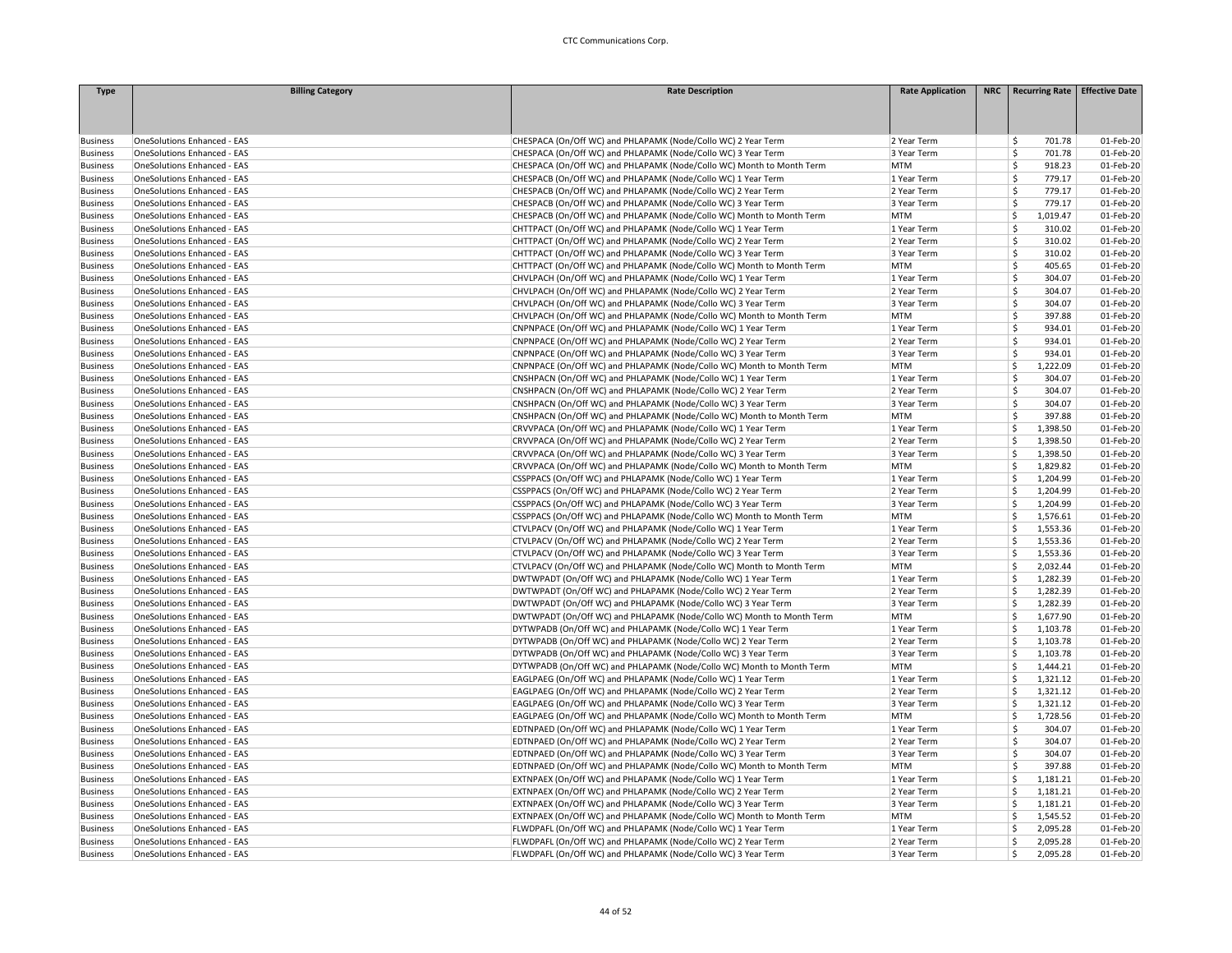| <b>Type</b>                        | <b>Billing Category</b>            | <b>Rate Description</b>                                               | <b>Rate Application</b> | NRC   Recurring Rate   Effective Date |                        |
|------------------------------------|------------------------------------|-----------------------------------------------------------------------|-------------------------|---------------------------------------|------------------------|
|                                    |                                    |                                                                       |                         |                                       |                        |
|                                    |                                    |                                                                       |                         |                                       |                        |
|                                    |                                    |                                                                       |                         |                                       |                        |
| <b>Business</b>                    | OneSolutions Enhanced - EAS        | FLWDPAFL (On/Off WC) and PHLAPAMK (Node/Collo WC) Month to Month Term | <b>MTM</b>              | 2,741.48<br>\$                        | 01-Feb-20              |
| <b>Business</b>                    | OneSolutions Enhanced - EAS        | FTWSPAFW (On/Off WC) and PHLAPAMK (Node/Collo WC) 1 Year Term         | 1 Year Term             | Ś<br>663.05                           | 01-Feb-20              |
| <b>Business</b>                    | <b>OneSolutions Enhanced - EAS</b> | FTWSPAFW (On/Off WC) and PHLAPAMK (Node/Collo WC) 2 Year Term         | 2 Year Term             | Ŝ<br>663.05                           | 01-Feb-20              |
| <b>Business</b>                    | <b>OneSolutions Enhanced - EAS</b> | FTWSPAFW (On/Off WC) and PHLAPAMK (Node/Collo WC) 3 Year Term         | 3 Year Term             | Ś<br>663.05                           | 01-Feb-20              |
| <b>Business</b>                    | <b>OneSolutions Enhanced - EAS</b> | FTWSPAFW (On/Off WC) and PHLAPAMK (Node/Collo WC) Month to Month Term | <b>MTM</b>              | Ś<br>867.55                           | 01-Feb-20              |
| <b>Business</b>                    | OneSolutions Enhanced - EAS        | GLLDPAGN (On/Off WC) and PHLAPAMK (Node/Collo WC) 1 Year Term         | 1 Year Term             | \$<br>508.22                          | 01-Feb-20              |
| <b>Business</b>                    | OneSolutions Enhanced - EAS        | GLLDPAGN (On/Off WC) and PHLAPAMK (Node/Collo WC) 2 Year Term         | 2 Year Term             | \$<br>508.22                          | 01-Feb-20              |
| <b>Business</b>                    | OneSolutions Enhanced - EAS        | GLLDPAGN (On/Off WC) and PHLAPAMK (Node/Collo WC) 3 Year Term         | 3 Year Term             | \$<br>508.22                          | 01-Feb-20              |
| <b>Business</b>                    | <b>OneSolutions Enhanced - EAS</b> | GLLDPAGN (On/Off WC) and PHLAPAMK (Node/Collo WC) Month to Month Term | <b>MTM</b>              | Ŝ<br>664.97                           | 01-Feb-20              |
| <b>Business</b>                    | <b>OneSolutions Enhanced - EAS</b> | GLNMPAGL (On/Off WC) and PHLAPAMK (Node/Collo WC) 1 Year Term         | 1 Year Term             | Ś<br>1,514.63                         | 01-Feb-20              |
| <b>Business</b>                    | OneSolutions Enhanced - EAS        | GLNMPAGL (On/Off WC) and PHLAPAMK (Node/Collo WC) 2 Year Term         | 2 Year Term             | Ś<br>1,514.63                         | 01-Feb-20              |
| <b>Business</b>                    | <b>OneSolutions Enhanced - EAS</b> | GLNMPAGL (On/Off WC) and PHLAPAMK (Node/Collo WC) 3 Year Term         | 3 Year Term             | Ś<br>1,514.63                         | 01-Feb-20              |
| <b>Business</b>                    | <b>OneSolutions Enhanced - EAS</b> | GLNMPAGL (On/Off WC) and PHLAPAMK (Node/Collo WC) Month to Month Term | <b>MTM</b>              | 1,981.78<br>\$                        | 01-Feb-20              |
| <b>Business</b>                    | <b>OneSolutions Enhanced - EAS</b> | GRLAPAGL (On/Off WC) and ALTWPAAL (Node/Collo WC) 1 Year Term         | 1 Year Term             | Ś<br>941.60                           | 01-Feb-20              |
| <b>Business</b>                    | OneSolutions Enhanced - EAS        | GRLAPAGL (On/Off WC) and ALTWPAAL (Node/Collo WC) 2 Year Term         | 2 Year Term             | Ś<br>941.60                           | 01-Feb-20              |
| <b>Business</b>                    | <b>OneSolutions Enhanced - EAS</b> | GRLAPAGL (On/Off WC) and ALTWPAAL (Node/Collo WC) 3 Year Term         | 3 Year Term             | Ś<br>941.60                           | 01-Feb-20              |
| <b>Business</b>                    | OneSolutions Enhanced - EAS        | GRLAPAGL (On/Off WC) and ALTWPAAL (Node/Collo WC) Month to Month Term | <b>MTM</b>              | Ś<br>1,231.99                         | 01-Feb-20              |
| <b>Business</b>                    | <b>OneSolutions Enhanced - EAS</b> | HMBGPAHB (On/Off WC) and PHLAPAMK (Node/Collo WC) 1 Year Term         | 1 Year Term             | Ś<br>2,521.08                         | 01-Feb-20              |
| <b>Business</b>                    | <b>OneSolutions Enhanced - EAS</b> | HMBGPAHB (On/Off WC) and PHLAPAMK (Node/Collo WC) 2 Year Term         | 2 Year Term             | Ś<br>2,521.08                         | 01-Feb-20              |
| <b>Business</b>                    | OneSolutions Enhanced - EAS        | HMBGPAHB (On/Off WC) and PHLAPAMK (Node/Collo WC) 3 Year Term         | 3 Year Term             | Ś<br>2,521.08                         | 01-Feb-20              |
| <b>Business</b>                    | <b>OneSolutions Enhanced - EAS</b> | HMBGPAHB (On/Off WC) and PHLAPAMK (Node/Collo WC) Month to Month Term | <b>MTM</b>              | 3,298.60<br>Ś.                        | 01-Feb-20              |
| <b>Business</b>                    | <b>OneSolutions Enhanced - EAS</b> | HRLVPAHV (On/Off WC) and PHLAPAMK (Node/Collo WC) 1 Year Term         | 1 Year Term             | \$<br>1,166.29                        | 01-Feb-20              |
| <b>Business</b>                    | OneSolutions Enhanced - EAS        | HRLVPAHV (On/Off WC) and PHLAPAMK (Node/Collo WC) 2 Year Term         | 2 Year Term             | Ś<br>1,166.29                         | 01-Feb-20              |
| <b>Business</b>                    | OneSolutions Enhanced - EAS        | HRLVPAHV (On/Off WC) and PHLAPAMK (Node/Collo WC) 3 Year Term         | 3 Year Term             | \$<br>1,166.29                        | 01-Feb-20              |
| <b>Business</b>                    | OneSolutions Enhanced - EAS        | HRLVPAHV (On/Off WC) and PHLAPAMK (Node/Collo WC) Month to Month Term | <b>MTM</b>              | Ś<br>1,525.98                         | 01-Feb-20              |
| <b>Business</b>                    | OneSolutions Enhanced - EAS        | HTBOPAHB (On/Off WC) and PHLAPAMK (Node/Collo WC) 1 Year Term         | 1 Year Term             | Ŝ<br>304.07                           | 01-Feb-20              |
| <b>Business</b>                    | <b>OneSolutions Enhanced - EAS</b> | HTBOPAHB (On/Off WC) and PHLAPAMK (Node/Collo WC) 2 Year Term         | 2 Year Term             | Ś<br>304.07                           | 01-Feb-20              |
| <b>Business</b>                    | <b>OneSolutions Enhanced - EAS</b> | HTBOPAHB (On/Off WC) and PHLAPAMK (Node/Collo WC) 3 Year Term         | 3 Year Term             | Ś<br>304.07                           | 01-Feb-20              |
| <b>Business</b>                    | <b>OneSolutions Enhanced - EAS</b> | HTBOPAHB (On/Off WC) and PHLAPAMK (Node/Collo WC) Month to Month Term | <b>MTM</b>              | Ś<br>397.88                           | 01-Feb-20              |
| <b>Business</b>                    | OneSolutions Enhanced - EAS        | HYBKPAHB (On/Off WC) and PHLAPAMK (Node/Collo WC) 1 Year Term         | 1 Year Term             | \$<br>1,746.90                        | 01-Feb-20              |
| <b>Business</b>                    | OneSolutions Enhanced - EAS        | HYBKPAHB (On/Off WC) and PHLAPAMK (Node/Collo WC) 2 Year Term         | 2 Year Term             | \$<br>1,746.90                        | 01-Feb-20              |
| <b>Business</b>                    | <b>OneSolutions Enhanced - EAS</b> | HYBKPAHB (On/Off WC) and PHLAPAMK (Node/Collo WC) 3 Year Term         | 3 Year Term             | Ś<br>1,746.90                         | 01-Feb-20              |
| <b>Business</b>                    | <b>OneSolutions Enhanced - EAS</b> | HYBKPAHB (On/Off WC) and PHLAPAMK (Node/Collo WC) Month to Month Term | <b>MTM</b>              | Ś<br>2,285.66                         | 01-Feb-20              |
| <b>Business</b>                    | <b>OneSolutions Enhanced - EAS</b> | JENKPAJK (On/Off WC) and PHLAPAMK (Node/Collo WC) 1 Year Term         | 1 Year Term             | Ś<br>304.07                           | 01-Feb-20              |
| <b>Business</b>                    | OneSolutions Enhanced - EAS        | JENKPAJK (On/Off WC) and PHLAPAMK (Node/Collo WC) 2 Year Term         | 2 Year Term             | Ś<br>304.07                           | 01-Feb-20              |
| <b>Business</b>                    | OneSolutions Enhanced - EAS        | JENKPAJK (On/Off WC) and PHLAPAMK (Node/Collo WC) 3 Year Term         | 3 Year Term             | \$<br>304.07                          | 01-Feb-20              |
| <b>Business</b>                    | <b>OneSolutions Enhanced - EAS</b> | JENKPAJK (On/Off WC) and PHLAPAMK (Node/Collo WC) Month to Month Term | <b>MTM</b>              | \$<br>397.88                          | 01-Feb-20              |
| <b>Business</b>                    | <b>OneSolutions Enhanced - EAS</b> | KGPRPAKP (On/Off WC) and PHLAPAMK (Node/Collo WC) 1 Year Term         | 1 Year Term             | 294.43<br>\$                          | 01-Feb-20              |
| <b>Business</b>                    | <b>OneSolutions Enhanced - EAS</b> | KGPRPAKP (On/Off WC) and PHLAPAMK (Node/Collo WC) 2 Year Term         | 2 Year Term             | Ś<br>294.43                           | 01-Feb-20              |
| <b>Business</b>                    | OneSolutions Enhanced - EAS        | KGPRPAKP (On/Off WC) and PHLAPAMK (Node/Collo WC) 3 Year Term         | 3 Year Term             | \$<br>294.43                          | 01-Feb-20              |
| <b>Business</b>                    | <b>OneSolutions Enhanced - EAS</b> | KGPRPAKP (On/Off WC) and PHLAPAMK (Node/Collo WC) Month to Month Term | <b>MTM</b>              | Ś<br>385.22                           | 01-Feb-20              |
| <b>Business</b>                    | <b>OneSolutions Enhanced - EAS</b> | KMVLPAKV (On/Off WC) and PHLAPAMK (Node/Collo WC) 1 Year Term         | 1 Year Term             | \$<br>1,669.51                        | 01-Feb-20              |
|                                    | <b>OneSolutions Enhanced - EAS</b> | KMVLPAKV (On/Off WC) and PHLAPAMK (Node/Collo WC) 2 Year Term         | 2 Year Term             | Ś<br>1,669.51                         | 01-Feb-20              |
| <b>Business</b><br><b>Business</b> | <b>OneSolutions Enhanced - EAS</b> | KMVLPAKV (On/Off WC) and PHLAPAMK (Node/Collo WC) 3 Year Term         | 3 Year Term             | Ś<br>1,669.51                         | 01-Feb-20              |
| <b>Business</b>                    | <b>OneSolutions Enhanced - EAS</b> | KMVLPAKV (On/Off WC) and PHLAPAMK (Node/Collo WC) Month to Month Term | <b>MTM</b>              | Ś<br>2,184.36                         | 01-Feb-20              |
|                                    |                                    |                                                                       |                         |                                       |                        |
| <b>Business</b>                    | <b>OneSolutions Enhanced - EAS</b> | KNSQPAKS (On/Off WC) and PHLAPAMK (Node/Collo WC) 1 Year Term         | 1 Year Term             | 1,359.84<br>\$                        | 01-Feb-20<br>01-Feb-20 |
| <b>Business</b>                    | OneSolutions Enhanced - EAS        | KNSQPAKS (On/Off WC) and PHLAPAMK (Node/Collo WC) 2 Year Term         | 2 Year Term             | \$<br>1,359.84                        |                        |
| <b>Business</b>                    | OneSolutions Enhanced - EAS        | KNSQPAKS (On/Off WC) and PHLAPAMK (Node/Collo WC) 3 Year Term         | 3 Year Term             | \$<br>1,359.84                        | 01-Feb-20              |
| <b>Business</b>                    | OneSolutions Enhanced - EAS        | KNSQPAKS (On/Off WC) and PHLAPAMK (Node/Collo WC) Month to Month Term | <b>MTM</b>              | Ś<br>1,779.22                         | 01-Feb-20              |
| <b>Business</b>                    | OneSolutions Enhanced - EAS        | KRLNPAKL (On/Off WC) and PHLAPAMK (Node/Collo WC) 1 Year Term         | 1 Year Term             | Ŝ<br>310.02                           | 01-Feb-20              |
| <b>Business</b>                    | OneSolutions Enhanced - EAS        | KRLNPAKL (On/Off WC) and PHLAPAMK (Node/Collo WC) 2 Year Term         | 2 Year Term             | Ś<br>310.02                           | 01-Feb-20              |
| <b>Business</b>                    | <b>OneSolutions Enhanced - EAS</b> | KRLNPAKL (On/Off WC) and PHLAPAMK (Node/Collo WC) 3 Year Term         | 3 Year Term             | Ś<br>310.02                           | 01-Feb-20              |
| <b>Business</b>                    | <b>OneSolutions Enhanced - EAS</b> | KRLNPAKL (On/Off WC) and PHLAPAMK (Node/Collo WC) Month to Month Term | <b>MTM</b>              | \$<br>405.65                          | 01-Feb-20              |
| <b>Business</b>                    | <b>OneSolutions Enhanced - EAS</b> | KZTNPAKZ (On/Off WC) and ALTWPAAL (Node/Collo WC) 1 Year Term         | 1 Year Term             | \$<br>864.18                          | 01-Feb-20              |
| <b>Business</b>                    | <b>OneSolutions Enhanced - EAS</b> | KZTNPAKZ (On/Off WC) and ALTWPAAL (Node/Collo WC) 2 Year Term         | 2 Year Term             | Ś<br>864.18                           | 01-Feb-20              |
| <b>Business</b>                    | <b>OneSolutions Enhanced - EAS</b> | KZTNPAKZ (On/Off WC) and ALTWPAAL (Node/Collo WC) 3 Year Term         | 3 Year Term             | Ś<br>864.18                           | 01-Feb-20              |
| <b>Business</b>                    | <b>OneSolutions Enhanced - EAS</b> | KZTNPAKZ (On/Off WC) and ALTWPAAL (Node/Collo WC) Month to Month Term | <b>MTM</b>              | Ś<br>1,130.69                         | 01-Feb-20              |
| <b>Business</b>                    | <b>OneSolutions Enhanced - EAS</b> | LANGPALA (On/Off WC) and PHLAPAMK (Node/Collo WC) 1 Year Term         | 1 Year Term             | Ś<br>333.88                           | 01-Feb-20              |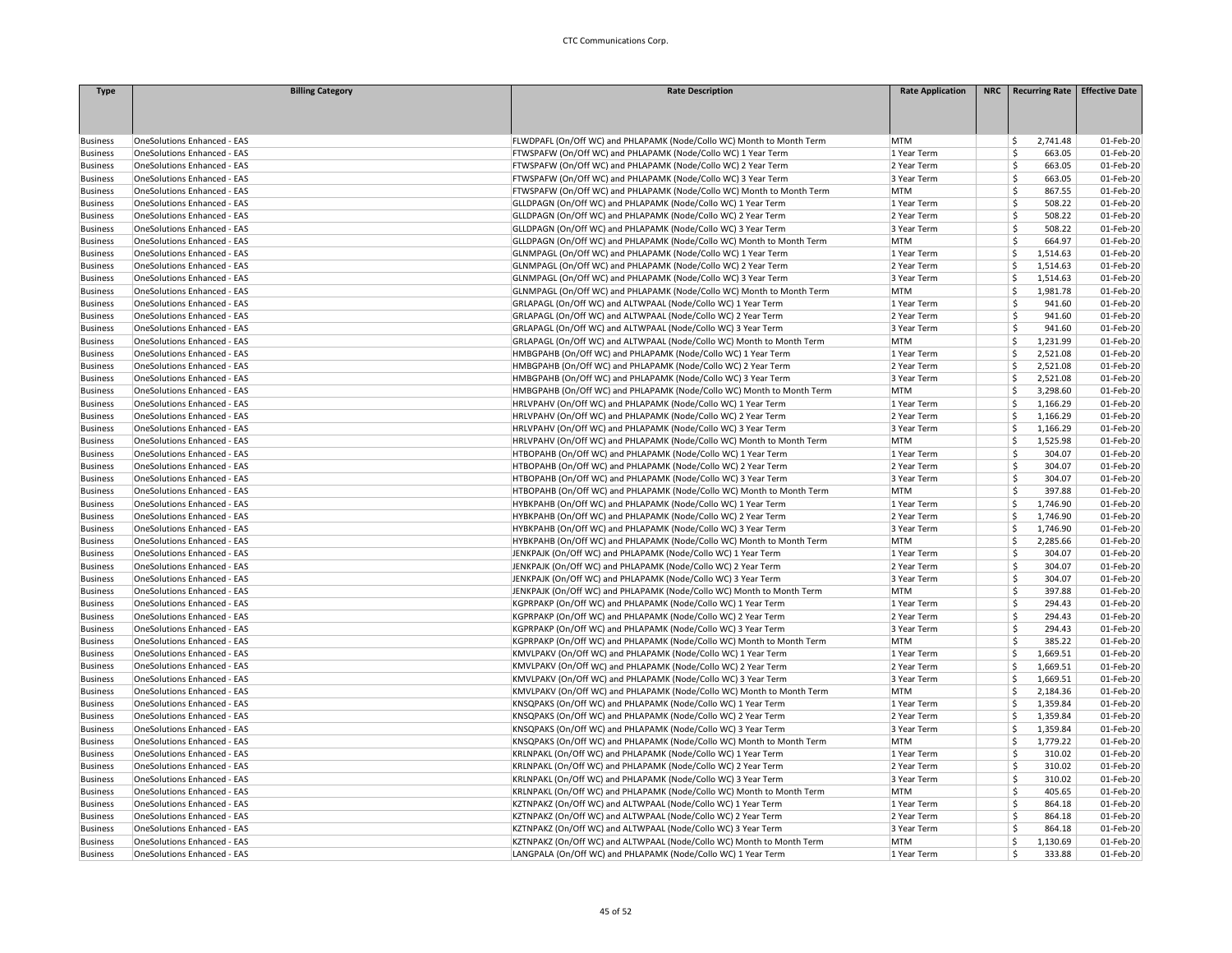| <b>Type</b>                        | <b>Billing Category</b>            | <b>Rate Description</b>                                               | <b>Rate Application</b> | NRC   Recurring Rate   Effective Date |           |
|------------------------------------|------------------------------------|-----------------------------------------------------------------------|-------------------------|---------------------------------------|-----------|
|                                    |                                    |                                                                       |                         |                                       |           |
|                                    |                                    |                                                                       |                         |                                       |           |
|                                    |                                    |                                                                       |                         |                                       |           |
| <b>Business</b>                    | OneSolutions Enhanced - EAS        | LANGPALA (On/Off WC) and PHLAPAMK (Node/Collo WC) 2 Year Term         | 2 Year Term             | 333.88<br>\$.                         | 01-Feb-20 |
| <b>Business</b>                    | OneSolutions Enhanced - EAS        | LANGPALA (On/Off WC) and PHLAPAMK (Node/Collo WC) 3 Year Term         | 3 Year Term             | \$<br>333.88                          | 01-Feb-20 |
| <b>Business</b>                    | <b>OneSolutions Enhanced - EAS</b> | LANGPALA (On/Off WC) and PHLAPAMK (Node/Collo WC) Month to Month Term | <b>MTM</b>              | Ś<br>436.81                           | 01-Feb-20 |
| <b>Business</b>                    | <b>OneSolutions Enhanced - EAS</b> | LARCPALM (On/Off WC) and PHLAPAMK (Node/Collo WC) 1 Year Term         | 1 Year Term             | Ŝ<br>663.05                           | 01-Feb-20 |
| <b>Business</b>                    | <b>OneSolutions Enhanced - EAS</b> | LARCPALM (On/Off WC) and PHLAPAMK (Node/Collo WC) 2 Year Term         | 2 Year Term             | \$<br>663.05                          | 01-Feb-20 |
| <b>Business</b>                    | OneSolutions Enhanced - EAS        | LARCPALM (On/Off WC) and PHLAPAMK (Node/Collo WC) 3 Year Term         | 3 Year Term             | \$<br>663.05                          | 01-Feb-20 |
| <b>Business</b>                    | OneSolutions Enhanced - EAS        | LARCPALM (On/Off WC) and PHLAPAMK (Node/Collo WC) Month to Month Term | <b>MTM</b>              | \$<br>867.55                          | 01-Feb-20 |
| <b>Business</b>                    | <b>OneSolutions Enhanced - EAS</b> | LDNBPALB (On/Off WC) and PHLAPAMK (Node/Collo WC) 1 Year Term         | 1 Year Term             | \$<br>1,514.63                        | 01-Feb-20 |
| <b>Business</b>                    | <b>OneSolutions Enhanced - EAS</b> | LDNBPALB (On/Off WC) and PHLAPAMK (Node/Collo WC) 2 Year Term         | 2 Year Term             | -Ś<br>1,514.63                        | 01-Feb-20 |
| <b>Business</b>                    | <b>OneSolutions Enhanced - EAS</b> | LDNBPALB (On/Off WC) and PHLAPAMK (Node/Collo WC) 3 Year Term         | 3 Year Term             | Ś<br>1,514.63                         | 01-Feb-20 |
| <b>Business</b>                    | OneSolutions Enhanced - EAS        | LDNBPALB (On/Off WC) and PHLAPAMK (Node/Collo WC) Month to Month Term | <b>MTM</b>              | Ś<br>1,981.78                         | 01-Feb-20 |
|                                    | <b>OneSolutions Enhanced - EAS</b> | LNDLPALD (On/Off WC) and PHLAPAMK (Node/Collo WC) 1 Year Term         | 1 Year Term             | Ś<br>333.12                           | 01-Feb-20 |
| <b>Business</b>                    |                                    |                                                                       |                         |                                       |           |
| <b>Business</b>                    | <b>OneSolutions Enhanced - EAS</b> | LNDLPALD (On/Off WC) and PHLAPAMK (Node/Collo WC) 2 Year Term         | 2 Year Term             | \$<br>333.12                          | 01-Feb-20 |
| <b>Business</b>                    | <b>OneSolutions Enhanced - EAS</b> | LNDLPALD (On/Off WC) and PHLAPAMK (Node/Collo WC) 3 Year Term         | 3 Year Term             | Ś<br>333.12                           | 01-Feb-20 |
| <b>Business</b>                    | <b>OneSolutions Enhanced - EAS</b> | LNDLPALD (On/Off WC) and PHLAPAMK (Node/Collo WC) Month to Month Term | <b>MTM</b>              | Ś<br>435.89                           | 01-Feb-20 |
| <b>Business</b>                    | <b>OneSolutions Enhanced - EAS</b> | LNLXPALN (On/Off WC) and PHLAPAMK (Node/Collo WC) 1 Year Term         | 1 Year Term             | \$.<br>1,088.86                       | 01-Feb-20 |
| <b>Business</b>                    | OneSolutions Enhanced - EAS        | LNLXPALN (On/Off WC) and PHLAPAMK (Node/Collo WC) 2 Year Term         | 2 Year Term             | -Ś<br>1,088.86                        | 01-Feb-20 |
| <b>Business</b>                    | <b>OneSolutions Enhanced - EAS</b> | LNLXPALN (On/Off WC) and PHLAPAMK (Node/Collo WC) 3 Year Term         | 3 Year Term             | <sub>S</sub><br>1,088.86              | 01-Feb-20 |
| <b>Business</b>                    | <b>OneSolutions Enhanced - EAS</b> | LNLXPALN (On/Off WC) and PHLAPAMK (Node/Collo WC) Month to Month Term | <b>MTM</b>              | <sub>S</sub><br>1,424.68              | 01-Feb-20 |
| <b>Business</b>                    | <b>OneSolutions Enhanced - EAS</b> | LNSDPALD (On/Off WC) and PHLAPAMK (Node/Collo WC) 1 Year Term         | 1 Year Term             | Ś<br>430.84                           | 01-Feb-20 |
| <b>Business</b>                    | <b>OneSolutions Enhanced - EAS</b> | LNSDPALD (On/Off WC) and PHLAPAMK (Node/Collo WC) 2 Year Term         | 2 Year Term             | \$<br>430.84                          | 01-Feb-20 |
| <b>Business</b>                    | <b>OneSolutions Enhanced - EAS</b> | LNSDPALD (On/Off WC) and PHLAPAMK (Node/Collo WC) 3 Year Term         | 3 Year Term             | \$<br>430.84                          | 01-Feb-20 |
| <b>Business</b>                    | OneSolutions Enhanced - EAS        | LNSDPALD (On/Off WC) and PHLAPAMK (Node/Collo WC) Month to Month Term | <b>MTM</b>              | Ś<br>563.69                           | 01-Feb-20 |
| <b>Business</b>                    | OneSolutions Enhanced - EAS        | LRDLPALB (On/Off WC) and PHLAPAMK (Node/Collo WC) 1 Year Term         | 1 Year Term             | $\mathsf{\hat{S}}$<br>2,134.00        | 01-Feb-20 |
| <b>Business</b>                    | OneSolutions Enhanced - EAS        | LRDLPALB (On/Off WC) and PHLAPAMK (Node/Collo WC) 2 Year Term         | 2 Year Term             | \$<br>2,134.00                        | 01-Feb-20 |
| <b>Business</b>                    | <b>OneSolutions Enhanced - EAS</b> | LRDLPALB (On/Off WC) and PHLAPAMK (Node/Collo WC) 3 Year Term         | 3 Year Term             | -Ś<br>2,134.00                        | 01-Feb-20 |
| <b>Business</b>                    | <b>OneSolutions Enhanced - EAS</b> | LRDLPALB (On/Off WC) and PHLAPAMK (Node/Collo WC) Month to Month Term | <b>MTM</b>              | -Ś<br>2,792.14                        | 01-Feb-20 |
| <b>Business</b>                    | <b>OneSolutions Enhanced - EAS</b> | MEDIPAME (On/Off WC) and PHLAPAMK (Node/Collo WC) 1 Year Term         | 1 Year Term             | Ś<br>303.35                           | 01-Feb-20 |
| <b>Business</b>                    | <b>OneSolutions Enhanced - EAS</b> | MEDIPAME (On/Off WC) and PHLAPAMK (Node/Collo WC) 2 Year Term         | 2 Year Term             | Ś<br>303.35                           | 01-Feb-20 |
| <b>Business</b>                    | OneSolutions Enhanced - EAS        | MEDIPAME (On/Off WC) and PHLAPAMK (Node/Collo WC) 3 Year Term         | 3 Year Term             | \$<br>303.35                          | 01-Feb-20 |
| <b>Business</b>                    | OneSolutions Enhanced - EAS        | MEDIPAME (On/Off WC) and PHLAPAMK (Node/Collo WC) Month to Month Term | <b>MTM</b>              | \$<br>396.89                          | 01-Feb-20 |
| <b>Business</b>                    | <b>OneSolutions Enhanced - EAS</b> | MNDNPAMH (On/Off WC) and PHLAPAMK (Node/Collo WC) 1 Year Term         | 1 Year Term             | \$<br>1,204.99                        | 01-Feb-20 |
| <b>Business</b>                    | <b>OneSolutions Enhanced - EAS</b> | MNDNPAMH (On/Off WC) and PHLAPAMK (Node/Collo WC) 2 Year Term         | 2 Year Term             | -Ś<br>1,204.99                        | 01-Feb-20 |
| <b>Business</b>                    | <b>OneSolutions Enhanced - EAS</b> | MNDNPAMH (On/Off WC) and PHLAPAMK (Node/Collo WC) 3 Year Term         | 3 Year Term             | Ś<br>1,204.99                         | 01-Feb-20 |
| <b>Business</b>                    | OneSolutions Enhanced - EAS        | MNDNPAMH (On/Off WC) and PHLAPAMK (Node/Collo WC) Month to Month Term | <b>MTM</b>              | Ś<br>1,576.61                         | 01-Feb-20 |
| <b>Business</b>                    | OneSolutions Enhanced - EAS        | MRSLPAMV (On/Off WC) and PHLAPAMK (Node/Collo WC) 1 Year Term         | 1 Year Term             | <sub>S</sub><br>1,204.99              | 01-Feb-20 |
| <b>Business</b>                    | <b>OneSolutions Enhanced - EAS</b> | MRSLPAMV (On/Off WC) and PHLAPAMK (Node/Collo WC) 2 Year Term         | 2 Year Term             | \$<br>1,204.99                        | 01-Feb-20 |
| <b>Business</b>                    | <b>OneSolutions Enhanced - EAS</b> | MRSLPAMV (On/Off WC) and PHLAPAMK (Node/Collo WC) 3 Year Term         | 3 Year Term             | <b>S</b><br>1,204.99                  | 01-Feb-20 |
| <b>Business</b>                    | <b>OneSolutions Enhanced - EAS</b> | MRSLPAMV (On/Off WC) and PHLAPAMK (Node/Collo WC) Month to Month Term | <b>MTM</b>              | Ś<br>1,576.61                         | 01-Feb-20 |
| <b>Business</b>                    | OneSolutions Enhanced - EAS        | NATNPANR (On/Off WC) and PHLAPAMK (Node/Collo WC) 1 Year Term         | 1 Year Term             | -Ś<br>2,250.13                        | 01-Feb-20 |
| <b>Business</b>                    | <b>OneSolutions Enhanced - EAS</b> | NATNPANR (On/Off WC) and PHLAPAMK (Node/Collo WC) 2 Year Term         | 2 Year Term             | Ś<br>2,250.13                         | 01-Feb-20 |
| <b>Business</b>                    | <b>OneSolutions Enhanced - EAS</b> | NATNPANR (On/Off WC) and PHLAPAMK (Node/Collo WC) 3 Year Term         | 3 Year Term             | 2,250.13<br>\$                        | 01-Feb-20 |
|                                    | <b>OneSolutions Enhanced - EAS</b> | NATNPANR (On/Off WC) and PHLAPAMK (Node/Collo WC) Month to Month Term | <b>MTM</b>              | Ś<br>2,944.09                         | 01-Feb-20 |
| <b>Business</b><br><b>Business</b> | <b>OneSolutions Enhanced - EAS</b> | NRTWPANR (On/Off WC) and PHLAPAMK (Node/Collo WC) 1 Year Term         | 1 Year Term             | Ś<br>304.07                           | 01-Feb-20 |
|                                    |                                    |                                                                       |                         |                                       |           |
| <b>Business</b>                    | <b>OneSolutions Enhanced - EAS</b> | NRTWPANR (On/Off WC) and PHLAPAMK (Node/Collo WC) 2 Year Term         | 2 Year Term             | \$<br>304.07<br>Ś                     | 01-Feb-20 |
| <b>Business</b>                    | <b>OneSolutions Enhanced - EAS</b> | NRTWPANR (On/Off WC) and PHLAPAMK (Node/Collo WC) 3 Year Term         | 3 Year Term             | 304.07                                | 01-Feb-20 |
| <b>Business</b>                    | OneSolutions Enhanced - EAS        | NRTWPANR (On/Off WC) and PHLAPAMK (Node/Collo WC) Month to Month Term | <b>MTM</b>              | \$<br>397.88                          | 01-Feb-20 |
| <b>Business</b>                    | OneSolutions Enhanced - EAS        | NWHPPANH (On/Off WC) and PHLAPAMK (Node/Collo WC) 1 Year Term         | 1 Year Term             | \$<br>1,359.84                        | 01-Feb-20 |
| <b>Business</b>                    | OneSolutions Enhanced - EAS        | NWHPPANH (On/Off WC) and PHLAPAMK (Node/Collo WC) 2 Year Term         | 2 Year Term             | \$<br>1,359.84                        | 01-Feb-20 |
| <b>Business</b>                    | OneSolutions Enhanced - EAS        | NWHPPANH (On/Off WC) and PHLAPAMK (Node/Collo WC) 3 Year Term         | 3 Year Term             | 1,359.84<br>-Ś                        | 01-Feb-20 |
| <b>Business</b>                    | <b>OneSolutions Enhanced - EAS</b> | NWHPPANH (On/Off WC) and PHLAPAMK (Node/Collo WC) Month to Month Term | <b>MTM</b>              | -Ś<br>1,779.22                        | 01-Feb-20 |
| <b>Business</b>                    | <b>OneSolutions Enhanced - EAS</b> | NWLSPANW (On/Off WC) and PHLAPAMK (Node/Collo WC) 1 Year Term         | 1 Year Term             | Ś<br>895.32                           | 01-Feb-20 |
| <b>Business</b>                    | <b>OneSolutions Enhanced - EAS</b> | NWLSPANW (On/Off WC) and PHLAPAMK (Node/Collo WC) 2 Year Term         | 2 Year Term             | \$<br>895.32                          | 01-Feb-20 |
| <b>Business</b>                    | <b>OneSolutions Enhanced - EAS</b> | NWLSPANW (On/Off WC) and PHLAPAMK (Node/Collo WC) 3 Year Term         | 3 Year Term             | \$<br>895.32                          | 01-Feb-20 |
| <b>Business</b>                    | <b>OneSolutions Enhanced - EAS</b> | NWLSPANW (On/Off WC) and PHLAPAMK (Node/Collo WC) Month to Month Term | <b>MTM</b>              | <sub>S</sub><br>1,171.45              | 01-Feb-20 |
| <b>Business</b>                    | <b>OneSolutions Enhanced - EAS</b> | NWTWPANW (On/Off WC) and PHLAPAMK (Node/Collo WC) 1 Year Term         | 1 Year Term             | -Ś<br>1,050.17                        | 01-Feb-20 |
| <b>Business</b>                    | <b>OneSolutions Enhanced - EAS</b> | NWTWPANW (On/Off WC) and PHLAPAMK (Node/Collo WC) 2 Year Term         | 2 Year Term             | -Ś<br>1,050.17                        | 01-Feb-20 |
| <b>Business</b>                    | OneSolutions Enhanced - EAS        | NWTWPANW (On/Off WC) and PHLAPAMK (Node/Collo WC) 3 Year Term         | 3 Year Term             | <sub>S</sub><br>1,050.17              | 01-Feb-20 |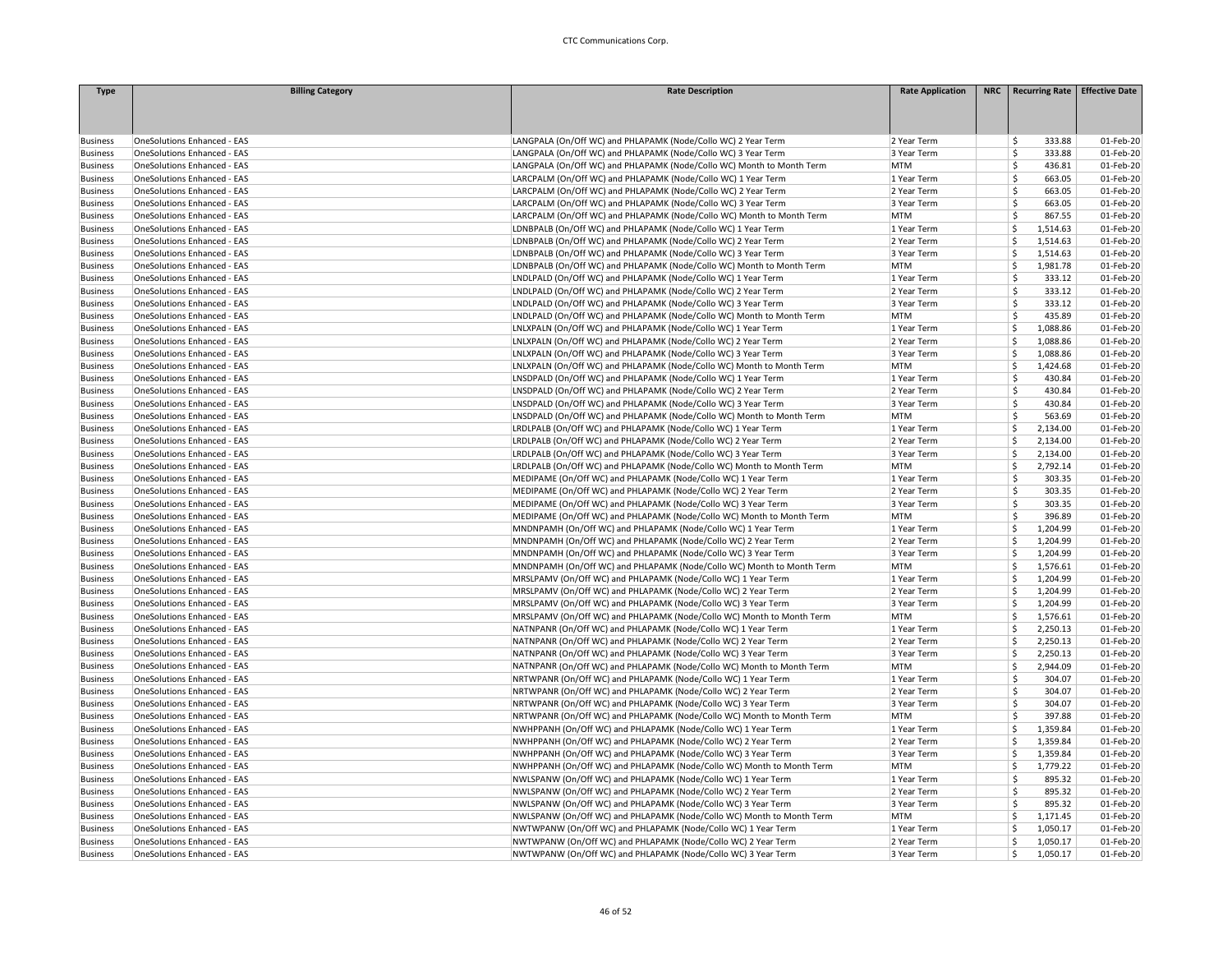| <b>Type</b>     | <b>Billing Category</b>            | <b>Rate Description</b>                                                                                                                | <b>Rate Application</b> | NRC   Recurring Rate   Effective Date |                        |
|-----------------|------------------------------------|----------------------------------------------------------------------------------------------------------------------------------------|-------------------------|---------------------------------------|------------------------|
|                 |                                    |                                                                                                                                        |                         |                                       |                        |
|                 |                                    |                                                                                                                                        |                         |                                       |                        |
|                 |                                    |                                                                                                                                        |                         |                                       |                        |
| <b>Business</b> | OneSolutions Enhanced - EAS        | NWTWPANW (On/Off WC) and PHLAPAMK (Node/Collo WC) Month to Month Term                                                                  | <b>MTM</b>              | 1,374.01<br>\$                        | 01-Feb-20              |
| <b>Business</b> | OneSolutions Enhanced - EAS        | OXFRPAOX (On/Off WC) and PHLAPAMK (Node/Collo WC) 1 Year Term                                                                          | 1 Year Term             | Ś<br>1,940.46                         | 01-Feb-20              |
| <b>Business</b> | <b>OneSolutions Enhanced - EAS</b> | OXFRPAOX (On/Off WC) and PHLAPAMK (Node/Collo WC) 2 Year Term                                                                          | 2 Year Term             | 1,940.46<br>Ś.                        | 01-Feb-20              |
| <b>Business</b> | <b>OneSolutions Enhanced - EAS</b> | OXFRPAOX (On/Off WC) and PHLAPAMK (Node/Collo WC) 3 Year Term                                                                          | 3 Year Term             | Ś<br>1,940.46                         | 01-Feb-20              |
| <b>Business</b> | <b>OneSolutions Enhanced - EAS</b> | OXFRPAOX (On/Off WC) and PHLAPAMK (Node/Collo WC) Month to Month Term                                                                  | <b>MTM</b>              | Ś<br>2,538.91                         | 01-Feb-20              |
| <b>Business</b> | OneSolutions Enhanced - EAS        | PAOLPAPA (On/Off WC) and PHLAPAMK (Node/Collo WC) 1 Year Term                                                                          | 1 Year Term             | \$<br>294.43                          | 01-Feb-20              |
| <b>Business</b> | <b>OneSolutions Enhanced - EAS</b> | PAOLPAPA (On/Off WC) and PHLAPAMK (Node/Collo WC) 2 Year Term                                                                          | 2 Year Term             | Ś<br>294.43                           | 01-Feb-20              |
| <b>Business</b> | <b>OneSolutions Enhanced - EAS</b> | PAOLPAPA (On/Off WC) and PHLAPAMK (Node/Collo WC) 3 Year Term                                                                          | 3 Year Term             | Ś<br>294.43                           | 01-Feb-20              |
| <b>Business</b> | <b>OneSolutions Enhanced - EAS</b> | PAOLPAPA (On/Off WC) and PHLAPAMK (Node/Collo WC) Month to Month Term                                                                  | <b>MTM</b>              | Š.<br>385.22                          | 01-Feb-20              |
| <b>Business</b> | <b>OneSolutions Enhanced - EAS</b> | PGTWPAPT (On/Off WC) and PHLAPAMK (Node/Collo WC) 1 Year Term                                                                          | 1 Year Term             | Ś<br>1,359.84                         | 01-Feb-20              |
| <b>Business</b> | OneSolutions Enhanced - EAS        | PGTWPAPT (On/Off WC) and PHLAPAMK (Node/Collo WC) 2 Year Term                                                                          | 2 Year Term             | Ś<br>1,359.84                         | 01-Feb-20              |
| <b>Business</b> | <b>OneSolutions Enhanced - EAS</b> | PGTWPAPT (On/Off WC) and PHLAPAMK (Node/Collo WC) 3 Year Term                                                                          | 3 Year Term             | \$<br>1,359.84                        | 01-Feb-20              |
| <b>Business</b> | OneSolutions Enhanced - EAS        | PGTWPAPT (On/Off WC) and PHLAPAMK (Node/Collo WC) Month to Month Term                                                                  | <b>MTM</b>              | \$<br>1,779.22                        | 01-Feb-20              |
| <b>Business</b> | <b>OneSolutions Enhanced - EAS</b> | PHLAPABA (On/Off WC) and PHLAPAMK (Node/Collo WC) 1 Year Term                                                                          | 1 Year Term             | Ś.<br>290.90                          | 01-Feb-20              |
| <b>Business</b> | <b>OneSolutions Enhanced - EAS</b> | PHLAPABA (On/Off WC) and PHLAPAMK (Node/Collo WC) 2 Year Term                                                                          | 2 Year Term             | Ś<br>290.90                           | 01-Feb-20              |
| <b>Business</b> | <b>OneSolutions Enhanced - EAS</b> | PHLAPABA (On/Off WC) and PHLAPAMK (Node/Collo WC) 3 Year Term                                                                          | 3 Year Term             | Ś.<br>290.90                          | 01-Feb-20              |
| <b>Business</b> | <b>OneSolutions Enhanced - EAS</b> | PHLAPABA (On/Off WC) and PHLAPAMK (Node/Collo WC) Month to Month Term                                                                  | <b>MTM</b>              | Ś<br>380.63                           | 01-Feb-20              |
| <b>Business</b> | <b>OneSolutions Enhanced - EAS</b> | PHLAPACH (On/Off WC) and PHLAPAMK (Node/Collo WC) 1 Year Term                                                                          | 1 Year Term             | Ś<br>484.45                           | 01-Feb-20              |
| <b>Business</b> | <b>OneSolutions Enhanced - EAS</b> | PHLAPACH (On/Off WC) and PHLAPAMK (Node/Collo WC) 2 Year Term                                                                          | 2 Year Term             | \$<br>484.45                          | 01-Feb-20              |
| <b>Business</b> | <b>OneSolutions Enhanced - EAS</b> | PHLAPACH (On/Off WC) and PHLAPAMK (Node/Collo WC) 3 Year Term                                                                          | 3 Year Term             | Ś<br>484.45                           | 01-Feb-20              |
| <b>Business</b> | <b>OneSolutions Enhanced - EAS</b> | PHLAPACH (On/Off WC) and PHLAPAMK (Node/Collo WC) Month to Month Term                                                                  | <b>MTM</b>              | Ś.<br>633.86                          | 01-Feb-20              |
| <b>Business</b> | OneSolutions Enhanced - EAS        | PHLAPADB (On/Off WC) and PHLAPAMK (Node/Collo WC) 1 Year Term                                                                          | 1 Year Term             | Ś<br>329.60                           | 01-Feb-20              |
| <b>Business</b> | <b>OneSolutions Enhanced - EAS</b> | PHLAPADB (On/Off WC) and PHLAPAMK (Node/Collo WC) 2 Year Term                                                                          | 2 Year Term             | Ś<br>329.60                           | 01-Feb-20              |
|                 | <b>OneSolutions Enhanced - EAS</b> | PHLAPADB (On/Off WC) and PHLAPAMK (Node/Collo WC) 3 Year Term                                                                          | 3 Year Term             | Ś<br>329.60                           | 01-Feb-20              |
| <b>Business</b> |                                    |                                                                                                                                        | <b>MTM</b>              | Ś                                     |                        |
| <b>Business</b> | <b>OneSolutions Enhanced - EAS</b> | PHLAPADB (On/Off WC) and PHLAPAMK (Node/Collo WC) Month to Month Term<br>PHLAPADE (On/Off WC) and PHLAPAMK (Node/Collo WC) 1 Year Term |                         | 431.28<br>Š.<br>173.82                | 01-Feb-20<br>01-Feb-20 |
| <b>Business</b> | <b>OneSolutions Enhanced - EAS</b> |                                                                                                                                        | 1 Year Term             | \$                                    |                        |
| <b>Business</b> | <b>OneSolutions Enhanced - EAS</b> | PHLAPADE (On/Off WC) and PHLAPAMK (Node/Collo WC) 2 Year Term                                                                          | 2 Year Term             | 173.82                                | 01-Feb-20              |
| <b>Business</b> | <b>OneSolutions Enhanced - EAS</b> | PHLAPADE (On/Off WC) and PHLAPAMK (Node/Collo WC) 3 Year Term                                                                          | 3 Year Term             | Ś<br>173.82<br>Ś                      | 01-Feb-20              |
| <b>Business</b> | OneSolutions Enhanced - EAS        | PHLAPADE (On/Off WC) and PHLAPAMK (Node/Collo WC) Month to Month Term                                                                  | <b>MTM</b>              | 227.44                                | 01-Feb-20              |
| <b>Business</b> | <b>OneSolutions Enhanced - EAS</b> | PHLAPAEV (On/Off WC) and PHLAPAMK (Node/Collo WC) 1 Year Term                                                                          | 1 Year Term             | Ś<br>214.42                           | 01-Feb-20              |
| <b>Business</b> | OneSolutions Enhanced - EAS        | PHLAPAEV (On/Off WC) and PHLAPAMK (Node/Collo WC) 2 Year Term                                                                          | 2 Year Term             | Ś.<br>214.42                          | 01-Feb-20              |
| <b>Business</b> | <b>OneSolutions Enhanced - EAS</b> | PHLAPAEV (On/Off WC) and PHLAPAMK (Node/Collo WC) 3 Year Term                                                                          | 3 Year Term             | Ś<br>214.42                           | 01-Feb-20              |
| <b>Business</b> | <b>OneSolutions Enhanced - EAS</b> | PHLAPAEV (On/Off WC) and PHLAPAMK (Node/Collo WC) Month to Month Term                                                                  | <b>MTM</b>              | 280.51<br>\$                          | 01-Feb-20              |
| <b>Business</b> | OneSolutions Enhanced - EAS        | PHLAPAEW (On/Off WC) and PHLAPAMK (Node/Collo WC) 1 Year Term                                                                          | 1 Year Term             | Ś<br>392.10                           | 01-Feb-20              |
| <b>Business</b> | OneSolutions Enhanced - EAS        | PHLAPAEW (On/Off WC) and PHLAPAMK (Node/Collo WC) 2 Year Term                                                                          | 2 Year Term             | \$<br>392.10                          | 01-Feb-20              |
| <b>Business</b> | OneSolutions Enhanced - EAS        | PHLAPAEW (On/Off WC) and PHLAPAMK (Node/Collo WC) 3 Year Term                                                                          | 3 Year Term             | \$<br>392.10                          | 01-Feb-20              |
| <b>Business</b> | <b>OneSolutions Enhanced - EAS</b> | PHLAPAEW (On/Off WC) and PHLAPAMK (Node/Collo WC) Month to Month Term                                                                  | <b>MTM</b>              | Ś<br>513.05                           | 01-Feb-20              |
| <b>Business</b> | <b>OneSolutions Enhanced - EAS</b> | PHLAPAGE (On/Off WC) and PHLAPAMK (Node/Collo WC) 1 Year Term                                                                          | 1 Year Term             | Ś<br>241.56                           | 01-Feb-20              |
| <b>Business</b> | <b>OneSolutions Enhanced - EAS</b> | PHLAPAGE (On/Off WC) and PHLAPAMK (Node/Collo WC) 2 Year Term                                                                          | 2 Year Term             | Ś<br>241.56                           | 01-Feb-20              |
| <b>Business</b> | OneSolutions Enhanced - EAS        | PHLAPAGE (On/Off WC) and PHLAPAMK (Node/Collo WC) 3 Year Term                                                                          | 3 Year Term             | Ś<br>241.56                           | 01-Feb-20              |
| <b>Business</b> | <b>OneSolutions Enhanced - EAS</b> | PHLAPAGE (On/Off WC) and PHLAPAMK (Node/Collo WC) Month to Month Term                                                                  | <b>MTM</b>              | \$<br>316.06                          | 01-Feb-20              |
| <b>Business</b> | <b>OneSolutions Enhanced - EAS</b> | PHLAPAIV (On/Off WC) and PHLAPAMK (Node/Collo WC) 1 Year Term                                                                          | 1 Year Term             | \$<br>392.10                          | 01-Feb-20              |
| <b>Business</b> | <b>OneSolutions Enhanced - EAS</b> | PHLAPAIV (On/Off WC) and PHLAPAMK (Node/Collo WC) 2 Year Term                                                                          | 2 Year Term             | Ś<br>392.10                           | 01-Feb-20              |
| <b>Business</b> | <b>OneSolutions Enhanced - EAS</b> | PHLAPAIV (On/Off WC) and PHLAPAMK (Node/Collo WC) 3 Year Term                                                                          | 3 Year Term             | Ś<br>392.10                           | 01-Feb-20              |
| <b>Business</b> | <b>OneSolutions Enhanced - EAS</b> | PHLAPAIV (On/Off WC) and PHLAPAMK (Node/Collo WC) Month to Month Term                                                                  | <b>MTM</b>              | Ś<br>513.05                           | 01-Feb-20              |
| <b>Business</b> | <b>OneSolutions Enhanced - EAS</b> | PHLAPAJE (On/Off WC) and PHLAPAMK (Node/Collo WC) 1 Year Term                                                                          | 1 Year Term             | Ś<br>241.56                           | 01-Feb-20              |
| <b>Business</b> | <b>OneSolutions Enhanced - EAS</b> | PHLAPAJE (On/Off WC) and PHLAPAMK (Node/Collo WC) 2 Year Term                                                                          | 2 Year Term             | \$<br>241.56                          | 01-Feb-20              |
| <b>Business</b> | <b>OneSolutions Enhanced - EAS</b> | PHLAPAJE (On/Off WC) and PHLAPAMK (Node/Collo WC) 3 Year Term                                                                          | 3 Year Term             | Ś<br>241.56                           | 01-Feb-20              |
| <b>Business</b> | OneSolutions Enhanced - EAS        | PHLAPAJE (On/Off WC) and PHLAPAMK (Node/Collo WC) Month to Month Term                                                                  | <b>MTM</b>              | Ś<br>316.06                           | 01-Feb-20              |
| <b>Business</b> | <b>OneSolutions Enhanced - EAS</b> | PHLAPAKR (On/Off WC) and PHLAPAMK (Node/Collo WC) 1 Year Term                                                                          | 1 Year Term             | Ś.<br>663.05                          | 01-Feb-20              |
| <b>Business</b> | <b>OneSolutions Enhanced - EAS</b> | PHLAPAKR (On/Off WC) and PHLAPAMK (Node/Collo WC) 2 Year Term                                                                          | 2 Year Term             | Ś<br>663.05                           | 01-Feb-20              |
| <b>Business</b> | <b>OneSolutions Enhanced - EAS</b> | PHLAPAKR (On/Off WC) and PHLAPAMK (Node/Collo WC) 3 Year Term                                                                          | 3 Year Term             | \$<br>663.05                          | 01-Feb-20              |
| <b>Business</b> | <b>OneSolutions Enhanced - EAS</b> | PHLAPAKR (On/Off WC) and PHLAPAMK (Node/Collo WC) Month to Month Term                                                                  | <b>MTM</b>              | Ś<br>867.55                           | 01-Feb-20              |
| <b>Business</b> | OneSolutions Enhanced - EAS        | PHLAPALO (On/Off WC) and PHLAPAMK (Node/Collo WC) 1 Year Term                                                                          | 1 Year Term             | Ś<br>276.55                           | 01-Feb-20              |
| <b>Business</b> | <b>OneSolutions Enhanced - EAS</b> | PHLAPALO (On/Off WC) and PHLAPAMK (Node/Collo WC) 2 Year Term                                                                          | 2 Year Term             | Ś<br>276.55                           | 01-Feb-20              |
| <b>Business</b> | OneSolutions Enhanced - EAS        | PHLAPALO (On/Off WC) and PHLAPAMK (Node/Collo WC) 3 Year Term                                                                          | 3 Year Term             | Ś<br>276.55                           | 01-Feb-20              |
| <b>Business</b> | <b>OneSolutions Enhanced - EAS</b> | PHLAPALO (On/Off WC) and PHLAPAMK (Node/Collo WC) Month to Month Term                                                                  | <b>MTM</b>              | Ś<br>361.84                           | 01-Feb-20              |
| <b>Business</b> | <b>OneSolutions Enhanced - EAS</b> | PHLAPAMK (On/Off WC) and PHLAPAMK (Node/Collo WC) 1 Year Term                                                                          | 1 Year Term             | Ś<br>351.34                           | 01-Feb-20              |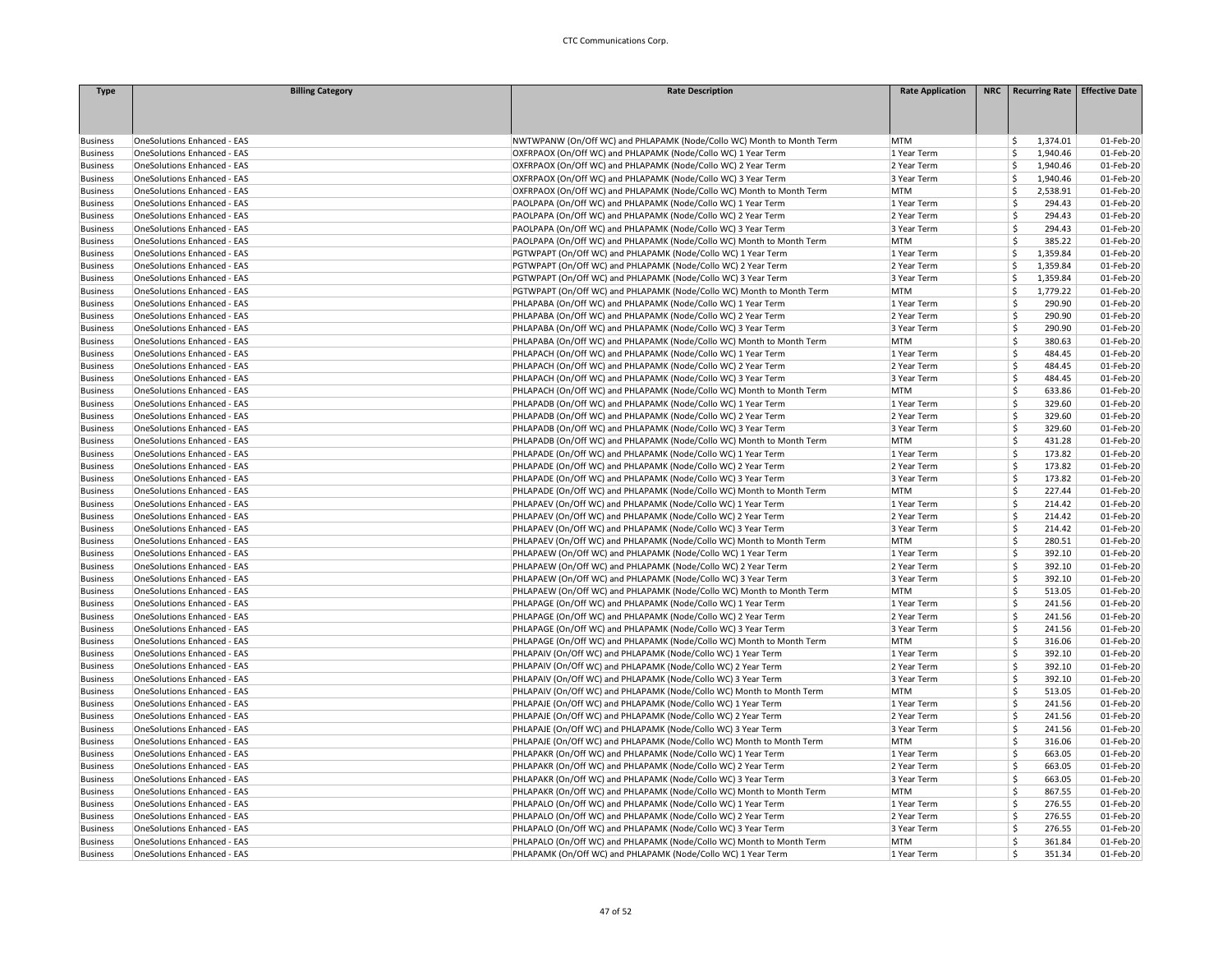| <b>Type</b>     | <b>Billing Category</b>            | <b>Rate Description</b>                                                                                                        | <b>Rate Application</b>   | NRC   Recurring Rate   Effective Date |                        |
|-----------------|------------------------------------|--------------------------------------------------------------------------------------------------------------------------------|---------------------------|---------------------------------------|------------------------|
|                 |                                    |                                                                                                                                |                           |                                       |                        |
|                 |                                    |                                                                                                                                |                           |                                       |                        |
|                 |                                    |                                                                                                                                |                           |                                       |                        |
| <b>Business</b> | OneSolutions Enhanced - EAS        | PHLAPAMK (On/Off WC) and PHLAPAMK (Node/Collo WC) 2 Year Term                                                                  | 2 Year Term               | 351.34<br>\$                          | 01-Feb-20              |
| <b>Business</b> | OneSolutions Enhanced - EAS        | PHLAPAMK (On/Off WC) and PHLAPAMK (Node/Collo WC) 3 Year Term                                                                  | 3 Year Term               | Ś<br>351.34                           | 01-Feb-20              |
| <b>Business</b> | OneSolutions Enhanced - EAS        | PHLAPAMK (On/Off WC) and PHLAPAMK (Node/Collo WC) Month to Month Term                                                          | <b>MTM</b>                | Ś<br>459.70                           | 01-Feb-20              |
| <b>Business</b> | <b>OneSolutions Enhanced - EAS</b> | PHLAPAMY (On/Off WC) and PHLAPAMK (Node/Collo WC) 1 Year Term                                                                  | 1 Year Term               | Ś<br>484.45                           | 01-Feb-20              |
| <b>Business</b> | <b>OneSolutions Enhanced - EAS</b> | PHLAPAMY (On/Off WC) and PHLAPAMK (Node/Collo WC) 2 Year Term                                                                  | 2 Year Term               | Ś<br>484.45                           | 01-Feb-20              |
| <b>Business</b> | <b>OneSolutions Enhanced - EAS</b> | PHLAPAMY (On/Off WC) and PHLAPAMK (Node/Collo WC) 3 Year Term                                                                  | 3 Year Term               | Ś<br>484.45                           | 01-Feb-20              |
| <b>Business</b> | <b>OneSolutions Enhanced - EAS</b> | PHLAPAMY (On/Off WC) and PHLAPAMK (Node/Collo WC) Month to Month Term                                                          | <b>MTM</b>                | \$<br>633.86                          | 01-Feb-20              |
| <b>Business</b> | <b>OneSolutions Enhanced - EAS</b> | PHLAPAOR (On/Off WC) and PHLAPAMK (Node/Collo WC) 1 Year Term                                                                  | 1 Year Term               | \$<br>286.21                          | 01-Feb-20              |
| <b>Business</b> | <b>OneSolutions Enhanced - EAS</b> | PHLAPAOR (On/Off WC) and PHLAPAMK (Node/Collo WC) 2 Year Term                                                                  | 2 Year Term               | Ś<br>286.21                           | 01-Feb-20              |
| <b>Business</b> | OneSolutions Enhanced - EAS        | PHLAPAOR (On/Off WC) and PHLAPAMK (Node/Collo WC) 3 Year Term                                                                  | 3 Year Term               | Ś<br>286.21                           | 01-Feb-20              |
| <b>Business</b> | OneSolutions Enhanced - EAS        | PHLAPAOR (On/Off WC) and PHLAPAMK (Node/Collo WC) Month to Month Term                                                          | <b>MTM</b>                | \$<br>374.46                          | 01-Feb-20              |
| <b>Business</b> | <b>OneSolutions Enhanced - EAS</b> | PHLAPAPE (On/Off WC) and PHLAPAMK (Node/Collo WC) 1 Year Term                                                                  | 1 Year Term               | Ś<br>173.82                           | 01-Feb-20              |
| <b>Business</b> | <b>OneSolutions Enhanced - EAS</b> | PHLAPAPE (On/Off WC) and PHLAPAMK (Node/Collo WC) 2 Year Term                                                                  | 2 Year Term               | Ś<br>173.82                           | 01-Feb-20              |
| <b>Business</b> | <b>OneSolutions Enhanced - EAS</b> | PHLAPAPE (On/Off WC) and PHLAPAMK (Node/Collo WC) 3 Year Term                                                                  | 3 Year Term               | Ś<br>173.82                           | 01-Feb-20              |
| <b>Business</b> | <b>OneSolutions Enhanced - EAS</b> | PHLAPAPE (On/Off WC) and PHLAPAMK (Node/Collo WC) Month to Month Term                                                          | <b>MTM</b>                | Ś<br>227.44                           | 01-Feb-20              |
| <b>Business</b> | <b>OneSolutions Enhanced - EAS</b> | PHLAPAPI (On/Off WC) and PHLAPAMK (Node/Collo WC) 1 Year Term                                                                  | 1 Year Term               | Ś<br>259.42                           | 01-Feb-20              |
| <b>Business</b> | <b>OneSolutions Enhanced - EAS</b> | PHLAPAPI (On/Off WC) and PHLAPAMK (Node/Collo WC) 2 Year Term                                                                  | 2 Year Term               | \$<br>259.42                          | 01-Feb-20              |
| <b>Business</b> | OneSolutions Enhanced - EAS        | PHLAPAPI (On/Off WC) and PHLAPAMK (Node/Collo WC) 3 Year Term                                                                  | 3 Year Term               | \$<br>259.42                          | 01-Feb-20              |
| <b>Business</b> | <b>OneSolutions Enhanced - EAS</b> | PHLAPAPI (On/Off WC) and PHLAPAMK (Node/Collo WC) Month to Month Term                                                          | <b>MTM</b>                | Ś<br>339.40                           | 01-Feb-20              |
| <b>Business</b> | <b>OneSolutions Enhanced - EAS</b> | PHLAPAPO (On/Off WC) and PHLAPAMK (Node/Collo WC) 1 Year Term                                                                  | 1 Year Term               | Ś<br>213.52                           | 01-Feb-20              |
| <b>Business</b> | <b>OneSolutions Enhanced - EAS</b> | PHLAPAPO (On/Off WC) and PHLAPAMK (Node/Collo WC) 2 Year Term                                                                  | 2 Year Term               | Ś<br>213.52                           | 01-Feb-20              |
| <b>Business</b> | <b>OneSolutions Enhanced - EAS</b> | PHLAPAPO (On/Off WC) and PHLAPAMK (Node/Collo WC) 3 Year Term                                                                  | 3 Year Term               | Ś<br>213.52                           | 01-Feb-20              |
| <b>Business</b> | <b>OneSolutions Enhanced - EAS</b> | PHLAPAPO (On/Off WC) and PHLAPAMK (Node/Collo WC) Month to Month Term                                                          | <b>MTM</b>                | Ś<br>279.32                           | 01-Feb-20              |
|                 | OneSolutions Enhanced - EAS        | PHLAPARE (On/Off WC) and PHLAPAMK (Node/Collo WC) 1 Year Term                                                                  | 1 Year Term               | Ś<br>275.99                           | 01-Feb-20              |
| <b>Business</b> |                                    |                                                                                                                                |                           | \$                                    |                        |
| <b>Business</b> | <b>OneSolutions Enhanced - EAS</b> | PHLAPARE (On/Off WC) and PHLAPAMK (Node/Collo WC) 2 Year Term<br>PHLAPARE (On/Off WC) and PHLAPAMK (Node/Collo WC) 3 Year Term | 2 Year Term               | 275.99<br>Ś<br>275.99                 | 01-Feb-20<br>01-Feb-20 |
| <b>Business</b> | <b>OneSolutions Enhanced - EAS</b> |                                                                                                                                | 3 Year Term<br><b>MTM</b> | \$                                    |                        |
| <b>Business</b> | <b>OneSolutions Enhanced - EAS</b> | PHLAPARE (On/Off WC) and PHLAPAMK (Node/Collo WC) Month to Month Term                                                          |                           | 361.10                                | 01-Feb-20              |
| <b>Business</b> | <b>OneSolutions Enhanced - EAS</b> | PHLAPASA (On/Off WC) and PHLAPAMK (Node/Collo WC) 1 Year Term                                                                  | 1 Year Term               | Ś<br>314.71                           | 01-Feb-20              |
| <b>Business</b> | OneSolutions Enhanced - EAS        | PHLAPASA (On/Off WC) and PHLAPAMK (Node/Collo WC) 2 Year Term                                                                  | 2 Year Term               | \$<br>314.71                          | 01-Feb-20              |
| <b>Business</b> | OneSolutions Enhanced - EAS        | PHLAPASA (On/Off WC) and PHLAPAMK (Node/Collo WC) 3 Year Term                                                                  | 3 Year Term               | Ś<br>314.71                           | 01-Feb-20              |
| <b>Business</b> | OneSolutions Enhanced - EAS        | PHLAPASA (On/Off WC) and PHLAPAMK (Node/Collo WC) Month to Month Term                                                          | <b>MTM</b>                | Ŝ<br>411.76                           | 01-Feb-20              |
| <b>Business</b> | <b>OneSolutions Enhanced - EAS</b> | PHLAPASH (On/Off WC) and PHLAPAMK (Node/Collo WC) 1 Year Term                                                                  | 1 Year Term               | Ś<br>329.60                           | 01-Feb-20              |
| <b>Business</b> | <b>OneSolutions Enhanced - EAS</b> | PHLAPASH (On/Off WC) and PHLAPAMK (Node/Collo WC) 2 Year Term                                                                  | 2 Year Term               | Ś<br>329.60                           | 01-Feb-20              |
| <b>Business</b> | <b>OneSolutions Enhanced - EAS</b> | PHLAPASH (On/Off WC) and PHLAPAMK (Node/Collo WC) 3 Year Term                                                                  | 3 Year Term               | Ś<br>329.60                           | 01-Feb-20              |
| <b>Business</b> | OneSolutions Enhanced - EAS        | PHLAPASH (On/Off WC) and PHLAPAMK (Node/Collo WC) Month to Month Term                                                          | <b>MTM</b>                | \$<br>431.28                          | 01-Feb-20              |
| <b>Business</b> | OneSolutions Enhanced - EAS        | PHLAPATR (On/Off WC) and PHLAPAMK (Node/Collo WC) 1 Year Term                                                                  | 1 Year Term               | \$<br>304.07                          | 01-Feb-20              |
| <b>Business</b> | <b>OneSolutions Enhanced - EAS</b> | PHLAPATR (On/Off WC) and PHLAPAMK (Node/Collo WC) 2 Year Term                                                                  | 2 Year Term               | \$<br>304.07                          | 01-Feb-20              |
| <b>Business</b> | <b>OneSolutions Enhanced - EAS</b> | PHLAPATR (On/Off WC) and PHLAPAMK (Node/Collo WC) 3 Year Term                                                                  | 3 Year Term               | Ś<br>304.07                           | 01-Feb-20              |
| <b>Business</b> | <b>OneSolutions Enhanced - EAS</b> | PHLAPATR (On/Off WC) and PHLAPAMK (Node/Collo WC) Month to Month Term                                                          | <b>MTM</b>                | Ś<br>397.88                           | 01-Feb-20              |
| <b>Business</b> | OneSolutions Enhanced - EAS        | PHLAPAWV (On/Off WC) and PHLAPAMK (Node/Collo WC) 1 Year Term                                                                  | 1 Year Term               | Ś<br>259.42                           | 01-Feb-20              |
| <b>Business</b> | <b>OneSolutions Enhanced - EAS</b> | PHLAPAWV (On/Off WC) and PHLAPAMK (Node/Collo WC) 2 Year Term                                                                  | 2 Year Term               | Ś<br>259.42                           | 01-Feb-20              |
| <b>Business</b> | <b>OneSolutions Enhanced - EAS</b> | PHLAPAWV (On/Off WC) and PHLAPAMK (Node/Collo WC) 3 Year Term                                                                  | 3 Year Term               | Ś<br>259.42                           | 01-Feb-20              |
| <b>Business</b> | <b>OneSolutions Enhanced - EAS</b> | PHLAPAWV (On/Off WC) and PHLAPAMK (Node/Collo WC) Month to Month Term                                                          | <b>MTM</b>                | \$<br>339.40                          | 01-Feb-20              |
| <b>Business</b> | <b>OneSolutions Enhanced - EAS</b> | PIVLPAPV (On/Off WC) and PHLAPAMK (Node/Collo WC) 1 Year Term                                                                  | 1 Year Term               | Ś<br>1,127.54                         | 01-Feb-20              |
| <b>Business</b> | <b>OneSolutions Enhanced - EAS</b> | PIVLPAPV (On/Off WC) and PHLAPAMK (Node/Collo WC) 2 Year Term                                                                  | 2 Year Term               | Ś<br>1,127.54                         | 01-Feb-20              |
| <b>Business</b> | OneSolutions Enhanced - EAS        | PIVLPAPV (On/Off WC) and PHLAPAMK (Node/Collo WC) 3 Year Term                                                                  | 3 Year Term               | Ś<br>1,127.54                         | 01-Feb-20              |
| <b>Business</b> | OneSolutions Enhanced - EAS        | PIVLPAPV (On/Off WC) and PHLAPAMK (Node/Collo WC) Month to Month Term                                                          | <b>MTM</b>                | \$<br>1,475.30                        | 01-Feb-20              |
| <b>Business</b> | OneSolutions Enhanced - EAS        | PNBGPAPB (On/Off WC) and ALTWPAAL (Node/Collo WC) 1 Year Term                                                                  | 1 Year Term               | Ś<br>786.76                           | 01-Feb-20              |
| <b>Business</b> | <b>OneSolutions Enhanced - EAS</b> | PNBGPAPB (On/Off WC) and ALTWPAAL (Node/Collo WC) 2 Year Term                                                                  | 2 Year Term               | Ś<br>786.76                           | 01-Feb-20              |
| <b>Business</b> | OneSolutions Enhanced - EAS        | PNBGPAPB (On/Off WC) and ALTWPAAL (Node/Collo WC) 3 Year Term                                                                  | 3 Year Term               | Ś<br>786.76                           | 01-Feb-20              |
| <b>Business</b> | OneSolutions Enhanced - EAS        | PNBGPAPB (On/Off WC) and ALTWPAAL (Node/Collo WC) Month to Month Term                                                          | <b>MTM</b>                | Ś<br>1,029.41                         | 01-Feb-20              |
| <b>Business</b> | OneSolutions Enhanced - EAS        | PRBGPAPB (On/Off WC) and PHLAPAMK (Node/Collo WC) 1 Year Term                                                                  | 1 Year Term               | Ś<br>1,708.18                         | 01-Feb-20              |
| <b>Business</b> | <b>OneSolutions Enhanced - EAS</b> | PRBGPAPB (On/Off WC) and PHLAPAMK (Node/Collo WC) 2 Year Term                                                                  | 2 Year Term               | \$<br>1,708.18                        | 01-Feb-20              |
| <b>Business</b> | <b>OneSolutions Enhanced - EAS</b> | PRBGPAPB (On/Off WC) and PHLAPAMK (Node/Collo WC) 3 Year Term                                                                  | 3 Year Term               | \$<br>1,708.18                        | 01-Feb-20              |
| <b>Business</b> | <b>OneSolutions Enhanced - EAS</b> | PRBGPAPB (On/Off WC) and PHLAPAMK (Node/Collo WC) Month to Month Term                                                          | <b>MTM</b>                | Ś<br>2,235.01                         | 01-Feb-20              |
| <b>Business</b> | <b>OneSolutions Enhanced - EAS</b> | PRFDPAPF (On/Off WC) and PHLAPAMK (Node/Collo WC) 1 Year Term                                                                  | 1 Year Term               | Ś<br>1,282.39                         | 01-Feb-20              |
| <b>Business</b> | <b>OneSolutions Enhanced - EAS</b> | PRFDPAPF (On/Off WC) and PHLAPAMK (Node/Collo WC) 2 Year Term                                                                  | 2 Year Term               | Ś<br>1,282.39                         | 01-Feb-20              |
| <b>Business</b> | <b>OneSolutions Enhanced - EAS</b> | PRFDPAPF (On/Off WC) and PHLAPAMK (Node/Collo WC) 3 Year Term                                                                  | 3 Year Term               | Ś<br>1,282.39                         | 01-Feb-20              |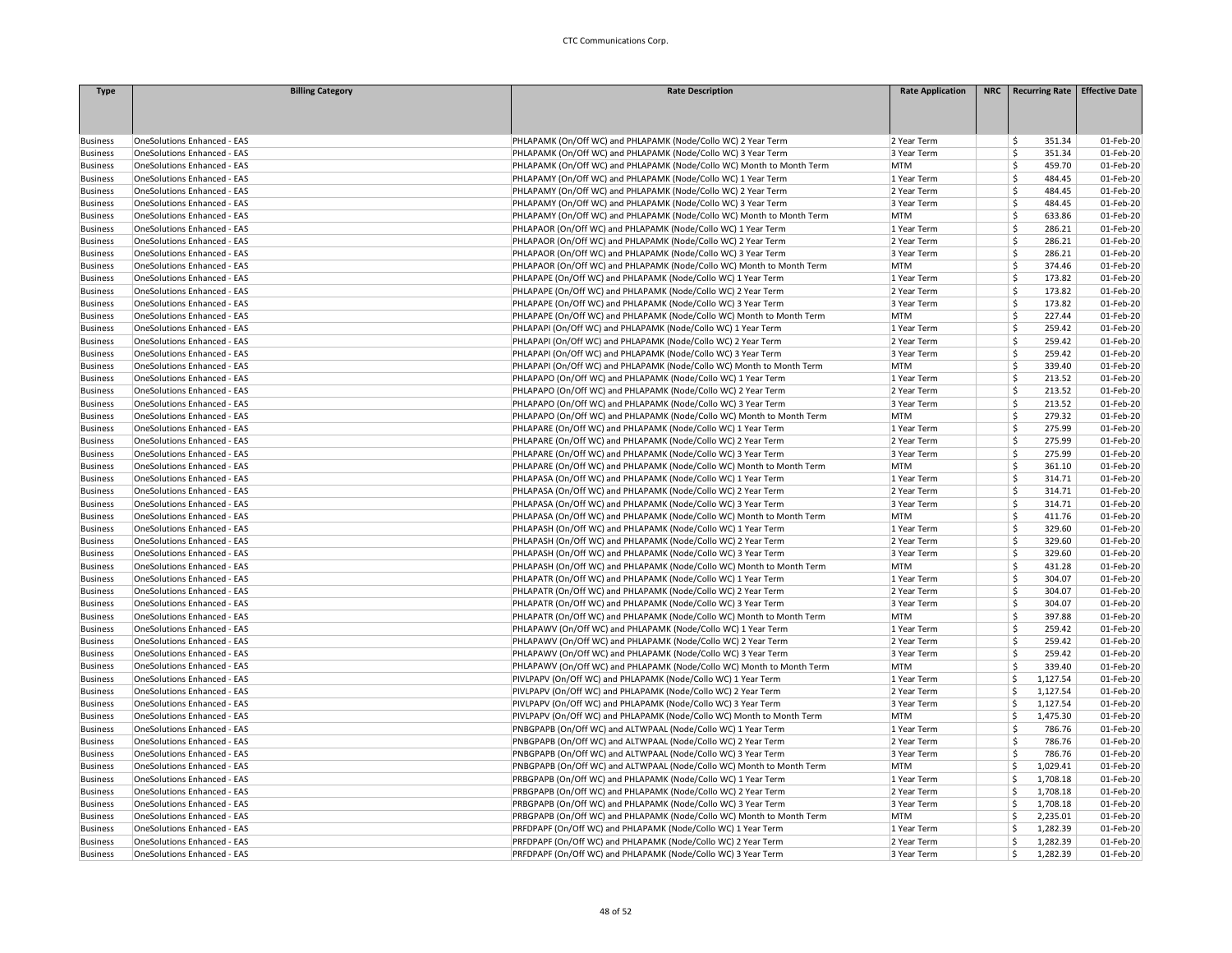| <b>Type</b>     | <b>Billing Category</b>            | <b>Rate Description</b>                                               | <b>Rate Application</b> | NRC   Recurring Rate   Effective Date |           |
|-----------------|------------------------------------|-----------------------------------------------------------------------|-------------------------|---------------------------------------|-----------|
|                 |                                    |                                                                       |                         |                                       |           |
|                 |                                    |                                                                       |                         |                                       |           |
|                 |                                    |                                                                       |                         |                                       |           |
| <b>Business</b> | OneSolutions Enhanced - EAS        | PRFDPAPF (On/Off WC) and PHLAPAMK (Node/Collo WC) Month to Month Term | <b>MTM</b>              | \$<br>1,677.90                        | 01-Feb-20 |
| <b>Business</b> | OneSolutions Enhanced - EAS        | PRKSPAPE (On/Off WC) and PHLAPAMK (Node/Collo WC) 1 Year Term         | 1 Year Term             | Ś<br>1,321.12                         | 01-Feb-20 |
| <b>Business</b> | <b>OneSolutions Enhanced - EAS</b> | PRKSPAPE (On/Off WC) and PHLAPAMK (Node/Collo WC) 2 Year Term         | 2 Year Term             | Ś.<br>1,321.12                        | 01-Feb-20 |
| <b>Business</b> | <b>OneSolutions Enhanced - EAS</b> | PRKSPAPE (On/Off WC) and PHLAPAMK (Node/Collo WC) 3 Year Term         | 3 Year Term             | Ś<br>1,321.12                         | 01-Feb-20 |
| <b>Business</b> | <b>OneSolutions Enhanced - EAS</b> | PRKSPAPE (On/Off WC) and PHLAPAMK (Node/Collo WC) Month to Month Term | <b>MTM</b>              | Ś<br>1,728.56                         | 01-Feb-20 |
| <b>Business</b> | OneSolutions Enhanced - EAS        | PSVLPAPV (On/Off WC) and PHLAPAMK (Node/Collo WC) 1 Year Term         | 1 Year Term             | \$<br>1,321.12                        | 01-Feb-20 |
| <b>Business</b> | OneSolutions Enhanced - EAS        | PSVLPAPV (On/Off WC) and PHLAPAMK (Node/Collo WC) 2 Year Term         | 2 Year Term             | Ś<br>1,321.12                         | 01-Feb-20 |
| <b>Business</b> | OneSolutions Enhanced - EAS        | PSVLPAPV (On/Off WC) and PHLAPAMK (Node/Collo WC) 3 Year Term         | 3 Year Term             | \$<br>1,321.12                        | 01-Feb-20 |
| <b>Business</b> | <b>OneSolutions Enhanced - EAS</b> | PSVLPAPV (On/Off WC) and PHLAPAMK (Node/Collo WC) Month to Month Term | <b>MTM</b>              | Ś.<br>1,728.56                        | 01-Feb-20 |
| <b>Business</b> | <b>OneSolutions Enhanced - EAS</b> | PTTWPAPT (On/Off WC) and PHLAPAMK (Node/Collo WC) 1 Year Term         | 1 Year Term             | Ś<br>1,413.46                         | 01-Feb-20 |
| <b>Business</b> | <b>OneSolutions Enhanced - EAS</b> | PTTWPAPT (On/Off WC) and PHLAPAMK (Node/Collo WC) 2 Year Term         | 2 Year Term             | Ś<br>1,413.46                         | 01-Feb-20 |
| <b>Business</b> | <b>OneSolutions Enhanced - EAS</b> | PTTWPAPT (On/Off WC) and PHLAPAMK (Node/Collo WC) 3 Year Term         | 3 Year Term             | Ś<br>1,413.46                         | 01-Feb-20 |
| <b>Business</b> | <b>OneSolutions Enhanced - EAS</b> | PTTWPAPT (On/Off WC) and PHLAPAMK (Node/Collo WC) Month to Month Term | <b>MTM</b>              | Ś<br>1,849.38                         | 01-Feb-20 |
| <b>Business</b> | <b>OneSolutions Enhanced - EAS</b> | PXVLPAPV (On/Off WC) and PHLAPAMK (Node/Collo WC) 1 Year Term         | 1 Year Term             | Ś<br>1,050.17                         | 01-Feb-20 |
| <b>Business</b> | OneSolutions Enhanced - EAS        | PXVLPAPV (On/Off WC) and PHLAPAMK (Node/Collo WC) 2 Year Term         | 2 Year Term             | Ś<br>1,050.17                         | 01-Feb-20 |
| <b>Business</b> | <b>OneSolutions Enhanced - EAS</b> | PXVLPAPV (On/Off WC) and PHLAPAMK (Node/Collo WC) 3 Year Term         | 3 Year Term             | Ś<br>1,050.17                         | 01-Feb-20 |
| <b>Business</b> | OneSolutions Enhanced - EAS        | PXVLPAPV (On/Off WC) and PHLAPAMK (Node/Collo WC) Month to Month Term | <b>MTM</b>              | Ś<br>1,374.01                         | 01-Feb-20 |
| <b>Business</b> | <b>OneSolutions Enhanced - EAS</b> | QKTWPAQT (On/Off WC) and PHLAPAMK (Node/Collo WC) 1 Year Term         | 1 Year Term             | Ś<br>1,514.63                         | 01-Feb-20 |
| <b>Business</b> | <b>OneSolutions Enhanced - EAS</b> | QKTWPAQT (On/Off WC) and PHLAPAMK (Node/Collo WC) 2 Year Term         | 2 Year Term             | Ś<br>1,514.63                         | 01-Feb-20 |
| <b>Business</b> | <b>OneSolutions Enhanced - EAS</b> | QKTWPAQT (On/Off WC) and PHLAPAMK (Node/Collo WC) 3 Year Term         | 3 Year Term             | Ś<br>1,514.63                         | 01-Feb-20 |
| <b>Business</b> | <b>OneSolutions Enhanced - EAS</b> | QKTWPAQT (On/Off WC) and PHLAPAMK (Node/Collo WC) Month to Month Term | <b>MTM</b>              | Ś.<br>1,981.78                        | 01-Feb-20 |
| <b>Business</b> | <b>OneSolutions Enhanced - EAS</b> | RDNGPARE (On/Off WC) and PHLAPAMK (Node/Collo WC) 1 Year Term         | 1 Year Term             | Ś<br>2,032.80                         | 01-Feb-20 |
|                 |                                    | RDNGPARE (On/Off WC) and PHLAPAMK (Node/Collo WC) 2 Year Term         |                         | Ś<br>2,032.80                         |           |
| <b>Business</b> | OneSolutions Enhanced - EAS        |                                                                       | 2 Year Term             | \$                                    | 01-Feb-20 |
| <b>Business</b> | OneSolutions Enhanced - EAS        | RDNGPARE (On/Off WC) and PHLAPAMK (Node/Collo WC) 3 Year Term         | 3 Year Term             | 2,032.80<br>Ś                         | 01-Feb-20 |
| <b>Business</b> | OneSolutions Enhanced - EAS        | RDNGPARE (On/Off WC) and PHLAPAMK (Node/Collo WC) Month to Month Term | <b>MTM</b>              | 2,659.73<br>Ŝ                         | 01-Feb-20 |
| <b>Business</b> | OneSolutions Enhanced - EAS        | RDPKPARP (On/Off WC) and PHLAPAMK (Node/Collo WC) 1 Year Term         | 1 Year Term             | 304.07                                | 01-Feb-20 |
| <b>Business</b> | <b>OneSolutions Enhanced - EAS</b> | RDPKPARP (On/Off WC) and PHLAPAMK (Node/Collo WC) 2 Year Term         | 2 Year Term             | Ś<br>304.07                           | 01-Feb-20 |
| <b>Business</b> | <b>OneSolutions Enhanced - EAS</b> | RDPKPARP (On/Off WC) and PHLAPAMK (Node/Collo WC) 3 Year Term         | 3 Year Term             | Ś<br>304.07                           | 01-Feb-20 |
| <b>Business</b> | OneSolutions Enhanced - EAS        | RDPKPARP (On/Off WC) and PHLAPAMK (Node/Collo WC) Month to Month Term | <b>MTM</b>              | Ś<br>397.88                           | 01-Feb-20 |
| <b>Business</b> | OneSolutions Enhanced - EAS        | RGVLPARI (On/Off WC) and PHLAPAMK (Node/Collo WC) 1 Year Term         | 1 Year Term             | \$<br>1,901.72                        | 01-Feb-20 |
| <b>Business</b> | OneSolutions Enhanced - EAS        | RGVLPARI (On/Off WC) and PHLAPAMK (Node/Collo WC) 2 Year Term         | 2 Year Term             | Ś<br>1,901.72                         | 01-Feb-20 |
| <b>Business</b> | <b>OneSolutions Enhanced - EAS</b> | RGVLPARI (On/Off WC) and PHLAPAMK (Node/Collo WC) 3 Year Term         | 3 Year Term             | Ś<br>1,901.72                         | 01-Feb-20 |
| <b>Business</b> | <b>OneSolutions Enhanced - EAS</b> | RGVLPARI (On/Off WC) and PHLAPAMK (Node/Collo WC) Month to Month Term | <b>MTM</b>              | Ś<br>2,488.24                         | 01-Feb-20 |
| <b>Business</b> | <b>OneSolutions Enhanced - EAS</b> | RYFRPARF (On/Off WC) and PHLAPAMK (Node/Collo WC) 1 Year Term         | 1 Year Term             | Ś<br>1,166.29                         | 01-Feb-20 |
| <b>Business</b> | <b>OneSolutions Enhanced - EAS</b> | RYFRPARF (On/Off WC) and PHLAPAMK (Node/Collo WC) 2 Year Term         | 2 Year Term             | Ś<br>1,166.29                         | 01-Feb-20 |
| <b>Business</b> | OneSolutions Enhanced - EAS        | RYFRPARF (On/Off WC) and PHLAPAMK (Node/Collo WC) 3 Year Term         | 3 Year Term             | Ś<br>1,166.29                         | 01-Feb-20 |
| <b>Business</b> | <b>OneSolutions Enhanced - EAS</b> | RYFRPARF (On/Off WC) and PHLAPAMK (Node/Collo WC) Month to Month Term | <b>MTM</b>              | \$<br>1,525.98                        | 01-Feb-20 |
| <b>Business</b> | <b>OneSolutions Enhanced - EAS</b> | SCHWPASV (On/Off WC) and ALTWPAAL (Node/Collo WC) 1 Year Term         | 1 Year Term             | Ś.<br>1,135.15                        | 01-Feb-20 |
| <b>Business</b> | <b>OneSolutions Enhanced - EAS</b> | SCHWPASV (On/Off WC) and ALTWPAAL (Node/Collo WC) 2 Year Term         | 2 Year Term             | Ś<br>1,135.15                         | 01-Feb-20 |
| <b>Business</b> | OneSolutions Enhanced - EAS        | SCHWPASV (On/Off WC) and ALTWPAAL (Node/Collo WC) 3 Year Term         | 3 Year Term             | Ś<br>1,135.15                         | 01-Feb-20 |
| <b>Business</b> | <b>OneSolutions Enhanced - EAS</b> | SCHWPASV (On/Off WC) and ALTWPAAL (Node/Collo WC) Month to Month Term | <b>MTM</b>              | Ś<br>1,485.23                         | 01-Feb-20 |
| <b>Business</b> | <b>OneSolutions Enhanced - EAS</b> | SDTNPASD (On/Off WC) and PHLAPAMK (Node/Collo WC) 1 Year Term         | 1 Year Term             | \$<br>1,204.99                        | 01-Feb-20 |
| <b>Business</b> | <b>OneSolutions Enhanced - EAS</b> | SDTNPASD (On/Off WC) and PHLAPAMK (Node/Collo WC) 2 Year Term         | 2 Year Term             | Ś<br>1,204.99                         | 01-Feb-20 |
| <b>Business</b> | <b>OneSolutions Enhanced - EAS</b> | SDTNPASD (On/Off WC) and PHLAPAMK (Node/Collo WC) 3 Year Term         | 3 Year Term             | Ś<br>1,204.99                         | 01-Feb-20 |
| <b>Business</b> | <b>OneSolutions Enhanced - EAS</b> | SDTNPASD (On/Off WC) and PHLAPAMK (Node/Collo WC) Month to Month Term | <b>MTM</b>              | Ś.<br>1,576.61                        | 01-Feb-20 |
| <b>Business</b> | <b>OneSolutions Enhanced - EAS</b> | SHLNPASH (On/Off WC) and PHLAPAMK (Node/Collo WC) 1 Year Term         | 1 Year Term             | Ś<br>2,095.28                         | 01-Feb-20 |
| <b>Business</b> | OneSolutions Enhanced - EAS        | SHLNPASH (On/Off WC) and PHLAPAMK (Node/Collo WC) 2 Year Term         | 2 Year Term             | \$<br>2,095.28                        | 01-Feb-20 |
| <b>Business</b> | OneSolutions Enhanced - EAS        | SHLNPASH (On/Off WC) and PHLAPAMK (Node/Collo WC) 3 Year Term         | 3 Year Term             | Ś<br>2,095.28                         | 01-Feb-20 |
| <b>Business</b> | OneSolutions Enhanced - EAS        | SHLNPASH (On/Off WC) and PHLAPAMK (Node/Collo WC) Month to Month Term | <b>MTM</b>              | Ś<br>2,741.48                         | 01-Feb-20 |
| <b>Business</b> | OneSolutions Enhanced - EAS        | SLWBPASL (On/Off WC) and PHLAPAMK (Node/Collo WC) 1 Year Term         | 1 Year Term             | Ś.<br>1,940.46                        | 01-Feb-20 |
| <b>Business</b> | <b>OneSolutions Enhanced - EAS</b> | SLWBPASL (On/Off WC) and PHLAPAMK (Node/Collo WC) 2 Year Term         | 2 Year Term             | Ś<br>1,940.46                         | 01-Feb-20 |
| <b>Business</b> | <b>OneSolutions Enhanced - EAS</b> | SLWBPASL (On/Off WC) and PHLAPAMK (Node/Collo WC) 3 Year Term         | 3 Year Term             | Ś<br>1,940.46                         | 01-Feb-20 |
| <b>Business</b> | <b>OneSolutions Enhanced - EAS</b> | SLWBPASL (On/Off WC) and PHLAPAMK (Node/Collo WC) Month to Month Term | <b>MTM</b>              | \$<br>2,538.91                        | 01-Feb-20 |
| <b>Business</b> | OneSolutions Enhanced - EAS        | SNSPPASS (On/Off WC) and PHLAPAMK (Node/Collo WC) 1 Year Term         | 1 Year Term             | \$<br>2,211.41                        | 01-Feb-20 |
| <b>Business</b> | OneSolutions Enhanced - EAS        | SNSPPASS (On/Off WC) and PHLAPAMK (Node/Collo WC) 2 Year Term         | 2 Year Term             | Ś<br>2,211.41                         | 01-Feb-20 |
| <b>Business</b> | <b>OneSolutions Enhanced - EAS</b> | SNSPPASS (On/Off WC) and PHLAPAMK (Node/Collo WC) 3 Year Term         | 3 Year Term             | Ś<br>2,211.41                         | 01-Feb-20 |
| <b>Business</b> | <b>OneSolutions Enhanced - EAS</b> | SNSPPASS (On/Off WC) and PHLAPAMK (Node/Collo WC) Month to Month Term | <b>MTM</b>              | Ś<br>2,893.42                         | 01-Feb-20 |
| <b>Business</b> | OneSolutions Enhanced - EAS        | SPFDPASF (On/Off WC) and PHLAPAMK (Node/Collo WC) 1 Year Term         | 1 Year Term             | Ś<br>585.65                           | 01-Feb-20 |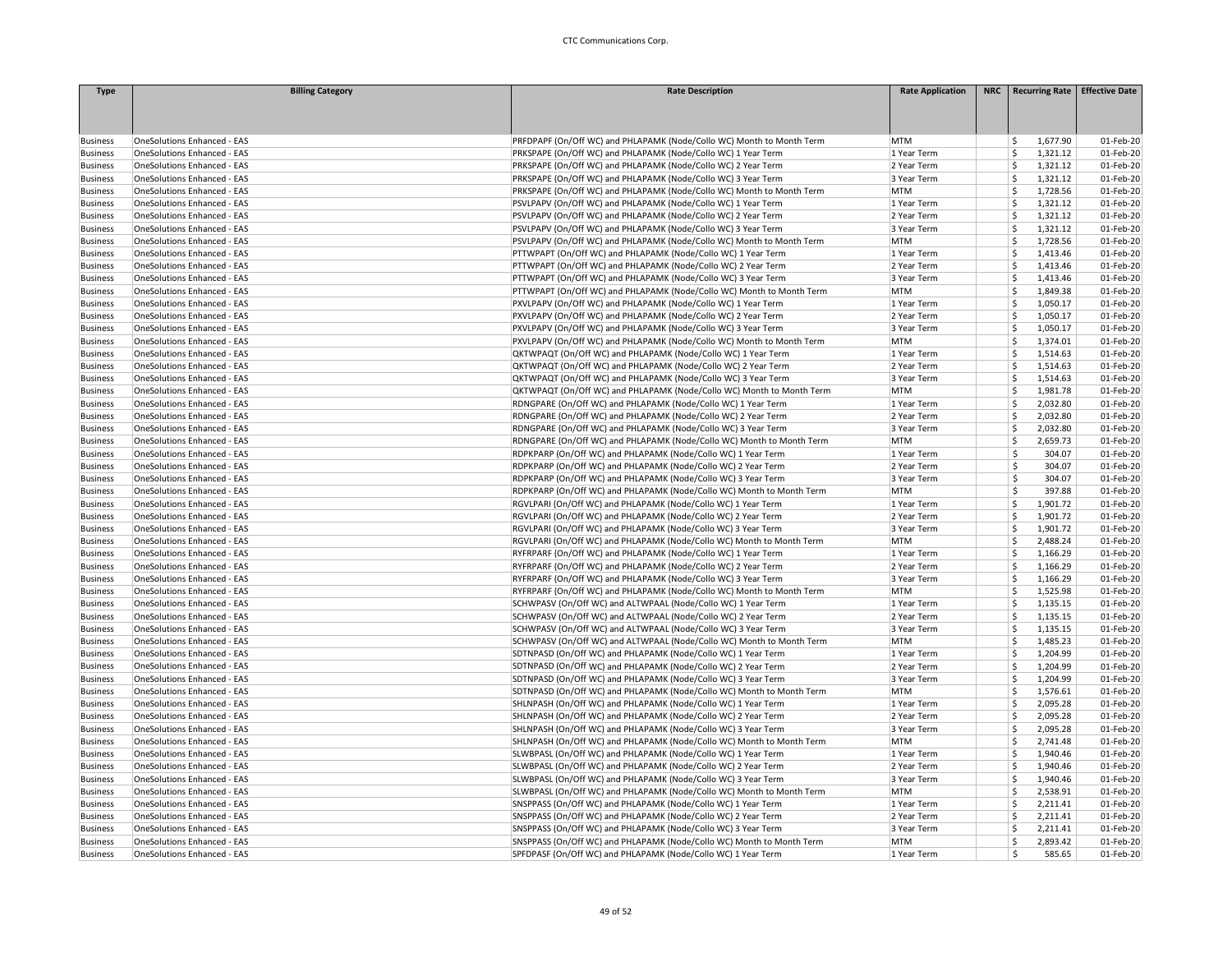| <b>Type</b>     | <b>Billing Category</b>                                          | <b>Rate Description</b>                                               | <b>Rate Application</b> | NRC   Recurring Rate   Effective Date |           |
|-----------------|------------------------------------------------------------------|-----------------------------------------------------------------------|-------------------------|---------------------------------------|-----------|
|                 |                                                                  |                                                                       |                         |                                       |           |
|                 |                                                                  |                                                                       |                         |                                       |           |
|                 |                                                                  |                                                                       |                         |                                       |           |
| <b>Business</b> | OneSolutions Enhanced - EAS                                      | SPFDPASF (On/Off WC) and PHLAPAMK (Node/Collo WC) 2 Year Term         | 2 Year Term             | \$<br>585.65                          | 01-Feb-20 |
| <b>Business</b> | OneSolutions Enhanced - EAS                                      | SPFDPASF (On/Off WC) and PHLAPAMK (Node/Collo WC) 3 Year Term         | 3 Year Term             | Ś.<br>585.65                          | 01-Feb-20 |
| <b>Business</b> | OneSolutions Enhanced - EAS                                      | SPFDPASF (On/Off WC) and PHLAPAMK (Node/Collo WC) Month to Month Term | <b>MTM</b>              | Š.<br>766.25                          | 01-Feb-20 |
| <b>Business</b> | OneSolutions Enhanced - EAS                                      | SPTWPASP (On/Off WC) and PHLAPAMK (Node/Collo WC) 1 Year Term         | 1 Year Term             | \$<br>1,824.32                        | 01-Feb-20 |
| <b>Business</b> | OneSolutions Enhanced - EAS                                      | SPTWPASP (On/Off WC) and PHLAPAMK (Node/Collo WC) 2 Year Term         | 2 Year Term             | Ś<br>1,824.32                         | 01-Feb-20 |
| <b>Business</b> | OneSolutions Enhanced - EAS                                      | SPTWPASP (On/Off WC) and PHLAPAMK (Node/Collo WC) 3 Year Term         | 3 Year Term             | \$<br>1,824.32                        | 01-Feb-20 |
| <b>Business</b> | OneSolutions Enhanced - EAS                                      | SPTWPASP (On/Off WC) and PHLAPAMK (Node/Collo WC) Month to Month Term | <b>MTM</b>              | \$<br>2,386.96                        | 01-Feb-20 |
| <b>Business</b> | OneSolutions Enhanced - EAS                                      | TRPRPATR (On/Off WC) and PHLAPAMK (Node/Collo WC) 1 Year Term         | 1 Year Term             | 304.07<br>Ś                           | 01-Feb-20 |
| <b>Business</b> | OneSolutions Enhanced - EAS                                      | TRPRPATR (On/Off WC) and PHLAPAMK (Node/Collo WC) 2 Year Term         | 2 Year Term             | Ś<br>304.07                           | 01-Feb-20 |
| <b>Business</b> | OneSolutions Enhanced - EAS                                      | TRPRPATR (On/Off WC) and PHLAPAMK (Node/Collo WC) 3 Year Term         | 3 Year Term             | Ś<br>304.07                           | 01-Feb-20 |
| <b>Business</b> | OneSolutions Enhanced - EAS                                      | TRPRPATR (On/Off WC) and PHLAPAMK (Node/Collo WC) Month to Month Term | <b>MTM</b>              | \$<br>397.88                          | 01-Feb-20 |
| <b>Business</b> | OneSolutions Enhanced - EAS                                      | TULYPATU (On/Off WC) and PHLAPAMK (Node/Collo WC) 1 Year Term         | 1 Year Term             | Ś<br>987.67                           | 01-Feb-20 |
| <b>Business</b> | OneSolutions Enhanced - EAS                                      | TULYPATU (On/Off WC) and PHLAPAMK (Node/Collo WC) 2 Year Term         | 2 Year Term             | Ś<br>987.67                           | 01-Feb-20 |
| <b>Business</b> | OneSolutions Enhanced - EAS                                      | TULYPATU (On/Off WC) and PHLAPAMK (Node/Collo WC) 3 Year Term         | 3 Year Term             | Š.<br>987.67                          | 01-Feb-20 |
| <b>Business</b> | OneSolutions Enhanced - EAS                                      | TULYPATU (On/Off WC) and PHLAPAMK (Node/Collo WC) Month to Month Term | <b>MTM</b>              | \$<br>1,292.30                        | 01-Feb-20 |
| <b>Business</b> | OneSolutions Enhanced - EAS                                      | WAYNPAWY (On/Off WC) and PHLAPAMK (Node/Collo WC) 1 Year Term         | 1 Year Term             | Ś<br>294.43                           | 01-Feb-20 |
| <b>Business</b> | OneSolutions Enhanced - EAS                                      | WAYNPAWY (On/Off WC) and PHLAPAMK (Node/Collo WC) 2 Year Term         | 2 Year Term             | \$<br>294.43                          | 01-Feb-20 |
| <b>Business</b> | OneSolutions Enhanced - EAS                                      | WAYNPAWY (On/Off WC) and PHLAPAMK (Node/Collo WC) 3 Year Term         | 3 Year Term             | \$<br>294.43                          | 01-Feb-20 |
| <b>Business</b> | OneSolutions Enhanced - EAS                                      | WAYNPAWY (On/Off WC) and PHLAPAMK (Node/Collo WC) Month to Month Term | <b>MTM</b>              | Ś.<br>385.22                          | 01-Feb-20 |
| <b>Business</b> | OneSolutions Enhanced - EAS                                      | WCHSPAWC (On/Off WC) and PHLAPAMK (Node/Collo WC) 1 Year Term         | 1 Year Term             | Ś<br>391.18                           | 01-Feb-20 |
| <b>Business</b> | OneSolutions Enhanced - EAS                                      | WCHSPAWC (On/Off WC) and PHLAPAMK (Node/Collo WC) 2 Year Term         | 2 Year Term             | Ś<br>391.18                           | 01-Feb-20 |
| <b>Business</b> | OneSolutions Enhanced - EAS                                      | WCHSPAWC (On/Off WC) and PHLAPAMK (Node/Collo WC) 3 Year Term         | 3 Year Term             | \$<br>391.18                          | 01-Feb-20 |
| <b>Business</b> | OneSolutions Enhanced - EAS                                      | WCHSPAWC (On/Off WC) and PHLAPAMK (Node/Collo WC) Month to Month Term | <b>MTM</b>              | \$<br>511.87                          | 01-Feb-20 |
| <b>Business</b> | OneSolutions Enhanced - EAS                                      | WGRVPAWG (On/Off WC) and PHLAPAMK (Node/Collo WC) 1 Year Term         | 1 Year Term             | Ś<br>1,592.06                         | 01-Feb-20 |
| <b>Business</b> | OneSolutions Enhanced - EAS                                      | WGRVPAWG (On/Off WC) and PHLAPAMK (Node/Collo WC) 2 Year Term         | 2 Year Term             | Ś<br>1,592.06                         | 01-Feb-20 |
| <b>Business</b> | OneSolutions Enhanced - EAS                                      | WGRVPAWG (On/Off WC) and PHLAPAMK (Node/Collo WC) 3 Year Term         | 3 Year Term             | Ś<br>1,592.06                         | 01-Feb-20 |
| <b>Business</b> | OneSolutions Enhanced - EAS                                      | WGRVPAWG (On/Off WC) and PHLAPAMK (Node/Collo WC) Month to Month Term | <b>MTM</b>              | \$<br>2,083.07                        | 01-Feb-20 |
| <b>Business</b> | OneSolutions Enhanced - EAS                                      | WGTNPAWR (On/Off WC) and PHLAPAMK (Node/Collo WC) 1 Year Term         | 1 Year Term             | \$<br>948.92                          | 01-Feb-20 |
| <b>Business</b> | OneSolutions Enhanced - EAS                                      | WGTNPAWR (On/Off WC) and PHLAPAMK (Node/Collo WC) 2 Year Term         | 2 Year Term             | Ś.<br>948.92                          | 01-Feb-20 |
| <b>Business</b> | OneSolutions Enhanced - EAS                                      | WGTNPAWR (On/Off WC) and PHLAPAMK (Node/Collo WC) 3 Year Term         | 3 Year Term             | Ś<br>948.92                           | 01-Feb-20 |
| <b>Business</b> | OneSolutions Enhanced - EAS                                      | WGTNPAWR (On/Off WC) and PHLAPAMK (Node/Collo WC) Month to Month Term | <b>MTM</b>              | Ś.<br>1,241.60                        | 01-Feb-20 |
| <b>Business</b> | OneSolutions Enhanced - EAS                                      | WLGRPAWG (On/Off WC) and PHLAPAMK (Node/Collo WC) 1 Year Term         | 1 Year Term             | Ś<br>304.07                           | 01-Feb-20 |
| <b>Business</b> | OneSolutions Enhanced - EAS                                      | WLGRPAWG (On/Off WC) and PHLAPAMK (Node/Collo WC) 2 Year Term         | 2 Year Term             | \$<br>304.07                          | 01-Feb-20 |
| <b>Business</b> | OneSolutions Enhanced - EAS                                      | WLGRPAWG (On/Off WC) and PHLAPAMK (Node/Collo WC) 3 Year Term         | 3 Year Term             | Ś<br>304.07                           | 01-Feb-20 |
| <b>Business</b> | OneSolutions Enhanced - EAS                                      | WLGRPAWG (On/Off WC) and PHLAPAMK (Node/Collo WC) Month to Month Term | <b>MTM</b>              | Ś<br>397.88                           | 01-Feb-20 |
| <b>Business</b> | OneSolutions Enhanced - EAS                                      | YRDLPAYL (On/Off WC) and PHLAPAMK (Node/Collo WC) 1 Year Term         | 1 Year Term             | Ś<br>1,166.29                         | 01-Feb-20 |
| <b>Business</b> | OneSolutions Enhanced - EAS                                      | YRDLPAYL (On/Off WC) and PHLAPAMK (Node/Collo WC) 2 Year Term         | 2 Year Term             | Ś<br>1,166.29                         | 01-Feb-20 |
| <b>Business</b> | OneSolutions Enhanced - EAS                                      | YRDLPAYL (On/Off WC) and PHLAPAMK (Node/Collo WC) 3 Year Term         | 3 Year Term             | Ś<br>1,166.29                         | 01-Feb-20 |
| <b>Business</b> | OneSolutions Enhanced - EAS                                      | YRDLPAYL (On/Off WC) and PHLAPAMK (Node/Collo WC) Month to Month Term | <b>MTM</b>              | \$<br>1,525.98                        | 01-Feb-20 |
| <b>Business</b> | OneSolutions Enhanced - Rates -Basic Monthly Recurring Charges   | OneSolutions Enhanced - initial 6 line - 1 year                       | 1 Year Term             | \$<br>2,313.59                        | 01-Nov-20 |
| <b>Business</b> | OneSolutions Enhanced - Rates - Basic Monthly Recurring Charges  | OneSolutions Enhanced - initial 6 line - 2 year                       | 2 Year Term             | Ś<br>2,105.16                         | 01-Nov-20 |
| <b>Business</b> | OneSolutions Enhanced - Rates - Basic Monthly Recurring Charges  | OneSolutions Enhanced - initial 6 line - 3 year                       | 3 Year Term             | Ś<br>1,896.72                         | 01-Nov-20 |
| <b>Business</b> | OneSolutions Enhanced - Rates - Basic Monthly Recurring Charges  | OneSolutions Enhanced - initial 6 line - Month to Month               | <b>MTM</b>              | Ś<br>3,027.08                         | 01-Nov-20 |
| <b>Business</b> | OneSolutions Enhanced - Rates -Basic Monthly Recurring Charges   | OneSolutions Enhanced Add Line - 1 year                               | 1 Year Term             | Ś<br>104.20                           | 01-Nov-20 |
| <b>Business</b> | OneSolutions Enhanced - Rates - Basic Monthly Recurring Charges  | OneSolutions Enhanced Add Line - 2 year                               | 2 Year Term             | \$<br>104.20                          | 01-Nov-20 |
| <b>Business</b> | OneSolutions Enhanced - Rates -Basic Monthly Recurring Charges   | OneSolutions Enhanced Add Line - 3 year                               | 3 Year Term             | Ś<br>104.20                           | 01-Nov-20 |
| <b>Business</b> | OneSolutions Enhanced - Rates - Basic Monthly Recurring Charges  | OneSolutions Enhanced Add Line - Month to Month                       | <b>MTM</b>              | Ś.<br>136.33                          | 01-Nov-20 |
| <b>Business</b> | OneSolutions Enhanced - Rates -Domestic Toll and Toll-Free Usage | Domestic Toll and Toll-Free Usage, overage rate                       | Per Minute              | Ŝ<br>0.04                             | 01-Apr-13 |
| <b>Business</b> | OneSolutions Essential - Rates - Basic Monthly Recurring Charges | OneSolutions Essential 1.5Mb - initial 3 line - 1 year                | 1 Year Term             | Ś<br>508.45                           | 01-Nov-20 |
| <b>Business</b> | OneSolutions Essential - Rates - Basic Monthly Recurring Charges | OneSolutions Essential 1.5Mb - initial 3 line - 2 year                | 2 Year Term             | \$<br>483.49                          | 01-Nov-20 |
| <b>Business</b> | OneSolutions Essential - Rates - Basic Monthly Recurring Charges | OneSolutions Essential 1.5Mb - initial 3 line - 3 year                | 3 Year Term             | \$<br>458.47                          | 01-Nov-20 |
| <b>Business</b> | OneSolutions Essential - Rates - Basic Monthly Recurring Charges | OneSolutions Essential 1.5Mb - initial 3 line - Month to Month        | <b>MTM</b>              | Ś<br>665.30                           | 01-Nov-20 |
| <b>Business</b> | OneSolutions Essential - Rates - Basic Monthly Recurring Charges | OneSolutions Essential 3Mb Upgrade - 1 year                           | 1 Year Term             | Š.<br>11.93                           | 01-Feb-20 |
| <b>Business</b> | OneSolutions Essential - Rates - Basic Monthly Recurring Charges | OneSolutions Essential 3Mb Upgrade - 2 year                           | 2 Year Term             | \$<br>11.93                           | 01-Feb-20 |
| <b>Business</b> | OneSolutions Essential - Rates - Basic Monthly Recurring Charges | OneSolutions Essential 3Mb Upgrade - 3 year                           | 3 Year Term             | \$<br>11.93                           | 01-Feb-20 |
| <b>Business</b> | OneSolutions Essential - Rates - Basic Monthly Recurring Charges | OneSolutions Essential 3Mb Upgrade - Month to Month                   | <b>MTM</b>              | \$.<br>15.58                          | 01-Feb-20 |
| <b>Business</b> | OneSolutions Essential - Rates - Basic Monthly Recurring Charges | OneSolutions Essential 7Mb Upgrade - 1 year                           | 1 Year Term             | \$<br>95.30                           | 01-Feb-20 |
| <b>Business</b> | OneSolutions Essential - Rates - Basic Monthly Recurring Charges | OneSolutions Essential 7Mb Upgrade - 2 year                           | 2 Year Term             | \$<br>90.54                           | 01-Feb-20 |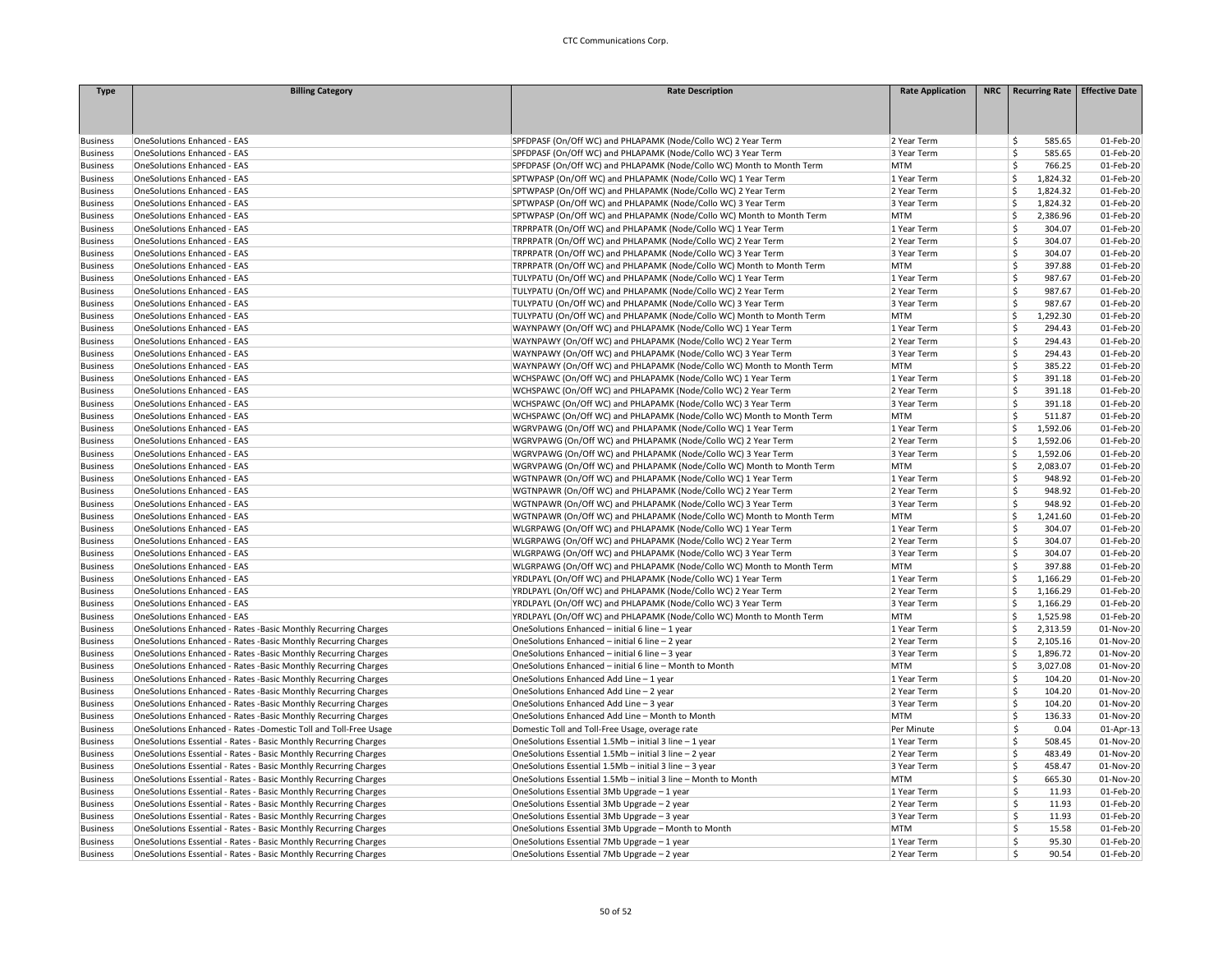| <b>Type</b>                        | <b>Billing Category</b>                                            | <b>Rate Description</b>                                                                       | <b>Rate Application</b> |                 | NRC   Recurring Rate              | <b>Effective Date</b>  |
|------------------------------------|--------------------------------------------------------------------|-----------------------------------------------------------------------------------------------|-------------------------|-----------------|-----------------------------------|------------------------|
|                                    |                                                                    |                                                                                               |                         |                 |                                   |                        |
|                                    |                                                                    |                                                                                               |                         |                 |                                   |                        |
|                                    |                                                                    |                                                                                               |                         |                 |                                   |                        |
| <b>Business</b>                    | OneSolutions Essential - Rates - Basic Monthly Recurring Charges   | OneSolutions Essential 7Mb Upgrade - 3 year                                                   | 3 Year Term             |                 | \$<br>85.76                       | 01-Feb-20              |
| <b>Business</b>                    | OneSolutions Essential - Rates - Basic Monthly Recurring Charges   | OneSolutions Essential 7Mb Upgrade - Month to Month                                           | <b>MTM</b>              |                 | Ś<br>124.66                       | 01-Feb-20              |
| <b>Business</b>                    | OneSolutions Essential - Rates - Basic Monthly Recurring Charges   | OneSolutions Essential Add Line - 1 year                                                      | 1 Year Term             |                 | Ś<br>112.54                       | 01-Nov-20              |
| <b>Business</b>                    | OneSolutions Essential - Rates - Basic Monthly Recurring Charges   | OneSolutions Essential Add Line - 2 year                                                      | 2 Year Term             |                 | Ś<br>112.54                       | 01-Nov-20              |
| <b>Business</b>                    | OneSolutions Essential - Rates - Basic Monthly Recurring Charges   | OneSolutions Essential Add Line - 3 year                                                      | 3 Year Term             |                 | Ś<br>112.54                       | 01-Nov-20              |
| <b>Business</b>                    | OneSolutions Essential - Rates - Basic Monthly Recurring Charges   | OneSolutions Essential Add Line - Month to Month                                              | <b>MTM</b>              |                 | Ś<br>147.25                       | 01-Nov-20              |
| <b>Business</b>                    | OneSolutions Essential - Rates - Domestic Toll and Toll-Free Usage | Domestic Toll and Toll-Free Usage, overage rate                                               | Per Minute              |                 | Ś<br>0.04                         | 01-Apr-13              |
| <b>Business</b>                    | <b>Optional Features</b>                                           | - Custom Delay Announcement Common Equipment - Additional Access lines, each                  | Per Month               | 15              | \$<br>34.98                       | 01-Nov-20              |
| <b>Business</b>                    | <b>Optional Features</b>                                           | Custom Delay Announcement Common Equipment - including Four access lines*                     | Per Month               | 360             | Ś<br>646.99                       | 01-Nov-20              |
| <b>Business</b>                    | <b>Optional Features</b>                                           | - Custom Delay Announcement Common Equipment, including Four access lines* - Change in        | Per Month               | 50              | Ś<br>$\sim$                       | 01-Apr-13              |
| <b>Business</b>                    | <b>Optional Features</b>                                           | <b>Blind Transfer Recall</b>                                                                  | Per Month               | 30              | \$<br>6.72                        | 01-Nov-20              |
| <b>Business</b>                    | <b>Optional Features</b>                                           | Business Set Music in Hold per set                                                            | Per Month               | 30              | \$<br>252.56                      | 01-Nov-20              |
| <b>Business</b>                    | <b>Optional Features</b>                                           | Calls Waiting - Common Equipment, per each Customer provided lamp                             | Per Month               | 15              | \$<br>7.05                        | 01-Nov-20              |
|                                    |                                                                    |                                                                                               |                         | 15              | \$<br>$\sim$                      |                        |
| <b>Business</b>                    | <b>Optional Features</b>                                           | Calls Waiting - Timing Arrangement                                                            | Per Month<br>Per Month  | 15              | \$<br>27.91                       | 01-Apr-13<br>01-Nov-20 |
| <b>Business</b>                    | <b>Optional Features</b>                                           | Circular Hunting - Per Station line equipped                                                  |                         |                 |                                   |                        |
| <b>Business</b>                    | <b>Optional Features</b>                                           | Code Calling Interface Circuit, each                                                          | Per Month               | 30              | \$<br>97.55                       | 01-Nov-20              |
| <b>Business</b>                    | <b>Optional Features</b>                                           | Common-Equipment, Additional access lines, each                                               | Per Month               | 15              | \$<br>34.98                       | 01-Nov-20              |
| <b>Business</b>                    | <b>Optional Features</b>                                           | Dial Dictation Interface Circuit, each                                                        | Per Month               | 30              | \$<br>74.04                       | 01-Nov-20              |
| <b>Business</b>                    | <b>Optional Features</b>                                           | Direct Inward System Access                                                                   | Per Month               | 30              | \$<br>6.72                        | 01-Nov-20              |
| <b>Business</b>                    | <b>Optional Features</b>                                           | Direct Inward System Access - Optional Third Dial Tone                                        | Per Month               | 30              | \$<br>43.68                       | 01-Nov-20              |
| <b>Business</b>                    | <b>Optional Features</b>                                           | Group Advance, per UCD group arranged                                                         | Per Month               | 15              | 34.98<br>Ś.                       | 01-Nov-20              |
| <b>Business</b>                    | <b>Optional Features</b>                                           | Intercept to Recorded Announcement Common-Equipment, including four access lines              | Per Month               | 200             | \$<br>348.11                      | 01-Nov-20              |
| <b>Business</b>                    | <b>Optional Features</b>                                           | International Direct Distance Dialing via Automatic Route Selection                           | Per Month               | 100             | Ś<br>6.72                         | 01-Nov-20              |
| <b>Business</b>                    | <b>Optional Features</b>                                           | Loudspeaker Paging Interface Circuit, each                                                    | Per Month               | 30              | Ś<br>97.55                        | 01-Nov-20              |
| <b>Business</b>                    | <b>Optional Features</b>                                           | Music on Hold                                                                                 | Per Month               | 30              | \$<br>84.07                       | 01-Nov-20              |
| <b>Business</b>                    | <b>Optional Features</b>                                           | Night Service, Alerting Device                                                                | Per Month               | 30              | Ś<br>3.33                         | 01-Nov-20              |
| <b>Business</b>                    | <b>Optional Features</b>                                           | Radio Paging Interface Circuit, each                                                          | Per Month               | 30              | \$<br>97.55                       | 01-Nov-20              |
| <b>Business</b>                    | <b>Optional Features</b>                                           | Recorded Announcements - Additional Access lines, each                                        | Per Month               | 15              | \$<br>34.98                       | 01-Nov-20              |
| <b>Business</b>                    | <b>Optional Features</b>                                           | Recorded Announcements - Standard Delay Announcement, Common Equipment, including             | Per Month               | 160             | \$<br>400.68                      | 01-Nov-20              |
| <b>Business</b>                    | <b>Optional Features</b>                                           | Speed Dialing - Type 1 (Capacity between 6 & 10 numbers) - Control station line,              | Per Month               | 0               | Ś<br>2.77                         | 01-Nov-20              |
| <b>Business</b>                    | <b>Optional Features</b>                                           | Speed Dialing - Type 1 (Capacity between 6 & 10 numbers) - each Additional line accessing the | Per Month               | $\mathsf 0$     | Ś<br>2.00                         | 01-Nov-20              |
| <b>Business</b>                    | <b>Optional Features</b>                                           | Speed Dialing - Type 1 (Capacity between 6 & 10 numbers) - Per list                           | Per Month               | $\overline{a}$  | \$<br>3.76                        | 01-Nov-20              |
| <b>Business</b>                    | <b>Optional Features</b>                                           | System Control** - Central office equipment, per station line under the control of each       | Per Month               | 15              | \$<br>19.22                       | 01-Nov-20              |
| <b>Business</b>                    | <b>Optional Features</b>                                           | Type II (Capacity up to 30 numbers) - Additional line accessing the List, each                | Per Month               | 0               | Ś<br>4.45                         | 01-Nov-20              |
| <b>Business</b>                    | <b>Optional Features</b>                                           | Type II (Capacity up to 30 numbers) - Control station line, each                              | Per Month               | 0               | 5.25<br>Ŝ.                        | 01-Nov-20              |
| <b>Business</b>                    | <b>Optional Features</b>                                           | Type II (Capacity up to 30 numbers) - Per list                                                | Per Month               | 10              | \$<br>7.05                        | 01-Nov-20              |
| <b>Business</b>                    | <b>Optional Features</b>                                           | Type III (Capacity between 70 & 80 numbers) - Additional line accessing the List, each        | Per Month               | $\mathbf 0$     | \$<br>5.25                        | 01-Nov-20              |
| <b>Business</b>                    | <b>Optional Features</b>                                           | Type III (Capacity between 70 & 80 numbers) - Control station line, each                      | Per Month               | $\mathbf 0$     | Ś<br>7.05                         | 01-Nov-20              |
| <b>Business</b>                    | <b>Optional Features</b>                                           | Type III (Capacity between 70 & 80 numbers) - Per list                                        | Per Month               | 10              | \$.<br>8.72                       | 01-Nov-20              |
| <b>Business</b>                    | <b>Optional Features</b>                                           | UCD/Q - Common Equipment, per UCD group arranged                                              | Per Month               | 300             | \$<br>525.46                      | 01-Nov-20              |
| <b>Business</b>                    | <b>Optional Features</b>                                           | UCD/Q - Queue slots, each                                                                     | Per Month               | 15              | Ś<br>53.87                        | 01-Nov-20              |
| <b>Business</b>                    | <b>Optional Features</b>                                           | Uniform Call Distribution (UCD)                                                               | Per Month               | 15              | \$<br>34.98                       | 01-Nov-20              |
| <b>Business</b>                    | Other Service Order and Service Change Charges                     | Moves, Additions, Changes, Deletions \$75.00                                                  | Per Activation          | 75              | \$<br>$\mathbf{r}$                | 01-Apr-13              |
| <b>Business</b>                    | Other Service Order and Service Change Charges                     | PIC Code Change                                                                               | Per Service Order       | 5               | Ś.<br>$\mathcal{L}_{\mathcal{A}}$ | 01-Apr-13              |
| <b>Business</b>                    | Other Service Order and Service Change Charges                     | Service Change Charge                                                                         | Per Service Order       | $7\overline{ }$ | Ś.<br>$\sim$                      | 01-Apr-13              |
| <b>Business</b>                    | Other Service Order and Service Change Charges                     | Telephone Number Change Charge                                                                | Per Activation          | 43.5            | \$<br>$\overline{\phantom{a}}$    | 01-Apr-13              |
| <b>Business</b>                    | Pennsylvania Telecommunications Relay Service                      | Per access line                                                                               | Per Line                |                 | \$<br>0.03                        | 01-Nov-20              |
|                                    | Personalized Number Service                                        | Personalized Number, per number                                                               | Per Number              | 100             | \$<br>$\omega$                    | 01-Apr-13              |
| <b>Business</b><br><b>Business</b> | <b>Remote Call Forwarding</b>                                      |                                                                                               | Per Activation          | 21              | \$<br>$\sim$                      | 01-Apr-13              |
|                                    |                                                                    | Change Charge per Arrangement                                                                 | Per Month               | 82              | Ś.<br>48.79                       | 01-Feb-20              |
| <b>Business</b><br><b>Business</b> | <b>Remote Call Forwarding</b><br>Restoration of Service - Rates    | Per Arrangement (per path)                                                                    | Per Line                | 100             | \$<br>$\sim$                      | 01-Nov-19              |
|                                    |                                                                    | Service Restoration charge, per line restored                                                 |                         |                 | \$                                | 01-Nov-19              |
| <b>Business</b>                    | Restoration of Service - Rates                                     | Unpaid Balance \$0 - \$50                                                                     | Per Service Order       |                 | 10.00<br>Ś                        |                        |
| <b>Business</b>                    | Restoration of Service - Rates                                     | Unpaid Balance \$1000.01 - \$3000                                                             | Per Service Order       |                 | 30.00                             | 01-Nov-19              |
| <b>Business</b>                    | Restoration of Service - Rates                                     | Unpaid Balance \$150.01 - \$350                                                               | Per Service Order       |                 | \$<br>15.00                       | 01-Nov-19              |
| <b>Business</b>                    | Restoration of Service - Rates                                     | Unpaid Balance \$3000.01 - \$5000                                                             | Per Service Order       |                 | \$<br>40.00                       | 01-Nov-19              |
| <b>Business</b>                    | Restoration of Service - Rates                                     | Unpaid Balance \$350.01 - \$500                                                               | Per Service Order       |                 | Ś<br>20.00                        | 01-Nov-19              |
| <b>Business</b>                    | Restoration of Service - Rates                                     | Unpaid Balance \$50.01 - \$150                                                                | Per Service Order       |                 | Ś<br>12.50                        | 01-Nov-19              |
| <b>Business</b>                    | Restoration of Service - Rates                                     | Unpaid Balance \$500.01 - \$1000                                                              | Per Service Order       |                 | Ś<br>25.00                        | 01-Nov-19              |